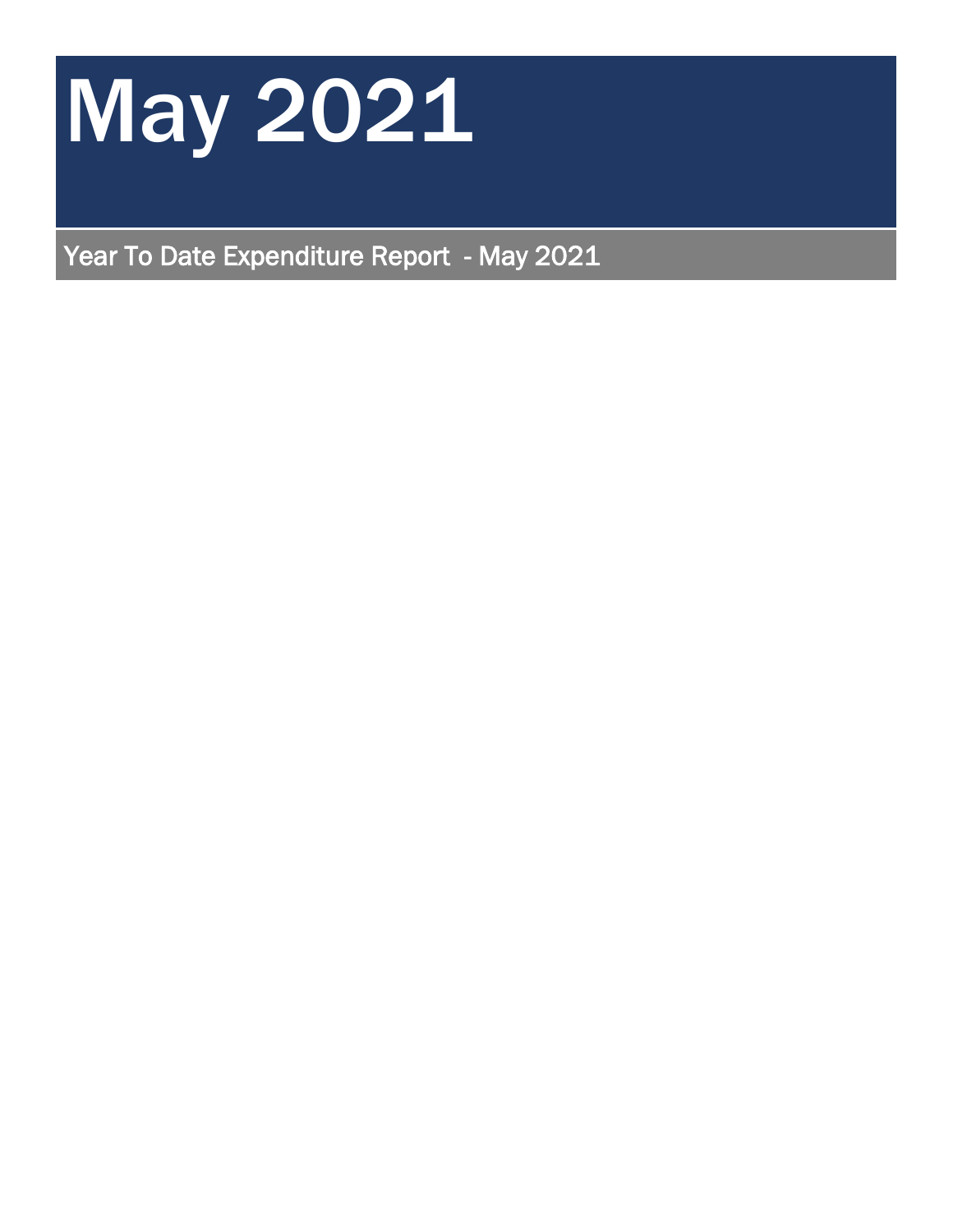|                                                                                                                                                                                                                                                                                                                                                                                                                                                                                                                                                                                                                                                                                                                                                                                                                                                                                                                                      |                                                                                                                                                                                                                             |                                                                                                                                                                                                                                                                                                                                         |                                                                                                                                                                                                                             |                                                                                                                                                                                                                                                                              |                                                                                                                                                                                             |                                                                                                                                                                                                                                                                          | munis<br>a tyler erp solution                                                                                                                                                                                           |
|--------------------------------------------------------------------------------------------------------------------------------------------------------------------------------------------------------------------------------------------------------------------------------------------------------------------------------------------------------------------------------------------------------------------------------------------------------------------------------------------------------------------------------------------------------------------------------------------------------------------------------------------------------------------------------------------------------------------------------------------------------------------------------------------------------------------------------------------------------------------------------------------------------------------------------------|-----------------------------------------------------------------------------------------------------------------------------------------------------------------------------------------------------------------------------|-----------------------------------------------------------------------------------------------------------------------------------------------------------------------------------------------------------------------------------------------------------------------------------------------------------------------------------------|-----------------------------------------------------------------------------------------------------------------------------------------------------------------------------------------------------------------------------|------------------------------------------------------------------------------------------------------------------------------------------------------------------------------------------------------------------------------------------------------------------------------|---------------------------------------------------------------------------------------------------------------------------------------------------------------------------------------------|--------------------------------------------------------------------------------------------------------------------------------------------------------------------------------------------------------------------------------------------------------------------------|-------------------------------------------------------------------------------------------------------------------------------------------------------------------------------------------------------------------------|
| 06/15/2021 08:43<br>gclukey                                                                                                                                                                                                                                                                                                                                                                                                                                                                                                                                                                                                                                                                                                                                                                                                                                                                                                          | TOWN OF SCARBOROUGH<br><b>FY2021 EXPENDITURE REPORT</b>                                                                                                                                                                     | THROUGH MAY 31, 2021                                                                                                                                                                                                                                                                                                                    |                                                                                                                                                                                                                             |                                                                                                                                                                                                                                                                              |                                                                                                                                                                                             |                                                                                                                                                                                                                                                                          | l P<br>1<br>glytdbud                                                                                                                                                                                                    |
| FOR 2021 11                                                                                                                                                                                                                                                                                                                                                                                                                                                                                                                                                                                                                                                                                                                                                                                                                                                                                                                          |                                                                                                                                                                                                                             |                                                                                                                                                                                                                                                                                                                                         |                                                                                                                                                                                                                             |                                                                                                                                                                                                                                                                              |                                                                                                                                                                                             |                                                                                                                                                                                                                                                                          |                                                                                                                                                                                                                         |
|                                                                                                                                                                                                                                                                                                                                                                                                                                                                                                                                                                                                                                                                                                                                                                                                                                                                                                                                      | ORIGINAL<br><b>APPROP</b>                                                                                                                                                                                                   | <b>TRANFRS/</b><br><b>ADJSTMTS</b>                                                                                                                                                                                                                                                                                                      | <b>REVISED</b><br><b>BUDGET</b>                                                                                                                                                                                             | <b>YTD EXPENDED</b>                                                                                                                                                                                                                                                          | <b>ENCUMBRANCES</b>                                                                                                                                                                         | <b>AVAILABLE</b><br><b>BUDGET</b>                                                                                                                                                                                                                                        | <b>PCT</b><br><b>USED</b>                                                                                                                                                                                               |
| 1100 GENERAL FUND                                                                                                                                                                                                                                                                                                                                                                                                                                                                                                                                                                                                                                                                                                                                                                                                                                                                                                                    |                                                                                                                                                                                                                             |                                                                                                                                                                                                                                                                                                                                         |                                                                                                                                                                                                                             |                                                                                                                                                                                                                                                                              |                                                                                                                                                                                             |                                                                                                                                                                                                                                                                          |                                                                                                                                                                                                                         |
| 55 GENERAL GOVERNMENT                                                                                                                                                                                                                                                                                                                                                                                                                                                                                                                                                                                                                                                                                                                                                                                                                                                                                                                |                                                                                                                                                                                                                             |                                                                                                                                                                                                                                                                                                                                         |                                                                                                                                                                                                                             |                                                                                                                                                                                                                                                                              |                                                                                                                                                                                             |                                                                                                                                                                                                                                                                          |                                                                                                                                                                                                                         |
| 255 LEGISLATIVE                                                                                                                                                                                                                                                                                                                                                                                                                                                                                                                                                                                                                                                                                                                                                                                                                                                                                                                      |                                                                                                                                                                                                                             |                                                                                                                                                                                                                                                                                                                                         |                                                                                                                                                                                                                             |                                                                                                                                                                                                                                                                              |                                                                                                                                                                                             |                                                                                                                                                                                                                                                                          |                                                                                                                                                                                                                         |
| 05500000 041120<br><b>STIPENDS</b><br>05500000 041200<br>FICA TAX<br>05500000 041205<br><b>MEDICARE TAX</b>                                                                                                                                                                                                                                                                                                                                                                                                                                                                                                                                                                                                                                                                                                                                                                                                                          | 10,750<br>667<br>156                                                                                                                                                                                                        | $\mathbf 0$<br>$\Omega$<br>$\Omega$                                                                                                                                                                                                                                                                                                     | 10,750<br>667<br>156                                                                                                                                                                                                        | 8,062.50<br>666.53<br>155.92                                                                                                                                                                                                                                                 | $.00 \,$<br>.00<br>.00                                                                                                                                                                      | 2,687.50<br>.47<br>.08                                                                                                                                                                                                                                                   | 75.0%<br>99.9%<br>99.9%                                                                                                                                                                                                 |
| TOTAL LEGISLATIVE                                                                                                                                                                                                                                                                                                                                                                                                                                                                                                                                                                                                                                                                                                                                                                                                                                                                                                                    | 11,573                                                                                                                                                                                                                      | $\overline{0}$                                                                                                                                                                                                                                                                                                                          | 11,573                                                                                                                                                                                                                      | 8,884.95                                                                                                                                                                                                                                                                     | .00                                                                                                                                                                                         | 2,688.05                                                                                                                                                                                                                                                                 | 76.8%                                                                                                                                                                                                                   |
| 256 EXECUTIVE                                                                                                                                                                                                                                                                                                                                                                                                                                                                                                                                                                                                                                                                                                                                                                                                                                                                                                                        |                                                                                                                                                                                                                             |                                                                                                                                                                                                                                                                                                                                         |                                                                                                                                                                                                                             |                                                                                                                                                                                                                                                                              |                                                                                                                                                                                             |                                                                                                                                                                                                                                                                          |                                                                                                                                                                                                                         |
| 05655000 041110 ADMINISTRATOR F<br>05655000 041114<br><b>EXECUTIVE ASST</b><br>05655000 041200<br>FICA TAX<br>05655000 041205<br>MEDICARE TAX<br>05655000 041210<br>DENTAL INSURANC<br>05655000 041220<br>LONGTERM DISABL<br>HEALTH INSURANC<br>05655000 041230<br>05655000 041240<br>PENSION (MSRS/I<br>05655000 041300<br><b>ADMIN OVERTIME</b><br>05655000 043500<br>PROFESSIONAL DU<br>05655000 045302<br>TM ADMIN TELEPH<br>05655000 045310<br>POSTAGE<br>05655000 045800<br>TRAVEL EXPENSE<br>05655000 046000<br>OFFICE SUPPLIES<br>05655050 041111<br><b>ASST TOWN MANAG</b><br>05655050 041112<br>STAFF FULL TIME<br>05655050 041120<br>INTERN STIPENDS<br>05655050 041122<br>CELL PHONE STIP<br>05655050 041150<br>PART TIME PAY<br>05655050 041200<br>FICA TAX<br>05655050 041205<br>MEDICARE TAX<br>05655050 041210<br>DENTAL INSURANC<br>05655050 041220<br><b>LONG TERM DISAB</b><br>05655050 041230<br>HEALTH INSURANC | 134,626<br>65,275<br>12,736<br>2,952<br>530<br>1,177<br>23,846<br>36,292<br>200<br>1,200<br>1,000<br>100<br>6,000<br>2,500<br>24,513<br>110,723<br>2,800<br>600<br>$\overline{0}$<br>7,937<br>1,856<br>596<br>545<br>26,912 | $\overline{0}$<br>$\overline{0}$<br>177<br>$\overline{0}$<br>$\Omega$<br>$-164$<br>$\overline{0}$<br>$-210$<br>$\overline{0}$<br>$\overline{0}$<br>$\overline{0}$<br>$\Omega$<br>$\Omega$<br>897<br>6,247<br>$\overline{0}$<br>$\mathbf 0$<br>0<br>$\mathsf{O}$<br>$\mathbf 0$<br>$\mathbf 0$<br>$\mathbf 0$<br>$\mathbf 0$<br>$\Omega$ | 134,626<br>65,275<br>12,913<br>2,952<br>530<br>1,013<br>23,846<br>36,082<br>200<br>1,200<br>1,000<br>100<br>6,000<br>3,397<br>30,760<br>110,723<br>2,800<br>600<br>$\overline{0}$<br>7,937<br>1,856<br>596<br>545<br>26,912 | 120,053.76<br>58,154.56<br>11,500.87<br>2,703.33<br>476.96<br>767.38<br>20,878.50<br>32,842.94<br>.00<br>1,326.10<br>332.29<br>$154.19$<br>5,377.17<br>2,385.79<br>28,874.43<br>84,533.00<br>.00<br>57.50<br>460.00<br>7,225.77<br>1,694.04<br>312.18<br>483.67<br>15,675.45 | .00<br>$.00 \,$<br>.00<br>.00<br>.00<br>.00<br>.00<br>.00<br>.00<br>$.00 \,$<br>.00<br>.00<br>.00<br>111.68<br>.00<br>.00<br>$.00 \,$<br>.00<br>.00<br>.00<br>$.00 \,$<br>.00<br>.00<br>.00 | 14,572.24<br>7,120.44<br>1,412.13<br>248.67<br>53.04<br>245.62<br>2,967.50<br>3,239.06<br>200.00<br>$-126.10$<br>667.71<br>$-54.19$<br>622.83<br>899.24<br>1,885.57<br>26, 190.00<br>2,800.00<br>542.50<br>$-460.00$<br>711.23<br>161.96<br>283.82<br>61.33<br>11,236.55 | 89.2%<br>89.1%<br>89.1%<br>91.6%<br>90.0%<br>75.8%<br>87.6%<br>91.0%<br>.0%<br>110.5%*<br>33.2%<br>154.2%*<br>89.6%<br>73.5%<br>93.9%<br>76.3%<br>.0%<br>9.6%<br>$100.0$ *<br>91.0%<br>91.3%<br>52.4%<br>88.7%<br>58.2% |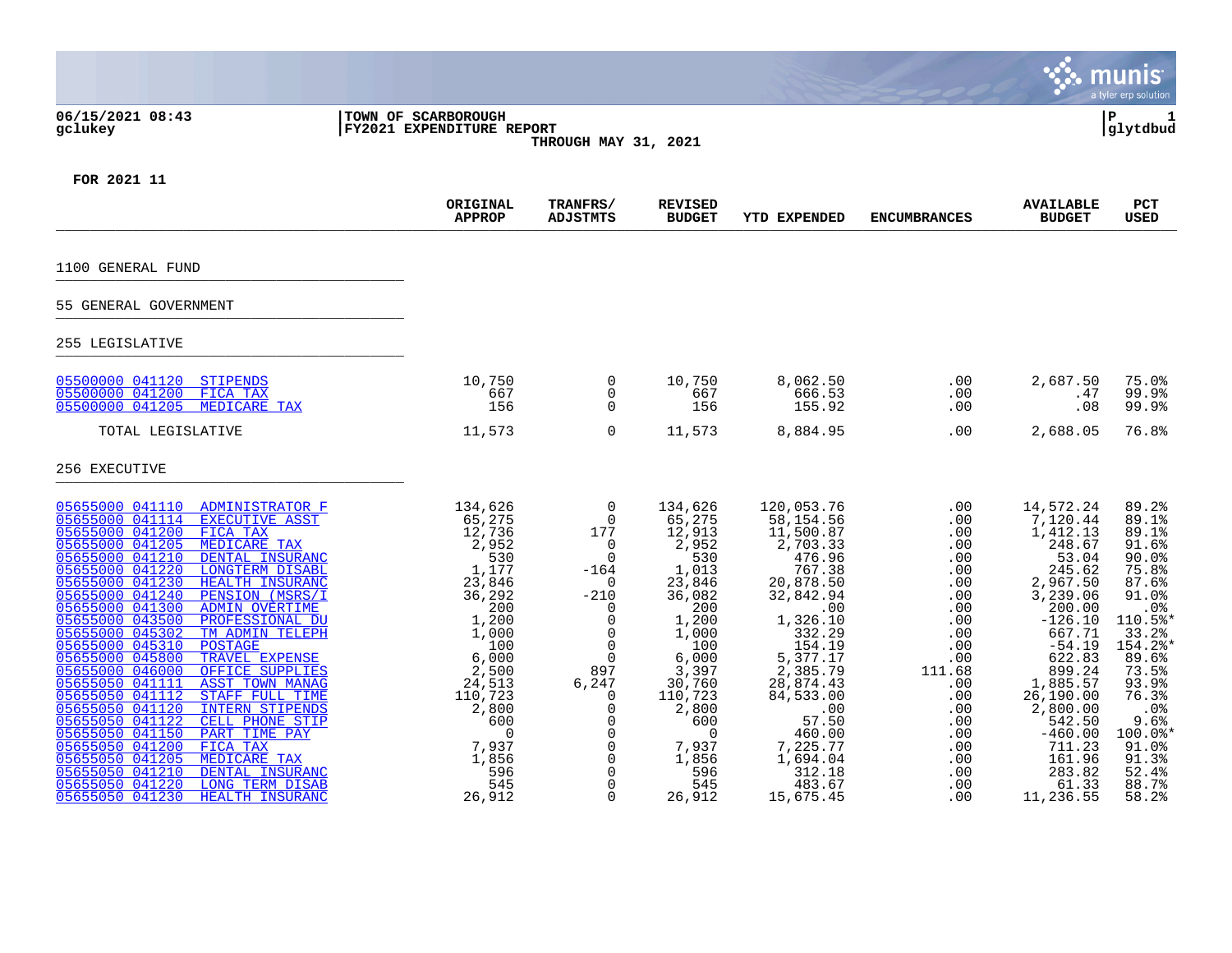

### **06/15/2021 08:43 |TOWN OF SCARBOROUGH |P 2 gclukey |FY2021 EXPENDITURE REPORT |glytdbud THROUGH MAY 31, 2021**



|                                                                                                                                                                                                                                                                                                                                                                                      | <b>BUDGET</b>                    | <b>USED</b>          |
|--------------------------------------------------------------------------------------------------------------------------------------------------------------------------------------------------------------------------------------------------------------------------------------------------------------------------------------------------------------------------------------|----------------------------------|----------------------|
| 877<br>05655050 041240 PENSION (401/45<br>$\begin{array}{r} \textbf{15, 444} \\ \textbf{15, 444} \\ \textbf{0} \\ 2230 \\ 200 \\ 500 \\ 500 \\ 1, 426 \\ 324 \\ 3, 424 \\ 3, 423 \\ 3, 000 \\ 4423 \\ 300 \\ 1, 800 \\ 1, 900 \\ 5, 000 \\ 1, 900 \\ 1, 900 \\ 6, 500 \\ 2, 002 \\ 5, 002 \\ 5, 740 \\ 9, 740 \\ 16, 744 \\ 1, 500 \\ 3, 002 \\ 5, 74$<br>16,321<br>11,061.20<br>.00 | 5,259.80                         | 67.8%                |
| 116.92<br>05655050 041300<br>$\Omega$<br>.00<br><b>OVERTIME PAY</b><br>$\mathbf 0$                                                                                                                                                                                                                                                                                                   | $-116.92$                        | $100.0$ *            |
| 05655050 042910<br>$\overline{0}$<br>148.00<br>0<br><b>EMPLOYEE TRAINI</b><br>.00                                                                                                                                                                                                                                                                                                    | $-148.00$                        | 100.0%*              |
| 05655050 043500<br>$\mathbf 0$<br>25.00<br>PROFESSIONAL DU<br>823<br>.00                                                                                                                                                                                                                                                                                                             | 798.00                           | 3.0%                 |
| $\mathsf{O}$<br>05655050 045302<br><b>PHONES</b><br>200<br>138.28<br>.00                                                                                                                                                                                                                                                                                                             | 61.72                            | 69.1%                |
| $\mathsf{O}$<br>05655050 045310<br>50<br>4.55<br><b>POSTAGE</b><br>.00                                                                                                                                                                                                                                                                                                               | 45.45                            | 9.1%                 |
| $\mathbf{0}$<br>23.12<br>05655050 045321<br>PUBLIC COMMUNIC<br>500<br>.00                                                                                                                                                                                                                                                                                                            | 476.88                           | 4.6%                 |
| $\overline{0}$<br>05655050 045800<br>50<br>TRAVEL EXPENSE<br>.00<br>.00                                                                                                                                                                                                                                                                                                              | 50.00                            | .0%                  |
| $\overline{0}$<br>05655050 046000<br>OFFICE SUPPLIES<br>$\overline{0}$<br>$- .40$<br>.00                                                                                                                                                                                                                                                                                             | .40                              | 100.0%               |
| $\mathsf{O}$<br>05655140 041150<br>43,898.88<br><b>VOTER REG PART</b><br>20,000<br>.00<br>05655140 041200                                                                                                                                                                                                                                                                            | $-23,898.88$                     | 219.5%*              |
| $\mathsf{O}$<br>2,954.56<br>1,426<br>FICA TAX<br>.00                                                                                                                                                                                                                                                                                                                                 | $-1,528.56$                      | $207.2$ *            |
| $\mathsf{O}$<br>732.35<br>05655140 041205<br>MEDICARE TAX<br>334<br>.00<br>$\mathbf 0$<br>05655140 041240<br>PENSION (MSRS/I<br>423<br>463.56<br>.00                                                                                                                                                                                                                                 | $-398.35$<br>$-40.56$            | 219.3%*<br>109.6%*   |
| $\overline{0}$<br>05655140 041300<br><b>VOTER REG OVERT</b><br>6, 292.00<br>.00                                                                                                                                                                                                                                                                                                      | $-3, 292.00$                     | $209.7$ *            |
| 3,000<br>450<br>05655140 042910<br>$\overline{0}$<br>VR EMPLOYEE TRA<br>.00<br>.00                                                                                                                                                                                                                                                                                                   | 450.00                           | .0%                  |
| $\overline{0}$<br>05655140 043225<br>300<br>352.00<br>VR-CONTRACTUAL<br>.00                                                                                                                                                                                                                                                                                                          | $-52.00$                         | 117.3%*              |
| $\mathsf{O}$<br>1,800<br>2,995.00<br>05655140 044351<br>DEPARTMENT EQUI<br>.00                                                                                                                                                                                                                                                                                                       | $-1, 195.00$                     | 166.4%*              |
| $\overline{0}$<br>2,411.92<br>05655140 045310<br>POSTAGE<br>1,900<br>.00                                                                                                                                                                                                                                                                                                             | $-511.92$                        | 126.9%*              |
| $\overline{0}$<br>05655140 045500<br>PRINTING AND BI<br>6,500<br>.00                                                                                                                                                                                                                                                                                                                 | $-314.82$                        | 104.8%*              |
| $\overline{0}$<br>1,000<br>05655140 046000<br>OFFICE SUPPLIES<br>.00                                                                                                                                                                                                                                                                                                                 | $-651.35$                        | $165.1$ <sup>*</sup> |
| $6,814.82$<br>1,651.35<br>1,236.25<br>05655140 046001<br>$\overline{0}$<br>900<br>FOOD<br>.00                                                                                                                                                                                                                                                                                        | $-336.25$                        | 137.4%*              |
| 1,242.77<br>05655140 047400<br>$\overline{0}$<br>200<br>NEW EOUIPMENT<br>.00                                                                                                                                                                                                                                                                                                         | $-1,042.77$                      | 621.4%*              |
| 120,821.69<br>05655150 041112<br>TOWN CLERK REGU<br>1,526<br>133,765<br>.00                                                                                                                                                                                                                                                                                                          | 12,943.31                        | 90.3%                |
| 7,944.74<br>05655150 041200<br>FICA TAX<br>$\Omega$<br>.00                                                                                                                                                                                                                                                                                                                           | 615.26                           | 92.8%                |
| $\frac{8}{2}, \frac{560}{002}$<br>05655150 041205<br>MEDICARE TAX<br>$\mathbf 0$<br>1,858.04<br>.00                                                                                                                                                                                                                                                                                  | 143.96                           | 92.8%                |
| 05655150 041210<br>$\mathsf{O}$<br>DENTAL INSURANC<br>530<br>476.96<br>.00                                                                                                                                                                                                                                                                                                           | 53.04                            | $90.0$ <sup>8</sup>  |
| $\overline{0}$<br>05655150 041220<br><b>LONGTERM DISABL</b><br>616.08<br>672<br>.00                                                                                                                                                                                                                                                                                                  | 55.92                            | 91.7%                |
| $\mathsf{O}$<br>9,740<br>8,561.39<br>05655150 041230<br>HEALTH INSURANC<br>.00                                                                                                                                                                                                                                                                                                       | 1,178.61<br>1,308.77<br>1,277.43 | 87.9%                |
| $\overline{0}$<br>15,435.23<br>05655150 041240<br>16,744<br>PENSION (MSRS/I<br>.00                                                                                                                                                                                                                                                                                                   |                                  | 92.2%                |
| 222.57<br>$\overline{0}$<br>05655150 041300<br><b>OVERTIME PAY</b><br>1,500<br>.00                                                                                                                                                                                                                                                                                                   |                                  | 14.8%                |
| $\mathsf{O}$<br>05655150 042910<br>65.00<br><b>EMPEE TRAINING</b><br>300<br>.00                                                                                                                                                                                                                                                                                                      | 235.00                           | 21.7%                |
| $\Omega$<br>05655150 043500<br>PROFESSIONAL DU<br>320.00<br>340<br>.00                                                                                                                                                                                                                                                                                                               | 20.00                            | 94.1%                |
| $\mathsf{O}$<br>05655150 045302<br>TC TELEPHONES<br>300<br>184.36<br>.00                                                                                                                                                                                                                                                                                                             | 115.64                           | 61.5%                |
| $\mathsf{O}\xspace$<br>05655150 045310<br><b>POSTAGE</b><br>2,000<br>1,287.60<br>.00                                                                                                                                                                                                                                                                                                 | 712.40                           | 64.4%                |
| $\mathsf{O}$<br>3,500<br>3,635.91<br>05655150 045400<br><b>ADVERTISEMENTS</b><br>.00<br>$\mathbf 0$                                                                                                                                                                                                                                                                                  | $-135.91$                        | 103.9%*              |
| 05655150 045501<br>300<br>.00<br>RECORDS RESTORA<br>.00                                                                                                                                                                                                                                                                                                                              | 300.00                           | .0%                  |
| 05655150 046000<br>OFFICE SUPPLIES<br>$\mathsf{O}$<br>1,500<br>1,001.03<br>.00<br>$\mathsf{O}$<br>05655150 047400<br>NEW EOUIPMENT<br>$\overline{0}$                                                                                                                                                                                                                                 | 498.97<br>$-700.00$              | 66.7%<br>$100.0$ *   |
| $700.00$<br>5,472.02<br>.00<br>$\overline{0}$<br>05655200 043235<br><b>OFFSITE SECURE</b><br>.00                                                                                                                                                                                                                                                                                     | $-2,072.02$                      | 160.9%*              |
| 3,400<br>$\mathsf{O}$<br>05655200 043500<br>PROFESSIONAL DU<br>500<br>325.00<br>.00                                                                                                                                                                                                                                                                                                  | 175.00                           | 65.0%                |
| $\overline{0}$<br>05655200 043501<br>38,163<br>30,270.00<br><b>COUNCIL OF GOVE</b><br>.00                                                                                                                                                                                                                                                                                            | 7,893.00                         | 79.3%                |
| 5,000<br>$\mathsf{O}$<br>5,000<br>05655200 043504<br><b>EASTERN TRAIL A</b><br>.00<br>.00                                                                                                                                                                                                                                                                                            | 5,000.00                         | .0%                  |
| $\mathbf 0$<br>28,872.00<br>05655200 043505<br>ME MUNICIPAL AS<br>28,972<br>28,972<br>.00                                                                                                                                                                                                                                                                                            | 100.00                           | 99.7%                |
| $\overline{0}$<br>.00<br>05655200 043507<br>BIDD-SACO-OOB T<br>25,000<br>25,000<br>25,000.00                                                                                                                                                                                                                                                                                         | .00                              | 100.0%               |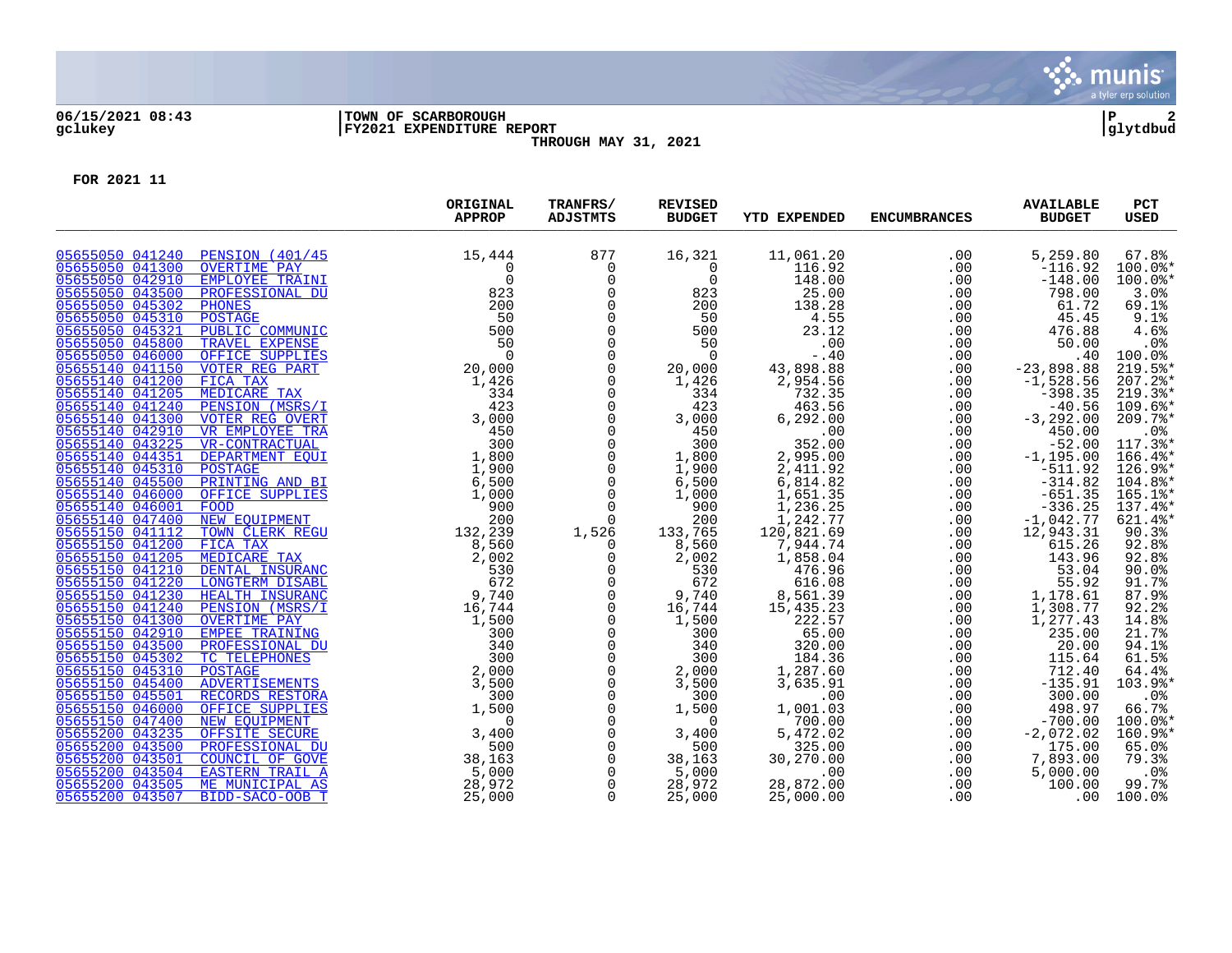

## **06/15/2021 08:43 |TOWN OF SCARBOROUGH |P 3 gclukey |FY2021 EXPENDITURE REPORT |glytdbud THROUGH MAY 31, 2021**



|                                           | ORIGINAL<br><b>APPROP</b> | TRANFRS/<br>ADJSTMTS                                                 | <b>REVISED</b><br><b>BUDGET</b> | YTD EXPENDED                                     | <b>ENCUMBRANCES</b>                                               | <b>AVAILABLE</b><br><b>BUDGET</b> | PCT<br><b>USED</b> |
|-------------------------------------------|---------------------------|----------------------------------------------------------------------|---------------------------------|--------------------------------------------------|-------------------------------------------------------------------|-----------------------------------|--------------------|
| 05655200 044350                           |                           | $\mathbf 0$                                                          | 25,000                          | 19,580.04                                        | .00                                                               | 5,419.96                          | 78.3%              |
| 05655200 048400                           |                           | $\begin{matrix} 0 \\ 0 \\ 0 \\ 0 \end{matrix}$                       |                                 | 115.00                                           | .00                                                               | 1,385.00                          | 7.7%               |
| 05655200 048721                           |                           |                                                                      | $\frac{1}{4}$ , 500<br>4,000    | 4,000.00                                         | .00                                                               | .00                               | 100.0%             |
| 05655300 043310                           |                           |                                                                      | 60,000                          | 89,773.50                                        | .00                                                               | $-29,773.50$                      | 149.6%*            |
| 05655300 043311                           |                           | $\begin{bmatrix} 0 \\ 0 \\ 0 \\ 0 \\ -933 \\ \hline 7 \end{bmatrix}$ | $18, 000$<br>6,000              | 2,990.00                                         | .00                                                               | 15,010.00                         | 16.6%              |
| 05655300 043321                           |                           |                                                                      |                                 |                                                  | .00                                                               | 6,000.00                          | .0%                |
| 05655300 043350                           |                           |                                                                      | $4,000$<br>25,000               | $00$<br>$00$<br>$6,447.81$                       | .00                                                               | 4,000.00                          | .0%                |
| 05655300 043360                           |                           |                                                                      | 25,000                          |                                                  | .00                                                               | 18,552.19                         | 25.8%              |
| 05655400 041110 ADMINISTRATOR F           |                           |                                                                      | 72,606                          | 66,714.21<br>120,396.77                          | .00                                                               | 5,891.79                          | 91.9%              |
| 05655400 041112 HR FULL TIME RE           |                           | $-7,366$<br>0<br>0<br>$-475$                                         | 130,599                         | 120,396.77                                       | .00                                                               | 10,202.23                         | 92.2               |
| 05655400 041122                           |                           |                                                                      | 1,200                           | 1,372.50                                         | .00                                                               | $-172.50$                         | 114.4%*            |
| 05655400 041150                           |                           |                                                                      | 2,200                           | 1,421.25                                         | .00                                                               | 778.75                            | 64.6%              |
| 05655400 041200                           |                           |                                                                      | 11,964                          | $1\overline{1}$ , 203.96                         | .00                                                               | 760.04                            | 93.6%              |
| 05655400 041205                           |                           | $-111$                                                               | 2,799                           | 2,632.25                                         | .00                                                               | 166.75                            | 94.0%              |
| 05655400 041210                           |                           | $\overline{0}$                                                       | 729                             | 551.75                                           | .00                                                               | 177.25                            | 75.7%              |
| 05655400 041220                           |                           | $-36$<br>$\overline{0}$                                              | 1,030                           | 841.01                                           | $0.00$<br>0.00<br>0.00                                            | 188.99                            | 81.7%              |
| 05655400 041230<br>05655400 041240        |                           |                                                                      | 40,992                          | 36,686.13                                        |                                                                   | 4,305.87                          | 89.5%              |
| 05655400 041300                           |                           | 2,168                                                                | 23,451<br>1,500                 | 21,870.53<br>386.02                              |                                                                   | 1,580.47                          | 93.3%<br>25.7%     |
| 05655400 042910                           |                           | 0<br>$\mathbf 0$                                                     | $\overline{0}$                  | 223.00                                           | .00<br>.00                                                        | 1,113.98<br>$-223.00$             | 100.0%*            |
| 05655400 043211                           |                           | $\mathsf{O}$                                                         | 6,500                           | 6,032.62                                         | .00                                                               | 467.38                            | 92.8%              |
| 05655400 043225                           |                           | $\overline{0}$                                                       | $\overline{0}$                  | 750.00                                           | .00                                                               | $-750.00$                         | 100.0%*            |
| 05655400 043500                           |                           |                                                                      | $\overline{0}$<br>493           | 344.00                                           | .00                                                               | 149.00                            | 69.8%              |
| 05655400 045302                           |                           |                                                                      | $\frac{0}{2}$<br>650            | 462.85                                           | .00                                                               | 187.15                            | 71.2%              |
| 05655400 045310                           |                           |                                                                      | 400                             | 718.78                                           | .00                                                               | $-318.78$                         | 179.7%*            |
| 05655400 045800                           |                           |                                                                      | 100                             | .00                                              | .00                                                               | 100.00                            | .0%                |
| 05655400 046000                           |                           | $\overline{0}$<br>0                                                  | 800                             | 1,169.44                                         | .00                                                               | $-369.44$                         | 146.2%*            |
| 05655400 046003                           |                           | $\overline{0}$<br>0                                                  | 200                             | .00                                              | .00                                                               | 200.00                            | .0%                |
| 05655500 042500                           |                           |                                                                      | 29,632                          | 60,431.10                                        | .00                                                               | $-30,799.10$                      | 203.9%*            |
| 05655500 042600                           |                           | $\overline{0}$                                                       | 603,167                         | 678,442.60                                       | .00                                                               | $-75, 275.60$                     | 112.5%*            |
| 05655500 045200                           |                           | $\overline{0}$                                                       | 234,558                         | 217,601.00                                       | .00                                                               | 16,957.00                         | 92.8%              |
| 05655500 045205                           |                           | $\overline{0}$                                                       | 4,000                           | 6,000.00                                         | .00                                                               | $^{-2},000.00\ 3,152.00$          | 150.0%*            |
| 05655500 045207                           |                           | $\overline{0}$<br>0                                                  | 3,500                           | 348.00                                           | .00                                                               |                                   | 9.9%               |
| 05655500 045208                           |                           |                                                                      | 13,000                          | 81,865.72                                        | .00                                                               | $-68,865.72$                      | 629.7%*            |
| 05655550 041200                           |                           | $\overline{0}$<br>0                                                  | 22,343                          | 11,425.71                                        | .00                                                               | 10,917.29                         | 51.1%              |
| 05655550 041205                           |                           |                                                                      | 5,226                           |                                                  | .00                                                               | 2,477.01                          | 52.6%              |
| 05655550 041240                           |                           | $\mathbf 0$                                                          | 25,000                          |                                                  | .00                                                               | 14,455.92<br>20,244.00            | 42.2%              |
| 05655550 041410                           |                           | 10,614                                                               | 20,244                          |                                                  | .00                                                               |                                   | $.0\%$             |
| 05655550 042100                           |                           |                                                                      | 4,980                           | $2,748.99$<br>10,544.08<br>10,544.08<br>3,498.25 | .00<br>$\begin{array}{c} 0.00 \\ -0.00 \end{array}$               | 1,481.75                          | 70.2%              |
| 05655550 042101                           |                           |                                                                      | 1,784                           |                                                  |                                                                   | 1,784.00                          | .0%                |
| 05655550 042290                           |                           |                                                                      | 4,000                           | 716.27                                           | $\begin{matrix} . & 0 & 0 \\ 0 & 0 & 0 \\ 0 & 0 & 0 \end{matrix}$ | 3,283.73                          | 17.9%              |
| 05655550 042900                           |                           |                                                                      | $\overline{0}$                  | 549.80<br>80.00<br>1,800.00<br>10.00             | .00                                                               | $-549.80$                         | $100.0$ *          |
| 05655550 042901                           |                           |                                                                      | 3,000                           |                                                  | .00                                                               | 1,200.00                          | 60.0%              |
| 05655550 042940<br><b>ACCRUED SICK LE</b> | 150,000                   |                                                                      | 150,000                         | 104,332.90                                       | .00                                                               | 45,667.10                         | 69.6%              |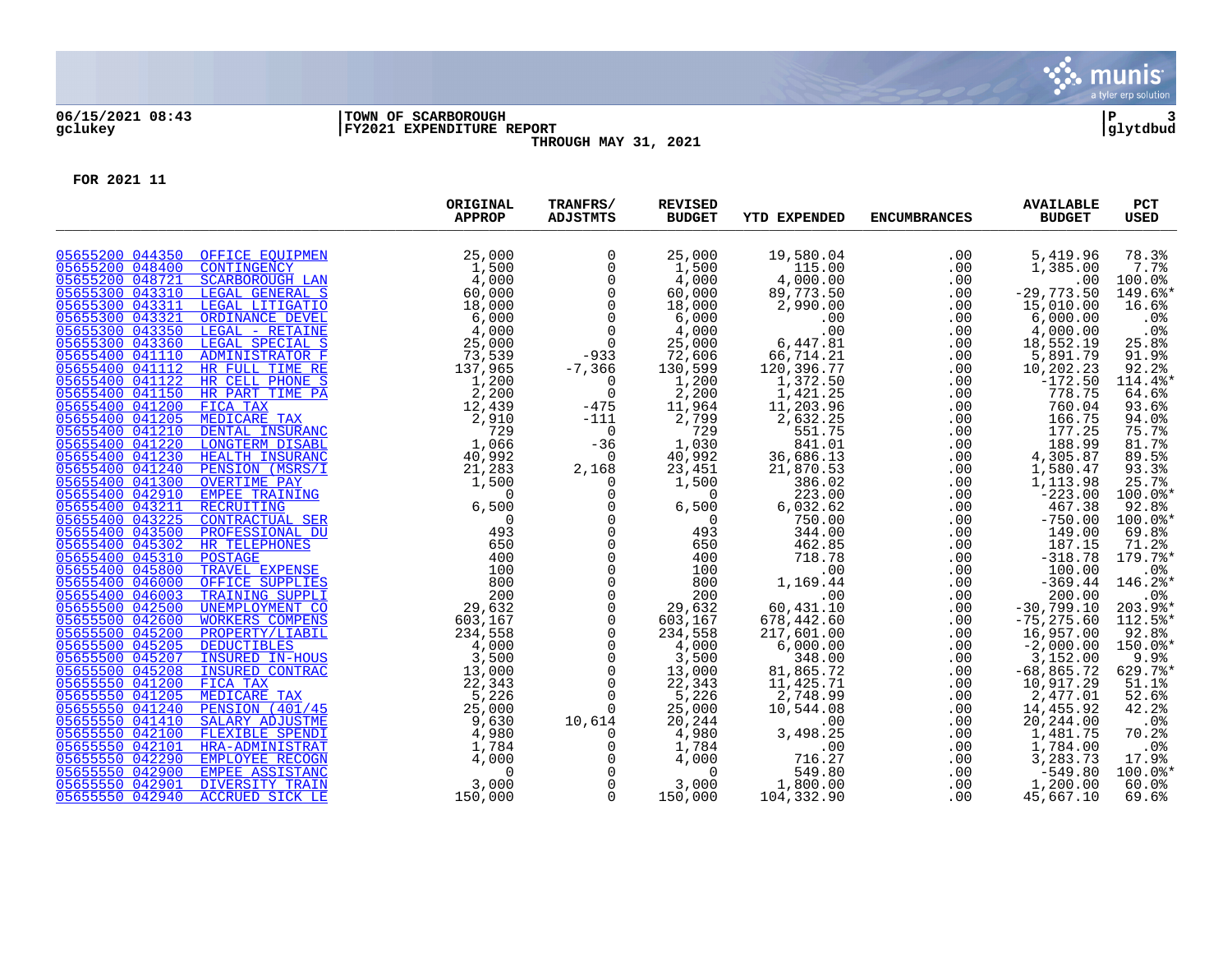

#### **06/15/2021 08:43 |TOWN OF SCARBOROUGH |P 4 gclukey |FY2021 EXPENDITURE REPORT |glytdbud THROUGH MAY 31, 2021**



|                                                                                | ORIGINAL<br><b>APPROP</b>                                                                                                                                | TRANFRS/<br><b>ADJSTMTS</b>    | <b>REVISED</b><br><b>BUDGET</b> | YTD EXPENDED                            | <b>ENCUMBRANCES</b> | <b>AVAILABLE</b><br><b>BUDGET</b> | PCT<br><b>USED</b> |
|--------------------------------------------------------------------------------|----------------------------------------------------------------------------------------------------------------------------------------------------------|--------------------------------|---------------------------------|-----------------------------------------|---------------------|-----------------------------------|--------------------|
| 05655550 042945 VACATION COMP T                                                | 175,000                                                                                                                                                  | $\mathbf 0$                    | 175,000                         | 239,935.25                              | .00                 | $-64,935.25$                      | $137.1$ $*$        |
| 05655550 048000<br>MUNICIPAL WELLN                                             | $\begin{array}{r} 11,500 \\ -1,500 \\ 500 \\ 116,332 \\ 13,287 \\ 7,465 \end{array}$                                                                     | $\Omega$                       | 1,500                           | .00                                     | .00                 | 1,500.00                          | .0%                |
| 05655750 045502<br>TOWN REPORT/MUN                                             |                                                                                                                                                          | $\overline{0}$                 | 500                             | .00                                     | .00                 | 500.00                            | .0%                |
| 05660800 041112<br>MUN BLDG REGULA                                             |                                                                                                                                                          | 2,104                          | 118,436                         | 81, 146. 15<br>3, 839. 02<br>5, 392. 19 | .00                 | 37,289.85                         | 68.5%              |
| 05660800 041150<br>MUNICIPAL BLDG                                              | 13,287<br>7,465                                                                                                                                          | 0                              | 13,287                          |                                         | .00                 | 9,447.98                          | 28.9%              |
| 05660800 041200<br>FICA TAX                                                    |                                                                                                                                                          | $\mathbf 0$                    | 7,465                           |                                         | .00                 | 2,072.81                          | 72.2%              |
| 05660800 041205<br>MEDICARE TAX                                                | $13,287$<br>$7,447$<br>$1,747$<br>$1462$<br>$2,500$<br>$2,500$<br>$38,600$<br>$2,000$<br>$500$<br>$5,500$<br>$5,500$<br>$30,000$<br>$30,000$<br>$20,000$ | $\Omega$                       | 1,747                           | 1,261.11                                | .00                 | 485.89                            | 72.2%              |
| 05660800 041210<br>DENTAL INSURANC                                             |                                                                                                                                                          | $\Omega$                       | 795                             | 390.24                                  | .00                 | 404.76                            | 49.1%              |
| 05660800 041220<br><b>LONGTERM DISABL</b>                                      |                                                                                                                                                          | $\overline{0}$                 | 437                             | 274.15                                  | .00                 | 162.85                            | 62.7%              |
| 05660800 041230<br>HEALTH INSURANC                                             |                                                                                                                                                          | $-7,948$                       | 31,795                          | 19,075.99                               | .00                 | 12,719.01                         | 60.0%              |
| 05660800 041240<br>PENSION (MSRS/I                                             |                                                                                                                                                          | $-1,288$                       | $\frac{13}{2}, \frac{174}{500}$ | 6,940.78                                | .00                 | 6, 233.22                         | 52.7%              |
| 05660800 041300<br><b>OVERTIME PAY</b>                                         |                                                                                                                                                          | 0                              |                                 | 3,599.73                                | .00                 | $-1,099.73$                       | 144.0%*            |
| 05660800 042910<br><b>EMPEE TRAINING</b>                                       |                                                                                                                                                          | $\mathbf 0$                    | $\overline{0}$                  | 458.50                                  | .00                 | $-458.50$                         | $100.0$ *          |
| 05660800 043225<br><b>CONTRACTUAL SER</b>                                      |                                                                                                                                                          | $\mathbf 0$                    | 38,600<br>2,000                 | 14,174.97<br>1,293.64                   | .00                 | 24,425.03                         | 36.7%              |
| 05660800 044100<br><b>UTILITIES SEWER</b>                                      |                                                                                                                                                          | $\overline{0}$                 |                                 |                                         | .00                 | 706.36                            | 64.7%              |
| 05660800 044110<br><b>UTILITIES WATER</b>                                      |                                                                                                                                                          | $\overline{0}$                 | 3,000                           | 1,517.12                                | .00                 | 1,482.88                          | 50.6%              |
| 05660800 044215<br><b>MB REFUSE COLLE</b>                                      |                                                                                                                                                          | $\mathsf{O}$<br>$\overline{0}$ | 500                             | 406.02                                  | .00                 | 93.98                             | 81.2%              |
| 05660800 044252<br><b>GROUNDS MAINTEN</b><br>05660800 044300<br>BUILDING MAINT |                                                                                                                                                          |                                | 5,500                           | 1,776.00                                | .00                 | 3,724.00                          | 32.3%              |
| 05660800 044301<br>MB TRI-GENERATI                                             |                                                                                                                                                          | $\overline{0}$                 | 30,000<br>30,000                | 11,895.24<br>36,854.64                  | .00                 | 18,104.76<br>$-6,854.64$          | 39.7%<br>122.8%*   |
| 05660800 044306<br><b>GENERATOR REPAI</b>                                      | 20,000                                                                                                                                                   | $\mathsf 0$                    |                                 | 8,204.98                                | .00<br>.00          | 11,795.02                         | 41.0%              |
| 05660800 044320<br>MISC MAINTENANC                                             | $\begin{array}{r} 20\, , 000\ 1\, , 500\ 2\, , 000\ 1\, , 600\ \end{array}$                                                                              | $\overline{0}$                 | $\frac{20}{1}, \frac{500}{200}$ | 1,652.96                                | .00                 | $-152.96$                         | 110.2%*            |
| 05660800 044351<br>DEPARTMENT EQUI                                             |                                                                                                                                                          | $\overline{0}$                 | 2,000                           | 678.16                                  | .00                 | 1,321.84                          | 33.9%              |
| 05660800 045302<br><b>MB TELEPHONES</b>                                        |                                                                                                                                                          | $\mathsf{O}$                   | 1,600                           | 1,182.20                                | .00                 | 417.80                            | 73.9%              |
| 05660800 046015<br>OPERATIONAL SUP                                             | $\frac{1}{4}$ ,000                                                                                                                                       | $\mathbf 0$                    | 4,000                           | 6,614.78                                | .00                 | $-2,614.78$                       | 165.4%*            |
| 05660800 046210<br><b>UTILITIES GAS M</b>                                      |                                                                                                                                                          | $\mathsf{O}\xspace$            | 76,968                          | 76,466.53                               | .00                 | 501.47                            | 99.3%              |
| 05660800 046220<br>UTILITIES ELECT                                             |                                                                                                                                                          | $\Omega$                       | 15,000                          | 30,049.33                               | .00                 | $-15,049.33$                      | $200.3$ *          |
| 05660800 047400<br>NEW EOUIPMENT                                               |                                                                                                                                                          | $\mathsf{O}$                   | $\overline{0}$                  |                                         | .00                 | $-1,312.95$                       | $100.0$ *          |
| 05660800 048000<br>MISCELLANEOUS E                                             |                                                                                                                                                          | $\Omega$                       | $\Omega$                        | 1, 312.95<br>1, 204.38<br>3, 361.40     | .00                 | $-1, 204.38$                      | $100.0$ *          |
| 05660810 041150<br>OH PROF BLDG PA                                             |                                                                                                                                                          | $\mathsf{O}$                   | 6,032                           |                                         | .00                 | 2,670.60                          | 55.7%              |
| 05660810 041200<br>FICA TAX                                                    |                                                                                                                                                          |                                | 374                             | 226.21                                  | .00                 | 147.79                            | 60.5%              |
| 05660810 041205 MEDICARE TAX                                                   |                                                                                                                                                          | $\Omega$                       | 87                              | 52.98                                   | .00                 | 34.02                             | 60.9%              |
| 05660810 043225<br><b>CONTRACTUAL SER</b>                                      |                                                                                                                                                          | 0                              | 4,500                           | 1,415.00                                | $.00 \,$            | 3,085.00                          | 31.4%              |
| 05660810 044100<br><b>UTILITIES SEWER</b>                                      |                                                                                                                                                          | $\mathbf 0$                    | 400                             | 305.00                                  | .00                 | 95.00                             | 76.3%              |
| 05660810 044110<br><b>UTILITIES WATER</b>                                      |                                                                                                                                                          | $\mathsf{O}$                   | 800                             | 739.96                                  | .00                 | 60.04                             | 92.5%              |
| 05660810 044215<br>REFUSE COLLECTI                                             |                                                                                                                                                          | $\mathbf 0$                    | 1,000                           | 518.00                                  | $.00 \,$            | 482.00                            | 51.8%              |
| 05660810 044300<br><b>BUILDING MAINT</b>                                       | 7,000                                                                                                                                                    | $\mathsf{O}\xspace$            | 7,000                           | 1,165.40                                | .00                 | 5,834.60                          | 16.6%              |
| 05660810 046015<br>MISCELLANEOUS S                                             | 500                                                                                                                                                      | $\mathbf 0$                    | 500                             | 509.75                                  | .00                 | $-9.75$                           | $102.0$ *          |
| 05660810 046220<br>UTILITIES ELECT                                             | 6,500                                                                                                                                                    | $\mathbf 0$                    | 6,500                           | 3,182.33                                | .00                 | 3,317.67                          | 49.0%              |
| 05660810 046240<br>UTILITIES HEATI                                             | 6,687                                                                                                                                                    | $\mathbf 0$                    | 6,687                           | 5,151.13                                | .00                 | 1,535.87                          | $77.0$ $%$         |
| 05660810 047400<br>NEW EOUIPMENT                                               | $\Omega$                                                                                                                                                 | $\Omega$                       | $\Omega$                        | 567.30                                  | .00                 | $-567.30$                         | 100.0%*            |
| 05660813 043225<br><b>CONTRACTUAL SER</b>                                      |                                                                                                                                                          |                                | $\Omega$                        | 3,135.92                                | .00                 | $-3, 135.92$                      | $100.0$ *          |
| 05660813 044100<br>UTILITIES SEWER                                             |                                                                                                                                                          | $\Omega$                       | $\Omega$                        | 103.00                                  | .00                 | $-103.00$                         | $100.0$ *          |
| 05660813 044110<br>UTILITIES WATER                                             | $\Omega$                                                                                                                                                 | $\mathbf{0}$                   | $\Omega$                        | 55.92                                   | .00                 | $-55.92$                          | $100.0$ *          |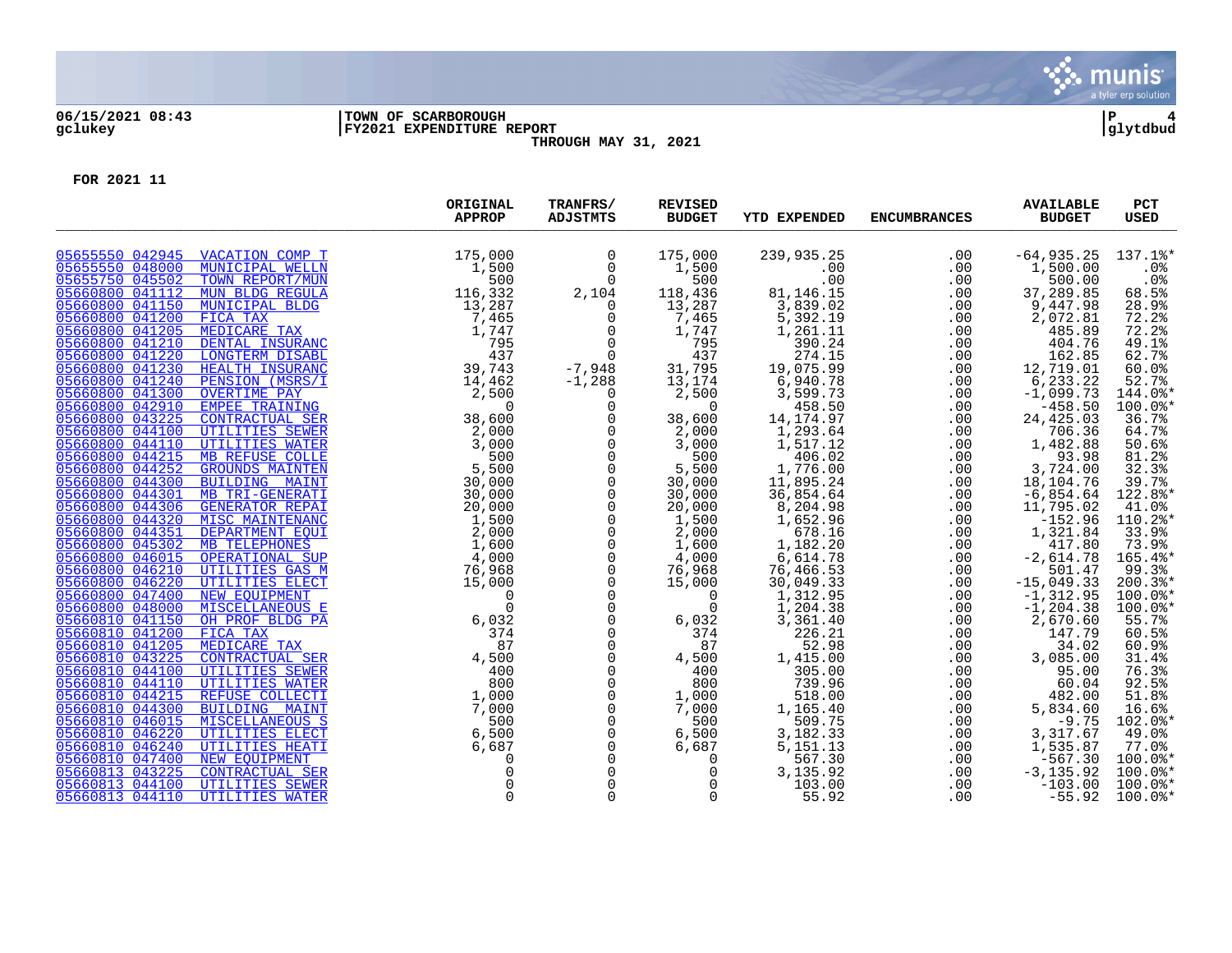

#### **06/15/2021 08:43 |TOWN OF SCARBOROUGH |P 5 gclukey |FY2021 EXPENDITURE REPORT |glytdbud THROUGH MAY 31, 2021**



|                                                                                 | ORIGINAL<br><b>APPROP</b>                                                                          | TRANFRS/<br><b>ADJSTMTS</b>   | <b>REVISED</b><br><b>BUDGET</b> | <b>YTD EXPENDED</b>   | <b>ENCUMBRANCES</b> | <b>AVAILABLE</b><br><b>BUDGET</b> | <b>PCT</b><br><b>USED</b> |
|---------------------------------------------------------------------------------|----------------------------------------------------------------------------------------------------|-------------------------------|---------------------------------|-----------------------|---------------------|-----------------------------------|---------------------------|
| 05660813 046220<br>UTILITIES ELECT                                              | $\mathbf 0$                                                                                        | $\mathbf 0$                   | $\Omega$                        | 127.92                | .00                 | $-127.92$                         | 100.0%*                   |
| <b>UTILITIES HEATI</b><br>05660813 046240                                       | $\Omega$                                                                                           | $\Omega$                      | $\Omega$                        | 521.23                | .00                 | $-521.23$                         | $100.0$ *                 |
| <b>PS BUILDING REG</b><br>05660815 041112                                       | 32,598                                                                                             | $\Omega$                      | 32,598                          | 29,041.37             | .00                 | 3,556.63                          | 89.1%                     |
| PROPOSED POSITI<br>05660815 041115                                              | 56,365                                                                                             | $-56, 365$                    | $\overline{0}$                  | .00                   | .00                 | .00                               | .0%                       |
| PS BLDG FICA TA<br>05660815 041200                                              | 2,203                                                                                              | $\Omega$                      | 2,203                           | 1,959.55              | .00                 | 243.45                            | 88.9%                     |
| 05660815 041205<br><b>PS BLDG MEDICAR</b>                                       |                                                                                                    | 0                             | 516                             | 458.26                | .00                 | 57.74                             | 88.8%                     |
| 05660815 041220<br>PS BLDG LTD                                                  | 2120                                                                                               | $\mathbf 0$                   | 170                             | 148.82                | .00                 | 21.18                             | 87.5%                     |
| 05660815 041230<br>PS BLDG HEALTH<br>05660815 041240<br><b>PS BLDG PENSION</b>  | $1,622$<br>$3,410$                                                                                 | $\mathsf{O}$<br>$\mathbf 0$   | 1,622                           | 1,398.62              | .00                 | $2\overline{2}3.38$               | 86.2%                     |
| 05660815 043225<br>PS BLDG CONTRAC                                              | 20,000                                                                                             | $\mathbf 0$                   | 3,410<br>20,000                 | 3,043.38<br>5,058.48  | .00<br>.00          | 366.62<br>14,941.52               | 89.2%<br>25.3%            |
| 05660815 044100<br>PS BLDG UTILITI                                              | 4,000                                                                                              | $\mathsf{O}$                  | 4,000                           | 2,402.64              | .00                 | 1,597.36                          | 60.1%                     |
| PS BLDG UTILITI<br>05660815 044110                                              | 2,500                                                                                              | $\mathbf 0$                   | 2,500                           | 2,096.31              | .00                 | 403.69                            | 83.9%                     |
| 05660815 044300<br>PS BLDG - BLD                                                | 21,000                                                                                             | $\mathsf 0$                   | 21,000                          | 7,763.79              | .00                 | 13,236.21                         | 37.0%                     |
| MISCELLANEOUS S<br>05660815 046015                                              | 4,000                                                                                              | $\mathbf 0$                   | 4,000                           | 5,050.23              | .00                 | $-1,050.23$                       | $126.3$ *                 |
| 05660815 046210<br><b>UTILITIES GAS P</b>                                       | 32,852                                                                                             | 0                             | 32,852                          | 18,692.36             | .00                 | 14, 159.64                        | 56.9%                     |
| 05660815 046220<br>PS BLDG UTILITI                                              | 30,000                                                                                             | $\mathsf{O}$                  | 30,000                          | .00                   | .00                 | 30,000.00                         | .0%                       |
| 05691500 048720<br>PROJECT GRACE G                                              | 12,500                                                                                             | $\overline{0}$                | 12,500                          | 12,500.00             | .00                 | .00                               | 100.0%                    |
| TOTAL EXECUTIVE                                                                 | 3,225,816                                                                                          | $-50,286$                     | 3,175,530                       |                       | 2,977,238.74 111.68 | 198,179.29                        | 93.8%                     |
| 257 FINANCE                                                                     |                                                                                                    |                               |                                 |                       |                     |                                   |                           |
|                                                                                 |                                                                                                    |                               |                                 |                       |                     |                                   |                           |
| 05755000 041110 ADMINISTRATOR F                                                 | 114,292                                                                                            | 0                             | 114,292                         | 101,903.94            | .00                 | 12,388.06                         | 89.2%                     |
| 05755000 041112<br><b>ACCOUNTING REGU</b><br>05755000 041122                    | 137,232<br>1,200                                                                                   | 1,052                         | 138,284                         | 123, 375.17           | .00                 | 14,908.83                         | 89.2%                     |
| FINANCE CELL PH<br>05755000 041150<br>PART TIME PAY                             | $\overline{0}$                                                                                     | $\overline{0}$<br>$\mathbf 0$ | 1,200<br>$\overline{0}$         | 1,065.00              | .00<br>.00          | 135.00<br>$-1, 106.25$            | 88.8%<br>$100.0$ *        |
| 05755000 041200<br>FICA TAX                                                     | 15,094                                                                                             | $\mathbf 0$                   | 15,094                          | 1,106.25<br>13,940.67 | .00                 | 1,153.33                          | 92.4%                     |
| 05755000 041205<br>MEDICARE TAX                                                 | 3,531                                                                                              | $\mathbf 0$                   | 3,531                           | 3,260.45              | .00                 | 270.55                            | 92.3%                     |
| 05755000 041210<br>DENTAL INSURANC                                              | 530                                                                                                | $\Omega$                      | 530                             | 476.96                | .00                 | 53.04                             | 90.0%                     |
| LONGTERM DISABL<br>05755000 041220                                              | 1,286                                                                                              | $\mathbf 0$                   | 1,286                           | 1,110.85              | .00                 | 175.15                            | 86.4%                     |
| 05755000 041230<br>HEALTH INSURANC                                              | 47,691                                                                                             | 0                             | 47,691                          | 41,760.42             | .00                 | 5,930.58                          | 87.6%                     |
| 05755000 041240<br>PENSION (MSRS/I                                              | 25,212                                                                                             | $\mathbf 0$                   | 25,212                          | 22,811.16             | .00                 | 2,400.84                          | 90.5%                     |
| 05755000 041300<br><b>OVERTIME PAY</b>                                          | 410                                                                                                | $\mathbf 0$                   | 410                             | 78.93                 | .00                 | 331.07                            | 19.3%                     |
| 05755000 042910<br><b>EMPEE TRAINING</b>                                        | 250                                                                                                | 1,244                         | 1,494                           | 483.96                | 1,243.62            | $-233.96$                         | 115.7%*                   |
| 05755000 043225<br><b>CONTRACTUAL SER</b>                                       |                                                                                                    | 0                             | 195                             | 180.00                | 15.00               | .00                               | 100.0%                    |
| 05755000 043300<br><b>AUDITING</b>                                              |                                                                                                    | 0                             | 32,030                          | 31,030.00             | .00                 | 1,000.00                          | 96.9%                     |
| 05755000 043500<br>PROFESSIONAL DU<br>05755000 045302<br><b>ACCOUNTING PHON</b> | $\begin{array}{r} 250 \\ 195 \\ 32,030 \\ 390 \\ 350 \\ 2,950 \\ \textcolor{red}{100} \end{array}$ | $\mathbf 0$<br>$\Omega$       | 390<br>350                      | 505.00<br>276.39      | .00<br>.00          | $-115.00$<br>73.61                | 129.5%*<br>79.0%          |
| 05755000 045310<br>POSTAGE                                                      |                                                                                                    | $\Omega$                      | 2,950                           | 2,133.31              | .00                 | 816.69                            | 72.3%                     |
| 05755000 045800<br>TRAVEL EXPENSE                                               | 100                                                                                                | 0                             | 100                             | .00                   | .00                 | 100.00                            | .0%                       |
| 05755000 046000<br>OFFICE SUPPLIES                                              | 4,300                                                                                              | 300                           | 4,600                           | 3,781.89              | .00                 | 818.11                            | 82.2%                     |
| 05755000 046400<br><b>BOOKS AND PERIO</b>                                       | 50                                                                                                 | $\Omega$                      | 50                              | 18.00                 | .00                 | 32.00                             | 36.0%                     |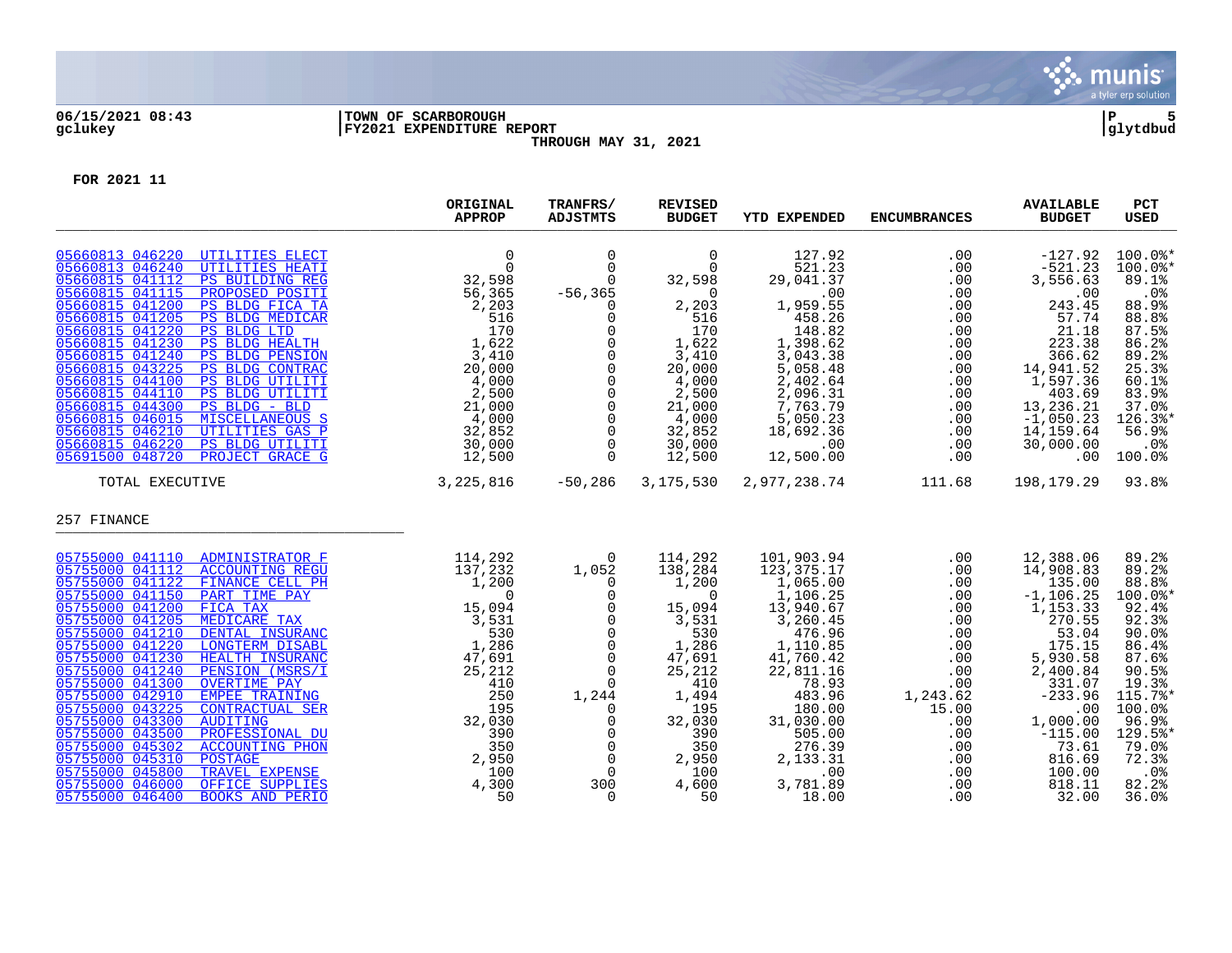

## **06/15/2021 08:43 |TOWN OF SCARBOROUGH |P 6 gclukey |FY2021 EXPENDITURE REPORT |glytdbud THROUGH MAY 31, 2021**



|                                                                                                                                                                                                                                                                                                                                                                                                                                                   | ORIGINAL<br><b>APPROP</b> | TRANFRS/<br>ADJSTMTS | <b>REVISED</b><br><b>BUDGET</b> | <b>YTD EXPENDED</b>               | <b>ENCUMBRANCES</b> | <b>AVAILABLE</b><br><b>BUDGET</b> | PCT<br><b>USED</b>   |
|---------------------------------------------------------------------------------------------------------------------------------------------------------------------------------------------------------------------------------------------------------------------------------------------------------------------------------------------------------------------------------------------------------------------------------------------------|---------------------------|----------------------|---------------------------------|-----------------------------------|---------------------|-----------------------------------|----------------------|
| 05755000 047400 NEW EOUIPMENT<br>FEW EQUIPMENT 400<br>ACCOUNTING FEES 7,500<br>REVENUE OFFICE 248,381<br>CELL PHONE STIP 48,381<br>CELL PHONE STIP 4900<br>PART TIME PAY 14,900<br>FICA TAX 16,245<br>MEDICARE TAX 3,801<br>DENTAL INSURANC 1,325<br>LONGTERM DISABL 1,285<br>1,285                                                                                                                                                               |                           | $\mathbf 0$          | 400                             | .00                               | .00                 | 400.00                            | .0 <sub>8</sub>      |
| 05755000 048385 ACCOUNTING FEES                                                                                                                                                                                                                                                                                                                                                                                                                   |                           | $\mathbf 0$          | 7,500                           | 6,942.35                          | .00                 | 557.65                            | 92.6%                |
| 05756410 041112                                                                                                                                                                                                                                                                                                                                                                                                                                   |                           | 0                    | 248,381                         | 226, 235.03                       | .00                 | 22, 145.97                        | 91.1%                |
| 05756410 041122                                                                                                                                                                                                                                                                                                                                                                                                                                   |                           | $\Omega$             | 600                             | 532.50                            | .00                 | 67.50                             | 88.8%                |
| 05756410 041150                                                                                                                                                                                                                                                                                                                                                                                                                                   |                           | $\overline{0}$       | 14,900                          | 3,818.14                          | .00                 | 11,081.86                         | 25.6%                |
| 05756410 041200                                                                                                                                                                                                                                                                                                                                                                                                                                   |                           | $\mathbf 0$          | 16,245                          | 14,188.69                         | .00                 | 2,056.31                          | 87.3%                |
| 05756410 041205                                                                                                                                                                                                                                                                                                                                                                                                                                   |                           | $\Omega$             |                                 | 3,329.33                          | .00                 | 471.67                            | 87.6%                |
| 05756410 041210                                                                                                                                                                                                                                                                                                                                                                                                                                   |                           | $\mathsf 0$          | $\frac{3}{1}, \frac{801}{325}$  | 1,214.08                          | .00                 | 110.92                            | 91.6%                |
| 05756410 041220                                                                                                                                                                                                                                                                                                                                                                                                                                   |                           |                      | 1,285                           | 1,152.18                          | .00                 | 132.82                            | 89.7%                |
| 05756410 041230                                                                                                                                                                                                                                                                                                                                                                                                                                   |                           |                      | 49,345                          | 44,935.89                         | .00                 | 4,409.11                          | 91.1%                |
| 05756410 041240                                                                                                                                                                                                                                                                                                                                                                                                                                   |                           |                      | 21,430                          | 19,498.01                         | .00                 | 1,931.99                          | 91.0%                |
| 05756410 041300                                                                                                                                                                                                                                                                                                                                                                                                                                   |                           |                      | 5,125                           | 1,129.03                          | .00                 | 3,995.97                          | 22.0%                |
| 05756410 042910                                                                                                                                                                                                                                                                                                                                                                                                                                   |                           |                      | 250                             | 441.50                            | .00                 | $-191.50$                         | $176.6$ *            |
| 05756410 043110                                                                                                                                                                                                                                                                                                                                                                                                                                   |                           |                      | 6,200                           | 3,097.00                          | .00                 | 3,103.00                          | 50.0%                |
| 05756410 043465                                                                                                                                                                                                                                                                                                                                                                                                                                   |                           |                      | 33,000                          | 14,033.32                         | .00                 | 18,966.68                         | 42.5%                |
| 05756410 043500<br>05756410 044300                                                                                                                                                                                                                                                                                                                                                                                                                |                           |                      | 150<br>$\overline{0}$           | 180.00<br>415.00                  | .00                 | $-30.00$<br>$-415.00$             | 120.0%*<br>$100.0$ * |
| 05756410 045302                                                                                                                                                                                                                                                                                                                                                                                                                                   |                           |                      | 830                             | 645.29                            | .00<br>.00          | 184.71                            | 77.7%                |
| 05756410 045310                                                                                                                                                                                                                                                                                                                                                                                                                                   |                           |                      |                                 |                                   | .00                 | 811.61                            | 92.9%                |
| 05756410 045500                                                                                                                                                                                                                                                                                                                                                                                                                                   |                           |                      | 11,500<br>4,465                 |                                   | 565.00              | 259.57                            | 94.2%                |
| 05756410 046000                                                                                                                                                                                                                                                                                                                                                                                                                                   |                           |                      | 3,055                           | 10,688.39<br>3,640.43<br>2,070.50 | 453.07              | 531.41                            | 82.6%                |
| 05756410 046400                                                                                                                                                                                                                                                                                                                                                                                                                                   |                           |                      | 270                             | .00                               | .00                 | 270.00                            | .0%                  |
| 05756410 048725                                                                                                                                                                                                                                                                                                                                                                                                                                   |                           |                      | 2,940                           | 2,859.84                          | .00                 | 80.16                             | 97.3%                |
| 05756500 041110                                                                                                                                                                                                                                                                                                                                                                                                                                   |                           |                      | 85,868                          | 76,560.48                         | .00                 | 9,307.52                          | 89.2%                |
| 05756500 041112                                                                                                                                                                                                                                                                                                                                                                                                                                   |                           |                      | 122,042                         | 110,785.78                        | .00                 | 11,256.22                         | 90.8%                |
| 05756500 041122                                                                                                                                                                                                                                                                                                                                                                                                                                   |                           |                      | 600                             | 532.50                            | .00                 | 67.50                             | 88.8%                |
| 05756500 041150                                                                                                                                                                                                                                                                                                                                                                                                                                   |                           |                      | 14,000<br>13,392                | 7,597.50                          | .00                 | 6,402.50                          | 54.3%                |
| 05756500 041200                                                                                                                                                                                                                                                                                                                                                                                                                                   |                           |                      |                                 | 12,162.87                         | .00                 | 1,229.13                          | 90.8%                |
| 05756500 041205                                                                                                                                                                                                                                                                                                                                                                                                                                   |                           |                      | 3,134                           | 2,848.73                          | .00                 | 285.27                            | 90.9%                |
| 05756500 041210                                                                                                                                                                                                                                                                                                                                                                                                                                   |                           |                      | 795                             | 715.44                            | .00                 | 79.56                             | 90.0%                |
| 05756500 041220                                                                                                                                                                                                                                                                                                                                                                                                                                   |                           |                      | 1,045                           | 958.95                            | .00                 | 86.05                             | 91.8%                |
| 05756500 041230                                                                                                                                                                                                                                                                                                                                                                                                                                   |                           |                      | 39,743                          | 34,798.52                         | .00                 | 4,944.48                          | 87.6%                |
| 05756500 041240<br>05756500 041300                                                                                                                                                                                                                                                                                                                                                                                                                |                           |                      | 24,108<br>800                   | 22,170.93<br>.00                  | .00                 | 1,937.07<br>800.00                | 92.0%                |
| 05756500 042910                                                                                                                                                                                                                                                                                                                                                                                                                                   |                           |                      | 2,000                           | 1,347.50                          | .00<br>.00          | 652.50                            | .0%<br>67.4%         |
| 05756500 043110                                                                                                                                                                                                                                                                                                                                                                                                                                   |                           |                      | 2,700                           | 1,901.00                          | .00                 | 799.00                            | 70.4%                |
| 05756500 043225                                                                                                                                                                                                                                                                                                                                                                                                                                   |                           |                      | 2,350                           | .00                               | .00                 | 2,350.00                          | .0%                  |
| 05756500 043500                                                                                                                                                                                                                                                                                                                                                                                                                                   |                           |                      | 900                             | 910.00                            | .00                 | $-10.00$                          | 101.1%*              |
| 05756500 045302                                                                                                                                                                                                                                                                                                                                                                                                                                   |                           |                      | 300                             | 230.47                            | .00                 | 69.53                             | 76.8%                |
| $\begin{tabular}{c c c} \multicolumn{1}{c}{\textbf{MAC} & $\mathbf{ABC}$} & $1,285$ \\ \hline \multicolumn{1}{c}{\textbf{RALC}} & $1,285$ \\ \hline \multicolumn{1}{c}{\textbf{RALC}} & $1,285$ \\ \hline \multicolumn{1}{c}{\textbf{RALC}} & $1,145$ \\ \hline \multicolumn{1}{c}{\textbf{RALC}} & $1,125$ \\ \hline \multicolumn{1}{c}{\textbf{MIMC}} & $1,125$ \\ \hline \multicolumn{1}{c}{\textbf{MIMC}} & $1,125$ \\ \h$<br>05756500 045310 |                           |                      | 1,800                           | 1,200.27                          | .00                 | 599.73                            | 66.7%                |
| 05756500 045500                                                                                                                                                                                                                                                                                                                                                                                                                                   |                           |                      | 300                             | .00                               | .00                 | 300.00                            | .0%                  |
| 05756500 045800                                                                                                                                                                                                                                                                                                                                                                                                                                   |                           |                      | 4,000                           | 2,602.82                          | .00                 | 1,397.18                          | 65.1%                |
| 05756500 046000<br>OFFICE SUPPLIES                                                                                                                                                                                                                                                                                                                                                                                                                | 1,800                     | 99                   | 1,899                           | 983.95                            | 190.30              | 724.38                            | 61.8%                |
| 05756500 046400<br><b>BOOKS AND PERIO</b>                                                                                                                                                                                                                                                                                                                                                                                                         | 650                       | $\Omega$             | 650                             | 656.20                            | .00                 | $-6.20$                           | 101.0%*              |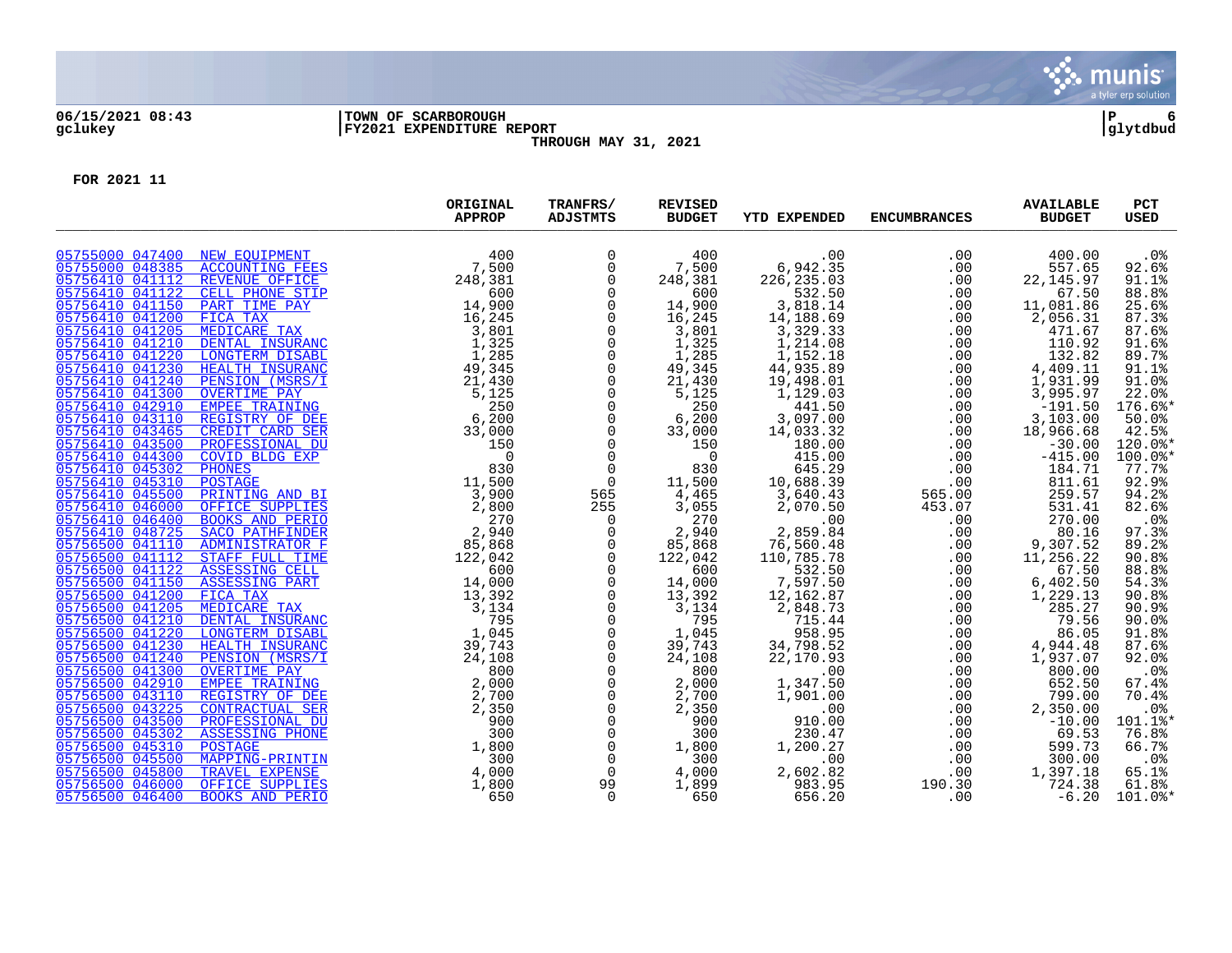

## **06/15/2021 08:43 |TOWN OF SCARBOROUGH |P 7 gclukey |FY2021 EXPENDITURE REPORT |glytdbud THROUGH MAY 31, 2021**



|                                                                                                                                                                                                                                                                                                                                                                                                                                                                                                                                                                                                                                                                                                                                            | ORIGINAL<br><b>APPROP</b>                                                                                                                                                           | TRANFRS/<br><b>ADJSTMTS</b>                                                                                                                                                            | <b>REVISED</b><br><b>BUDGET</b>                                                                                                                                                           | <b>YTD EXPENDED</b>                                                                                                                                                                                               | <b>ENCUMBRANCES</b>                                                                                                                       | <b>AVAILABLE</b><br><b>BUDGET</b>                                                                                                                                                                                             | <b>PCT</b><br><b>USED</b>                                                                                                                                               |
|--------------------------------------------------------------------------------------------------------------------------------------------------------------------------------------------------------------------------------------------------------------------------------------------------------------------------------------------------------------------------------------------------------------------------------------------------------------------------------------------------------------------------------------------------------------------------------------------------------------------------------------------------------------------------------------------------------------------------------------------|-------------------------------------------------------------------------------------------------------------------------------------------------------------------------------------|----------------------------------------------------------------------------------------------------------------------------------------------------------------------------------------|-------------------------------------------------------------------------------------------------------------------------------------------------------------------------------------------|-------------------------------------------------------------------------------------------------------------------------------------------------------------------------------------------------------------------|-------------------------------------------------------------------------------------------------------------------------------------------|-------------------------------------------------------------------------------------------------------------------------------------------------------------------------------------------------------------------------------|-------------------------------------------------------------------------------------------------------------------------------------------------------------------------|
| 05756500 047400 NEW EQUIPMENT                                                                                                                                                                                                                                                                                                                                                                                                                                                                                                                                                                                                                                                                                                              | 150                                                                                                                                                                                 | $\mathbf 0$                                                                                                                                                                            | 150                                                                                                                                                                                       | 4,800.00                                                                                                                                                                                                          | .00                                                                                                                                       | $-4,650.00$ 3200.0%*                                                                                                                                                                                                          |                                                                                                                                                                         |
| TOTAL FINANCE                                                                                                                                                                                                                                                                                                                                                                                                                                                                                                                                                                                                                                                                                                                              | 1,141,747                                                                                                                                                                           | 3,514                                                                                                                                                                                  | 1,145,261                                                                                                                                                                                 | 994,108.76                                                                                                                                                                                                        | 2,466.99                                                                                                                                  | 148,685.48                                                                                                                                                                                                                    | 87.0%                                                                                                                                                                   |
| 258 TECHNOLOGY & INFORMATN SERV.                                                                                                                                                                                                                                                                                                                                                                                                                                                                                                                                                                                                                                                                                                           |                                                                                                                                                                                     |                                                                                                                                                                                        |                                                                                                                                                                                           |                                                                                                                                                                                                                   |                                                                                                                                           |                                                                                                                                                                                                                               |                                                                                                                                                                         |
| 05855600 041110 ADMINISTRATOR F<br>05855600 041112<br>STAFF FULL TIME<br>05855600 041122<br>IS CELL PHONE S<br>05855600 041200<br><b>FICA TAX</b><br>05855600 041205<br>MEDICARE TAX<br>05855600 041210<br>DENTAL INSURANC<br>05855600 041220<br><b>LONGTERM DISABL</b><br>05855600 041230<br>HEALTH INSURANC<br>05855600 041240<br>PENSION (MSRS/I<br>05855600 042910<br>EMPLOYEE TRAINI<br>05855600 044310<br>VEH MAINT & REP<br>05855600 044340<br><b>COMPUTER HARDWA</b><br>05855600 044345<br><b>COMPUTER SOFTWA</b><br>05855600 045301<br><b>INTERNET CONNEC</b><br>05855600 045302<br><b>IS TELEPHONES</b><br>05855600 046000<br>OFFICE SUPPLIES<br>05855600 046260<br><b>VEHICLE FUEL-GA</b><br>05855600 047449<br>DEPT REOUESTS S | 112,830<br>514,494<br>$\mathbf 0$<br>37,298<br>8,727<br>2,120<br>3,219<br>109,363<br>66,286<br>$\Omega$<br>3,000<br>88,900<br>358,645<br>24,000<br>1,500<br>2,000<br>1,800<br>2,335 | $\Omega$<br>40,581<br>$\overline{0}$<br>2,513<br>588<br>265<br>203<br>7,949<br>4,069<br>0<br>$\Omega$<br>500<br>0<br>$\mathbf 0$<br>$\mathbf 0$<br>$\mathbf 0$<br>$\mathbf 0$<br>1,276 | 112,830<br>555,075<br>$\mathbf 0$<br>39,811<br>9,315<br>2,385<br>3,422<br>117,312<br>70,355<br>$\overline{0}$<br>3,000<br>89,400<br>358,645<br>24,000<br>1,500<br>2,000<br>1,800<br>3,611 | 100,602.16<br>474,914.88<br>1,867.50<br>35,433.88<br>8,282.81<br>2,101.80<br>2,788.49<br>98,583.68<br>59,403.17<br>174.00<br>673.96<br>61,488.53<br>337,084.46<br>21,245.86<br>3,560.65<br>40.00<br>442.48<br>.00 | .00<br>.00<br>.00<br>.00<br>.00<br>.00<br>.00<br>.00<br>.00<br>.00<br>.00<br>5,923.89<br>4,817.47<br>.00<br>.00<br>.00<br>.00<br>1,276.34 | 12,227.84<br>80,160.12<br>$-1,867.50$<br>4,377.12<br>1,032.19<br>283.20<br>633.51<br>18,728.32<br>10,951.83<br>$-174.00$<br>2,326.04<br>21,987.58<br>16,743.07<br>2,754.14<br>$-2,060.65$<br>1,960.00<br>1,357.52<br>2,335.00 | 89.2%<br>85.6%<br>$100.0$ *<br>89.0%<br>88.9%<br>88.1%<br>81.5%<br>84.0%<br>84.4%<br>100.0%*<br>22.5%<br>75.4%<br>95.3%<br>88.5%<br>$237.4$ *<br>2.0%<br>24.6%<br>35.3% |
| TOTAL TECHNOLOGY & INFORMATN SERV. 1,336,517                                                                                                                                                                                                                                                                                                                                                                                                                                                                                                                                                                                                                                                                                               |                                                                                                                                                                                     |                                                                                                                                                                                        | 57,944 1,394,461                                                                                                                                                                          | 1,208,688.31                                                                                                                                                                                                      | 12,017.70                                                                                                                                 | 173,755.33                                                                                                                                                                                                                    | 87.5%                                                                                                                                                                   |
| 259 PLANNING                                                                                                                                                                                                                                                                                                                                                                                                                                                                                                                                                                                                                                                                                                                               |                                                                                                                                                                                     |                                                                                                                                                                                        |                                                                                                                                                                                           |                                                                                                                                                                                                                   |                                                                                                                                           |                                                                                                                                                                                                                               |                                                                                                                                                                         |
| 05957000 041110<br>ADMINISTRATOR F<br>05957000 041111<br><b>MANAGERS FULL T</b><br>05957000 041112<br><b>STAFF FULL TIME</b><br>05957000 041114<br><b>EXECUTIVE ASST</b><br>05957000 041122<br>PLANNING CELL P<br>05957000 041150<br>PLANNING PART T<br>05957000 041200<br>FICA TAX<br>05957000 041205<br>MEDICARE TAX<br>05957000 041210<br>DENTAL INSURANC<br>05957000 041220<br><b>LONGTERM DISABL</b><br>05957000 041230<br>HEALTH INSURANC                                                                                                                                                                                                                                                                                            | 97,214<br>217,447<br>202,437<br>98,506<br>3,600<br>20,750<br>36,328<br>8,499<br>1,855<br>3,133<br>120,929                                                                           | $\Omega$<br>$-2,948$<br>$\Omega$<br>0<br>$\mathbf 0$<br>$\Omega$<br>$-356$<br>$-83$<br>$\mathbf 0$<br>$\mathbf 0$<br>$-7,948$                                                          | 97,214<br>214,499<br>202,437<br>98,506<br>3,600<br>20,750<br>35,972<br>8,416<br>1,855<br>3,133<br>112,981                                                                                 | 86,677.68<br>192,136.56<br>181,246.39<br>87,830.52<br>2,662.50<br>27,425.00<br>34,855.39<br>8,151.87<br>1,799.44<br>2,851.93<br>112,785.42                                                                        | .00<br>.00<br>.00<br>.00<br>.00<br>.00<br>.00<br>.00<br>.00<br>.00<br>.00                                                                 | 10,536.32<br>22, 362.44<br>21,190.61<br>10,675.48<br>937.50<br>$-6,675.00$<br>1,116.61<br>264.13<br>55.56<br>281.07<br>195.58                                                                                                 | 89.2%<br>89.6%<br>89.5%<br>89.2%<br>74.0%<br>132.2%*<br>96.9%<br>96.9%<br>97.0%<br>91.0%<br>99.8%                                                                       |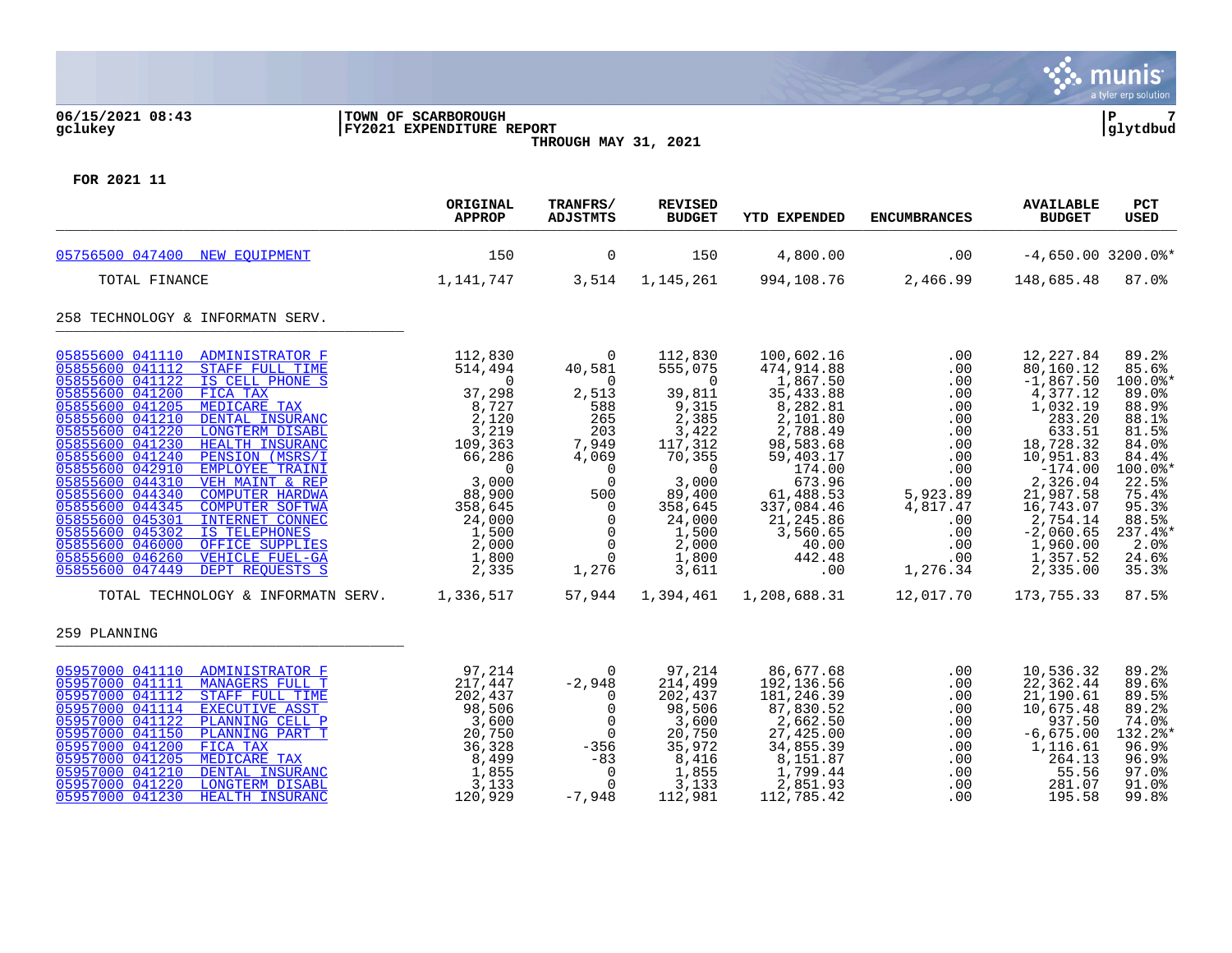

## **06/15/2021 08:43 |TOWN OF SCARBOROUGH |P 8 gclukey |FY2021 EXPENDITURE REPORT |glytdbud THROUGH MAY 31, 2021**



**FOR 2021 11**

|                                                                                                                                                                                                                                                                                                                                                                                                                                                                                                                                                                                                                                                                                                                                                                                                                                                                                                                                                                                                                                                                                                                                                                                                                                                                                                                                                                                                                                                                                                     | ORIGINAL<br><b>APPROP</b>                                                                                                                                                                                                                                                                                                                            | TRANFRS/<br><b>ADJSTMTS</b>                                                                                                                                                                                                                                                                                                                                                                                                                                                                                                       | <b>REVISED</b><br><b>BUDGET</b>                                                                                                                                                                                                                                                                                                                            | <b>YTD EXPENDED</b>                                                                                                                                                                                                                                                                                                                                                                                              | <b>ENCUMBRANCES</b>                                                                                                                                                                                                                                                         | <b>AVAILABLE</b><br><b>BUDGET</b>                                                                                                                                                                                                                                                                                                                                                                                                                        | PCT<br><b>USED</b>                                                                                                                                                                                                                                                                                                                                                      |
|-----------------------------------------------------------------------------------------------------------------------------------------------------------------------------------------------------------------------------------------------------------------------------------------------------------------------------------------------------------------------------------------------------------------------------------------------------------------------------------------------------------------------------------------------------------------------------------------------------------------------------------------------------------------------------------------------------------------------------------------------------------------------------------------------------------------------------------------------------------------------------------------------------------------------------------------------------------------------------------------------------------------------------------------------------------------------------------------------------------------------------------------------------------------------------------------------------------------------------------------------------------------------------------------------------------------------------------------------------------------------------------------------------------------------------------------------------------------------------------------------------|------------------------------------------------------------------------------------------------------------------------------------------------------------------------------------------------------------------------------------------------------------------------------------------------------------------------------------------------------|-----------------------------------------------------------------------------------------------------------------------------------------------------------------------------------------------------------------------------------------------------------------------------------------------------------------------------------------------------------------------------------------------------------------------------------------------------------------------------------------------------------------------------------|------------------------------------------------------------------------------------------------------------------------------------------------------------------------------------------------------------------------------------------------------------------------------------------------------------------------------------------------------------|------------------------------------------------------------------------------------------------------------------------------------------------------------------------------------------------------------------------------------------------------------------------------------------------------------------------------------------------------------------------------------------------------------------|-----------------------------------------------------------------------------------------------------------------------------------------------------------------------------------------------------------------------------------------------------------------------------|----------------------------------------------------------------------------------------------------------------------------------------------------------------------------------------------------------------------------------------------------------------------------------------------------------------------------------------------------------------------------------------------------------------------------------------------------------|-------------------------------------------------------------------------------------------------------------------------------------------------------------------------------------------------------------------------------------------------------------------------------------------------------------------------------------------------------------------------|
| 05957000 041240<br>PENSION (MSRS/I<br>05957000 041300<br><b>OVERTIME PAY</b><br>05957000 042910<br><b>EMPLOYEE TRAINI</b><br>05957000 043320<br>LEGAL ORDINANCE<br>05957000 043500<br>PROFESSIONAL DU<br>05957000 044310<br>VEH MAINT & REP<br>05957000 045302<br>PL TELEPHONES<br>05957000 045310<br><b>POSTAGE</b><br>05957000 046000<br>OFFICE SUPPLIES<br>05957000 046260<br>VEHICLE FUEL-GA<br>05957000 046400<br><b>BOOKS AND PERIO</b><br>05957000 047400<br>NEW EOUIPMENT<br>05957100 043400<br><b>GENERAL ENGINEE</b><br>05957100 043410<br><b>SUBDIVISN ENGIN</b><br>05957100 043410 84008 CABELA'S-S<br>05957100 043410 84011 EBP ANIMAL<br>05957100 043410 84022 CENTERVALE<br>05957100 043410 84082 PIPER SHOR<br>05957100 043410 84102 HOSPICE OF<br>05957100 043410 84120 SAWGRASS S<br>05957100 043410 84123 LEIGHTON F<br>05957100 043410 84125 ROCK CHURC<br>05957250 041200<br>ZBA FICA TAX<br>05957250 041205<br>MEDICARE TAX<br>05957250 041240<br>PENSION (MSRS/I<br>05957250 041300<br>ZBA OVERTIME PA<br>05957250 043110<br>REGISTRY OF DEE<br>05957250 045400<br><b>ADVERTISEMENTS</b><br>05957250 048000<br>ZONING BOARD OF<br>05957260 041200<br>FICA TAX<br>05957260 041205<br>MEDICARE TAX<br>05957260 041240<br>PENSION (MSRS/I<br>05957260 041300<br>OVERTIME PAY<br>05957260 045400<br><b>ADVERTISEMENTS</b><br>05957260 045500<br>PRINTING AND BI<br>05957260 045504<br>PLANNING/ZONING<br>05957260 046000<br>OFFICE SUPPLIES<br>05957260 048000<br>PLANNING BOARD | 66,369<br>5,000<br>6,000<br>35,500<br>2,000<br>3,250<br>5,000<br>1,250<br>3,500<br>2,500<br>$\begin{array}{c} 500 \\ 0 \\ 17,000 \end{array}$<br>30,000<br>0<br>$\mathbf 0$<br>$\mathbf 0$<br>$\Omega$<br>$\Omega$<br>$\mathsf 0$<br>37<br>9<br>61<br>600<br>150<br>1,250<br>125<br>62<br>15<br>101<br>1,000<br>2,500<br>500<br>40,000<br>100<br>450 | $\mathbf 0$<br>$\mathbf 0$<br>$\mathsf{O}$<br>$\mathsf{O}$<br>$\mathbf 0$<br>$\mathbf 0$<br>$\mathsf 0$<br>$\mathbf 0$<br>$\mathbf 0$<br>$\Omega$<br>$\mathsf 0$<br>$\mathbf 0$<br>$\mathbf 0$<br>$\Omega$<br>$\mathsf 0$<br>$\mathbf{0}$<br>$\mathbf{0}$<br>$\begin{smallmatrix}0\\0\end{smallmatrix}$<br>$\mathsf{O}$<br>$\mathbf 0$<br>$\mathsf{O}\xspace$<br>$\mathbf 0$<br>$\mathbf 0$<br>0<br>$\mathbf 0$<br>$\mathsf{O}$<br>$\mathbf 0$<br>$\mathbf 0$<br>$\mathbf 0$<br>$\mathbf 0$<br>0<br>2,500<br>$\Omega$<br>$\Omega$ | 66,369<br>5,000<br>6,000<br>35,500<br>2,000<br>3,250<br>5,000<br>1,250<br>3,500<br>2,500<br>500<br>$\overline{0}$<br>17,000<br>30,000<br>$\Omega$<br>0<br>$\mathbf 0$<br>$\overline{0}$<br>$\overline{0}$<br>$\mathbf 0$<br>$\mathbf 0$<br>37<br>9<br>61<br>600<br>150<br>1,250<br>125<br>62<br>15<br>101<br>1,000<br>2,500<br>500<br>42,500<br>100<br>450 | 60,868.19<br>637.05<br>799.00<br>21,244.00<br>1,354.00<br>1,125.58<br>3,117.93<br>1,247.38<br>2,959.48<br>556.12<br>394.94<br>4,162.98<br>6,025.26<br>12,924.26<br>1,161.78<br>4,237.60<br>2,062.95<br>2,169.29<br>4,034.16<br>1,620.45<br>$-51,490.47$<br>3,550.37<br>17.67<br>4.13<br>28.83<br>285.49<br>.00<br>959.98<br>.00<br>38.19<br>8.94<br>62.30<br>616.75<br>614.39<br>.00<br>6,857.52<br>76.18<br>.00 | .00<br>.00<br>.00<br>.00<br>.00<br>.00<br>.00<br>.00<br>.00<br>.00<br>.00<br>.00<br>.00<br>.00<br>.00<br>.00<br>.00<br>.00<br>.00<br>.00<br>.00<br>.00<br>.00<br>.00<br>.00<br>.00<br>.00<br>.00<br>.00<br>.00<br>.00<br>.00<br>.00<br>.00<br>.00<br>2,500.00<br>.00<br>.00 | 5,500.81<br>4,362.95<br>5,201.00<br>14,256.00<br>646.00<br>2,124.42<br>1,882.07<br>2.62<br>540.52<br>1,943.88<br>105.06<br>$-4, 162.98$<br>10,974.74<br>17,075.74<br>$-1, 161.78$<br>$-4, 237.60$<br>$-2,062.95$<br>$-2, 169.29$<br>$-4,034.16$<br>$-1,620.45$<br>51,490.47<br>$-3,550.37$<br>19.33<br>4.87<br>32.17<br>314.51<br>150.00<br>290.02<br>125.00<br>23.81<br>6.06<br>38.70<br>383.25<br>1,885.61<br>500.00<br>33, 142. 48<br>23.82<br>450.00 | 91.7%<br>12.7%<br>13.3%<br>59.8%<br>67.7%<br>34.6%<br>62.4%<br>99.8%<br>84.6%<br>22.2%<br>79.0%<br>$100.0$ *<br>35.4%<br>43.1%<br>$100.0$ *<br>$100.0$ *<br>100.0%*<br>$100.0$ *<br>$100.0$ *<br>$100.0$ *<br>100.0%<br>100.0%*<br>47.8%<br>45.9%<br>47.3%<br>47.6%<br>.0%<br>76.8%<br>.0%<br>61.6%<br>59.6%<br>61.7%<br>61.7%<br>24.6%<br>.0%<br>22.0%<br>76.2%<br>.0% |
| TOTAL PLANNING                                                                                                                                                                                                                                                                                                                                                                                                                                                                                                                                                                                                                                                                                                                                                                                                                                                                                                                                                                                                                                                                                                                                                                                                                                                                                                                                                                                                                                                                                      | 1,035,527                                                                                                                                                                                                                                                                                                                                            | $-8,835$                                                                                                                                                                                                                                                                                                                                                                                                                                                                                                                          | 1,026,692                                                                                                                                                                                                                                                                                                                                                  | 832,755.37                                                                                                                                                                                                                                                                                                                                                                                                       | 2,500.00                                                                                                                                                                                                                                                                    | 191,436.63                                                                                                                                                                                                                                                                                                                                                                                                                                               | 81.4%                                                                                                                                                                                                                                                                                                                                                                   |
| TOTAL GENERAL GOVERNMENT                                                                                                                                                                                                                                                                                                                                                                                                                                                                                                                                                                                                                                                                                                                                                                                                                                                                                                                                                                                                                                                                                                                                                                                                                                                                                                                                                                                                                                                                            | 6,751,180                                                                                                                                                                                                                                                                                                                                            | 2,337                                                                                                                                                                                                                                                                                                                                                                                                                                                                                                                             | 6,753,517                                                                                                                                                                                                                                                                                                                                                  | 6,021,676.13                                                                                                                                                                                                                                                                                                                                                                                                     | 17,096.37                                                                                                                                                                                                                                                                   | 714,744.78                                                                                                                                                                                                                                                                                                                                                                                                                                               | 89.4%                                                                                                                                                                                                                                                                                                                                                                   |

60 PUBLIC SERVICE \_\_\_\_\_\_\_\_\_\_\_\_\_\_\_\_\_\_\_\_\_\_\_\_\_\_\_\_\_\_\_\_\_\_\_\_\_\_\_\_\_

262 COMMUNITY SERVICES \_\_\_\_\_\_\_\_\_\_\_\_\_\_\_\_\_\_\_\_\_\_\_\_\_\_\_\_\_\_\_\_\_\_\_\_\_\_\_\_\_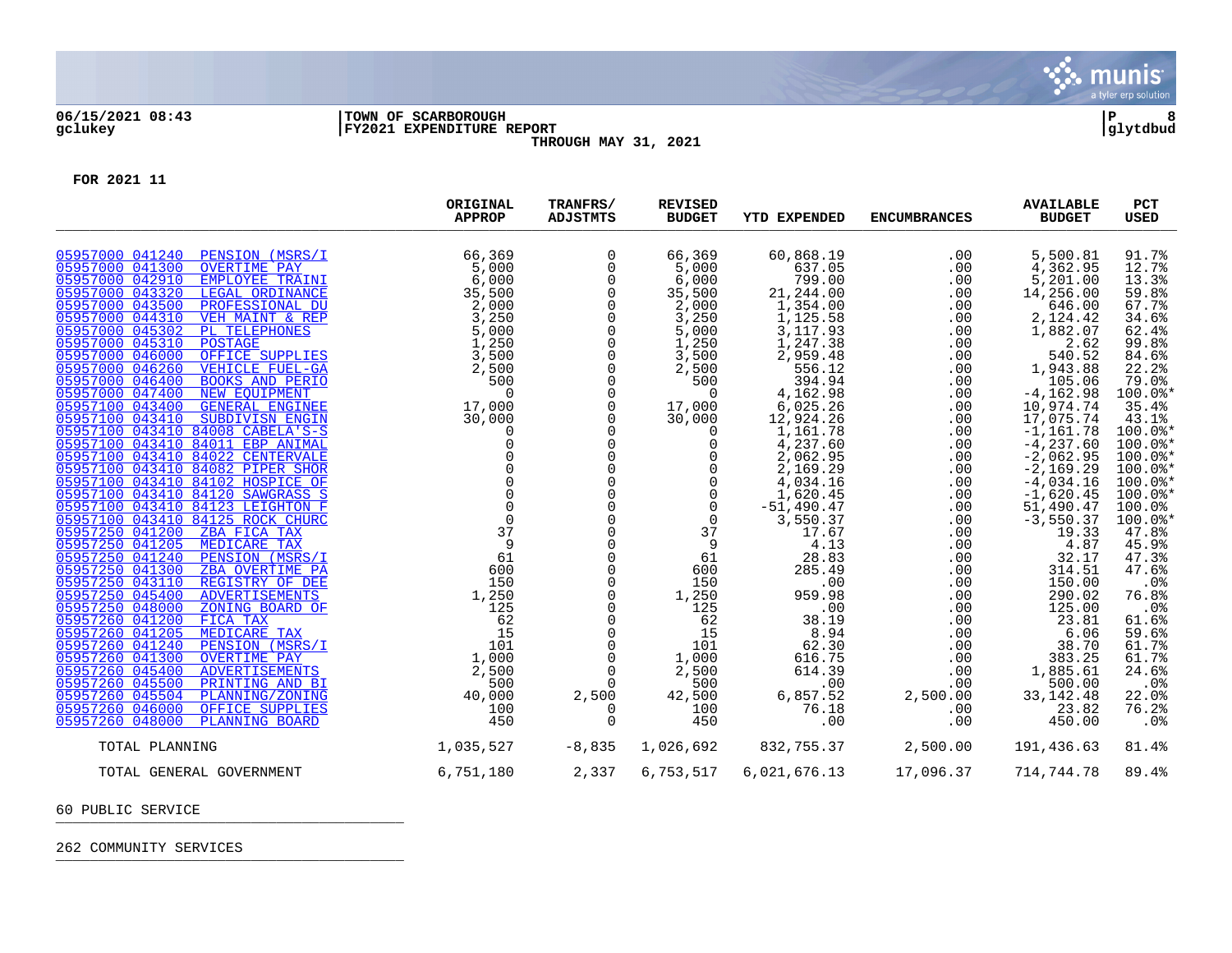

## **06/15/2021 08:43 |TOWN OF SCARBOROUGH |P 9 gclukey |FY2021 EXPENDITURE REPORT |glytdbud THROUGH MAY 31, 2021**



|                                                                                | ORIGINAL<br><b>APPROP</b>                                                           | TRANFRS/<br><b>ADJSTMTS</b>   | <b>REVISED</b><br><b>BUDGET</b> | <b>YTD EXPENDED</b>     | <b>ENCUMBRANCES</b> | <b>AVAILABLE</b><br><b>BUDGET</b> | <b>PCT</b><br><b>USED</b> |
|--------------------------------------------------------------------------------|-------------------------------------------------------------------------------------|-------------------------------|---------------------------------|-------------------------|---------------------|-----------------------------------|---------------------------|
|                                                                                |                                                                                     |                               |                                 |                         |                     |                                   |                           |
| 06255000 041110 ADMINISTRATOR F                                                | 97,214                                                                              | $\mathbf 0$                   | 97,214                          | 86,677.68               | .00                 | 10,536.32                         | 89.2%                     |
| 06255000 041113<br><b>CS OFFICE MANAG</b><br>06255000 041114<br>EXECUTIVE ASST | 59,150<br>36,868                                                                    | $\Omega$<br>$\mathbf 0$       | 59,150<br>36,868                | 52,763.72               | .00<br>.00          | 6,386.28                          | 89.2%<br>90.1%            |
| 06255000 041122<br>CS ADMIN CELL P                                             | 36, 868<br>1, 200<br>10, 995<br>2, 572<br>986<br>39, 743<br>19, 500<br>580          | $\mathbf 0$                   | 1,200                           | 33, 208.69<br>1, 065.00 | .00                 | $3,659.31$<br>$135.00$            | 88.8%                     |
| 06255000 041200<br>FICA TAX                                                    |                                                                                     | 0                             | 10,995                          |                         | .00                 | 918.00                            | 91.7%                     |
| 06255000 041205<br>MEDICARE TAX                                                |                                                                                     | $\mathbf 0$                   | 2,572                           | 10,077.00<br>2,356.50   | .00                 | 215.50                            | 91.6%                     |
| 06255000 041210<br><b>DENTAL INSURANC</b>                                      |                                                                                     | $\mathbf 0$                   | 530                             | 476.96                  | .00                 | 53.04                             | 90.0%                     |
| 06255000 041220<br>LONGTERM DISABL                                             |                                                                                     | $\mathbf 0$                   | 986                             | 896.64                  | .00                 | 89.36                             | 90.9%                     |
| 06255000 041230<br><b>HEALTH INSURANC</b>                                      |                                                                                     | $\mathbf 0$                   | 39,743                          | 34,798.81               | .00                 | 4,944.19                          | 87.6%                     |
| 06255000 041240<br>PENSION (MSRS/I                                             |                                                                                     | $\mathbf 0$                   | 19,509                          | 17,792.05               | .00                 | 1,716.95                          | 91.2%                     |
| 06255000 041300<br><b>OVERTIME PAY</b>                                         | 500                                                                                 | $\Omega$                      | 500                             | 521.49                  | .00                 | $-21.49$                          | 104.3%*                   |
| 06255000 042910 62011 CS-REC DEV                                               | $\overline{0}$                                                                      | $\mathsf{O}$                  | $\overline{0}$                  | 629.30                  | .00                 | $-629.30$                         | $100.0$ *                 |
| 06255000 043225<br><b>CONTRACTUAL SER</b><br>06255000 043500                   | 500                                                                                 | $\mathbf 0$                   | 500                             | 590.90                  | .00                 | $-90.90$<br>$-5.00$               | 118.2%*                   |
| PROFESSIONAL DU<br>06255000 045302<br><b>CS-ADMIN TELEPH</b>                   | 1,000<br>1,000                                                                      | $\mathsf{O}$<br>$\mathsf{O}$  | 1,000<br>1,000                  | 1,005.00<br>415.00      | .00<br>.00          | 585.00                            | 100.5%*<br>41.5%          |
| 06255000 045310<br><b>POSTAGE</b>                                              | 1,000                                                                               | $\mathbf 0$                   | 1,000                           | 196.57                  | .00                 | 803.43                            | 19.7%                     |
| 06255000 045311<br>PASSPORT POSTAG                                             | 2,000                                                                               | $\mathbf 0$                   | 2,000                           | 639.76                  | .00                 | 1,360.24                          | 32.0%                     |
| 06255000 045500<br>BROCHURE PRINTI                                             | 3,000                                                                               | $\Omega$                      | 3,000                           | 649.00                  | .00                 | 2,351.00                          | 21.6%                     |
| OFFICE SUPPLIES<br>06255000 046000                                             | 1,000                                                                               | $\mathbf 0$                   | 1,000                           | 1,619.64                | .00                 | $-619.64$                         | 162.0%*                   |
| 06255000 046015<br>MISCELLANEOUS S                                             | 500                                                                                 | $\overline{0}$                | 500                             | 1,355.70                | .00                 | $-855.70$                         | 271.1%*                   |
| 06255000 046260<br>VEHICLE FUEL-GA                                             | 1,000                                                                               | $\mathsf{O}\xspace$           | 1,000                           | 1,412.69                | .00                 | $-412.69$                         | 141.3%*                   |
| 06255500 041111<br><b>CS RECREATION M</b>                                      | 66,901                                                                              | $\mathbf 0$                   | 66,901                          | 59,605.08               | .00                 | 7,295.92                          | 89.1%                     |
| 06255500 041118<br>SITE SUPERVISOR                                             | 2,000                                                                               | $\mathbf 0$                   | 2,000                           | 131.25                  | .00                 | 1,868.75                          | 6.6%                      |
| 06255500 041122<br>CS ADM CELL PHO                                             | 600                                                                                 | $\Omega$                      | 600                             | 532.50                  | .00                 | 67.50                             | 88.8%                     |
| 06255500 041200<br>FICA TAX                                                    | 4,028                                                                               | $\mathsf{O}$                  | 4,028                           | 3,542.86                | .00                 | 485.14                            | 88.0%                     |
| 06255500 041205<br><b>MEDICARE TAX</b>                                         | 942<br>265                                                                          | $\mathbf 0$<br>$\mathbf 0$    | 942<br>265                      | 828.62                  | .00                 | 113.38<br>26.52                   | 88.0%                     |
| 06255500 041210<br>DENTAL INSURANC<br>06255500 041220<br>LONGTERM DISABL       | 348                                                                                 | $\mathbf 0$                   | 348                             | 238.48<br>316.71        | .00<br>.00          | 31.29                             | 90.0%<br>91.0%            |
| 06255500 041230<br>HEALTH INSURANC                                             | 15,897                                                                              | $\mathbf 0$                   | 15,897                          | 13,920.24               | .00                 | 1,976.76                          | 87.6%                     |
| 06255500 041240<br>PENSION (MSRS/I                                             | 6,690                                                                               | $\mathbf 0$                   | 6,690                           | 6,015.09                | .00                 | 674.91                            | 89.9%                     |
| 06260000 041156<br><b>CAMP FEES PART</b>                                       | 35,500                                                                              | $\mathbf 0$                   | 35,500                          | .00                     | .00                 | 35,500.00                         | .0%                       |
| 06260000 041200<br>FICA TAX                                                    | 2,201                                                                               | 0                             | 2,201                           | .00                     | .00                 | 2,201.00                          | .0%                       |
| 06260000 041205<br>MEDICARE TAX                                                | 515                                                                                 | $\mathsf{O}$                  | 515                             | .00                     | .00                 | 515.00                            | .0 <sub>8</sub>           |
| 06260000 046020<br>YOUTH RECR SUPP                                             |                                                                                     | $\mathsf{O}$                  | 2,500                           | 46.84                   | .00                 | 2,453.16                          | 1.9%                      |
| 06260000 048101<br><b>CONTRACTED PROG</b>                                      |                                                                                     | $\mathbf 0$                   | 30,000                          | 6,580.00                | 600.00              | 22,820.00                         | 23.9%                     |
| 06260010 041150<br>5/6 GRADE BSKTB                                             |                                                                                     | $\mathbf 0$                   | 800                             | .00                     | .00                 | 800.00                            | .0%                       |
| 06260010 041200<br>FICA TAX                                                    |                                                                                     | $\mathbf 0$                   | 50                              | .00                     | .00                 | 50.00                             | .0%                       |
| 06260010 041205<br>MEDICARE TAX                                                | $\begin{array}{r} 2,500 \\ 2,500 \\ 30,000 \\ 800 \\ 50 \\ 12 \\ 2,000 \end{array}$ | $\mathbf 0$                   | 12                              | .00                     | .00                 | 12.00                             | .0%                       |
| 06260010 043225<br>BASKETBALL CONT                                             | $9,750$<br>3,500                                                                    | $\mathbf 0$                   | 2,000                           | .00                     | .00                 | 2,000.00                          | .0%                       |
| 06260010 046020<br><b>BASKETBALL SUPP</b>                                      |                                                                                     | $\Omega$                      | 9,750                           | .00                     | .00                 | 9,750.00                          | .0%                       |
| 06260040 043225<br>SOCCER CONTR SE                                             |                                                                                     | $\mathbf 0$<br>$\overline{0}$ | 3,500                           | .00<br>2,960.75         | .00                 | 3,500.00                          | .0%                       |
| 06260040 046020<br>YOUTH SOCCER SU<br>06260050 046020<br>SPECIAL PROG SU       | 18,000<br>500                                                                       | $\Omega$                      | 18,000<br>500                   | .00                     | .00<br>.00          | 15,039.25<br>500.00               | 16.4%<br>.0%              |
|                                                                                |                                                                                     |                               |                                 |                         |                     |                                   |                           |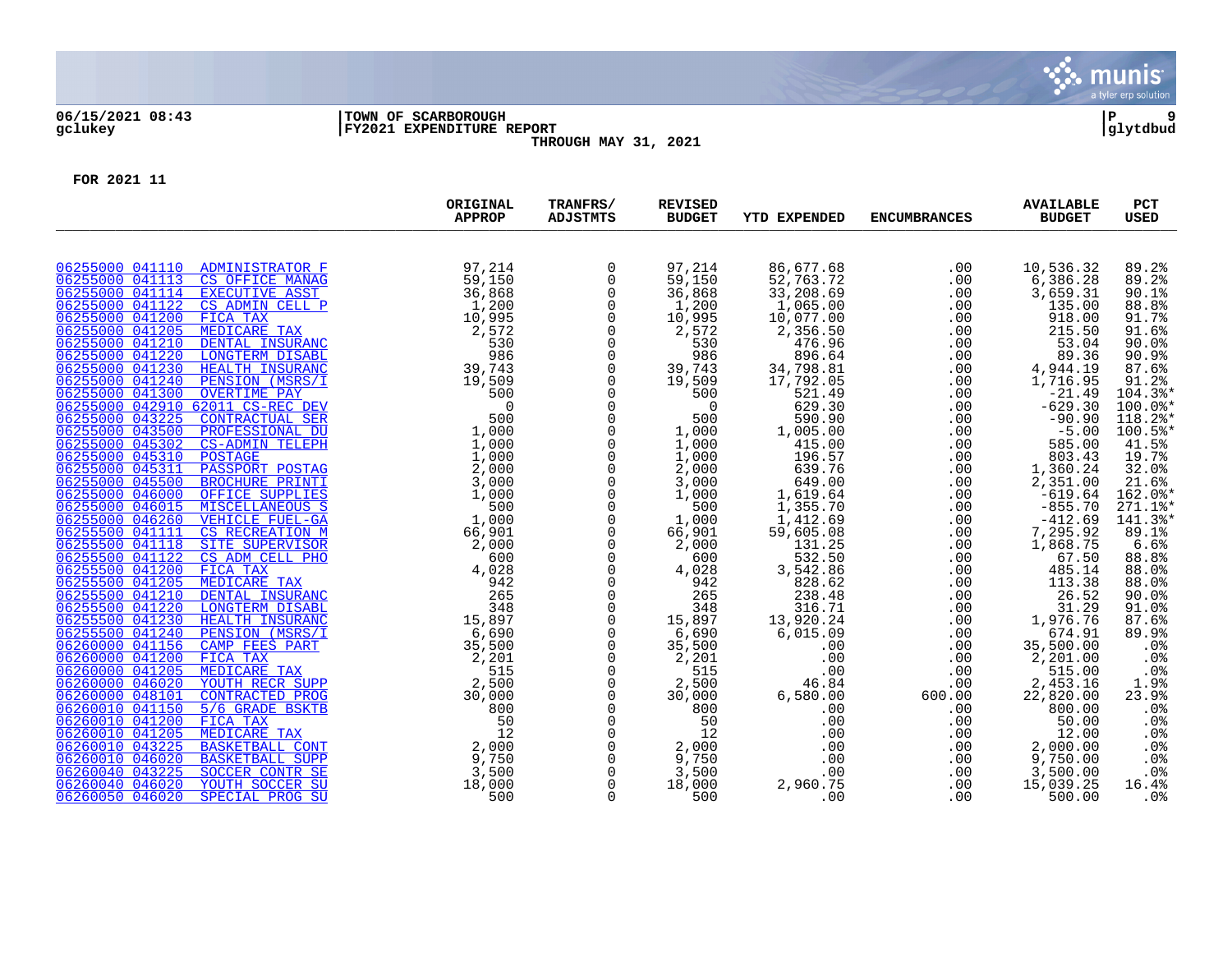

## **06/15/2021 08:43 |TOWN OF SCARBOROUGH |P 10 gclukey |FY2021 EXPENDITURE REPORT |glytdbud THROUGH MAY 31, 2021**



|                                                                                        | ORIGINAL<br><b>APPROP</b> | TRANFRS/<br><b>ADJSTMTS</b> | <b>REVISED</b><br><b>BUDGET</b> | <b>YTD EXPENDED</b>   | <b>ENCUMBRANCES</b> | <b>AVAILABLE</b><br><b>BUDGET</b> | PCT<br><b>USED</b> |
|----------------------------------------------------------------------------------------|---------------------------|-----------------------------|---------------------------------|-----------------------|---------------------|-----------------------------------|--------------------|
| 06260050 048101<br><b>CONTRACTED PROG</b>                                              | 25,000                    | $\mathbf 0$                 | 25,000                          | .00                   | .00                 | 25,000.00                         | .0 <sub>8</sub>    |
| 06260160 041150<br>ADULT REC PART                                                      | 3,000                     | $\mathbf 0$                 | 3,000                           | .00                   | .00                 | 3,000.00                          | .0%                |
| 06260160 041200<br>FICA TAX                                                            | 186                       | $\mathbf 0$                 | 186                             | .00                   | .00                 | 186.00                            | .0%                |
| 06260160 041205<br>MEDICARE TAX                                                        | 44                        |                             | 44                              | .00                   | .00                 | 44.00                             | .0%                |
| 06260160 048101<br><b>CONTRACTED PROG</b>                                              | 500                       | $\Omega$                    | 500                             | .00                   | .00                 | 500.00                            | .0%                |
| 06260250 041200<br>CPRGM FICA TAX                                                      | 93                        |                             | 93                              | .00                   | .00                 | 93.00                             | .0%                |
| <b>CPRGM MEDICARE</b><br>06260250 041205                                               | 22                        | $\Omega$                    | 22                              | .00                   | .00                 | 22.00                             | .0%                |
| 06260250 041240<br><b>PENSION (401/45)</b>                                             | 150                       | $\mathsf{O}$                | 150                             | .00                   | .00                 | 150.00                            | .0%                |
| 06260250 041301<br>SPECIAL DUTY OV                                                     | 1,500                     | $\mathbf 0$                 | 1,500                           | .00                   | .00                 | 1,500.00                          | .0%                |
| 06260250 046022<br>CS TICKETS PURC                                                     | 16,500                    | $\mathbf 0$<br>$\mathbf 0$  | 16,500                          | .00                   | .00                 | 16,500.00<br>12,432.18            | .0%                |
| 06260250 048100<br><b>CPRGM SPECIAL E</b>                                              | 20,000                    |                             | 20,000                          | 7,567.82              | .00                 |                                   | 37.8%              |
| 06260250 048102<br><b>CPRGM FIELD TRI</b><br>06260300 041112<br><b>STAFF FULL TIME</b> | 5,000<br>42,775           | $\mathbf 0$<br>$\mathbf 0$  | 5,000<br>42,775                 | .00<br>34,873.00      | .00<br>.00          | $5,000.00$<br>7,902.00            | .0%<br>81.5%       |
| 06260300 041122<br>CS CABLE TV CEL                                                     | 600                       | $\Omega$                    | 600                             | 532.50                | .00                 | 67.50                             | 88.8%              |
| CABLE TV PART T<br>06260300 041150                                                     | 9,136                     | $\mathbf 0$                 | 9,136                           | 4,274.60              | .00                 | 4,861.40                          | 46.8%              |
| 06260300 041157<br>PROGRAM DIRECTO                                                     | 10,000                    | $\mathbf 0$                 | 10,000                          | 4,732.27              | .00                 | 5,267.73                          | 47.3%              |
| 06260300 041200<br>FICA TAX                                                            | 3,313                     | $\mathbf 0$                 | 3,313                           | 2,271.87              | .00                 | 1,041.13                          | 68.6%              |
| 06260300 041205<br>MEDICARE TAX                                                        | 776                       | $\Omega$                    | 776                             | 531.48                | .00                 | 244.52                            | 68.5%              |
| 06260300 041210<br>DENTAL INSURANC                                                     | 265                       | $\mathsf{O}$                | 265                             | 238.48                | .00                 | 26.52                             | 90.0%              |
| 06260300 041220<br><b>LONGTERM DISABL</b>                                              | 223                       | $\mathbf 0$                 | 223                             | 202.50                | .00                 | 20.50                             | 90.8%              |
| 06260300 041230<br>HEALTH INSURANC                                                     | 15,897                    | $\mathbf 0$                 | 15,897                          | 13,920.18             | .00                 | 1,976.82                          | 87.6%              |
| 06260300 041240<br>PENSION (MSRS/I                                                     | 6,104                     | $\Omega$                    | 6,104                           | 4,975.71              | .00                 | 1,128.29                          | 81.5%              |
| 06260300 041300<br><b>OVERTIME PAY</b>                                                 | 500                       | $\mathbf 0$                 | 500                             | .00                   | .00                 | 500.00                            | .0%                |
| 06260300 043225<br><b>CONTRACTUAL SER</b>                                              | 13,677                    | $\mathbf 0$                 | 13,677                          | 9,139.95              | .00                 | 4,537.05                          | 66.8%              |
| 06260300 043500<br>PROFESSIONAL DU                                                     | 350                       | $\Omega$                    | 350                             | 367.26                | .00                 | $-17.26$                          | 104.9%*            |
| 06260300 044351<br><b>CS-CTV EQUIPMEN</b>                                              | 750                       | $\mathsf{O}$                | 750                             | 4,110.00              | .00                 | $-3,360.00$                       | $548.0$ *          |
| 06260300 046020<br><b>SPECL PROGRM SU</b>                                              | 250                       | $\Omega$                    | 250                             | 871.86                | .00                 | $-621.86$                         | 348.7%*            |
| 06260300 047400<br>NEW EQUIPMENT                                                       | $\Omega$                  | $\mathbf 0$                 | $\overline{0}$                  | 105.00                | 3,379.58            | $-3,484.58$                       | $100.0$ *          |
| 06260400 041111<br><b>MANAGER FULL TI</b><br>06260400 041112<br>STAFF FULL TIME        | 64,522<br>99,970          | $\mathbf 0$<br>$\mathbf 0$  | 64,522<br>99,970                | 57, 344.07            | .00<br>.00          | 7,177.93<br>10,902.79             | 88.9%<br>89.1%     |
| 06260400 041122<br>CHILD CARE CELL                                                     |                           | $\mathbf 0$                 | 1,800                           | 89,067.21<br>1,597.50 | .00                 | 202.50                            | 88.8%              |
| 06260400 041150<br>CHILD CARE PART                                                     | 1,800<br>215,000          | $\Omega$                    | 215,000                         | 54,105.70             | .00                 | 160,894.30                        | 25.2%              |
| 06260400 041160<br><b>INCENTIVE PAY</b>                                                | 2,500                     | $\mathsf 0$                 | 2,500                           | 2,066.00              | .00                 | 434.00                            | 82.6%              |
| 06260400 041200<br>FICA TAX                                                            | 23,006                    | $\Omega$                    | 23,006                          | 12,890.90             | .00                 | 10,115.10                         | 56.0%              |
| 06260400 041205<br><b>MEDICARE TAX</b>                                                 | 5,382                     | $\mathbf 0$                 | 5,382                           | 3,017.95              | .00                 | 2,364.05                          | 56.1%              |
| 06260400 041210<br>DENTAL INSURANC                                                     | 795                       | $\Omega$                    | 795                             | 715.44                | .00                 | 79.56                             | 90.0%              |
| 06260400 041220<br><b>LONGTERM DISABL</b>                                              | 855                       | $\mathbf 0$                 | 855                             | 777.74                | .00                 | 77.26                             | 91.0%              |
| 06260400 041230<br>HEALTH INSURANC                                                     | 47,691                    | $\mathbf 0$                 | 47,691                          | 41,760.32             | .00                 | 5,930.68                          | 87.6%              |
| 06260400 041240<br>PENSION (MSRS/I                                                     | 16,602                    | $\mathbf 0$                 | 16,602                          | 15, 131.57            | .00                 | 1,470.43                          | 91.1%              |
| 06260400 041300<br><b>OVERTIME PAY</b>                                                 | 1,500                     | $\mathbf 0$                 | 1,500                           | 3,606.36              | .00                 | $-2,106.36$                       | 240.4%*            |
| 06260400 042910<br><b>EMPEE TRAINING</b>                                               | $\Omega$                  | $\Omega$                    | $\Omega$                        | 560.00                | .00                 | $-560.00$                         | $100.0$ *          |
| 06260400 042950<br><b>INFECTIOUS DISE</b>                                              | 500                       | $\mathbf 0$                 | 500                             | .00                   | .00                 | 500.00                            | .0%                |
| 06260400 043225<br><b>CONTRACTUAL SER</b>                                              | 1,000                     | $\Omega$                    | 1,000                           | .00                   | .00                 | 1,000.00                          | .0%                |
| 06260400 043600<br>LICENSING FEES                                                      | 200                       | $\Omega$                    | 200                             | .00                   | .00                 | 200.00                            | .0%                |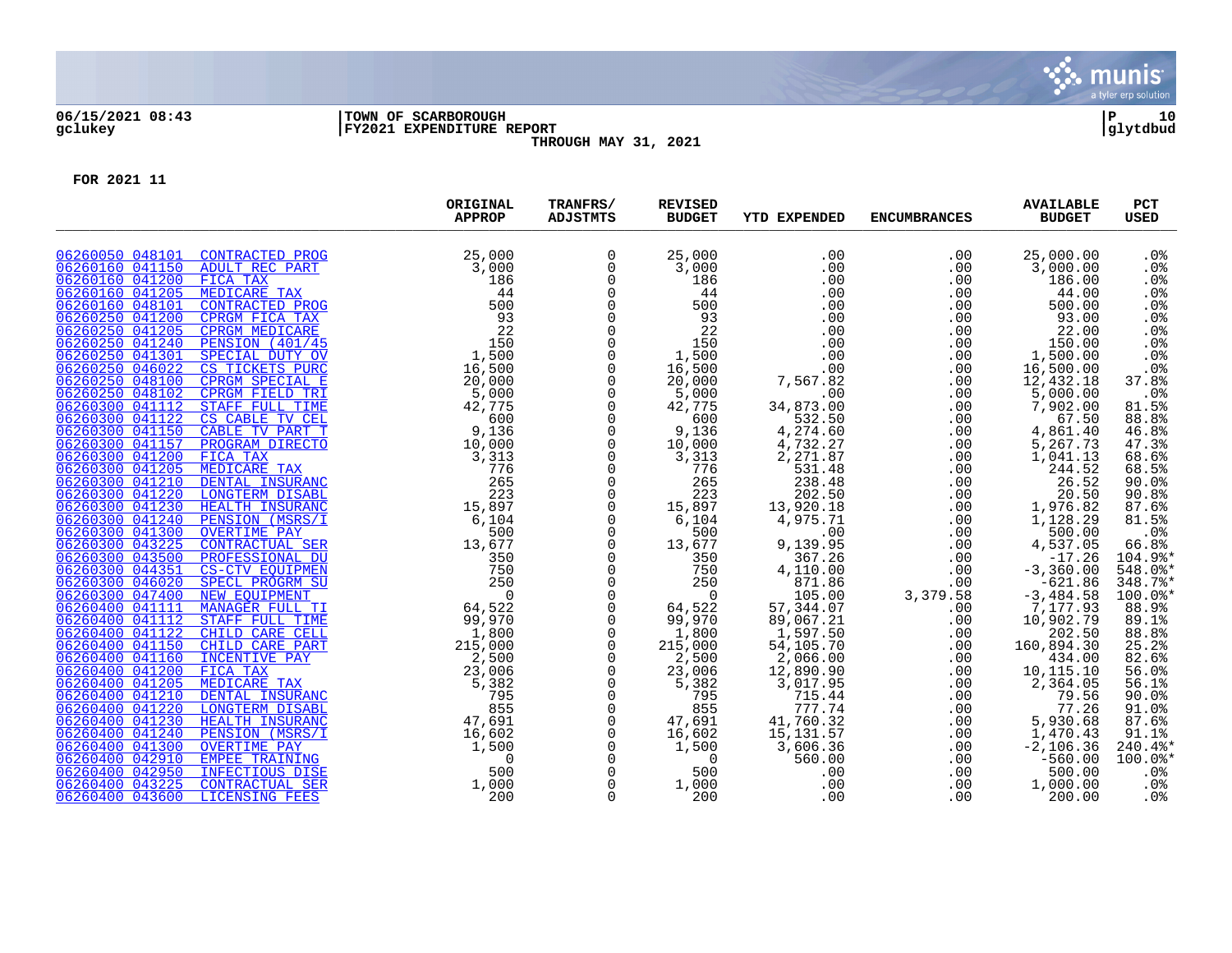

## **06/15/2021 08:43 |TOWN OF SCARBOROUGH |P 11 gclukey |FY2021 EXPENDITURE REPORT |glytdbud THROUGH MAY 31, 2021**



|                                    |                                           | ORIGINAL<br><b>APPROP</b> | TRANFRS/<br><b>ADJSTMTS</b> | <b>REVISED</b><br><b>BUDGET</b> | <b>YTD EXPENDED</b>       | <b>ENCUMBRANCES</b> | <b>AVAILABLE</b><br><b>BUDGET</b> | PCT<br><b>USED</b> |
|------------------------------------|-------------------------------------------|---------------------------|-----------------------------|---------------------------------|---------------------------|---------------------|-----------------------------------|--------------------|
|                                    | 06260400 044320 MISC MAINTENANC           | 625                       | $\mathbf 0$                 | 625                             | .00                       | .00                 | 625.00                            | .0 <sub>8</sub>    |
| 06260400 044410                    | LEASES LAND                               | 30,000                    | $\mathbf 0$                 | 30,000                          | .00                       | .00                 | 30,000.00                         | .0%                |
| 06260400 045400                    | <b>ADVERTISEMENTS</b>                     | 200                       | $\mathbf 0$                 | 200                             | .00                       | .00                 | 200.00                            | .0 <sub>8</sub>    |
| 06260400 045800                    | <b>TRAVEL EXPENSE</b>                     | $\Omega$                  |                             | $\Omega$                        | 166.79                    | .00                 | $-166.79$                         | 100.0%*            |
| 06260400 046001                    | FOOD                                      | 32,000                    | $\Omega$                    | 32,000                          | .00                       | .00                 | 32,000.00                         | .0%                |
| 06260400 046020                    | <b>SPECL PROGRM SU</b>                    | 6,000                     | 0                           | 6,000                           | 3,525.29                  | .00                 | 2,474.71                          | 58.8%              |
| 06260400 048102                    | <b>FIELD TRIPS</b>                        | 4,000                     | $\mathbf 0$                 | 4,000                           | .00                       | .00                 | 4,000.00                          | .0%                |
| 06260410 041150                    | YOUTH WAGES PAR                           | 42,000                    | 0                           | 42,000                          | .00                       | .00                 | 42,000.00                         | .0%                |
| 06260410 041200                    | FICA TAX                                  | 2,604                     |                             | 2,604                           | .00                       | .00                 | 2,604.00                          | .0%                |
| 06260410 041205                    | MEDICARE TAX                              | 609                       | $\mathbf 0$                 | 609                             | .00                       | .00                 | 609.00                            | .0%                |
| 06260410 042910                    | <b>EMPEE TRAINING</b>                     | 2,000                     | 0                           | 2,000                           | 75.00                     | .00                 | 1,925.00                          | 3.8%               |
| 06260410 042950                    | INFECTIOUS DISE                           | 500                       |                             | 500                             | .00                       | .00                 | 500.00                            | .0%                |
| 06260410 046015                    | MISCELLANEOUS S                           | 625                       |                             | 625                             | .00                       | .00                 | 625.00                            | .0%                |
| 06260410 048100                    | <b>IN-HOUSE PROGRA</b>                    | 450                       |                             | 450                             | .00                       | .00                 | 450.00                            | .0%                |
| 06260410 048102                    | SPECIAL EVENTS                            | 7,500                     |                             | 7,500                           | 5,764.00                  | .00                 | 1,736.00                          | 76.9%              |
| 06260420 041112                    | SENIOR'S PROGRA                           | 49,648                    | $\mathbf{0}$                | 49,648                          | 44,185.60                 | .00                 | 5,462.40                          | 89.0%              |
| 06260420 041122                    | CS SR PROG CELL                           | 1,200                     | $\mathbf 0$                 | 1,200                           | 1,065.00                  | .00                 | 135.00                            | 88.8%              |
| 06260420 041155                    | <b>MINIBUS TRANSPR</b>                    | 14,999                    | $\Omega$                    | 14,999                          | 585.57                    | .00                 | 14, 413. 43                       | 3.9%               |
| 06260420 041200                    | FICA TAX                                  | 4,290                     |                             | 4,290                           | 2,906.55<br>686.98        | .00                 | 1,383.45                          | 67.8%              |
| 06260420 041205                    | MEDICARE TAX                              | 1,003                     | $\mathbf 0$                 | 1,003                           |                           | .00                 | 316.02                            | 68.5%              |
| 06260420 041210                    | DENTAL INSURANC                           | 265                       | $\mathbf 0$                 | 265                             | 238.48                    | .00                 | 26.52                             | 90.0%              |
| 06260420 041220                    | <b>LONG TERM DISAB</b>                    | 258                       |                             | 258                             | 235.05                    | .00                 | 22.95                             | 91.1%              |
| 06260420 041230                    | HEALTH INSURANC                           | 1,686                     |                             | 1,686                           | 1,502.05                  | .00                 | 183.95                            | 89.1%              |
| 06260420 041240<br>06260420 041300 | <b>PENSION (401/45</b><br>CS SENIOR PROGR | 5,598<br>500              | $\Omega$                    | 5,598<br>500                    | 5,018.11<br>679.68        | .00<br>.00          | 579.89<br>$-179.68$               | 89.6%<br>135.9%*   |
| 06260420 045321                    | CS SR PROG PUBL                           | 500                       | 0                           | 500                             | .00                       | .00                 | 500.00                            | .0%                |
| 06260420 046001                    | CS-SENIOR FOOD                            | 7,500                     | $\mathbf 0$                 | 7,500                           | 8,525.00                  | .00                 | $-1,025.00$                       | 113.7%             |
| 06260420 046260                    | SR PRG MINI-BUS                           | 3,500                     |                             | 3,500                           | .00                       | .00                 | 3,500.00                          | .0%                |
| 06260420 048000                    | MISCELLANEOUS E                           | $\Omega$                  | $\mathbf 0$                 | $\mathbf 0$                     |                           | .00                 | $-70.73$                          | 100.0%*            |
| 06260420 048102                    | FIELD TRIPS                               | 18,000                    | $\mathbf 0$                 | 18,000                          | 70.73<br>195.00           | .00                 | 17,805.00                         | 1.1%               |
| 06260420 048103                    | SENIOR PROGRAMM                           | 5,000                     |                             | 5,000                           | 195.94                    | .00                 | 4,804.06                          | 3.9%               |
| 06260480 041150                    | PART TIME PAY-H                           | $\Omega$                  |                             | $\Omega$                        |                           | .00                 | $-62, 142.14$                     | 100.0%*            |
| 06260480 041200                    | FICA TAX                                  | $\Omega$                  |                             | $\Omega$                        | 62, 142. 14<br>3, 852. 90 | .00                 | $-3,852.90$                       | $100.0$ *          |
| 06260480 041205                    | MEDICARE TAX                              |                           |                             | $\Omega$                        | 901.03                    | .00                 | $-901.03$                         | 100.0%*            |
| 06260480 043225                    | <b>CONTRACTUAL SER</b>                    | $\Omega$                  |                             | $\mathbf 0$                     | 746.29                    | .00                 | $-746.29$                         | $100.0$ *          |
| 06260480 044100                    | <b>UTILITIES SEWER</b>                    |                           |                             | $\Omega$                        | 101.00                    | .00                 | $-101.00$                         | $100.0$ *          |
| 06260480 044110                    | <b>UTILITIES WATER</b>                    |                           |                             | $\mathbf 0$                     | 474.03                    | .00                 | $-474.03$                         | $100.0$ *          |
| 06260480 044215                    | REFUSE COLLECTI                           |                           |                             | $\mathbf 0$                     | 375.00                    | .00                 | $-375.00$                         | $100.0$ *          |
| 06260480 044252                    | <b>GROUNDS MAINTEN</b>                    |                           |                             | $\mathbf 0$                     | 799.50                    | .00                 | $-799.50$                         | 100.0%*            |
| 06260480 044300                    | <b>BUILDING MAINT</b>                     |                           |                             | $\Omega$                        | 1,846.25                  | .00                 | $-1,846.25$                       | $100.0$ *          |
| 06260480 044320                    | MISC MAINTENANC                           |                           |                             | $\Omega$                        | 446.23                    | .00                 | $-446.23$                         | $100.0$ *          |
| 06260480 044410                    | LEASES LAND                               |                           |                             | $\Omega$                        | 163,893.07                | .00                 | $-163,893.07$                     | $100.0$ *          |
| 06260480 046000                    | OFFICE SUPPLIES                           |                           | $\Omega$                    | $\Omega$                        | 499.81                    | .00                 | $-499.81$                         | $100.0$ *          |
| 06260480 046015                    | MISCELLANEOUS S                           | $\Omega$                  | $\Omega$                    | $\Omega$                        | 3,735.17                  | .00                 | $-3,735.17$                       | 100.0%*            |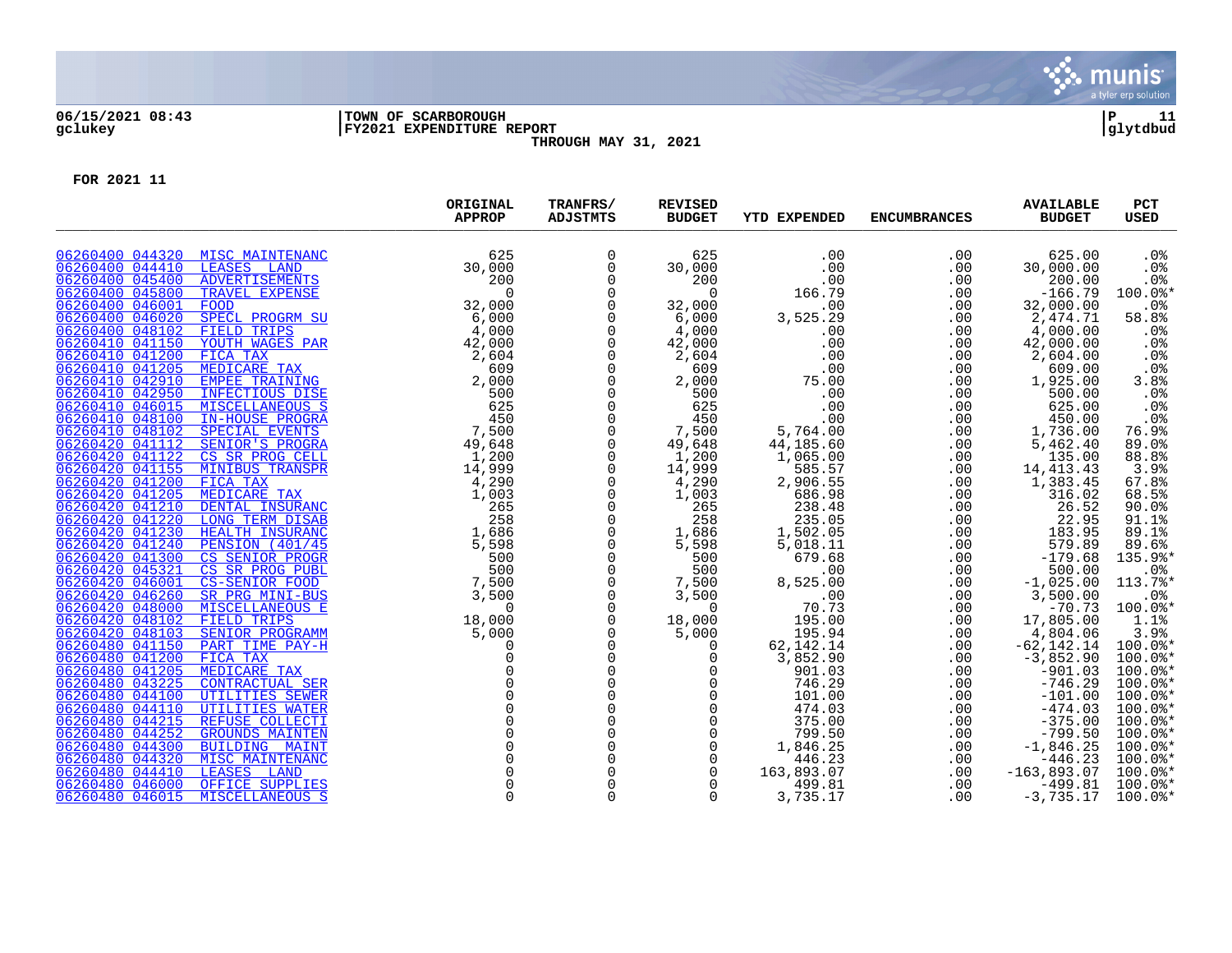

#### **06/15/2021 08:43 |TOWN OF SCARBOROUGH |P 12 gclukey |FY2021 EXPENDITURE REPORT |glytdbud THROUGH MAY 31, 2021**



|                                                                          | ORIGINAL<br><b>APPROP</b>  | TRANFRS/<br><b>ADJSTMTS</b> | <b>REVISED</b><br><b>BUDGET</b> | <b>YTD EXPENDED</b>      | <b>ENCUMBRANCES</b> | <b>AVAILABLE</b><br><b>BUDGET</b> | PCT<br><b>USED</b>   |
|--------------------------------------------------------------------------|----------------------------|-----------------------------|---------------------------------|--------------------------|---------------------|-----------------------------------|----------------------|
| 06260480 046029<br><b>CUSTODIAL SUPPL</b>                                | $47,268$<br>$45,24$<br>$1$ | 0                           | 0                               | 2,836.58                 | .00                 | $-2,836.58$                       | $100.0$ *            |
| 06260480 046210<br>UTILITIES GAS -                                       |                            | $\Omega$                    | 0                               | 4,613.91<br>9,224.81     | .00                 | $-4,613.91$                       | $100.0$ *            |
| 06260480 046220<br>UTILITIES ELECT                                       |                            | $\mathbf 0$                 | 0                               |                          | .00                 | $-9, 224.81$                      | $100.0$ *            |
| 06260480 047400<br>NEW EOUIPMENT                                         |                            | $\Omega$                    | $\Omega$                        | 10,066.38                | .00                 | $-10,066.38$                      | $100.0$ *            |
| 06260600 041111<br><b>FACILITIES MANA</b>                                |                            | $\Omega$                    | 47,268                          | 42,111.90                | .00                 | 5,156.10                          | 89.1%                |
| 06260600 041112<br><b>STAFF FULL TIME</b>                                |                            | $-1,570$                    | 43,677                          | 35,607.29                | .00                 | 8,069.71                          | 81.5%                |
| 06260600 041122<br>CELL PHONE STIP                                       | 1,200                      | $\Omega$                    | 1,200                           | .00                      | .00                 | 1,200.00                          | .0%                  |
| 06260600 041150<br><b>GROUNDS PART TI</b><br>06260600 041200<br>FICA TAX | 28,320<br>7,580            | $\mathbf 0$<br>$-102$       | 28,320<br>7,478                 | 7,912.98                 | .00                 | 20,407.02<br>1,773.53             | 27.9%<br>76.3%       |
| 06260600 041205<br><b>MEDICARE TAX</b>                                   | 1,773                      | $-24$                       | 1,749                           | $5,704.47$<br>$1,334.02$ | .00<br>.00          | 414.98                            | 76.3%                |
| 06260600 041210<br>DENTAL INSURANC                                       | 338                        | $-1$                        | 337                             | 260.16                   | .00                 | 76.84                             | 77.2%                |
| 06260600 041220<br><b>LONGTERM DISABL</b>                                | 440                        | $-9$                        | 431                             | 346.77                   | .00                 | 84.23                             | 80.5%                |
| 06260600 041230<br>HEALTH INSURANC                                       | 20,205                     | $-1$                        | 20,204                          | 21,771.90                | .00                 | $-1,567.90$                       | 107.8%*              |
| 06260600 041240<br>PENSION (MSRS/I                                       | 13,026                     | $-221$                      | 12,805                          | 9,676.73                 | .00                 | 3,128.27                          | 75.6%                |
| 06260600 041300<br><b>OVERTIME PAY</b>                                   | 3,000                      | $\mathbf 0$                 | 3,000                           | 2,817.07                 | .00                 | 182.93                            | 93.9%                |
| 06260600 042910<br><b>EMPEE TRAINING</b>                                 | $\Omega$                   | 0                           | $\Omega$                        | 631.00                   | .00                 | $-631.00$                         | $100.0$ *            |
| 06260600 043225<br><b>CONTRACTUAL SER</b>                                | 5,000                      | $\mathbf 0$                 | 5,000                           | 4,996.38                 | .00                 | 3.62                              | 99.9%                |
| 06260600 043225 69000 HSF CONTRA                                         | 5,000                      | $\Omega$                    | 5,000                           | 5,457.21                 | $.00 \ \,$          | $-457.21$                         | $109.1$ %*           |
| 06260600 043225 69002 PTF CONTRA                                         | 4,500                      | $\mathbf 0$                 | 4,500                           | 963.55                   | .00                 | 3,536.45<br>2,159.50              | 21.4%                |
| 06260600 043225 69003 WF CONT SE                                         | 5,000                      | $\mathbf 0$                 | 5,000                           | 2,840.50                 | .00                 |                                   | 56.8%                |
| 06260600 043225 69004 SBP CONTRA<br>06260600 043225 69010 CONTRACTED     | 6,000<br>9,000             | $\Omega$<br>$\Omega$        | 6,000<br>9,000                  | 2,184.25<br>24,160.35    | .00<br>.00          | 3,815.75<br>$-15, 160.35$         | 36.4%<br>268.4%*     |
| 06260600 043225 69011 CONTR SERV                                         | 5,500                      | $\mathbf 0$                 | 5,500                           | 880.75                   | .00                 | 4,619.25                          | 16.0%                |
| 06260600 043225 69012 EASTERN TR                                         | 744                        | $\mathbf 0$                 | 744                             | .00                      | .00                 | 744.00                            | .0%                  |
| 06260600 043227<br>LINING PASTE AN                                       | 6,000                      | $\Omega$                    | 6,000                           | 5,561.46                 | .00                 | 438.54                            | 92.7%                |
| 06260600 043228<br><b>ATHLETIC FIELDS</b>                                | 70,000                     | $\mathbf 0$                 | 70,000                          | 6,825.60                 | .00                 | 63, 174. 40                       | 9.8%                 |
| 06260600 043230<br><b>TENNIS COURTS</b>                                  | 12,000                     | $\Omega$                    | 12,000                          | 23,980.00                | .00                 | $-11,980.00$                      | 199.8%*              |
| 06260600 044100 69000 SEWER HS F                                         | 5,000                      | $\mathbf 0$                 | 5,000                           | 7,534.08                 | .00                 | $-2,534.08$                       | 150.7%*              |
| 06260600 044100 69003 SEWER WILE                                         | 1,000                      | $\mathbf 0$                 | 1,000                           | 1,420.75                 | .00                 | $-420.75$                         | 142.1%*              |
| 06260600 044100 69010 SEWER MEMO                                         | 800                        | $\mathbf 0$                 | 800                             | 568.87                   | .00                 | 231.13                            | 71.1%                |
| 06260600 044110 69000 HSF WATER                                          | 5,000                      | $\Omega$                    | 5,000                           | 3,283.06                 | .00                 | 1,716.94                          | 65.7%                |
| 06260600 044110 69002 PTF WATER                                          | 2,400                      | $\Omega$                    | 2,400                           | 1,887.10                 | .00                 | 512.90                            | 78.6%                |
| 06260600 044110 69003 WF WATER U                                         | 3,500                      | $\mathbf 0$                 | 3,500                           | 4,533.66                 | .00                 | $-1,033.66$                       | 129.5%*              |
| 06260600 044110 69010 WATER MEMO<br>06260600 044110 69011 WATER BLA      | 4,000<br>2,200             | $\Omega$<br>0               | 4,000<br>2,200                  | 5,820.24<br>3,067.22     | .00                 | $-1,820.24$<br>$-867.22$          | 145.5%*<br>$139.4$ * |
| 06260600 044252<br><b>INFIELD PREPARA</b>                                | 28,000                     | $\Omega$                    | 28,000                          | 14,718.92                | .00<br>.00          | 13,281.08                         | 52.6%                |
| 06260600 044254<br>PROPERTY MAINTE                                       | 35,000                     | $\mathbf 0$                 | 35,000                          | 16,181.65                | 2,458.35            | 16,360.00                         | 53.3%                |
| 06260600 044310<br>VEH MAINT & REP                                       | 20,000                     | $\mathbf 0$                 | 20,000                          | 23,630.87                | .00                 | $-3,630.87$                       | 118.2%*              |
| 06260600 044320<br>MISC MAINTENANC                                       | 12,000                     | $\mathbf 0$                 | 12,000                          | 2,671.87                 | .00                 | 9,328.13                          | 22.3%                |
| 06260600 044320 69002 PTF MISC R                                         | 200                        | $\mathbf 0$                 | 200                             | .00                      | .00                 | 200.00                            | .0%                  |
| 06260600 044320 69003 WF MISC RE                                         | 200                        | $\Omega$                    | 200                             | .00                      | .00                 | 200.00                            | .0 <sub>8</sub>      |
| 06260600 044320 69004 SBP MISC R                                         | 200                        | $\mathbf 0$                 | 200                             | .00                      | .00                 | 200.00                            | .0%                  |
| 06260600 044320 69010 MISC MAINT                                         | 500                        | $\Omega$                    | 500                             | 1,539.75                 | .00                 | $-1,039.75$                       | 308.0%*              |
| 06260600 045302 CS GROUND PHONE                                          | 550                        | $\mathbf 0$                 | 550                             | 312.91                   | .00                 | 237.09                            | 56.9%                |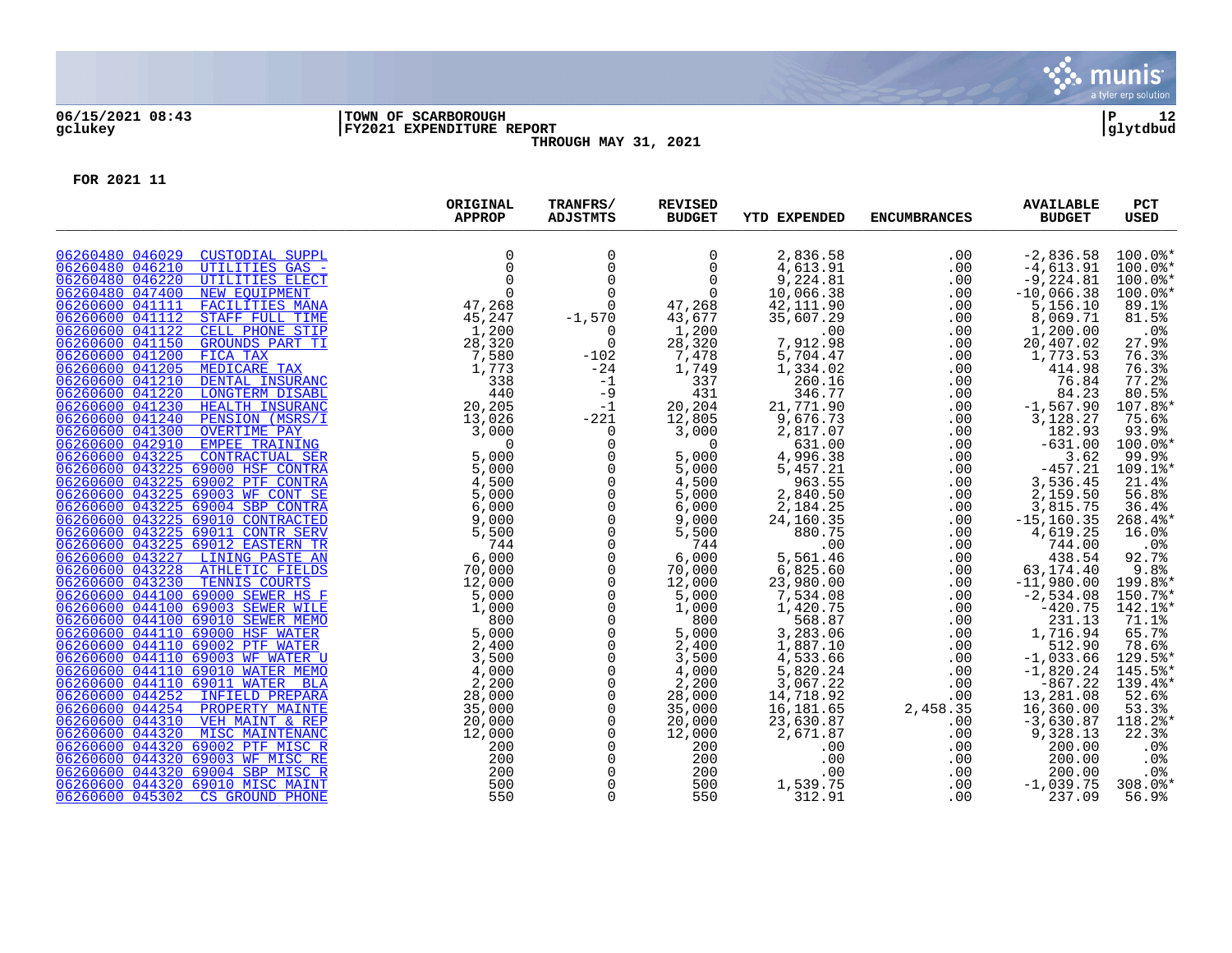

## **06/15/2021 08:43 |TOWN OF SCARBOROUGH |P 13 gclukey |FY2021 EXPENDITURE REPORT |glytdbud THROUGH MAY 31, 2021**



|                                                                                 | ORIGINAL<br><b>APPROP</b> | TRANFRS/<br><b>ADJSTMTS</b> | <b>REVISED</b><br><b>BUDGET</b> | <b>YTD EXPENDED</b>              | <b>ENCUMBRANCES</b> | <b>AVAILABLE</b><br><b>BUDGET</b> | PCT<br><b>USED</b> |
|---------------------------------------------------------------------------------|---------------------------|-----------------------------|---------------------------------|----------------------------------|---------------------|-----------------------------------|--------------------|
| 06260600 045302 69003 WF TELEPHO                                                | 600                       | $\mathbf 0$                 | 600                             | 51.62                            | .00                 | 548.38                            | 8.6%               |
| 06260600 046000 OFFICE SUPPLIES                                                 | $\Omega$                  | $\mathbf 0$                 | $\Omega$                        | 206.36                           | .00                 | $-206.36$                         | $100.0$ *          |
| 06260600 046015<br>MISCELLANEOUS S                                              | 10,000                    | 0                           | 10,000                          | 16, 180.97                       | .00                 | $-6, 180.97$                      | 161.8%*            |
| 06260600 046210 69000 GAS UTILIT                                                | 2,600                     | $\Omega$                    | 2,600                           | 1,600.15                         | .00                 | 999.85                            | 61.5%              |
| 06260600 046210 69010 UTILITIES                                                 | 2,300                     | $\mathbf 0$                 | 2,300                           | 1,948.95                         | .00                 | 351.05                            | 84.7%              |
| 06260600 046220 69000 HSF ELECTR                                                | 17,202                    | $\mathbf 0$                 | 17,202                          | 8,580.47                         | .00                 | 8,621.53                          | 49.9%              |
| 06260600 046220 69003 WF ELECTRI                                                | 800                       | $\Omega$                    | 800                             | 370.97                           | .00                 | 429.03                            | 46.4%              |
| 06260600 046220 69004 SBP ELECTR                                                | 800                       | $\mathbf 0$                 | 800                             | 683.45                           | .00                 | 116.55                            | 85.4%              |
| 06260600 046220 69010 ELECTRICIT                                                | 3,500                     | $\mathbf 0$                 | 3,500                           | 2,866.15                         | .00                 | 633.85                            | 81.9%              |
| 06260600 046220 69011 ELECTRICIT                                                | 400                       | 0                           | 400                             | 168.50                           | .00                 | 231.50                            | 42.1%              |
| 06260600 046260 CS GROUNDS VEHI                                                 | 8,500                     | $\mathbf 0$                 | 8,500                           | 5,836.65                         | .00                 | 2,663.35                          | 68.7%              |
| 06260600 046261 69003 WF PROPANE                                                | 2,000                     | $\mathbf 0$                 | 2,000                           | 1,250.20                         | .00                 | 749.80                            | 62.5%              |
| 06260600 046261 69004 SBP PROPAN                                                | 1,500                     | $\mathbf 0$                 | 1,500                           | 1,158.36                         | .00                 | 341.64                            | 77.2%              |
| 06260600 047150 69005 CS-S RIVER                                                | 2,000                     | $\Omega$                    | 2,000                           | .00                              | .00                 | 2,000.00                          | .0%                |
| 06260700 043225<br><b>CONTRACTUAL SER</b>                                       | 1,000                     | $\mathbf 0$                 | 1,000                           | 1,416.80                         | .00                 | $-416.80$                         | 141.7%*            |
| 06260700 044100<br><b>SEWER MAINT BUI</b>                                       | 5,000                     | $\mathbf 0$                 | 5,000                           | .00                              | .00                 | 5,000.00                          | .0%                |
| 06260700 044110<br>CS MAINT BLDG U                                              | 3,000                     | $\mathbf 0$                 | 3,000                           | 2,856.72                         | .00                 | 143.28                            | 95.2%              |
| 06260700 046015<br>MISCELLANEOUS S                                              | 200                       | $\mathbf 0$                 | 200                             | 397.55                           | .00                 | $-197.55$                         | 198.8%*            |
| 06260700 046210<br>UTILITIES GAS C                                              | 4,000                     | $\mathbf 0$                 | 4,000                           | 3,873.95                         | .00                 | 126.05                            | 96.8%              |
| 06260700 046220<br>UTILITIES ELECT                                              | 3,000                     | $\mathbf 0$                 | 3,000                           | 3,653.33                         | .00                 | $-653.33$                         | 121.8%*            |
| 06260900 046021<br><b>CS LARVAE (MOSO</b>                                       | 3,454                     | 0                           | 3,454                           | .00                              | .00                 | 3,454.00                          | .0%                |
| 06261030 041112<br><b>STAFF FULL TIME</b>                                       | 55,548                    | $\mathbf 0$                 | 55,548                          | 49,556.26                        | .00                 | 5,991.74                          | 89.2%              |
| 06261030 041122<br><b>CELL PHONE STIP</b>                                       | 600                       | $\mathbf 0$                 | 600                             | 532.50                           | .00                 | 67.50                             | 88.8%              |
| 06261030 041200<br><b>BEACH ADMIN FIC</b>                                       | 3,605                     | $\Omega$                    | 3,605                           | 3,282.90                         | .00                 | 322.10                            | 91.1%              |
| 06261030 041205<br><b>BEACH ADMIN MED</b>                                       | 843                       | $\Omega$                    | 843                             | 767.68                           | .00                 | 75.32                             | 91.1%              |
| 06261030 041210<br><b>BEACH ADMIN DEN</b>                                       | 265                       | $\mathsf 0$                 | 265                             | 238.48                           | .00                 | 26.52                             | 90.0%              |
| 06261030 041220<br><b>LONG TERM DISAB</b>                                       | 289                       | $\Omega$                    | 289                             | 262.93                           | .00                 | 26.07                             | 91.0%              |
| 06261030 041230<br><b>BEACH ADMIN HEA</b>                                       | 7,949                     | $\mathbf 0$                 | $7,949$<br>5,676                |                                  | $.00 \,$            | 989.68                            | 87.5%              |
| 06261030 041240<br><b>BEACH ADMIN PEN</b>                                       | 5,676                     | $\mathbf 0$                 |                                 | 6,959.32<br>5,140.18<br>1,432.91 | .00                 | 535.82                            | 90.6%              |
| 06261030 041300<br><b>BEACH ADMIN OVE</b>                                       | 1,200                     | 0                           | 1,200                           |                                  | .00                 | $-232.91$                         | 119.4%*            |
| 06261030 046020<br>PIPING PLOVER S                                              | 1,000                     | $\Omega$                    | 1,000                           | 1,212.25                         | .00                 | $-212.25$                         | 121.2%*            |
| 06261040 043225<br>FERRY BEACHCONT                                              | 4,000                     | $\Omega$                    | 4,000                           | 3,218.06                         | .00                 | 781.94                            | 80.5%              |
| 06261040 044100<br><b>SEWER FERRY BEA</b>                                       | 1,500                     | $\mathbf 0$<br>$\Omega$     | 1,500                           | 997.29                           | .00                 | 502.71                            | 66.5%              |
| 06261040 044110<br>FERRY BEACH UTI                                              | 600                       |                             | 600                             | 634.24                           | .00                 | $-34.24$                          | 105.7%*            |
| 06261040 046015<br>FERRY BEACH MIS<br>06261040 046220                           | $\Omega$                  | $\mathbf 0$                 | 0                               | 125.00                           | .00                 | $-125.00$                         | $100.0$ *          |
| FERRY BEACH UTI<br>06261050 043225                                              | 500                       | $\mathbf 0$                 | 500                             | 223.47                           | .00                 | 276.53                            | 44.7%              |
| HURD PARK CONTR<br>06261050 044100                                              | 13,000                    | $\mathbf 0$                 | 13,000                          | 6,006.47                         | .00                 | $6,993.53$<br>-66.89              | 46.2%              |
| <b>SEWER HURD PARK</b>                                                          | 3,000                     | $\mathbf 0$                 | 3,000                           | 3,066.89                         | .00                 |                                   | 102.2%*            |
| 06261050 044110<br>HURD PARK UTILI<br>06261050 045302<br><b>HURD PARK TELEP</b> | 400<br>1,400              | $\mathbf 0$<br>$\mathbf 0$  | 400<br>1,400                    | 869.99<br>518.32                 | .00<br>.00          | $-469.99$<br>881.68               | 217.5%*<br>37.0%   |
| 06261050 046015                                                                 | $\Omega$                  | $\Omega$                    | $\Omega$                        |                                  |                     |                                   | 100.0%*            |
| HURD PARK MISC<br>06261050 046220<br>HURD PARK UTILI                            | 2,200                     | $\mathbf 0$                 |                                 | 5,634.00<br>96.88                | .00<br>.00          | $-5,634.00$<br>2,103.12           | 4.4%               |
| 06261060 043225<br>HB CONTRACTUAL                                               | 4,000                     | $\Omega$                    | 2,200<br>4,000                  | 3,687.09                         | .00                 | 312.91                            | 92.2%              |
| 06261060 043465<br>CREDIT CARD SER                                              | 3,000                     | $\Omega$                    | 3,000                           | 2,554.00                         | .00                 | 446.00                            | 85.1%              |
|                                                                                 |                           |                             |                                 |                                  |                     |                                   |                    |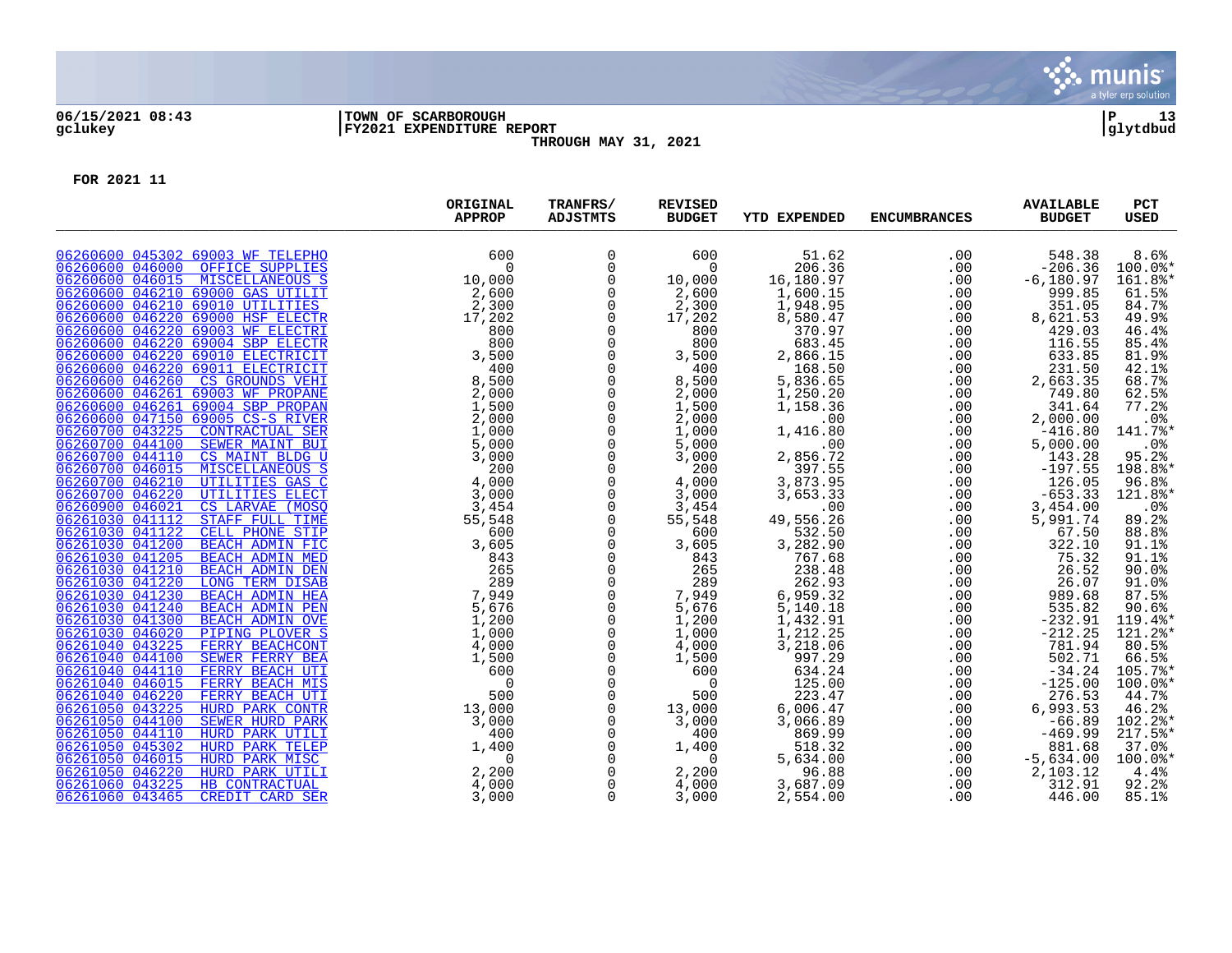

#### **06/15/2021 08:43 |TOWN OF SCARBOROUGH |P 14 gclukey |FY2021 EXPENDITURE REPORT |glytdbud THROUGH MAY 31, 2021**



|                                                                                                                                                                                                                                                                                                                                                                                                                                                                                                                                                                                                                                                                                                                                                                                             | ORIGINAL<br><b>APPROP</b>                                                                                                                                                 | TRANFRS/<br><b>ADJSTMTS</b>                                                                                                                                                                                   | <b>REVISED</b><br><b>BUDGET</b>                                                                                                                                           | <b>YTD EXPENDED</b>                                                                                                                                                                                               | <b>ENCUMBRANCES</b>                                                                                                               | <b>AVAILABLE</b><br><b>BUDGET</b>                                                                                                                                                                                                 | <b>PCT</b><br><b>USED</b>                                                                                                                                                                        |
|---------------------------------------------------------------------------------------------------------------------------------------------------------------------------------------------------------------------------------------------------------------------------------------------------------------------------------------------------------------------------------------------------------------------------------------------------------------------------------------------------------------------------------------------------------------------------------------------------------------------------------------------------------------------------------------------------------------------------------------------------------------------------------------------|---------------------------------------------------------------------------------------------------------------------------------------------------------------------------|---------------------------------------------------------------------------------------------------------------------------------------------------------------------------------------------------------------|---------------------------------------------------------------------------------------------------------------------------------------------------------------------------|-------------------------------------------------------------------------------------------------------------------------------------------------------------------------------------------------------------------|-----------------------------------------------------------------------------------------------------------------------------------|-----------------------------------------------------------------------------------------------------------------------------------------------------------------------------------------------------------------------------------|--------------------------------------------------------------------------------------------------------------------------------------------------------------------------------------------------|
| 06261060 044100<br>SEWER HIGGINS B<br>06261060 044110<br>HB UTILITIES WA<br>HB MISC SUPPLIE<br>06261060 046015<br>06261060 046220<br>HB UTILITIES EL<br>06261060 046261<br>HB PROPANE<br>06261080 041112<br><b>BEACH CARE REGU</b><br>06261080 041150<br><b>BEACH CARE PART</b><br>06261080 041200<br><b>FICA TAX</b><br>06261080 041205<br>MEDICARE TAX<br>06261080 041210<br>DENTAL INSURANC<br>06261080 041220<br><b>LONG TERM DISAB</b><br>06261080 041230<br>HEALTH INSURANC<br>06261080 041240<br>PENSION (MSRS/I<br>06261080 041300<br><b>OVERTIME PAY</b><br>06261080 043223<br><b>CONTRACTUAL SER</b><br>06261080 043225<br><b>BEACH CARE BEAC</b><br>06261080 044215<br>CS BEACH REFUSE<br>06261080 046015<br><b>BEACH CARE MISC</b><br>06261080 046260<br><b>BEACH CARE VEHI</b> | 3,000<br>600<br>$\Omega$<br>600<br>1,100<br>20,202<br>52,500<br>4,449<br>1,040<br>132<br>107<br>7,948<br>1,354<br>2,000<br>12,252<br>30,000<br>$\Omega$<br>6,000<br>1,000 | 0<br>$\mathbf 0$<br>$\Omega$<br>$\Omega$<br>$\Omega$<br>0<br>$\Omega$<br>0<br>$\Omega$<br>$\Omega$<br>$\mathbf 0$<br>$\Omega$<br>$\Omega$<br>$\Omega$<br>0<br>$\Omega$<br>$\Omega$<br>$\Omega$<br>$\mathbf 0$ | 3,000<br>600<br>$\Omega$<br>600<br>1,100<br>20,202<br>52,500<br>4,449<br>1,040<br>132<br>107<br>7,948<br>1,354<br>2,000<br>12,252<br>30,000<br>$\Omega$<br>6,000<br>1,000 | 1,311.56<br>481.93<br>115.00<br>676.31<br>1,045.29<br>7,595.28<br>68,158.17<br>5,216.87<br>1,220.12<br>51.49<br>45.81<br>2,975.70<br>450.14<br>746.46<br>2,433.75<br>15,008.07<br>7,978.82<br>17,720.96<br>312.91 | .00<br>.00<br>.00<br>.00<br>.00<br>.00<br>.00<br>.00<br>.00<br>.00<br>.00<br>.00<br>.00<br>.00<br>.00<br>.00<br>.00<br>.00<br>.00 | 1,688.44<br>118.07<br>$-115.00$<br>$-76.31$<br>54.71<br>12,606.72<br>$-15,658.17$<br>$-767.87$<br>$-180.12$<br>80.51<br>61.19<br>4,972.30<br>903.86<br>1,253.54<br>9,818.25<br>14,991.93<br>$-7,978.82$<br>$-11,720.96$<br>687.09 | 43.7%<br>80.3%<br>100.0%*<br>$112.7$ %*<br>95.0%<br>37.6%<br>129.8%*<br>$117.3$ *<br>$117.3$ *<br>39.0%<br>42.8%<br>37.4%<br>33.2%<br>37.3%<br>19.9%<br>50.0%<br>$100.0$ *<br>$295.3$ *<br>31.3% |
| 06261080 047400<br><b>BEACH CARE NEW</b>                                                                                                                                                                                                                                                                                                                                                                                                                                                                                                                                                                                                                                                                                                                                                    | 1,000                                                                                                                                                                     | $\Omega$                                                                                                                                                                                                      | 1,000                                                                                                                                                                     | .00                                                                                                                                                                                                               | .00                                                                                                                               | 1,000.00                                                                                                                                                                                                                          | $.0\%$                                                                                                                                                                                           |
| TOTAL COMMUNITY SERVICES                                                                                                                                                                                                                                                                                                                                                                                                                                                                                                                                                                                                                                                                                                                                                                    | 2,129,666                                                                                                                                                                 | $-1,928$                                                                                                                                                                                                      | 2,127,738                                                                                                                                                                 | 1,634,254.87                                                                                                                                                                                                      | 6,437.93                                                                                                                          | 487,045.20                                                                                                                                                                                                                        | 77.1%                                                                                                                                                                                            |
| 263 LIBRARY                                                                                                                                                                                                                                                                                                                                                                                                                                                                                                                                                                                                                                                                                                                                                                                 |                                                                                                                                                                           |                                                                                                                                                                                                               |                                                                                                                                                                           |                                                                                                                                                                                                                   |                                                                                                                                   |                                                                                                                                                                                                                                   |                                                                                                                                                                                                  |
| 06300000 043220 LIBRARY ALLOTME                                                                                                                                                                                                                                                                                                                                                                                                                                                                                                                                                                                                                                                                                                                                                             | 1,152,963                                                                                                                                                                 | $-20,000$                                                                                                                                                                                                     | 1,132,963                                                                                                                                                                 | 849,722.25                                                                                                                                                                                                        | .00                                                                                                                               | 283, 240. 75                                                                                                                                                                                                                      | 75.0%                                                                                                                                                                                            |
| TOTAL LIBRARY                                                                                                                                                                                                                                                                                                                                                                                                                                                                                                                                                                                                                                                                                                                                                                               | 1,152,963                                                                                                                                                                 | $-20,000$                                                                                                                                                                                                     | 1,132,963                                                                                                                                                                 | 849,722.25                                                                                                                                                                                                        | .00                                                                                                                               | 283, 240. 75                                                                                                                                                                                                                      | 75.0%                                                                                                                                                                                            |
| 266 PUBLIC HEALTH & WELFARE                                                                                                                                                                                                                                                                                                                                                                                                                                                                                                                                                                                                                                                                                                                                                                 |                                                                                                                                                                           |                                                                                                                                                                                                               |                                                                                                                                                                           |                                                                                                                                                                                                                   |                                                                                                                                   |                                                                                                                                                                                                                                   |                                                                                                                                                                                                  |
| 06666100 041120<br>STIPENDS HEALTH<br>06666100 041150<br><b>GA PART TIME PA</b><br>06666100 041200<br>FICA TAX<br>06666100 041205<br>MEDICARE TAX<br>06666100 042910<br><b>EMPEE TRAINING</b><br>06666100 048500 76002 GA BURIAL/<br>06666100 048500 76004 GA ELECTRI<br>06666100 048500 76005 GA EMERGEN<br>06666100 048500 76006 GA HEATING                                                                                                                                                                                                                                                                                                                                                                                                                                               | 1,000<br>14,980<br>929<br>217<br>200<br>4,200<br>1,500<br>$\Omega$<br>2,000                                                                                               | $\Omega$<br>$\mathbf 0$<br>$\Omega$<br>$\mathbf 0$<br>$\Omega$<br>$\Omega$<br>0<br>$\Omega$<br>$\Omega$                                                                                                       | 1,000<br>14,980<br>929<br>217<br>200<br>4,200<br>1,500<br>$\Omega$<br>2,000                                                                                               | 1,000.00<br>18,352.86<br>1,215.47<br>284.33<br>85.00<br>1,050.00<br>1,727.68<br>24,140.70<br>285.45                                                                                                               | .00<br>.00<br>.00<br>.00<br>.00<br>.00<br>.00<br>.00<br>.00                                                                       | $.00\,$<br>$-3,372.86$<br>$-286.47$<br>$-67.33$<br>115.00<br>3,150.00<br>$-227.68$<br>$-24, 140.70$<br>1,714.55                                                                                                                   | $100.0$ $^{\circ}$<br>122.5%*<br>130.8%*<br>131.0%*<br>42.5%<br>25.0%<br>115.2%*<br>$100.0$ *<br>14.3%                                                                                           |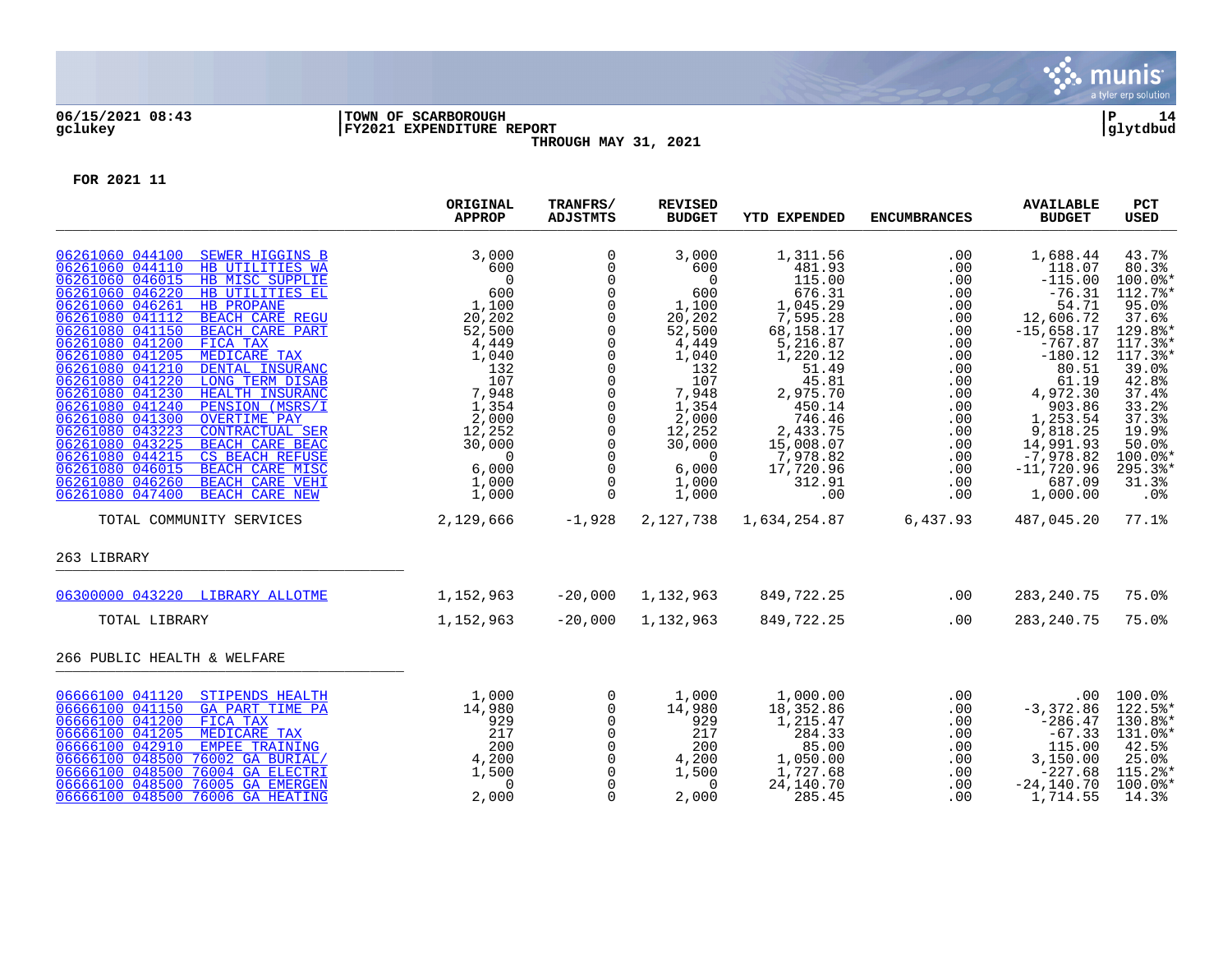

### **06/15/2021 08:43 |TOWN OF SCARBOROUGH |P 15 gclukey |FY2021 EXPENDITURE REPORT |glytdbud THROUGH MAY 31, 2021**



**FOR 2021 11**

|                                                                                                                                                                                                                                                                                                                                                                                                                                                                                     | ORIGINAL<br><b>APPROP</b>                                                                               | TRANFRS/<br><b>ADJSTMTS</b>                                                                                                          | <b>REVISED</b><br><b>BUDGET</b>                                                                         | <b>YTD EXPENDED</b>                                                                                                                | <b>ENCUMBRANCES</b>                                                              | <b>AVAILABLE</b><br><b>BUDGET</b>                                                                                                | <b>PCT</b><br><b>USED</b>                                                                            |
|-------------------------------------------------------------------------------------------------------------------------------------------------------------------------------------------------------------------------------------------------------------------------------------------------------------------------------------------------------------------------------------------------------------------------------------------------------------------------------------|---------------------------------------------------------------------------------------------------------|--------------------------------------------------------------------------------------------------------------------------------------|---------------------------------------------------------------------------------------------------------|------------------------------------------------------------------------------------------------------------------------------------|----------------------------------------------------------------------------------|----------------------------------------------------------------------------------------------------------------------------------|------------------------------------------------------------------------------------------------------|
| 06666100 048500 76007 GA HOUSING<br>06666100 048500 76008 GA HOUSEHO<br>06666100 048500 76009 GA MEDICAL<br>06666100 048500 76010 GA PRESCRI<br>06666100 048500 76011 GA PROPANE<br>06666100 048500 76013 GA - FOOD                                                                                                                                                                                                                                                                 | 48,000<br>350<br>100<br>100<br>500<br>12,000                                                            | 0<br>$\Omega$<br>$\mathbf 0$<br>$\Omega$<br>$\mathbf 0$<br>$\mathbf 0$                                                               | 48,000<br>350<br>100<br>100<br>500<br>12,000                                                            | 65,858.18<br>1,609.65<br>.00<br>.00<br>.00<br>8,899.62                                                                             | .00<br>.00<br>.00<br>.00<br>.00<br>.00                                           | $-17,858.18$<br>$-1, 259.65$<br>100.00<br>100.00<br>500.00<br>3,100.38                                                           | 137.2%*<br>459.9%*<br>.0%<br>.0%<br>.0%<br>74.2%                                                     |
| TOTAL PUBLIC HEALTH & WELFARE                                                                                                                                                                                                                                                                                                                                                                                                                                                       | 86,076                                                                                                  | $\Omega$                                                                                                                             | 86,076                                                                                                  | 124,508.94                                                                                                                         | .00                                                                              | $-38,432.94$                                                                                                                     | 144.7%                                                                                               |
| 268 SEDCO                                                                                                                                                                                                                                                                                                                                                                                                                                                                           |                                                                                                         |                                                                                                                                      |                                                                                                         |                                                                                                                                    |                                                                                  |                                                                                                                                  |                                                                                                      |
| 06800000 041110 ADMINISTRATOR F<br>06800000 041112<br>STAFF FULL TIME<br>06800000 041200<br>FICA TAX<br>06800000 041205<br>MEDICARE TAX<br>06800000 041210<br>DENTAL INSURANC<br>06800000 041220<br><b>LONGTERM DISABL</b><br>06800000 041230<br>HEALTH INSURANC<br>06800000 041240<br>PENSION (MSRS/I<br>06800000 042500<br>UNEMPLOYMENT CO<br>06800000 042600<br><b>WORKERS COMPENS</b><br>06800000 043225<br><b>CONTRACTUAL SER</b><br>06800000 045420<br><b>MARKETING COSTS</b> | 107,402<br>49,698<br>9,551<br>2,235<br>265<br>787<br>23,846<br>17,717<br>200<br>600<br>23,750<br>10,000 | $\mathbf 0$<br>$\Omega$<br>$\mathbf 0$<br>$\Omega$<br>$\Omega$<br>$\Omega$<br>0<br>$-2,005$<br>0<br>$\Omega$<br>$\Omega$<br>$\Omega$ | 107,402<br>49,698<br>9,551<br>2,235<br>265<br>787<br>23,846<br>15,712<br>200<br>600<br>23,750<br>10,000 | 95,761.76<br>44, 311.52<br>8,804.01<br>2,059.11<br>238.48<br>684.86<br>20,878.50<br>14,254.02<br>165.60<br>.00<br>17,812.50<br>.00 | .00<br>.00<br>.00<br>.00<br>.00<br>.00<br>.00<br>.00<br>.00<br>.00<br>.00<br>.00 | 11,640.24<br>5,386.48<br>746.99<br>175.89<br>26.52<br>102.14<br>2,967.50<br>1,457.98<br>34.40<br>600.00<br>5,937.50<br>10,000.00 | 89.2%<br>89.2%<br>92.2%<br>92.1%<br>90.0%<br>87.0%<br>87.6%<br>90.7%<br>82.8%<br>.0%<br>75.0%<br>.0% |
| TOTAL SEDCO                                                                                                                                                                                                                                                                                                                                                                                                                                                                         | 246,051                                                                                                 | $-2,005$                                                                                                                             | 244,046                                                                                                 | 204,970.36                                                                                                                         | $.00 \,$                                                                         | 39,075.64                                                                                                                        | 84.0%                                                                                                |
| 297 OTHER                                                                                                                                                                                                                                                                                                                                                                                                                                                                           |                                                                                                         |                                                                                                                                      |                                                                                                         |                                                                                                                                    |                                                                                  |                                                                                                                                  |                                                                                                      |
| 09788007 048800 85048 CEA AVESTA<br>09788010 048800 85304 CROSSROADS<br>09788020 048800 85044 FOUNDATION<br>09788030 048800 85037 BESSEY SEN<br>09788040 048800 85031 NE EXPED C                                                                                                                                                                                                                                                                                                    | 40,667<br>232,670<br>58,003<br>86,369<br>825,000                                                        | $\mathbf 0$<br>$\Omega$<br>0<br>$\mathbf 0$<br>$\Omega$                                                                              | 40,667<br>232,670<br>58,003<br>86,369<br>825,000                                                        | 40,667.36<br>106,360.09<br>58,003.04<br>86,369.29<br>686,947.05                                                                    | .00<br>.00<br>.00<br>.00<br>$.00 \,$                                             | .00.<br>126,310.14<br>.00<br>.00<br>138,052.95                                                                                   | 100.0%<br>45.7%<br>100.0%<br>100.0%<br>83.3%                                                         |
| TOTAL OTHER                                                                                                                                                                                                                                                                                                                                                                                                                                                                         | 1,242,710                                                                                               | $\Omega$                                                                                                                             | 1,242,710                                                                                               | 978, 346.83                                                                                                                        | .00                                                                              | 264, 363.09                                                                                                                      | 78.7%                                                                                                |
| TOTAL PUBLIC SERVICE                                                                                                                                                                                                                                                                                                                                                                                                                                                                | 4,857,466                                                                                               | $-23,933$                                                                                                                            | 4,833,533                                                                                               | 3,791,803.25                                                                                                                       | 6,437.93                                                                         | 1,035,291.74                                                                                                                     | 78.6%                                                                                                |

70 PUBLIC SAFETY \_\_\_\_\_\_\_\_\_\_\_\_\_\_\_\_\_\_\_\_\_\_\_\_\_\_\_\_\_\_\_\_\_\_\_\_\_\_\_\_\_

271 FIRE SERVICES \_\_\_\_\_\_\_\_\_\_\_\_\_\_\_\_\_\_\_\_\_\_\_\_\_\_\_\_\_\_\_\_\_\_\_\_\_\_\_\_\_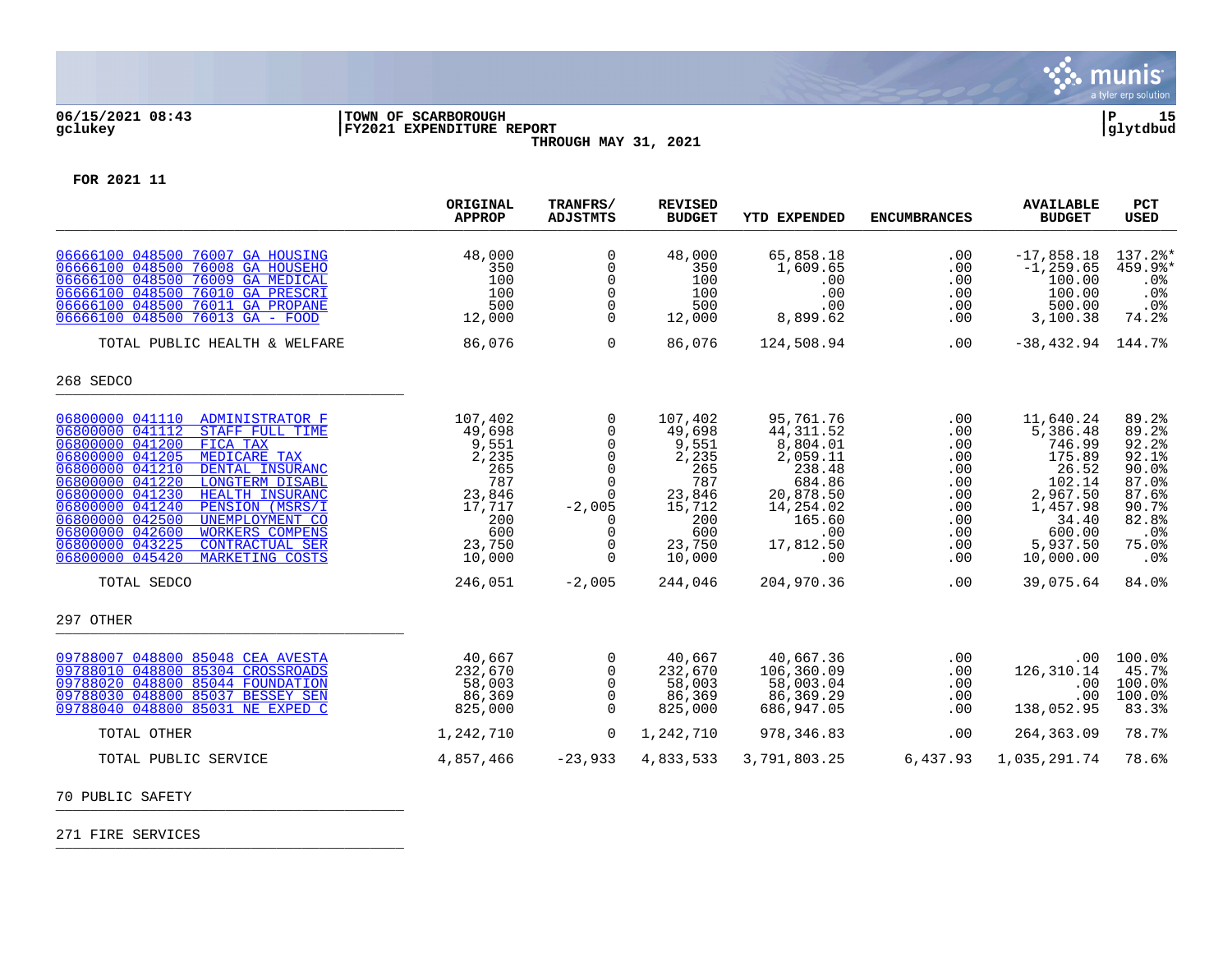

# **06/15/2021 08:43 |TOWN OF SCARBOROUGH |P 16 gclukey |FY2021 EXPENDITURE REPORT |glytdbud THROUGH MAY 31, 2021**



|                                                                    | ORIGINAL<br><b>APPROP</b>                                                                 | TRANFRS/<br><b>ADJSTMTS</b>          | <b>REVISED</b><br><b>BUDGET</b> | <b>YTD EXPENDED</b>     | <b>ENCUMBRANCES</b> | <b>AVAILABLE</b><br><b>BUDGET</b> | <b>PCT</b><br><b>USED</b> |
|--------------------------------------------------------------------|-------------------------------------------------------------------------------------------|--------------------------------------|---------------------------------|-------------------------|---------------------|-----------------------------------|---------------------------|
|                                                                    |                                                                                           |                                      |                                 |                         |                     |                                   |                           |
| 07155000 041110 ADMINISTRATOR F                                    | 115,711                                                                                   | 0                                    |                                 |                         | .00                 |                                   | 89.1%                     |
| 07155000 041114<br><b>EXECUTIVE ASST</b>                           | 115, /11<br>100, 212                                                                      | $\mathbf 0$                          | 115,711<br>100,212              | 103,116.01<br>89,359.62 | .00                 | 12,594.99<br>10,852.38            | 89.2%                     |
| 07155000 041122<br>FD ADM CELL PHO                                 | $\frac{1}{12}$ , 787<br>$1,787$<br>$12,337$<br>$2,886$<br>$1,101$<br>$44,058$<br>$31,000$ | 13                                   | 1,800                           | 1,597.50<br>11,302.06   | .00                 | 202.50                            | 88.8%                     |
| 07155000 041200<br>FICA TAX                                        |                                                                                           | $\overline{0}$                       | 12,337                          |                         | .00                 | 1,034.94                          | 91.6%                     |
| 07155000 041205<br>MEDICARE TAX                                    |                                                                                           | $\mathbf 0$                          | 2,886                           | 2,643.34                | .00                 | 242.66                            | 91.6%                     |
| 07155000 041210<br>DENTAL INSURANC                                 |                                                                                           | $\Omega$                             | 795                             | 715.44                  | .00                 | 79.56                             | 90.0%                     |
| 07155000 041220<br>LONGTERM DISABL                                 |                                                                                           | $\overline{0}$                       | 1,101                           | 932.74                  | .00                 | 168.26                            | 84.7%                     |
| 07155000 041230<br><b>HEALTH INSURANC</b><br>07155000 041231       |                                                                                           | $\mathbf 0$<br>$\mathbf 0$           | 44,058                          | 38,576.80               | .00                 | 5,481.20                          | 87.6%                     |
| HRA INSURANCE C<br>07155000 041240<br>PENSION (MSRS/I              |                                                                                           |                                      | 81,000                          | 44,592.61               | .00<br>.00          | 36,407.39<br>3,190.98             | 55.1%<br>90.9%            |
| 07155000 041250<br>FD RETIREE HEAL                                 | 35,133<br>3,000                                                                           | $\overline{0}$                       | 35,133<br>3,000                 | 31,942.02<br>1,122.20   | .00                 | 1,877.80                          | 37.4%                     |
| 07155000 042290<br><b>EMPLOYEE RECOGN</b>                          | 3,000                                                                                     | $\mathbf 0$                          | 3,000                           | 2,292.29                | .00                 | 707.71                            | 76.4%                     |
| 07155000 042910<br>TUITION & REGIS                                 | 2,000                                                                                     | $\Omega$                             |                                 |                         | .00                 | $-1,867.71$                       | 193.4%*                   |
| 07155000 042920 53001 B MIKE THU                                   | 630                                                                                       | $\Omega$                             | $2,000$<br>630                  | 3,867.71<br>219.40      | .00                 | 410.60                            | 34.8%                     |
| 07155000 042922<br><b>HONOR GUARD</b>                              | 1,000                                                                                     | 2,146                                | 3,146                           | 2,079.28                | 1,527.16            | $-460.16$                         | 114.6%*                   |
| 07155000 042961<br>RESPIRATORY CLE                                 | 1,000                                                                                     | $\Omega$                             | 1,000                           | .00                     | .00                 | 1,000.00                          | .0%                       |
| 07155000 042962<br>FOLLOW UP EXAMS                                 | 2,000                                                                                     | $\mathbf 0$                          | 2,000                           | 558.45                  | .00                 | 1,441.55                          | 27.9%                     |
| 07155000 042963<br><b>PRE-EMPLOYMENT</b>                           | 6,000                                                                                     | $\Omega$                             | 6,000                           | 5,511.65                | .00                 | 488.35                            | 91.9%                     |
| 07155000 043201<br><b>TRAINING CONTRA</b>                          | 1,000                                                                                     | $\mathbf 0$                          | 1,000                           | .00                     | .00                 | 1,000.00                          | $.0\%$                    |
| 07155000 043225<br>FIRE DEPT CONTR                                 | 12,045                                                                                    | $\mathbf 0$                          | 12,045                          | 892.49                  | .00                 | 11,152.51                         | 7.4%                      |
| 07155000 043500<br>PROFESSIONAL DU                                 | 7,205                                                                                     | $\begin{matrix} 0 \\ 0 \end{matrix}$ | 7,205                           | 5,545.76                | .00                 | 1,659.24                          | 77.0%                     |
| 07155000 044100 77041 UTILITIES                                    | 400                                                                                       |                                      | 400                             | 305.00                  | .00                 | 95.00                             | 76.3%                     |
| 07155000 044100 77043 UTILITIES                                    | 400                                                                                       | $\mathsf{O}$                         | 400                             | 305.00                  | .00                 | 95.00                             | 76.3%                     |
| 07155000 044100 77044 UTILITIES                                    | 400                                                                                       | $\mathsf{O}$                         | 400                             | 305.00                  | .00                 | 95.00                             | 76.3%                     |
| 07155000 044100 77046 UTILITIES                                    | 400                                                                                       | $\mathsf{O}$                         | 400                             | 305.00                  | .00                 | 95.00                             | 76.3%                     |
| 07155000 044110 77041 UTILITIES                                    | 1,100                                                                                     | $\mathbf 0$                          | 1,100                           | 1,010.71                | .00                 | 89.29                             | 91.9%                     |
| 07155000 044110 77043 UTILITIES                                    | 750                                                                                       | $\mathbf{0}$                         | 750                             | 763.75                  | .00                 | $-13.75$                          | 101.8%*                   |
| 07155000 044110 77044 UTILITIES<br>07155000 044110 77046 UTILITIES | 850<br>1,700                                                                              | $\Omega$<br>$\mathbf{0}$             | 850                             | 705.27<br>1,479.98      | .00                 | 144.73<br>220.02                  | 83.0%<br>87.1%            |
| 07155000 044110 77047 UTILITIES                                    | $\Omega$                                                                                  | $\mathbf 0$                          | 1,700<br>$\Omega$               | 146.61                  | .00<br>.00          | $-146.61$                         | $100.0$ *                 |
| 07155000 044300<br><b>BUILDING MAINT</b>                           | 19,900                                                                                    | $\mathsf{O}$                         | 19,900                          | 24,336.85               | .00                 | $-4, 436.85$                      | 122.3%*                   |
| 07155000 044302<br><b>ALARM MAINTENAN</b>                          | 1,000                                                                                     | $\mathsf{O}$                         | 1,000                           | 450.00                  | .00                 | 550.00                            | 45.0%                     |
| 07155000 044303<br><b>FLOOR MAINTENAN</b>                          | 1,500                                                                                     | $\mathbf 0$                          | 1,500                           | 712.65                  | .00                 | 787.35                            | 47.5%                     |
| 07155000 044310<br>VEH MAINT & REP                                 | 80,000                                                                                    | $\mathsf{O}$                         | 80,000                          | 47,055.53               | .00                 | 32,944.47                         | 58.8%                     |
| 07155000 044313<br>VEH MAINT & REP                                 | 64,000                                                                                    | $\Omega$                             | 64,000                          | 50,524.27               | .00                 | 13, 475. 73                       | 78.9%                     |
| 07155000 044315<br>VEHICLE MAINT -                                 | 5,500                                                                                     | $\mathbf 0$                          | 5,500                           | 806.37                  | .00                 |                                   | 14.7%                     |
| 07155000 044351<br>DEPARTMENT EOUI                                 | 5,500                                                                                     | $\mathsf{O}$                         | 5,500                           | 4,059.05                | .00                 | $4,693.63$<br>1,440.95            | 73.8%                     |
| 07155000 044351 71010 DEPT EQUIP                                   | 4,500                                                                                     | $\overline{0}$                       | 4,500                           | 1,768.70                | .00                 | 2,731.30                          | 39.3%                     |
| 07155000 044351 71011 DEPT EQUIP                                   | 7,380                                                                                     | $\mathbf 0$                          | 7,380                           | 3,542.98                | 941.06              | 2,895.96                          | 60.8%                     |
| 07155000 044351 71012 DEPT EQUIP                                   | 1,000                                                                                     | $\mathbf 0$                          | 1,000                           | 196.01                  | .00                 | 803.99                            | 19.6%                     |
| 07155000 044351 71013 DEPT EOP M                                   | 1,500                                                                                     | $\mathbf 0$                          | 1,500                           | .00                     | .00                 | 1,500.00                          | .0%                       |
| 07155000 044351 71014 DEPT EQUIP                                   | 9,800                                                                                     | 1,124                                | 10,924                          | 7,326.13                | .00                 | 3,597.87                          | 67.1%                     |
| 07155000 044352 77040 PS RADIO M                                   | 7,500                                                                                     | $\Omega$                             | 7,500                           | 5,405.98                | .00                 | 2,094.02                          | 72.1%                     |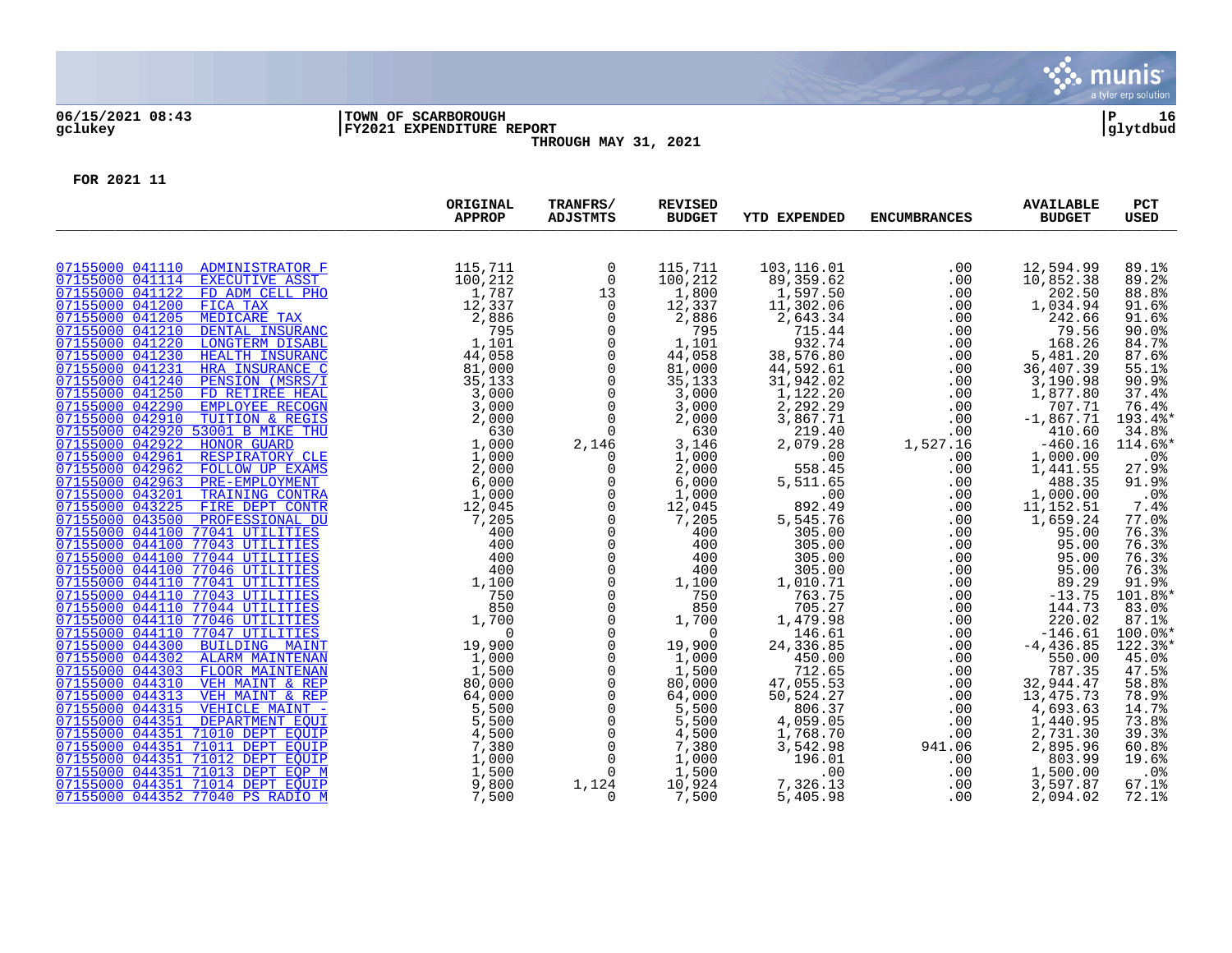

## **06/15/2021 08:43 |TOWN OF SCARBOROUGH |P 17 gclukey |FY2021 EXPENDITURE REPORT |glytdbud THROUGH MAY 31, 2021**



|                                                                                                                                                                                                                                                                                                                                                                                                                                                                                                | ORIGINAL<br><b>APPROP</b> | TRANFRS/<br><b>ADJSTMTS</b>           | <b>REVISED</b><br><b>BUDGET</b>          | <b>YTD EXPENDED</b>                           | <b>ENCUMBRANCES</b> | <b>AVAILABLE</b><br><b>BUDGET</b>          | PCT<br><b>USED</b> |
|------------------------------------------------------------------------------------------------------------------------------------------------------------------------------------------------------------------------------------------------------------------------------------------------------------------------------------------------------------------------------------------------------------------------------------------------------------------------------------------------|---------------------------|---------------------------------------|------------------------------------------|-----------------------------------------------|---------------------|--------------------------------------------|--------------------|
| 07155000 045203<br>$\begin{tabular}{l c c c c} \hline \multicolumn{1}{c}{\textbf{FIREFGHTER ACC}} & \multicolumn{1}{c}{5,000} \\ \hline \multicolumn{1}{c}{\textbf{MOBILE DATA}} & \multicolumn{1}{c}{15,300} \\ \hline \multicolumn{1}{c}{\textbf{MOBILE DATA}} & \multicolumn{1}{c}{15,300} \\ \hline \multicolumn{1}{c}{\textbf{PORABEN} & \textbf{PHON} \\ \hline \multicolumn{1}{c}{\textbf{POMSE}} & \multicolumn{1}{c}{2,000} \\ \hline \multicolumn{1}{c}{\textbf{TRAN$                | 5,000                     | $\mathbf 0$                           | 5,000                                    |                                               | .00                 | 123.87                                     | 97.5%              |
| 07155000 045300                                                                                                                                                                                                                                                                                                                                                                                                                                                                                |                           | $\mathsf{O}$                          |                                          | 4,876.13<br>1,771.56<br>12,019.23<br>1,492.34 | .00                 |                                            | 53.7%              |
| 07155000 045303                                                                                                                                                                                                                                                                                                                                                                                                                                                                                |                           | $\mathsf{O}$                          | $3,300$<br>$15,360$                      |                                               | .00                 | 1,528.44<br>3,340.77                       | 78.3%              |
| 07155000 045304                                                                                                                                                                                                                                                                                                                                                                                                                                                                                |                           | $\overline{0}$                        | 1,800                                    |                                               | .00                 | 307.66                                     | 82.9%              |
| 07155000 045310                                                                                                                                                                                                                                                                                                                                                                                                                                                                                |                           | $\overline{0}$                        | 2,000                                    | 868.63                                        | .00                 | 1,131.37                                   | 43.4%              |
| 07155000 045800                                                                                                                                                                                                                                                                                                                                                                                                                                                                                |                           | $\mathsf{O}$                          | 1,000                                    | 176.61                                        | .00                 | 823.39                                     | 17.7%              |
| 07155000 046000                                                                                                                                                                                                                                                                                                                                                                                                                                                                                |                           | $\mathsf 0$                           | 5,000                                    | 3,465.56                                      | .00                 | 1,534.44<br>912.64                         | 69.3%              |
| 07155000 046003                                                                                                                                                                                                                                                                                                                                                                                                                                                                                |                           | $\overline{0}$<br>0                   | 1,500                                    | 587.36                                        | .00                 |                                            | 39.2%              |
| 07155000 046006  PAINTING SUPPLI                                                                                                                                                                                                                                                                                                                                                                                                                                                               |                           |                                       | 750                                      | .00                                           | .00                 | 750.00                                     | .0%                |
| 07155000 046220 77041 UTILITIES                                                                                                                                                                                                                                                                                                                                                                                                                                                                |                           | $\overline{0}$                        | 4,750                                    | 3, 243.79                                     | .00                 |                                            | 68.3%              |
| 07155000 046220 77043 UTILITIES                                                                                                                                                                                                                                                                                                                                                                                                                                                                |                           | $\mathsf{O}\xspace$                   | 4,750                                    | $3,052.85$<br>$3,463.53$                      | .00                 |                                            | 64.3%              |
| 07155000 046220 77044 UTILITIES                                                                                                                                                                                                                                                                                                                                                                                                                                                                |                           | $\mathsf{O}\xspace$                   | 4,750                                    |                                               | .00                 |                                            | 72.9%              |
| 07155000 046220 77045 UTILITIES                                                                                                                                                                                                                                                                                                                                                                                                                                                                |                           | $\mathsf{O}\xspace$                   | 5,500                                    | 5,380.25                                      | .00                 | 1,506.21<br>1,697.15<br>1,286.47<br>119.75 | 97.8%              |
| 07155000 046220 77046 UTILITIES                                                                                                                                                                                                                                                                                                                                                                                                                                                                |                           | $\Omega$                              | 9,450                                    | $6,832.70$<br>3,355.69                        | .00                 | 2,617.30                                   | 72.3%              |
| 07155000 046220 77047 UTILITIES                                                                                                                                                                                                                                                                                                                                                                                                                                                                |                           | $\mathsf{O}$                          | $\sim$ 0                                 |                                               | .00                 | $-3, 355.69$                               | 100.0%*            |
| 07155000 046260 VEHICLE FUEL-GA                                                                                                                                                                                                                                                                                                                                                                                                                                                                |                           | $\mathsf{O}\xspace$                   | 37,030                                   | 28,906.55                                     | .00                 | 8,123.45                                   | 78.1%              |
| 07155000 046261 77041 ENG 1 PROP                                                                                                                                                                                                                                                                                                                                                                                                                                                               |                           | $\overline{0}$<br>0                   | 5,000                                    | 3,881.41                                      | .00                 | 1,118.59                                   | 77.6%              |
| 07155000 046261 77043 ENG 3 PROP                                                                                                                                                                                                                                                                                                                                                                                                                                                               |                           |                                       | 4,500                                    | 4,448.53                                      | .00                 | 51.47                                      | 98.9%              |
| 07155000 046261 77044 ENG 4 PROP                                                                                                                                                                                                                                                                                                                                                                                                                                                               |                           | $\mathsf{O}\xspace$                   | $\frac{4,000}{4,000}$<br>6,500           | 2,638.87                                      | .00                 | $1,361.13$<br>-198.30                      | 66.0%              |
| 07155000 046261 77045 ENG 5 PROP                                                                                                                                                                                                                                                                                                                                                                                                                                                               |                           | $\ddot{\mathbf{0}}$                   |                                          | 4,198.30                                      | .00                 |                                            | 105.0%*            |
| 07155000 046261 77046 ENG 6 PROP                                                                                                                                                                                                                                                                                                                                                                                                                                                               |                           | $\ddot{\mathbf{0}}$<br>$\overline{0}$ |                                          | 6,061.18                                      | .00                 | 438.82                                     | 93.2%              |
| 07155000 047412 NEW FIRE HOSE                                                                                                                                                                                                                                                                                                                                                                                                                                                                  |                           | $\overline{0}$                        | 1,500                                    | .00                                           | .00                 | 1,500.00                                   | .0%                |
| 07155000 047413 NEW FIRE GEAR                                                                                                                                                                                                                                                                                                                                                                                                                                                                  |                           |                                       | 7,500                                    | 19, 207.34<br>345.66                          | .00                 | $-11,707.34$                               | 256.1%*            |
| 07155000 048000 MISCELLANEOUS E<br>07155000 048000 77048 14 SACO ST                                                                                                                                                                                                                                                                                                                                                                                                                            |                           | $\mathsf 0$<br>$\overline{0}$         | 1,000<br>$\overline{1}$ ,000             | 582.00                                        | .00                 | 654.34                                     | 34.6%<br>58.2%     |
| 07170300 041150                                                                                                                                                                                                                                                                                                                                                                                                                                                                                |                           |                                       | 22,705                                   | 19,961.27                                     | .00<br>.00          | 418.00<br>2,743.73<br>177.31               | 87.9%              |
| 07170300 041200                                                                                                                                                                                                                                                                                                                                                                                                                                                                                |                           | 280<br>18                             | 1,408                                    | 1,230.69                                      | $.00 \,$            |                                            | 87.4%              |
| 07170300 041205                                                                                                                                                                                                                                                                                                                                                                                                                                                                                |                           | $\overline{4}$                        | 328                                      | 287.83                                        | $.00\,$             | 40.17                                      | 87.8%              |
| 07170300 042964                                                                                                                                                                                                                                                                                                                                                                                                                                                                                |                           | $\overline{0}$                        |                                          |                                               | .00                 | 1,187.85                                   | 86.8%              |
| 07170300 044351                                                                                                                                                                                                                                                                                                                                                                                                                                                                                |                           | $\overline{0}$                        | $\frac{9}{1}$ ,000<br>$\frac{1}{1}$ ,000 | $7,812.15$<br>$1,000.00$                      | .00                 | .00                                        | 100.0%             |
| 07170300 046001                                                                                                                                                                                                                                                                                                                                                                                                                                                                                |                           | $\overline{0}$                        | 3,000                                    | 1,436.20                                      | .00                 | 1,563.80                                   | 47.9%              |
| 07170300 047400                                                                                                                                                                                                                                                                                                                                                                                                                                                                                |                           | $\overline{0}$                        |                                          | 423.07                                        | .00                 | 576.93                                     | 42.3%              |
| 07170300 048000                                                                                                                                                                                                                                                                                                                                                                                                                                                                                |                           | $\mathbf 0$                           | $1,000$<br>$1,000$                       | .00                                           | .00                 | 1,000.00                                   | .0%                |
| 07171000 041111                                                                                                                                                                                                                                                                                                                                                                                                                                                                                |                           |                                       | 85,375                                   | 75,896.12                                     | .00                 | 9,478.88                                   | 88.9%              |
| 07171000 041112                                                                                                                                                                                                                                                                                                                                                                                                                                                                                |                           |                                       | 979,618                                  | 854,732.67                                    | .00                 | 124,885.33                                 | 87.3%              |
| 07171000 041117                                                                                                                                                                                                                                                                                                                                                                                                                                                                                |                           | $1,585$<br>0<br>0                     | 30,000                                   | 10,324.14                                     | .00                 | 19,675.86                                  | 34.4%              |
| 07171000 041150                                                                                                                                                                                                                                                                                                                                                                                                                                                                                |                           | 162                                   | $\frac{12}{6}$ , 323<br>6, 500           | $8,595.09$<br>$4,875.00$                      | .00                 | $\frac{3}{727.91}$<br>1,625.00             | 69.7%              |
| 07171000 041151                                                                                                                                                                                                                                                                                                                                                                                                                                                                                |                           | $\overline{\phantom{0}}$              |                                          |                                               | .00                 |                                            | 75.0%              |
| $\begin{tabular}{l l l} \multicolumn{1}{c}{\textbf{FMS}} & \multicolumn{1}{c}{\textbf{BILING CLE}} & \multicolumn{1}{c}{\textbf{500}} \\ \hline \multicolumn{1}{c}{\textbf{MEDICAL DIRECTO}} & \multicolumn{1}{c}{\textbf{6, 500}} \\ \multicolumn{1}{c}{\textbf{MEDICAL DIRECTO}} & \multicolumn{1}{c}{\textbf{6, 500}} \\ \multicolumn{1}{c}{\textbf{MEDICARE TAX}} & \multicolumn{1}{c}{\textbf{70, 745}} \\ \multicolumn{1}{c}{\textbf{MEDICARE TAX}} & \multicolumn{1$<br>07171000 041200 |                           | 105                                   | 70,850                                   | $64,320.45$<br>15,042.83                      | .00                 | $6, 529.55$<br>1,536.17                    | 90.8%              |
| 07171000 041205                                                                                                                                                                                                                                                                                                                                                                                                                                                                                |                           | 24                                    | 16,579                                   |                                               | .00                 |                                            | 90.7%              |
| 07171000 041210                                                                                                                                                                                                                                                                                                                                                                                                                                                                                |                           | $\overline{0}$                        | 4,065                                    | 3,339.33                                      | .00                 | 725.67                                     | 82.1%              |
| 07171000 041220                                                                                                                                                                                                                                                                                                                                                                                                                                                                                |                           | $\overline{0}$                        | 4,825                                    | 4,116.34                                      | .00                 | 708.66                                     | 85.3%              |
| 07171000 041230                                                                                                                                                                                                                                                                                                                                                                                                                                                                                |                           | $\overline{O}$                        | 168,280                                  | 138,108.75                                    | .00                 | 30,171.25                                  | 82.1%              |
| 07171000 041231                                                                                                                                                                                                                                                                                                                                                                                                                                                                                |                           | $\overline{0}$                        | 20,000                                   | 13,736.62                                     | .00                 | 6,263.38                                   | 68.7%              |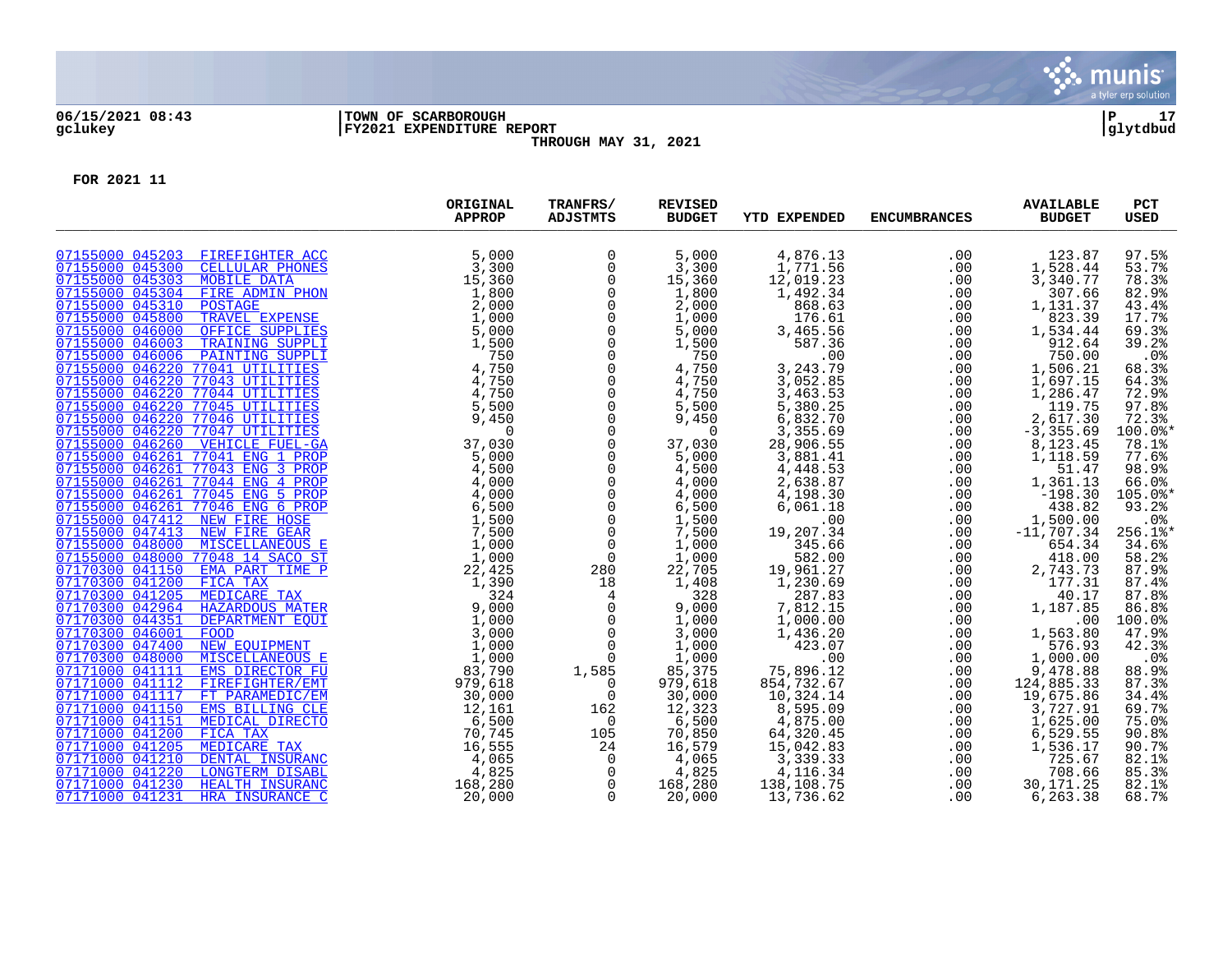

## **06/15/2021 08:43 |TOWN OF SCARBOROUGH |P 18 gclukey |FY2021 EXPENDITURE REPORT |glytdbud THROUGH MAY 31, 2021**

|                                                       | ORIGINAL<br><b>APPROP</b>                                                                                                                                                                                                                                                                 | TRANFRS/<br><b>ADJSTMTS</b>                                                                 | <b>REVISED</b><br><b>BUDGET</b>                                                                                                                                                                                                                                                          | YTD EXPENDED | <b>ENCUMBRANCES</b>                                                                                                                                                                                                                                                                       | <b>AVAILABLE</b><br><b>BUDGET</b> | PCT<br><b>USED</b> |
|-------------------------------------------------------|-------------------------------------------------------------------------------------------------------------------------------------------------------------------------------------------------------------------------------------------------------------------------------------------|---------------------------------------------------------------------------------------------|------------------------------------------------------------------------------------------------------------------------------------------------------------------------------------------------------------------------------------------------------------------------------------------|--------------|-------------------------------------------------------------------------------------------------------------------------------------------------------------------------------------------------------------------------------------------------------------------------------------------|-----------------------------------|--------------------|
| 07171000 041240 PENSION (MSRS/I                       |                                                                                                                                                                                                                                                                                           | 220                                                                                         |                                                                                                                                                                                                                                                                                          |              | $\begin{tabular}{cccccccc} $\textbf{149, 330.20} & \textbf{50, 00} & 0.00 & 0.00 & 0.00 & 0.00 & 0.00 & 0.00 & 0.00 & 0.00 & 0.00 & 0.00 & 0.00 & 0.00 & 0.00 & 0.00 & 0.00 & 0.00 & 0.00 & 0.00 & 0.00 & 0.00 & 0.00 & 0.00 & 0.00 & 0.00 & 0.00 & 0.00 & 0.00 & 0.00 & 0.00 & 0.00 & 0$ |                                   | 87.7%              |
| 07171000 041250<br>FD RETIREE HEAL                    |                                                                                                                                                                                                                                                                                           |                                                                                             | 170,270<br>1,500<br>121,500                                                                                                                                                                                                                                                              |              |                                                                                                                                                                                                                                                                                           |                                   | $.0\%$             |
| 07171000 041300<br>PARAMEDIC/EMT O                    |                                                                                                                                                                                                                                                                                           |                                                                                             |                                                                                                                                                                                                                                                                                          |              |                                                                                                                                                                                                                                                                                           |                                   | 85.8%              |
| 07171000 041301<br>SPECIAL DUTY FI                    |                                                                                                                                                                                                                                                                                           |                                                                                             | 1,805                                                                                                                                                                                                                                                                                    |              |                                                                                                                                                                                                                                                                                           |                                   | .0 <sup>°</sup>    |
| 07171000 042910<br>EMPLOYEE TRAINI                    |                                                                                                                                                                                                                                                                                           |                                                                                             |                                                                                                                                                                                                                                                                                          |              |                                                                                                                                                                                                                                                                                           |                                   | 95.0%              |
| 07171000 042920 52001 RICHARD KI                      |                                                                                                                                                                                                                                                                                           |                                                                                             |                                                                                                                                                                                                                                                                                          |              |                                                                                                                                                                                                                                                                                           |                                   | 80.9%              |
| 07171000 042920 52003 DOUG KERR                       |                                                                                                                                                                                                                                                                                           |                                                                                             |                                                                                                                                                                                                                                                                                          |              |                                                                                                                                                                                                                                                                                           |                                   | 72.3%              |
| 07171000 042920 52004 SAM BROWN                       |                                                                                                                                                                                                                                                                                           |                                                                                             |                                                                                                                                                                                                                                                                                          |              |                                                                                                                                                                                                                                                                                           |                                   | 79.4%              |
| 07171000 042920 52006 N.HOWARD/M                      |                                                                                                                                                                                                                                                                                           |                                                                                             |                                                                                                                                                                                                                                                                                          |              |                                                                                                                                                                                                                                                                                           |                                   | 7.7%               |
| 07171000 042920 52007 CINDY GORH                      |                                                                                                                                                                                                                                                                                           |                                                                                             |                                                                                                                                                                                                                                                                                          |              |                                                                                                                                                                                                                                                                                           |                                   | 100.0%             |
| 07171000 042920 52009 TIMOTHY CR                      |                                                                                                                                                                                                                                                                                           |                                                                                             |                                                                                                                                                                                                                                                                                          |              |                                                                                                                                                                                                                                                                                           |                                   | 17.5%              |
| 07171000 042920 52010 JEFF GRINN                      |                                                                                                                                                                                                                                                                                           |                                                                                             |                                                                                                                                                                                                                                                                                          |              |                                                                                                                                                                                                                                                                                           |                                   | 69.7%              |
| 07171000 042920 52012 BETHANY CO                      |                                                                                                                                                                                                                                                                                           |                                                                                             |                                                                                                                                                                                                                                                                                          |              |                                                                                                                                                                                                                                                                                           |                                   | 62.8%              |
| 07171000 042920 52013 MIKE DICLE                      |                                                                                                                                                                                                                                                                                           |                                                                                             |                                                                                                                                                                                                                                                                                          |              |                                                                                                                                                                                                                                                                                           |                                   | 88.0%              |
| 07171000 042920 52014 NATE BENNE                      |                                                                                                                                                                                                                                                                                           |                                                                                             |                                                                                                                                                                                                                                                                                          |              |                                                                                                                                                                                                                                                                                           |                                   | 87.8%              |
| 07171000 042920 52015 ERIN SANDL                      |                                                                                                                                                                                                                                                                                           |                                                                                             | $\begin{array}{cccc} 2 & & 1\,,\,0\,0\,0\,\\ 25 & & 4\,,\,0\,0\,0\,\\ 25 & & 6\,5\,5\,\\ 0 & & 6\,3\,0\,\\ 4\,2 & & 6\,3\,0\,\\ 4\,2 & & 6\,7\,2\,\\ 0 & & 6\,8\,6\,\\ 0 & & 6\,3\,\\ 0 & & 6\,6\,\\ 0 & & 6\,6\,\\ 0 & & 6\,6\,\\ 0 & & 6\,7\,\\ 0 & & 6\,7\,\\ 0 & & 6\,7\,\\ 0 & & 6$ |              |                                                                                                                                                                                                                                                                                           |                                   | 42.9%              |
| 07171000 042920 52016 SHANNON MA                      |                                                                                                                                                                                                                                                                                           |                                                                                             |                                                                                                                                                                                                                                                                                          |              |                                                                                                                                                                                                                                                                                           |                                   | 62.4%              |
| 07171000 042920 52017 STEVE HIGG                      |                                                                                                                                                                                                                                                                                           |                                                                                             |                                                                                                                                                                                                                                                                                          |              |                                                                                                                                                                                                                                                                                           |                                   | 93.8%              |
| 07171000 042920 52018 BRIAN PHIP                      |                                                                                                                                                                                                                                                                                           |                                                                                             | 785                                                                                                                                                                                                                                                                                      |              |                                                                                                                                                                                                                                                                                           |                                   | 19.7%              |
| 07171000 042920 52019 J MOREAU C                      |                                                                                                                                                                                                                                                                                           |                                                                                             | 630                                                                                                                                                                                                                                                                                      |              |                                                                                                                                                                                                                                                                                           |                                   | 96.3%              |
| 07171000 042920 52020 MICHAEL HA                      |                                                                                                                                                                                                                                                                                           |                                                                                             | 630<br>$\begin{bmatrix} 0 \\ 0 \\ 0 \\ 0 \\ 0 \end{bmatrix}$                                                                                                                                                                                                                             |              |                                                                                                                                                                                                                                                                                           |                                   | 94.2%              |
| 07171000 042920 52021 SHAWN CORD                      |                                                                                                                                                                                                                                                                                           |                                                                                             | 630                                                                                                                                                                                                                                                                                      |              |                                                                                                                                                                                                                                                                                           |                                   | 71.0%              |
| 07171000 042920 52022 T. SAWTELLE                     |                                                                                                                                                                                                                                                                                           |                                                                                             | 630                                                                                                                                                                                                                                                                                      |              |                                                                                                                                                                                                                                                                                           |                                   | 47.6%              |
| 07171000 042920 52023 ADAM FOSTE                      |                                                                                                                                                                                                                                                                                           |                                                                                             | 630                                                                                                                                                                                                                                                                                      |              |                                                                                                                                                                                                                                                                                           |                                   | 24.0%              |
| 07171000 042920 52024 ANDREW BRE                      |                                                                                                                                                                                                                                                                                           |                                                                                             | 630                                                                                                                                                                                                                                                                                      |              |                                                                                                                                                                                                                                                                                           |                                   | .0%                |
| 07171000 042920 52025 JUSTIN MOO                      |                                                                                                                                                                                                                                                                                           |                                                                                             | 738                                                                                                                                                                                                                                                                                      |              |                                                                                                                                                                                                                                                                                           |                                   | 56.8%              |
| 07171000 042930 TUITION REIMBUR                       |                                                                                                                                                                                                                                                                                           |                                                                                             | $10,000$<br>500                                                                                                                                                                                                                                                                          |              |                                                                                                                                                                                                                                                                                           |                                   | 29.9%              |
| 07171000 042952<br>HEPATITIS B VAC<br>07171000 043201 |                                                                                                                                                                                                                                                                                           |                                                                                             |                                                                                                                                                                                                                                                                                          |              |                                                                                                                                                                                                                                                                                           |                                   | 116.9%*<br>99.1%   |
| SO ME EMS COORD<br>07171000 043210<br>RECRUITMENT AND |                                                                                                                                                                                                                                                                                           |                                                                                             |                                                                                                                                                                                                                                                                                          |              |                                                                                                                                                                                                                                                                                           |                                   | .0%                |
| 07171000 043261 85013 COMSTAR BI                      |                                                                                                                                                                                                                                                                                           |                                                                                             | $\begin{array}{r} 2,750 \\ 1,500 \\ 32,900 \\ 1,000 \\ 280 \\ \end{array}$                                                                                                                                                                                                               |              |                                                                                                                                                                                                                                                                                           |                                   | 78.2%              |
| 07171000 043500<br>PROFESSIONAL DU                    |                                                                                                                                                                                                                                                                                           |                                                                                             |                                                                                                                                                                                                                                                                                          |              |                                                                                                                                                                                                                                                                                           |                                   | 100.0%             |
| 07171000 043600<br>LICENSING FEES                     |                                                                                                                                                                                                                                                                                           |                                                                                             |                                                                                                                                                                                                                                                                                          |              |                                                                                                                                                                                                                                                                                           |                                   | 100.0%             |
| 07171000 044310<br>VEH MAINT & REP                    |                                                                                                                                                                                                                                                                                           |                                                                                             |                                                                                                                                                                                                                                                                                          |              |                                                                                                                                                                                                                                                                                           |                                   | 69.3%              |
| 07171000 044313<br>VEH MAINT & REP                    |                                                                                                                                                                                                                                                                                           |                                                                                             |                                                                                                                                                                                                                                                                                          |              |                                                                                                                                                                                                                                                                                           |                                   | 82.4%              |
| 07171000 044315 VEHICLE MAINT -                       |                                                                                                                                                                                                                                                                                           |                                                                                             |                                                                                                                                                                                                                                                                                          |              |                                                                                                                                                                                                                                                                                           |                                   | 25.0%              |
| 07171000 044351<br>DEPARTMENT EOUI                    |                                                                                                                                                                                                                                                                                           |                                                                                             |                                                                                                                                                                                                                                                                                          |              |                                                                                                                                                                                                                                                                                           |                                   | 59.5%              |
| 07171000 044351 68006 FD RESC OX                      |                                                                                                                                                                                                                                                                                           |                                                                                             | $\begin{array}{r} 2800 \\ 9,000 \\ 7,500 \\ 2,000 \\ 8,400 \\ 2,000 \\ \end{array}$                                                                                                                                                                                                      |              |                                                                                                                                                                                                                                                                                           |                                   | 86.9%              |
| 07171000 044354<br>ALS EQUIPMENT M                    |                                                                                                                                                                                                                                                                                           |                                                                                             |                                                                                                                                                                                                                                                                                          |              |                                                                                                                                                                                                                                                                                           |                                   | 97.9%              |
| 07171000 046000<br>OFFICE SUPPLIES                    |                                                                                                                                                                                                                                                                                           |                                                                                             | $16,000$<br>$1,000$                                                                                                                                                                                                                                                                      |              |                                                                                                                                                                                                                                                                                           |                                   | 95.4%              |
| 07171000 046017<br>INFECTIOUS DISE                    |                                                                                                                                                                                                                                                                                           |                                                                                             |                                                                                                                                                                                                                                                                                          |              |                                                                                                                                                                                                                                                                                           |                                   | 86.2%              |
| 07171000 046018<br>FD DRUGS/MEDIC                     |                                                                                                                                                                                                                                                                                           |                                                                                             | $\frac{48}{3}, \frac{345}{350}$                                                                                                                                                                                                                                                          |              |                                                                                                                                                                                                                                                                                           |                                   | 29.6%              |
| 07171000 046260<br><b>VEHICLE FUEL-GA</b>             |                                                                                                                                                                                                                                                                                           | $\begin{smallmatrix}0&&&&0\\&0&&&&0\\&1,345&&&350&&0\\&350&&&&0\\&0&&&&&0\end{smallmatrix}$ | 16,720                                                                                                                                                                                                                                                                                   |              |                                                                                                                                                                                                                                                                                           |                                   | 74.0%              |
| 07171200 041111<br>DEPUTY CHIEF FU                    | $170$ , $050$<br>$1,783$<br>$4$ , $000$<br>$1,783$<br>$4$ , $000$<br>$630$<br>$630$<br>$630$<br>$630$<br>$630$<br>$630$<br>$630$<br>$630$<br>$630$<br>$630$<br>$630$<br>$630$<br>$630$<br>$630$<br>$630$<br>$630$<br>$630$<br>$630$<br>$630$<br>$630$<br>$630$<br>$630$<br>$630$<br>$630$ | $\overline{0}$                                                                              | 89,135                                                                                                                                                                                                                                                                                   |              |                                                                                                                                                                                                                                                                                           |                                   | 88.9%              |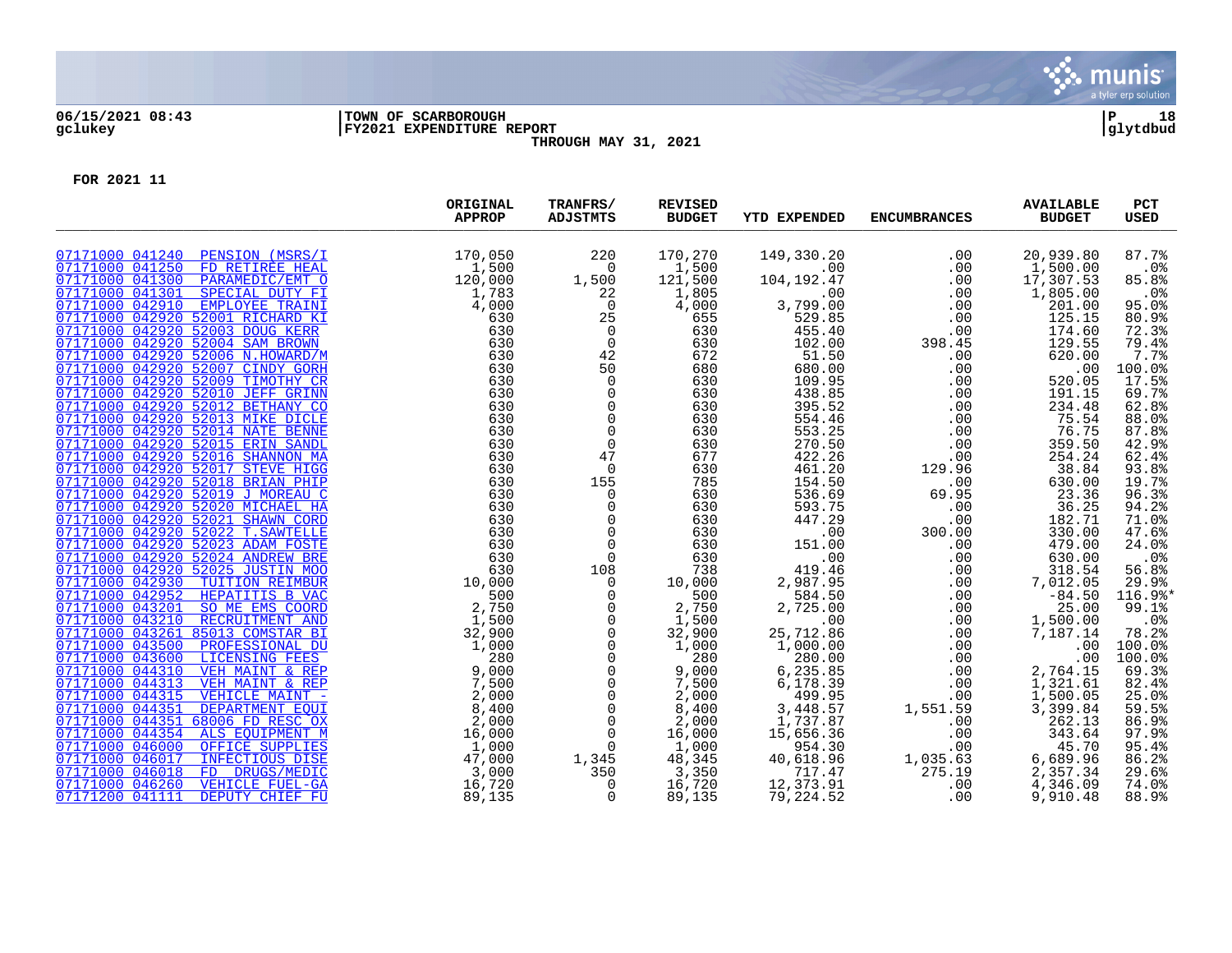

## **06/15/2021 08:43 |TOWN OF SCARBOROUGH |P 19 gclukey |FY2021 EXPENDITURE REPORT |glytdbud THROUGH MAY 31, 2021**

|                                                                                                                                                                                                                                                                       | ORIGINAL<br><b>APPROP</b>                                                                                                                                                                                                                                                                                                               | TRANFRS/<br><b>ADJSTMTS</b> | <b>REVISED</b><br><b>BUDGET</b> | YTD EXPENDED                                            | <b>ENCUMBRANCES</b> | <b>AVAILABLE</b><br><b>BUDGET</b> | PCT<br><b>USED</b> |
|-----------------------------------------------------------------------------------------------------------------------------------------------------------------------------------------------------------------------------------------------------------------------|-----------------------------------------------------------------------------------------------------------------------------------------------------------------------------------------------------------------------------------------------------------------------------------------------------------------------------------------|-----------------------------|---------------------------------|---------------------------------------------------------|---------------------|-----------------------------------|--------------------|
| 07171200 041112 FULL TIME FF EM                                                                                                                                                                                                                                       | 511,596                                                                                                                                                                                                                                                                                                                                 | $\mathbf 0$                 | 511,596                         | 455, 433. 24                                            | .00                 | 56,162.76                         | 89.0%              |
| FULL TIME FF EM 511,596<br>FT DUTY OFFICER<br>FT OFFICERS TRA<br>DAYTIME PAY 1,103,752<br>CALL PAY 1,103,752<br>CALL PAY 120,000<br>FICA TAX 140,854<br>MEDICARE TAX 140,8545<br>DONGTERM DISABL 2,385<br>LONGTERM DISABL 4,502<br>HEALTH INSURANC<br>07171200 041113 |                                                                                                                                                                                                                                                                                                                                         | $\Omega$                    | 298,300                         | 266, 454.72                                             | .00                 | 31,845.28                         | 89.3%              |
| 07171200 041117                                                                                                                                                                                                                                                       |                                                                                                                                                                                                                                                                                                                                         | $\overline{0}$              | 18,500                          | 6,937.81                                                | .00                 | 11,562.19                         | 37.5%              |
| 07171200 041153                                                                                                                                                                                                                                                       |                                                                                                                                                                                                                                                                                                                                         | 16,500                      | 1,120,252                       | 1,043,821.67                                            | .00                 | 76,430.33                         | 93.2%              |
| 07171200 041154                                                                                                                                                                                                                                                       |                                                                                                                                                                                                                                                                                                                                         | $\overline{0}$              | 120,000                         |                                                         | .00                 | 10,689.26                         | 91.1%              |
| 07171200 041200                                                                                                                                                                                                                                                       |                                                                                                                                                                                                                                                                                                                                         | 1,048                       | 141,902                         | $\begin{array}{c} 109,310.74 \\ 134,220.94 \end{array}$ | .00                 | 7,681.06                          | 94.6%              |
| 07171200 041205                                                                                                                                                                                                                                                       |                                                                                                                                                                                                                                                                                                                                         | 246                         | 33,191                          | 31,415.66                                               | .00                 | 1,775.34                          | 94.7%              |
| 07171200 041210                                                                                                                                                                                                                                                       |                                                                                                                                                                                                                                                                                                                                         | $\overline{0}$              | 2,385                           | $\overline{2}$ , 433.52                                 | .00                 | $-48.52$                          | $102.0$ *          |
| 07171200 041220                                                                                                                                                                                                                                                       |                                                                                                                                                                                                                                                                                                                                         | $\mathbf 0$                 | 4,502                           | 4,128.83                                                | .00                 | 373.17                            | 91.7%              |
| 07171200 041230                                                                                                                                                                                                                                                       |                                                                                                                                                                                                                                                                                                                                         | $\overline{0}$              | 193,807                         | 175,668.00                                              | .00                 | 18,139.00                         | 90.6%              |
| 07171200 041231                                                                                                                                                                                                                                                       |                                                                                                                                                                                                                                                                                                                                         | $\overline{0}$              | 12,000                          | 8,104.31                                                | .00                 | 3,895.69                          | 67.5%              |
| 07171200 041240                                                                                                                                                                                                                                                       |                                                                                                                                                                                                                                                                                                                                         | $\mathsf{O}$                | 160,592                         | 169,752.40<br>1,750.41                                  | .00                 | $-9,160.40$                       | 105.7%*            |
| 07171200 041250                                                                                                                                                                                                                                                       |                                                                                                                                                                                                                                                                                                                                         | $\overline{0}$              | 1,500                           |                                                         | .00                 | $-250.41$                         | 116.7%*            |
| 07171200 041300<br>FT DUTY OFFICER                                                                                                                                                                                                                                    |                                                                                                                                                                                                                                                                                                                                         | $\overline{0}$              | 172,813                         | 175,772.26<br>21,247.78                                 | .00                 | $-2,959.26$                       | 101.7%*            |
| 07171200 041303<br><b>TRAINING PAY</b>                                                                                                                                                                                                                                |                                                                                                                                                                                                                                                                                                                                         | 384                         | 31,134                          |                                                         | .00                 | 9,886.22                          | 68.2%              |
| 07171200 042920 52002 ANDREW CLA                                                                                                                                                                                                                                      |                                                                                                                                                                                                                                                                                                                                         | $\overline{0}$              | 630                             | 311.48                                                  | 317.50              | 1.02                              | 99.8%              |
| 07171200 042920 52005 BRUCE OUIN                                                                                                                                                                                                                                      |                                                                                                                                                                                                                                                                                                                                         | 140                         | 770                             | 245.45                                                  | .00                 | 524.05                            | 31.9%              |
| 07171200 042920 52008 MARK STULT                                                                                                                                                                                                                                      |                                                                                                                                                                                                                                                                                                                                         | $\overline{0}$              | 630                             | .00<br>552.95                                           | 369.90              | 260.10<br>77.05                   | 58.7%              |
| 07171200 042920 52011 NATE CONTR<br>07171200 042920 52026 WILL (MATT                                                                                                                                                                                                  |                                                                                                                                                                                                                                                                                                                                         | $\overline{0}$<br>113       | 630<br>743                      | 399.47                                                  | .00<br>.00          | 343.98                            | 87.8%<br>53.7%     |
| 07171200 042920 52027 ADAM MADUR                                                                                                                                                                                                                                      |                                                                                                                                                                                                                                                                                                                                         | 137                         | 767                             | 137.04                                                  | .00                 | 630.00                            | 17.9%              |
| 07171200 042920 52028 R.BAILLARG                                                                                                                                                                                                                                      |                                                                                                                                                                                                                                                                                                                                         | 193                         | 823                             | 192.90                                                  | .00                 | 630.00                            | 23.4%              |
| 07171200 042920 52029 ZACK GOEBE                                                                                                                                                                                                                                      |                                                                                                                                                                                                                                                                                                                                         | $\overline{0}$              | 630                             | 319.34                                                  | 254.85              | 55.81                             | 91.1%              |
| 07171200 042920 52030 JASON GOLD                                                                                                                                                                                                                                      |                                                                                                                                                                                                                                                                                                                                         | 472                         | 1,102                           | 1,101.85                                                | .00                 | .00                               | 100.0%             |
| 07171200 042920 52031 KALEB THEB                                                                                                                                                                                                                                      |                                                                                                                                                                                                                                                                                                                                         | $\Omega$                    | 630                             | 218.45                                                  | .00                 | 411.55                            | 34.7%              |
| 07171200 042920 52032 FD ERIC HU                                                                                                                                                                                                                                      |                                                                                                                                                                                                                                                                                                                                         | $\mathsf{O}$                | 630                             | 581.26                                                  | .00                 | 48.74                             | 92.3%              |
| 07171200 042920 52033 FD JACOB R                                                                                                                                                                                                                                      |                                                                                                                                                                                                                                                                                                                                         | $\overline{0}$              | 630                             | 185.00                                                  | .00                 | 445.00                            | 29.4%              |
| 07171200 042920 53002 JEROME LAM                                                                                                                                                                                                                                      |                                                                                                                                                                                                                                                                                                                                         | $\overline{0}$              | 630                             | .00                                                     | .00                 | 630.00                            | .0%                |
| 07171200 042920 53099 PART TIME                                                                                                                                                                                                                                       |                                                                                                                                                                                                                                                                                                                                         | 356                         | 8,856                           | 4,991.75                                                | 95.00               | 3,769.20                          | 57.4%              |
| 07171300 041111 MANAGER FULL TI                                                                                                                                                                                                                                       |                                                                                                                                                                                                                                                                                                                                         | $\overline{0}$              | 73,143                          | 62,651.42                                               | .00                 | 10,491.58                         | 85.7%              |
| 07171300 041117 FT FIRE PREVENT                                                                                                                                                                                                                                       |                                                                                                                                                                                                                                                                                                                                         | $\mathsf{O}$                | 2,958                           | 155.70                                                  | .00                 | 2,802.30                          | 5.3%               |
| 07171300 041122 FD PREVENTN CEL                                                                                                                                                                                                                                       |                                                                                                                                                                                                                                                                                                                                         | $\Omega$                    | 600                             | 545.00                                                  | .00                 | 55.00                             | 90.8%              |
| 07171300 041150<br>INSPECTOR'S PAR                                                                                                                                                                                                                                    |                                                                                                                                                                                                                                                                                                                                         | 396                         | 32,058                          | 14,387.29                                               | .00                 | 17,670.71                         | 44.9%              |
| 07171300 041200<br>FICA TAX                                                                                                                                                                                                                                           |                                                                                                                                                                                                                                                                                                                                         | 25                          | 6,866                           | 4,945.14                                                | .00                 | 1,920.86                          | 72.0%              |
| 07171300 041205<br>MEDICARE TAX                                                                                                                                                                                                                                       |                                                                                                                                                                                                                                                                                                                                         | 6                           | 1,606                           | 1,156.53                                                | .00                 | 449.47                            | 72.0%              |
| 07171300 041210<br>DENTAL INSURANC                                                                                                                                                                                                                                    |                                                                                                                                                                                                                                                                                                                                         | $\mathsf{O}$                | 265                             | 175.76                                                  | .00                 | 89.24                             | 66.3%              |
| 07171300 041220<br><b>LONG TERM DISAB</b>                                                                                                                                                                                                                             |                                                                                                                                                                                                                                                                                                                                         | $\mathsf{O}$                | 366                             | 302.90                                                  | .00                 | 63.10                             | 82.8%              |
| 07171300 041230<br>HEALTH INSURANC                                                                                                                                                                                                                                    |                                                                                                                                                                                                                                                                                                                                         | $\overline{0}$              | 5,653                           | 5,288.89                                                | .00                 | 364.11                            | 93.6%              |
| 07171300 041231<br>HRA INSURANCE C                                                                                                                                                                                                                                    | $172,813$<br>$30,750$<br>$630$<br>$630$<br>$630$<br>$630$<br>$630$<br>$630$<br>$630$<br>$630$<br>$630$<br>$630$<br>$630$<br>$630$<br>$630$<br>$630$<br>$630$<br>$630$<br>$630$<br>$630$<br>$630$<br>$630$<br>$630$<br>$630$<br>$630$<br>$630$<br>$630$<br>$630$<br>$630$<br>$630$<br>$630$<br>$630$<br>$630$<br>$630$<br>$630$<br>$630$ | $\overline{0}$              | 1,000                           | .00                                                     | .00                 | 1,000.00                          | .0 <sub>8</sub>    |
| 07171300 041240<br><b>PENSION (401/45)</b>                                                                                                                                                                                                                            |                                                                                                                                                                                                                                                                                                                                         | $\mathbf 0$                 | 10,867                          | 8,983.48                                                | .00                 | 1,883.52                          | 82.7%              |
| 07171300 041300<br>F PREVENT OVERT                                                                                                                                                                                                                                    | 5,306                                                                                                                                                                                                                                                                                                                                   | $\Omega$                    | 5,306                           | 2,055.92                                                | .00                 | 3,250.08                          | 38.7%              |
| 07171300 042920 53003 JIM BUTLER<br>07171300 045800                                                                                                                                                                                                                   | 630<br>500                                                                                                                                                                                                                                                                                                                              | 216<br>$\Omega$             | 846<br>500                      | 596.39                                                  | 76.15               | 173.81<br>500.00                  | 79.5%              |
| TRAVEL EXPENSE<br>07171300 046015<br>MISCELLANEOUS S                                                                                                                                                                                                                  | 2,500                                                                                                                                                                                                                                                                                                                                   | $\overline{0}$              | 2,500                           | .00<br>1,575.00                                         | .00<br>.00          | 925.00                            | .0%<br>63.0%       |
|                                                                                                                                                                                                                                                                       |                                                                                                                                                                                                                                                                                                                                         |                             |                                 |                                                         |                     |                                   |                    |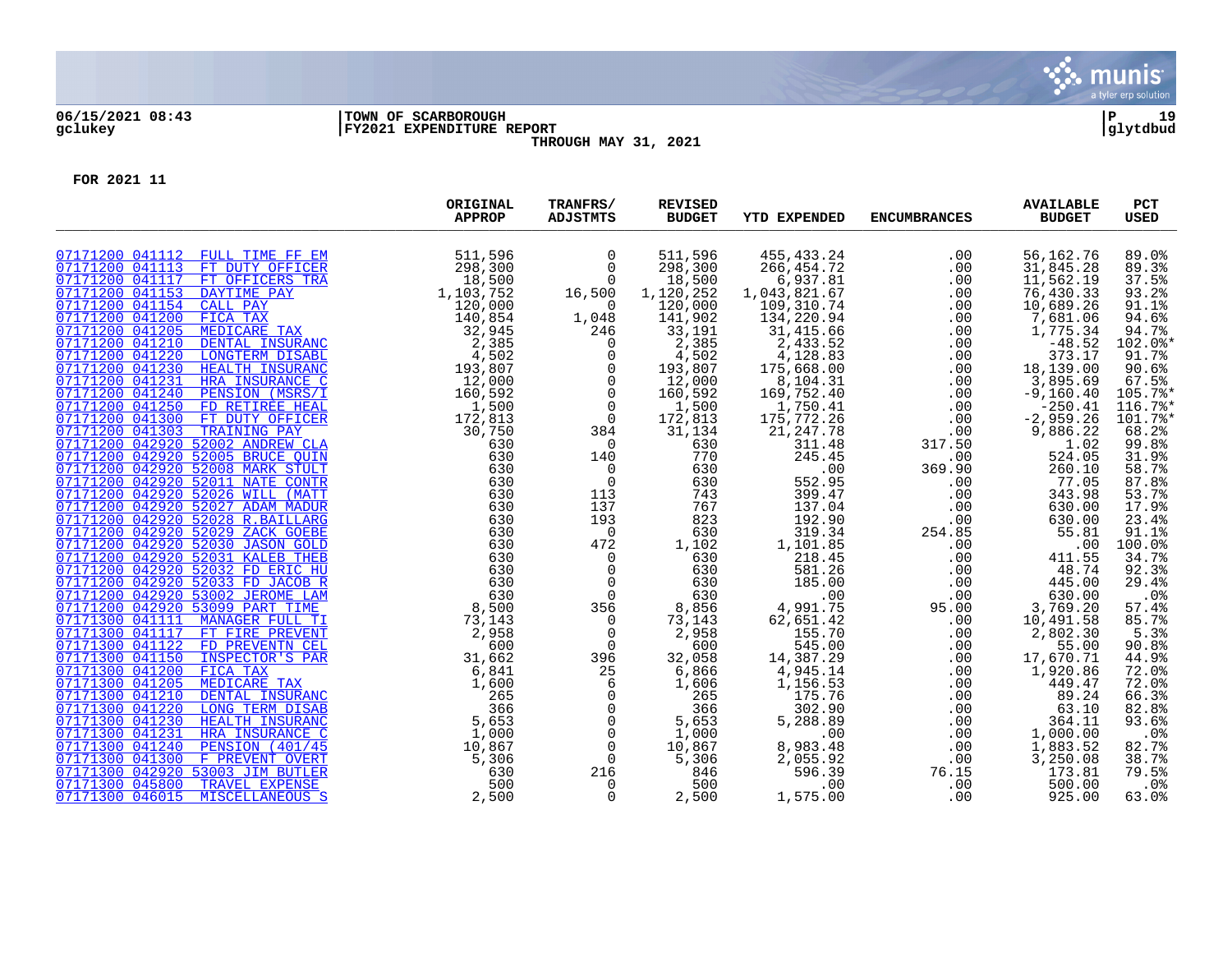

## **06/15/2021 08:43 |TOWN OF SCARBOROUGH |P 20 gclukey |FY2021 EXPENDITURE REPORT |glytdbud THROUGH MAY 31, 2021**



|                                                                                                                                                                                                                                                                                                                                                                                                                                                                                                                                                                                                                     | ORIGINAL<br><b>APPROP</b>                                                                                                                                  | TRANFRS/<br><b>ADJSTMTS</b>                                                                                                                            | <b>REVISED</b><br><b>BUDGET</b>                                                                                                                                  | <b>YTD EXPENDED</b>                                                                                                                                                                                     | <b>ENCUMBRANCES</b>                                                                                             | <b>AVAILABLE</b><br><b>BUDGET</b>                                                                                                                                                             | <b>PCT</b><br><b>USED</b>                                                                                                                          |
|---------------------------------------------------------------------------------------------------------------------------------------------------------------------------------------------------------------------------------------------------------------------------------------------------------------------------------------------------------------------------------------------------------------------------------------------------------------------------------------------------------------------------------------------------------------------------------------------------------------------|------------------------------------------------------------------------------------------------------------------------------------------------------------|--------------------------------------------------------------------------------------------------------------------------------------------------------|------------------------------------------------------------------------------------------------------------------------------------------------------------------|---------------------------------------------------------------------------------------------------------------------------------------------------------------------------------------------------------|-----------------------------------------------------------------------------------------------------------------|-----------------------------------------------------------------------------------------------------------------------------------------------------------------------------------------------|----------------------------------------------------------------------------------------------------------------------------------------------------|
| 07171300 046020 SPECL PROGRM SU                                                                                                                                                                                                                                                                                                                                                                                                                                                                                                                                                                                     | $\mathbf 0$                                                                                                                                                | $\mathbf 0$                                                                                                                                            | 0                                                                                                                                                                | 299.98                                                                                                                                                                                                  | .00                                                                                                             | $-299.98$                                                                                                                                                                                     | $100.0$ *                                                                                                                                          |
| TOTAL FIRE SERVICES                                                                                                                                                                                                                                                                                                                                                                                                                                                                                                                                                                                                 | 5,747,723                                                                                                                                                  | 29,555                                                                                                                                                 | 5,777,278                                                                                                                                                        | 5,028,867.02                                                                                                                                                                                            | 7,342.39                                                                                                        | 741,068.96                                                                                                                                                                                    | 87.2%                                                                                                                                              |
| 272 POLICE SERVICES                                                                                                                                                                                                                                                                                                                                                                                                                                                                                                                                                                                                 |                                                                                                                                                            |                                                                                                                                                        |                                                                                                                                                                  |                                                                                                                                                                                                         |                                                                                                                 |                                                                                                                                                                                               |                                                                                                                                                    |
| 07255000 041110 PD CHIEF'S SALA<br>PD MANAGER'S SA<br>07255000 041111<br>07255000 041113<br>PD SOCIAL SERV<br>07255000 041114<br>PD EXECUTIVE AS<br>07255000 041122<br>PD ADMIN CELL P<br>07255000 041150<br>PD ADMIN HIDTA<br>07255000 041200<br>PD ADMIN FICA<br>07255000 041205<br>PD ADMIN MEDICA<br>07255000 041210<br>PD ADMIN DENTAL<br>07255000 041220<br>PD ADMIN LONG T<br>07255000 041230<br>PD ADMIN HEALTH<br>07255000 041240<br>PD ADMIN RETIRE<br>07255000 041250<br>PD ADMIN HOLIDA<br>07255000 041300<br>PD CLERICAL OVE<br>07255000 042910<br>PD ADMIN SCHL/C<br>07255000 042910 72005 PD F/T TRA | 115,711<br>281,141<br>49,648<br>112,735<br>2,600<br>30,945<br>36,882<br>8,628<br>1,325<br>2,831<br>83,802<br>67,004<br>13,785<br>891<br>$\Omega$<br>19,000 | $\mathbf 0$<br>$\Omega$<br>975<br>0<br>0<br>$-377$<br>0<br>0<br>$\Omega$<br>$\mathbf 0$<br>$\Omega$<br>0<br>$\Omega$<br>$\mathbf 0$<br>$\Omega$<br>650 | 115,711<br>281,141<br>50,623<br>112,735<br>2,600<br>30,568<br>36,882<br>8,628<br>1,325<br>2,831<br>83,802<br>67,004<br>13,785<br>891<br>$\overline{0}$<br>19,650 | 103,170.08<br>250,670.11<br>45,088.34<br>100,319.88<br>2,130.00<br>21,340.08<br>33, 243.90<br>7, 774.82<br>1,192.40<br>2,516.37<br>73, 363.14<br>61,022.00<br>14, 156.03<br>.00<br>118.98<br>21, 244.63 | .00<br>.00<br>.00<br>.00<br>.00<br>.00<br>.00<br>.00<br>.00<br>.00<br>.00<br>.00<br>.00<br>.00<br>.00<br>650.00 | 12,540.92<br>30,470.89<br>5,534.66<br>12, 415.12<br>470.00<br>9,227.92<br>3,638.10<br>853.18<br>132.60<br>314.63<br>10,438.86<br>5,982.00<br>$-371.03$<br>891.00<br>$-118.98$<br>$-2, 244.63$ | 89.2%<br>89.2%<br>89.1%<br>89.0%<br>81.9%<br>69.8%<br>90.1%<br>90.1%<br>90.0%<br>88.9%<br>87.5%<br>91.1%<br>102.7%*<br>.0%<br>$100.0$ *<br>111.4%* |
| 07255000 042920 50001 PD R MOULT<br>07255000 042920 50002 PD J O'MAL<br>07255000 042920 50003 PD D GROVE<br>07255000 042920 50016 PD TIM BAR<br>07255000 042930<br>PD TUITION/BOOK<br>07255000 042950<br>PD INFECTIOUS D<br>07255000 043210<br>PD RECRUITMENT<br>07255000 043500<br>PD PROFESSIONAL<br>07255000 044300<br>PD BUILDING MAI                                                                                                                                                                                                                                                                           | 1,000<br>1,000<br>1,000<br>1,000<br>6,000<br>675<br>1,000<br>2,000<br>$\mathbf 0$                                                                          | 0<br>0<br>$\mathbf 0$<br>$\mathbf 0$<br>$\mathbf 0$<br>$\Omega$<br>0<br>$\Omega$<br>$\mathbf 0$                                                        | 1,000<br>1,000<br>1,000<br>1,000<br>6,000<br>675<br>1,000<br>2,000<br>$\overline{0}$                                                                             | 426.49<br>261.43<br>876.76<br>578.14<br>2,899.99<br>591.58<br>762.70<br>2,790.00<br>29.97                                                                                                               | .00<br>.00<br>.00<br>.00<br>.00<br>.00<br>.00<br>.00<br>.00                                                     | 573.51<br>738.57<br>123.24<br>421.86<br>3,100.01<br>83.42<br>237.30<br>$-790.00$<br>$-29.97$                                                                                                  | 42.6%<br>26.1%<br>87.7%<br>57.8%<br>48.3%<br>87.6%<br>76.3%<br>139.5%*<br>100.0%*                                                                  |
| 07255000 044310<br>PD VEH PARTS<br>07255000 044313<br>PD VEH LABOR<br>07255000 044350<br>PD POSTAGE METE<br>07255000 044421<br><b>PD COPIERS-EOUI</b><br>07255000 045310<br>PD POSTAGE<br>07255000 045800<br>PD TRAVEL EXPEN<br>07255000 046000<br>PD OFFICE SUPPL<br>07255000 046015<br>PD POLICE COMPU<br>07255000 046029<br>PD CUSTODIAL SU<br>07255000 046210 77050 PD UTILITI<br>07255000 046260<br>PD VEHICLE FUEL                                                                                                                                                                                            | 42,000<br>61,000<br>575<br>3,000<br>1,500<br>1,800<br>6,000<br>1,500<br>$\mathbf 0$<br>$\Omega$<br>58,000                                                  | $\mathbf 0$<br>0<br>$\Omega$<br>$\mathbf 0$<br>0<br>$\Omega$<br>$\mathbf 0$<br>$\mathbf 0$<br>$\mathbf 0$<br>$\Omega$<br>$\Omega$                      | 42,000<br>61,000<br>575<br>3,000<br>1,500<br>1,800<br>6,000<br>1,500<br>0<br>$\Omega$<br>58,000                                                                  | 29,199.15<br>36,763.38<br>$-12.12$<br>$2,541.81$<br>$1,291.21$<br>1,196.65<br>3,509.12<br>1,836.63<br>169.40<br>1,040.79<br>47,092.46                                                                   | .00<br>.00<br>.00<br>.00<br>.00<br>.00<br>.00<br>.00<br>.00<br>.00<br>.00                                       | 12,800.85<br>24, 236.62<br>587.12<br>458.19<br>208.79<br>603.35<br>2,490.88<br>$-336.63$<br>$-169.40$<br>$-1,040.79$<br>10,907.54                                                             | 69.5%<br>60.3%<br>$-2.1%$<br>84.7%<br>86.1%<br>66.5%<br>58.5%<br>122.4%*<br>$100.0$ *<br>$100.0$ *<br>81.2%                                        |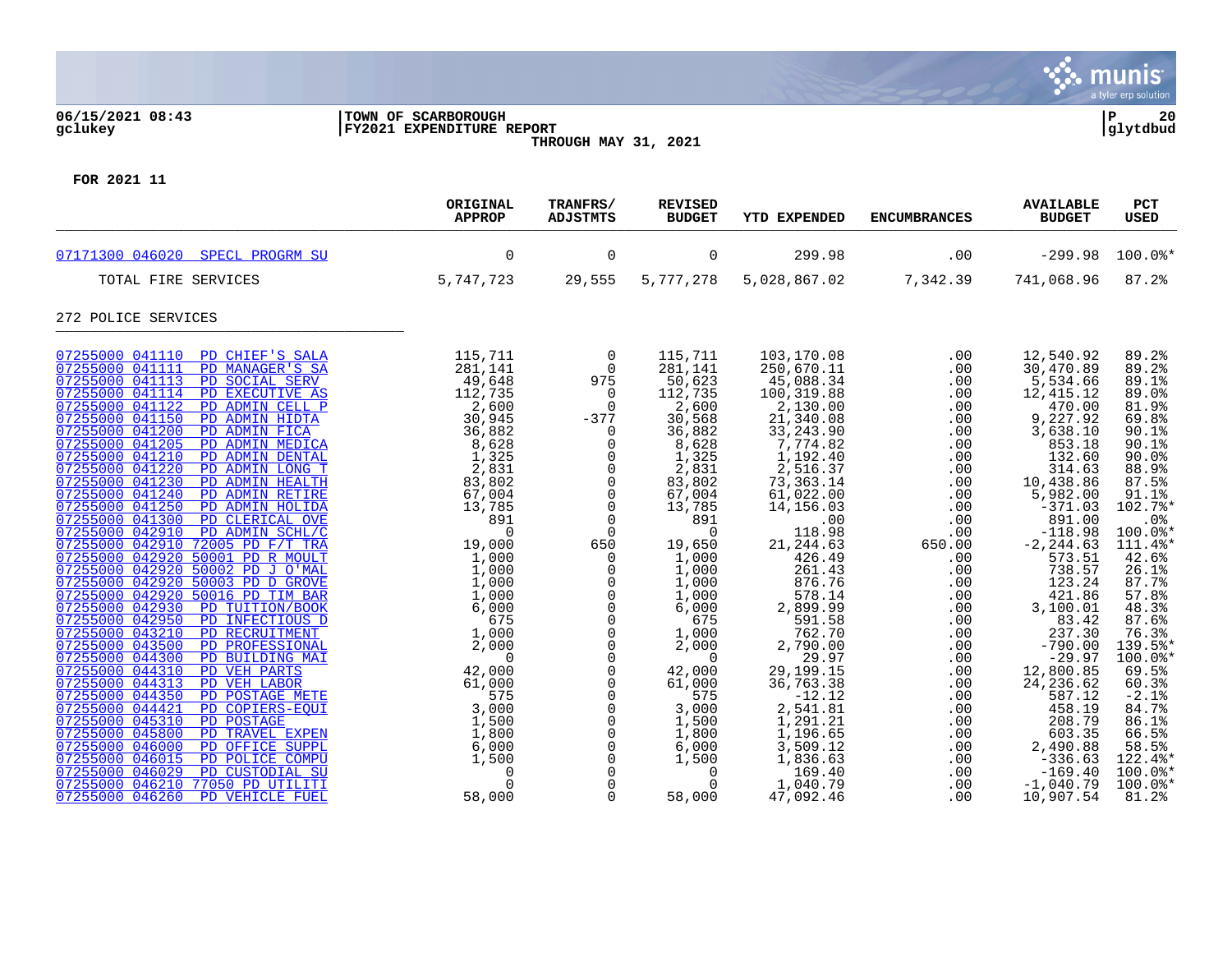

## **06/15/2021 08:43 |TOWN OF SCARBOROUGH |P 21 gclukey |FY2021 EXPENDITURE REPORT |glytdbud THROUGH MAY 31, 2021**



|                                                       | ORIGINAL<br><b>APPROP</b> | TRANFRS/<br><b>ADJSTMTS</b>                 | <b>REVISED</b><br><b>BUDGET</b> | <b>YTD EXPENDED</b>                   | <b>ENCUMBRANCES</b> | <b>AVAILABLE</b><br><b>BUDGET</b> | PCT<br><b>USED</b> |
|-------------------------------------------------------|---------------------------|---------------------------------------------|---------------------------------|---------------------------------------|---------------------|-----------------------------------|--------------------|
| 07255000 046261<br>PD PROPANE FUEL                    | 280                       | 0                                           | 280                             | 313.57                                | .00                 | $-33.57$                          | 112.0%*            |
| 07255000 047420<br>PD NEW VEHICLES                    | 200,000                   | $\mathbf 0$                                 | 200,000                         |                                       | .00                 | $-102,971.19$                     | 151.5%*            |
| 07255000 048050<br>PD DONATION EXP                    | 0                         | $\mathbf 0$                                 | $\mathbf 0$                     | 302, 971.19<br>1, 052.37              | .00                 | $-1,052.37$                       | $100.0$ *          |
| 07255000 048100<br>PD MARLEA IN-HO                    | $\Omega$                  | $\Omega$                                    | $\Omega$                        | 1,538.79                              | .00                 | $-1,538.79$                       | $100.0$ *          |
| 07261110 041150<br>PD PP BEACH PAT                    | 12,752                    | $\mathbf 0$                                 | 12,752                          | 1,053.03                              | .00                 | 11,698.97                         | 8.3%               |
| 07261110 041200<br>PD BEACH PP PAT                    | 791                       | $\mathsf 0$                                 | 791                             | 73.70                                 | .00                 | 717.30                            | 9.3%               |
| 07261110 041205<br>PD BCH PP PATRO                    | 185                       | $\mathsf 0$                                 | 185                             | 17.23                                 | .00                 | 167.77                            | 9.3%               |
| 07261210 041150<br>PD HIG BEACH PA                    | 43,722                    | $\overline{0}$<br>0                         | 43,722                          | 21, 445.51                            | .00                 | 22, 276.49                        | 49.0%              |
| 07261210 041200<br>PD BCH HB PATRO                    | 2,711                     |                                             | 2,711                           | 1,497.52                              | .00                 | 1,213.48                          | 55.2%              |
| 07261210 041205<br>PD BCH HB PATRO                    | 634                       | $\overline{0}$                              | 634                             | 350.20                                | .00                 | 283.80                            | 55.2%              |
| 07261210 043465<br>PD CREDIT CARD                     | 2,000                     |                                             | 2,000                           | 1,595.68                              | .00                 | 404.32                            | 79.8%              |
| 07261210 046015<br>PD CALE COSTS &<br>07270400 041200 | 600<br>2,480              | $\mathsf{O}\xspace$<br>$\ddot{\mathbf{0}}$  | 600                             | 690.00                                | .00                 | $-90.00$                          | 115.0%*<br>48.7%   |
| PD TRAINING OT<br>07270400 041205<br>PD TRAINING OT   | 580                       | $\overline{0}$                              | 2,480<br>580                    | 1,207.95                              | .00                 | 1,272.05<br>297.53                | 48.7%              |
| 07270400 041240<br>PD PATROL TRAIN                    | 5,600                     | $\mathsf 0$                                 | 5,600                           | $282.47$<br>2,173.12                  | .00<br>.00          | 3,426.88                          | 38.8%              |
| 07270400 041303<br>PD TRAINING OT                     | 40,000                    | $\mathbf 0$                                 | 40,000                          | 19,866.02                             | .00                 | 20,133.98                         | 49.7%              |
| 07271500 041152<br>PD CROSSING GUI                    | 4,560                     | $\mathsf 0$                                 | 4,560                           | 3,342.20                              | .00                 | 1,217.80                          | 73.3%              |
| 07271500 041200<br>PD CROSSING GUA                    | 283                       | $\mathbf 0$                                 | 283                             | 207.10                                | .00                 | 75.90                             | 73.2%              |
| 07271500 041205<br>PD CROSS GUARD                     | 66                        | $\Omega$                                    | 66                              | 48.47                                 | .00                 | 17.53                             | 73.4%              |
| 07272100 041112<br>PD POLICE SALAR                    | 2,281,501                 | $-7,953$                                    | 2, 273, 548                     | 2,015,162.05                          | .00                 | 258,385.95                        | 88.6%              |
| 07272100 041113<br>PD SRO FULL TIM                    | 150,749                   | 0                                           | 150,749                         | 134, 125.68                           | .00                 | 16,623.32                         | 89.0%              |
| 07272100 041120<br>PD SPEC STIPEND                    | 14,300                    | $\mathbf 0$                                 | 14,300                          | 13,090.00                             | .00                 | 1,210.00                          | 91.5%              |
| 07272100 041122<br>PD CELL PHONE S                    | 8,437                     | $\mathbf 0$                                 | 8,437                           | 7,455.00                              | .00                 | 982.00                            | 88.4%              |
| 07272100 041160<br>PD INCENTIVE PA                    | 38,168                    | $\begin{smallmatrix}0\0\0\end{smallmatrix}$ | 38,168                          | 23,540.00                             | .00                 | 14,628.00                         | 61.7%              |
| 07272100 041200<br>PD FICA TAX                        | 161,826                   |                                             | 161,826                         | 146,316.21                            | .00                 | 15,509.79                         | 90.4%              |
| 07272100 041205<br>PD MEDICARE TAX                    | 37,858                    | $\overline{0}$                              | 37,858                          | 34,209.98                             | .00                 | 3,648.02                          | 90.4%              |
| 07272100 041210<br>PD DENTAL INSUR                    | 7,950                     |                                             | 7,950                           | 6,959.28                              | .00                 | 990.72                            | 87.5%              |
| 07272100 041220<br>PD LONG TERM DI                    | 12,135                    | $\begin{smallmatrix}0\0\0\end{smallmatrix}$ | 12, 135                         |                                       | .00                 | 1, 319.87<br>72, 207.92           | 89.1%              |
| 07272100 041230<br>PD HEALTH INSUR                    | 422,371                   |                                             | $422,371$<br>$371,006$          | 10,815.13<br>350,163.08<br>334,232.04 | .00                 |                                   | 82.9%              |
| 07272100 041240<br>PD PENSION (401<br>07272100 041250 | 371,006<br>52,647         | $\ddot{\mathbf{0}}$<br>$\overline{0}$       |                                 |                                       | .00                 | 36,773.96<br>$-15,765.86$         | 90.1%              |
| PD HOLIDAY CASH<br>07272100 041300<br>PD OVERTIME PAY |                           | $\overline{0}$                              | 52,647                          | 68,412.86                             | .00<br>.00          |                                   | 129.9%*<br>76.5%   |
| 07272100 041302<br>PD COURT TIME O                    | 96,035<br>21,013          |                                             | 96,035<br>21,013                | 73,507.38<br>9,489.81                 | .00                 | 22,527.62<br>11,523.19            | 45.2%              |
| 07272100 041305<br>PD HIDTA OVERTI                    | 17,187                    | $\begin{smallmatrix}0\\0\end{smallmatrix}$  | 17,187                          | 10,641.66                             | .00                 | 6,545.34                          | 61.9%              |
| 07272100 042920 50004 PD BEN LAN                      | 1,000                     |                                             | 1,000                           | 390.90                                | .00                 | 609.10                            | 39.1%              |
| 07272100 042920 50005 PD T CHARD                      | 1,000                     | $\overline{0}$<br>0                         | 1,000                           | 685.60                                | .00                 | 314.40                            | 68.6%              |
| 07272100 042920 50006 PD BREAGH                       | 1,000                     | $\mathsf 0$                                 | 1,000                           | 909.60                                | .00                 | 90.40                             | 91.0%              |
| 07272100 042920 50007 PD J LAROS                      | 1,000                     | $\mathsf 0$                                 | 1,000                           | 172.85                                | .00                 | 827.15                            | 17.3%              |
| 07272100 042920 50008 PD E O'NEI                      | 1,000                     | $\mathsf{O}$                                | 1,000                           | 360.85                                | .00                 | 639.15                            | 36.1%              |
| 07272100 042920 50009 PD R ROUSE                      | 1,000                     | $\mathsf{O}\xspace$                         | 1,000                           | 732.33                                | .00                 | 267.67                            | 73.2%              |
| 07272100 042920 50010 PD D BLATC                      | 1,000                     | $\mathbf 0$                                 | 1,000                           | 916.38                                | .00                 | 83.62                             | 91.6%              |
| 07272100 042920 50011 PD I RAMSD                      | 1,000                     | $\mathsf{O}\xspace$                         | 1,000                           | 474.80                                | .00                 | 525.20                            | 47.5%              |
| 07272100 042920 50012 PD HOLLY T                      | 1,000                     | $\overline{0}$                              | 1,000                           | 904.82                                | .00                 | 95.18                             | 90.5%              |
| 07272100 042920 50013 PD E GREEN                      | 1,000                     | $\overline{0}$                              | 1,000                           | 929.85                                | .00                 | 70.15                             | 93.0%              |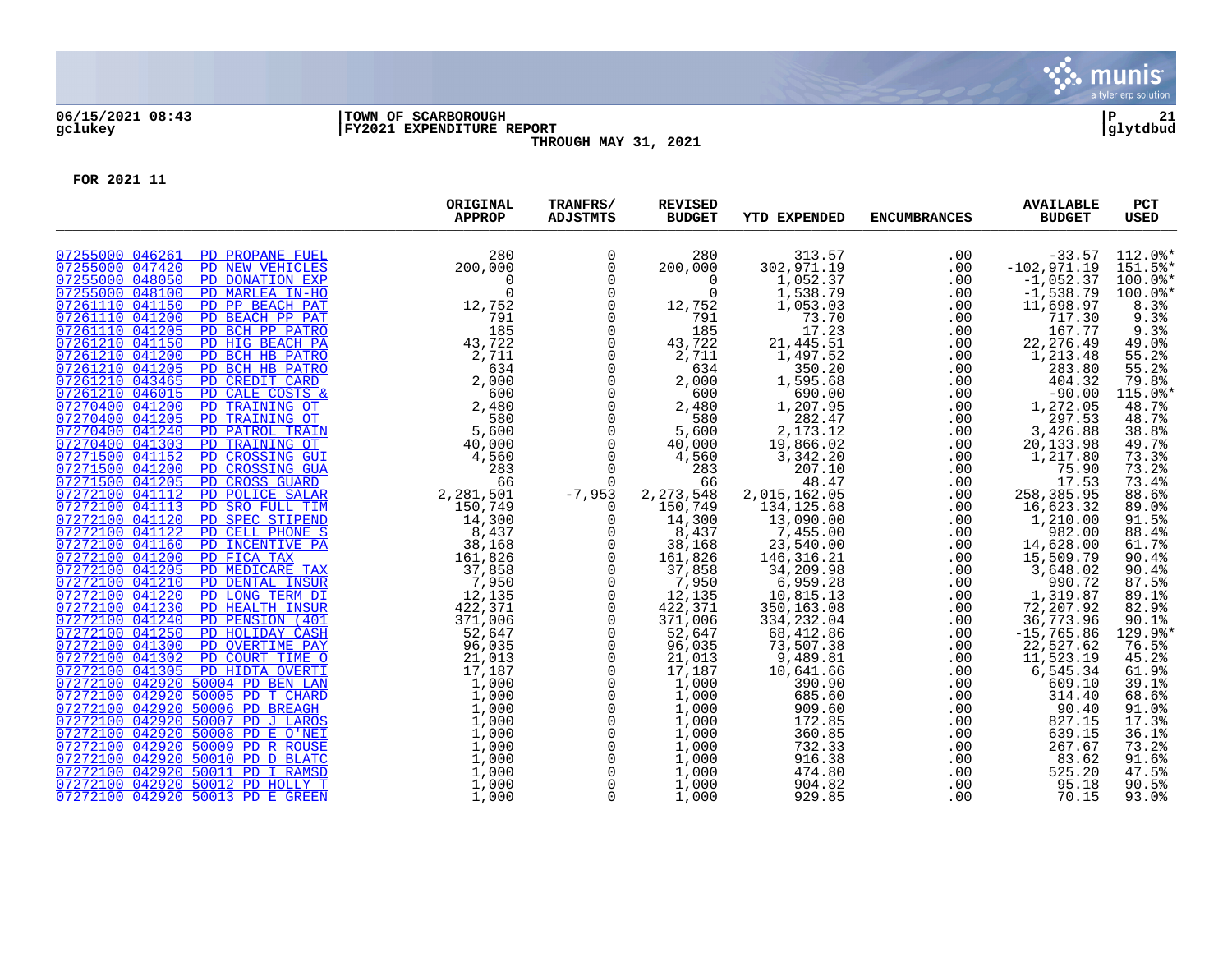

## **06/15/2021 08:43 |TOWN OF SCARBOROUGH |P 22 gclukey |FY2021 EXPENDITURE REPORT |glytdbud THROUGH MAY 31, 2021**



|                                                                     | ORIGINAL<br><b>APPROP</b> | TRANFRS/<br><b>ADJSTMTS</b>           | <b>REVISED</b><br><b>BUDGET</b>                                       | <b>YTD EXPENDED</b>   | <b>ENCUMBRANCES</b> | <b>AVAILABLE</b><br><b>BUDGET</b>             | PCT<br><b>USED</b> |
|---------------------------------------------------------------------|---------------------------|---------------------------------------|-----------------------------------------------------------------------|-----------------------|---------------------|-----------------------------------------------|--------------------|
| 07272100 042920 50014 PD TRAVIS                                     | 1,000                     | $\mathbf 0$                           | 1,000                                                                 | 548.70                | .00                 | 451.30                                        | 54.9%              |
| 07272100 042920 50015 PD S ANAST                                    | 1,000                     | $\mathbf 0$                           |                                                                       | 20.00                 | .00                 | 980.00                                        | 2.0%               |
| 07272100 042920 50017 PD MICHAEL                                    | 1,000                     | $\mathbf 0$                           | $\begin{smallmatrix} 1 \ 1 \ 1 \end{smallmatrix}$ ,000<br>1,000       | 40.00                 | .00                 | 960.00                                        | 4.0%               |
| 07272100 042920 50018 PD DAN DON                                    | 1,000                     | $\Omega$                              | 1,000                                                                 | 911.97                | .00                 | 88.03                                         | 91.2%              |
| 07272100 042920 50019 PD BRIAN N                                    | 1,000                     | $\Omega$                              | 1,000                                                                 | 747.45                | .00                 | 252.55                                        | 74.7%              |
| 07272100 042920 50020 PD SARAH F                                    | 1,000                     | $_{\rm 0}^{\rm 0}$                    | 1,000                                                                 | 687.71                | .00                 | 312.29                                        | 68.8%              |
| 07272100 042920 50021 PD DON LAF                                    | 1,000                     |                                       | 1,000                                                                 | 880.23                | .00                 | 119.77                                        | 88.0%              |
| 07272100 042920 50022 PD TIM DAL                                    | 1,000                     | $\mathsf{O}\xspace$                   | 1,000                                                                 | 732.52                | .00                 | 267.48                                        | 73.3%              |
| 07272100 042920 50023 PD TANNER                                     | 1,000                     | $\mathbf 0$                           | 1,000                                                                 | 1,148.75              | .00                 | $-148.75$                                     | 114.9%*            |
| 07272100 042920 50024 PD F PLOUR                                    | 1,000                     | 0                                     | 1,000                                                                 | 714.85                | .00                 | 285.15                                        | 71.5%              |
| 07272100 042920 50025 PD ANDREW                                     | 1,000                     | $\mathsf 0$                           | 1,000                                                                 | 708.72                | .00                 | 291.28                                        | 70.9%              |
| 07272100 042920 50026 PD MICHAEL                                    | 1,000                     | $\Omega$                              | 1,000                                                                 | 851.70                | .00                 | 148.30                                        | 85.2%              |
| 07272100 042920 50027 PD STEVE T                                    | 1,000                     | $\mathbf 0$                           | 1,000                                                                 | 603.36                | .00                 | 396.64                                        | 60.3%              |
| 07272100 042920 50028 PD JP LEVE                                    | 1,000                     | $\mathbf 0$                           | 1,000                                                                 | 1,715.60              | .00                 | $-715.60$                                     | 171.6%*            |
| 07272100 042920 50030 PD DOUG WE                                    | 1,000                     | $\overline{0}$<br>0                   | 1,000                                                                 | 464.95                | .00                 | 535.05                                        | 46.5%              |
| 07272100 042920 50031 PD MIKE B                                     | 1,000                     |                                       | 1,000                                                                 | 382.20                | .00                 | 617.80                                        | 38.2%              |
| 07272100 042920 50032 PD IAN THE                                    | 1,000                     | $\mathsf 0$                           | 1,000                                                                 | 912.05                | .00                 | 87.95                                         | 91.2%              |
| 07272100 042920 50033 PD CHRIS G                                    | 1,000                     | $\mathsf 0$                           | 1,000                                                                 | 306.44                | .00                 | 693.56                                        | 30.6%              |
| 07272100 042920 50034 PD ROBERT<br>07272100 042920 50035 PD CRAIG H | 1,000                     | $\mathsf{O}\xspace$<br>$\overline{0}$ | $\begin{smallmatrix} 1 \\ 1 \\ 1 \\ 0 \\ 0 \\ 0 \\ \end{smallmatrix}$ | 448.40<br>739.75      | .00                 | 551.60<br>260.25                              | 44.8%<br>74.0%     |
| 07272100 042920 50036 PD MELISSA                                    | 1,000<br>1,000            | $\mathbf 0$                           | 1,000                                                                 | 32.95                 | .00<br>.00          | 967.05                                        | 3.3%               |
| 07272100 042920 50037 PD SCOTT V                                    | 1,000                     | $\mathbf 0$                           | 1,000                                                                 | 549.45                | .00                 | 450.55                                        | 54.9%              |
| 07272100 042920 50038 PD GARRETT                                    | 1,000                     | $\mathsf{O}\xspace$                   | 1,000                                                                 | 458.30                | .00                 | 541.70                                        | 45.8%              |
| 07272100 042920 50039 PD AARON E                                    | 1,000                     | $\mathsf 0$                           | 1,000                                                                 | 927.73                | .00                 | 72.27                                         | 92.8%              |
| 07272100 042920 50040 PD ISAIAH                                     | 1,000                     | $\mathbf 0$                           | 1,000                                                                 | 19.00                 | .00                 | 981.00                                        | 1.9%               |
| 07272100 042920 50041 PD JACOB M                                    | 1,000                     | $\mathbf 0$                           | 1,000                                                                 | 84.90                 | .00                 | 915.10                                        | 8.5%               |
| 07272100 047400 PD NEW EOUIPMEN                                     | 5,000                     | 1,978                                 | 6,978                                                                 | 7,067.12              | .00                 | $-89.62$<br>7,522.15<br>3,155.00<br>12,000.00 | 101.3%*            |
| 07272100 047400 72001 PD FIREARM                                    | 16,110                    | 0                                     | 16,110                                                                | 8,587.85              | .00                 |                                               | 53.3%              |
| 07272100 047400 72002 PD VEST RE                                    | 6,000                     | $\mathbf 0$                           | 6,000                                                                 | 2,845.00              | .00                 |                                               | 47.4%              |
| 07272100 047400 94018 PD TASERS                                     | 12,000                    | 0                                     | 12,000                                                                | .00                   | .00                 |                                               | .0%                |
| 07272100 047442 PD EQUIPMENT RE                                     | 5,715                     | $\mathbf 0$                           | 5,715                                                                 | 3,898.18              | 4,855.63            | $-3,038.81$                                   | 153.2%*            |
| 07272120 048100 PD DARE IN-HOUS                                     | 4,850                     | $\Omega$                              | 4,850                                                                 | .00                   | .00                 |                                               | .0%                |
| 07272140 047400 72000 PD RADAR N                                    | 2,500                     | $\overline{0}$<br>0                   | 2,500                                                                 | 1,566.29              | .00                 | 4,850.00<br>933.71                            | 62.7%              |
| 07272150 048100<br>PD COMMUNITY PO                                  | 3,750                     |                                       | 3,750                                                                 | 3,689.63              | .00                 | 60.37                                         | 98.4%              |
| 07272150 048100 77080 PD SCHOOL                                     | 4,000                     | $\mathsf{O}\xspace$                   | 4,000                                                                 | 2,461.78              | .00                 | 1,538.22                                      | 61.5%              |
| 07272160 048100 PD TAC TEAM IN-                                     | 3,750                     | $\mathbf 0$                           | 3,750                                                                 | 59.97                 | .00                 | 3,690.03                                      | 1.6%               |
| 07272210 041112 72020 PD MDEATF                                     | 69,472                    | $\mathbf 0$                           | 69,472                                                                | 63,884.00<br>3,573.73 | .00                 | 5,588.00                                      | 92.0%              |
| 07272210 041200 72020 PD MDEA TF                                    | 3,955                     | $\mathbf 0$                           | 3,955                                                                 |                       | .00                 | 381.27                                        | 90.4%              |
| 07272210 041205 72020 PD MDEA TF                                    | 926                       | $\mathsf{O}$                          | 926                                                                   | 835.80                | .00                 | 90.20                                         | 90.3%              |
| 07272210 041220 72020 PD MDEATF                                     | 348<br>348<br>897, 15     | $\mathbf 0$                           | 348                                                                   | 324.10                | .00                 | 23.90                                         | 93.1%              |
| 07272210 041230 72020 PD MDEATF                                     |                           | $\mathbf 0$                           | 15,897                                                                | 13,920.24<br>9,984.73 | .00                 | 1,976.76                                      | 87.6%              |
| 07272210 041240 72020 PD MDEA TF                                    | 10,801                    | $\mathbf 0$                           | 10,801                                                                |                       | .00                 | 816.27                                        | 92.4%              |
| 07272210 041300 72020 PD MDEA TA                                    | 3,152                     | $\mathbf 0$                           | 3,152                                                                 | 1,823.42              | .00                 | 1,328.58                                      | 57.8%              |
| 07272230 043225<br>PD REGIONAL CRI                                  | 10,462                    | $\mathsf{O}$                          | 10,462                                                                | 10,672.00             | .00                 | $-210.00$                                     | 102.0%*            |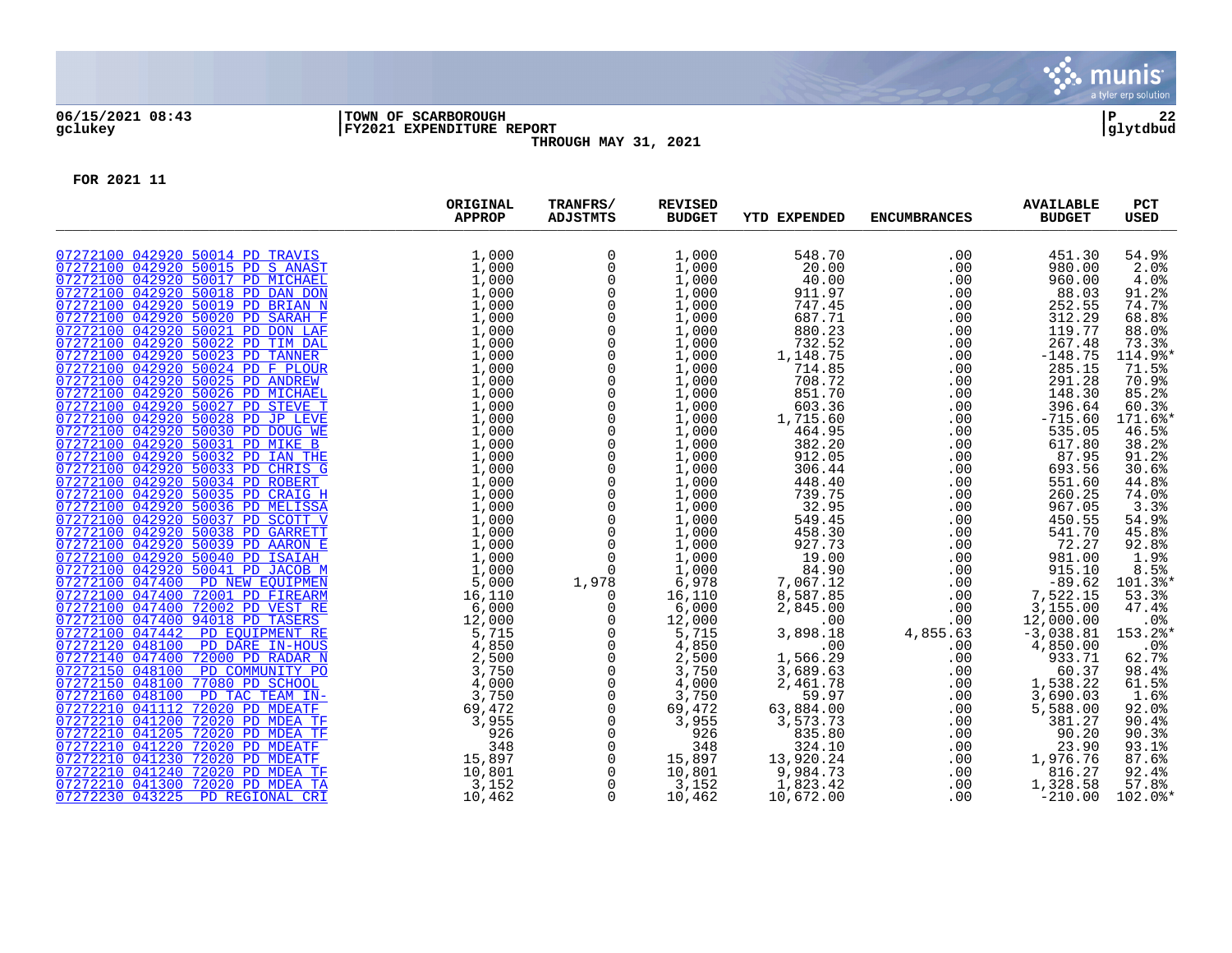

## **06/15/2021 08:43 |TOWN OF SCARBOROUGH |P 23 gclukey |FY2021 EXPENDITURE REPORT |glytdbud THROUGH MAY 31, 2021**



|                                                                      | ORIGINAL<br><b>APPROP</b> | TRANFRS/<br><b>ADJSTMTS</b>                | <b>REVISED</b><br><b>BUDGET</b>                                       | YTD EXPENDED                                                     | <b>ENCUMBRANCES</b>                              | <b>AVAILABLE</b><br><b>BUDGET</b> | PCT<br><b>USED</b> |
|----------------------------------------------------------------------|---------------------------|--------------------------------------------|-----------------------------------------------------------------------|------------------------------------------------------------------|--------------------------------------------------|-----------------------------------|--------------------|
| 07272230 046002 72007 PD ARREST                                      |                           | $\mathbf 0$                                | 650                                                                   |                                                                  | .00                                              | 650.00                            | .0 <sub>8</sub>    |
| 07272230 046002 72008 PD EVIDENC                                     |                           | $\mathbf 0$                                | 13,500                                                                | 8,130.00                                                         | .00                                              |                                   | 60.2%              |
| 07272230 046002 72009 PD DRUG TE                                     |                           | $\mathsf{O}$                               | 2,000                                                                 | 1,135.00                                                         | .00                                              | 5,370.00<br>865.00                | 56.8%              |
| 07272240 048100                                                      |                           | $\overline{0}$                             | $\begin{smallmatrix} 6,750\ 6,750\ 2,500\ 737,799\ \end{smallmatrix}$ | 4,498.99                                                         | .00                                              | 2, 251.01<br>719.31               | 66.7%              |
| 07272260 048100                                                      |                           | $\mathsf{O}$                               |                                                                       | $1,030.69$<br>657,827.48                                         | 750.00                                           |                                   | 71.2%              |
| 07272300 041112                                                      |                           | $\overline{0}$                             |                                                                       |                                                                  | .00                                              | 79,971.52                         | 89.2%              |
| 07272300 041113                                                      |                           |                                            | 68,174<br>62,423                                                      | 60,794.40                                                        | .00                                              | 7,379.60                          | 89.2%              |
| 07272300 041116                                                      |                           | $\overline{0}$<br>0                        |                                                                       | 46,850.97                                                        | .00                                              | 15,572.03<br>207.74               | 75.1%              |
| 07272300 041120                                                      |                           |                                            | $\frac{1}{2}$ , 808                                                   | $2,600.26$<br>3, 119.62<br>4, 947.76<br>51, 167.14<br>51, 966.67 | .00                                              |                                   | 92.6%              |
| 07272300 041150                                                      |                           | $\overline{0}$<br>0                        |                                                                       |                                                                  | .00                                              | $-1,619.62$                       | 208.0%*            |
| 07272300 041160                                                      |                           |                                            | $\frac{1,500}{5,586}$<br>5,586<br>58,328                              |                                                                  | .00                                              | 638.24                            | 88.6%              |
| 07272300 041200                                                      |                           | $\mathsf{O}$                               |                                                                       |                                                                  | .00                                              | 7,160.86                          | 87.7%              |
| 07272300 041205                                                      |                           | $\check{0}$<br>$\overline{0}$              | 13,647                                                                |                                                                  | .00                                              | 1,680.33                          | 87.7%              |
| 07272300 041210<br>07272300 041220                                   |                           |                                            | 3,445<br>4,109                                                        | 3,349.39<br>3,796.49                                             | .00                                              | 95.61<br>312.51                   | 97.2%<br>92.4%     |
| 07272300 041230                                                      |                           | $\mathsf{O}$<br>$\overline{0}$             | 169,270                                                               | 152,445.73                                                       | .00<br>.00                                       | 16,824.27                         | 90.1%              |
| 07272300 041240                                                      |                           |                                            | 95,539                                                                | 80,007.35                                                        | .00                                              |                                   | 83.7%              |
| 07272300 041250                                                      |                           | $\begin{matrix} 0 \\ 0 \end{matrix}$       | 14,530                                                                | 21,289.63                                                        | .00                                              | $15, 531.65$<br>-6,759.63         | 146.5%*            |
| 07272300 041300                                                      |                           | $\mathsf{O}\xspace$                        | 69,956                                                                | 60,337.96                                                        | .00                                              |                                   | 86.3%              |
| 07272300 041303                                                      |                           | $\ddot{\mathbf{0}}$                        | 7,354                                                                 |                                                                  | .00                                              | 9,618.04<br>7,354.00              | $.0\%$             |
| 07272300 042910                                                      |                           | $\mathsf{O}$                               | 1,000                                                                 | 561.26                                                           | .00                                              | 438.74                            | 56.1%              |
| 07272300 042920 51001 PS JENNIFE                                     |                           | $\overline{0}$                             | 450                                                                   | 234.85                                                           | $\begin{array}{c} .00 \\ .00 \\ .00 \end{array}$ | 215.15                            | 52.2%              |
| 07272300 042920 51002 PS THOMAS                                      |                           | $\overline{0}$                             | 450                                                                   | 450.00                                                           |                                                  | .00                               | 100.0%             |
| 07272300 042920 51003 PS JOE THO                                     |                           | $\overline{0}$<br>0                        | 450                                                                   | 20.00                                                            |                                                  | 430.00                            | 4.4%               |
| 07272300 042920 51004 PS GREG TI                                     |                           |                                            | 450                                                                   | 205.80                                                           | .00                                              | 244.20                            | 45.7%              |
| 07272300 042920 51005 PS ASHLEY                                      |                           | $\overline{0}$<br>0                        | 450                                                                   | 204.81                                                           | .00                                              | 245.19                            | 45.5%              |
| 07272300 042920 51006 PS ARTHUR                                      |                           |                                            | 450                                                                   | 450.00                                                           | .00                                              | .00                               | 100.0%             |
| 07272300 042920 51007 PS WES MER                                     |                           | $\overline{0}$                             | 450                                                                   | .00                                                              | .00                                              | 450.00                            | .0%                |
| 07272300 042920 51008 PS TIM O'B                                     |                           |                                            | 450                                                                   | 36.97                                                            | .00                                              | 413.03                            | 8.2%               |
| 07272300 042920 51009 PS J MCADA                                     |                           | $\overline{0}$                             | 450                                                                   | 289.00                                                           | .00                                              | 161.00                            | 64.2%              |
| 07272300 042920 51010 PS JAIME H                                     |                           | $\overline{0}$                             | 450                                                                   | 188.05                                                           | .00                                              | 261.95                            | 41.8%              |
| 07272300 042920 51011 PS MICHAEL                                     |                           | $\check{0}$                                | 450                                                                   | .00                                                              | .00                                              | 450.00                            | .0%                |
| 07272300 042920 51012 PS ASHLEY                                      |                           | $\overline{0}$<br>0                        | 450                                                                   | 40.00                                                            | .00                                              | 410.00                            | 8.9%               |
| 07272300 042920 51013 PS A MARKA                                     |                           |                                            | 450                                                                   | 56.00                                                            | .00                                              | 394.00                            | 12.4%              |
| 07272300 042920 51014 PS A MARDE<br>07272300 042920 51015 PS ANNE PR |                           | $\overline{0}$<br>0                        | 450                                                                   | 230.67                                                           | .00                                              | 219.33                            | 51.3%              |
| 07272300 042920 51049 PS CLOTHIN                                     |                           |                                            | 450                                                                   | 48.00                                                            | .00                                              | 402.00<br>307.53                  | 10.7%<br>31.7%     |
| 07272300 042930 PS TUITION/BOOK                                      |                           | $\overline{0}$                             | 450<br>960                                                            | 142.47<br>.00                                                    | .00<br>.00                                       | 960.00                            | .0 <sub>8</sub>    |
| 07272300 043210                                                      |                           | $\mathsf{O}$                               | 750                                                                   | .00                                                              | .00                                              | 750.00                            | .0%                |
| 07272300 044345                                                      |                           | $\overline{0}$                             | 7,055                                                                 | 7,820.56                                                         | .00                                              | $-765.56$                         | 110.9%*            |
| 07272300 044347                                                      |                           | $\mathbf 0$                                | 5,500                                                                 | 3,683.74                                                         | .00                                              | 1,816.26                          | 67.0%              |
| 07272300 044352 77050 PS RADIO M                                     |                           |                                            | 4,050                                                                 | 3,526.16                                                         | .00                                              | 523.84                            | 87.1%              |
| 07272300 044352 77051 PS RADIO M                                     |                           | $\begin{smallmatrix}0\\0\end{smallmatrix}$ | 5,850                                                                 | 5,120.50                                                         | .00                                              | 729.50                            | 87.5%              |
| 07272300 044352 77060 PS RADIO M                                     |                           | $\overline{0}$                             | 270                                                                   | .00                                                              | .00                                              | 270.00                            | .0%                |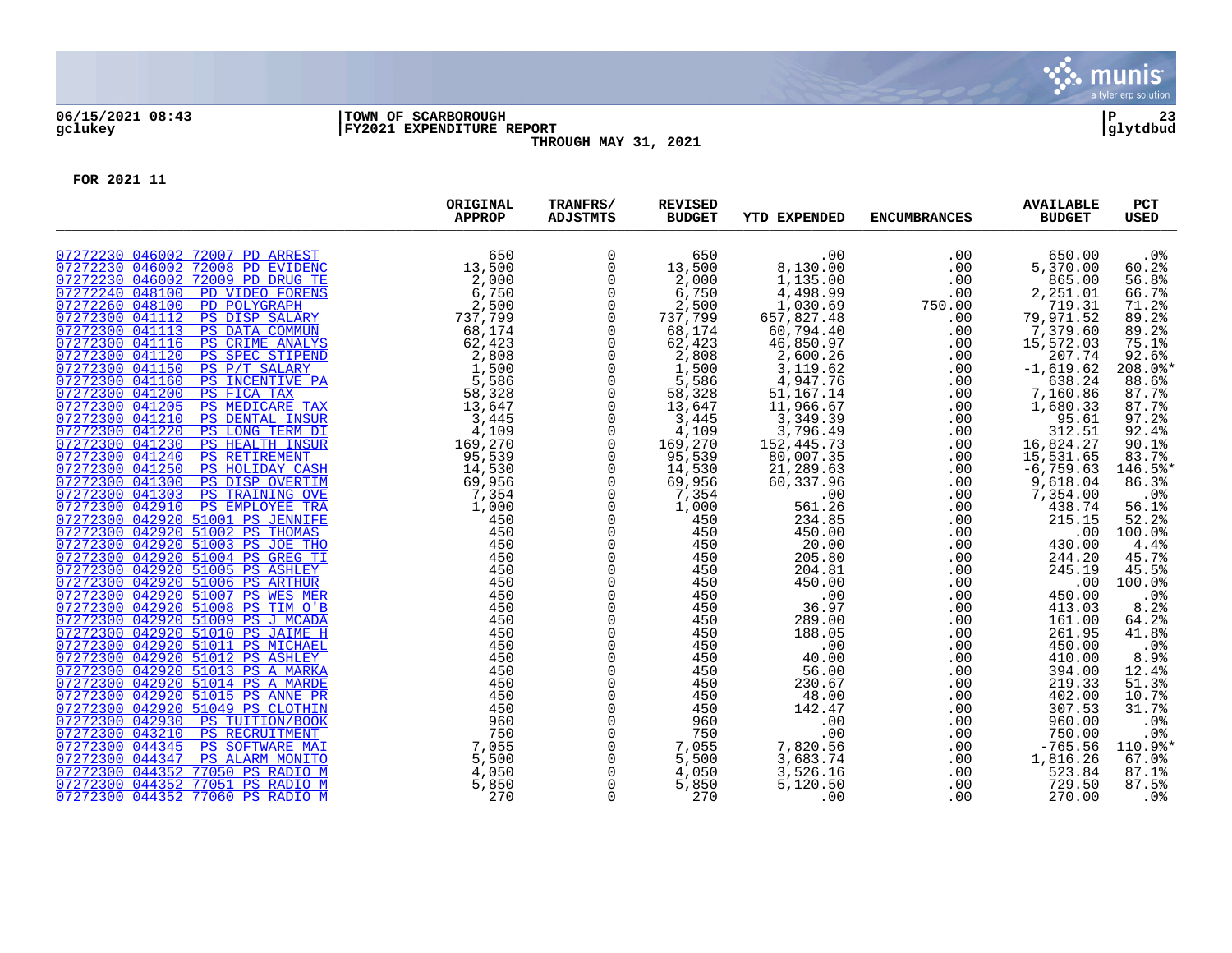

## **06/15/2021 08:43 |TOWN OF SCARBOROUGH |P 24 gclukey |FY2021 EXPENDITURE REPORT |glytdbud THROUGH MAY 31, 2021**



| $\mathbf 0$<br>07272300 044352 77070 PS RADIO M<br>1,000<br>2,040<br>2,085<br>21.30<br>$.00 \,$<br>978.70<br>2.1%<br>$2,040.00$<br>$2,168.97$<br>$\mathbf 0$<br>07272300 044420<br>PS 10 TWO ROD R<br>.00<br>100.0%<br>07272300 045300 77050 PS CELLULA<br>$\mathsf{O}$<br>$-83.97$<br>07272300 045301 77050 PS INTERNE<br>$\Omega$<br>$\frac{1}{9}$ , 000<br>9, 612<br>$2,168.97$<br>$724.00$<br>$12$<br>$7,342.41$<br>$0$<br>$12,538.32$<br>276.00<br>72.4%<br>$\mathbf 0$<br>2,269.59<br>07272300 045303 PS DISPATCH MOB<br>76.4%<br>07272300 045304 77050 PS TELEPHO<br>$\begin{smallmatrix}0\0\0\end{smallmatrix}$<br>$-1,538.33$<br>11,000<br>114.0%*<br>07272300 045305 77050 PS PAGERS<br>3,242<br>3,242.00<br>.0%<br>$\ddot{\mathbf{0}}$<br>.00<br>07272300 045307 77051 PS TELEPHO<br>800<br>800.00<br>.0%<br>1,142.84<br>1,494.53<br>825.08<br>$\mathsf{O}$<br>07272300 045308 77051 PS TELEPHO<br>$\frac{1}{2}$ , 474<br>2, 000<br>550<br>331.16<br>.00<br>77.5%<br>424.30<br>07272300 046000<br>$\mathsf{O}$<br>PS OFFICE SUPPL<br>78.8%<br>81.17<br>$\overline{0}$<br>07272300 046015 PS DISP COMPUTE<br>$-275.08$<br>150.0%*<br>$\mathbf 0$<br>44.74<br>07272400 041112 MRO F/T PAY<br>45,530.26<br>22,528.61<br>$45, 575$<br>4, 203<br>.1%<br>$\mathbf 0$<br>07272400 041150<br>MRO P/T PAY<br>26,731.61<br>636.0%*<br>$\Omega$<br>1,849.95<br>07272400 041200<br>MRO FICA TAX<br>2,966<br>1,116.05<br>62.4%<br>$\overline{0}$<br>0<br>07272400 041205<br>MRO MEDICARE TA<br>694<br>432.63<br>261.37<br>62.3%<br>265<br>07272400 041210<br>265.00<br>MRO DENTAL INSU<br>00.<br>19.39<br>.0 <sub>8</sub><br>$_0^0$<br>07272400 041220<br>114<br>94.61<br>MRO LONG TERM D<br>.00<br>17.0%<br>$-339.73$<br>127.51<br>07272400 041230<br><b>MRO HEALTH INSU</b><br>$\frac{15}{6}, \frac{897}{824}$<br>16,236.73<br>.00<br>$-2.1%$<br>07272400 041240<br>MRO RETIREMENT<br>$\mathsf{O}$<br>6,696.49<br>.00<br>1.9%<br>07272400 041250<br>$\mathbf 0$<br>106.7%*<br>MRO HOLIDAY CAS<br>1,319.83<br>1,237<br>.00<br>$-82.83$<br>$\overline{1,576}$<br>1,576.00<br>07272400 041300<br>$\mathsf{O}$<br>MRO OVERTIME PA<br>$.00$<br>125 00<br>.00<br>.0%<br>$\mathbf 0$<br>07272400 042910<br>800<br>135.00<br>MRO EMPLOYEE TR<br>.00<br>665.00<br>16.9%<br>$\Omega$<br>07272400 042920<br>MRO CLOTHING AL<br>362.50<br>437.50<br>800<br>.00<br>45.3%<br>$\mathsf 0$<br>8,678.51<br>07272400 043225<br>MRO PIER CRANE<br>$-3,678.51$<br>173.6%*<br>5,000<br>.00 |                                   | ORIGINAL<br><b>APPROP</b> | TRANFRS/<br><b>ADJSTMTS</b> | <b>REVISED</b><br><b>BUDGET</b> | YTD EXPENDED | <b>ENCUMBRANCES</b> | <b>AVAILABLE</b><br><b>BUDGET</b> | PCT<br><b>USED</b> |
|-----------------------------------------------------------------------------------------------------------------------------------------------------------------------------------------------------------------------------------------------------------------------------------------------------------------------------------------------------------------------------------------------------------------------------------------------------------------------------------------------------------------------------------------------------------------------------------------------------------------------------------------------------------------------------------------------------------------------------------------------------------------------------------------------------------------------------------------------------------------------------------------------------------------------------------------------------------------------------------------------------------------------------------------------------------------------------------------------------------------------------------------------------------------------------------------------------------------------------------------------------------------------------------------------------------------------------------------------------------------------------------------------------------------------------------------------------------------------------------------------------------------------------------------------------------------------------------------------------------------------------------------------------------------------------------------------------------------------------------------------------------------------------------------------------------------------------------------------------------------------------------------------------------------------------------------------------------------------------------------------------------------------------------------------------------------------------------------------------------------------------------------------------------------------------------------------------------------------------------------------------------------------------------------------------------------------------------------------------------------------------------------------------------------------------------------------------------------------|-----------------------------------|---------------------------|-----------------------------|---------------------------------|--------------|---------------------|-----------------------------------|--------------------|
|                                                                                                                                                                                                                                                                                                                                                                                                                                                                                                                                                                                                                                                                                                                                                                                                                                                                                                                                                                                                                                                                                                                                                                                                                                                                                                                                                                                                                                                                                                                                                                                                                                                                                                                                                                                                                                                                                                                                                                                                                                                                                                                                                                                                                                                                                                                                                                                                                                                                       |                                   |                           |                             |                                 |              |                     |                                   |                    |
|                                                                                                                                                                                                                                                                                                                                                                                                                                                                                                                                                                                                                                                                                                                                                                                                                                                                                                                                                                                                                                                                                                                                                                                                                                                                                                                                                                                                                                                                                                                                                                                                                                                                                                                                                                                                                                                                                                                                                                                                                                                                                                                                                                                                                                                                                                                                                                                                                                                                       |                                   |                           |                             |                                 |              |                     |                                   |                    |
|                                                                                                                                                                                                                                                                                                                                                                                                                                                                                                                                                                                                                                                                                                                                                                                                                                                                                                                                                                                                                                                                                                                                                                                                                                                                                                                                                                                                                                                                                                                                                                                                                                                                                                                                                                                                                                                                                                                                                                                                                                                                                                                                                                                                                                                                                                                                                                                                                                                                       |                                   |                           |                             |                                 |              |                     |                                   | 104.0%*            |
|                                                                                                                                                                                                                                                                                                                                                                                                                                                                                                                                                                                                                                                                                                                                                                                                                                                                                                                                                                                                                                                                                                                                                                                                                                                                                                                                                                                                                                                                                                                                                                                                                                                                                                                                                                                                                                                                                                                                                                                                                                                                                                                                                                                                                                                                                                                                                                                                                                                                       |                                   |                           |                             |                                 |              |                     |                                   |                    |
|                                                                                                                                                                                                                                                                                                                                                                                                                                                                                                                                                                                                                                                                                                                                                                                                                                                                                                                                                                                                                                                                                                                                                                                                                                                                                                                                                                                                                                                                                                                                                                                                                                                                                                                                                                                                                                                                                                                                                                                                                                                                                                                                                                                                                                                                                                                                                                                                                                                                       |                                   |                           |                             |                                 |              |                     |                                   |                    |
|                                                                                                                                                                                                                                                                                                                                                                                                                                                                                                                                                                                                                                                                                                                                                                                                                                                                                                                                                                                                                                                                                                                                                                                                                                                                                                                                                                                                                                                                                                                                                                                                                                                                                                                                                                                                                                                                                                                                                                                                                                                                                                                                                                                                                                                                                                                                                                                                                                                                       |                                   |                           |                             |                                 |              |                     |                                   |                    |
|                                                                                                                                                                                                                                                                                                                                                                                                                                                                                                                                                                                                                                                                                                                                                                                                                                                                                                                                                                                                                                                                                                                                                                                                                                                                                                                                                                                                                                                                                                                                                                                                                                                                                                                                                                                                                                                                                                                                                                                                                                                                                                                                                                                                                                                                                                                                                                                                                                                                       |                                   |                           |                             |                                 |              |                     |                                   |                    |
|                                                                                                                                                                                                                                                                                                                                                                                                                                                                                                                                                                                                                                                                                                                                                                                                                                                                                                                                                                                                                                                                                                                                                                                                                                                                                                                                                                                                                                                                                                                                                                                                                                                                                                                                                                                                                                                                                                                                                                                                                                                                                                                                                                                                                                                                                                                                                                                                                                                                       |                                   |                           |                             |                                 |              |                     |                                   |                    |
|                                                                                                                                                                                                                                                                                                                                                                                                                                                                                                                                                                                                                                                                                                                                                                                                                                                                                                                                                                                                                                                                                                                                                                                                                                                                                                                                                                                                                                                                                                                                                                                                                                                                                                                                                                                                                                                                                                                                                                                                                                                                                                                                                                                                                                                                                                                                                                                                                                                                       |                                   |                           |                             |                                 |              |                     |                                   |                    |
|                                                                                                                                                                                                                                                                                                                                                                                                                                                                                                                                                                                                                                                                                                                                                                                                                                                                                                                                                                                                                                                                                                                                                                                                                                                                                                                                                                                                                                                                                                                                                                                                                                                                                                                                                                                                                                                                                                                                                                                                                                                                                                                                                                                                                                                                                                                                                                                                                                                                       |                                   |                           |                             |                                 |              |                     |                                   |                    |
|                                                                                                                                                                                                                                                                                                                                                                                                                                                                                                                                                                                                                                                                                                                                                                                                                                                                                                                                                                                                                                                                                                                                                                                                                                                                                                                                                                                                                                                                                                                                                                                                                                                                                                                                                                                                                                                                                                                                                                                                                                                                                                                                                                                                                                                                                                                                                                                                                                                                       |                                   |                           |                             |                                 |              |                     |                                   |                    |
|                                                                                                                                                                                                                                                                                                                                                                                                                                                                                                                                                                                                                                                                                                                                                                                                                                                                                                                                                                                                                                                                                                                                                                                                                                                                                                                                                                                                                                                                                                                                                                                                                                                                                                                                                                                                                                                                                                                                                                                                                                                                                                                                                                                                                                                                                                                                                                                                                                                                       |                                   |                           |                             |                                 |              |                     |                                   |                    |
|                                                                                                                                                                                                                                                                                                                                                                                                                                                                                                                                                                                                                                                                                                                                                                                                                                                                                                                                                                                                                                                                                                                                                                                                                                                                                                                                                                                                                                                                                                                                                                                                                                                                                                                                                                                                                                                                                                                                                                                                                                                                                                                                                                                                                                                                                                                                                                                                                                                                       |                                   |                           |                             |                                 |              |                     |                                   |                    |
|                                                                                                                                                                                                                                                                                                                                                                                                                                                                                                                                                                                                                                                                                                                                                                                                                                                                                                                                                                                                                                                                                                                                                                                                                                                                                                                                                                                                                                                                                                                                                                                                                                                                                                                                                                                                                                                                                                                                                                                                                                                                                                                                                                                                                                                                                                                                                                                                                                                                       |                                   |                           |                             |                                 |              |                     |                                   |                    |
|                                                                                                                                                                                                                                                                                                                                                                                                                                                                                                                                                                                                                                                                                                                                                                                                                                                                                                                                                                                                                                                                                                                                                                                                                                                                                                                                                                                                                                                                                                                                                                                                                                                                                                                                                                                                                                                                                                                                                                                                                                                                                                                                                                                                                                                                                                                                                                                                                                                                       |                                   |                           |                             |                                 |              |                     |                                   |                    |
|                                                                                                                                                                                                                                                                                                                                                                                                                                                                                                                                                                                                                                                                                                                                                                                                                                                                                                                                                                                                                                                                                                                                                                                                                                                                                                                                                                                                                                                                                                                                                                                                                                                                                                                                                                                                                                                                                                                                                                                                                                                                                                                                                                                                                                                                                                                                                                                                                                                                       |                                   |                           |                             |                                 |              |                     |                                   |                    |
|                                                                                                                                                                                                                                                                                                                                                                                                                                                                                                                                                                                                                                                                                                                                                                                                                                                                                                                                                                                                                                                                                                                                                                                                                                                                                                                                                                                                                                                                                                                                                                                                                                                                                                                                                                                                                                                                                                                                                                                                                                                                                                                                                                                                                                                                                                                                                                                                                                                                       |                                   |                           |                             |                                 |              |                     |                                   |                    |
|                                                                                                                                                                                                                                                                                                                                                                                                                                                                                                                                                                                                                                                                                                                                                                                                                                                                                                                                                                                                                                                                                                                                                                                                                                                                                                                                                                                                                                                                                                                                                                                                                                                                                                                                                                                                                                                                                                                                                                                                                                                                                                                                                                                                                                                                                                                                                                                                                                                                       |                                   |                           |                             |                                 |              |                     |                                   |                    |
|                                                                                                                                                                                                                                                                                                                                                                                                                                                                                                                                                                                                                                                                                                                                                                                                                                                                                                                                                                                                                                                                                                                                                                                                                                                                                                                                                                                                                                                                                                                                                                                                                                                                                                                                                                                                                                                                                                                                                                                                                                                                                                                                                                                                                                                                                                                                                                                                                                                                       |                                   |                           |                             |                                 |              |                     |                                   |                    |
|                                                                                                                                                                                                                                                                                                                                                                                                                                                                                                                                                                                                                                                                                                                                                                                                                                                                                                                                                                                                                                                                                                                                                                                                                                                                                                                                                                                                                                                                                                                                                                                                                                                                                                                                                                                                                                                                                                                                                                                                                                                                                                                                                                                                                                                                                                                                                                                                                                                                       |                                   |                           |                             |                                 |              |                     |                                   |                    |
|                                                                                                                                                                                                                                                                                                                                                                                                                                                                                                                                                                                                                                                                                                                                                                                                                                                                                                                                                                                                                                                                                                                                                                                                                                                                                                                                                                                                                                                                                                                                                                                                                                                                                                                                                                                                                                                                                                                                                                                                                                                                                                                                                                                                                                                                                                                                                                                                                                                                       |                                   |                           |                             |                                 |              |                     |                                   |                    |
|                                                                                                                                                                                                                                                                                                                                                                                                                                                                                                                                                                                                                                                                                                                                                                                                                                                                                                                                                                                                                                                                                                                                                                                                                                                                                                                                                                                                                                                                                                                                                                                                                                                                                                                                                                                                                                                                                                                                                                                                                                                                                                                                                                                                                                                                                                                                                                                                                                                                       |                                   |                           |                             |                                 |              |                     |                                   |                    |
|                                                                                                                                                                                                                                                                                                                                                                                                                                                                                                                                                                                                                                                                                                                                                                                                                                                                                                                                                                                                                                                                                                                                                                                                                                                                                                                                                                                                                                                                                                                                                                                                                                                                                                                                                                                                                                                                                                                                                                                                                                                                                                                                                                                                                                                                                                                                                                                                                                                                       |                                   |                           |                             |                                 |              |                     |                                   |                    |
|                                                                                                                                                                                                                                                                                                                                                                                                                                                                                                                                                                                                                                                                                                                                                                                                                                                                                                                                                                                                                                                                                                                                                                                                                                                                                                                                                                                                                                                                                                                                                                                                                                                                                                                                                                                                                                                                                                                                                                                                                                                                                                                                                                                                                                                                                                                                                                                                                                                                       | 07272400 044110<br>MRO PIER WATER |                           | $\overline{0}$              | 150                             | 332.94       | .00                 | $-182.94$                         | 222.0%*            |
| $\overline{0}$<br>07272400 044310<br>MRO VEH PARTS<br>450<br>280.14<br>169.86<br>.00<br>62.3%                                                                                                                                                                                                                                                                                                                                                                                                                                                                                                                                                                                                                                                                                                                                                                                                                                                                                                                                                                                                                                                                                                                                                                                                                                                                                                                                                                                                                                                                                                                                                                                                                                                                                                                                                                                                                                                                                                                                                                                                                                                                                                                                                                                                                                                                                                                                                                         |                                   |                           |                             |                                 |              |                     |                                   |                    |
| 07272400 044313<br>MRO VEH LABOR<br>941.83<br>$-41.83$<br>900<br>.00                                                                                                                                                                                                                                                                                                                                                                                                                                                                                                                                                                                                                                                                                                                                                                                                                                                                                                                                                                                                                                                                                                                                                                                                                                                                                                                                                                                                                                                                                                                                                                                                                                                                                                                                                                                                                                                                                                                                                                                                                                                                                                                                                                                                                                                                                                                                                                                                  |                                   |                           |                             |                                 |              |                     |                                   | 104.6%*            |
| 07272400 044351<br>$\mathsf{O}$<br>MRO DEPT EQUIPM<br>500<br>.00<br>500.00<br>.00<br>.0%                                                                                                                                                                                                                                                                                                                                                                                                                                                                                                                                                                                                                                                                                                                                                                                                                                                                                                                                                                                                                                                                                                                                                                                                                                                                                                                                                                                                                                                                                                                                                                                                                                                                                                                                                                                                                                                                                                                                                                                                                                                                                                                                                                                                                                                                                                                                                                              |                                   |                           |                             |                                 |              |                     |                                   |                    |
| $\mathsf{O}$<br>07272400 044365<br>MRO PIER TRANSF<br>1,570.00<br>278.49<br>430.00<br>2,000<br>78.5%<br>.00                                                                                                                                                                                                                                                                                                                                                                                                                                                                                                                                                                                                                                                                                                                                                                                                                                                                                                                                                                                                                                                                                                                                                                                                                                                                                                                                                                                                                                                                                                                                                                                                                                                                                                                                                                                                                                                                                                                                                                                                                                                                                                                                                                                                                                                                                                                                                           |                                   |                           |                             |                                 |              |                     |                                   |                    |
| $\mathsf{O}$<br>07272400 045300<br>300<br>21.51<br>92.8%<br><b>MRO CELLULAR</b><br>.00                                                                                                                                                                                                                                                                                                                                                                                                                                                                                                                                                                                                                                                                                                                                                                                                                                                                                                                                                                                                                                                                                                                                                                                                                                                                                                                                                                                                                                                                                                                                                                                                                                                                                                                                                                                                                                                                                                                                                                                                                                                                                                                                                                                                                                                                                                                                                                                |                                   |                           |                             |                                 |              |                     |                                   |                    |
| 07272400 045302<br>475<br>265.10<br>209.90<br>55.8%<br>MRO TELEPHONES<br>.00                                                                                                                                                                                                                                                                                                                                                                                                                                                                                                                                                                                                                                                                                                                                                                                                                                                                                                                                                                                                                                                                                                                                                                                                                                                                                                                                                                                                                                                                                                                                                                                                                                                                                                                                                                                                                                                                                                                                                                                                                                                                                                                                                                                                                                                                                                                                                                                          |                                   |                           |                             |                                 |              |                     |                                   |                    |
| $\overline{0}$<br>07272400 046000<br>300<br>300.00<br>MRO OFFICE SUPP<br>00.00<br>.00<br>.0%                                                                                                                                                                                                                                                                                                                                                                                                                                                                                                                                                                                                                                                                                                                                                                                                                                                                                                                                                                                                                                                                                                                                                                                                                                                                                                                                                                                                                                                                                                                                                                                                                                                                                                                                                                                                                                                                                                                                                                                                                                                                                                                                                                                                                                                                                                                                                                          |                                   |                           |                             |                                 |              |                     |                                   |                    |
| $\ddot{\mathbf{0}}$<br>419.75<br>07272400 046015<br>MRO MISCELLANEO<br>500<br>80.25<br>.00<br>84.0%                                                                                                                                                                                                                                                                                                                                                                                                                                                                                                                                                                                                                                                                                                                                                                                                                                                                                                                                                                                                                                                                                                                                                                                                                                                                                                                                                                                                                                                                                                                                                                                                                                                                                                                                                                                                                                                                                                                                                                                                                                                                                                                                                                                                                                                                                                                                                                   |                                   |                           |                             |                                 |              |                     |                                   |                    |
| $\overline{0}$<br>07272400 046220<br>MRO PIER ELECTR<br>857.57<br>$\frac{2}{2}$ , 000<br>2, 500<br>1,142.43<br>1,826.94<br>.00<br>57.1%                                                                                                                                                                                                                                                                                                                                                                                                                                                                                                                                                                                                                                                                                                                                                                                                                                                                                                                                                                                                                                                                                                                                                                                                                                                                                                                                                                                                                                                                                                                                                                                                                                                                                                                                                                                                                                                                                                                                                                                                                                                                                                                                                                                                                                                                                                                               |                                   |                           |                             |                                 |              |                     |                                   |                    |
| $\begin{smallmatrix}0\0\0\end{smallmatrix}$<br>07272400 046260<br>.00<br>673.06<br>73.1%<br>MRO VEH FUEL                                                                                                                                                                                                                                                                                                                                                                                                                                                                                                                                                                                                                                                                                                                                                                                                                                                                                                                                                                                                                                                                                                                                                                                                                                                                                                                                                                                                                                                                                                                                                                                                                                                                                                                                                                                                                                                                                                                                                                                                                                                                                                                                                                                                                                                                                                                                                              |                                   |                           |                             |                                 |              |                     |                                   |                    |
| 1,000<br>07272400 047400<br>MRO NEW EOUIPME<br>.00<br>1,000.00<br>$.0\%$<br>.00<br>5, 244.13                                                                                                                                                                                                                                                                                                                                                                                                                                                                                                                                                                                                                                                                                                                                                                                                                                                                                                                                                                                                                                                                                                                                                                                                                                                                                                                                                                                                                                                                                                                                                                                                                                                                                                                                                                                                                                                                                                                                                                                                                                                                                                                                                                                                                                                                                                                                                                          |                                   |                           |                             |                                 |              |                     |                                   |                    |
| 07272405 041150<br>$\mathsf{O}$<br>10,721<br>CO-OP PART TIME<br>5,476.87<br>415.15<br>.00<br>51.1%<br>$\mathbf 0$<br>07272405 041200<br>CO-OP FICA TAX<br>62.4%<br>249.85                                                                                                                                                                                                                                                                                                                                                                                                                                                                                                                                                                                                                                                                                                                                                                                                                                                                                                                                                                                                                                                                                                                                                                                                                                                                                                                                                                                                                                                                                                                                                                                                                                                                                                                                                                                                                                                                                                                                                                                                                                                                                                                                                                                                                                                                                             |                                   |                           |                             |                                 |              |                     |                                   |                    |
| 665<br>.00<br>$\mathsf{O}$<br>97.09<br>07272405 041205<br>CO-OP MEDICARE<br>57.91<br>155<br>.00<br>62.6%                                                                                                                                                                                                                                                                                                                                                                                                                                                                                                                                                                                                                                                                                                                                                                                                                                                                                                                                                                                                                                                                                                                                                                                                                                                                                                                                                                                                                                                                                                                                                                                                                                                                                                                                                                                                                                                                                                                                                                                                                                                                                                                                                                                                                                                                                                                                                              |                                   |                           |                             |                                 |              |                     |                                   |                    |
| $\mathbf 0$<br>07272405 044100<br>CO-OP UTILITIES<br>700<br>398.92<br>.00<br>301.08<br>57.0%                                                                                                                                                                                                                                                                                                                                                                                                                                                                                                                                                                                                                                                                                                                                                                                                                                                                                                                                                                                                                                                                                                                                                                                                                                                                                                                                                                                                                                                                                                                                                                                                                                                                                                                                                                                                                                                                                                                                                                                                                                                                                                                                                                                                                                                                                                                                                                          |                                   |                           |                             |                                 |              |                     |                                   |                    |
| $\mathbf{0}$<br>94.06<br>07272405 044110<br>CO-OP UTILITIES<br>900<br>805.94<br>.00<br>10.5%                                                                                                                                                                                                                                                                                                                                                                                                                                                                                                                                                                                                                                                                                                                                                                                                                                                                                                                                                                                                                                                                                                                                                                                                                                                                                                                                                                                                                                                                                                                                                                                                                                                                                                                                                                                                                                                                                                                                                                                                                                                                                                                                                                                                                                                                                                                                                                          |                                   |                           |                             |                                 |              |                     |                                   |                    |
| $\mathsf{O}\xspace$<br>07272405 044320<br>CO-OP MISC MAIN<br>530<br>$-3,510.31$<br>4,040.31<br>.00                                                                                                                                                                                                                                                                                                                                                                                                                                                                                                                                                                                                                                                                                                                                                                                                                                                                                                                                                                                                                                                                                                                                                                                                                                                                                                                                                                                                                                                                                                                                                                                                                                                                                                                                                                                                                                                                                                                                                                                                                                                                                                                                                                                                                                                                                                                                                                    |                                   |                           |                             |                                 |              |                     |                                   | 762.3%*            |
| $\overline{0}$<br>249.26<br>24.9%<br>07272405 046015<br>CO-OP MISCELLAN<br>1,000<br>.00<br>750.74                                                                                                                                                                                                                                                                                                                                                                                                                                                                                                                                                                                                                                                                                                                                                                                                                                                                                                                                                                                                                                                                                                                                                                                                                                                                                                                                                                                                                                                                                                                                                                                                                                                                                                                                                                                                                                                                                                                                                                                                                                                                                                                                                                                                                                                                                                                                                                     |                                   |                           |                             |                                 |              |                     |                                   |                    |
| $\mathsf{O}$<br>4,200<br>.00<br>07272500 041120<br>F/P VEH STIPEND<br>3,000.00<br>1,200.00<br>71.4%                                                                                                                                                                                                                                                                                                                                                                                                                                                                                                                                                                                                                                                                                                                                                                                                                                                                                                                                                                                                                                                                                                                                                                                                                                                                                                                                                                                                                                                                                                                                                                                                                                                                                                                                                                                                                                                                                                                                                                                                                                                                                                                                                                                                                                                                                                                                                                   |                                   |                           |                             |                                 |              |                     |                                   |                    |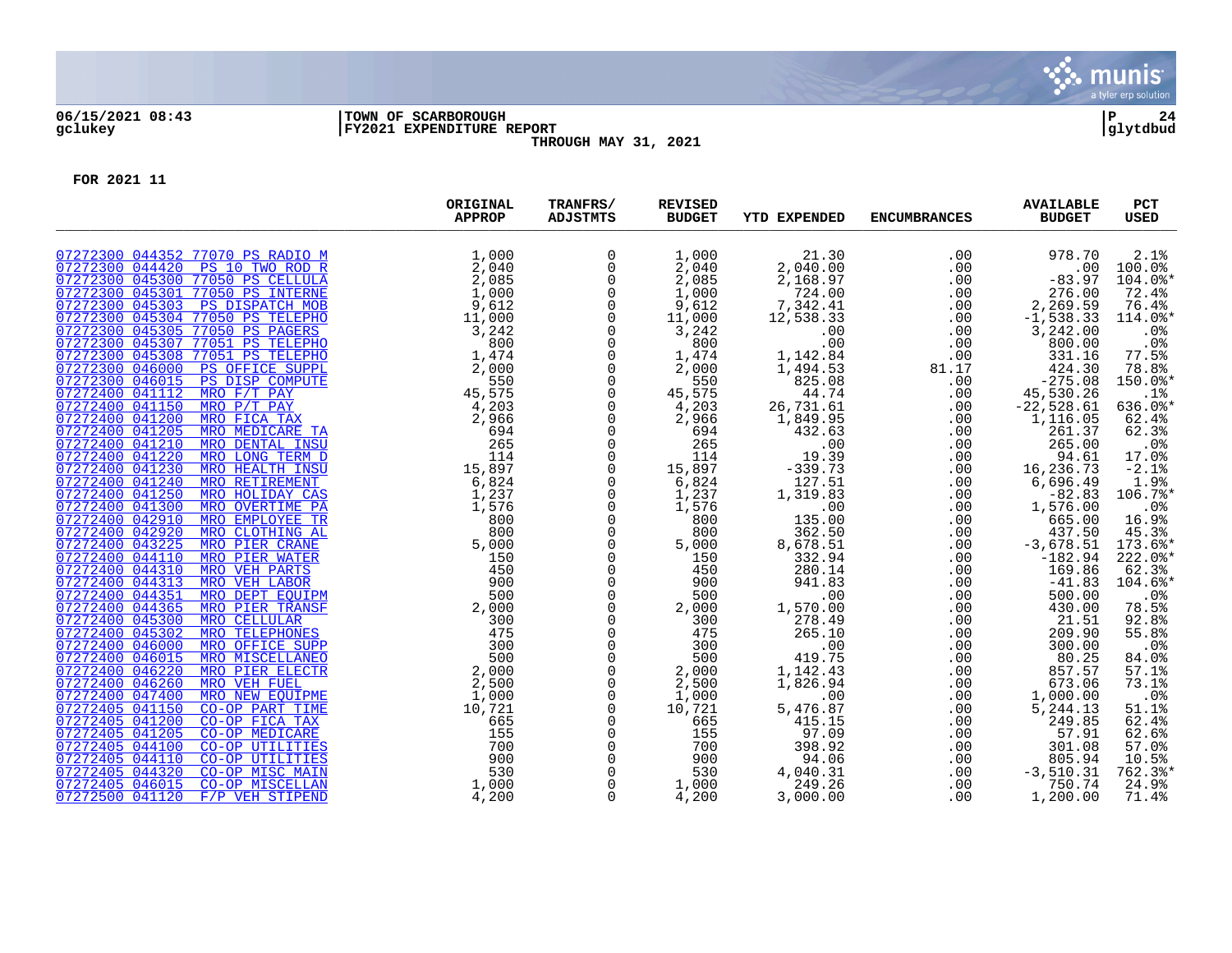

### **06/15/2021 08:43 |TOWN OF SCARBOROUGH |P 25 gclukey |FY2021 EXPENDITURE REPORT |glytdbud THROUGH MAY 31, 2021**

|                                                                                                                                                                                                                                                                                                                                                                                                                                                                                                                                                                                                                                                                                                                                                                                                                                                                                                                                                                                                                                                                                                                                                                                                                                                                                                                                                                                                                                                                       | ORIGINAL<br><b>APPROP</b>                                                                                                                                                                                                                                                                                                            | TRANFRS/<br><b>ADJSTMTS</b>                                                                                                                                                                                                                                                                                                                                                                                                                                                                                                                | <b>REVISED</b><br><b>BUDGET</b>                                                                                                                                                                                                                                                                                                        | <b>YTD EXPENDED</b>                                                                                                                                                                                                                                                                                                                                                                                                  | <b>ENCUMBRANCES</b>                                                                                                                                                                                                                                                         | <b>AVAILABLE</b><br><b>BUDGET</b>                                                                                                                                                                                                                                                                                                                                                                                    | PCT<br><b>USED</b>                                                                                                                                                                                                                                                                                                                                                                           |
|-----------------------------------------------------------------------------------------------------------------------------------------------------------------------------------------------------------------------------------------------------------------------------------------------------------------------------------------------------------------------------------------------------------------------------------------------------------------------------------------------------------------------------------------------------------------------------------------------------------------------------------------------------------------------------------------------------------------------------------------------------------------------------------------------------------------------------------------------------------------------------------------------------------------------------------------------------------------------------------------------------------------------------------------------------------------------------------------------------------------------------------------------------------------------------------------------------------------------------------------------------------------------------------------------------------------------------------------------------------------------------------------------------------------------------------------------------------------------|--------------------------------------------------------------------------------------------------------------------------------------------------------------------------------------------------------------------------------------------------------------------------------------------------------------------------------------|--------------------------------------------------------------------------------------------------------------------------------------------------------------------------------------------------------------------------------------------------------------------------------------------------------------------------------------------------------------------------------------------------------------------------------------------------------------------------------------------------------------------------------------------|----------------------------------------------------------------------------------------------------------------------------------------------------------------------------------------------------------------------------------------------------------------------------------------------------------------------------------------|----------------------------------------------------------------------------------------------------------------------------------------------------------------------------------------------------------------------------------------------------------------------------------------------------------------------------------------------------------------------------------------------------------------------|-----------------------------------------------------------------------------------------------------------------------------------------------------------------------------------------------------------------------------------------------------------------------------|----------------------------------------------------------------------------------------------------------------------------------------------------------------------------------------------------------------------------------------------------------------------------------------------------------------------------------------------------------------------------------------------------------------------|----------------------------------------------------------------------------------------------------------------------------------------------------------------------------------------------------------------------------------------------------------------------------------------------------------------------------------------------------------------------------------------------|
| 07272500 041121<br>F/P SPECIALTY S<br>07272500 041150<br>F/P PART TIME P<br>F/P FICA TAX<br>07272500 041200<br>07272500 041205<br>F/P MEDICARE TA<br>F/P CLOTHING AL<br>07272500 042920<br>07272500 044320<br>F/P MISC MAINT<br>07272500 046015<br>F/P MISC SUPPLI<br>07272500 047400<br>F/P NEW EOUIPME<br>07272550 041150<br>F/P SPEC DUTY P<br>07272550 041200<br>F/P SPEC DUTY F<br>07272550 041205<br>F/P SPEC DUTY M<br>07272600 041150<br>PD SPECL POL (R<br>07272600 041200<br>PD SPECIAL POLI<br>07272600 041205<br>PD SPECIAL POLI<br>07272600 041240<br>PD SPECIAL POLI<br>07272600 041301<br>PD SPECIAL POL<br>PD ACO ANIMAL C<br>07272700 041112<br>07272700 041200<br>PD ACO FICA TAX<br>07272700 041205<br>PD ACO MEDICARE<br>PD ACO LT DISAB<br>07272700 041220<br>07272700 041230<br>PD ACO HEALTH I<br>07272700 041240<br>PD ACO PENSION<br>PD ACO OVERTIME<br>07272700 041300<br>07272700 042920 50029 PD ACO CHR<br>07272700 043225<br>PD ACO ARL ANIM<br>07272700 048100<br>PD ACO PROGRAM<br>07272810 048100<br>PD MOTORCYCLE I<br>07272830 048100<br>PD CANINE EQUIP<br>07272900 041150<br>PD RESERVE OFFI<br>07272900 041155<br>PD PROUTS NECK<br>07272900 041158<br>PD PROUTS NECK<br>07272900 041200<br>PD PROUTS NECK<br>07272900 041205<br>PD PROUTS NECK<br>07272900 041240<br>PD PROUTS NECK<br>07272900 042910<br>PD RESERVE OFFI<br>07272900 046020<br>PD PROUTS PROGR<br>07272900 047400<br>PD RESRVE OFFIC<br>TOTAL POLICE SERVICES | 625<br>31,396<br>2,246<br>525<br>850<br>80<br>100<br>525<br>4,100<br>254<br>59<br>1,025<br>4,719<br>1,104<br>10,511<br>75,081<br>50,325<br>3,035<br>709<br>262<br>7,949<br>5,094<br>103<br>400<br>27,055<br>500<br>2,500<br>4,450<br>7,849<br>39,618<br>31,800<br>4,915<br>1,149<br>$\Omega$<br>2,000<br>1,000<br>4,000<br>7,092,209 | $\Omega$<br>$\mathbf 0$<br>0<br>$\Omega$<br>$\mathbf 0$<br>$\Omega$<br>$\mathbf 0$<br>$\mathbf 0$<br>$\mathsf{O}$<br>$\mathbf{0}$<br>$\mathsf{O}$<br>$\mathbf 0$<br>$\mathsf{O}$<br>$\overline{0}$<br>$\mathbf 0$<br>$\mathbf 0$<br>659<br>0<br>$\mathbf 0$<br>$\mathbf 0$<br>$\mathbf 0$<br>$\mathbf 0$<br>$\mathbf 0$<br>$\mathbf 0$<br>$\mathsf{O}$<br>$\mathbf 0$<br>$\mathbf 0$<br>$\mathbf 0$<br>$\mathbf 0$<br>$\mathbf 0$<br>0<br>$\mathbf 0$<br>$\mathsf{O}$<br>$\mathbf 0$<br>$\mathbf 0$<br>$\Omega$<br>$\mathbf 0$<br>$-4,069$ | 625<br>31,396<br>2,246<br>525<br>850<br>80<br>100<br>525<br>4,100<br>254<br>59<br>$1,025$<br>4,719<br>1,104<br>10,511<br>75,081<br>50,984<br>3,035<br>709<br>262<br>7,949<br>5,094<br>103<br>400<br>27,055<br>500<br>2,500<br>4,450<br>7,849<br>39,618<br>31,800<br>4,915<br>1,149<br>$\Omega$<br>2,000<br>1,000<br>4,000<br>7,088,141 | 625.00<br>10,268.33<br>886.42<br>207.28<br>850.00<br>80.00<br>141.43<br>525.00<br>2,625.00<br>162.81<br>38.07<br>372.70<br>1,934.26<br>452.30<br>3,246.94<br>31,242.05<br>46,740.01<br>2,954.86<br>691.16<br>239.83<br>3,974.12<br>4,799.65<br>.00<br>.00<br>27,054.16<br>226.00<br>.00<br>4,526.47<br>944.82<br>24,428.66<br>22,031.28<br>3,122.79<br>730.03<br>316.85<br>.00<br>1,145.91<br>227.66<br>6,111,256.98 | .00<br>.00<br>.00<br>.00<br>.00<br>.00<br>.00<br>.00<br>.00<br>.00<br>.00<br>.00<br>.00<br>.00<br>.00<br>.00<br>.00<br>.00<br>.00<br>.00<br>.00<br>.00<br>.00<br>.00<br>.00<br>.00<br>.00<br>.00<br>.00<br>.00<br>.00<br>.00<br>.00<br>.00<br>.00<br>.00<br>.00<br>6,336.80 | .00<br>21, 127.67<br>1,359.58<br>317.72<br>.00<br>.00<br>$-41.43$<br>.00<br>1,475.00<br>91.19<br>20.93<br>652.30<br>2,784.74<br>651.70<br>7,264.06<br>43,838.95<br>4,243.99<br>80.14<br>17.84<br>22.17<br>3,974.88<br>294.35<br>103.00<br>400.00<br>.84<br>274.00<br>2,500.00<br>$-76.47$<br>6,904.18<br>15,189.34<br>9,768.72<br>1,792.21<br>418.97<br>$-316.85$<br>2,000.00<br>$-145.91$<br>3,772.34<br>970,546.72 | 100.0%<br>32.7%<br>39.5%<br>39.5%<br>100.0%<br>100.0%<br>141.4%*<br>100.0%<br>64.0%<br>64.1%<br>64.5%<br>36.4%<br>41.0%<br>41.0%<br>30.9%<br>41.6%<br>91.7%<br>97.4%<br>97.5%<br>91.5%<br>50.0%<br>94.2%<br>.0%<br>.0 <sup>8</sup><br>100.0%<br>45.2%<br>.0 <sup>8</sup><br>101.7%*<br>12.0%<br>61.7%<br>69.3%<br>63.5%<br>63.5%<br>$100.0$ *<br>.0 <sup>8</sup><br>114.6%*<br>5.7%<br>86.3% |
| 286 INTRAGOVERNMENTAL                                                                                                                                                                                                                                                                                                                                                                                                                                                                                                                                                                                                                                                                                                                                                                                                                                                                                                                                                                                                                                                                                                                                                                                                                                                                                                                                                                                                                                                 |                                                                                                                                                                                                                                                                                                                                      |                                                                                                                                                                                                                                                                                                                                                                                                                                                                                                                                            |                                                                                                                                                                                                                                                                                                                                        |                                                                                                                                                                                                                                                                                                                                                                                                                      |                                                                                                                                                                                                                                                                             |                                                                                                                                                                                                                                                                                                                                                                                                                      |                                                                                                                                                                                                                                                                                                                                                                                              |
| 08670300 041300 80003 OVERTIME P                                                                                                                                                                                                                                                                                                                                                                                                                                                                                                                                                                                                                                                                                                                                                                                                                                                                                                                                                                                                                                                                                                                                                                                                                                                                                                                                                                                                                                      | $\mathbf 0$                                                                                                                                                                                                                                                                                                                          | $\mathbf 0$                                                                                                                                                                                                                                                                                                                                                                                                                                                                                                                                | $\Omega$                                                                                                                                                                                                                                                                                                                               | 41,900.00                                                                                                                                                                                                                                                                                                                                                                                                            | .00                                                                                                                                                                                                                                                                         | $-41,900.00$ $100.0$ *                                                                                                                                                                                                                                                                                                                                                                                               |                                                                                                                                                                                                                                                                                                                                                                                              |
|                                                                                                                                                                                                                                                                                                                                                                                                                                                                                                                                                                                                                                                                                                                                                                                                                                                                                                                                                                                                                                                                                                                                                                                                                                                                                                                                                                                                                                                                       |                                                                                                                                                                                                                                                                                                                                      |                                                                                                                                                                                                                                                                                                                                                                                                                                                                                                                                            |                                                                                                                                                                                                                                                                                                                                        |                                                                                                                                                                                                                                                                                                                                                                                                                      |                                                                                                                                                                                                                                                                             |                                                                                                                                                                                                                                                                                                                                                                                                                      |                                                                                                                                                                                                                                                                                                                                                                                              |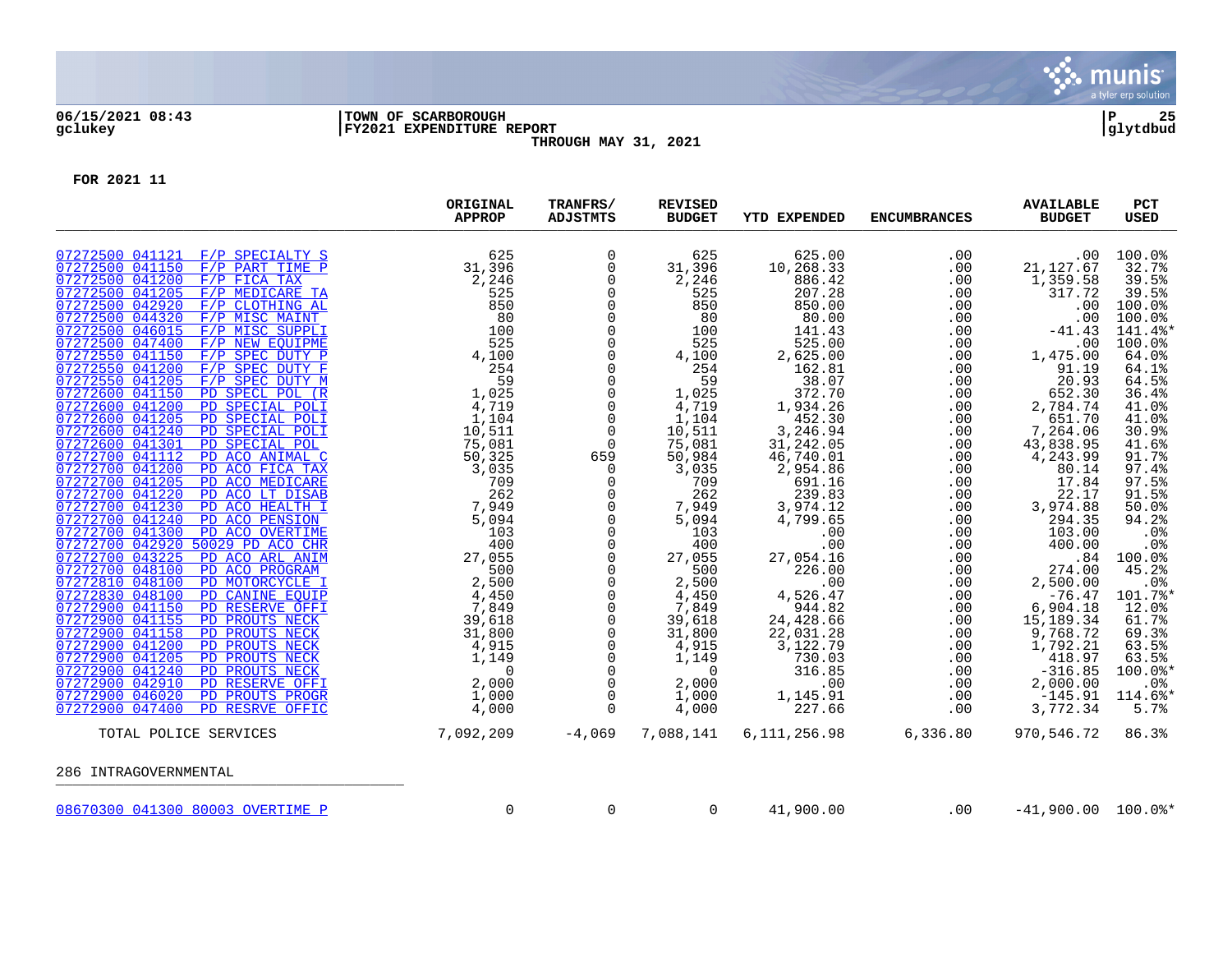

## **06/15/2021 08:43 |TOWN OF SCARBOROUGH |P 26 gclukey |FY2021 EXPENDITURE REPORT |glytdbud THROUGH MAY 31, 2021**



**FOR 2021 11**

|                                                                                                                                                                                                                                                                                                                                                                                                                                                                                                                                                                                                                                                                                                                                                                                                                                                                                                                                                                                        | ORIGINAL<br><b>APPROP</b>                                                                                                                                                                                           | TRANFRS/<br><b>ADJSTMTS</b>                                                                                                                                                                                                                                                                           | <b>REVISED</b><br><b>BUDGET</b>                                                                                                                                                                                     | YTD EXPENDED                                                                                                                                                                                                                                                                     | <b>ENCUMBRANCES</b>                                                                                                                                                                       | <b>AVAILABLE</b><br><b>BUDGET</b>                                                                                                                                                                                                                                                      | <b>PCT</b><br>USED                                                                                                                                                                                                                         |
|----------------------------------------------------------------------------------------------------------------------------------------------------------------------------------------------------------------------------------------------------------------------------------------------------------------------------------------------------------------------------------------------------------------------------------------------------------------------------------------------------------------------------------------------------------------------------------------------------------------------------------------------------------------------------------------------------------------------------------------------------------------------------------------------------------------------------------------------------------------------------------------------------------------------------------------------------------------------------------------|---------------------------------------------------------------------------------------------------------------------------------------------------------------------------------------------------------------------|-------------------------------------------------------------------------------------------------------------------------------------------------------------------------------------------------------------------------------------------------------------------------------------------------------|---------------------------------------------------------------------------------------------------------------------------------------------------------------------------------------------------------------------|----------------------------------------------------------------------------------------------------------------------------------------------------------------------------------------------------------------------------------------------------------------------------------|-------------------------------------------------------------------------------------------------------------------------------------------------------------------------------------------|----------------------------------------------------------------------------------------------------------------------------------------------------------------------------------------------------------------------------------------------------------------------------------------|--------------------------------------------------------------------------------------------------------------------------------------------------------------------------------------------------------------------------------------------|
| 08670300 048190 80003 COVID19 PU                                                                                                                                                                                                                                                                                                                                                                                                                                                                                                                                                                                                                                                                                                                                                                                                                                                                                                                                                       | $\mathbf 0$                                                                                                                                                                                                         | $\mathbf 0$                                                                                                                                                                                                                                                                                           | 0                                                                                                                                                                                                                   | 29,364.28                                                                                                                                                                                                                                                                        | 1,429.00                                                                                                                                                                                  | $-30,793.28$ 100.0%*                                                                                                                                                                                                                                                                   |                                                                                                                                                                                                                                            |
| TOTAL INTRAGOVERNMENTAL                                                                                                                                                                                                                                                                                                                                                                                                                                                                                                                                                                                                                                                                                                                                                                                                                                                                                                                                                                | $\mathbf 0$                                                                                                                                                                                                         | $\mathsf{O}$                                                                                                                                                                                                                                                                                          | 0                                                                                                                                                                                                                   | 71,264.28                                                                                                                                                                                                                                                                        | 1,429.00                                                                                                                                                                                  | -72,693.28                                                                                                                                                                                                                                                                             | $100.0$ $^{\circ}$                                                                                                                                                                                                                         |
| TOTAL PUBLIC SAFETY                                                                                                                                                                                                                                                                                                                                                                                                                                                                                                                                                                                                                                                                                                                                                                                                                                                                                                                                                                    | 12,839,932                                                                                                                                                                                                          |                                                                                                                                                                                                                                                                                                       |                                                                                                                                                                                                                     | 25,487 12,865,419 11,211,388.28                                                                                                                                                                                                                                                  | 15,108.19                                                                                                                                                                                 | 1,638,922.40                                                                                                                                                                                                                                                                           | 87.3%                                                                                                                                                                                                                                      |
| 80 PUBLIC WORKS                                                                                                                                                                                                                                                                                                                                                                                                                                                                                                                                                                                                                                                                                                                                                                                                                                                                                                                                                                        |                                                                                                                                                                                                                     |                                                                                                                                                                                                                                                                                                       |                                                                                                                                                                                                                     |                                                                                                                                                                                                                                                                                  |                                                                                                                                                                                           |                                                                                                                                                                                                                                                                                        |                                                                                                                                                                                                                                            |
| 281 PUBLIC WORKS                                                                                                                                                                                                                                                                                                                                                                                                                                                                                                                                                                                                                                                                                                                                                                                                                                                                                                                                                                       |                                                                                                                                                                                                                     |                                                                                                                                                                                                                                                                                                       |                                                                                                                                                                                                                     |                                                                                                                                                                                                                                                                                  |                                                                                                                                                                                           |                                                                                                                                                                                                                                                                                        |                                                                                                                                                                                                                                            |
| 08155000 041110 ADMINISTRATOR F<br>08155000 041111<br>PW DEPUTY DIREC<br>08155000 041114<br><b>EXECUTIVE ASST</b><br>08155000 041122<br>PW CELL PHONE S<br>08155000 041200<br>FICA TAX<br>08155000 041205<br>MEDICARE TAX<br>08155000 041210<br>DENTAL INSURANC<br>08155000 041220<br><b>LONGTERM DISABL</b><br>08155000 041230<br>HEALTH INSURANC<br>08155000 041240<br>PENSION (MSRS/I<br>08155000 041300<br><b>OVERTIME PAY</b><br>08155000 042910<br><b>EMPEE TRAINING</b><br>08155000 043225<br><b>CONTRACTUAL SER</b><br>08155000 043500<br>PROFESSIONAL DU<br>08155000 044100<br><b>UTILITIES SEWER</b><br>08155000 044110<br><b>UTILITIES WATER</b><br>08155000 044350<br>OFFICE EQUIPMEN<br>08155000 045304<br>TELEPHONES PW A<br>08155000 045310<br><b>POSTAGE</b><br>08155000 045400<br><b>ADVERTISEMENTS</b><br>08155000 045800<br>TRAVEL EXPENSE<br>OFFICE SUPPLIES<br>08155000 046000<br>08155000 046015<br><b>MISCELLANEOUS S</b><br>08155000 046210<br>UTILITIES GAS - | 110,085<br>72,118<br>103,349<br>6,700<br>17,251<br>4,036<br>1,060<br>1,464<br>55,640<br>34,191<br>2,000<br>700<br>9,000<br>400<br>4,500<br>3,000<br>3,000<br>6,000<br>400<br>850<br>450<br>4,000<br>1,500<br>19,680 | $\overline{0}$<br>$\overline{0}$<br>382<br>$\overline{0}$<br>0<br>$\Omega$<br>0<br>$\mathbf 0$<br>0<br>$\mathbf 0$<br>0<br>$\mathbf 0$<br>$\mathbf 0$<br>$\mathsf{O}$<br>$\mathbf 0$<br>$\mathbf 0$<br>$\mathbf 0$<br>68<br>$\Omega$<br>0<br>$\mathbf 0$<br>$\mathbf 0$<br>$\mathbf 0$<br>$\mathbf 0$ | 110,085<br>72,118<br>103,731<br>6,700<br>17,251<br>4,036<br>1,060<br>1,464<br>55,640<br>34,191<br>2,000<br>700<br>9,000<br>400<br>4,500<br>3,000<br>3,000<br>6,068<br>400<br>850<br>450<br>4,000<br>1,500<br>19,680 | 98,153.77<br>64,530.80<br>92,342.08<br>4,567.50<br>15,614.79<br>3,653.65<br>953.92<br>1,289.59<br>48,931.61<br>30,655.60<br>.00<br>95.00<br>5,399.90<br>515.00<br>3,227.34<br>2,638.03<br>1,041.87<br>1,667.33<br>1,400.24<br>.00<br>400.00<br>2,155.82<br>1,926.43<br>21,067.21 | $.00 \,$<br>.00<br>.00<br>.00<br>.00<br>.00<br>.00<br>.00<br>.00<br>$.00 \,$<br>.00<br>.00<br>838.00<br>.00<br>.00<br>.00<br>1,578.42<br>137.60<br>.00<br>.00<br>.00<br>.00<br>.00<br>.00 | 11,931.23<br>7,587.20<br>11,388.92<br>2,132.50<br>1,636.21<br>382.35<br>106.08<br>174.41<br>6,708.39<br>3,535.40<br>2,000.00<br>605.00<br>2,762.10<br>$-115.00$<br>1,272.66<br>361.97<br>379.71<br>4,263.32<br>$-1,000.24$<br>850.00<br>50.00<br>1,844.18<br>$-426.43$<br>$-1, 387.21$ | 89.2%<br>89.5%<br>89.0%<br>68.2%<br>90.5%<br>90.5%<br>$90.0$ <sup>8</sup><br>88.1%<br>87.9%<br>89.7%<br>.0%<br>13.6%<br>69.3%<br>128.8%*<br>71.7%<br>87.9%<br>87.3%<br>29.7%<br>$350.1$ *<br>.0%<br>88.9%<br>53.9%<br>128.4%*<br>$107.0$ * |
| 08155000 046220<br>UTILITIES ELECT<br>08155000 047400<br>NEW EOUIPMENT<br>08157100 041112<br><b>GIS COORDINATOR</b><br>08157100 041200<br>FICA TAX<br>08157100 041205<br>MEDICARE TAX<br>08157100 041210<br>DENTAL INSURANC                                                                                                                                                                                                                                                                                                                                                                                                                                                                                                                                                                                                                                                                                                                                                            | 42,000<br>500<br>59,870<br>3,412<br>798<br>265                                                                                                                                                                      | 0<br>$\mathbf 0$<br>$\mathbf 0$<br>$\mathsf 0$<br>$\mathbf 0$<br>$\Omega$                                                                                                                                                                                                                             | 42,000<br>500<br>59,870<br>3,412<br>798<br>265                                                                                                                                                                      | 28,955.44<br>1,555.81<br>53, 221.52<br>3,092.46<br>723.14<br>238.48                                                                                                                                                                                                              | .00<br>.00<br>.00<br>.00<br>.00<br>.00                                                                                                                                                    | 13,044.56<br>$-1,055.81$<br>6,648.48<br>319.54<br>74.86<br>26.52                                                                                                                                                                                                                       | 68.9%<br>311.2%*<br>88.9%<br>90.6%<br>90.6%<br>90.0%                                                                                                                                                                                       |

[08157100 041220 LONG TERM DISAB](https://munis.scarborough.me.us/_layouts/15/DashboardMunisV6.3/PassThru.aspx?-E=JFLnlg8rpuzbReGd0ynAu3xaYMJ83AtMQ1/P2H2kouLr8Vi14AOk0Jjmky8jOprL&) 311 0 311 283.38 .00 27.62 91.1%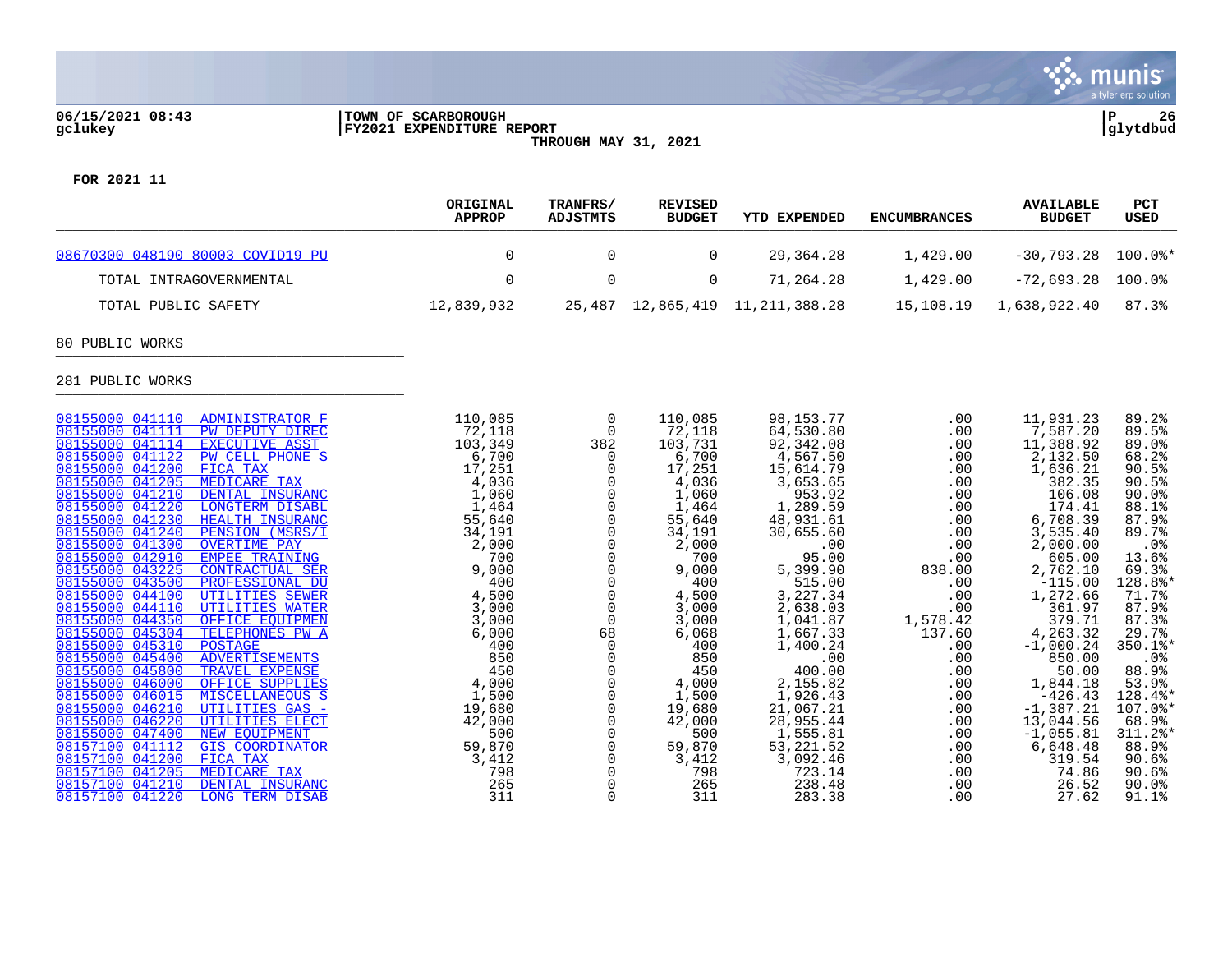

## **06/15/2021 08:43 |TOWN OF SCARBOROUGH |P 27 gclukey |FY2021 EXPENDITURE REPORT |glytdbud THROUGH MAY 31, 2021**



|                                                                                 | ORIGINAL<br>APPROP                                                                                                                                                                                                                                                                                                                                                                                | TRANFRS/<br>ADJSTMTS                         | <b>REVISED</b><br><b>BUDGET</b> | YTD EXPENDED             | <b>ENCUMBRANCES</b>                           | <b>AVAILABLE</b><br><b>BUDGET</b> | PCT<br><b>USED</b> |
|---------------------------------------------------------------------------------|---------------------------------------------------------------------------------------------------------------------------------------------------------------------------------------------------------------------------------------------------------------------------------------------------------------------------------------------------------------------------------------------------|----------------------------------------------|---------------------------------|--------------------------|-----------------------------------------------|-----------------------------------|--------------------|
| 08157100 041230 HEALTH INSURANC                                                 | 15,897<br>$\begin{tabular}{c c} \multicolumn{1}{c}{\textbf{AMC}} \\\hline \textbf{AM} & 15,897 \\\hline \textbf{INI} & 6,047 \\\hline \textbf{INI} & 3,0000 \\\hline \textbf{INI} & 5,0000 \\\hline \textbf{ID} & 5,0000 \\\hline \textbf{IDU} & 4,0000 \\\hline \textbf{IME} & 2,0000 \\\hline \textbf{IME} & 4,0000 \\\hline \textbf{IME} & 40,0000 \\\hline \textbf{IME} & 40,0000 \\\hline \$ | $\mathbf 0$                                  | 15,897                          | 13,919.40                | .00                                           | 1,977.60                          | 87.6%              |
| 08157100 041240<br><b>PENSION (401/45)</b>                                      |                                                                                                                                                                                                                                                                                                                                                                                                   | $\mathbf 0$                                  | 6,047                           | 5,469.38                 | .00                                           | 577.62                            | 90.4%              |
| 08157100 042910<br><b>EMPLOYEE TRAINI</b>                                       |                                                                                                                                                                                                                                                                                                                                                                                                   | $\mathsf{O}$                                 | 3,000                           | 225.00                   | .00                                           | 2,775.00                          | 7.5%               |
| 08157100 043225<br><b>GEOGRAPHICAL IN</b>                                       |                                                                                                                                                                                                                                                                                                                                                                                                   | $\overline{0}$                               | 5,000                           | 2,497.79                 | .00                                           | 2,502.21                          | 50.0%              |
| 08157100 043400<br><b>ENGINEERING SER</b>                                       |                                                                                                                                                                                                                                                                                                                                                                                                   | $\mathsf{O}$                                 | 5,000                           | 640.00                   | .00                                           | 4,360.00                          | 12.8%              |
| 08157100 043500<br>PROFESSIONAL DU                                              |                                                                                                                                                                                                                                                                                                                                                                                                   | $\mathbf 0$                                  | 400                             | 195.00                   | .00                                           | 205.00                            | 48.8%              |
| 08157100 044345<br><b>GIS SOFTWARE LI</b>                                       |                                                                                                                                                                                                                                                                                                                                                                                                   | $\mathsf 0$                                  | 4,000                           | 2,950.00                 | .00                                           | 1,050.00                          | 73.8%              |
| 08157100 046015<br>MISC SUPPL & MA                                              |                                                                                                                                                                                                                                                                                                                                                                                                   | $\overline{0}$                               | 500                             | 1,147.43                 | .00                                           | $-647.43$                         | 229.5%*            |
| 08157100 047400<br><b>GIS NEW EOUIPME</b>                                       |                                                                                                                                                                                                                                                                                                                                                                                                   | 666                                          | 2,666                           | 2,288.22                 | .00                                           | 378.23                            | 85.8%              |
| 08161300 044190<br>WATERFRONT-MISC                                              |                                                                                                                                                                                                                                                                                                                                                                                                   | $\overline{0}$                               | 400                             | 148.21                   | .00                                           | 251.79                            | 37.1%              |
| 08181000 041112<br>STAFF FULL TIME                                              |                                                                                                                                                                                                                                                                                                                                                                                                   | 701                                          | 761,135                         | 675,039.74               | .00                                           | 86,095.26                         | 88.7%              |
| 08181000 041120<br><b>STIPENDS</b>                                              |                                                                                                                                                                                                                                                                                                                                                                                                   | $\overline{0}$                               | 14,500                          | 10,362.15                | .00                                           | 4,137.85                          | 71.5%              |
| 08181000 041150<br><b>PW OPERATIONS P</b>                                       |                                                                                                                                                                                                                                                                                                                                                                                                   | $\mathbf 0$                                  | 40,000                          | 33,691.01                | .00                                           | 6,308.99                          | 84.2%              |
| 08181000 041200<br>FICA TAX                                                     |                                                                                                                                                                                                                                                                                                                                                                                                   | 1,089                                        | 55,886                          | 46,365.63                | .00                                           | 9,520.37                          | 83.0%              |
| 08181000 041205<br>MEDICARE TAX                                                 |                                                                                                                                                                                                                                                                                                                                                                                                   | 255                                          | 13,075                          | 10,843.40                | .00                                           | 2,231.60                          | 82.9%              |
| 08181000 041210<br>DENTAL INSURANC                                              |                                                                                                                                                                                                                                                                                                                                                                                                   | 133                                          | $3,434$<br>$3,779$              | 2,815.69                 | .00                                           | 618.31                            | 82.0%              |
| 08181000 041220<br><b>LONGTERM DISABL</b><br>08181000 041230<br>HEALTH INSURANC |                                                                                                                                                                                                                                                                                                                                                                                                   | 51                                           |                                 | 3,179.43                 | .00                                           | 599.57                            | 84.1%              |
| 08181000 041240<br>PENSION (MSRS/I                                              |                                                                                                                                                                                                                                                                                                                                                                                                   | 7,949<br>2,829                               | 222,249<br>94,878               | 188,729.88<br>70,903.09  | .00                                           | 33,519.12<br>23,974.91            | 84.9%<br>74.7%     |
| 08181000 041300<br><b>OVERTIME PAY</b>                                          |                                                                                                                                                                                                                                                                                                                                                                                                   | $\Omega$                                     | 130,000                         | 76,924.57                | .00<br>.00                                    | 53,075.43                         | 59.2%              |
| 08181000 042910<br><b>EMPEE TRAINING</b>                                        |                                                                                                                                                                                                                                                                                                                                                                                                   | $\mathbf 0$                                  | 2,500                           | 70.00                    | .00                                           | 2,430.00                          | 2.8%               |
| 08181000 042920<br>CLOTHING ALLOWA                                              |                                                                                                                                                                                                                                                                                                                                                                                                   | $\mathbf 0$                                  | 13,500                          |                          | 1,281.91                                      | 622.66                            | 95.4%              |
| 08181000 042950<br>MEDICAL EXPENDI                                              |                                                                                                                                                                                                                                                                                                                                                                                                   | $\overline{0}$                               | $\overline{0}$                  | $11, 595.43$<br>1,588.00 | .00                                           | $-1,588.00$                       | 100.0%*            |
| 08181000 043225<br>CONTRACTUAL SER                                              |                                                                                                                                                                                                                                                                                                                                                                                                   |                                              | 45,000                          | 41,069.42                |                                               | 2,985.60                          | 93.4%              |
| 08181000 044238<br><b>WINTER SALT</b>                                           |                                                                                                                                                                                                                                                                                                                                                                                                   | $\begin{smallmatrix} 0\\0 \end{smallmatrix}$ | 185,000                         | 187,647.73               | $944.98$<br>00.00<br>00.00.00.1<br>00.00.00.1 | $-2,647.73$                       | 101.4%*            |
| 08181000 044240<br><b>WINTER SAND</b>                                           |                                                                                                                                                                                                                                                                                                                                                                                                   |                                              | 55,000                          | 69,390.00                |                                               | $-14,390.00$                      | 126.2%*            |
| 08181000 044243<br>MAGNESIUM CHLOR                                              |                                                                                                                                                                                                                                                                                                                                                                                                   | $\overline{0}$<br>0                          | 22,000                          | 4,100.20                 |                                               | 17,899.80                         | 18.6%              |
| 08181000 044248<br><b>GRAVEL</b>                                                |                                                                                                                                                                                                                                                                                                                                                                                                   | $\mathsf 0$                                  | 16,000                          | 13,952.80                |                                               | 1,047.20                          | 93.5%              |
| 08181000 044260<br>ROADSIDE MOWING                                              |                                                                                                                                                                                                                                                                                                                                                                                                   | $\mathbb O$                                  | 60,000                          | 34,682.13                | 25,140.34                                     | 177.53                            | 99.7%              |
| 08181000 044270<br>STREET SIGNS                                                 |                                                                                                                                                                                                                                                                                                                                                                                                   | $\mathbf 0$                                  | 15,000                          | 17,359.61                | .00                                           | $-2, 359.61$                      | 115.7%*            |
| 08181000 044275<br><b>COLD PATCH</b>                                            |                                                                                                                                                                                                                                                                                                                                                                                                   | $\mathbf 0$                                  | 4,000                           | .00                      | .00                                           | 4,000.00                          | .0%                |
| 08181000 044278<br>STREET STRIPING                                              |                                                                                                                                                                                                                                                                                                                                                                                                   | 8,976                                        | 88,976                          | 7, 235.85<br>183, 124.35 | 73,724.23                                     | 8,016.15                          | 91.0%              |
| 08181000 044280<br><b>ASPHALT PAVING</b>                                        |                                                                                                                                                                                                                                                                                                                                                                                                   | $\mathbf 0$                                  | 260,000                         |                          | 26,738.70                                     | 50,136.95                         | 80.7%              |
| 08181000 044283<br><b>CULVERTS</b>                                              |                                                                                                                                                                                                                                                                                                                                                                                                   | 0                                            | 14,000                          | 14,582.74                | .00                                           | $-582.74$                         | 104.2%*            |
| 08181000 044310<br>VEH MAINT & REP                                              |                                                                                                                                                                                                                                                                                                                                                                                                   | $\begin{smallmatrix}0\\0\end{smallmatrix}$   | 185,000                         | 181, 158.47              | .00                                           | 3,841.53                          | 97.9%              |
| 08181000 044313<br>VEH MAINT & REP                                              |                                                                                                                                                                                                                                                                                                                                                                                                   |                                              | 155,000                         | 147,698.59               | .00                                           | 7,301.41                          | 95.3%              |
| 08181000 046015<br>MISCELLANEOUS S                                              | 15,000<br>15,000<br>18,000                                                                                                                                                                                                                                                                                                                                                                        | $\mathsf{O}\xspace$                          | 15,000                          | 18,454.82                | 115.06                                        | $-3,569.88$                       | 123.8%*            |
| 08181000 046052<br><b>CUTTING EDGES/A</b>                                       |                                                                                                                                                                                                                                                                                                                                                                                                   | $\overline{0}$                               | 18,000                          | 12,628.06                | .00                                           | 5,371.94                          | 70.2%              |
| 08181000 046260<br>VEHICLE FUEL-GA                                              | 80,000                                                                                                                                                                                                                                                                                                                                                                                            | $\mathsf{O}$                                 | 80,000                          | 63,409.33                | .00                                           | 16,590.67                         | 79.3%              |
| 08181000 046261<br>PROPANE FUEL                                                 | 2,500                                                                                                                                                                                                                                                                                                                                                                                             | $\mathbf 0$                                  | 2,500                           | 481.86                   | .00                                           | 2,018.14                          | 19.3%              |
| 08181000 047411<br><b>NEW TOOLS</b>                                             |                                                                                                                                                                                                                                                                                                                                                                                                   | $\overline{0}$                               | 3,000                           | 2,616.42                 | .00                                           | 383.58                            | 87.2%              |
| 08181200 041112<br>STAFF FULL TIME                                              | $\begin{array}{c} 2,500 \\ 3,000 \\ 475,919 \\ 9,000 \\ 1,000 \end{array}$                                                                                                                                                                                                                                                                                                                        | $\overline{0}$                               | 475,919                         | 387,492.94               | .00                                           | 88,426.06                         | 81.4%              |
| 08181200 041120<br><b>STIPENDS</b>                                              |                                                                                                                                                                                                                                                                                                                                                                                                   | $\overline{0}$                               | 9,000                           | 10,069.65                | .00                                           | $-1,069.65$                       | 111.9%*            |
| PW VM PART TIME<br>08181200 041150                                              |                                                                                                                                                                                                                                                                                                                                                                                                   |                                              | 11,263                          | 1,035.00                 | .00                                           | 10,228.00                         | 9.2%               |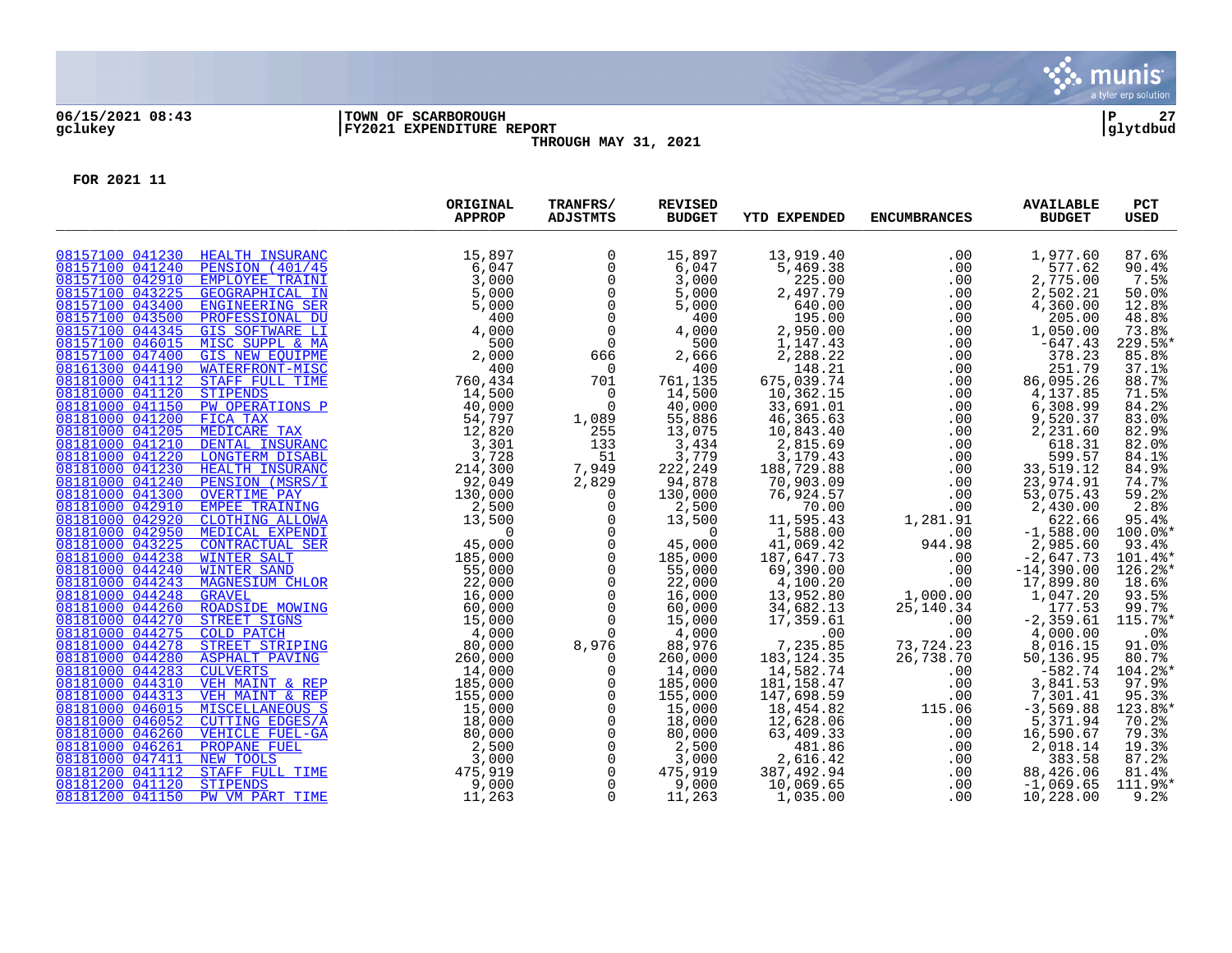

## **06/15/2021 08:43 |TOWN OF SCARBOROUGH |P 28 gclukey |FY2021 EXPENDITURE REPORT |glytdbud THROUGH MAY 31, 2021**



|                                                                          | ORIGINAL<br><b>APPROP</b>                                                                                                                                                                                                                                                                                                    | TRANFRS/<br><b>ADJSTMTS</b>   | <b>REVISED</b><br><b>BUDGET</b> | YTD EXPENDED             | <b>ENCUMBRANCES</b>             | <b>AVAILABLE</b><br><b>BUDGET</b>                         | PCT<br><b>USED</b>    |
|--------------------------------------------------------------------------|------------------------------------------------------------------------------------------------------------------------------------------------------------------------------------------------------------------------------------------------------------------------------------------------------------------------------|-------------------------------|---------------------------------|--------------------------|---------------------------------|-----------------------------------------------------------|-----------------------|
| 08181200 041200 FICA TAX                                                 | 30,261<br>$\begin{array}{r} 30\,,261 \\ 7\,,080 \\ 1\,,855 \\ 11\,,281 \\ 62\,,775 \\ 16\,,000 \\ 1\,,500 \\ 8\,,500 \\ 8\,,300 \\ 291\,,000 \\ 39\,,000 \\ 9\,,000 \\ 9\,,000 \\ 9\,,000 \\ 9\,,000 \\ 9\,,000 \\ 9\,,000 \\ 9\,,000 \\ 9\,,000 \\ 9\,,000 \\ 9\,,000 \\ 16\,,200 \\ 10\,,200 \\ 40\,,000 \\ 12\,,000 \\ 4$ | $\mathbf 0$                   | 30,261                          | 24,465.04                | .00                             | 5,795.96                                                  | 80.8%                 |
| 08181200 041205<br>MEDICARE TAX                                          |                                                                                                                                                                                                                                                                                                                              | $\mathbf 0$                   |                                 | 5,742.29                 | .00                             | 1,337.71                                                  | 81.1%                 |
| 08181200 041210<br>DENTAL INSURANC                                       |                                                                                                                                                                                                                                                                                                                              | $\overline{0}$                | 7,080<br>1,855                  | 1,474.24                 | .00                             | 380.76                                                    | 79.5%                 |
| 08181200 041220<br><b>LONGTERM DISABL</b>                                |                                                                                                                                                                                                                                                                                                                              | $\overline{0}$                | 2,465                           | 1,896.01                 | .00                             | 568.99                                                    | 76.9%                 |
| 08181200 041230<br>HEALTH INSURANC                                       |                                                                                                                                                                                                                                                                                                                              | $\overline{0}$                | 111,281                         | 76,775.49                | .00                             | 34,505.51                                                 | $69.0$ $%$            |
| 08181200 041240<br>PENSION (MSRS/I                                       |                                                                                                                                                                                                                                                                                                                              | $\mathsf{O}$                  | 62,775                          | 50,097.89                | .00                             | 12,677.11                                                 | 79.8%                 |
| 08181200 041300<br><b>OVERTIME PAY</b>                                   |                                                                                                                                                                                                                                                                                                                              | $\overline{0}$                | 16,000                          | 3,769.46                 | .00                             | 12,230.54                                                 | 23.6%                 |
| 08181200 042910<br><b>EMPLOYEE TRAINI</b>                                |                                                                                                                                                                                                                                                                                                                              | $\mathsf{O}$                  | 1,500                           | 204.46                   | .00                             | 1,295.54                                                  | 13.6%                 |
| 08181200 042920<br>CLOTHING ALLOWA                                       |                                                                                                                                                                                                                                                                                                                              | $\overline{0}$                | 8,500                           | 7,086.58                 | 1,650.11                        | $-236.69$                                                 | 102.8%*               |
| 08181200 042950<br>MEDICAL EXPENDI                                       |                                                                                                                                                                                                                                                                                                                              | $\overline{0}$                | 600                             | 612.00                   | .00                             | $-12.00$                                                  | 102.0%*               |
| 08181200 044345<br>PW DIAGNOSTIC S                                       |                                                                                                                                                                                                                                                                                                                              | $\overline{0}$                | 8,300                           | 5,655.01                 | 1,608.00                        | 1,036.99                                                  | 87.5%                 |
| 08181200 046015<br><b>MISCELLANEOUS S</b>                                |                                                                                                                                                                                                                                                                                                                              | $\overline{0}$                | 2,000                           | 9,186.56                 | .00                             | $-7,186.56$                                               | 459.3%*               |
| 08181200 046260<br>VEHICLE FUEL-IN                                       |                                                                                                                                                                                                                                                                                                                              | $\mathbf 0$                   | 291,000                         | 269,490.47               | 14,309.53                       | 7,200.00                                                  | 97.5%                 |
| 08181200 046261<br><b>VM PROPANE FUEL</b>                                |                                                                                                                                                                                                                                                                                                                              | 23,394                        | 61,394                          | 567.94                   | 60,825.83                       | .00<br>$-850.37$                                          | 100.0%                |
| 08181200 047400<br>NEW EQUIPMENT                                         |                                                                                                                                                                                                                                                                                                                              | $\mathbf 0$                   | 9,000                           | 9,850.37                 | .00                             |                                                           | 109.4%*               |
| 08181250 041112<br>STAFF FULL TIME                                       |                                                                                                                                                                                                                                                                                                                              | $\mathbf 0$                   | 56,954                          | 50,963.21                | .00                             | 5,990.79                                                  | 89.5%                 |
| 08181250 041200<br>FICA TAX<br>08181250 041205<br>MEDICARE TAX           |                                                                                                                                                                                                                                                                                                                              | 0<br>$\overline{0}$           | 3,942<br>922                    | 3,242.19<br>758.22       | .00<br>.00                      | 699.81<br>163.78                                          | 82.2%<br>82.2%        |
| 08181250 041210<br>DENTAL INSURANC                                       |                                                                                                                                                                                                                                                                                                                              | $\mathsf{O}$                  | 265                             | 238.48                   | .00                             | 26.52                                                     | 90.0%                 |
| 08181250 041220<br><b>LONG TERM DISAB</b>                                |                                                                                                                                                                                                                                                                                                                              | $\overline{0}$                | 296                             | 269.62                   | .00                             | 26.38                                                     | 91.1%                 |
| 08181250 041230<br>HEALTH INSURANC                                       |                                                                                                                                                                                                                                                                                                                              | $\overline{0}$                | 7,949                           | 6,958.26                 | .00                             | 990.74                                                    | 87.5%                 |
| 08181250 041240<br><b>PENSION (401/45)</b>                               |                                                                                                                                                                                                                                                                                                                              | $\mathsf{O}$                  | 8,877                           | 7,289.51                 | .00<br>.00                      | 1,587.49                                                  | 82.1%                 |
| 08181250 041300<br><b>OVERTIME PAY</b>                                   |                                                                                                                                                                                                                                                                                                                              | $\overline{0}$                | 6,000                           | 340.10                   | .00                             | 5,659.90                                                  | 5.7%                  |
| 08181250 042610<br>SAFETY & COMPLI                                       |                                                                                                                                                                                                                                                                                                                              | $\mathsf{O}$                  | 10,200                          | 9,331.80                 | 314.57                          | 553.63                                                    | 94.6%                 |
| 08181250 044218<br>HAZARDOUS COLLE                                       |                                                                                                                                                                                                                                                                                                                              | $\overline{0}$                | 5,000                           | 565.00                   | 1,700.00                        | 2,735.00                                                  | 45.3%                 |
| 08181250 044300<br>BUILDING MAINT                                        |                                                                                                                                                                                                                                                                                                                              | $\mathsf{O}$                  | 40,000                          | 33,525.37                | 20,095.01                       | $-13,620.38$                                              | 134.1%*               |
| 08181250 044316<br>VEH MAINT & REP                                       |                                                                                                                                                                                                                                                                                                                              | $\overline{0}$                | 3,000                           | 1,275.46                 | 2,876.12                        | $-1, 151.58$                                              | 138.4%*               |
| 08181250 046015<br>SHOP SUPPLIES &                                       |                                                                                                                                                                                                                                                                                                                              | $\overline{0}$                | 12,000                          | 677.99                   | .00                             |                                                           | 5.6%                  |
| 08181250 046029<br>CUSTODIAL SUPPL                                       |                                                                                                                                                                                                                                                                                                                              | $\mathsf{O}$                  | 16,000                          | 13,199.57                | 875.00                          | $1\overline{1}, \overline{3}2\overline{2}.01$<br>1,925.43 | 88.0%                 |
| 08181250 046032<br><b>VEH PARTS/SERV</b>                                 |                                                                                                                                                                                                                                                                                                                              | $\overline{0}$                | 603,000                         | 510,971.86               | 103,109.52                      | $-11,081.38$                                              | 101.8%*               |
| 08181300 044205<br>LANDFILL MONITO                                       |                                                                                                                                                                                                                                                                                                                              | $\mathbf 0$                   | 7,200                           | 4,464.49                 | $\overline{\phantom{a}}$<br>.00 | 2,735.51                                                  | 62.0%                 |
| 08181320 041150<br>RECYCLING PART                                        |                                                                                                                                                                                                                                                                                                                              | $\Omega$                      | 4,000                           | .00                      | .00                             | 4,000.00                                                  | .0%                   |
| 08181320 041200<br>FICA TAX                                              |                                                                                                                                                                                                                                                                                                                              | $\overline{0}$                | 248                             | .00                      | $.00\,$                         | 248.00                                                    | .0%                   |
| 08181320 041205<br>MEDICARE TAX                                          |                                                                                                                                                                                                                                                                                                                              | $\overline{0}$                | 58                              | .00                      | .00                             | 58.00                                                     | .0%                   |
| 08181320 043232<br><b>CURBSIDE RECYCL</b>                                |                                                                                                                                                                                                                                                                                                                              | $\mathsf{O}$                  | 382,602                         | 318, 335.10              | 64,266.90                       | .00                                                       | 100.0%                |
| 08181320 044213<br>ecomaine RECYCL                                       |                                                                                                                                                                                                                                                                                                                              | $\mathbf 0$                   | 89,250                          | 72,245.81                | 18,675.46                       | $-1,671.27$                                               | 101.9%*               |
| 08181320 044220<br><b>COMMERCIAL RECY</b>                                | 30,000                                                                                                                                                                                                                                                                                                                       | $\mathsf{O}$                  | 30,000                          | 28,511.51<br>32,866.74   | 1,725.33                        | $-236.84$                                                 | 100.8%*               |
| 08181320 044223<br>RECYCLING BINS                                        | 50,000                                                                                                                                                                                                                                                                                                                       | $\mathsf{O}$                  | 50,000                          |                          | 7,614.90                        | 9,518.36                                                  | 81.0%                 |
| 08181320 044231<br>CENTRALIZED COM                                       | $\frac{6}{3}, \frac{00}{000}$                                                                                                                                                                                                                                                                                                | $\overline{0}$                | 6,000                           | 12,031.48                | 230.21                          | $-6, 261.69$                                              | 204.4%*               |
| 08181320 045321<br>PUBLIC INFORMAT                                       |                                                                                                                                                                                                                                                                                                                              | $\overline{0}$<br>$\Omega$    | 3,000                           | 1,816.50                 | .00                             | 1,183.50                                                  | 60.6%                 |
| 08181320 047418<br><b>AUTOMATED RECYC</b>                                | 19,500<br>414,470                                                                                                                                                                                                                                                                                                            |                               | 19,500                          | 19,315.00                | 185.00                          | .00                                                       | 100.0%                |
| 08181330 044213<br>ecomaine TIPPIN<br>08181330 044215<br>REFUSE COLLECTI | 382,602                                                                                                                                                                                                                                                                                                                      | $\mathbf 0$<br>$\overline{0}$ | 414,470<br>382,602              | 393,519.92<br>318,835.10 | 53,307.50<br>63,766.90          | $-32, 357.42$                                             | $107.8$ $*$<br>100.0% |
| 08181330 044217                                                          | 7,500                                                                                                                                                                                                                                                                                                                        | $\overline{0}$                | 7,500                           | 4,508.81                 | 1,477.88                        | .00<br>1,513.31                                           | 79.8%                 |
| MISC SOLID WAST                                                          |                                                                                                                                                                                                                                                                                                                              |                               |                                 |                          |                                 |                                                           |                       |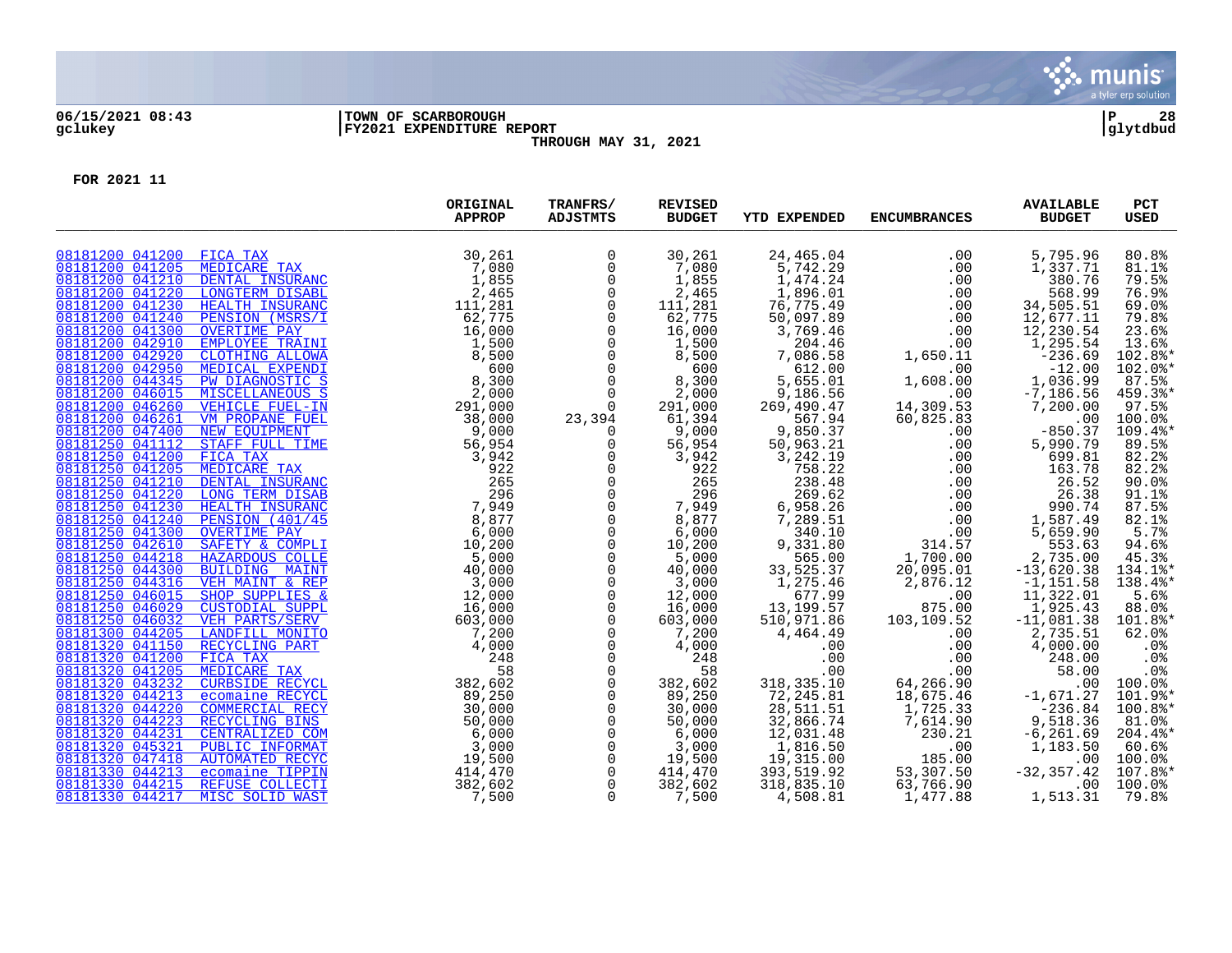

#### **06/15/2021 08:43 |TOWN OF SCARBOROUGH |P 29 gclukey |FY2021 EXPENDITURE REPORT |glytdbud THROUGH MAY 31, 2021**



**FOR 2021 11**

|                                           | ORIGINAL<br><b>APPROP</b> | TRANFRS/<br><b>ADJSTMTS</b> | <b>REVISED</b><br><b>BUDGET</b> | <b>YTD EXPENDED</b> | <b>ENCUMBRANCES</b> | <b>AVAILABLE</b><br><b>BUDGET</b> | <b>PCT</b><br><b>USED</b> |
|-------------------------------------------|---------------------------|-----------------------------|---------------------------------|---------------------|---------------------|-----------------------------------|---------------------------|
| 08181330 044218<br>HAZARDOUS COLLE        | 6,500                     | $\Omega$                    | 6,500                           | 12,485.59           | .00                 | $-5,985.59$                       | 192.1%*                   |
| 08181460 043225<br><b>CONTRACTUAL SER</b> | 9,000                     | 0                           | 9,000                           | 6,429.16            | 2,570.84            | $.00 \,$                          | 100.0%                    |
| 08181460 044110<br><b>UTILITIES WATER</b> | 0                         |                             | 0                               | 242.78              | .00                 | $-242.78$                         | $100.0$ *                 |
| 08181460 044320<br><b>MISC MAINTENANC</b> | 50                        |                             | 50                              | .00                 | .00                 | 50.00                             | .0%                       |
| 08181470 043225<br><b>CONTRACTUAL SER</b> | 9,000                     |                             | 9,000                           | 6,429.16            | 2,570.84            | .00                               | 100.0%                    |
| 08181470 044320<br>MISC MAINTENANC        | 50                        |                             | 50                              | .00                 | .00                 | 50.00                             | .0%                       |
| 08181500 044320 78004 MISC MAINT          | 1,600                     | $\Omega$                    | 1,600                           | .00                 | .00                 | 1,600.00                          | .0%                       |
| 08181500 044320 78005 MISC MAINT          | 442                       |                             | 442                             | 857.18              | .00                 | $-415.18$                         | 193.9%*                   |
| 08181500 044320 78006 MISC MAINT          | 3,000                     |                             | 3,000                           | .00                 | .00                 | 3,000.00                          | .0 <sub>8</sub>           |
| 08181500 044320 78007 MISC MAINT          | 3,000                     |                             | 3,000                           | 1,285.84            | 1,714.16            | .00                               | 100.0%                    |
| 08181600 044265<br>TREE MAINTENANC        | 2,000                     |                             | 2,000                           | 2,400.00            | .00                 | $-400.00$                         | $120.0$ *                 |
| 08181720 043225<br>NPDES CONTRACTU        | 18,500                    | $\Omega$                    | 18,500                          | 13,880.00           | .00                 | 4,620.00                          | 75.0%                     |
| 08182000 044288<br>STREET LIGHT MA        | 3,000                     | $\Omega$                    | 3,000                           | .00                 | $.00 \ \rm$         | 3,000.00                          | .0 <sub>8</sub>           |
| 08182000 046221<br><b>UTILITIES STREE</b> | 31,000                    |                             | 31,000                          | 24, 129.97          | .00                 | 6,870.03                          | 77.8%                     |
| 08182000 047400<br>NEW EOUIPMENT          | 2,000                     |                             | 2,000                           | .00                 | .00                 | 2,000.00                          | .0%                       |
| 08182100 042910<br>TRAFFIC TRAININ        | 2,500                     |                             | 2,500                           | .00                 | .00                 | 2,500.00                          | .0%                       |
| 08182100 043225<br>TRAFFIC SIGNALS        | 500                       |                             | 500                             | 465.00              | .00                 | 35.00                             | 93.0%                     |
| PROFESSIONAL DU<br>08182100 043500        | 400                       | $\Omega$                    | 400                             | 140.00              | .00                 | 260.00                            | 35.0%                     |
| 08182100 044284<br><b>SIGN MAINTENANC</b> | 2,600                     | 0                           | 2,600                           | .00                 | $.00 \ \rm$         | 2,600.00                          | .0%                       |
| 08182100 044286<br><b>PRE-EMPTION DEV</b> | 2,000                     |                             | 2,000                           | .00                 | .00                 | 2,000.00                          | .0%                       |
| 08182100 044301<br><b>GENERATOR MAINT</b> | 17,000                    |                             | 17,000                          | 7,500.33            | .00                 | 9,499.67                          | 44.1%                     |
| 08182100 044302<br><b>ALARM MAINTENAN</b> | 10,000                    |                             | 10,000                          | 2,244.00            | .00                 | 7,756.00                          | 22.4%                     |
| 08182100 044310<br>VEH MAINT & REP        | 3,000                     | $\Omega$                    | 3,000                           | 9,650.31            | $.00 \ \rm$         | $-6,650.31$                       | 321.7%*                   |
| 08182100 044351<br>DEPARTMENT EOUI        | 30,000                    | 0                           | 30,000                          | 33,047.02           | 4,040.00            | $-7,087.02$                       | $123.6$ *                 |
| 08182100 044353<br><b>OTHER EOUIPMENT</b> | 2,500                     |                             | 2,500                           | .00                 | .00                 | 2,500.00                          | .0%                       |
| 08182100 046053<br><b>TOOL SUPPLIES</b>   | 1,000                     |                             | 1,000                           | .00                 | .00                 | 1,000.00                          | .0%                       |
| 08182100 046230<br><b>UTILITIES TRAFF</b> | 17,000                    |                             | 17,000                          | 14,555.44           | .00                 | 2,444.56                          | 85.6%                     |
| 08182100 046260<br><b>VEHICLE FUEL-GA</b> | 900                       |                             | 900                             | 1,234.45            | .00                 | $-334.45$                         | 137.2%*                   |
| 08182100 047400<br>NEW EOUIPMENT          | 4,000                     |                             | 4,000                           | 790.00              | .00                 | 3,210.00                          | 19.8%                     |
| TRAFFIC LIGHT I<br>08182100 047450        | 9,000                     | $\Omega$                    | 9,000                           | 9,000.00            | $.00 \ \rm$         | .00                               | 100.0%                    |
| 08182300 044110 67001 PWD MONTHL          | 184,400                   | 0                           | 184,400                         | 167, 134.64         | .00                 | 17,265.36                         | 90.6%                     |
| 08182300 044110 67002 MAINE WATE          | 68,000                    | $\Omega$                    | 68,000                          | 56,142.00           | .00                 | 11,858.00                         | 82.6%                     |
| TOTAL PUBLIC WORKS                        | 6,868,779                 | 46,494                      | 6,915,273                       | 5,733,049.91        | 561,008.85          | 621, 213.94                       | 91.0%                     |
| TOTAL PUBLIC WORKS                        | 6,868,779                 | 46,494                      | 6,915,273                       | 5,733,049.91        | 561,008.85          | 621, 213.94                       | 91.0%                     |

85 DEBT \_\_\_\_\_\_\_\_\_\_\_\_\_\_\_\_\_\_\_\_\_\_\_\_\_\_\_\_\_\_\_\_\_\_\_\_\_\_\_\_\_

285 DEBT \_\_\_\_\_\_\_\_\_\_\_\_\_\_\_\_\_\_\_\_\_\_\_\_\_\_\_\_\_\_\_\_\_\_\_\_\_\_\_\_\_

[08585000 048300 DEBT INTEREST](https://munis.scarborough.me.us/_layouts/15/DashboardMunisV6.3/PassThru.aspx?-E=PhSn1KlHEgSe%2Bx2nZFQVnhCuOktzIBMHtY3U/rTCFxvysEZK9YfTfFXKfK0dErez&) 1,650,927 0 1,650,927 1,639,557.22 .00 11,369.78 99.3%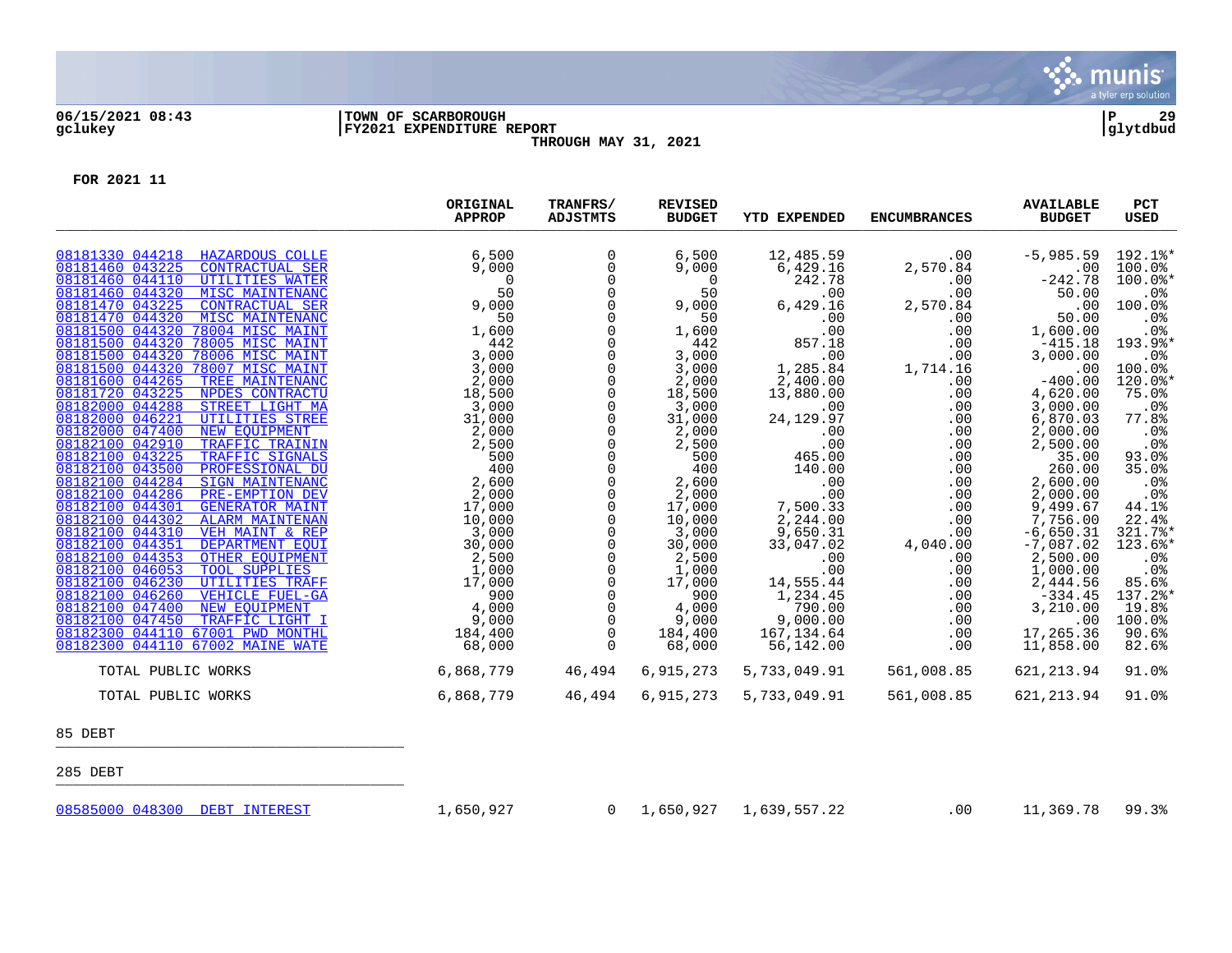

#### **06/15/2021 08:43 |TOWN OF SCARBOROUGH |P 30 gclukey |FY2021 EXPENDITURE REPORT |glytdbud THROUGH MAY 31, 2021**



|                                                                                                                                                                                                                                                                                                                                                                                                                                                                                                | ORIGINAL<br><b>APPROP</b>                                                                                                                   | TRANFRS/<br><b>ADJSTMTS</b>                                                                                                                                         | <b>REVISED</b><br><b>BUDGET</b>                                                                                                                      | <b>YTD EXPENDED</b>                                                                                                                                       | <b>ENCUMBRANCES</b>                                                                                         | <b>AVAILABLE</b><br><b>BUDGET</b>                                                                                                                                    | <b>PCT</b><br><b>USED</b>                                                                                                                |
|------------------------------------------------------------------------------------------------------------------------------------------------------------------------------------------------------------------------------------------------------------------------------------------------------------------------------------------------------------------------------------------------------------------------------------------------------------------------------------------------|---------------------------------------------------------------------------------------------------------------------------------------------|---------------------------------------------------------------------------------------------------------------------------------------------------------------------|------------------------------------------------------------------------------------------------------------------------------------------------------|-----------------------------------------------------------------------------------------------------------------------------------------------------------|-------------------------------------------------------------------------------------------------------------|----------------------------------------------------------------------------------------------------------------------------------------------------------------------|------------------------------------------------------------------------------------------------------------------------------------------|
| 08585000 048350<br>DEBT PRINCIPAL<br>08585000 048351<br>REFUNDED BOND E<br>08585000 048375<br>DEBT COSTS AND<br>08585000 048376<br>UNDERWRITERS DI                                                                                                                                                                                                                                                                                                                                             | 4,781,991<br>$\Omega$<br>50,000<br>0                                                                                                        | 0<br>0<br>$\mathbf 0$<br>$\mathbf 0$                                                                                                                                | 4,781,991<br>0<br>50,000<br>$\Omega$                                                                                                                 | 4,903,292.78<br>47,974,676.46<br>128,837.00<br>225,731.17                                                                                                 | .00<br>.00<br>.00                                                                                           | $-121, 301.78$<br>$.00 - 47,974,676.46$<br>$-78,837.00$<br>$-225, 731.17$                                                                                            | 102.5%*<br>$100.0$ *<br>257.7%<br>$100.0$ *                                                                                              |
| TOTAL DEBT                                                                                                                                                                                                                                                                                                                                                                                                                                                                                     | 6,482,918                                                                                                                                   | $\mathbf{0}$                                                                                                                                                        | 6,482,918                                                                                                                                            | 54,872,094.63                                                                                                                                             |                                                                                                             | $.00 - 48,389,176.63$                                                                                                                                                | 846.4%                                                                                                                                   |
| TOTAL DEBT                                                                                                                                                                                                                                                                                                                                                                                                                                                                                     | 6,482,918                                                                                                                                   | $\Omega$                                                                                                                                                            |                                                                                                                                                      | 6, 482, 918 54, 872, 094. 63                                                                                                                              |                                                                                                             | $.00 - 48,389,176.63$                                                                                                                                                | 846.4%                                                                                                                                   |
| 90 CAPITAL                                                                                                                                                                                                                                                                                                                                                                                                                                                                                     |                                                                                                                                             |                                                                                                                                                                     |                                                                                                                                                      |                                                                                                                                                           |                                                                                                             |                                                                                                                                                                      |                                                                                                                                          |
| 294 CAPITAL EQUIPMENT                                                                                                                                                                                                                                                                                                                                                                                                                                                                          |                                                                                                                                             |                                                                                                                                                                     |                                                                                                                                                      |                                                                                                                                                           |                                                                                                             |                                                                                                                                                                      |                                                                                                                                          |
| 09455600 047441<br>NEW COMPUTER SO<br>09456000 047441<br>VISION SOFTW/CO<br>047255 88105 MB-SCH AIR<br>09460800<br>09460800 047442 91606 MB EXTERIO<br>09471100 044319 FD MAJOR VEHICL<br>09471100 047400 85012 FD EQUIP I<br>047420 93007 F20, F17&F<br>09471100<br>047421 93000 FD LADDER<br>09471100<br>09471100 047422 93002 F20 NEW FI<br>09472100 042920<br><b>EOUIP ISSUE ROO</b><br>047255 95008 17 PW HVAC<br>09480000<br>09480000 047424 97011 2021 PW PL<br>TOTAL CAPITAL EQUIPMENT | $\mathbf 0$<br>$\Omega$<br>85,000<br>10,000<br>0<br>$\mathbf 0$<br>$\Omega$<br>1,200,000<br>$\mathbf 0$<br>$\Omega$<br>245,000<br>1,540,000 | $\overline{0}$<br>0<br>$\mathbf 0$<br>$\mathbf 0$<br>$\Omega$<br>3,235<br>3,501<br>$\mathbf 0$<br>$\mathbf 0$<br>$\mathbf 0$<br>$\overline{0}$<br>$\Omega$<br>6,736 | $\overline{0}$<br>$\Omega$<br>85,000<br>10,000<br>$\mathbf 0$<br>3,235<br>3,501<br>1,200,000<br>0<br>$\mathbf 0$<br>$\Omega$<br>245,000<br>1,546,736 | 6,496.00<br>10,043.00<br>7,100.00<br>.00<br>850.00<br>3,235.00<br>3,500.99<br>965,028.17<br>175,867.85<br>16.95<br>5,728.00<br>133,698.85<br>1,311,564.81 | .00<br>.00<br>.00<br>.00<br>.00<br>.00<br>.00<br>203,495.00<br>4,746.64<br>.00<br>.00<br>.00<br>208, 241.64 | $-6,496.00$<br>$-10,043.00$<br>77,900.00<br>10,000.00<br>$-850.00$<br>.00<br>.00<br>31,476.83<br>$-180,614.49$<br>$-16.95$<br>$-5,728.00$<br>111,301.15<br>26,929.54 | $100.0$ *<br>$100.0$ *<br>8.4%<br>.0%<br>$100.0$ *<br>100.0%<br>100.0%<br>97.4%<br>$100.0$ *<br>$100.0$ *<br>$100.0$ *<br>54.6%<br>98.3% |
| TOTAL CAPITAL                                                                                                                                                                                                                                                                                                                                                                                                                                                                                  | 1,540,000                                                                                                                                   | 6,736                                                                                                                                                               | 1,546,736                                                                                                                                            | 1,311,564.81                                                                                                                                              | 208, 241.64                                                                                                 | 26,929.54                                                                                                                                                            | 98.3%                                                                                                                                    |
| 94 INTERGOVERNMENTAL-EXPENDITURE                                                                                                                                                                                                                                                                                                                                                                                                                                                               |                                                                                                                                             |                                                                                                                                                                     |                                                                                                                                                      |                                                                                                                                                           |                                                                                                             |                                                                                                                                                                      |                                                                                                                                          |
| 291 INTERGOVERNMENTAL                                                                                                                                                                                                                                                                                                                                                                                                                                                                          |                                                                                                                                             |                                                                                                                                                                     |                                                                                                                                                      |                                                                                                                                                           |                                                                                                             |                                                                                                                                                                      |                                                                                                                                          |
| 09191000 048800<br>COUNTY TAX                                                                                                                                                                                                                                                                                                                                                                                                                                                                  | 3,188,519                                                                                                                                   | $\mathbf{0}$                                                                                                                                                        | 3,188,519                                                                                                                                            | 3,188,519.00                                                                                                                                              | .00                                                                                                         | .00.                                                                                                                                                                 | 100.0%                                                                                                                                   |
| TOTAL INTERGOVERNMENTAL                                                                                                                                                                                                                                                                                                                                                                                                                                                                        | 3,188,519                                                                                                                                   | $\mathbf{0}$                                                                                                                                                        | 3,188,519                                                                                                                                            | 3,188,519.00                                                                                                                                              | .00                                                                                                         | .00                                                                                                                                                                  | 100.0%                                                                                                                                   |
| TOTAL INTERGOVERNMENTAL-EXPENDITURE                                                                                                                                                                                                                                                                                                                                                                                                                                                            | 3,188,519                                                                                                                                   | $\mathbf{0}$                                                                                                                                                        | 3,188,519                                                                                                                                            | 3,188,519.00                                                                                                                                              | .00                                                                                                         | .00                                                                                                                                                                  | 100.0%                                                                                                                                   |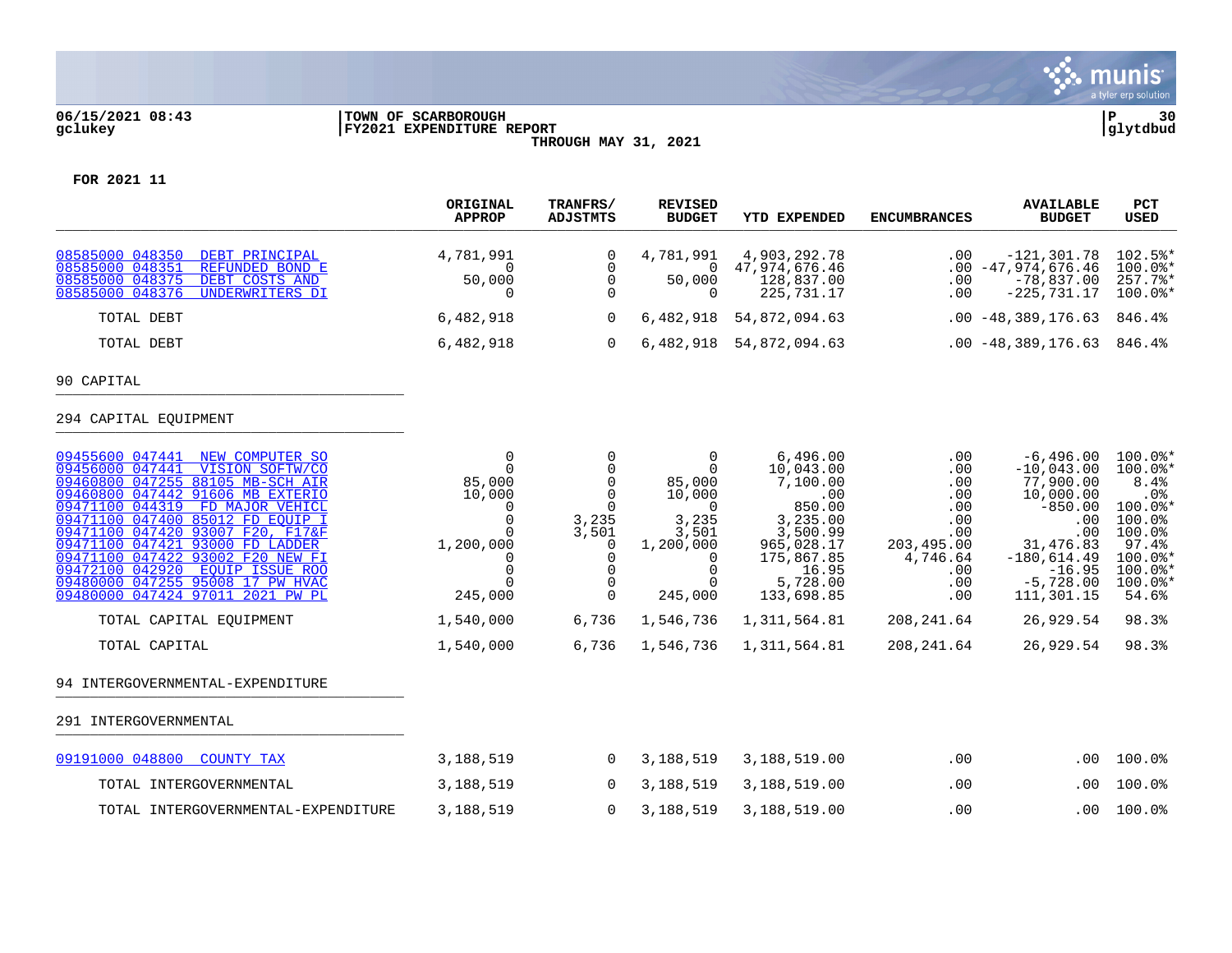|                                                                                                                                                                                                                                                                                                                                                          |                                                  |                                                                                                                                                                        |                                                                             |                                                                                                         |                                                                   |                                                                                                                                        | a tyler erp solution                                                                                              |
|----------------------------------------------------------------------------------------------------------------------------------------------------------------------------------------------------------------------------------------------------------------------------------------------------------------------------------------------------------|--------------------------------------------------|------------------------------------------------------------------------------------------------------------------------------------------------------------------------|-----------------------------------------------------------------------------|---------------------------------------------------------------------------------------------------------|-------------------------------------------------------------------|----------------------------------------------------------------------------------------------------------------------------------------|-------------------------------------------------------------------------------------------------------------------|
| 06/15/2021 08:43<br>gclukey                                                                                                                                                                                                                                                                                                                              | TOWN OF SCARBOROUGH<br>FY2021 EXPENDITURE REPORT | THROUGH MAY 31, 2021                                                                                                                                                   |                                                                             |                                                                                                         |                                                                   |                                                                                                                                        | ∣P<br>31<br>glytdbud                                                                                              |
| FOR 2021 11                                                                                                                                                                                                                                                                                                                                              |                                                  |                                                                                                                                                                        |                                                                             |                                                                                                         |                                                                   |                                                                                                                                        |                                                                                                                   |
|                                                                                                                                                                                                                                                                                                                                                          | ORIGINAL<br><b>APPROP</b>                        | <b>TRANFRS/</b><br><b>ADJSTMTS</b>                                                                                                                                     | <b>REVISED</b><br><b>BUDGET</b>                                             | YTD EXPENDED                                                                                            | <b>ENCUMBRANCES</b>                                               | <b>AVAILABLE</b><br><b>BUDGET</b>                                                                                                      | PCT<br><b>USED</b>                                                                                                |
| 95 INTRAGOVERNMENTAL                                                                                                                                                                                                                                                                                                                                     |                                                  |                                                                                                                                                                        |                                                                             |                                                                                                         |                                                                   |                                                                                                                                        |                                                                                                                   |
| 297 OTHER                                                                                                                                                                                                                                                                                                                                                |                                                  |                                                                                                                                                                        |                                                                             |                                                                                                         |                                                                   |                                                                                                                                        |                                                                                                                   |
| 09787000 048800<br><b>OVERLAY</b><br>09788060 048800 85032 HAIGIS TIF<br>09788090 048800 85305 3% T/TOWN                                                                                                                                                                                                                                                 | 446,823<br>155,422<br>19,386                     | 0<br>$\mathbf 0$<br>$\Omega$                                                                                                                                           | 446,823<br>155,422<br>19,386                                                | 4,254.22<br>.00<br>19,386.33                                                                            | .00<br>.00<br>.00                                                 | 442,568.32<br>155,421.96<br>.00                                                                                                        | 1.0%<br>.0%<br>100.0%                                                                                             |
| TOTAL OTHER                                                                                                                                                                                                                                                                                                                                              | 621,631                                          | $\mathbf 0$                                                                                                                                                            | 621,631                                                                     | 23,640.55                                                                                               | .00                                                               | 597,990.28                                                                                                                             | 3.8%                                                                                                              |
| TOTAL INTRAGOVERNMENTAL                                                                                                                                                                                                                                                                                                                                  | 621,631                                          | $\mathbf 0$                                                                                                                                                            | 621,631                                                                     | 23,640.55                                                                                               | .00                                                               | 597,990.28                                                                                                                             | 3.8%                                                                                                              |
| TOTAL GENERAL FUND                                                                                                                                                                                                                                                                                                                                       | 43, 150, 425                                     | 57,121                                                                                                                                                                 | 43,207,546                                                                  | 86, 153, 736.56                                                                                         |                                                                   | 807,892.98 -43,754,083.95                                                                                                              | 201.3%                                                                                                            |
| TOTAL EXPENSES                                                                                                                                                                                                                                                                                                                                           | 43, 150, 425                                     | 57,121                                                                                                                                                                 |                                                                             | 43, 207, 546 86, 153, 736. 56                                                                           |                                                                   | 807,892.98 -43,754,083.95                                                                                                              |                                                                                                                   |
| 1200 SPECIAL REVENUE FUND                                                                                                                                                                                                                                                                                                                                |                                                  |                                                                                                                                                                        |                                                                             |                                                                                                         |                                                                   |                                                                                                                                        |                                                                                                                   |
| 55 GENERAL GOVERNMENT                                                                                                                                                                                                                                                                                                                                    |                                                  |                                                                                                                                                                        |                                                                             |                                                                                                         |                                                                   |                                                                                                                                        |                                                                                                                   |
| 256 EXECUTIVE                                                                                                                                                                                                                                                                                                                                            |                                                  |                                                                                                                                                                        |                                                                             |                                                                                                         |                                                                   |                                                                                                                                        |                                                                                                                   |
| 12565500 044254 85033 P SAFETY N<br>12565520 046000 79103 MMA WELLNE<br>12565520 048105 79103 MMA WELLNE<br>12569300<br>041150 79108 COVID19 AW<br>041200<br>79108<br>COVID19 AW<br>12569300<br>041205 79108<br>12569300<br>COVID19 AW<br>79108<br>12569300 041300<br>COVID19 AW<br>12569300 048600 79108 COVID19 AW<br>12569304 048600 79109 TCL-TCTL G |                                                  | 0<br>0<br>0<br>$\mathbf 0$<br>0<br>$\mathbf 0$<br>0<br>$\mathbf 0$<br>$\mathbf 0$<br>$\mathbf 0$<br>0<br>$\overline{0}$<br>0<br>0<br>0<br>$\Omega$<br>0<br>$\mathbf 0$ | O<br>0<br>$\Omega$<br>0<br>$\mathbf 0$<br>$\mathbf 0$<br>0<br>$\Omega$<br>0 | 9,591.96<br>3,274.00<br>1,050.00<br>23,540.61<br>1,455.73<br>340.50<br>228.75<br>48,072.30<br>17,907.55 | 38,631.86<br>.00<br>.00<br>.00<br>.00<br>.00<br>.00<br>.00<br>.00 | $-48, 223.82$<br>$-3, 274.00$<br>$-1,050.00$<br>$-23,540.61$<br>$-1, 455.73$<br>$-340.50$<br>$-228.75$<br>$-48,072.30$<br>$-17,907.55$ | $100.0$ *<br>$100.0$ *<br>$100.0$ *<br>$100.0$ *<br>$100.0$ *<br>$100.0$ *<br>$100.0$ *<br>$100.0$ *<br>$100.0$ * |
| TOTAL EXECUTIVE                                                                                                                                                                                                                                                                                                                                          |                                                  | $\mathbf 0$<br>$\mathbf 0$                                                                                                                                             | $\mathbf 0$                                                                 | 105,461.40                                                                                              | 38,631.86                                                         | $-144,093.26$                                                                                                                          | $100.0\%$                                                                                                         |
| 259 PLANNING                                                                                                                                                                                                                                                                                                                                             |                                                  |                                                                                                                                                                        |                                                                             |                                                                                                         |                                                                   |                                                                                                                                        |                                                                                                                   |
| 12595450 043225 85051 SCH DEVEL                                                                                                                                                                                                                                                                                                                          |                                                  | 0<br>$\mathbf 0$                                                                                                                                                       | 0                                                                           | 579,100.00                                                                                              | .00                                                               | $-579, 100.00$ $100.0$ *                                                                                                               |                                                                                                                   |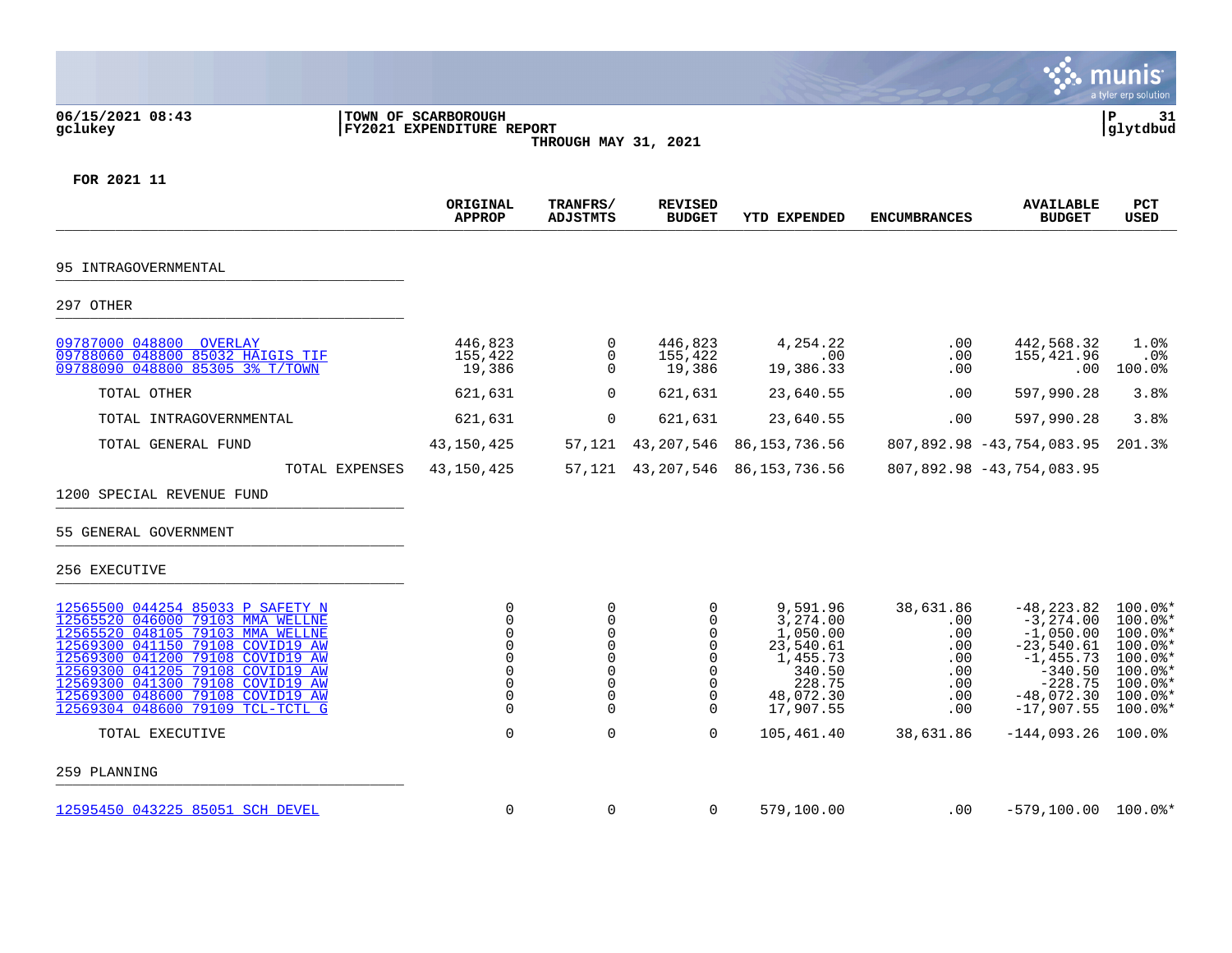

#### **06/15/2021 08:43 |TOWN OF SCARBOROUGH |P 32 gclukey |FY2021 EXPENDITURE REPORT |glytdbud THROUGH MAY 31, 2021**



| 1200<br>SPECIAL REVENUE FUND                                                                                                                                                                                                                          | ORIGINAL<br><b>APPROP</b>                                                             | TRANFRS/<br><b>ADJSTMTS</b>                      | <b>REVISED</b><br><b>BUDGET</b>                                                        | <b>YTD EXPENDED</b>                                                             | <b>ENCUMBRANCES</b>                                               | <b>AVAILABLE</b><br><b>BUDGET</b>                                                                        | <b>PCT</b><br><b>USED</b>                                                           |
|-------------------------------------------------------------------------------------------------------------------------------------------------------------------------------------------------------------------------------------------------------|---------------------------------------------------------------------------------------|--------------------------------------------------|----------------------------------------------------------------------------------------|---------------------------------------------------------------------------------|-------------------------------------------------------------------|----------------------------------------------------------------------------------------------------------|-------------------------------------------------------------------------------------|
| 12595700 047206 85026 DEVELOP FU                                                                                                                                                                                                                      | 0                                                                                     | 0                                                | 0                                                                                      | 1,531.30                                                                        | .00                                                               | $-1,531.30$                                                                                              | $100.0$ *                                                                           |
| TOTAL PLANNING                                                                                                                                                                                                                                        | $\mathbf 0$                                                                           | $\mathbf 0$                                      | 0                                                                                      | 580,631.30                                                                      | .00                                                               | $-580,631.30$                                                                                            | 100.0%                                                                              |
| TOTAL GENERAL GOVERNMENT                                                                                                                                                                                                                              | $\mathbf 0$                                                                           | $\mathbf 0$                                      | $\Omega$                                                                               | 686,092.70                                                                      | 38,631.86                                                         | $-724, 724.56$ 100.0%                                                                                    |                                                                                     |
| 60 PUBLIC SERVICE                                                                                                                                                                                                                                     |                                                                                       |                                                  |                                                                                        |                                                                                 |                                                                   |                                                                                                          |                                                                                     |
| 262 COMMUNITY SERVICES                                                                                                                                                                                                                                |                                                                                       |                                                  |                                                                                        |                                                                                 |                                                                   |                                                                                                          |                                                                                     |
| 12626020 048800 85038 CS SCHOLAR<br>12626025 048103 69020 CS SPECIAL<br>12626048 041150 79204 PART TIME<br>12626048 041200 79204 FICA TAX<br>12626048 041205 79204 MEDICARE T<br>12626048 048600 79204 CS-SCH GRA<br>12626150 044265 85021 CS-TREE PL | 0<br>0<br>$\mathbf 0$<br>$\mathbf 0$<br>$\mathbf 0$<br>0<br>$\Omega$                  | $\mathbf 0$<br>0<br>0<br>0<br>0<br>$\Omega$<br>0 | $\Omega$<br>$\Omega$<br>$\Omega$<br>$\Omega$<br>$\Omega$<br>$\mathbf 0$<br>$\Omega$    | 225.00<br>95.17<br>23,689.80<br>1,447.92<br>343.56<br>38,284.00<br>3,460.00     | .00<br>.00<br>.00<br>.00<br>.00<br>.00<br>.00                     | $-225.00$<br>$-95.17$<br>$-23,689.80$<br>$-1,447.92$<br>$-343.56$<br>$-38, 284.00$<br>$-3,460.00$        | $100.0$ *<br>$100.0$ *<br>$100.0$ *<br>100.0%*<br>100.0%*<br>100.0%*<br>$100.0$ *   |
| TOTAL COMMUNITY SERVICES                                                                                                                                                                                                                              | $\mathbf 0$                                                                           | $\mathbf 0$                                      | 0                                                                                      | 67,545.45                                                                       | .00                                                               | $-67, 545.45$                                                                                            | 100.0%                                                                              |
| TOTAL PUBLIC SERVICE                                                                                                                                                                                                                                  | $\mathbf 0$                                                                           | $\mathbf 0$                                      | $\mathbf 0$                                                                            | 67,545.45                                                                       | .00                                                               | $-67, 545.45$ 100.0%                                                                                     |                                                                                     |
| 70 PUBLIC SAFETY                                                                                                                                                                                                                                      |                                                                                       |                                                  |                                                                                        |                                                                                 |                                                                   |                                                                                                          |                                                                                     |
| 271 FIRE SERVICES                                                                                                                                                                                                                                     |                                                                                       |                                                  |                                                                                        |                                                                                 |                                                                   |                                                                                                          |                                                                                     |
| 12717100 043224 85013 COLLECTION<br>12717100 043465 85013 CREDIT CAR<br>12717100 048800 85013 RESCUE RES<br>12719300 047400 79305 NEW EOUIPM<br>12719300 048600 79302 FIRE DEPT<br>12719300 048810 79316 20 HOMELAN<br>TOTAL FIRE SERVICES            | 0<br>$\mathbf 0$<br>$\mathbf 0$<br>$\mathsf 0$<br>$\mathbf 0$<br>$\Omega$<br>$\Omega$ | 0<br>0<br>0<br>0<br>0<br>0<br>$\mathbf 0$        | $\Omega$<br>$\mathbf 0$<br>$\Omega$<br>$\mathbf 0$<br>$\Omega$<br>$\Omega$<br>$\Omega$ | 3, 117. 23<br>317.87<br>625,000.02<br>2,833.56<br>.00<br>2,626.69<br>633,895.37 | $.00 \,$<br>.00<br>$.00 \,$<br>.00<br>1,884.94<br>.00<br>1,884.94 | $-3, 117.23$<br>$-317.87$<br>$-625,000.02$<br>$-2,833.56$<br>$-1,884.94$<br>$-2,626.69$<br>$-635,780.31$ | 100.0%*<br>$100.0$ *<br>$100.0$ *<br>$100.0$ *<br>100.0%*<br>$100.0$ *<br>$100.0$ % |
| 272 POLICE SERVICES                                                                                                                                                                                                                                   |                                                                                       |                                                  |                                                                                        |                                                                                 |                                                                   |                                                                                                          |                                                                                     |
|                                                                                                                                                                                                                                                       |                                                                                       |                                                  |                                                                                        |                                                                                 |                                                                   |                                                                                                          |                                                                                     |
| 12727210 047400 85025 PD ASSET F                                                                                                                                                                                                                      | 0                                                                                     | 0                                                | 0                                                                                      | 8,932.19                                                                        | .00                                                               | $-8,932.19$ 100.0%*                                                                                      |                                                                                     |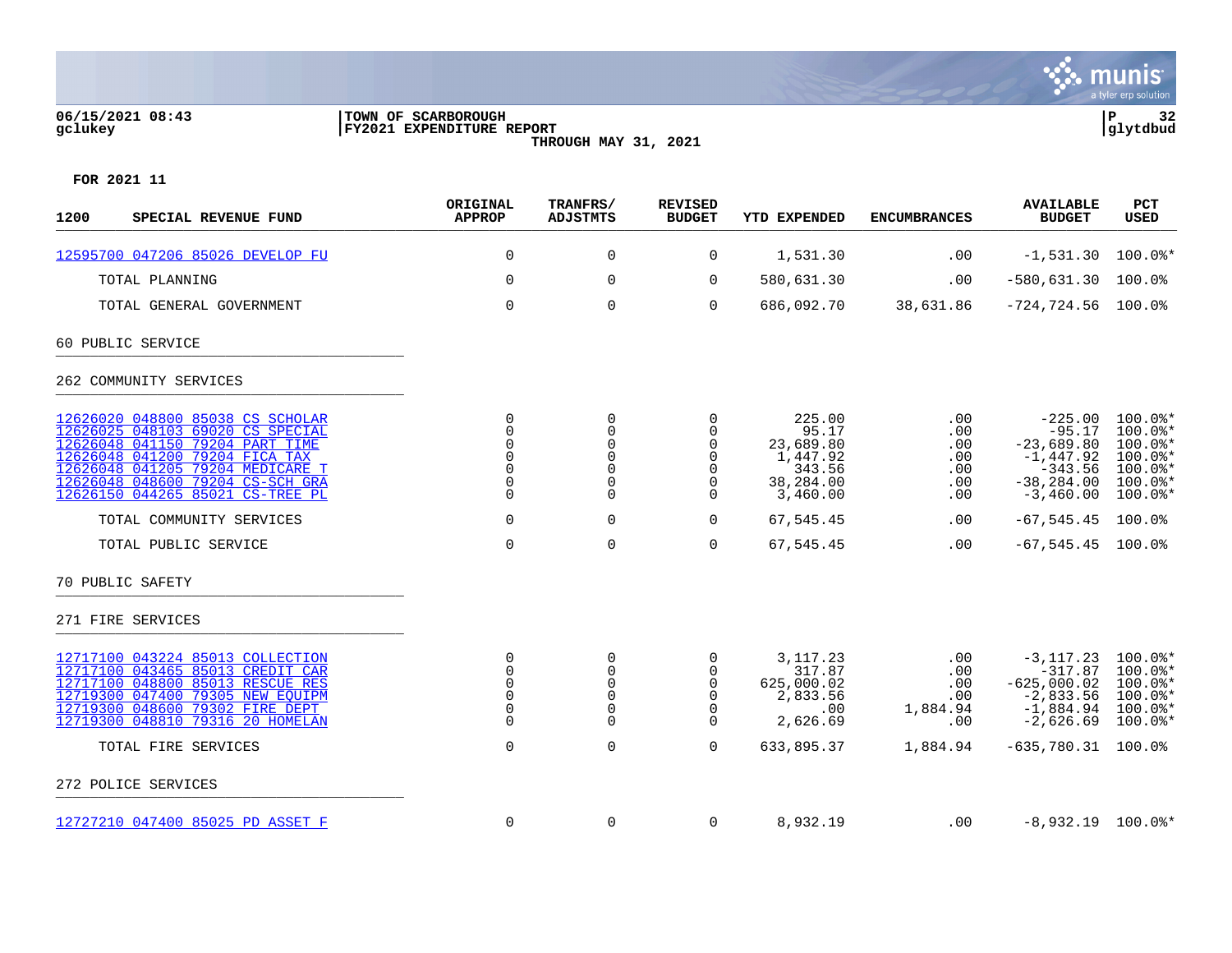

## **06/15/2021 08:43 |TOWN OF SCARBOROUGH |P 33 gclukey |FY2021 EXPENDITURE REPORT |glytdbud THROUGH MAY 31, 2021**



|                                                                      | ORIGINAL<br><b>APPROP</b> | TRANFRS/<br><b>ADJSTMTS</b> | <b>REVISED</b><br><b>BUDGET</b> | <b>YTD EXPENDED</b>    | <b>ENCUMBRANCES</b> | <b>AVAILABLE</b><br><b>BUDGET</b> | PCT<br><b>USED</b>   |
|----------------------------------------------------------------------|---------------------------|-----------------------------|---------------------------------|------------------------|---------------------|-----------------------------------|----------------------|
| 12727210 048810 85301 PD OPERATI                                     | 0                         | 0                           | $\Omega$                        | 2,629.62               | .00                 | $-2,629.62$                       | $100.0$ *            |
| 12729300 041112 79448 HOPE GRANT                                     | $\mathsf 0$               | $\Omega$                    | $\Omega$                        | 35,623.47              | .00                 | $-35,623.47$                      | $100.0$ *            |
| 12729300 041299 79448 HOPE GRANT                                     | $\mathbf 0$               | $\mathbf 0$                 | $\Omega$                        | 10,077.87              | .00                 | $-10,077.87$                      | 100.0%*              |
| 12729300 041300 79400 PD DISTRAC                                     | $\mathbf 0$               |                             | $\Omega$                        | 38,042.30              | .00                 | $-38,042.30$                      | $100.0$ *            |
| 12729300 041300 79412 PD DRE/FPT                                     | $\Omega$                  | $\Omega$                    | $\Omega$                        | 196.35                 | .00                 | $-196.35$                         | $100.0$ *            |
| 12729300 041300 79419 09 UNDERAG<br>12729300 041300 79445 PD OUI GRA | $\mathbf 0$               |                             | $\mathbf 0$                     | 179.18                 | .00                 | $-179.18$                         | $100.0$ *            |
| 12729300 041300 79446 PD 2014 SP                                     | $\mathbf 0$               | 0                           | $\mathbf 0$<br>0                | 11,035.80<br>17,765.69 | .00<br>.00          | $-11,035.80$<br>$-17,765.69$      | $100.0$ *<br>100.0%* |
| 12729300 041300 79447 2014 SEATB                                     | 0                         |                             | $\mathbf 0$                     | 5,978.66               | .00                 | $-5,978.66$                       | $100.0$ *            |
| 12729300 041300 79449 PD STOP VA                                     | $\mathsf{O}\xspace$       | 0                           | $\mathbf 0$                     | 11,208.84              | .00                 | $-11, 208.84$                     | $100.0$ *            |
| 12729300 041300 79450 PD PEDESTR                                     | $\mathbf 0$               |                             | $\Omega$                        | 2,726.99               | .00                 | $-2,726.99$                       | $100.0$ *            |
| 12729300 042910 79449 PD STOP VA                                     | $\mathbf 0$               | $\Omega$                    | $\Omega$                        | 27,807.29              | .00                 | $-27,807.29$                      | $100.0$ *            |
| 12729300 043202 79448 PD TREATME                                     | $\mathsf 0$               | 0                           | $\mathbf 0$                     | 304,674.03             | .00                 | $-304,674.03$                     | $100.0$ *            |
| 12729300 045420 79448 PD CAMPAIG                                     | $\mathbf 0$               | 0                           | $\Omega$                        | 82,331.06              | .00                 | $-82, 331.06$                     | $100.0$ *            |
| 12729300 048600 79402 BULLETPROO                                     | $\mathsf{O}\xspace$       | $\mathsf 0$                 | $\mathbf 0$                     | 3,160.00               | .00                 | $-3,160.00$                       | $100.0$ *            |
| 12729300 048600 79425 PD 2009 BY                                     | $\mathbf 0$               | 0                           | $\mathbf 0$                     | 4,535.79               | .00                 | $-4,535.79$                       | $100.0$ *            |
| 12729300 048600 79448 PD HOPE GR                                     | 0                         | 0                           | $\mathbf 0$                     | 24,812.22              | .00                 | $-24,812.22$                      | 100.0%*              |
| 12729450 041300 79421 2018 PD EN                                     | $\Omega$                  | 0                           | $\Omega$                        | 1,580.19               | .00                 | $-1,580.19$                       | $100.0$ *            |
| TOTAL POLICE SERVICES                                                | $\mathbf 0$               | 0                           | 0                               | 593,297.54             | .00                 | $-593, 297.54$                    | 100.0%               |
| TOTAL PUBLIC SAFETY                                                  | $\mathbf 0$               | $\mathbf 0$                 | $\Omega$                        | 1,227,192.91           |                     | 1,884.94 -1,229,077.85            | 100.0%               |
| 90 CAPITAL                                                           |                           |                             |                                 |                        |                     |                                   |                      |
| 262 COMMUNITY SERVICES                                               |                           |                             |                                 |                        |                     |                                   |                      |
| 12626050 044269 85024 TURF FIELD                                     | $\mathbf 0$               | 0                           | 0                               | 10,571.00              | .00                 | $-10,571.00$ 100.0%*              |                      |
| TOTAL COMMUNITY SERVICES                                             | $\mathbf 0$               | $\mathbf 0$                 | 0                               | 10,571.00              | .00                 | $-10,571.00$                      | 100.0%               |
|                                                                      |                           |                             |                                 |                        |                     |                                   |                      |
| TOTAL CAPITAL                                                        | $\mathbf 0$               | $\mathbf 0$                 | 0                               | 10,571.00              | .00                 | $-10,571.00$                      | 100.0%               |
| 95 INTRAGOVERNMENTAL                                                 |                           |                             |                                 |                        |                     |                                   |                      |
| 297 OTHER                                                            |                           |                             |                                 |                        |                     |                                   |                      |
| 12975501 048801 85048 AVESTA CEA                                     | $\mathbf 0$               | 0                           | 0                               | 20,333.68              | .00                 | $-20,333.68$ 100.0%*              |                      |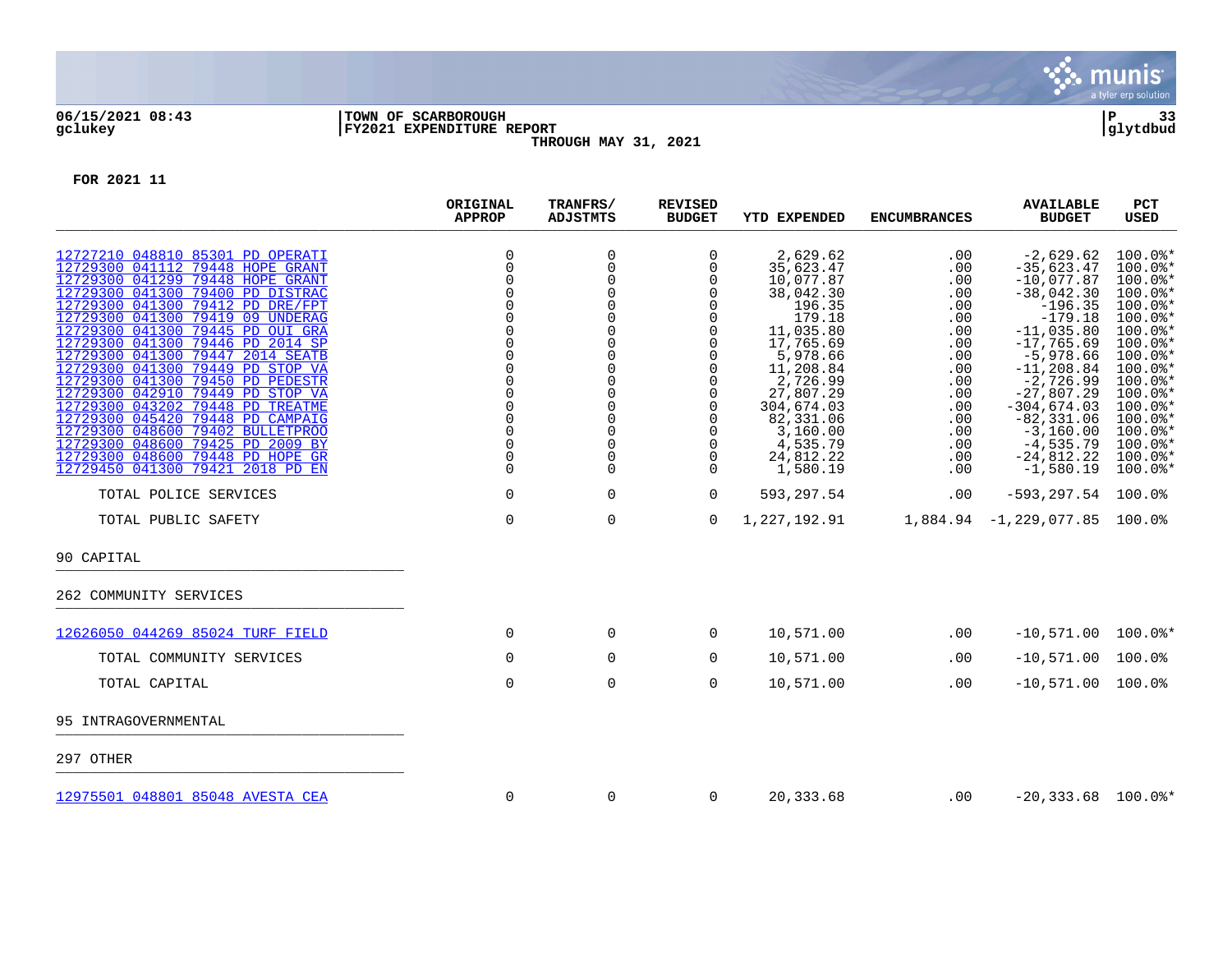

#### **06/15/2021 08:43 |TOWN OF SCARBOROUGH |P 34 gclukey |FY2021 EXPENDITURE REPORT |glytdbud THROUGH MAY 31, 2021**



|                                                                                                                                                                                                                                                                                                                                   | ORIGINAL<br><b>APPROP</b>                          | TRANFRS/<br><b>ADJSTMTS</b>                                                                         | <b>REVISED</b><br><b>BUDGET</b>                                       | <b>YTD EXPENDED</b>                                                                                         | <b>ENCUMBRANCES</b>                                         | <b>AVAILABLE</b><br><b>BUDGET</b>                                                                                                        | PCT<br><b>USED</b>                                                                                            |
|-----------------------------------------------------------------------------------------------------------------------------------------------------------------------------------------------------------------------------------------------------------------------------------------------------------------------------------|----------------------------------------------------|-----------------------------------------------------------------------------------------------------|-----------------------------------------------------------------------|-------------------------------------------------------------------------------------------------------------|-------------------------------------------------------------|------------------------------------------------------------------------------------------------------------------------------------------|---------------------------------------------------------------------------------------------------------------|
| 12978800 048800 85031 NEX TIF EX<br>12978801 048800 85304 CROSSROADS<br>12978802 048800 85044 FOUNDATION<br>12978803 048800 85037 BESSEY COM                                                                                                                                                                                      | 0<br>0<br>$\Omega$<br>0                            | 0<br>0<br>$\Omega$<br>$\mathbf 0$                                                                   | 0<br>$\Omega$<br>$\Omega$<br>$\Omega$                                 | 686,947.05<br>230,986.13<br>58,003.04<br>86,369.29                                                          | .00<br>.00<br>.00<br>.00                                    | $-686, 947.05$<br>$-230,986.13$<br>$-58,003.04$<br>$-86, 369.29$                                                                         | $100.0$ *<br>$100.0$ *<br>$100.0$ *<br>$100.0$ *                                                              |
| TOTAL OTHER                                                                                                                                                                                                                                                                                                                       | $\mathbf 0$                                        | $\mathbf 0$                                                                                         | $\Omega$                                                              | 1,082,639.19                                                                                                | .00                                                         | $-1,082,639.19$                                                                                                                          | 100.0%                                                                                                        |
| TOTAL INTRAGOVERNMENTAL                                                                                                                                                                                                                                                                                                           | 0                                                  | $\mathbf 0$                                                                                         | $\Omega$                                                              | 1,082,639.19                                                                                                |                                                             | $.00 - 1,082,639.19$                                                                                                                     | 100.0%                                                                                                        |
| 97 OTHER FINANCING USES                                                                                                                                                                                                                                                                                                           |                                                    |                                                                                                     |                                                                       |                                                                                                             |                                                             |                                                                                                                                          |                                                                                                               |
| 297 OTHER                                                                                                                                                                                                                                                                                                                         |                                                    |                                                                                                     |                                                                       |                                                                                                             |                                                             |                                                                                                                                          |                                                                                                               |
| 12979700 048990 TRANSFERS OUT                                                                                                                                                                                                                                                                                                     | $\mathbf 0$                                        | 0                                                                                                   | $\Omega$                                                              | 2, 221, 416.17                                                                                              |                                                             | $.00 -2,221,416.17 100.0$ <sup>*</sup>                                                                                                   |                                                                                                               |
| TOTAL OTHER                                                                                                                                                                                                                                                                                                                       | $\mathbf 0$                                        | 0                                                                                                   | $\overline{0}$                                                        | 2, 221, 416.17                                                                                              |                                                             | $.00 -2,221,416.17$                                                                                                                      | 100.0%                                                                                                        |
| TOTAL OTHER FINANCING USES                                                                                                                                                                                                                                                                                                        | $\mathbf 0$                                        | 0                                                                                                   | $\Omega$                                                              | 2, 221, 416.17                                                                                              |                                                             | $.00 -2, 221, 416.17$                                                                                                                    | 100.0%                                                                                                        |
| TOTAL SPECIAL REVENUE FUND                                                                                                                                                                                                                                                                                                        | $\Omega$                                           | $\mathbf 0$                                                                                         | $\Omega$                                                              | 5, 295, 457. 42                                                                                             |                                                             | 40,516.80 -5,335,974.22 100.0%                                                                                                           |                                                                                                               |
| TOTAL EXPENSES                                                                                                                                                                                                                                                                                                                    | 0                                                  | $\mathbf 0$                                                                                         | $\Omega$                                                              | 5, 295, 457. 42                                                                                             |                                                             | $40,516.80 -5,335,974.22$                                                                                                                |                                                                                                               |
| 1300 CAPITAL PROJECTS FUND                                                                                                                                                                                                                                                                                                        |                                                    |                                                                                                     |                                                                       |                                                                                                             |                                                             |                                                                                                                                          |                                                                                                               |
| 90 CAPITAL                                                                                                                                                                                                                                                                                                                        |                                                    |                                                                                                     |                                                                       |                                                                                                             |                                                             |                                                                                                                                          |                                                                                                               |
| 295 CAPITAL PROJECTS                                                                                                                                                                                                                                                                                                              |                                                    |                                                                                                     |                                                                       |                                                                                                             |                                                             |                                                                                                                                          |                                                                                                               |
| 13955500 047100 88108 1M PARK/LA<br>13955500 047100 88115 \$2.5m LAND<br>13955500 047200 88115 2.5m VOTER<br>13955700 047150 88173 EASTERN TR<br>13955700 047320 85005 NO SCAR TR<br>13955700 047360 91406 PHILLIPS B<br>13956080 044300 88102 MBLDG CARP<br>13956080 047250 88114 FY20 MUN B<br>13956080 047254 88119 MB SECURIT | 0<br>0<br>$\Omega$<br>0<br>0<br>$\Omega$<br>0<br>0 | 0<br>$\mathbf 0$<br>$\mathbf 0$<br>$\Omega$<br>$\Omega$<br>0<br>$\mathbf 0$<br>$\Omega$<br>$\Omega$ | 0<br>0<br>0<br>0<br>$\Omega$<br>0<br>$\Omega$<br>$\Omega$<br>$\Omega$ | 1,901.64<br>355,793.65<br>10,000.00<br>18,806.08<br>35,056.50<br>1,656.00<br>1,158.91<br>213.20<br>1,402.44 | .00<br>.00<br>.00<br>.00<br>.00<br>.00<br>.00<br>.00<br>.00 | $-1,901.64$<br>$-355, 793.65$<br>$-10,000.00$<br>$-18,806.08$<br>$-35,056.50$<br>$-1,656.00$<br>$-1, 158.91$<br>$-213.20$<br>$-1,402.44$ | 100.0%*<br>$100.0$ *<br>$100.0$ *<br>$100.0$ *<br>$100.0$ *<br>$100.0$ *<br>$100.0$ *<br>$100.0$ *<br>100.0%* |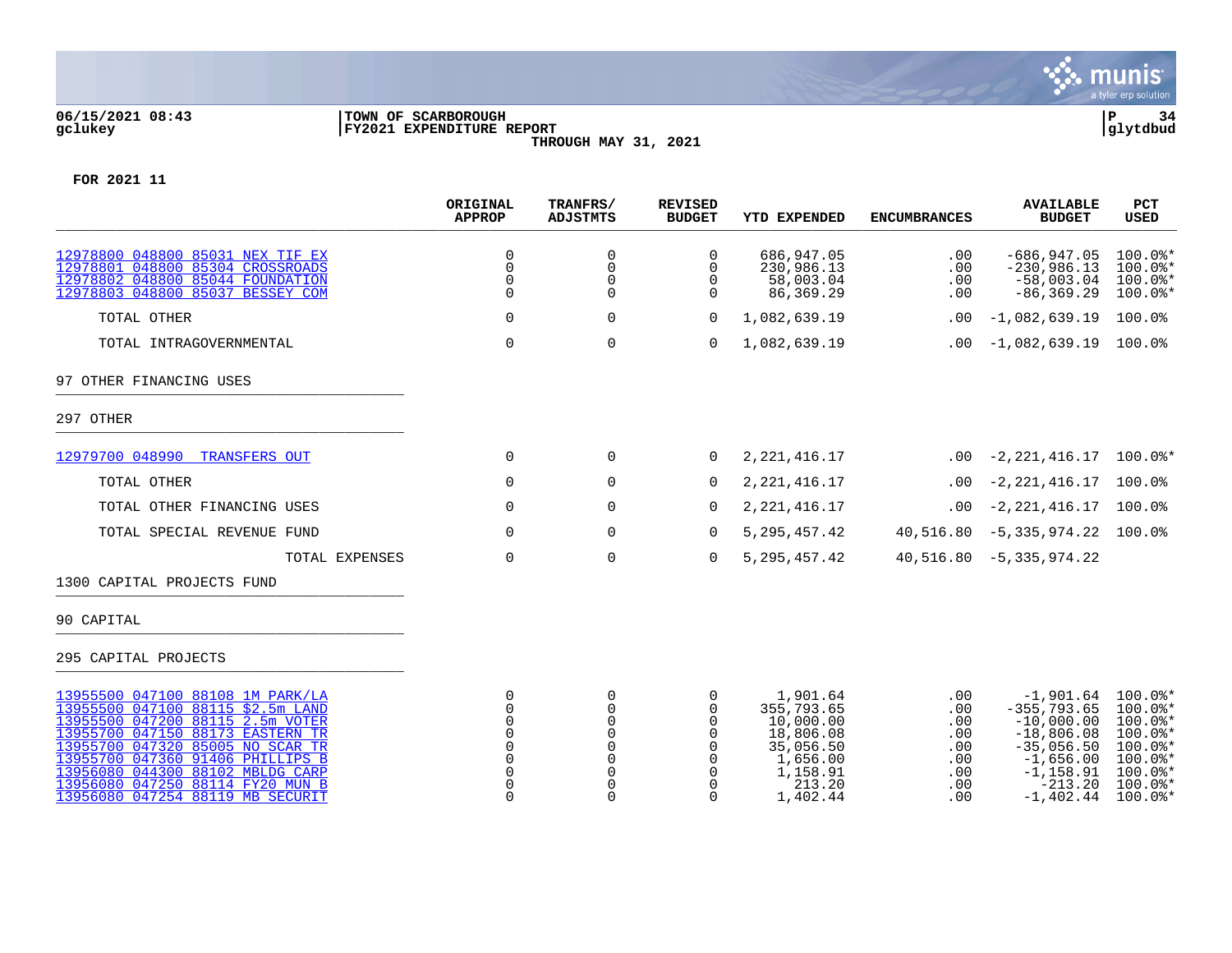

#### **06/15/2021 08:43 |TOWN OF SCARBOROUGH |P 35 gclukey |FY2021 EXPENDITURE REPORT |glytdbud THROUGH MAY 31, 2021**



| 1300<br>CAPITAL PROJECTS FUND                                                                                                                                                          |                | ORIGINAL<br><b>APPROP</b>          | TRANFRS/<br><b>ADJSTMTS</b>      | <b>REVISED</b><br><b>BUDGET</b>               | <b>YTD EXPENDED</b>                                           | <b>ENCUMBRANCES</b>             | <b>AVAILABLE</b><br><b>BUDGET</b>                                                 | PCT<br><b>USED</b>                            |
|----------------------------------------------------------------------------------------------------------------------------------------------------------------------------------------|----------------|------------------------------------|----------------------------------|-----------------------------------------------|---------------------------------------------------------------|---------------------------------|-----------------------------------------------------------------------------------|-----------------------------------------------|
| 13957110 047250 88206 FD MAJOR S<br>13958150 044300 88129 184 HOLMES                                                                                                                   |                | 0<br>$\mathbf 0$                   | $\mathbf 0$<br>$\Omega$          | 0<br>0                                        | 53,342.93<br>1,904.00                                         | .00<br>.00                      | $-53, 342.93$<br>$-1,904.00$                                                      | $100.0$ *<br>$100.0$ *                        |
| TOTAL CAPITAL PROJECTS                                                                                                                                                                 |                | 0                                  | $\mathbf 0$                      | 0                                             | 481,235.35                                                    | .00                             | $-481, 235.35$                                                                    | 100.0%                                        |
| TOTAL CAPITAL                                                                                                                                                                          |                | 0                                  | $\mathbf 0$                      | 0                                             | 481,235.35                                                    | .00                             | $-481, 235.35$                                                                    | 100.0%                                        |
| TOTAL CAPITAL PROJECTS FUND                                                                                                                                                            |                | $\Omega$                           | $\Omega$                         | 0                                             | 481, 235.35                                                   | .00                             | $-481, 235.35$                                                                    | $100.0\%$                                     |
|                                                                                                                                                                                        | TOTAL EXPENSES | 0                                  | $\mathbf 0$                      | 0                                             | 481,235.35                                                    | .00                             | $-481, 235.35$                                                                    |                                               |
| 1310 MYR CAPTIAL PROJECTS FUND                                                                                                                                                         |                |                                    |                                  |                                               |                                                               |                                 |                                                                                   |                                               |
| 90 CAPITAL                                                                                                                                                                             |                |                                    |                                  |                                               |                                                               |                                 |                                                                                   |                                               |
| 295 CAPITAL PROJECTS                                                                                                                                                                   |                |                                    |                                  |                                               |                                                               |                                 |                                                                                   |                                               |
| 31957250 043422 88259 BLDG CONST<br>047203 88259 BUILDING C<br>31957250<br>043445 88368 18&19 SUBS<br>31958000<br>31958000 044280 88338 2021 PW MI<br>31958000 047322 88312 STREET LIG |                | 0<br>0<br>0<br>867,000<br>$\Omega$ | 6,139<br>0<br>0<br>0<br>$\Omega$ | 6,139<br>$\Omega$<br>$\Omega$<br>867,000<br>U | 75,687.01<br>31,099.61<br>2,752.50<br>867,000.00<br>30,589.73 | .00<br>.00<br>.00<br>.00<br>.00 | $-69, 547.65$ 1232.8%*<br>$-31,099.61$<br>$-2,752.50$<br>$.00 \,$<br>$-30,589.73$ | $100.0$ *<br>$100.0$ *<br>100.0%<br>$100.0$ * |
| TOTAL CAPITAL PROJECTS                                                                                                                                                                 |                | 867,000                            | 6,139                            | 873,139                                       | 1,007,128.85                                                  | .00                             | $-133,989.49$                                                                     | 115.3%                                        |
| TOTAL CAPITAL                                                                                                                                                                          |                | 867,000                            | 6,139                            | 873,139                                       | 1,007,128.85                                                  | .00                             | $-133,989.49$ 115.3%                                                              |                                               |
| 97 OTHER FINANCING USES                                                                                                                                                                |                |                                    |                                  |                                               |                                                               |                                 |                                                                                   |                                               |
| 297 OTHER                                                                                                                                                                              |                |                                    |                                  |                                               |                                                               |                                 |                                                                                   |                                               |
| 31979700 048990<br><b>TRANSFERS OUT</b>                                                                                                                                                |                | 0                                  | $\mathbf 0$                      | 0                                             | 310,605.47                                                    | .00                             | $-310,605.47$ 100.0%*                                                             |                                               |
| TOTAL OTHER                                                                                                                                                                            |                | 0                                  | $\mathbf 0$                      | $\Omega$                                      | 310,605.47                                                    | .00                             | $-310,605.47$                                                                     | 100.0%                                        |
| TOTAL OTHER FINANCING USES                                                                                                                                                             |                | 0                                  | 0                                | 0                                             | 310,605.47                                                    | .00                             | $-310,605.47$                                                                     | 100.0%                                        |
| TOTAL MYR CAPTIAL PROJECTS FUND                                                                                                                                                        |                | 867,000                            | 6,139                            | 873,139                                       | 1,317,734.32                                                  | $.00 \,$                        | $-444,594.96$ 150.9%                                                              |                                               |
|                                                                                                                                                                                        | TOTAL EXPENSES | 867,000                            | 6,139                            | 873,139                                       | 1,317,734.32                                                  | .00                             | $-444,594.96$                                                                     |                                               |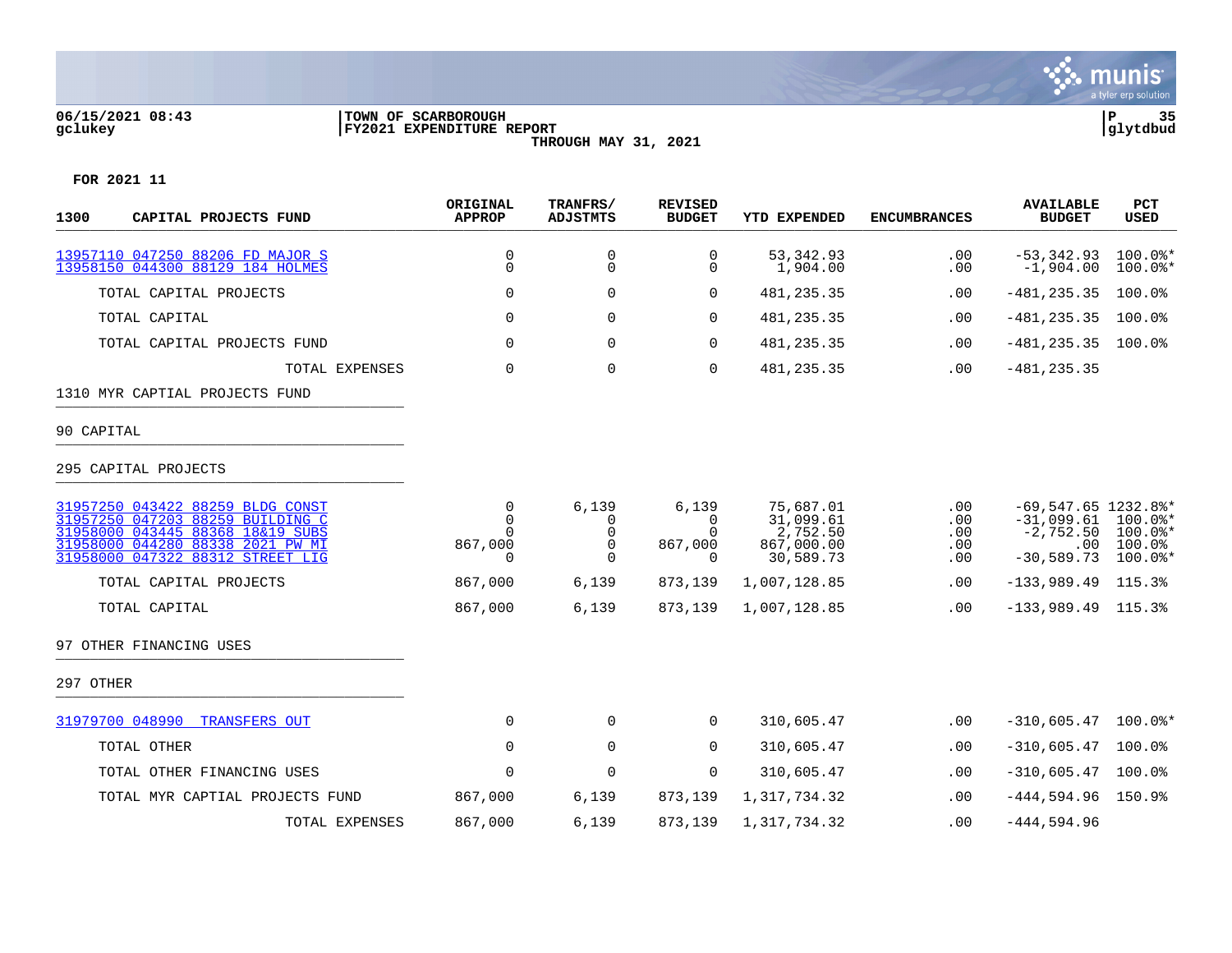**ν». munis** a tyler erp solutior **06/15/2021 08:43 |TOWN OF SCARBOROUGH |P 36 gclukey |FY2021 EXPENDITURE REPORT |glytdbud THROUGH MAY 31, 2021 FOR 2021 11 ORIGINAL TRANFRS/ REVISED AVAILABLE PCT 7100 GENERAL FUND SCHOOL APPROP ADJSTMTS BUDGET YTD EXPENDED ENCUMBRANCES BUDGET USED** ALINOL BENERAL POND BURBEL COLLECTE AND RELEASE 7100 GENERAL FUND SCHOOL **External function** 01 SCARBOROUGH SCHOOLS \_\_\_\_\_\_\_\_\_\_\_\_\_\_\_\_\_\_\_\_\_\_\_\_\_\_\_\_\_\_\_\_\_\_\_\_\_\_\_\_\_ 102 SCARBOROUGH MIDDLE SCHOOL TOZ DCARDOROGONI HIDDIE DCHOOD [71000002 510100 SAL/WAGE-PROFES](https://munis.scarborough.me.us/_layouts/15/DashboardMunisV6.3/PassThru.aspx?-E=9xCopuUMd7tCIaR%2BqnREQ3wirO6r%2Bby6aWhKd52pCkLCqB/ofODHN8l3kzh7Cijz&) 3,613,371 0 3,613,371 3,233,955.34 .00 379,415.66 89.5% [71000002 510230 SAL/WAGE-INST A](https://munis.scarborough.me.us/_layouts/15/DashboardMunisV6.3/PassThru.aspx?-E=/Y6mZOVodVQ%2BjG9y6U/10jvYMrn3HVTgZaHjarN8e1xrxE%2B/7hys795QVKv0hx74&) 58,324 0 58,324 33,510.92 .00 24,813.08 57.5% [71000002 512300 SAL/WAGE-OTH -](https://munis.scarborough.me.us/_layouts/15/DashboardMunisV6.3/PassThru.aspx?-E=QmSCf08z%2BvN/S8XrYawCksUyFi183yP%2BKTTP6ZrqZLIXSirpecgiGNGPSRAJtt8p&) 50,000 0 50,000 39,287.50 .00 10,712.50 78.6%  $\frac{71000002}{515000}$  STIPENDS PAID  $\frac{11,893}{51,893}$  0  $\frac{11,893}{51,334.30}$  .00  $\frac{558.70}{558.70}$ [71000002 515200 INSTRUCTIONAL S](https://munis.scarborough.me.us/_layouts/15/DashboardMunisV6.3/PassThru.aspx?-E=yn2g8F4aMBuz5sEMSm5j%2BlaEpn0hAiCVDviR3FBl1UjNbUmHpJKyDzIGP0uffD9j&) 68,942 0 68,942 61,792.46 .00 7,149.54 89.6% [71000002 520000 EMP BENEFITS](https://munis.scarborough.me.us/_layouts/15/DashboardMunisV6.3/PassThru.aspx?-E=e9wx9KFgx7roT2vGUajI6GHjHHCte82daGjUXe1KAEO2mAAeciRM949aY3KIbXPA&) 5,553 0 5,553 4,644.29 .00 908.71 83.6% 7<u>1000002 520100 GROUP INSURANCE</u> 787,347 0 787,347 704,929.48 82,417.52 89.5% [71000002 520200 BENEFIT-INST AI](https://munis.scarborough.me.us/_layouts/15/DashboardMunisV6.3/PassThru.aspx?-E=iSGTTECX7oj1DztOsDbf71rGvFxEYRj7kOaL/g5J8NLtvnQmFVNsBJX9t%2B%2BkBBI%2B&) 26,368 0 26,368 23,020.22 .00 3,347.78 87.3% [71000002 520300 BENEFIT-OTH - S](https://munis.scarborough.me.us/_layouts/15/DashboardMunisV6.3/PassThru.aspx?-E=Nkpn0/G6VdsyCh7eXhyRStHY9LXm111SUXlFMILATalRT2E/YQLQxW4rzMS1w5ns&) 3,500 0 3,500 2,450.68 .00 1,049.32 70.0% [71000002 523100 RETIREMENT - PR](https://munis.scarborough.me.us/_layouts/15/DashboardMunisV6.3/PassThru.aspx?-E=zuzg/ilqQ68o6f%2B7IKG0EWVV8VhYYEgQtwCsYSY1Ay39kfbBPDe92vtvA3GmOGQ8&) 151,318 0 151,318 134,896.37 .00 16,421.63 89.1% [71000002 523200 RETIREMENT - AI](https://munis.scarborough.me.us/_layouts/15/DashboardMunisV6.3/PassThru.aspx?-E=mOA3aCFr8eARbblN4Rb1rWQ1OKUF7BfI7LyCmk22dXUxuSJKHesIg2v5UO0G3SkF&) 2,468 0 2,468 1,227.65 .00 1,240.35 49.7% [71000002 525100 TUITION REIMBUR](https://munis.scarborough.me.us/_layouts/15/DashboardMunisV6.3/PassThru.aspx?-E=Jr8LO/h5RBgJVnp4WAa13eKyT7YfTuetaZcrVB/TCbD8/flFevfsaJXvfCt3wQDD&) 38,734 0 38,734 29,586.00 1,296.00 7,852.00 79.7%  $\frac{71000002}{532000}$  PROF EDUCATION  $\,$  3,000  $\,$  3,000  $\,$  3,000  $\,$  2,638.91  $\,$  .00  $\,$  361.09 88.0% [71000002 533000 PROF DEVELOPMEN](https://munis.scarborough.me.us/_layouts/15/DashboardMunisV6.3/PassThru.aspx?-E=oNB9YQjyPXZ8d4cGsVfbcPpfWcJfsL7Zr9o7zFSFLMGwvjqqaXfx4mvnA0BXV%2BmW&) 5,000 0 5,000 774.94 .00 4,225.06 15.5% [71000002 543100 NON TECH RELATE](https://munis.scarborough.me.us/_layouts/15/DashboardMunisV6.3/PassThru.aspx?-E=YnwdNuf6z4VbzJUB0l9sEsXL/uJSXVKDBqpLVz9xVY36F5QYj9q/UuMcJZorT%2BZO&) 1,500 0 1,500 433.80 .00 1,066.20 28.9% [71000002 544400 OTHER EQUIPMENT](https://munis.scarborough.me.us/_layouts/15/DashboardMunisV6.3/PassThru.aspx?-E=s3QNPCcg64MVFiD8LG/3kqz7u6bTZm5%2BllBOC%2BabONd5yJ5j8k22%2BYHIOCjPVJI9&) 16,186 0 16,186 2,694.20 12,414.00 1,077.80 93.3% [71000002 555000 PRINTING AND BI](https://munis.scarborough.me.us/_layouts/15/DashboardMunisV6.3/PassThru.aspx?-E=fx7ataacWIbK2kLxw6c1/sFBFeBRprqw9Hi63SpT%2BBcgIwqq9yitQl9i32WGGqpe&) 4,500 0 4,500 5,348.36 .00 -848.36 118.9%\* [71000002 558000 TRAVEL](https://munis.scarborough.me.us/_layouts/15/DashboardMunisV6.3/PassThru.aspx?-E=eHqDi4I/mjsUtPsm6U0qFRTpK0l9Hk%2B8o0qAgrZGoBg4KEA6%2B3UXDwVfpdJ6juaO&) 200 0 200 .00 .00 200.00 .0% [71000002 560000 GENERAL SUPPLIE](https://munis.scarborough.me.us/_layouts/15/DashboardMunisV6.3/PassThru.aspx?-E=njpIXIFsLUYpiowmYKCQHwSCbCIslZHqD5rVGCI5PaaOixTpNrqoySBkbONjjFFX&) 7,000 0 7,000 2,970.60 .00 4,029.40 42.4%  $\frac{71000002}{20}$  561000 INSTRUCTIONAL S  $\qquad \qquad 29,000$   $\qquad \qquad 0$   $\qquad \qquad 29,000$   $\qquad \qquad 20,102.71$   $\qquad \qquad 205.06$   $\qquad \qquad 8,692.23$   $\qquad \qquad 70.08$ [71000002 561100 NONCAP-INSTRC E](https://munis.scarborough.me.us/_layouts/15/DashboardMunisV6.3/PassThru.aspx?-E=5R0fVyKSbMSECSxQYLEZ%2B9nXhGUaGjCKWX%2BxoI2q2wUVJP/vcFVhCf2qavl8ye7e&) 4,000 0 4,000 .00 .00 4,000.00 .0% [71000002 564000 BOOKS/PERIODICA](https://munis.scarborough.me.us/_layouts/15/DashboardMunisV6.3/PassThru.aspx?-E=qCd1YASmz2tezrxQoy28Z00U%2BM9oLQ/BHADLOwyyB/fzUC8ojcuFXZKKR5lEYE%2B7&) 48,000 0 48,000 35,278.11 .00 12,721.89 73.5% [71000002 581000 DUES AND FEES](https://munis.scarborough.me.us/_layouts/15/DashboardMunisV6.3/PassThru.aspx?-E=AOZZXqZrdIBmX2meZYxUEKuO3T6Ywoe7xgYRaKLk0Ardo4/eQh%2BQXz/ImAILB8S%2B&) 1,500 0 1,500 .00 .00 1,500.00 .0% [71009102 510100 SAL/WAGE-PROFES](https://munis.scarborough.me.us/_layouts/15/DashboardMunisV6.3/PassThru.aspx?-E=ddJilhvS2erI2dKuZXVpJ2L6EkyOR0C25ZV/v4suXRTTjVxPypjecTJbrNCBmc7%2B&) 40,021 0 40,021 16,254.71 .00 23,766.29 40.6% [71009102 520100 GROUP INSURANCE](https://munis.scarborough.me.us/_layouts/15/DashboardMunisV6.3/PassThru.aspx?-E=0kXy1%2BBmmqYDqhnlk7oClEGPyJqyMDthvInA5ZgtXzGnYtqy%2BDrJZTnx3d3g2%2B1G&) 1,909 0 1,909 911.89 .00 997.11 47.8% [71009102 560000 GENERAL SUPPLIE](https://munis.scarborough.me.us/_layouts/15/DashboardMunisV6.3/PassThru.aspx?-E=v1QPB6pWFHIYpL%2ByzuetnRXLRbj3TAeX1D4A/U55qYsY8/TU1lX%2BULdOPJpNV8lR&) 750 0 750 325.78 .00 424.22 43.4% [71009102 581000 DUES AND FEES](https://munis.scarborough.me.us/_layouts/15/DashboardMunisV6.3/PassThru.aspx?-E=cg3tH57ZvxTqw6T3fppFm7mPuibb9W4txIyG/RjxLcFnuoHc%2BO7NxnsWNliPAeQi&) 100 0 100 .00 .00 100.00 .0% [71009202 512100 SAL/WAGE-OTH -](https://munis.scarborough.me.us/_layouts/15/DashboardMunisV6.3/PassThru.aspx?-E=A/vIp0Nuee4lH19C3g%2B4CgO4DxmWOOJFYaddCStxjg%2B7AU5qqCvorXXijq628PLK&) 86,536 0 86,536 37,773.63 .00 48,762.37 43.7% [71009202 520300 GROUP INSURANCE](https://munis.scarborough.me.us/_layouts/15/DashboardMunisV6.3/PassThru.aspx?-E=Syoc74lq5pX/Ro14j9DMDm5Aab3sYMGUnrDJISDyMbk/eZdlNK2qyiLJ0KDfDlyb&) 6,544 0 6,544 2,478.65 .00 4,065.35 37.9%  $\frac{71009202}{532000}$  PROF EDUCATION  $\frac{13}{300}$   $\frac{13}{300}$   $\frac{13}{300}$   $\frac{-139}{308}$   $\frac{88}{139}$   $\frac{-1.1}{30}$ [71009202 560000 GENERAL SUPPLIE](https://munis.scarborough.me.us/_layouts/15/DashboardMunisV6.3/PassThru.aspx?-E=O%2Bybsx9wX/T1Gw9HO6K/FC38oDgkR482oqmjTcg9prQFdbbWlt8YCB3wxJ1BHjbK&) 16,551 0 16,551 12,066.72 .00 4,484.28 72.9% [71009202 573100 MS ATHL EQUIPME](https://munis.scarborough.me.us/_layouts/15/DashboardMunisV6.3/PassThru.aspx?-E=vlNVWWzEu17CY5%2BppghbJrsOK/mpgGD/SOan5RtQ2w2MgXFJ2KOBhd0fpMtvPEd/&) 2,000 0 2,000 581.82 4,492.50 -3,074.32 253.7%\*

[71009202 581000 DUES AND FEES](https://munis.scarborough.me.us/_layouts/15/DashboardMunisV6.3/PassThru.aspx?-E=G87URdRwZyGO4W/YQHGmtfPVwdNkeuYq7NYxVP5F2gxCzF6h3UlMMNHbdgnBS/NR&) 3,500 0 3,500 .00 .00 3,500.00 .0% [71021202 510100 SAL/WAGE-PROFES](https://munis.scarborough.me.us/_layouts/15/DashboardMunisV6.3/PassThru.aspx?-E=Twx0J2Tcydx2bsrHLqHKMzq9NZwb2yOHDlIZwCp/sy%2Bp/QnhJ0iKsEpfg5hyIaAl&) 239,233 0 239,233 219,540.50 .00 19,692.50 91.8%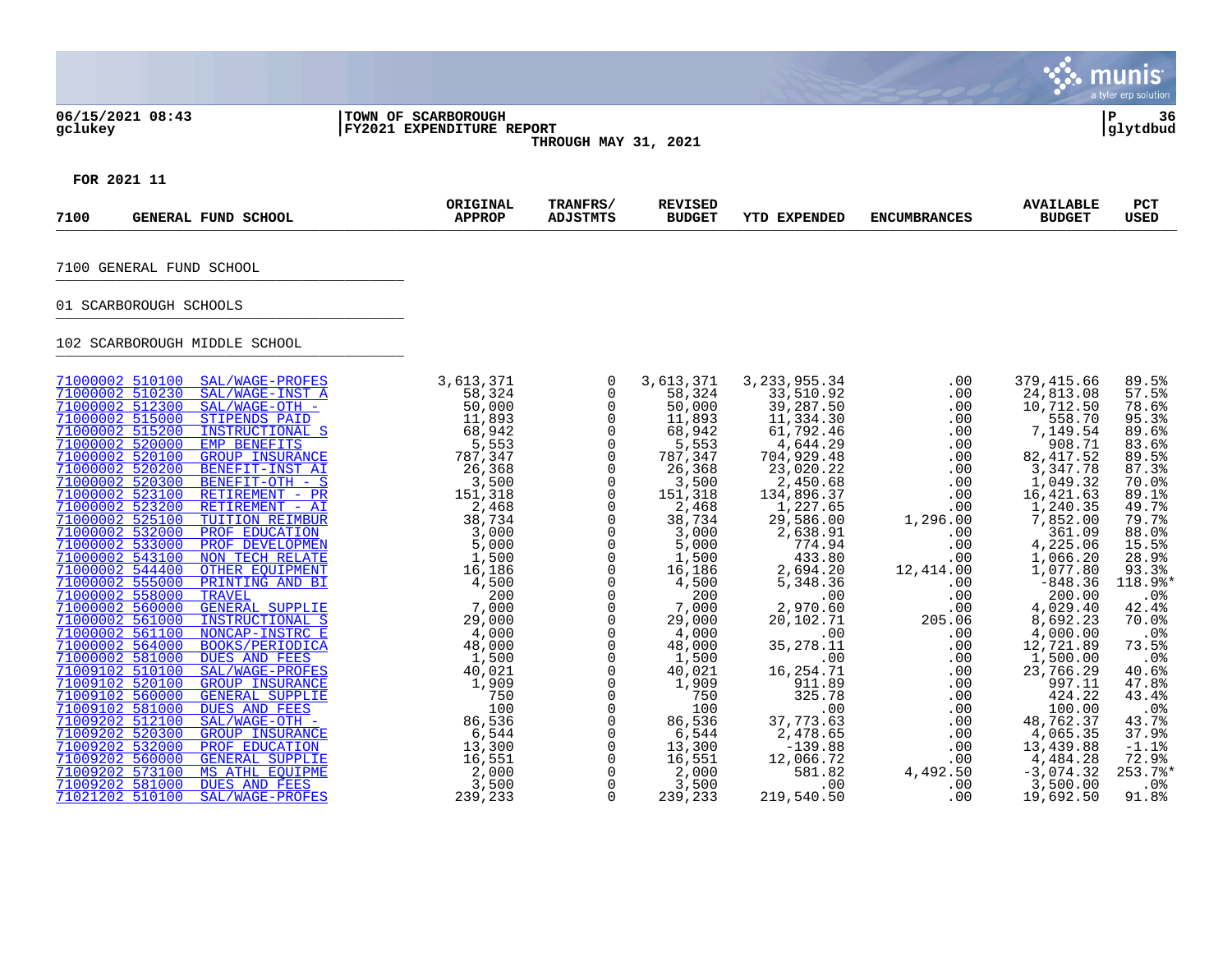

# **06/15/2021 08:43 |TOWN OF SCARBOROUGH |P 37 gclukey |FY2021 EXPENDITURE REPORT |glytdbud THROUGH MAY 31, 2021**



| 7100 |                                    | GENERAL FUND SCHOOL                        | ORIGINAL<br><b>APPROP</b>                                                                                                                                                                                                                                                                                                                                                                                                                                                                | TRANFRS/<br><b>ADJSTMTS</b>               | <b>REVISED</b><br><b>BUDGET</b>                                               | YTD EXPENDED                                                                  | <b>ENCUMBRANCES</b> | <b>AVAILABLE</b><br><b>BUDGET</b> | PCT<br><b>USED</b> |
|------|------------------------------------|--------------------------------------------|------------------------------------------------------------------------------------------------------------------------------------------------------------------------------------------------------------------------------------------------------------------------------------------------------------------------------------------------------------------------------------------------------------------------------------------------------------------------------------------|-------------------------------------------|-------------------------------------------------------------------------------|-------------------------------------------------------------------------------|---------------------|-----------------------------------|--------------------|
|      |                                    | 71021202 511800 SAL/WAGE-REG EM            | $35,855$<br>$48,223$<br>$26,332$<br>$10,119$<br>$1,000$<br>$57,068$<br>$62,184$<br>$9,967$<br>$18,433$<br>$2,395$                                                                                                                                                                                                                                                                                                                                                                        | $\mathsf{O}$                              | 35,855                                                                        | 31,619.29                                                                     | .00                 | 4,235.71                          | 88.2%              |
|      | 71021202 520100                    | <b>GROUP INSURANCE</b>                     |                                                                                                                                                                                                                                                                                                                                                                                                                                                                                          | $\mathbf 0$                               | 48,223                                                                        | 40, 444.10                                                                    |                     | 7,778.90                          | 83.9%              |
|      | 71021202 520800                    | BENEFIT-REG EMP                            |                                                                                                                                                                                                                                                                                                                                                                                                                                                                                          | $\mathbf 0$                               | 26,332                                                                        | 24,709.35                                                                     |                     | 1,622.65                          | 93.8%              |
|      | 71021202 523100                    | RETIREMENT - PR                            |                                                                                                                                                                                                                                                                                                                                                                                                                                                                                          | $\mathsf{O}$                              | 10,119                                                                        | 9,132.96                                                                      |                     | 986.04                            | 90.3%              |
|      | 71021202 523800                    | RETIREMENT - RE                            |                                                                                                                                                                                                                                                                                                                                                                                                                                                                                          | $\overline{0}$                            | $\overline{0}$                                                                | 3,191.45                                                                      |                     | $-3, 191.45$                      | $100.0$ *          |
|      | 71021202 560000                    | <b>GENERAL SUPPLIE</b>                     |                                                                                                                                                                                                                                                                                                                                                                                                                                                                                          | $\overline{0}$                            | 1,000                                                                         | 584.86                                                                        |                     | 415.14                            | 58.5%              |
|      | 71022202 510100                    | SAL/WAGE-PROFES                            |                                                                                                                                                                                                                                                                                                                                                                                                                                                                                          |                                           | 57,068                                                                        | 40,779.65                                                                     |                     | 16,288.35                         | 71.5%              |
|      | 71022202 510230                    | SAL/WAGE-INST A                            |                                                                                                                                                                                                                                                                                                                                                                                                                                                                                          | $\overline{0}$<br>$0$                     | 62,184                                                                        | 52,784.36                                                                     |                     | 9,399.64                          | 84.9%              |
|      | 71022202 520100                    | <b>GROUP INSURANCE</b>                     |                                                                                                                                                                                                                                                                                                                                                                                                                                                                                          |                                           | 9,967                                                                         | $\begin{array}{r} 32,701135 \\ 8,483.85 \\ 15,570.88 \\ 1,696.46 \end{array}$ |                     | 1,483.15                          | 85.1%              |
|      | 71022202 520200<br>71022202 523100 | <b>BENEFIT-INST AI</b>                     |                                                                                                                                                                                                                                                                                                                                                                                                                                                                                          | $\overline{0}$<br>0                       | 18,433                                                                        |                                                                               |                     | 2,862.12                          | 84.5%              |
|      | 71022202 523200                    | RETIREMENT - PR                            |                                                                                                                                                                                                                                                                                                                                                                                                                                                                                          | $\overline{0}$                            |                                                                               |                                                                               | .00                 | 698.54<br>433.18                  | 70.8%              |
|      | 71022202 532000                    | RETIREMENT - AI<br>PROF EDUCATION          |                                                                                                                                                                                                                                                                                                                                                                                                                                                                                          | $\overline{0}$                            | $\begin{array}{c} 18, 755 \\ 2, 395 \\ 2, 629 \\ 7, 392 \end{array}$<br>5,342 | 2,195.82<br>5,049.31                                                          | .00<br>.00          | 292.69                            | 83.5%<br>94.5%     |
|      | 71022202 533000                    | PROF DEVELOPMEN                            |                                                                                                                                                                                                                                                                                                                                                                                                                                                                                          | $\overline{0}$                            | 300                                                                           | 100.00                                                                        | .00                 | 200.00                            | 33.3%              |
|      | 71022202 543100                    | NON TECH RELATE                            |                                                                                                                                                                                                                                                                                                                                                                                                                                                                                          |                                           | 500                                                                           | .00                                                                           | .00                 | 500.00                            | .0%                |
|      | 71022202 560000                    | <b>GENERAL SUPPLIE</b>                     |                                                                                                                                                                                                                                                                                                                                                                                                                                                                                          | $\overline{0}$                            | 1,150                                                                         | 1,135.39                                                                      | .00                 | 14.61                             | 98.7%              |
|      | 71022202 561000                    | <b>INSTRUCTIONAL S</b>                     |                                                                                                                                                                                                                                                                                                                                                                                                                                                                                          | $\overline{0}$                            | 900                                                                           | 189.92                                                                        | .00                 | 710.08                            | 21.1%              |
|      | 71022202 561100                    | NONCAP-INSTRC E                            |                                                                                                                                                                                                                                                                                                                                                                                                                                                                                          | 600                                       | 600                                                                           | 579.39                                                                        | .00                 | 20.61                             | 96.6%              |
|      | 71022202 564000                    | <b>BOOKS/PERIODICA</b>                     |                                                                                                                                                                                                                                                                                                                                                                                                                                                                                          | $-600$                                    | 12,994                                                                        | 7,935.81                                                                      |                     | $-22.99$                          | 100.2%*            |
|      | 71022202 581000                    | <b>DUES AND FEES</b>                       |                                                                                                                                                                                                                                                                                                                                                                                                                                                                                          | $\overline{0}$                            | 330                                                                           | 199.00                                                                        |                     | 131.00                            | 60.3%              |
|      | 71024102 510400                    | SAL/WAGE-ADMINI                            | $\begin{array}{r}9,967\ 18,433\ 2,395\ 2,629\ 5,342\ 300\ 500\ 1,1500\ 0\ 0\ 13,594\ 330\ 594\ 330\ 594\ 330\ 594\ 330\ 13,594\ 218,465\ 35,547\ 50,973\ 18,148\ \end{array}$                                                                                                                                                                                                                                                                                                            | $\overline{0}$                            | 218,465                                                                       | 195,297.55<br>25,676.28                                                       |                     | 23, 167. 45                       | 89.4%              |
|      | 71024102 511800                    | SAL/WAGE-REG EM                            |                                                                                                                                                                                                                                                                                                                                                                                                                                                                                          | $\mathsf{O}$                              | 35,547<br>50,973                                                              |                                                                               |                     | 9,870.72                          | 72.2%              |
|      | 71024102 520400                    | <b>GROUP INSURANCE</b>                     | 50,973<br>18,148                                                                                                                                                                                                                                                                                                                                                                                                                                                                         | $\begin{matrix} 0 \\ 0 \\ 0 \end{matrix}$ |                                                                               | 50,055.36                                                                     |                     | 917.64                            | 98.2%              |
|      | 71024102 520800                    | <b>BENEFIT-REG EMP</b>                     |                                                                                                                                                                                                                                                                                                                                                                                                                                                                                          |                                           | 18,148                                                                        | 15,433.35                                                                     |                     | 2,714.65                          | 85.0%              |
|      | 71024102 523400                    | RETIREMENT - AD                            |                                                                                                                                                                                                                                                                                                                                                                                                                                                                                          |                                           | 9,089                                                                         | 8,090.63                                                                      |                     | 998.37                            | 89.0%              |
|      | 71024102 523800                    | RETIREMENT - RE                            |                                                                                                                                                                                                                                                                                                                                                                                                                                                                                          | $\overline{0}$<br>0                       | 3,591                                                                         | 2,593.28                                                                      | .00                 | 997.72                            | 72.2%              |
|      | 71024102 532000                    | PROF EDUCATION                             |                                                                                                                                                                                                                                                                                                                                                                                                                                                                                          |                                           | 1,500                                                                         | 706.78                                                                        |                     | 793.22                            | 47.1%              |
|      | 71024102 553100                    | COMMUNICATIONS/                            |                                                                                                                                                                                                                                                                                                                                                                                                                                                                                          | $\overline{0}$<br>0                       | 6,000                                                                         | 2,086.87<br>4,611.84<br>500.43                                                |                     | 3,913.13<br>1,138.16              | 34.8%              |
|      | 71024102 553200<br>71024102 560000 | <b>TELEPHONE</b><br><b>GENERAL SUPPLIE</b> |                                                                                                                                                                                                                                                                                                                                                                                                                                                                                          | $\overline{0}$                            | 5,750<br>865                                                                  |                                                                               |                     | 364.57                            | 80.2%<br>57.9%     |
|      | 71024102 581000                    | DUES AND FEES                              |                                                                                                                                                                                                                                                                                                                                                                                                                                                                                          | $\overline{0}$                            |                                                                               | 739.00                                                                        |                     | 261.00                            | 73.9%              |
|      | 71026002 541000                    | <b>WATER/SEWER</b>                         |                                                                                                                                                                                                                                                                                                                                                                                                                                                                                          | $\mathsf 0$                               | $\frac{1\,000}{29\,,\,700}$<br>$\frac{29\,,\,700}{22\,,\,338}$                |                                                                               |                     | $-3,347.16$                       | 111.3%*            |
|      | 71026002 552000                    | <b>INSURANCE</b>                           |                                                                                                                                                                                                                                                                                                                                                                                                                                                                                          |                                           |                                                                               | 33,047.16<br>22,194.75                                                        |                     | 143.25                            | 99.4%              |
|      | 71026002 562100                    | <b>NATURAL GAS</b>                         |                                                                                                                                                                                                                                                                                                                                                                                                                                                                                          | $\overline{0}$                            | 45,200                                                                        |                                                                               |                     | 10,481.53                         | 76.8%              |
|      | 71026002 562200                    | ELECTRICITY                                |                                                                                                                                                                                                                                                                                                                                                                                                                                                                                          |                                           | 111,400                                                                       | 34,718.47<br>110,261.51                                                       |                     | 1,138.49                          | 99.0%              |
|      | 71026002 562400                    | <b>OIL</b>                                 |                                                                                                                                                                                                                                                                                                                                                                                                                                                                                          | $\overline{0}$<br>0                       | 600                                                                           | 21.46                                                                         |                     | 578.54                            | 3.6%               |
|      | 71026002 581000                    | DUES AND FEES                              |                                                                                                                                                                                                                                                                                                                                                                                                                                                                                          | $\mathsf{O}$                              | 400                                                                           | 220.00                                                                        |                     | 180.00                            | 55.0%              |
|      | 71026102 511800                    | SAL/WAGE-REG EM                            |                                                                                                                                                                                                                                                                                                                                                                                                                                                                                          | $\mathsf{O}\xspace$                       | 223,096                                                                       | 224,843.80                                                                    |                     | $-1,747.80$                       | 100.8%*            |
|      | 71026102 511900                    | SAL/WAGE-EVENT                             |                                                                                                                                                                                                                                                                                                                                                                                                                                                                                          | $\mathsf{O}$                              | 5,000                                                                         | .00                                                                           |                     | 5,000.00                          | .0%                |
|      | 71026102 512000                    | SAL/WAGE-OTH -                             |                                                                                                                                                                                                                                                                                                                                                                                                                                                                                          | $\overline{0}$                            | 2,500                                                                         | .00                                                                           |                     | 2,500.00                          | .0%                |
|      | 71026102 513800                    | OT - REG EMPLOY                            |                                                                                                                                                                                                                                                                                                                                                                                                                                                                                          | $\overline{0}$                            | 300                                                                           | .00                                                                           |                     | 300.00                            | .0%                |
|      | 71026102 520300                    | BENEFIT-OTH - S                            | $\begin{array}{l rrrr} \underline{\text{ICE}} & & & & 50\,,973 \ \underline{\text{IMD}} & & & & 18\,,148 \ \underline{\text{AD}} & & & 3\,,591 \ \underline{\text{IS}} & & & 3\,,591 \ \underline{\text{IS}} & & & 15\,,900 \ \underline{\text{IS}} & & & 15\,,900 \ \underline{\text{IS}} & & & 6\,,000 \ \underline{\text{S}} & & & 750 \ \underline{\text{I}} & & & 1000 \ \underline{\text{22}},7000 \ \underline{\text{22}},338 \ \underline{\text{45}},200 \ \underline{\text{111$ | $\overline{0}$                            | 200                                                                           | 00 .<br>00 .<br>84 , 015 . 55                                                 |                     | 200.00                            | .0%                |
|      | 71026102 520800                    | <b>GROUP INSURANCE</b>                     |                                                                                                                                                                                                                                                                                                                                                                                                                                                                                          |                                           | 96,985                                                                        |                                                                               |                     | 12,969.45                         | 86.6%              |
|      | 71026102 520900                    | BENEFIT-OTH - T                            |                                                                                                                                                                                                                                                                                                                                                                                                                                                                                          | $\overline{0}$                            | 400                                                                           | .00                                                                           |                     | 400.00                            | .0%                |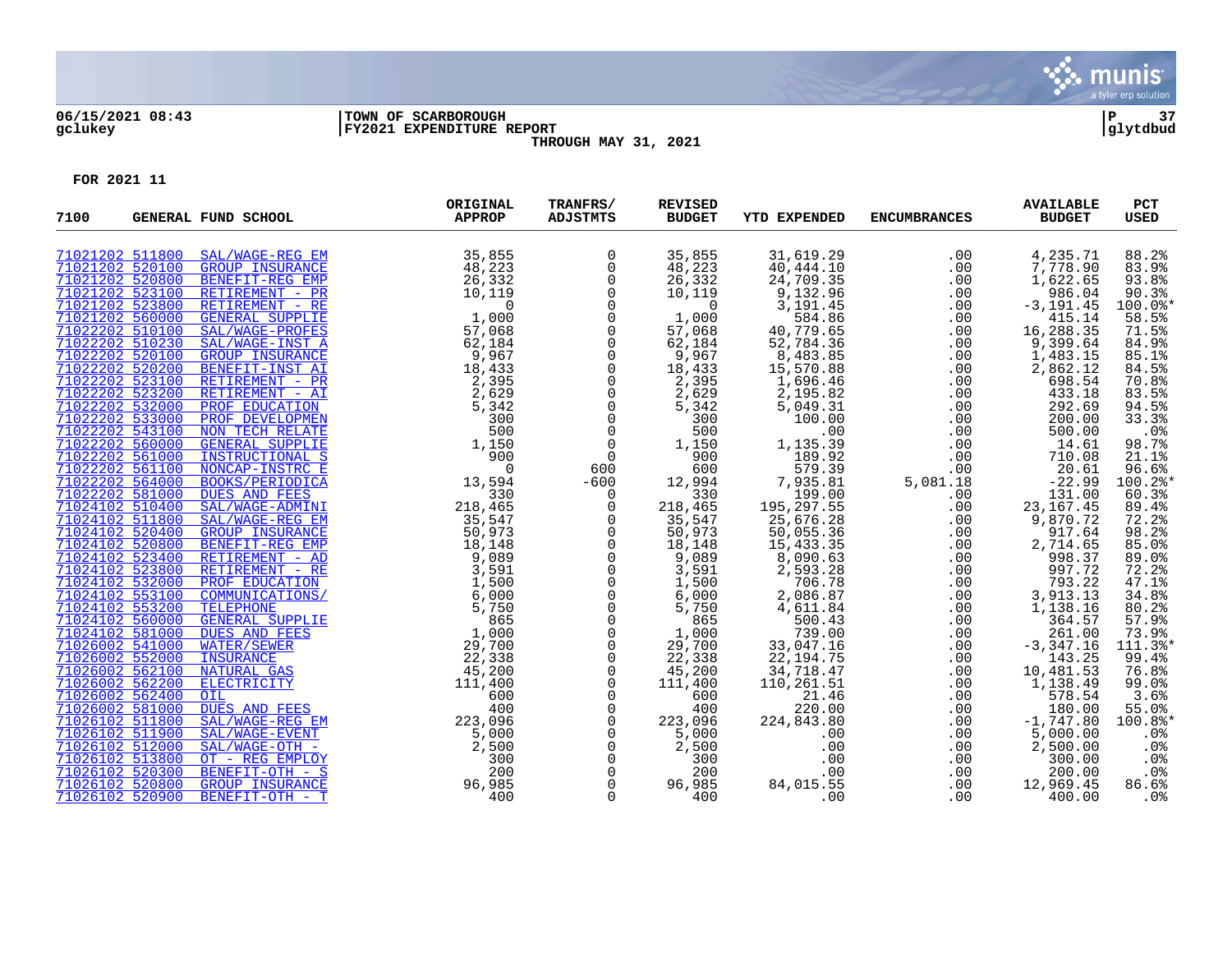

# **06/15/2021 08:43 |TOWN OF SCARBOROUGH |P 38 gclukey |FY2021 EXPENDITURE REPORT |glytdbud THROUGH MAY 31, 2021**



| 7100                                                                                                                                                                                                                             | GENERAL FUND SCHOOL                                                                                                                                                                                                                                                | ORIGINAL<br><b>APPROP</b>                                                                                                                                          | TRANFRS/<br><b>ADJSTMTS</b>                                                                                                         | <b>REVISED</b><br><b>BUDGET</b>                                                                | <b>YTD EXPENDED</b>                                                                                | <b>ENCUMBRANCES</b>                                                                                        | <b>AVAILABLE</b><br><b>BUDGET</b>                                                                                                | <b>PCT</b><br><b>USED</b>                                                                        |
|----------------------------------------------------------------------------------------------------------------------------------------------------------------------------------------------------------------------------------|--------------------------------------------------------------------------------------------------------------------------------------------------------------------------------------------------------------------------------------------------------------------|--------------------------------------------------------------------------------------------------------------------------------------------------------------------|-------------------------------------------------------------------------------------------------------------------------------------|------------------------------------------------------------------------------------------------|----------------------------------------------------------------------------------------------------|------------------------------------------------------------------------------------------------------------|----------------------------------------------------------------------------------------------------------------------------------|--------------------------------------------------------------------------------------------------|
| 71026102 523800<br>71026102 543100<br>71026102 550000<br>71026102 560000<br>71091027 511800<br>71091027 513800<br>71091027 520800<br>71091027 523800<br>71092027 511800<br>71092027 513800<br>71092027 520800<br>71092027 523800 | RETIREMENT - RE<br><b>NON TECH RELATE</b><br><b>OTHER PURCHASE</b><br><b>GENERAL SUPPLIE</b><br>SAL/WAGE-REG EM<br>OT - REG EMPLOY<br><b>BENEFIT-REG EMP</b><br>RETIREMENT - RE<br>SAL/WAGE-REG EM<br>OT - REG EMPLOY<br><b>BENEFIT-REG EMP</b><br>RETIREMENT - RE | 18,371<br>149,000<br>$6,500$<br>46,500<br>$\begin{array}{r}46,560\\46,560\\200\\300\\38\\25\\4,000\end{array}$<br>$2,000$<br>459<br>459<br>300                     | 0<br>$\mathbf{0}$<br>$\overline{0}$<br>$\Omega$<br>$\Omega$<br>$_0^0$<br>$\overline{0}$<br>$\mathsf{O}$<br>$\mathsf{O}$<br>$\Omega$ | 18,371<br>149,000<br>6,500<br>46,560<br>200<br>300<br>38<br>25<br>4,000<br>2,000<br>459<br>300 | 17,719.54<br>128,222.52<br>5,889.12<br>33,786.01<br>.00                                            | .00<br>35, 255. 11<br>.00<br>.00<br>.00<br>.00<br>.00<br>.00<br>.00<br>.00<br>.00<br>.00                   | 651.46<br>$-14, 477.63$<br>610.88<br>12,773.99<br>200.00<br>300.00<br>38.00<br>25.00<br>4,000.00<br>2,000.00<br>459.00<br>300.00 | 96.5%<br>109.7%*<br>90.6%<br>72.6%<br>$.0\%$<br>.0%<br>.0%<br>.0%<br>$.0\%$<br>.0%<br>.0%<br>.0% |
|                                                                                                                                                                                                                                  | TOTAL SCARBOROUGH MIDDLE SCHOOL                                                                                                                                                                                                                                    | 6,761,269                                                                                                                                                          | $\overline{0}$                                                                                                                      | 6,761,269                                                                                      |                                                                                                    | 5,887,783.77 58,743.85 814,741.38                                                                          |                                                                                                                                  | 87.9%                                                                                            |
| 71000003 510230<br>71000003 512300<br>71000003 515000<br>71000003 515200<br>71000003 520000                                                                                                                                      | 103 WENTWORTH INTERMEDIATE SCHOOL<br>71000003 510100 SAL/WAGE-PROFES<br>SAL/WAGE-INST A<br>SAL/WAGE-OTH -<br>STIPENDS PAID<br>INSTRUCTIONAL S<br><b>EMP BENEFITS</b>                                                                                               | 3,144,607<br>$\begin{array}{r} 256,959 \\ 66,000 \\ 49,820 \end{array}$<br>$\begin{array}{r} 60,000 \\ 49,820 \\ 34,331 \\ 5,841 \\ 628,288 \\ 92,345 \end{array}$ | $\overline{0}$<br>$\overline{0}$<br>$\mathsf{O}$<br>$\mathsf{O}$<br>$\mathsf{O}\xspace$<br>$\overline{0}$                           | 3,144,607<br>256,959<br>66,000<br>49,820<br>34,331<br>5,841                                    | 2,923,369.19<br>189,168.80<br>19,622.54<br>43,627.35<br>22,469.89<br>3,723.24                      | .00                                                                                                        | 221, 237.81<br>67,790.20<br>46, 377.46<br>6, 192.65<br>11,861.11<br>2,117.76                                                     | 93.0%<br>73.6%<br>29.7%<br>87.6%<br>65.5%<br>63.7%                                               |
| 71000003 520100<br>71000003 520200<br>71000003 520300<br>71000003 523100<br>71000003 523200<br>71000003 525100<br>71000003 532000                                                                                                | <b>GROUP INSURANCE</b><br>BENEFIT-INST AI<br>BENEFIT-OTH - S<br>RETIREMENT - PR<br>RETIREMENT - AI<br>TUITION REIMBUR<br>PROF EDUCATION                                                                                                                            | 92,345<br>4,620<br>134,347<br>$\frac{9}{27}$ , 478<br>27,745                                                                                                       | $\mathsf{O}\xspace$<br>$\overline{0}$<br>$\mathsf{O}$<br>$\Omega$<br>$\mathbf 0$<br>$\Omega$<br>$-6,000$                            | 628,285<br>92,345<br>4,620<br>134,347<br>9,478<br>27,745<br>22,700                             | 572,230.72<br>103,522.04<br>649.29<br>121,650.68<br>6,673.71<br>7,029.00<br>3,255.00               | $\begin{array}{r} .00\ 0.00\ 0.00\ 0.00\ 0.00\ 0.00\ 0.00\ 0.00\ 0.00\ 0.00\ 1,269.00\ \end{array}$<br>.00 | 56,054.28<br>$-11, 177.04$<br>3,970.71<br>12,696.32<br>2,804.29<br>19,447.00<br>19,445.00                                        | 91.1%<br>112.1%*<br>14.1%<br>90.5%<br>70.4%<br>29.9%<br>14.3%                                    |
| 71000003 533000<br>71000003 543100<br>71000003 544400<br>71000003 558000<br>71000003 560000<br>71000003 561000<br>71000003 561100<br>71000003 564000<br>71009103 515000                                                          | PROF DEVELOPMEN<br>NON TECH RELATE<br><b>OTHER EOUIPMENT</b><br><b>TRAVEL</b><br><b>GENERAL SUPPLIE</b><br>INSTRUCTIONAL S<br>NONCAP-INSTRC E<br><b>BOOKS/PERIODICA</b><br><b>STIPENDS PAID</b>                                                                    | $\begin{array}{r} 28,700 \\ 4,375 \\ 3,000 \\ 24,822 \\ 500 \end{array}$<br>500<br>25,025<br>46,725<br>7,900<br>6,800                                              | $\mathbf 0$<br>$\Omega$<br>6,000<br>$\Omega$<br>0<br>$\mathsf{O}$<br>$\mathsf{O}$<br>$\mathbf{0}$<br>$\overline{0}$                 | 4,375<br>3,000<br>30,822<br>500<br>25,025<br>46,725<br>7,900<br>6,800<br>27,124                | 2,169.06<br>1,499.95<br>9,924.14<br>.00<br>16, 376.38<br>32, 526.39<br>7,900.83<br>4,256.54<br>.00 | .00<br>.00<br>17,376.00<br>$.00 \,$<br>537.47<br>4,166.98<br>.00<br>$\frac{1}{2}$<br>.00<br>.00            | 2,205.94<br>1,500.05<br>3,521.86<br>500.00<br>8,111.15<br>10,031.63<br>$-.83$<br>2,543.46<br>27,124.00                           | 49.6%<br>50.0%<br>88.6%<br>$.0\%$<br>67.6%<br>78.5%<br>100.0%*<br>62.6%<br>.0%                   |
| 71009103 520000<br>71009203 512100<br>71009203 520300                                                                                                                                                                            | <b>EMP BENEFITS</b><br>SAL/WAGE-OTH -<br>BENEFIT-OTH - S                                                                                                                                                                                                           | $27,124$<br>1,522<br>$\Omega$<br>$\overline{0}$                                                                                                                    | $\begin{matrix} 0 \\ 0 \end{matrix}$<br>$\mathsf{O}$                                                                                | 1,522<br>$\Omega$<br>$\Omega$                                                                  | .00<br>19,377.50<br>1,281.43                                                                       | .00<br>.00<br>.00                                                                                          | 1,522.00<br>$-19,377.50$<br>$-1, 281.43$                                                                                         | .0%<br>100.0%*<br>$100.0$ *                                                                      |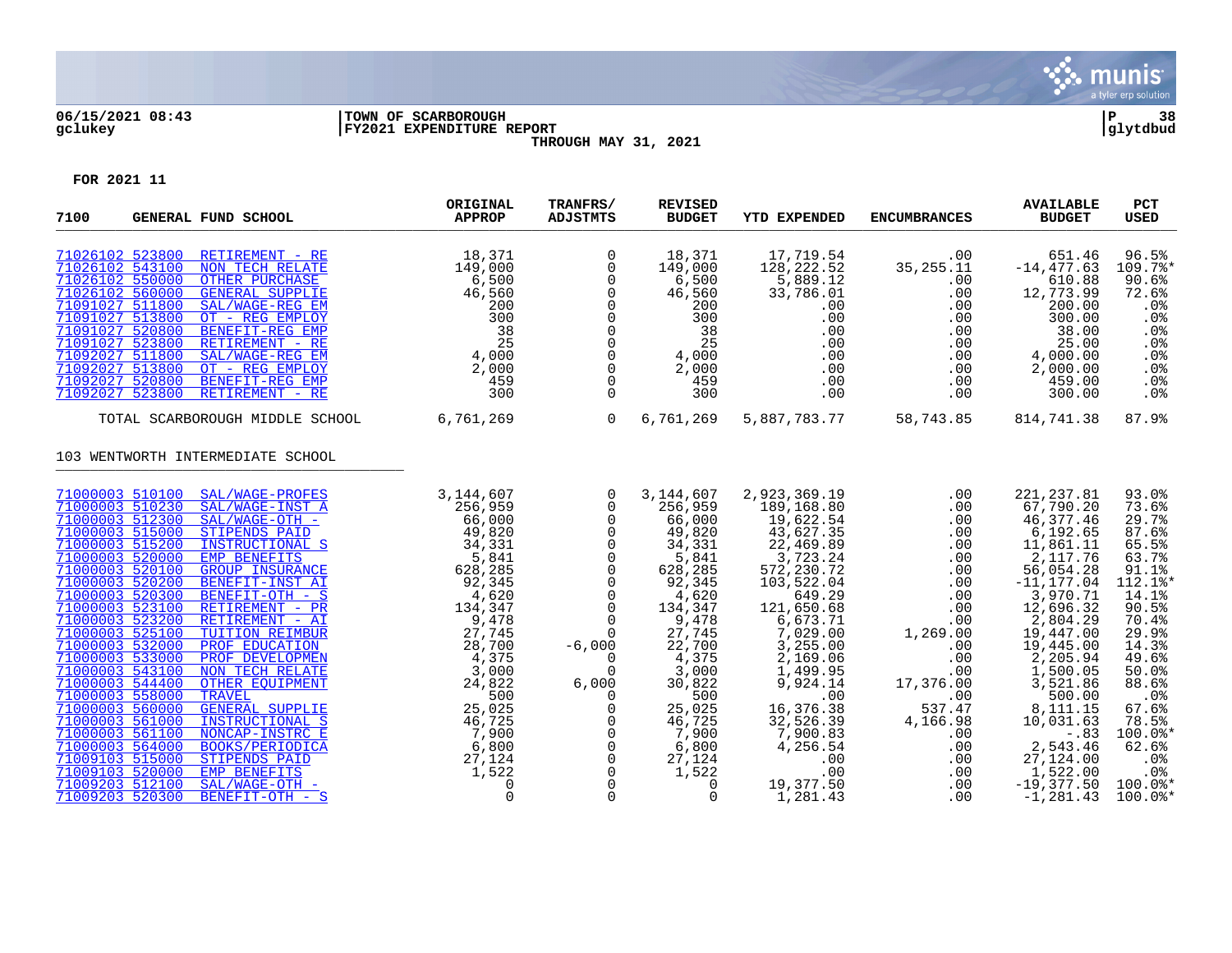

# **06/15/2021 08:43 |TOWN OF SCARBOROUGH |P 39 gclukey |FY2021 EXPENDITURE REPORT |glytdbud THROUGH MAY 31, 2021**



| 7100 |                                    | GENERAL FUND SCHOOL                       | ORIGINAL<br><b>APPROP</b>                                                                                                                                                                                                                                                                                                                                                                                            | TRANFRS/<br>ADJSTMTS                         | <b>REVISED</b><br><b>BUDGET</b>  | <b>YTD EXPENDED</b>    | <b>ENCUMBRANCES</b> | <b>AVAILABLE</b><br><b>BUDGET</b> | PCT<br><b>USED</b> |
|------|------------------------------------|-------------------------------------------|----------------------------------------------------------------------------------------------------------------------------------------------------------------------------------------------------------------------------------------------------------------------------------------------------------------------------------------------------------------------------------------------------------------------|----------------------------------------------|----------------------------------|------------------------|---------------------|-----------------------------------|--------------------|
|      |                                    | 71021203 510100 SAL/WAGE-PROFES           | 209,859<br>$209, 859$<br>$35, 939$<br>$23, 822$<br>$2, 778$<br>$8, 772$<br>$8, 772$<br>$5, 512$<br>$5, 512$<br>$5, 512$<br>$5, 512$<br>$5, 544$<br>$62, 211$<br>$5, 769$<br>$1, 769$<br>$5, 344$<br>$1, 769$<br>$1, 769$<br>$2, 630$<br>$8, 308$<br>$8, 300$<br>$400$<br>$600$<br>$1$                                                                                                                                | $\mathsf{O}$                                 | 209,859                          | 179,243.30             | .00                 | 30,615.70                         | 85.4%              |
|      | 71021203 511800                    | SAL/WAGE-REG EM                           |                                                                                                                                                                                                                                                                                                                                                                                                                      | $\mathsf{O}$                                 | 35,939                           | 31,565.14              | .00                 | 4,373.86                          | 87.8%              |
|      | 71021203 520100                    | <b>GROUP INSURANCE</b>                    |                                                                                                                                                                                                                                                                                                                                                                                                                      | $\mathbf 0$                                  | 23,822                           | 23,956.49              | .00                 | $-134.49$                         | 100.6%*            |
|      | 71021203 520800                    | <b>BENEFIT-REG EMP</b>                    |                                                                                                                                                                                                                                                                                                                                                                                                                      | $\mathbf 0$                                  | 2,778                            | 557.73                 | .00                 | 2,220.27                          | 20.1%              |
|      | 71021203 523100                    | RETIREMENT - PR                           |                                                                                                                                                                                                                                                                                                                                                                                                                      | $\overline{0}$                               | 8,772                            | 7,456.60               | .00                 | 1,315.40                          | 85.0%              |
|      | 71021203 523800                    | RETIREMENT - RE                           |                                                                                                                                                                                                                                                                                                                                                                                                                      | $\begin{smallmatrix}0\\0\end{smallmatrix}$   | 1,512                            | 1,313.11               | .00                 | 198.89                            | 86.8%              |
|      | 71021203 561000                    | INSTRUCTIONAL S                           |                                                                                                                                                                                                                                                                                                                                                                                                                      |                                              | 500                              | 476.89                 | .00                 | 23.11                             | 95.4%              |
|      | 71022203 510100                    | SAL/WAGE-PROFES                           |                                                                                                                                                                                                                                                                                                                                                                                                                      | $\overline{0}$                               | 37,466                           | 32,505.30              | .00                 | 4,960.70                          | 86.8%              |
|      | 71022203 510230                    | SAL/WAGE-INST A                           |                                                                                                                                                                                                                                                                                                                                                                                                                      |                                              | 62,211<br>1,769                  | 54, 275.63             | .00                 | 7,935.37                          | 87.2%              |
|      | 71022203 520100<br>71022203 520200 | <b>GROUP INSURANCE</b>                    |                                                                                                                                                                                                                                                                                                                                                                                                                      | $\mathsf{O}$                                 |                                  | 2,571.30               | .00                 | $-802.30$                         | 145.4%*            |
|      | 71022203 523100                    | <b>BENEFIT-INST AI</b><br>RETIREMENT - PR |                                                                                                                                                                                                                                                                                                                                                                                                                      | $\mathsf 0$<br>$\overline{0}$                | 5,347                            | 2,486.99               | .00                 | 2,860.01                          | 46.5%              |
|      | 71022203 523200                    | RETIREMENT - AI                           |                                                                                                                                                                                                                                                                                                                                                                                                                      | $\mathsf{O}$                                 | 1,580<br>2,630                   | 1,352.27<br>2,257.84   | .00<br>.00          | 227.73<br>372.16                  | 85.6%<br>85.8%     |
|      | 71022203 532000                    | PROF EDUCATION                            |                                                                                                                                                                                                                                                                                                                                                                                                                      | $\mathbf 0$                                  | 8,308                            | 8,847.61               |                     | $-539.61$                         | 106.5%*            |
|      | 71022203 533000                    | PROF DEVELOPMEN                           |                                                                                                                                                                                                                                                                                                                                                                                                                      |                                              | 600                              | 100.00                 | .00<br>.00          | 500.00                            | 16.7%              |
|      | 71022203 558000                    | <b>TRAVEL</b>                             |                                                                                                                                                                                                                                                                                                                                                                                                                      | $\overline{0}$                               | 400                              | .00                    | .00                 | 400.00                            | .0%                |
|      | 71022203 560000                    | <b>GENERAL SUPPLIE</b>                    |                                                                                                                                                                                                                                                                                                                                                                                                                      | $\overline{0}$                               | 600                              | 149.87                 | 341.42              | 108.71                            | 81.9%              |
|      | 71022203 561000                    | INSTRUCTIONAL S                           |                                                                                                                                                                                                                                                                                                                                                                                                                      | $\overline{0}$                               | 1,000                            | 641.62                 | 75.91               | 282.47                            | 71.8%              |
|      | 71022203 561100                    | NONCAP-INSTRC E                           |                                                                                                                                                                                                                                                                                                                                                                                                                      | $\overline{0}$                               | 510                              | 308.96                 | .00                 | 201.04                            | 60.6%              |
|      | 71022203 564000                    | <b>BOOKS/PERIODICA</b>                    |                                                                                                                                                                                                                                                                                                                                                                                                                      | $\mathsf 0$                                  | 10,350                           | 9,073.83               | 1,187.36            | 88.81                             | 99.1%              |
|      | 71022203 581000                    | <b>DUES AND FEES</b>                      |                                                                                                                                                                                                                                                                                                                                                                                                                      | $\mathsf{O}$                                 | 330                              | 199.00                 | .00                 | 131.00                            | 60.3%              |
|      | 71024103 510400                    | SAL/WAGE-ADMINI                           |                                                                                                                                                                                                                                                                                                                                                                                                                      | $\mathbf 0$                                  | 205,894                          | 185,457.62             | .00                 | 20,436.38                         | 90.1%              |
|      | 71024103 511800                    | SAL/WAGE-REG EM                           |                                                                                                                                                                                                                                                                                                                                                                                                                      | $\mathsf{O}$                                 | 36,355                           | 33,930.40              | .00                 | 2,424.60                          | 93.3%              |
|      | 71024103 520400                    |                                           |                                                                                                                                                                                                                                                                                                                                                                                                                      | $\begin{matrix} 0 \\ 0 \end{matrix}$         | 37,891                           | 32,634.00              | .00                 | 5,257.00                          | 86.1%              |
|      | 71024103 520800                    |                                           |                                                                                                                                                                                                                                                                                                                                                                                                                      |                                              | 22,251                           | 19,666.96              | .00                 | 2,584.04                          | 88.4%              |
|      | 71024103 523400                    |                                           |                                                                                                                                                                                                                                                                                                                                                                                                                      | $\overline{0}$<br>0                          | 8,566                            | 7,682.97               | .00                 | 883.03                            | 89.7%              |
|      | 71024103 553100                    |                                           |                                                                                                                                                                                                                                                                                                                                                                                                                      |                                              | $1,600$<br>6,300<br>$1,200$      | 1,229.60               | $.00\,$             | 370.40                            | 76.9%              |
|      | 71024103 553200                    |                                           |                                                                                                                                                                                                                                                                                                                                                                                                                      | $\ddot{\mathbf{0}}$                          |                                  | 4,595.25               | $.00\,$             | 1,704.75                          | 72.9%              |
|      | 71024103 581000                    |                                           |                                                                                                                                                                                                                                                                                                                                                                                                                      | $\mathsf 0$<br>$\mathbf 0$                   |                                  | 1,468.00               | .00                 | $-268.00$<br>5,780.85             | 122.3%*<br>53.0%   |
|      | 71026003 541000<br>71026003 552000 |                                           |                                                                                                                                                                                                                                                                                                                                                                                                                      | $\mathbf 0$                                  | $\frac{12}{22}, \frac{338}{900}$ | 6,519.15<br>22, 194.75 | .00                 | 143.25                            | 99.4%              |
|      | 71026003 562100                    |                                           |                                                                                                                                                                                                                                                                                                                                                                                                                      | $\mathsf{O}$                                 |                                  | 3,950.14               | .00<br>.00          | 7,949.86                          | 33.2%              |
|      | 71026003 562200                    |                                           |                                                                                                                                                                                                                                                                                                                                                                                                                      |                                              | 11,900<br>156,500                | 144,420.98             | .00                 | 12,079.02                         | 92.3%              |
|      | 71026003 581000                    |                                           |                                                                                                                                                                                                                                                                                                                                                                                                                      | $\overline{0}$<br>0                          | 400                              | 370.00                 | .00                 | 30.00                             | 92.5%              |
|      | 71026103 511800                    |                                           |                                                                                                                                                                                                                                                                                                                                                                                                                      |                                              | 259,025                          | 228,298.04             | .00                 | 30,726.96                         | 88.1%              |
|      | 71026103 511900                    |                                           |                                                                                                                                                                                                                                                                                                                                                                                                                      | $\overline{0}$<br>0                          | 6,000                            | .00                    | .00                 | 6,000.00                          | .0%                |
|      | 71026103 512000                    |                                           |                                                                                                                                                                                                                                                                                                                                                                                                                      | $\mathsf{O}$                                 | 3,000                            | .00                    | .00                 |                                   | .0%                |
|      | 71026103 513800                    |                                           |                                                                                                                                                                                                                                                                                                                                                                                                                      | $\overline{0}$                               | 500                              | 75.00                  | .00                 | $3,000.00$<br>425.00              | 15.0%              |
|      | 71026103 520300                    |                                           |                                                                                                                                                                                                                                                                                                                                                                                                                      | $\mathbf 0$                                  | 240                              | .00                    | .00                 | 240.00                            | .0%                |
|      | 71026103 520800                    |                                           |                                                                                                                                                                                                                                                                                                                                                                                                                      | $\mathsf{O}$                                 | 62,522                           | 64,009.71              | $.00$<br>.00        | $-1,487.71$                       | 102.4%*            |
|      | 71026103 520900                    |                                           |                                                                                                                                                                                                                                                                                                                                                                                                                      | $\overline{0}$                               | 480                              | .00                    | .00                 | 480.00                            | .0%                |
|      | 71026103 523800                    |                                           |                                                                                                                                                                                                                                                                                                                                                                                                                      | $\begin{smallmatrix} 0\\0 \end{smallmatrix}$ | 8,260                            | 7,374.69               | .00                 | 885.31                            | 89.3%              |
|      | 71026103 541000                    | UTILITIES                                 | $\begin{tabular}{l c c c} \multicolumn{1}{c}{\textbf{SAL} / \textbf{WAGE-REG EM}} & 36\,, 355\, \\ \hline \hline \textbf{GROUP} & \textbf{INSURANCE} & 37\,, 891\, \\ \hline \textbf{BENETI-REG EMP} & 22\,, 251\, \\ \hline \textbf{RETIREMENT} & - \textbf{AD} & 8\,, 566\, \\ \hline \textbf{COMMUNICATIONS/} & 1\,, 600\, \\ \hline \textbf{TELEPHONE} & 6\,, 300\, \\ \hline \textbf{DUE} & \textbf{S AND FEES$ |                                              | $\Omega$                         | 298.00                 | .00                 | $-298.00$                         | 100.0%*            |
|      | 71026103 543100                    | NON TECH RELATE                           | 126,600                                                                                                                                                                                                                                                                                                                                                                                                              | $\overline{0}$                               | 126,600                          | 71,018.74              | 220.00              | 55,361.26                         | 56.3%              |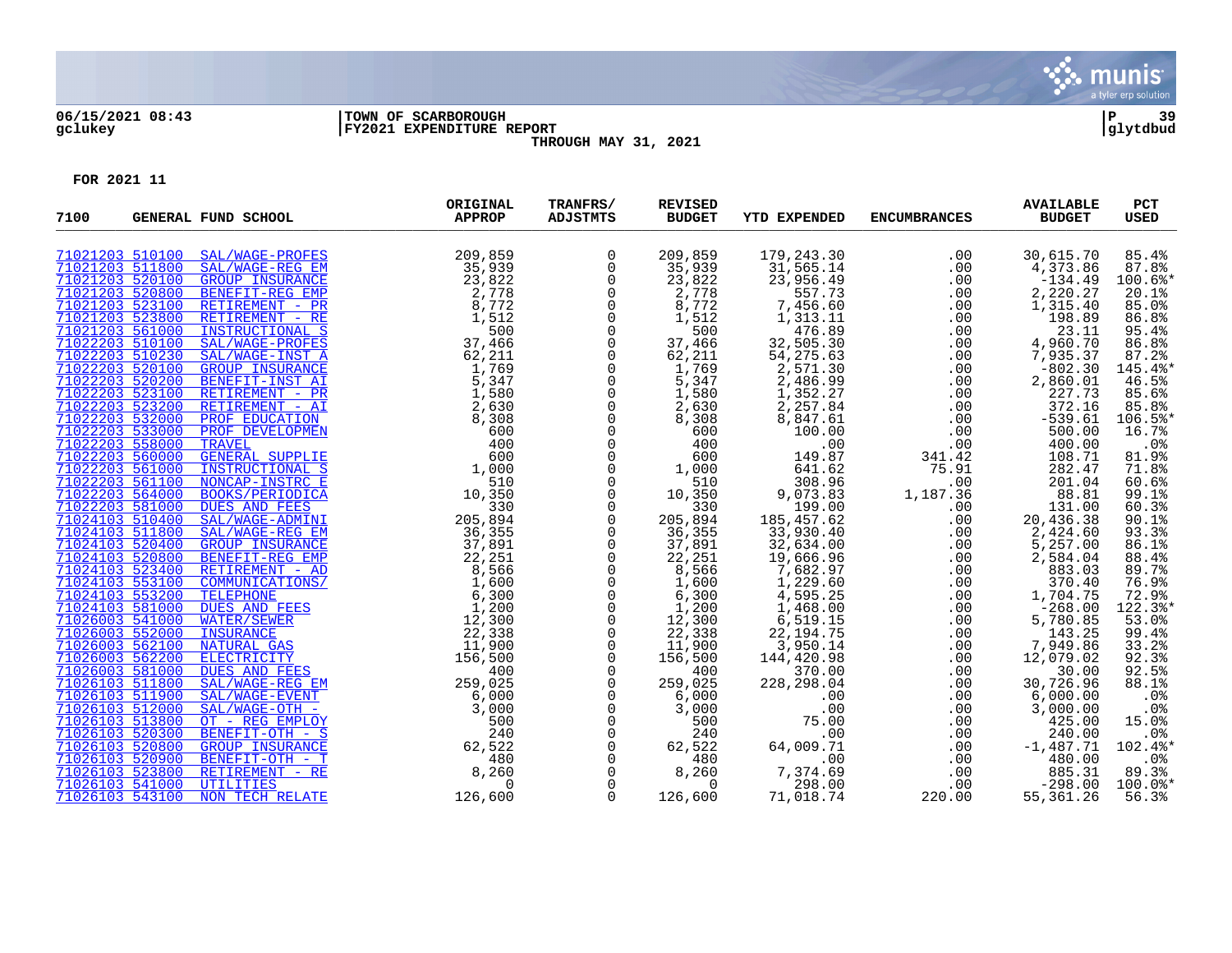

#### **06/15/2021 08:43 |TOWN OF SCARBOROUGH |P 40 gclukey |FY2021 EXPENDITURE REPORT |glytdbud THROUGH MAY 31, 2021**



| 7100 | GENERAL FUND SCHOOL                                                                                                                                                                                                                                                                                                                                                                                                                                                                                                                                                                                                                                                                                                                                                                                                          | ORIGINAL<br><b>APPROP</b>                                                                                                                                                                      | TRANFRS/<br><b>ADJSTMTS</b>                                                                                                                                                               | <b>REVISED</b><br><b>BUDGET</b>                                                                                                                                                                 | <b>YTD EXPENDED</b>                                                                                                                                                                                                                       | <b>ENCUMBRANCES</b>                                                                                                                           | <b>AVAILABLE</b><br><b>BUDGET</b>                                                                                                                                                                                                      | PCT<br><b>USED</b>                                                                                                                                                             |
|------|------------------------------------------------------------------------------------------------------------------------------------------------------------------------------------------------------------------------------------------------------------------------------------------------------------------------------------------------------------------------------------------------------------------------------------------------------------------------------------------------------------------------------------------------------------------------------------------------------------------------------------------------------------------------------------------------------------------------------------------------------------------------------------------------------------------------------|------------------------------------------------------------------------------------------------------------------------------------------------------------------------------------------------|-------------------------------------------------------------------------------------------------------------------------------------------------------------------------------------------|-------------------------------------------------------------------------------------------------------------------------------------------------------------------------------------------------|-------------------------------------------------------------------------------------------------------------------------------------------------------------------------------------------------------------------------------------------|-----------------------------------------------------------------------------------------------------------------------------------------------|----------------------------------------------------------------------------------------------------------------------------------------------------------------------------------------------------------------------------------------|--------------------------------------------------------------------------------------------------------------------------------------------------------------------------------|
|      | 71026103 550000 OTHER PURCHASE<br>71026103 560000<br><b>GENERAL SUPPLIE</b>                                                                                                                                                                                                                                                                                                                                                                                                                                                                                                                                                                                                                                                                                                                                                  | 8,000<br>47,530                                                                                                                                                                                | $\mathbf 0$<br>$\mathbf 0$                                                                                                                                                                | 8,000<br>47,530                                                                                                                                                                                 | 7,759.12<br>33, 247.00                                                                                                                                                                                                                    | .00<br>.00                                                                                                                                    | 240.88<br>14,283.00                                                                                                                                                                                                                    | 97.0%<br>69.9%                                                                                                                                                                 |
|      | TOTAL WENTWORTH INTERMEDIATE SCHOOL                                                                                                                                                                                                                                                                                                                                                                                                                                                                                                                                                                                                                                                                                                                                                                                          | 6,092,806                                                                                                                                                                                      | $\overline{0}$                                                                                                                                                                            | 6,092,806                                                                                                                                                                                       | 5, 347, 843. 27                                                                                                                                                                                                                           | 25,174.14                                                                                                                                     | 719,788.59                                                                                                                                                                                                                             | 88.2%                                                                                                                                                                          |
|      | 104 BLUE POINT SCHOOL                                                                                                                                                                                                                                                                                                                                                                                                                                                                                                                                                                                                                                                                                                                                                                                                        |                                                                                                                                                                                                |                                                                                                                                                                                           |                                                                                                                                                                                                 |                                                                                                                                                                                                                                           |                                                                                                                                               |                                                                                                                                                                                                                                        |                                                                                                                                                                                |
|      | 71000004 510100 SAL/WAGE-PROFES<br>71000004 510230<br>SAL/WAGE-INST A<br>71000004 512300<br>SAL/WAGE-OTH -<br>71000004 515000<br>STIPENDS PAID<br>71000004 515200<br>INSTRUCTIONAL S<br>71000004 520000<br><b>EMP BENEFITS</b><br>71000004 520100<br><b>GROUP INSURANCE</b><br>71000004 520200<br>BENEFIT-INST AI<br>71000004 520300<br>BENEFIT-OTH - S<br>71000004 523100<br>RETIREMENT - PR<br>71000004 523200<br>RETIREMENT - AI<br>71000004 525100<br><b>TUITION REIMBUR</b><br>71000004 533000<br>PROF DEVELOPMEN<br>71000004 543100<br><b>NON TECH RELATE</b><br>71000004 544400<br><b>OTHER EOUIPMENT</b><br>71000004 560000<br><b>GENERAL SUPPLIE</b><br>71000004 561000<br>INSTRUCTIONAL S<br>71000004 561100<br>NONCAP-INSTRC E<br>71000004 564000<br><b>BOOKS/PERIODICA</b><br>71021204 510100<br>SAL/WAGE-PROFES | 1,122,336<br>127,260<br>28,000<br>11,141<br>6,482<br>1,111<br>221,516<br>40,776<br>1,800<br>47,919<br>5,296<br>5,225<br>2,500<br>1,000<br>7,550<br>6,400<br>17,805<br>1,680<br>1,200<br>34,429 | 0<br>0<br>0<br>0<br>$\mathbf 0$<br>0<br>$\mathbf 0$<br>0<br>0<br>$\mathbf 0$<br>$\mathbf 0$<br>$\Omega$<br>$\mathbf 0$<br>$\Omega$<br>5,000<br>$\Omega$<br>$-5,000$<br>0<br>0<br>$\Omega$ | 1,122,336<br>127,260<br>28,000<br>11,141<br>6,482<br>1,111<br>221,516<br>40,776<br>1,800<br>47,919<br>5,296<br>5,225<br>2,500<br>1,000<br>12,550<br>6,400<br>12,805<br>1,680<br>1,200<br>34,429 | 1,059,610.95<br>104,807.39<br>13,280.00<br>12,573.90<br>5,097.70<br>991.34<br>206,576.68<br>31,777.56<br>811.44<br>44,079.58<br>4,497.07<br>5,151.00<br>1,698.50<br>.00<br>1,985.08<br>3,649.39<br>7,967.39<br>.00<br>138.68<br>31,448.02 | .00<br>.00<br>.00<br>.00<br>.00<br>.00<br>.00<br>.00<br>.00<br>.00<br>.00<br>.00<br>.00<br>.00<br>9,883.00<br>.00<br>.00<br>.00<br>.00<br>.00 | 62,725.05<br>22,452.61<br>14,720.00<br>$-1,432.90$<br>1,384.30<br>119.66<br>14,939.32<br>8,998.44<br>988.56<br>3,839.42<br>798.93<br>74.00<br>801.50<br>1,000.00<br>681.92<br>2,750.61<br>4,837.61<br>1,680.00<br>1,061.32<br>2,980.98 | 94.4%<br>82.4%<br>47.4%<br>112.9%*<br>78.6%<br>89.2%<br>93.3%<br>77.9%<br>45.1%<br>92.0%<br>84.9%<br>98.6%<br>67.9%<br>.0%<br>94.6%<br>57.0%<br>62.2%<br>.0%<br>11.6%<br>91.3% |
|      | 71021204 520100<br><b>BENEFIT-PROFESS</b><br>71021204 523100<br>RETIREMENT - PR<br>71021204 561000<br>INSTRUCTIONAL S<br>71022204 510100<br>SAL/WAGE-PROFES<br>71022204 510230<br>SAL/WAGE-INST A<br>71022204 520100<br><b>GROUP INSURANCE</b><br>71022204 520200<br><b>BENEFIT-INST AI</b><br>71022204 523100<br>RETIREMENT - PR<br>71022204 523200<br>RETIREMENT - AI<br>71022204 532000<br>PROF EDUCATION<br>71022204 533000<br>PROF DEVELOPMEN<br>71022204 560000<br><b>GENERAL SUPPLIE</b><br>71022204 561000<br>INSTRUCTIONAL S<br>71022204 561100<br>NONCAP-INSTRC E<br>71022204 564000<br><b>BOOKS/PERIODICA</b>                                                                                                                                                                                                     | 8,295<br>1,441<br>300<br>12,910<br>29,746<br>615<br>15,731<br>537<br>1,259<br>3,785<br>100<br>370<br>200<br>750<br>1,980                                                                       | $\Omega$<br>$\mathbf 0$<br>$\Omega$<br>$\mathbf 0$<br>$\Omega$<br>0<br>$\mathbf 0$<br>0<br>0<br>$\mathbf 0$<br>$\mathbf 0$<br>$\mathbf 0$<br>$\mathbf 0$<br>$\mathbf 0$<br>$\Omega$       | 8,295<br>1,441<br>300<br>12,910<br>29,746<br>615<br>15,731<br>537<br>1,259<br>3,785<br>100<br>370<br>200<br>750<br>1,980                                                                        | 7,525.33<br>1,308.34<br>294.51<br>11,294.64<br>21,099.72<br>263.78<br>14,023.44<br>469.82<br>877.75<br>3,848.46<br>$-50.00$<br>303.40<br>648.47<br>.00<br>1,947.67                                                                        | $.00 \,$<br>.00<br>.00<br>.00<br>.00<br>$.00 \ \rm$<br>.00<br>.00<br>.00<br>.00<br>.00<br>.00<br>.00<br>.00<br>167.00                         | 769.67<br>132.66<br>5.49<br>1,615.36<br>8,646.28<br>351.22<br>1,707.56<br>67.18<br>381.25<br>$-63.46$<br>150.00<br>66.60<br>$-448.47$<br>750.00<br>$-134.67$                                                                           | 90.7%<br>90.8%<br>98.2%<br>87.5%<br>70.9%<br>42.9%<br>89.1%<br>87.5%<br>69.7%<br>101.7%*<br>$-50.0%$<br>82.0%<br>324.2%*<br>.0%<br>106.8%*                                     |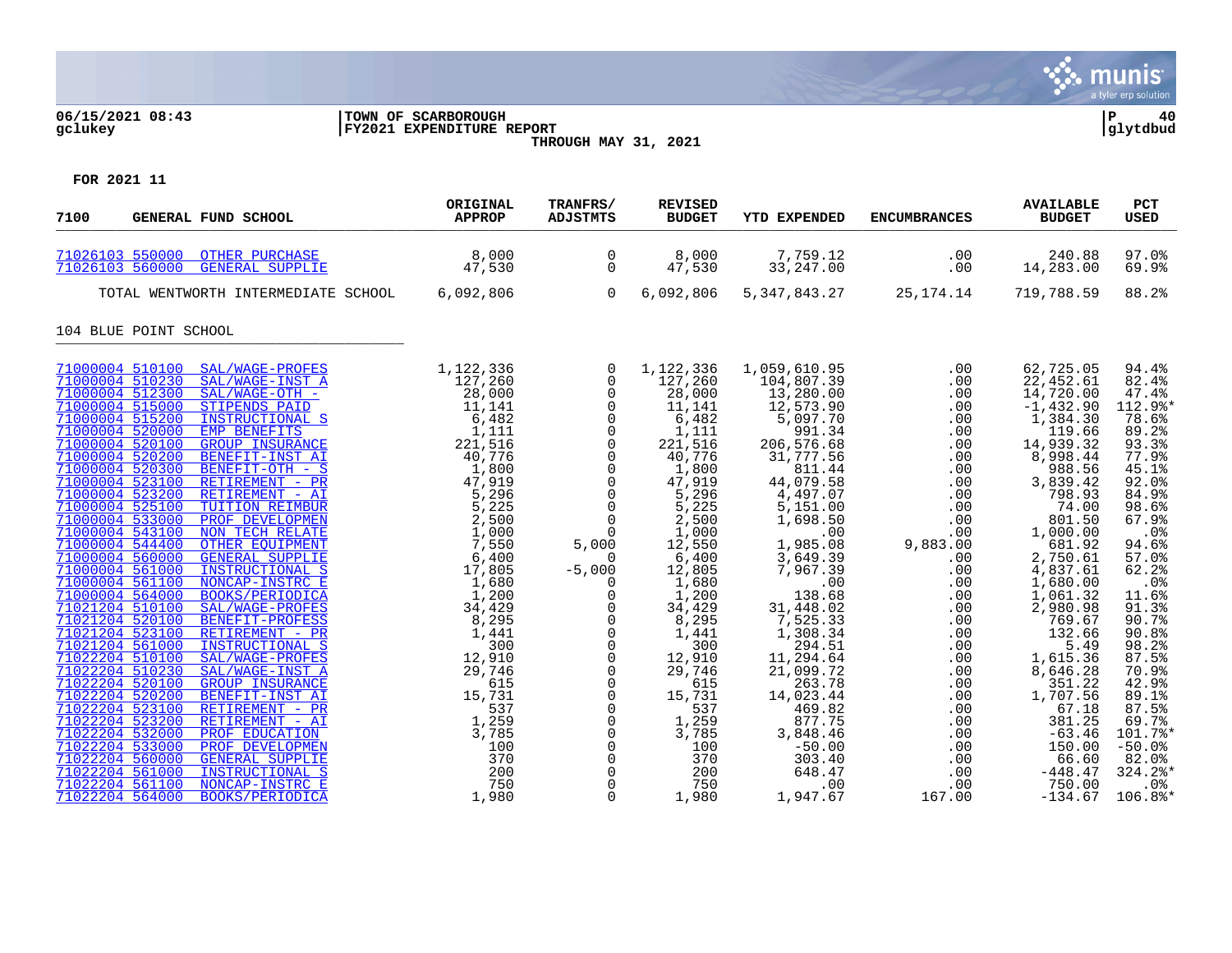

# **06/15/2021 08:43 |TOWN OF SCARBOROUGH |P 41 gclukey |FY2021 EXPENDITURE REPORT |glytdbud THROUGH MAY 31, 2021**



| 7100                                                                                                                                                                                                                                                                                                                                                                                                                                                                                    | GENERAL FUND SCHOOL                                                                                                                                                                                                                                                                                                                                                                                                                                                                                                   | ORIGINAL<br><b>APPROP</b>                                                                                                                                                                                                                                                                                                                                                                                      | TRANFRS/<br>ADJSTMTS                                                                                                                                                                                                                                                                                                                                                                                | <b>REVISED</b><br><b>BUDGET</b>                                                                                                                                                                                                             | YTD EXPENDED                                                                                                                                                                                                                                                                            | <b>ENCUMBRANCES</b>                                                                                                                                                         | <b>AVAILABLE</b><br><b>BUDGET</b>                                                                                                                                                                                                                                                             | PCT<br><b>USED</b>                                                                                                                                                                                                                  |
|-----------------------------------------------------------------------------------------------------------------------------------------------------------------------------------------------------------------------------------------------------------------------------------------------------------------------------------------------------------------------------------------------------------------------------------------------------------------------------------------|-----------------------------------------------------------------------------------------------------------------------------------------------------------------------------------------------------------------------------------------------------------------------------------------------------------------------------------------------------------------------------------------------------------------------------------------------------------------------------------------------------------------------|----------------------------------------------------------------------------------------------------------------------------------------------------------------------------------------------------------------------------------------------------------------------------------------------------------------------------------------------------------------------------------------------------------------|-----------------------------------------------------------------------------------------------------------------------------------------------------------------------------------------------------------------------------------------------------------------------------------------------------------------------------------------------------------------------------------------------------|---------------------------------------------------------------------------------------------------------------------------------------------------------------------------------------------------------------------------------------------|-----------------------------------------------------------------------------------------------------------------------------------------------------------------------------------------------------------------------------------------------------------------------------------------|-----------------------------------------------------------------------------------------------------------------------------------------------------------------------------|-----------------------------------------------------------------------------------------------------------------------------------------------------------------------------------------------------------------------------------------------------------------------------------------------|-------------------------------------------------------------------------------------------------------------------------------------------------------------------------------------------------------------------------------------|
| 71024104 510400<br>71024104 511800<br>71024104 520400<br>71024104 520800<br>71024104 523400<br>71024104 553100<br>71024104 553200<br>71024104 581000<br>71026004 541000<br>71026004 552000<br>71026004 562200<br>71026004 562300<br>71026004 562400<br>71026004 581000<br>71026104 511800<br>71026104 511900<br>71026104 512000<br>71026104 513800<br>71026104 520300<br>71026104 520800<br>71026104 520900<br>71026104 523800<br>71026104 543100<br>71026104 550000<br>71026104 560000 | SAL/WAGE-ADMINI<br>SAL/WAGE-REG EM<br><b>GROUP INSURANCE</b><br><b>BENEFIT-REG EMP</b><br>RETIREMENT - AD<br>COMMUNICATIONS/<br><b>TELEPHONE</b><br><b>DUES AND FEES</b><br><b>WATER/SEWER</b><br><b>INSURANCE</b><br>ELECTRICITY<br>PROPANE<br><b>OIL</b><br><b>DUES AND FEES</b><br>SAL/WAGE-REG EM<br>SAL/WAGE-EVENT<br>SAL/WAGE-OTH -<br>OT - REG EMPLOY<br>BENEFIT-OTH - S<br><b>GROUP INSURANCE</b><br>BENEFIT-OTH - T<br>RETIREMENT - RE<br>NON TECH RELATE<br><b>OTHER PURCHASE</b><br><b>GENERAL SUPPLIE</b> | 102,600<br>36,355<br>30,382<br>$\begin{array}{r} \frac{30}{100} \text{NCE} \\ \hline \text{EMP} \\ 18,215 \\ \hline \text{MS}/ \\ \text{SS} \\ \text{S} \\ \text{S} \\ 4,269 \\ 5,200 \\ 7,445 \\ 16,200 \\ 4,600 \\ \end{array}$<br>$16,200$<br>$4,600$<br>$22,600$<br>$310$<br>$74,194$<br>$500$<br>$1,000$<br>$0$<br>$19,942$<br>$40$<br>$40$<br>$12,100$<br>$16,800$<br>$10,942$<br>$40$<br>$0$<br>$1,640$ | $\mathbf 0$<br>$\mathbf 0$<br>0<br>$\mathbf 0$<br>0<br>$\mathbf 0$<br>$\mathbf{0}$<br>0<br>$\mathsf{O}\xspace$<br>$\mathsf{O}$<br>$\overline{0}$<br>$\mathsf 0$<br>$\mathsf{O}\xspace$<br>$\mathsf{O}$<br>$\mathsf{O}\xspace$<br>$\mathbf 0$<br>$\mathsf{O}\xspace$<br>$\Omega$<br>$\overline{0}$<br>$\mathsf{O}\xspace$<br>$\overline{0}$<br>$\ddot{\mathbf{0}}$<br>$\mathsf{O}$<br>$\overline{0}$ | 102,600<br>36, 355<br>30,382<br>18,215<br>4,269<br>500<br>444<br>694<br>5,200<br>7,445<br>16,200<br>4,600<br>22,600<br>310<br>74,194<br>500<br>1,000<br>$\overline{0}$<br>80<br>19,942<br>40<br>$\overline{0}$<br>53,850<br>2,100<br>11,640 | 93,526.89<br>33,805.53<br>26,644.98<br>16,026.06<br>3,874.55<br>298.34<br>339.40<br>814.00<br>3,387.90<br>7,225.95<br>16,966.23<br>3,406.29<br>21,563.62<br>150.00<br>51,765.78<br>.00<br>.00<br>2,567.88<br>.00<br>14,998.44<br>100.500<br>486.93<br>32,361.47<br>1,822.91<br>7,237.78 | .00<br>.00<br>.00<br>.00<br>.00<br>.00<br>.00<br>.00<br>.00<br>.00<br>.00<br>.00<br>.00<br>.00<br>.00<br>.00<br>.00<br>.00<br>.00<br>.00<br>.00<br>.00<br>.00<br>.00<br>.00 | 9,073.11<br>2,549.47<br>3,737.02<br>2,188.94<br>394.45<br>201.66<br>104.60<br>$-120.00$<br>1,812.10<br>219.05<br>$-766.23$<br>1,193.71<br>1,036.38<br>160.00<br>22, 428.22<br>500.00<br>1,000.00<br>$-2,567.88$<br>80.00<br>4,943.56<br>40.00<br>$-486.93$<br>21,488.53<br>277.09<br>4,402.22 | 91.2%<br>93.0%<br>87.7%<br>88.0%<br>90.8%<br>59.7%<br>76.4%<br>$117.3$ *<br>65.2%<br>97.1%<br>104.7%*<br>74.0%<br>95.4%<br>48.4%<br>69.8%<br>.0%<br>.0%<br>$100.0$ *<br>.0%<br>75.2%<br>.0%<br>$100.0$ *<br>60.1%<br>86.8%<br>62.2% |
|                                                                                                                                                                                                                                                                                                                                                                                                                                                                                         | TOTAL BLUE POINT SCHOOL                                                                                                                                                                                                                                                                                                                                                                                                                                                                                               | 2,182,605                                                                                                                                                                                                                                                                                                                                                                                                      | $\overline{0}$                                                                                                                                                                                                                                                                                                                                                                                      | 2,182,605                                                                                                                                                                                                                                   |                                                                                                                                                                                                                                                                                         |                                                                                                                                                                             | 233, 287.07                                                                                                                                                                                                                                                                                   | 89.3%                                                                                                                                                                                                                               |
|                                                                                                                                                                                                                                                                                                                                                                                                                                                                                         | 105 EIGHT CORNERS SCHOOL                                                                                                                                                                                                                                                                                                                                                                                                                                                                                              |                                                                                                                                                                                                                                                                                                                                                                                                                |                                                                                                                                                                                                                                                                                                                                                                                                     |                                                                                                                                                                                                                                             |                                                                                                                                                                                                                                                                                         |                                                                                                                                                                             |                                                                                                                                                                                                                                                                                               |                                                                                                                                                                                                                                     |
| 71000005 510230<br>71000005 512300<br>71000005 515200<br>71000005 520000<br>71000005 520100<br>71000005 520200<br>71000005 520300<br>71000005 523100<br>71000005 523200<br>71000005 525100<br>71000005 532000                                                                                                                                                                                                                                                                           | 71000005 510100 SAL/WAGE-PROFES<br>SAL/WAGE-INST A<br>$SAL/WAGE-OTH$ -<br>INSTRUCTIONAL S<br><b>EMP BENEFITS</b><br><b>GROUP INSURANCE</b><br>BENEFIT-INST AI<br>BENEFIT-OTH - S<br>RETIREMENT - PR<br>RETIREMENT - AI<br>TUITION REIMBUR<br>PROF EDUCATION                                                                                                                                                                                                                                                           | 1,312,071<br>$\begin{array}{r} -7126771 \ 128771 \ 28000 \ 6042 \ 409 \end{array}$<br>246,772<br>30,497<br>1,800<br>55,843<br>55,843<br>5,359<br>9,145<br>2,700                                                                                                                                                                                                                                                | 0<br>$\mathbf 0$<br>$\Omega$<br>$\mathbf 0$<br>$\mathsf{O}$<br>$\overline{0}$<br>$\mathsf 0$<br>$\mathsf{O}$<br>$\mathsf{O}\xspace$<br>$\overline{0}$<br>$\mathsf{O}$<br>$\overline{0}$                                                                                                                                                                                                             | 1,312,071<br>128,771<br>28,000<br>6,482<br>409<br>246,772<br>30,497<br>1,800<br>55,843<br>5,359<br>9,145<br>2,700                                                                                                                           | 1,119,482.88<br>103,394.48<br>3,855.00<br>4,743.70<br>264.73<br>205,683.45<br>22,138.84<br>240.08<br>46,570.55<br>4,301.20<br>2,478.00<br>778.65                                                                                                                                        | .00<br>.00<br>.00<br>.00<br>.00<br>.00<br>.00<br>.00<br>.00<br>.00<br>.00<br>.00                                                                                            | 192,588.12<br>25,376.52<br>24, 145.00<br>1,738.30<br>144.27<br>41,088.55<br>8,358.16<br>1,559.92<br>9,272.45<br>1,057.80<br>6,667.00<br>1,921.35                                                                                                                                              | 85.3%<br>80.3%<br>13.8%<br>73.2%<br>64.7%<br>83.3%<br>72.6%<br>13.3%<br>83.4%<br>80.3%<br>27.1%<br>28.8%                                                                                                                            |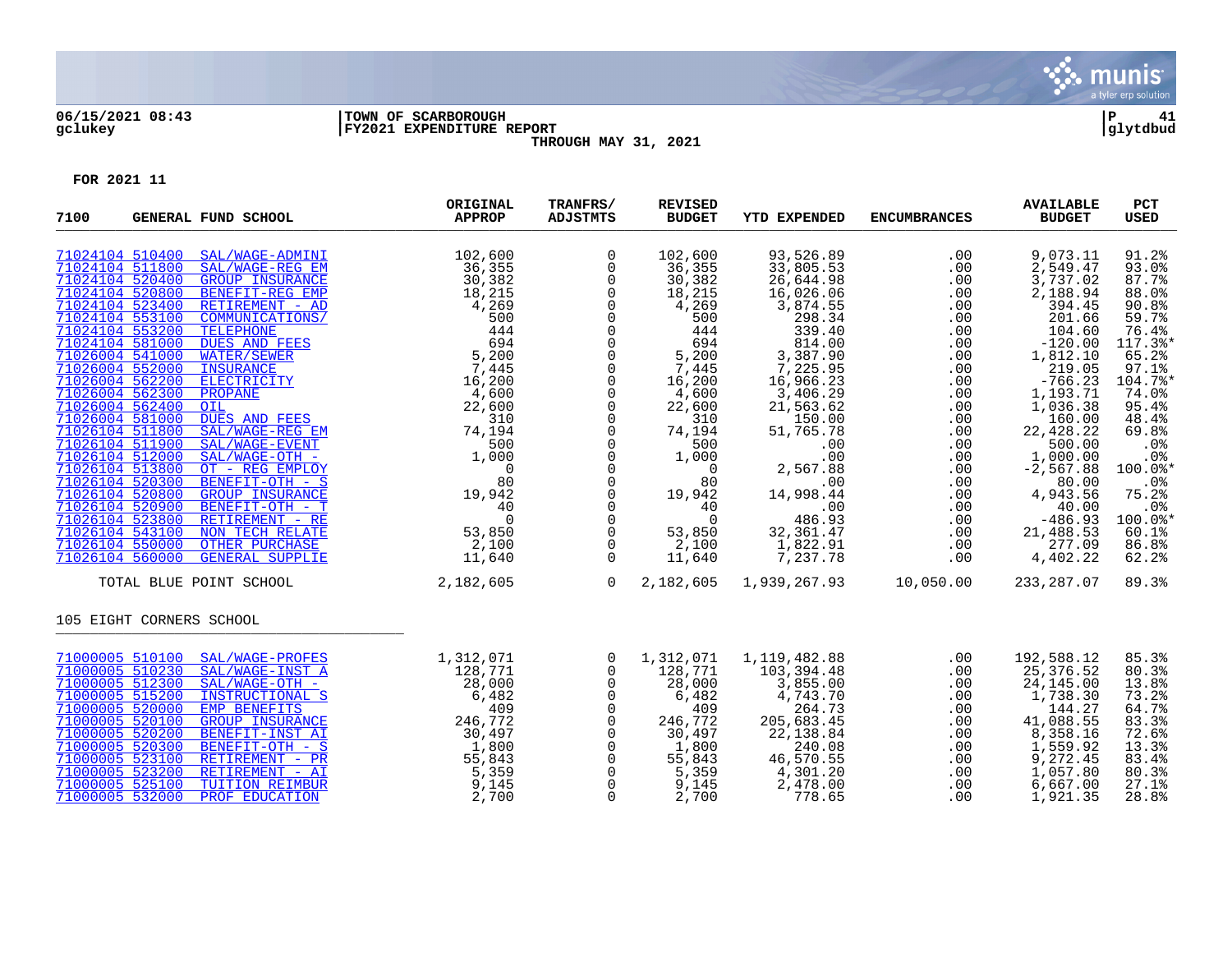

# **06/15/2021 08:43 |TOWN OF SCARBOROUGH |P 42 gclukey |FY2021 EXPENDITURE REPORT |glytdbud THROUGH MAY 31, 2021**



| 7100 |                                    | GENERAL FUND SCHOOL                              | ORIGINAL<br><b>APPROP</b>                                                                                                                                                                                                                                  | TRANFRS/<br><b>ADJSTMTS</b>                                                                                                                                                                    | <b>REVISED</b><br><b>BUDGET</b>                      | <b>YTD EXPENDED</b>                                                                                            | <b>ENCUMBRANCES</b>                                                                                                                                                                                                                                                      | <b>AVAILABLE</b><br><b>BUDGET</b>                                                                                                                                                              | PCT<br><b>USED</b> |
|------|------------------------------------|--------------------------------------------------|------------------------------------------------------------------------------------------------------------------------------------------------------------------------------------------------------------------------------------------------------------|------------------------------------------------------------------------------------------------------------------------------------------------------------------------------------------------|------------------------------------------------------|----------------------------------------------------------------------------------------------------------------|--------------------------------------------------------------------------------------------------------------------------------------------------------------------------------------------------------------------------------------------------------------------------|------------------------------------------------------------------------------------------------------------------------------------------------------------------------------------------------|--------------------|
|      |                                    | 71000005 533000 PROF DEVELOPMEN                  | AFFROPIENT 2,500<br>IRELATE 1,000<br>SUPPLIE 14,500<br>SUPPLIE 3,560<br>IRELATE 1,000<br>SUPPLIE 3,560<br>IRENT PROFES 31,290<br>IRENT PROFES<br>IRENT PROFES<br>SUPPLIE 1,200<br>ISURANCE 1,200<br>SUPPLIE 12,909<br>SUPPLIE 12,909<br>SUPPLIE 12,909<br> | $\mathsf{O}$                                                                                                                                                                                   | 2,500                                                | 1,543.00                                                                                                       | .00<br>$\begin{array}{cccc} .00&9\\ 0.00&1,0\\ 0.00&2,8\\ 0.00&2,8\\ 182.11&19,8\\ 0.00&1,6\\ 0.00&3,3\\ 0.00&3,3\\ 0.00&3,3\\ 0.00&1\\ 4,4&3\\ 0.00&1,6\\ 0.00&1,6\\ 0.00&1,6\\ 0.00&2,0\\ 0.00&1\\ 0.00&1\\ 0.00&2\\ 0.00&1\\ 0.00&2,9\\ 0.00&2,9\\ 0.00&2,9\\ 0.00&2$ | 957.00                                                                                                                                                                                         | 61.7%              |
|      | 71000005 543100                    | NON TECH RELATE                                  |                                                                                                                                                                                                                                                            | $\mathsf{O}$                                                                                                                                                                                   |                                                      | $00$<br>4,531.99<br>5,681.12                                                                                   |                                                                                                                                                                                                                                                                          |                                                                                                                                                                                                | .0%                |
|      | 71000005 544400                    | OTHER EQUIPMENT                                  |                                                                                                                                                                                                                                                            | $\mathsf{O}\xspace$                                                                                                                                                                            | $1,000$<br>$14,500$                                  |                                                                                                                |                                                                                                                                                                                                                                                                          | 1,000.00<br>4,706.01                                                                                                                                                                           | 67.5%              |
|      | 71000005 560000                    | <b>GENERAL SUPPLIE</b>                           |                                                                                                                                                                                                                                                            | $\overline{0}$                                                                                                                                                                                 | 8,560                                                | 5,681.12                                                                                                       |                                                                                                                                                                                                                                                                          | 2,878.88                                                                                                                                                                                       | 66.4%              |
|      | 71000005 561000                    | INSTRUCTIONAL S                                  |                                                                                                                                                                                                                                                            |                                                                                                                                                                                                | 31,290                                               | 11,282.80                                                                                                      |                                                                                                                                                                                                                                                                          | 19,825.09                                                                                                                                                                                      | 36.6%              |
|      | 71000005 561100                    | NONCAP-INSTRC E                                  |                                                                                                                                                                                                                                                            | $\overline{0}$<br>0                                                                                                                                                                            | 1,680                                                | 200.63                                                                                                         |                                                                                                                                                                                                                                                                          | 1,680.00                                                                                                                                                                                       | .0%                |
|      | 71000005 564000                    | <b>BOOKS/PERIODICA</b>                           |                                                                                                                                                                                                                                                            |                                                                                                                                                                                                | 1,200                                                | $\begin{array}{cccc}\n & 34, & 907.25 \\  & 8, & 896.04 \\  & 1, & 452.14 \\  & 32.57 \\  & 4.21\n\end{array}$ |                                                                                                                                                                                                                                                                          | 999.37                                                                                                                                                                                         | 16.7%              |
|      | 71021205 510100                    | SAL/WAGES-PROFE                                  |                                                                                                                                                                                                                                                            | $\overline{0}$<br>0                                                                                                                                                                            | 38, 244                                              |                                                                                                                |                                                                                                                                                                                                                                                                          | 3,336.75                                                                                                                                                                                       | 91.3%              |
|      | 71021205 520100                    | <b>BENEFIT-PROFESS</b>                           |                                                                                                                                                                                                                                                            |                                                                                                                                                                                                | 12,405                                               |                                                                                                                |                                                                                                                                                                                                                                                                          | 3,508.96                                                                                                                                                                                       | 71.7%              |
|      | 71021205 523100                    | RETIREMENT - PR                                  |                                                                                                                                                                                                                                                            | $\overline{0}$<br>0                                                                                                                                                                            | $\frac{1}{1}$ , 600                                  |                                                                                                                |                                                                                                                                                                                                                                                                          | 147.86                                                                                                                                                                                         | 90.8%              |
|      | 71021205 561000                    | INSTRUCTIONAL S                                  |                                                                                                                                                                                                                                                            |                                                                                                                                                                                                | 300                                                  |                                                                                                                |                                                                                                                                                                                                                                                                          | 242.18                                                                                                                                                                                         | 19.3%              |
|      | 71022205 510100                    | SAL/WAGE-PROFES                                  |                                                                                                                                                                                                                                                            | $\overline{0}$<br>$\overline{0}$                                                                                                                                                               | 12,909                                               | 11,454.21                                                                                                      |                                                                                                                                                                                                                                                                          | 1,454.79                                                                                                                                                                                       | 88.7%              |
|      | 71022205 510230<br>71022205 520100 | SAL/WAGE-INST A                                  |                                                                                                                                                                                                                                                            | $\check{0}$                                                                                                                                                                                    | 28,344<br>615                                        | 23,514.32<br>266.10                                                                                            |                                                                                                                                                                                                                                                                          | 4,829.68<br>348.90                                                                                                                                                                             | 83.0%              |
|      | 71022205 520200                    | <b>GROUP INSURANCE</b><br><b>BENEFIT-INST AI</b> |                                                                                                                                                                                                                                                            |                                                                                                                                                                                                | 15,701                                               | 14,027.15                                                                                                      |                                                                                                                                                                                                                                                                          | 1,673.85                                                                                                                                                                                       | 43.3%<br>89.3%     |
|      | 71022205 523100                    | RETIREMENT - PR                                  |                                                                                                                                                                                                                                                            | $\overline{0}$<br>0                                                                                                                                                                            | 537                                                  |                                                                                                                |                                                                                                                                                                                                                                                                          | 60.55                                                                                                                                                                                          | 88.7%              |
|      | 71022205 523200                    | RETIREMENT - AI                                  |                                                                                                                                                                                                                                                            |                                                                                                                                                                                                | 1,200                                                | $\frac{476.45}{978.19}$                                                                                        |                                                                                                                                                                                                                                                                          | 221.81                                                                                                                                                                                         | 81.5%              |
|      | 71022205 532000                    | PROF EDUCATION                                   |                                                                                                                                                                                                                                                            | $\overline{0}$<br>0                                                                                                                                                                            | 3,785                                                | 978.19<br>3,850.54                                                                                             |                                                                                                                                                                                                                                                                          | $-65.54$                                                                                                                                                                                       | 101.7%*            |
|      | 71022205 533000                    | PROF DEVELOPMEN                                  |                                                                                                                                                                                                                                                            | $\mathsf{O}\xspace$                                                                                                                                                                            | 100                                                  | 25.00                                                                                                          |                                                                                                                                                                                                                                                                          | 75.00                                                                                                                                                                                          | 25.0%              |
|      | 71022205 560000                    | <b>GENERAL SUPPLIE</b>                           |                                                                                                                                                                                                                                                            | $\overline{0}$                                                                                                                                                                                 | 430                                                  | 314.85                                                                                                         |                                                                                                                                                                                                                                                                          | 115.15                                                                                                                                                                                         | 73.2%              |
|      | 71022205 561000                    | INSTRUCTIONAL S                                  |                                                                                                                                                                                                                                                            | $\overline{0}$                                                                                                                                                                                 | 200                                                  | 93.89                                                                                                          |                                                                                                                                                                                                                                                                          | 106.11                                                                                                                                                                                         | 46.9%              |
|      | 71022205 561100                    | NONCAP-INSTRC E                                  |                                                                                                                                                                                                                                                            | $\overline{0}$                                                                                                                                                                                 | 750                                                  | 93.89<br>00.<br>2,553.93<br>95,942.00                                                                          |                                                                                                                                                                                                                                                                          | 13.53                                                                                                                                                                                          | 98.2%              |
|      | 71022205 564000                    | <b>BOOKS/PERIODICA</b>                           |                                                                                                                                                                                                                                                            | $\begin{bmatrix} 0 \\ 0 \\ 0 \end{bmatrix}$                                                                                                                                                    | 2,610<br>105,249                                     |                                                                                                                |                                                                                                                                                                                                                                                                          | $\begin{array}{ccc} & & & & -1 \\ & & & & 9 \\ \text{J} & & & 2 \\ \text{J}0 & & & 2 \\ \text{.00} & & & \\ \text{.00} & & & \\ \text{.00} & & & \\ \text{.00} & & & \end{array}$<br>$-108.40$ | 104.2%*            |
|      | 71024105 510400                    | SAL/WAGE-ADMINI                                  |                                                                                                                                                                                                                                                            |                                                                                                                                                                                                |                                                      | 95,942.00                                                                                                      |                                                                                                                                                                                                                                                                          | 9,307.00                                                                                                                                                                                       | 91.2%              |
|      | 71024105 511800                    | SAL/WAGE-REG EM                                  |                                                                                                                                                                                                                                                            |                                                                                                                                                                                                | 32,237                                               |                                                                                                                |                                                                                                                                                                                                                                                                          | 2,970.57                                                                                                                                                                                       | 90.8%              |
|      | 71024105 520400                    | <b>GROUP INSURANCE</b>                           |                                                                                                                                                                                                                                                            | $\overline{0}$<br>0                                                                                                                                                                            | 22,324                                               |                                                                                                                |                                                                                                                                                                                                                                                                          | 2,956.45                                                                                                                                                                                       | 86.8%              |
|      | 71024105 520800                    | <b>BENEFIT-REG EMP</b>                           |                                                                                                                                                                                                                                                            |                                                                                                                                                                                                | $22, 324$<br>4,686<br>4,379<br>3,256                 | 29,266.43<br>19,367.55<br>2,338.87                                                                             |                                                                                                                                                                                                                                                                          | 2,347.13                                                                                                                                                                                       | 49.9%              |
|      | 71024105 523400                    | RETIREMENT - AD                                  |                                                                                                                                                                                                                                                            | $\overline{0}$<br>0                                                                                                                                                                            |                                                      | $3,974.59$<br>2,954.94                                                                                         |                                                                                                                                                                                                                                                                          | 404.41                                                                                                                                                                                         | 90.8%              |
|      | 71024105 523800                    | RETIREMENT - RE                                  |                                                                                                                                                                                                                                                            |                                                                                                                                                                                                |                                                      |                                                                                                                |                                                                                                                                                                                                                                                                          | 301.06                                                                                                                                                                                         | 90.8%              |
|      | 71024105 553100                    | COMMUNICATIONS/                                  |                                                                                                                                                                                                                                                            | $\overline{0}$                                                                                                                                                                                 | 400                                                  | 126.90                                                                                                         |                                                                                                                                                                                                                                                                          | 273.10                                                                                                                                                                                         | 31.7%              |
|      | 71024105 553200                    | <b>TELEPHONE</b>                                 |                                                                                                                                                                                                                                                            | $\overline{0}$<br>0                                                                                                                                                                            | 420                                                  | 319.60                                                                                                         |                                                                                                                                                                                                                                                                          | 100.40                                                                                                                                                                                         | 76.1%              |
|      | 71024105 581000                    | <b>DUES AND FEES</b>                             |                                                                                                                                                                                                                                                            |                                                                                                                                                                                                | $\begin{array}{r} 694 \\ 5,000 \\ 7,446 \end{array}$ | .00<br>00 .<br>3,211.19 .<br>7,742.84 .<br>15,687.48                                                           |                                                                                                                                                                                                                                                                          | 694.00                                                                                                                                                                                         | .0%                |
|      | 71026005 541000                    | WATER/SEWER                                      |                                                                                                                                                                                                                                                            |                                                                                                                                                                                                |                                                      |                                                                                                                |                                                                                                                                                                                                                                                                          | 1,788.81                                                                                                                                                                                       | 64.2%              |
|      | 71026005 552000                    | <b>INSURANCE</b>                                 |                                                                                                                                                                                                                                                            |                                                                                                                                                                                                |                                                      |                                                                                                                |                                                                                                                                                                                                                                                                          | $-296.84$                                                                                                                                                                                      | 104.0%*            |
|      | 71026005 562200<br>71026005 562300 | ELECTRICITY<br>PROPANE                           |                                                                                                                                                                                                                                                            |                                                                                                                                                                                                |                                                      | 15,687.48                                                                                                      |                                                                                                                                                                                                                                                                          | $-1,387.48$<br>$-366.93$                                                                                                                                                                       | 109.7%*            |
|      | 71026005 562400                    | <b>OIL</b>                                       |                                                                                                                                                                                                                                                            |                                                                                                                                                                                                |                                                      | 11,966.93<br>17,723.25                                                                                         |                                                                                                                                                                                                                                                                          |                                                                                                                                                                                                | 103.2%*<br>93.8%   |
|      | 71026005 581000                    | <b>DUES AND FEES</b>                             |                                                                                                                                                                                                                                                            |                                                                                                                                                                                                |                                                      | 250.00                                                                                                         |                                                                                                                                                                                                                                                                          | 1,176.75<br>60.00                                                                                                                                                                              | 80.6%              |
|      | 71026105 511800                    | SAL/WAGE-REG EM                                  |                                                                                                                                                                                                                                                            |                                                                                                                                                                                                |                                                      | 50,997.99                                                                                                      |                                                                                                                                                                                                                                                                          |                                                                                                                                                                                                | 66.5%              |
|      | 71026105 511900                    | SAL/WAGE-EVENT                                   |                                                                                                                                                                                                                                                            |                                                                                                                                                                                                |                                                      |                                                                                                                |                                                                                                                                                                                                                                                                          | 25,692.01<br>1,000.00                                                                                                                                                                          | $.0\%$             |
|      | 71026105 512000                    | $SAL/WAGE-OTH$ -                                 |                                                                                                                                                                                                                                                            |                                                                                                                                                                                                |                                                      | .00<br>.00                                                                                                     |                                                                                                                                                                                                                                                                          |                                                                                                                                                                                                | .0%                |
|      | 71026105 513800                    | OT - REG EMPLOY                                  |                                                                                                                                                                                                                                                            |                                                                                                                                                                                                |                                                      | 903.80                                                                                                         |                                                                                                                                                                                                                                                                          |                                                                                                                                                                                                | $100.0$ *          |
|      | 71026105 520300                    | BENEFIT-OTH - S                                  |                                                                                                                                                                                                                                                            |                                                                                                                                                                                                |                                                      | .00                                                                                                            |                                                                                                                                                                                                                                                                          |                                                                                                                                                                                                | .0%                |
|      | 71026105 520800                    | <b>GROUP INSURANCE</b>                           |                                                                                                                                                                                                                                                            | $\begin{array}{ccc} 0 & 4204 \ 0 & 5,000 \ 0 & 7,446 \ 0 & 14,300 \ 0 & 11,600 \ 0 & 18,900 \ 0 & 76,690 \ 0 & 76,690 \ 0 & 1,000 \ 0 & 600 \ 0 & 0 & 0 \ 0 & 0 & 48 \ 0 & 18,724 \end{array}$ |                                                      | 17,307.23                                                                                                      |                                                                                                                                                                                                                                                                          | $\begin{array}{ccc} .00 & & & & & 00 \ 00 & & & & -903.80 \ .00 & & & & 48.00 \ .00 & & & & 1.416.77 \ \end{array}$                                                                            | 92.4%              |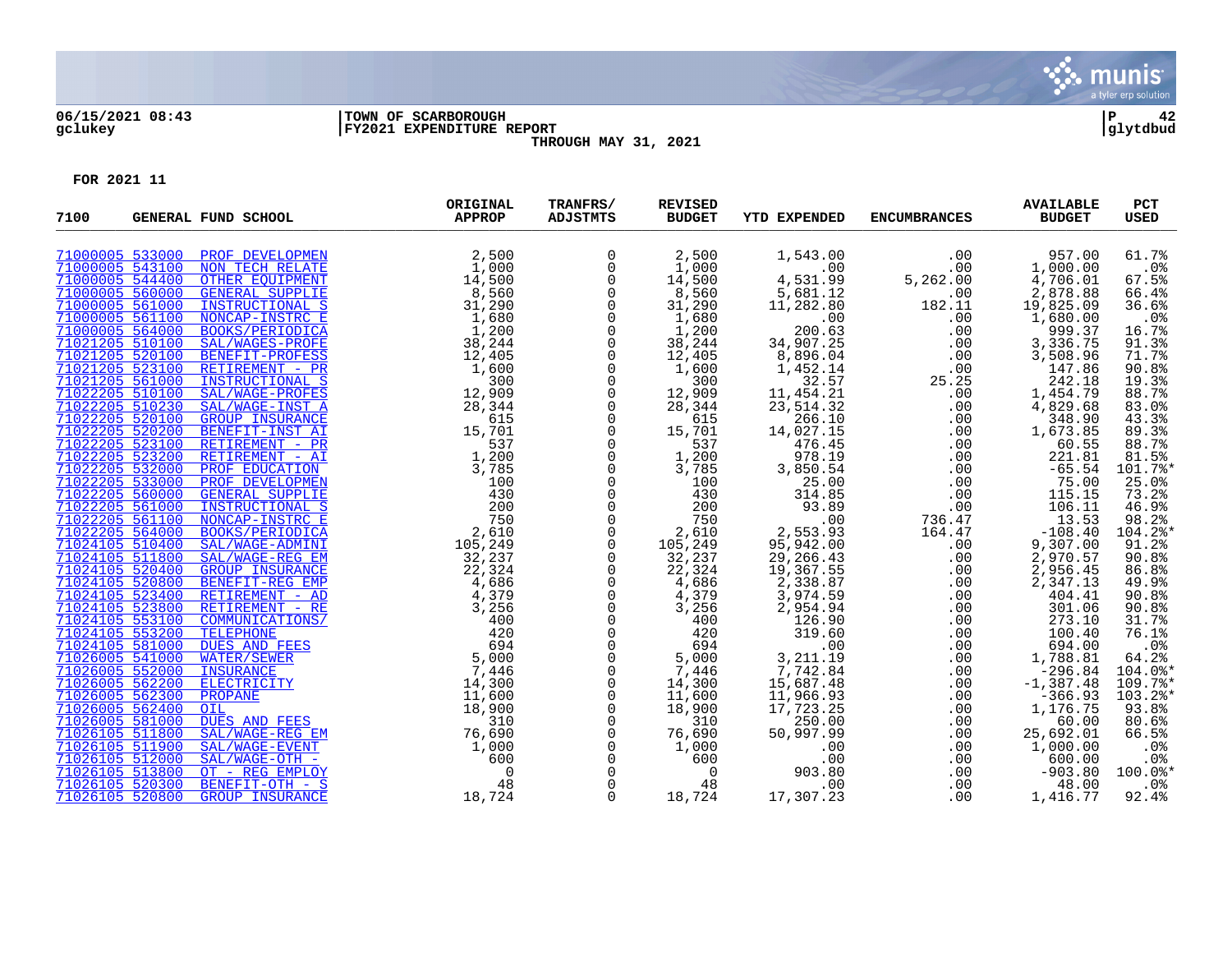

# **06/15/2021 08:43 |TOWN OF SCARBOROUGH |P 43 gclukey |FY2021 EXPENDITURE REPORT |glytdbud THROUGH MAY 31, 2021**



| 7100 |                                                                                                                                                                                                                                                                                                                                                                                                                                                                                         | <b>GENERAL FUND SCHOOL</b>                                                                                                                                                                                                                                                                                                                                                                                                                                                                                                                                                            | ORIGINAL<br><b>APPROP</b>                                                                                                                                                                                                                                                                  | TRANFRS/<br><b>ADJSTMTS</b>                                                                                                                                                                                                                                                                                                                                                                                                                                  | <b>REVISED</b><br><b>BUDGET</b>                                                                                                                                                                                                                   | <b>YTD EXPENDED</b>                                                                                                                                                                                                                                                                                             | <b>ENCUMBRANCES</b>                                                                                                                                                                                 | <b>AVAILABLE</b><br><b>BUDGET</b>                                                                                                                                                                                                                                                                            | PCT<br><b>USED</b>                                                                                                                                                                                                                    |
|------|-----------------------------------------------------------------------------------------------------------------------------------------------------------------------------------------------------------------------------------------------------------------------------------------------------------------------------------------------------------------------------------------------------------------------------------------------------------------------------------------|---------------------------------------------------------------------------------------------------------------------------------------------------------------------------------------------------------------------------------------------------------------------------------------------------------------------------------------------------------------------------------------------------------------------------------------------------------------------------------------------------------------------------------------------------------------------------------------|--------------------------------------------------------------------------------------------------------------------------------------------------------------------------------------------------------------------------------------------------------------------------------------------|--------------------------------------------------------------------------------------------------------------------------------------------------------------------------------------------------------------------------------------------------------------------------------------------------------------------------------------------------------------------------------------------------------------------------------------------------------------|---------------------------------------------------------------------------------------------------------------------------------------------------------------------------------------------------------------------------------------------------|-----------------------------------------------------------------------------------------------------------------------------------------------------------------------------------------------------------------------------------------------------------------------------------------------------------------|-----------------------------------------------------------------------------------------------------------------------------------------------------------------------------------------------------|--------------------------------------------------------------------------------------------------------------------------------------------------------------------------------------------------------------------------------------------------------------------------------------------------------------|---------------------------------------------------------------------------------------------------------------------------------------------------------------------------------------------------------------------------------------|
|      | 71026105 520900<br>71026105 523800<br>71026105 543100<br>71026105 550000<br>71026105 560000                                                                                                                                                                                                                                                                                                                                                                                             | BENEFIT-OTH - T<br>RETIREMENT - RE<br>NON TECH RELATE<br><b>OTHER PURCHASE</b><br><b>GENERAL SUPPLIE</b>                                                                                                                                                                                                                                                                                                                                                                                                                                                                              | $\begin{array}{r} 80 \\ 3,652 \\ 51,850 \\ 3,300 \\ 15,230 \end{array}$                                                                                                                                                                                                                    | $\mathbf 0$<br>0<br>0<br>$\mathsf{O}$<br>$\Omega$                                                                                                                                                                                                                                                                                                                                                                                                            | 80<br>3,652<br>51,850<br>3,300<br>15,230                                                                                                                                                                                                          | .00<br>1,335.76<br>58,923.37<br>3,232.91<br>8,594.23                                                                                                                                                                                                                                                            | .00<br>.00<br>.00<br>.00<br>.00                                                                                                                                                                     | 80.00<br>2,316.24<br>$-7,073.37$<br>67.09<br>6,635.77                                                                                                                                                                                                                                                        | .0%<br>36.6%<br>113.6%*<br>98.0%<br>56.4%                                                                                                                                                                                             |
|      |                                                                                                                                                                                                                                                                                                                                                                                                                                                                                         | TOTAL EIGHT CORNERS SCHOOL                                                                                                                                                                                                                                                                                                                                                                                                                                                                                                                                                            | 2,410,684                                                                                                                                                                                                                                                                                  | $\Omega$                                                                                                                                                                                                                                                                                                                                                                                                                                                     | 2,410,684                                                                                                                                                                                                                                         |                                                                                                                                                                                                                                                                                                                 | 1,992,181.59 6,370.30                                                                                                                                                                               | 412, 132. 11                                                                                                                                                                                                                                                                                                 | 82.9%                                                                                                                                                                                                                                 |
|      | 106 PLEASANT HILL SCHOOL                                                                                                                                                                                                                                                                                                                                                                                                                                                                |                                                                                                                                                                                                                                                                                                                                                                                                                                                                                                                                                                                       |                                                                                                                                                                                                                                                                                            |                                                                                                                                                                                                                                                                                                                                                                                                                                                              |                                                                                                                                                                                                                                                   |                                                                                                                                                                                                                                                                                                                 |                                                                                                                                                                                                     |                                                                                                                                                                                                                                                                                                              |                                                                                                                                                                                                                                       |
|      | 71000006 510230<br>71000006 512300<br>71000006 515200<br>71000006 520000<br>71000006 520100<br>71000006 520200<br>71000006 520300<br>71000006 523100<br>71000006 523200<br>71000006 525100<br>71000006 533000<br>71000006 543100<br>71000006 544400<br>71000006 560000<br>71000006 561000<br>71000006 561100<br>71000006 564000<br>71021206 510100<br>71021206 520100<br>71021206 523100<br>71021206 561000<br>71022206 510100<br>71022206 510230<br>71022206 520100<br>71022206 520200 | 71000006 510100 SAL/WAGE-PROFES<br>SAL/WAGE-INST A<br>SAL/WAGE-OTH -<br>INSTRUCTIONAL S<br><b>EMP BENEFITS</b><br><b>GROUP INSURANCE</b><br><b>BENEFIT-INST AI</b><br>BENEFIT-OTH - S<br>RETIREMENT - PR<br>RETIREMENT - AI<br>TUITION REIMBUR<br>PROF DEVELOPMEN<br>NON TECH RELATE<br><b>OTHER EQUIPMENT</b><br><b>GENERAL SUPPLIE</b><br>INSTRUCTIONAL S<br>NONCAP-INSTRC E<br><b>BOOKS/PERIODICA</b><br>SAL/WAGE-PROFES<br><b>BENEFIT-PROFESS</b><br>RETIREMENT - PR<br>INSTRUCTIONAL S<br>SAL/WAGE-PROFES<br>SAL/WAGE-INST A<br><b>GROUP INSURANCE</b><br><b>BENEFIT-INST AI</b> | 1,029,783<br>120,419<br>25,000<br>$\begin{array}{r} 23,000 \\ 6,482 \\ 409 \\ 202,891 \end{array}$<br>49,902<br>1,600<br>43,762<br>5,012<br>7,838<br>2,500<br>1,000<br>10,800<br>6,400<br>20,205<br>1,680<br>1,200<br>29,611<br>5,013<br>1,241<br>300<br>12,150<br>26,948<br>579<br>23,789 | $\overline{0}$<br>$\mathbf{0}$<br>$\mathbf 0$<br>$\mathbf 0$<br>$\mathsf{O}\xspace$<br>$\mathsf{O}$<br>$\mathsf 0$<br>$\mathsf{O}\xspace$<br>$\mathsf{O}\xspace$<br>$\ddot{\mathbf{0}}$<br>$\mathbf 0$<br>$\mathsf{O}\xspace$<br>$\mathsf{O}$<br>$\overline{0}$<br>$\mathsf 0$<br>$\mathsf 0$<br>$\mathsf 0$<br>$\mathsf{O}\xspace$<br>$\mathbf 0$<br>$\mathbf 0$<br>$\mathbf 0$<br>$\mathsf{O}\xspace$<br>$\mathbf 0$<br>$\mathsf{O}\xspace$<br>$\mathbf 0$ | 1,029,783<br>120,419<br>25,000<br>6,482<br>409<br>202,891<br>49,902<br>1,600<br>43,762<br>5,012<br>7,838<br>2,500<br>1,000<br>10,800<br>6,400<br>20,205<br>1,680<br>1,200<br>29,611<br>5,013<br>1,241<br>300<br>12,150<br>26,948<br>579<br>23,789 | 859,862.17<br>92,261.06<br>18,522.50<br>4,343.70<br>243.65<br>174,619.94<br>30,664.01<br>863.78<br>35,881.57<br>3,838.14<br>11,481.00<br>1,684.36<br>.00<br>1,540.10<br>3,751.71<br>11,448.66<br>746.00<br>85.38<br>27,021.92<br>4,524.99<br>1,124.15<br>293.27<br>9,596.86<br>22,486.26<br>239.20<br>21,310.18 | .00<br>.00<br>.00<br>.00<br>.00<br>.00<br>$.00 \,$<br>.00<br>.00<br>.00<br>2,592.00<br>.00<br>.00<br>5,262.00<br>14.36<br>.00<br>.00<br>.00<br>.00<br>.00<br>.00<br>.00<br>.00<br>.00<br>.00<br>.00 | 169,920.83<br>28,157.94<br>6,477.50<br>2,138.30<br>165.35<br>28, 271.06<br>19,237.99<br>736.22<br>7,880.43<br>1,173.86<br>$-6, 235.00$<br>815.64<br>1,000.00<br>3,997.90<br>2,633.93<br>8,756.34<br>934.00<br>1,114.62<br>2,589.08<br>488.01<br>116.85<br>6.73<br>2,553.14<br>4,461.74<br>339.80<br>2,478.82 | 83.5%<br>76.6%<br>74.1%<br>67.0%<br>59.6%<br>86.1%<br>61.4%<br>54.0%<br>82.0%<br>76.6%<br>179.5%*<br>67.4%<br>.0%<br>63.0%<br>58.8%<br>56.7%<br>44.4%<br>7.1%<br>91.3%<br>90.3%<br>90.6%<br>97.8%<br>79.0%<br>83.4%<br>41.3%<br>89.6% |
|      | 71022206 523100<br>71022206 523200<br>71022206 532000<br>71022206 533000<br>71022206 560000<br>71022206 561000                                                                                                                                                                                                                                                                                                                                                                          | RETIREMENT - PR<br>RETIREMENT - AI<br>PROF EDUCATION<br>PROF DEVELOPMEN<br><b>GENERAL SUPPLIE</b><br>INSTRUCTIONAL S                                                                                                                                                                                                                                                                                                                                                                                                                                                                  | 506<br>1,142<br>3,785<br>100<br>350<br>200                                                                                                                                                                                                                                                 | $\mathsf{O}\xspace$<br>$\ddot{\mathbf{0}}$<br>$\mathsf{O}\xspace$<br>$\mathsf{O}$<br>$\mathbf 0$<br>$\Omega$                                                                                                                                                                                                                                                                                                                                                 | 506<br>1,142<br>3,785<br>100<br>350<br>200                                                                                                                                                                                                        | 399.25<br>935.42<br>3,848.46<br>25.00<br>348.70<br>202.58                                                                                                                                                                                                                                                       | .00<br>.00<br>.00<br>.00<br>.00<br>.00                                                                                                                                                              | 106.75<br>206.58<br>$-63.46$<br>75.00<br>1.30<br>$-2.58$                                                                                                                                                                                                                                                     | 78.9%<br>81.9%<br>101.7%*<br>25.0%<br>99.6%<br>101.3%*                                                                                                                                                                                |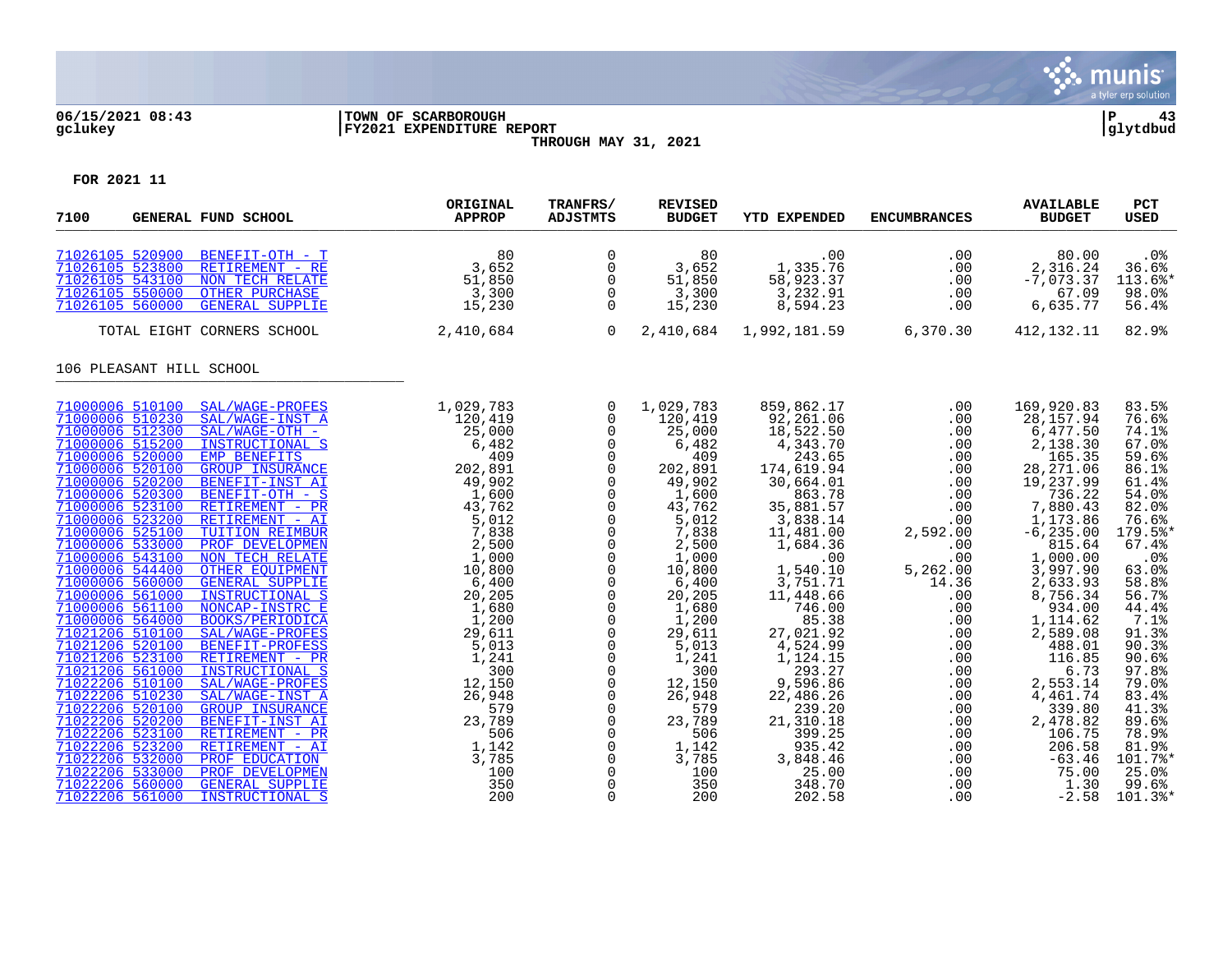

# **06/15/2021 08:43 |TOWN OF SCARBOROUGH |P 44 gclukey |FY2021 EXPENDITURE REPORT |glytdbud THROUGH MAY 31, 2021**



| 7100                                                                                                                                                                                                                                                                                                                                                                                                                                                                                                                          | GENERAL FUND SCHOOL                                                                                                                                                                                                                                                                                                                                                                                                                                                                                                                              | ORIGINAL<br><b>APPROP</b>                                                                                                                                                                                                                                                                                                                                                                                                                                                                                                                      | TRANFRS/<br>ADJSTMTS                                                                                                                                                                                                                                                                                                                                                                                                   | <b>REVISED</b><br><b>BUDGET</b>                                                                                                                                                                                                     | YTD EXPENDED                                                                                                                                                                                                                                                                                               | <b>ENCUMBRANCES</b>                                                                                                                                                                       | <b>AVAILABLE</b><br><b>BUDGET</b>                                                                                                                                                                                                                                                                         | PCT<br><b>USED</b>                                                                                                                                                                                                                                   |
|-------------------------------------------------------------------------------------------------------------------------------------------------------------------------------------------------------------------------------------------------------------------------------------------------------------------------------------------------------------------------------------------------------------------------------------------------------------------------------------------------------------------------------|--------------------------------------------------------------------------------------------------------------------------------------------------------------------------------------------------------------------------------------------------------------------------------------------------------------------------------------------------------------------------------------------------------------------------------------------------------------------------------------------------------------------------------------------------|------------------------------------------------------------------------------------------------------------------------------------------------------------------------------------------------------------------------------------------------------------------------------------------------------------------------------------------------------------------------------------------------------------------------------------------------------------------------------------------------------------------------------------------------|------------------------------------------------------------------------------------------------------------------------------------------------------------------------------------------------------------------------------------------------------------------------------------------------------------------------------------------------------------------------------------------------------------------------|-------------------------------------------------------------------------------------------------------------------------------------------------------------------------------------------------------------------------------------|------------------------------------------------------------------------------------------------------------------------------------------------------------------------------------------------------------------------------------------------------------------------------------------------------------|-------------------------------------------------------------------------------------------------------------------------------------------------------------------------------------------|-----------------------------------------------------------------------------------------------------------------------------------------------------------------------------------------------------------------------------------------------------------------------------------------------------------|------------------------------------------------------------------------------------------------------------------------------------------------------------------------------------------------------------------------------------------------------|
| 71022206 561100<br>71022206 564000<br>71024106 510400<br>71024106 511800<br>71024106 520400<br>71024106 520800<br>71024106 523400<br>71024106 523800<br>71024106 553100<br>71024106 553200<br>71024106 581000<br>71026006 541000<br>71026006 552000<br>71026006 562200<br>71026006 562300<br>71026006 562400<br>71026006 581000<br>71026106 511800<br>71026106 511900<br>71026106 512000<br>71026106 513800<br>71026106 520300<br>71026106 520800<br>71026106 520900<br>71026106 543100<br>71026106 550000<br>71026106 560000 | NONCAP-INSTRC E<br><b>BOOKS/PERIODICA</b><br>SAL/WAGE-ADMINI<br>SAL/WAGE-REG EM<br><b>GROUP INSURANCE</b><br><b>BENEFIT-REG EMP</b><br>RETIREMENT - AD<br>RETIREMENT - RE<br>COMMUNICATIONS/<br>TELEPHONE<br>DUES AND FEES<br><b>WATER/SEWERAGE</b><br><b>INSURANCE</b><br><b>ELECTRICITY</b><br>PROPANE<br>OIL<br>DUES AND FEES<br>SAL/WAGE-REG EM<br>SAL/WAGE-EVENT<br>SAL/WAGE-OTH -<br>OT - REG EMPLOY<br>BENEFIT-OTH - S<br><b>GROUP INSURANCE</b><br>BENEFIT-OTH - T<br>NON TECH RELATE<br><b>OTHER PURCHASE</b><br><b>GENERAL SUPPLIE</b> | $\begin{array}{c} 750 \\ 1,935 \\ 89 \end{array}$<br>30,001<br>30,088<br>17,686<br>3,719<br>3,031<br>$\begin{array}{c cc} \texttt{E} & & 3\, , 031\, \\ \hline \texttt{400} & & 420\, \\ \texttt{52} & & 3\, , 225\, \\ \texttt{694} & & 3\, , 225\, \\ \texttt{7}\, , 445\, \\ \texttt{8}\, , 500\, \\ \texttt{9}\, \\ \texttt{1}\, , 000\, \\ \texttt{1}\, , 000\, \\ \texttt{1}\, \\ \texttt{1}\, \\ \texttt{1}\, \\ \texttt{1}\, \\ \texttt{2}\, \\ \texttt{3}\, \\ \texttt{3}\, \\ \texttt{$<br>34,415<br>40<br>39,600<br>2,800<br>11,640 | $\mathbf 0$<br>$\mathbf 0$<br>$\mathbf 0$<br>$\mathbf 0$<br>$\mathsf{O}$<br>$\mathbf 0$<br>$\Omega$<br>$\mathsf 0$<br>$\mathsf{O}$<br>$\mathsf{O}$<br>$\mathbf 0$<br>$\mathsf{O}$<br>$\mathsf{O}$<br>$\mathbf 0$<br>$\mathsf{O}$<br>$\mathsf{O}$<br>$\mathbf 0$<br>$\mathbf 0$<br>$\mathsf 0$<br>$\mathbf 0$<br>$\mathsf 0$<br>$\mathsf 0$<br>$\overline{0}$<br>$\mathsf{O}$<br>$\mathbf 0$<br>$\mathbf 0$<br>$\Omega$ | 750<br>1,935<br>89,397<br>30,001<br>30,088<br>17,686<br>3,719<br>3,031<br>400<br>420<br>694<br>3,225<br>7,445<br>13,500<br>3,500<br>25,200<br>310<br>77,751<br>500<br>1,000<br>0<br>80<br>34,415<br>40<br>39,600<br>2,800<br>11,640 | 721.98<br>2,757.24<br>86,553.22<br>24,949.09<br>26, 433.02<br>14,983.96<br>3,585.60<br>2,519.78<br>108.99<br>319.60<br>814.00<br>3,036.96<br>7,361.96<br>12,885.82<br>4,818.76<br>21,643.70<br>150.00<br>62,443.95<br>.00<br>.00<br>855.00<br>.00<br>29,035.25<br>.00<br>31,681.08<br>2,522.92<br>6,805.65 | .00<br>.00<br>.00<br>.00<br>.00<br>.00<br>.00<br>.00<br>.00<br>.00<br>.00<br>.00<br>.00<br>.00<br>.00<br>.00<br>.00<br>.00<br>.00<br>.00<br>.00<br>.00<br>.00<br>.00<br>.00<br>.00<br>.00 | 28.02<br>$-822.24$<br>2,843.78<br>5,051.91<br>3,654.98<br>2,702.04<br>133.40<br>511.22<br>291.01<br>100.40<br>$-120.00$<br>188.04<br>83.04<br>614.18<br>$-1,318.76$<br>3,556.30<br>160.00<br>15,307.05<br>500.00<br>1,000.00<br>$-855.00$<br>80.00<br>5,379.75<br>40.00<br>7,918.92<br>277.08<br>4,834.35 | 96.3%<br>142.5%*<br>96.8%<br>83.2%<br>87.9%<br>84.7%<br>96.4%<br>83.1%<br>27.2%<br>76.1%<br>$117.3$ *<br>94.2%<br>98.9%<br>95.5%<br>137.7%*<br>85.9%<br>48.4%<br>80.3%<br>.0%<br>.0%<br>100.0%*<br>.0%<br>84.4%<br>$.0\%$<br>80.0%<br>90.1%<br>58.5% |
|                                                                                                                                                                                                                                                                                                                                                                                                                                                                                                                               | TOTAL PLEASANT HILL SCHOOL                                                                                                                                                                                                                                                                                                                                                                                                                                                                                                                       | 2,041,724                                                                                                                                                                                                                                                                                                                                                                                                                                                                                                                                      | $\overline{0}$                                                                                                                                                                                                                                                                                                                                                                                                         | 2,041,724                                                                                                                                                                                                                           |                                                                                                                                                                                                                                                                                                            | 1,691,181.50 7,868.36                                                                                                                                                                     | 342,674.14                                                                                                                                                                                                                                                                                                | 83.2%                                                                                                                                                                                                                                                |
| 130 SCARBOROUGH HIGH SCHOOL                                                                                                                                                                                                                                                                                                                                                                                                                                                                                                   |                                                                                                                                                                                                                                                                                                                                                                                                                                                                                                                                                  |                                                                                                                                                                                                                                                                                                                                                                                                                                                                                                                                                |                                                                                                                                                                                                                                                                                                                                                                                                                        |                                                                                                                                                                                                                                     |                                                                                                                                                                                                                                                                                                            |                                                                                                                                                                                           |                                                                                                                                                                                                                                                                                                           |                                                                                                                                                                                                                                                      |
| 71000030 510230<br>71000030 512300<br>71000030 515000<br>71000030 515200<br>71000030 520000<br>71000030 520100<br>71000030 520200<br>71000030 520300<br>71000030 523100                                                                                                                                                                                                                                                                                                                                                       | 71000030 510100 SAL/WAGE-PROFES<br>SAL/WAGE-INST A<br>SAL/WAGE-OTH -<br>STIPENDS PAID<br>INSTRUCTIONAL S<br><b>EMP BENEFITS</b><br><b>GROUP INSURANCE</b><br><b>BENEFIT-INST AI</b><br>BENEFIT-OTH - S<br>RETIREMENT - PR                                                                                                                                                                                                                                                                                                                        | 5,103,408<br>61,807<br>90,000<br>46,351<br>94,064<br>9,801<br>981,623<br>33,159<br>6,250<br>215,444                                                                                                                                                                                                                                                                                                                                                                                                                                            | $\overline{0}$<br>$\mathbf 0$<br>$\overline{0}$<br>$\overline{0}$<br>$\mathbf 0$<br>$\mathbf 0$<br>$\mathbf 0$<br>$\mathbf 0$<br>$\mathsf{O}$<br>$\Omega$                                                                                                                                                                                                                                                              | 5,103,408<br>61,807<br>90,000<br>46,351<br>94,064<br>9,801<br>981,623<br>33,159<br>6,250<br>215,444                                                                                                                                 | 4,720,143.23<br>53,855.19<br>67,208.26<br>4,704.00<br>65, 116. 18<br>4,700.90<br>950,711.24<br>29,857.84<br>4,778.12<br>194,288.31                                                                                                                                                                         | .00<br>.00<br>.00<br>.00<br>.00<br>.00<br>.00<br>.00<br>$.00 \,$<br>.00                                                                                                                   | 383, 264. 77<br>7,951.81<br>22,791.74<br>41,647.00<br>28,947.82<br>5,100.10<br>30,911.76<br>3,301.16<br>1,471.88<br>21, 155.69                                                                                                                                                                            | 92.5%<br>87.1%<br>74.7%<br>10.1%<br>69.2%<br>48.0%<br>96.9%<br>90.0%<br>76.4%<br>90.2%                                                                                                                                                               |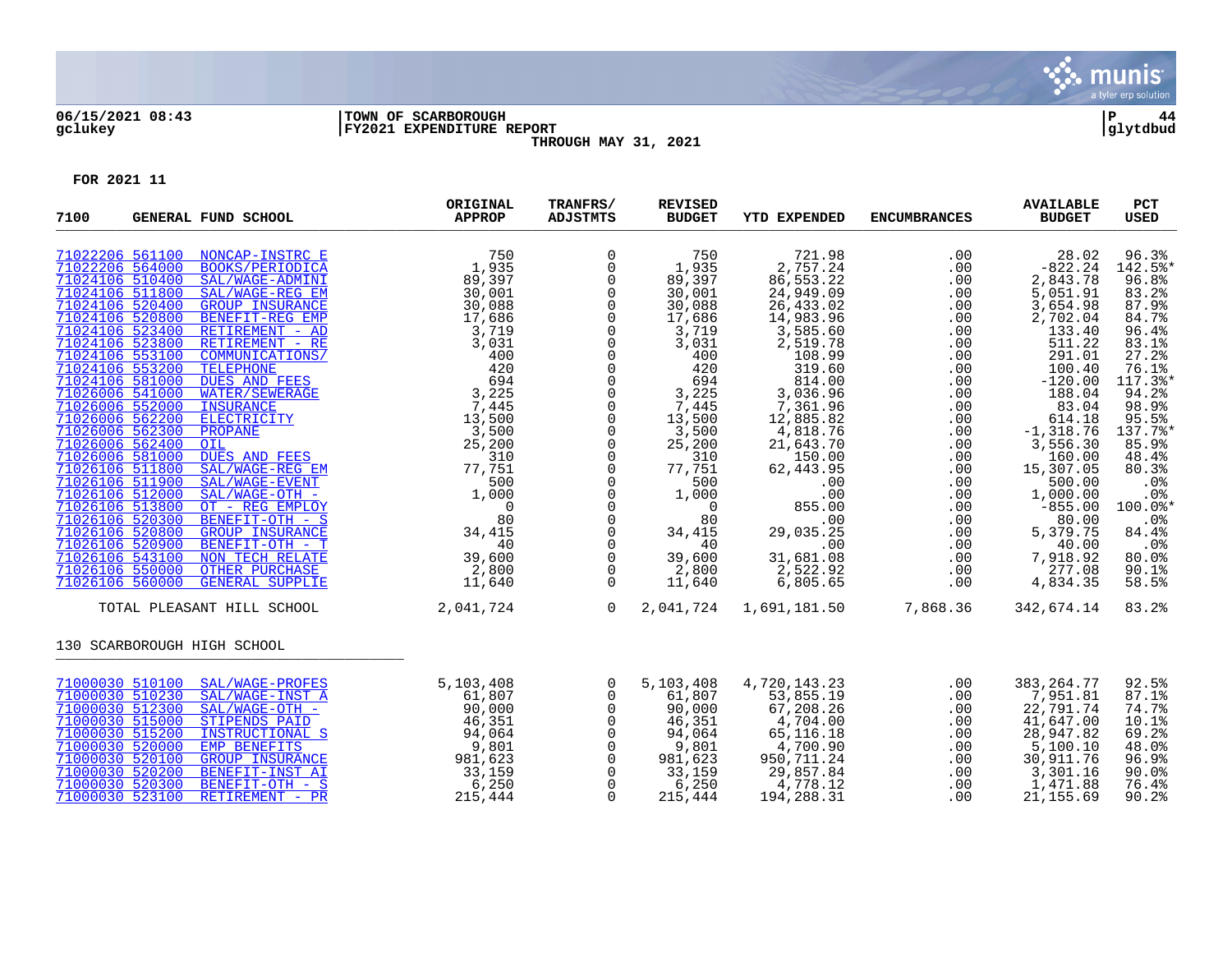

# **06/15/2021 08:43 |TOWN OF SCARBOROUGH |P 45 gclukey |FY2021 EXPENDITURE REPORT |glytdbud THROUGH MAY 31, 2021**



| 7100 |                                    | GENERAL FUND SCHOOL             | ORIGINAL<br><b>APPROP</b>                                                                                                                                                                                                                                                                                                                                                                                                                                         | TRANFRS/<br>ADJSTMTS                                                                                                                                                                                                                                                       | <b>REVISED</b><br><b>BUDGET</b>                                     | YTD EXPENDED                                                                                                                    | <b>ENCUMBRANCES</b>                                                                                                                                                                                                                                                | <b>AVAILABLE</b><br><b>BUDGET</b>                        | PCT<br><b>USED</b>  |
|------|------------------------------------|---------------------------------|-------------------------------------------------------------------------------------------------------------------------------------------------------------------------------------------------------------------------------------------------------------------------------------------------------------------------------------------------------------------------------------------------------------------------------------------------------------------|----------------------------------------------------------------------------------------------------------------------------------------------------------------------------------------------------------------------------------------------------------------------------|---------------------------------------------------------------------|---------------------------------------------------------------------------------------------------------------------------------|--------------------------------------------------------------------------------------------------------------------------------------------------------------------------------------------------------------------------------------------------------------------|----------------------------------------------------------|---------------------|
|      |                                    | 71000030 523200 RETIREMENT - AI | $\begin{tabular}{l c c c c} \hline & \multicolumn{4}{c}{\textbf{RFTIREMENT - AI}} & \multicolumn{4}{c}{\textbf{AFAVENT-}} & \multicolumn{4}{c}{\textbf{AFAVENT-}} \\ \hline \multicolumn{4}{c}{\textbf{RSTIRE MENT-}} & \multicolumn{4}{c}{\textbf{1}} & \textbf{263} \\ \hline \multicolumn{4}{c}{\textbf{PROF DECATION REIMENT}} & \textbf{38, 822} \\ \hline \multicolumn{4}{c}{\textbf{PROF DECATION}} & \textbf{18, 700} \\ \hline \multicolumn{4}{c}{\text$ | $\overline{0}$                                                                                                                                                                                                                                                             | 1,263                                                               | 964.21                                                                                                                          |                                                                                                                                                                                                                                                                    | 298.79                                                   | 76.3%               |
|      | 71000030 525100                    |                                 |                                                                                                                                                                                                                                                                                                                                                                                                                                                                   | $\begin{array}{c} 0 \\ 0 \\ 4,600 \\ -2,100 \end{array}$                                                                                                                                                                                                                   | 38,822                                                              | 45,651.00                                                                                                                       | 1,926.00                                                                                                                                                                                                                                                           | $-8,755.00$                                              | $122.6$ *           |
|      | 71000030 532000                    |                                 |                                                                                                                                                                                                                                                                                                                                                                                                                                                                   |                                                                                                                                                                                                                                                                            | 23,300                                                              | 14,312.58                                                                                                                       | $1,926.00$<br>81.25<br>0.0<br>.00<br>.00<br>.00<br>578.14<br>.00<br>.00<br>.00<br>.00<br>.00                                                                                                                                                                       | 0, 25.00<br>8, 906.17<br>15.806                          | 61.8%               |
|      | 71000030 533000                    |                                 |                                                                                                                                                                                                                                                                                                                                                                                                                                                                   |                                                                                                                                                                                                                                                                            | $19,700\n 5,000\n 7,600\n 24,792$                                   | $14,312.50$<br>3,803.92                                                                                                         |                                                                                                                                                                                                                                                                    |                                                          | 19.3%               |
|      | 71000030 534000                    |                                 |                                                                                                                                                                                                                                                                                                                                                                                                                                                                   | $\overline{0}$                                                                                                                                                                                                                                                             |                                                                     | 4,125.00                                                                                                                        |                                                                                                                                                                                                                                                                    | 875.00                                                   | 82.5%               |
|      | 71000030 543100                    | NON TECH RELATE                 |                                                                                                                                                                                                                                                                                                                                                                                                                                                                   | $-1,000$                                                                                                                                                                                                                                                                   |                                                                     | 2,419.00                                                                                                                        |                                                                                                                                                                                                                                                                    | 5,181.00                                                 | 31.8%               |
|      | 71000030 544400                    |                                 |                                                                                                                                                                                                                                                                                                                                                                                                                                                                   |                                                                                                                                                                                                                                                                            |                                                                     | 21,947.48                                                                                                                       |                                                                                                                                                                                                                                                                    | 2,266.38                                                 | 90.9%               |
|      | 71000030 555000                    |                                 |                                                                                                                                                                                                                                                                                                                                                                                                                                                                   | $\begin{matrix} 0 \\ 0 \\ 0 \\ 0 \end{matrix}$                                                                                                                                                                                                                             | $\begin{array}{cc} & & 9,00\cup \ 375\ 18,900\ 57,200\ \end{array}$ | 6,681.17                                                                                                                        |                                                                                                                                                                                                                                                                    | 2,318.83                                                 | 74.2%               |
|      | 71000030 558000                    |                                 |                                                                                                                                                                                                                                                                                                                                                                                                                                                                   |                                                                                                                                                                                                                                                                            |                                                                     | 193.37                                                                                                                          |                                                                                                                                                                                                                                                                    | 181.63                                                   | 51.6%               |
|      | 71000030 560000                    |                                 |                                                                                                                                                                                                                                                                                                                                                                                                                                                                   |                                                                                                                                                                                                                                                                            |                                                                     | 8,175.05                                                                                                                        |                                                                                                                                                                                                                                                                    | 10,724.95<br>2,271.71                                    | 43.3%               |
|      | 71000030 561000                    |                                 |                                                                                                                                                                                                                                                                                                                                                                                                                                                                   | $-20,500$                                                                                                                                                                                                                                                                  |                                                                     | 37,808.85<br>23,333.99<br>36,880.67                                                                                             |                                                                                                                                                                                                                                                                    |                                                          | 96.0%               |
|      | 71000030 564000<br>71000030 573100 |                                 |                                                                                                                                                                                                                                                                                                                                                                                                                                                                   | $\sim$ 0                                                                                                                                                                                                                                                                   | 43,616                                                              |                                                                                                                                 |                                                                                                                                                                                                                                                                    | 20, 282.01<br>846.51                                     | 53.5%<br>97.8%      |
|      | 71000030 581000                    |                                 |                                                                                                                                                                                                                                                                                                                                                                                                                                                                   | 26,500                                                                                                                                                                                                                                                                     | 39,000                                                              | 2,135.00                                                                                                                        |                                                                                                                                                                                                                                                                    |                                                          | 25.3%               |
|      | 71009530 510100                    |                                 |                                                                                                                                                                                                                                                                                                                                                                                                                                                                   |                                                                                                                                                                                                                                                                            | $\begin{array}{c} 8,450 \\ 91,721 \\ 10,000 \end{array}$            | 53,621.74                                                                                                                       |                                                                                                                                                                                                                                                                    | 6,315.00<br>38,099.26                                    | 58.5%               |
|      | 71009530 512100                    |                                 |                                                                                                                                                                                                                                                                                                                                                                                                                                                                   |                                                                                                                                                                                                                                                                            |                                                                     | 2,987.00                                                                                                                        |                                                                                                                                                                                                                                                                    |                                                          | 29.9%               |
|      | 71009530 520100                    |                                 |                                                                                                                                                                                                                                                                                                                                                                                                                                                                   |                                                                                                                                                                                                                                                                            |                                                                     | 3,371.49                                                                                                                        |                                                                                                                                                                                                                                                                    |                                                          | 64.1%               |
|      | 71009530 520300                    |                                 |                                                                                                                                                                                                                                                                                                                                                                                                                                                                   |                                                                                                                                                                                                                                                                            |                                                                     | 228.51                                                                                                                          |                                                                                                                                                                                                                                                                    |                                                          | $29.9$ <sup>8</sup> |
|      | 71009530 532000                    |                                 |                                                                                                                                                                                                                                                                                                                                                                                                                                                                   |                                                                                                                                                                                                                                                                            |                                                                     |                                                                                                                                 | .00                                                                                                                                                                                                                                                                |                                                          | 44.1%               |
|      | 71009530 534000                    |                                 |                                                                                                                                                                                                                                                                                                                                                                                                                                                                   |                                                                                                                                                                                                                                                                            |                                                                     | $1,192.00$<br>0.00                                                                                                              |                                                                                                                                                                                                                                                                    | $7,013.00$<br>1,887.51<br>536.49<br>1,508.00<br>5,000.00 | .0%                 |
|      | 71009530 560000                    |                                 |                                                                                                                                                                                                                                                                                                                                                                                                                                                                   | 26,500 39,000<br>0 8,450<br>0 91,721<br>0 10,000<br>0 5,259<br>0 2,700<br>0 5,050<br>0 5,050<br>0 55,050<br>0 55,000<br>0 55,000<br>0 309,562<br>0 24,177<br>0 309,562<br>0 14,000<br>0 4,172<br>-35,000<br>10 4,172<br>-35,000<br>10 4,172<br>-35,000<br>10 3,000<br>14,0 |                                                                     | 869.63                                                                                                                          |                                                                                                                                                                                                                                                                    | 1,508.00<br>5,000.00<br>6,380.72                         | 16.8%               |
|      | 71009530 581000                    |                                 |                                                                                                                                                                                                                                                                                                                                                                                                                                                                   |                                                                                                                                                                                                                                                                            |                                                                     | 600.00                                                                                                                          |                                                                                                                                                                                                                                                                    | 4,450.00                                                 | 11.9%               |
|      | 71009630 510400                    |                                 |                                                                                                                                                                                                                                                                                                                                                                                                                                                                   |                                                                                                                                                                                                                                                                            |                                                                     | 150,360.23                                                                                                                      |                                                                                                                                                                                                                                                                    | 15,275.77                                                | 90.8%               |
|      | 71009630 511800                    |                                 |                                                                                                                                                                                                                                                                                                                                                                                                                                                                   |                                                                                                                                                                                                                                                                            |                                                                     | 310.95                                                                                                                          |                                                                                                                                                                                                                                                                    | $-310.95$                                                | $100.0$ *           |
|      | 71009630 511900                    |                                 |                                                                                                                                                                                                                                                                                                                                                                                                                                                                   |                                                                                                                                                                                                                                                                            |                                                                     | לפ.טונ<br>53,279.08<br>רחי מפל דחד                                                                                              |                                                                                                                                                                                                                                                                    | 1,720.92                                                 | 96.9%               |
|      | 71009630 512100                    |                                 |                                                                                                                                                                                                                                                                                                                                                                                                                                                                   |                                                                                                                                                                                                                                                                            |                                                                     | 307,359.75                                                                                                                      |                                                                                                                                                                                                                                                                    | 2,202.25                                                 | 99.3%               |
|      | 71009630 520300                    |                                 |                                                                                                                                                                                                                                                                                                                                                                                                                                                                   |                                                                                                                                                                                                                                                                            |                                                                     | 21,826.09                                                                                                                       | .00                                                                                                                                                                                                                                                                | 2,350.91                                                 | 90.3%               |
|      | 71009630 520400                    |                                 |                                                                                                                                                                                                                                                                                                                                                                                                                                                                   |                                                                                                                                                                                                                                                                            |                                                                     | 44,090.48<br>$\begin{array}{c} 44\,, 090\, . \ 48\, \ 23\, . \ 79\, \ 12\, , 900\, . \ 23\, \ 3\, , 787\, . \ 11\, \end{array}$ |                                                                                                                                                                                                                                                                    | 6, 219.52                                                | 87.6%               |
|      | 71009630 520800<br>71009630 520900 |                                 |                                                                                                                                                                                                                                                                                                                                                                                                                                                                   |                                                                                                                                                                                                                                                                            |                                                                     |                                                                                                                                 | .00<br>.00                                                                                                                                                                                                                                                         | $-23.79$<br>1,099.77                                     | 100.0%*<br>92.1%    |
|      | 71009630 523400                    |                                 |                                                                                                                                                                                                                                                                                                                                                                                                                                                                   |                                                                                                                                                                                                                                                                            |                                                                     |                                                                                                                                 | .00                                                                                                                                                                                                                                                                | 384.89                                                   | 90.8%               |
|      | 71009630 523900                    |                                 |                                                                                                                                                                                                                                                                                                                                                                                                                                                                   |                                                                                                                                                                                                                                                                            | 5,500                                                               |                                                                                                                                 |                                                                                                                                                                                                                                                                    | 191.90                                                   | 96.5%               |
|      | 71009630 532000                    |                                 |                                                                                                                                                                                                                                                                                                                                                                                                                                                                   | $-35,000$                                                                                                                                                                                                                                                                  | 103,750                                                             | $5,308.10$<br>32,977.24<br>32,977.24<br>840.00<br>9,605.56<br>896.69                                                            |                                                                                                                                                                                                                                                                    | 70,772.76                                                | 31.8%               |
|      | 71009630 533000                    |                                 |                                                                                                                                                                                                                                                                                                                                                                                                                                                                   |                                                                                                                                                                                                                                                                            | 0 <sup>150</sup>                                                    |                                                                                                                                 |                                                                                                                                                                                                                                                                    |                                                          | $100.0$ *           |
|      | 71009630 534000                    |                                 |                                                                                                                                                                                                                                                                                                                                                                                                                                                                   | $\begin{matrix}0\\0\end{matrix}$                                                                                                                                                                                                                                           | $6,200$                                                             |                                                                                                                                 |                                                                                                                                                                                                                                                                    | $-840.00$<br>$-3.405.56$<br>$-3,405.56$                  | 154.9%*             |
|      | 71009630 553200                    |                                 |                                                                                                                                                                                                                                                                                                                                                                                                                                                                   | $\mathbf 0$                                                                                                                                                                                                                                                                |                                                                     |                                                                                                                                 |                                                                                                                                                                                                                                                                    | 403.31                                                   | 69.0%               |
|      | 71009630 558000                    |                                 |                                                                                                                                                                                                                                                                                                                                                                                                                                                                   | $\overline{0}$                                                                                                                                                                                                                                                             | $\frac{1}{2}$ , 300<br>2, 500                                       | .00                                                                                                                             |                                                                                                                                                                                                                                                                    | 2,500.00                                                 | .0%                 |
|      | 71009630 560000                    |                                 |                                                                                                                                                                                                                                                                                                                                                                                                                                                                   | 30,000                                                                                                                                                                                                                                                                     | 34,000                                                              |                                                                                                                                 |                                                                                                                                                                                                                                                                    | 11,464.96                                                | 66.3%               |
|      | 71009630 573100                    |                                 |                                                                                                                                                                                                                                                                                                                                                                                                                                                                   | $\begin{bmatrix} 5,000 \\ 5,000 \\ 0 \\ 0 \\ 0 \\ 0 \end{bmatrix}$                                                                                                                                                                                                         | 42,960                                                              | 22,535.04<br>9,970.52                                                                                                           | $1,272.82 \ 0.00 \ 0.00 \ 0.00 \ 0.00 \ 0.00 \ 0.00 \ 0.00 \ 0.00 \ 0.00 \ 0.00 \ 0.00 \ 0.00 \ 0.00 \ 0.00 \ 0.00 \ 0.00 \ 0.00 \ 0.00 \ 0.00 \ 0.00 \ 0.00 \ 0.00 \ 0.00 \ 0.00 \ 0.00 \ 0.00 \ 0.00 \ 0.00 \ 0.00 \ 0.00 \ 0.00 \ 0.00 \ 0.00 \ 0.00 \ 0.00 \ $ | 25, 316.48                                               | 41.1%               |
|      | 71009630 581000                    |                                 |                                                                                                                                                                                                                                                                                                                                                                                                                                                                   |                                                                                                                                                                                                                                                                            | 16,025                                                              | 6,367.85                                                                                                                        |                                                                                                                                                                                                                                                                    | 9,657.15                                                 | 39.7%               |
|      | 71021230 510100                    |                                 |                                                                                                                                                                                                                                                                                                                                                                                                                                                                   |                                                                                                                                                                                                                                                                            | 559,500                                                             | 515,178.02                                                                                                                      |                                                                                                                                                                                                                                                                    | 44,321.98                                                | 92.1%               |
|      | 71021230 511800                    |                                 |                                                                                                                                                                                                                                                                                                                                                                                                                                                                   |                                                                                                                                                                                                                                                                            | 74,880                                                              | 72, 251.46                                                                                                                      |                                                                                                                                                                                                                                                                    | 2,628.54                                                 | 96.5%               |
|      | 71021230 520100                    |                                 |                                                                                                                                                                                                                                                                                                                                                                                                                                                                   |                                                                                                                                                                                                                                                                            | 110,257                                                             | 99,897.29                                                                                                                       |                                                                                                                                                                                                                                                                    | 10,359.71                                                | 90.6%               |
|      | 71021230 520800                    |                                 |                                                                                                                                                                                                                                                                                                                                                                                                                                                                   |                                                                                                                                                                                                                                                                            | 27,536                                                              | 22,625.40                                                                                                                       |                                                                                                                                                                                                                                                                    | 4,910.60                                                 | 82.2%               |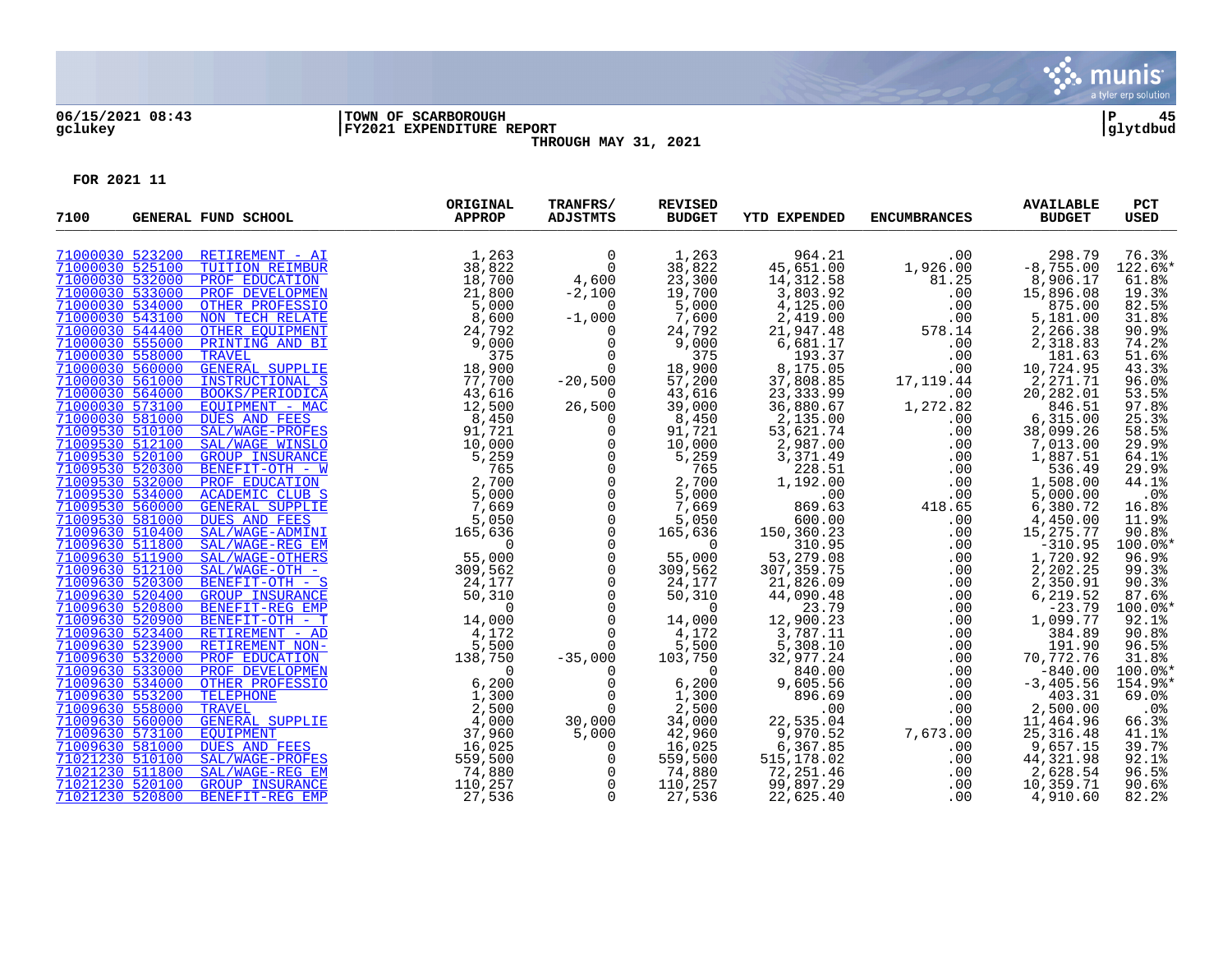

# **06/15/2021 08:43 |TOWN OF SCARBOROUGH |P 46 gclukey |FY2021 EXPENDITURE REPORT |glytdbud**



**THROUGH MAY 31, 2021**

| 7100                               |                 | GENERAL FUND SCHOOL                    | ORIGINAL<br><b>APPROP</b>                                                                                                                                                                                                 | TRANFRS/<br>ADJSTMTS  | <b>REVISED</b><br><b>BUDGET</b> | YTD EXPENDED             | <b>ENCUMBRANCES</b>                | <b>AVAILABLE</b><br><b>BUDGET</b> | PCT<br><b>USED</b> |
|------------------------------------|-----------------|----------------------------------------|---------------------------------------------------------------------------------------------------------------------------------------------------------------------------------------------------------------------------|-----------------------|---------------------------------|--------------------------|------------------------------------|-----------------------------------|--------------------|
|                                    |                 | 71021230 523100 RETIREMENT - PR        | 23,816                                                                                                                                                                                                                    | $\mathbf 0$           | 23,816                          | 21,470.74                | .00                                | 2,345.26                          | 90.2%              |
|                                    | 71021230 523800 | RETIREMENT - RE                        | $\begin{array}{r} 23\,,\,816\ 3\,,\,738\ 16\,,\,600\ 2\,,\,400\ 1\,,\,500\ 2\,,\,625\ \end{array}$                                                                                                                        | $\Omega$              | 3,738                           | 3,417.12                 | .00                                | 320.88                            | 91.4%              |
|                                    | 71021230 532000 | PROF EDUCATION                         |                                                                                                                                                                                                                           | $-7,500$              | 9,100                           | 5,502.23                 | .00                                | 3,597.77                          | 60.5%              |
|                                    | 71021230 533000 | PROF DEVELOPMEN                        |                                                                                                                                                                                                                           | $\mathbf{0}$          | 2,400                           | 70.00                    | .00                                | 2,330.00                          | 2.9%               |
| 71021230 553100                    |                 | COMMUNICATIONS/                        |                                                                                                                                                                                                                           | 0                     | 1,500                           | 165.00                   | .00                                | 1,335.00                          | 11.0%              |
| 71021230 560000                    |                 | <b>GENERAL SUPPLIE</b>                 |                                                                                                                                                                                                                           | $\mathsf{O}$          | 2,625                           | 818.11                   | .00                                | 1,806.89                          | 31.2%              |
| 71021230 564000                    |                 | <b>BOOKS/PERIODICA</b>                 | $\begin{array}{r} 2,025 \\ 100 \\ 750 \\ 71,684 \end{array}$                                                                                                                                                              | $\overline{0}$        | 100                             | 174.60                   | .00                                | $-74.60$                          | 174.6%*            |
| 71021230 581000                    |                 | <b>DUES AND FEES</b>                   |                                                                                                                                                                                                                           | $\overline{0}$<br>0   | 750                             | 655.00                   | .00                                | 95.00                             | 87.3%              |
|                                    | 71022230 510100 | SAL/WAGE-PROFES                        |                                                                                                                                                                                                                           |                       | 71,684                          | 65,602.79                | .00                                | 6,081.21                          | 91.5%              |
|                                    | 71022230 510230 | SAL/WAGE-INST A                        | 62,184                                                                                                                                                                                                                    | $\overline{0}$<br>0   | 62,184                          | 44,126.01                | .00                                | 18,057.99                         | 71.0%              |
|                                    | 71022230 520100 | <b>GROUP INSURANCE</b>                 | 20,658                                                                                                                                                                                                                    |                       | 20,658                          | 18,747.29                | .00                                | 1,910.71                          | 90.8%              |
|                                    | 71022230 520200 | BENEFIT-INST AI                        |                                                                                                                                                                                                                           | $\ddot{\mathbf{0}}$   | 33,167                          | $42,563.02$<br>2,729.01  | .00                                | $-9,396.02$                       | 128.3%*            |
| 71022230 523100                    |                 | RETIREMENT - PR                        |                                                                                                                                                                                                                           | $\overline{0}$        | 3,003                           |                          | .00                                | 273.99                            | 90.9%              |
| 71022230 523200<br>71022230 532000 |                 | RETIREMENT - AI                        | $2,629$<br>17 066                                                                                                                                                                                                         | $\overline{0}$        | 2,629                           | 1,835.68                 | .00                                | 793.32                            | 69.8%              |
| 71022230 533000                    |                 | PROF EDUCATION<br>PROF DEVELOPMEN      |                                                                                                                                                                                                                           | 500<br>$\overline{0}$ | 17,566<br>600                   | 17,481.34<br>25.00       | .00<br>.00                         | 84.66<br>575.00                   | 99.5%<br>4.2%      |
|                                    | 71022230 543100 | <b>NON TECH RELATE</b>                 |                                                                                                                                                                                                                           | $\overline{0}$        | 300                             | .00                      | .00                                | 300.00                            | .0%                |
|                                    | 71022230 560000 | <b>GENERAL SUPPLIE</b>                 | $\begin{array}{r} 233,167 \\ 33,167 \\ 2,629 \\ 17,066 \\ 600 \\ 300 \\ 1,500 \end{array}$                                                                                                                                | $\overline{0}$        | 1,500                           | 1,167.33                 |                                    | 332.67                            | 77.8%              |
|                                    | 71022230 561000 | INSTRUCTIONAL S                        |                                                                                                                                                                                                                           | $\ddot{\mathbf{0}}$   | 2,000                           | 197.65                   | $0.00$<br>$0.00$<br>$0.00$<br>$72$ | 1,802.35                          | 9.9%               |
|                                    | 71022230 561100 | NONCAP-INSTRC E                        |                                                                                                                                                                                                                           | $\overline{0}$        |                                 | 5,000.00                 |                                    | .00                               | 100.0%             |
| 71022230 564000                    |                 | <b>BOOKS/PERIODICA</b>                 | $\begin{array}{r} 1,000 \\ 2,000 \\ 5,000 \\ 13,012 \\ 300 \\ 308,192 \\ 107,814 \end{array}$                                                                                                                             | $-500$                | $\frac{1}{5}$ ,000<br>12,512    | 10,750.70                | 871.73                             | 889.57                            | 92.9%              |
| 71022230 581000                    |                 | <b>DUES AND FEES</b>                   |                                                                                                                                                                                                                           | $\mathbf 0$           | 300                             | 290.00                   | .00                                | 10.00                             | 96.7%              |
| 71024130 510400                    |                 | SAL/WAGE-ADMINI                        |                                                                                                                                                                                                                           | $\mathbf 0$           | 308,192                         | 275,744.41               | .00                                | 32,447.59                         | 89.5%              |
| 71024130 511800                    |                 | SAL/WAGE-REG EM                        | 107,814                                                                                                                                                                                                                   | $\mathsf{O}$          | 107,814                         | 103, 125.98              | .00                                | 4,688.02                          | 95.7%              |
| 71024130 520400                    |                 | <b>GROUP INSURANCE</b>                 | $-56,178$                                                                                                                                                                                                                 | $\mathsf{O}$          | 56,178                          | 38,453.86                | .00                                | 17,724.14                         | 68.5%              |
|                                    | 71024130 520800 | <b>BENEFIT-REG EMP</b>                 |                                                                                                                                                                                                                           | $\overline{0}$<br>0   | 37,401                          | 34,889.27                | .00                                | 2,511.73                          | 93.3%              |
|                                    | 71024130 523400 | RETIREMENT - AD                        |                                                                                                                                                                                                                           |                       | 12,821                          | 11,470.91                | .00                                | 1,350.09                          | 89.5%              |
|                                    | 71024130 523800 | RETIREMENT - RE                        |                                                                                                                                                                                                                           | $\overline{0}$<br>0   | 7,752                           | 7,802.63                 | .00                                | $-50.63$                          | 100.7%*            |
| 71024130 532000                    |                 | PROF EDUCATION                         |                                                                                                                                                                                                                           |                       | 30,000                          | 15,458.17                | .00                                | 14,541.83                         | 51.5%              |
| 71024130 553100                    |                 | COMMUNICATIONS/                        |                                                                                                                                                                                                                           | $\overline{0}$        | 4,000                           | 1,738.38                 | .00                                | 2,261.62                          | 43.5%              |
| 71024130 553200                    |                 | <b>TELEPHONE</b>                       | $\begin{array}{r} 37 \text{ , } 401\ 12 \text{ , } 821\ 7 \text{ , } 752\ 30 \text{ , } 000\ 8 \text{ , } 100\ 2 \text{ . } \end{array}$                                                                                  | $\overline{0}$        | 8,100                           | 6,390.08                 | .00                                | 1,709.92                          | 78.9%              |
| 71024130 558000                    |                 | <b>TRAVEL</b>                          |                                                                                                                                                                                                                           | $\overline{0}$        | 250                             | .00                      | .00                                | 250.00                            | .0%                |
|                                    | 71024130 560000 | <b>GENERAL SUPPLIE</b>                 |                                                                                                                                                                                                                           | $\mathsf{O}\xspace$   | 1,200                           | 35.67                    | 43.98                              | 1,120.35                          | 6.6%               |
|                                    | 71024130 581000 | <b>DUES AND FEES</b>                   |                                                                                                                                                                                                                           | $\mathsf{O}$          | 8,500                           | 4,136.00<br>9,671.21     | .00                                | 4,364.00<br>5,728.79              | 48.7%              |
| 71026030 552000                    | 71026030 541000 | WATER/SEWER                            |                                                                                                                                                                                                                           | $\overline{0}$<br>0   | 15,400                          |                          | .00                                | 143.25                            | 62.8%<br>99.4%     |
|                                    | 71026030 562100 | <b>INSURANCE</b><br><b>NATURAL GAS</b> |                                                                                                                                                                                                                           |                       | 22,338<br>101,000               | 22, 194.75               | .00<br>.00                         | $-6,012.71$                       | 106.0%*            |
|                                    | 71026030 562200 | <b>ELECTRICITY</b>                     |                                                                                                                                                                                                                           | $_0^0$                | 149,000                         | 107,012.71<br>143,722.07 | .00                                | 5,277.93                          | 96.5%              |
| 71026030 581000                    |                 | <b>DUES AND FEES</b>                   |                                                                                                                                                                                                                           | $\mathsf{O}$          | 1,300                           | 881.00                   | .00                                | 419.00                            | 67.8%              |
| 71026130 511800                    |                 | SAL/WAGE-REG EM                        | $\begin{array}{llll} \texttt{LIE} & & & 250 \\ \texttt{S} & & 1,200 \\ \texttt{S} & & 8,500 \\ & 15,400 \\ & 22,338 \\ & 101,000 \\ & 149,000 \\ & 1,300 \\ & 1,300 \\ & 329,282 \\ \texttt{N} & & 32,000 \\ \end{array}$ | $\overline{0}$        | 329,282                         | 311,483.42               | .00                                | 17,798.58                         | 94.6%              |
| 71026130 511900                    |                 | SAL/WAGE-EVENT                         | 30,000                                                                                                                                                                                                                    | $\mathbf{0}$          | 30,000                          | .00                      | .00                                | 30,000.00                         | .0%                |
| 71026130 512000                    |                 | SAL/WAGE-OTH -                         | 10,000                                                                                                                                                                                                                    | $\mathsf{O}\xspace$   | 10,000                          | .00                      | .00                                | 10,000.00                         | .0 <sub>8</sub>    |
| 71026130 513800                    |                 | OT - REG EMPLOY                        | 1,000                                                                                                                                                                                                                     | $\check{\mathbf{0}}$  | 1,000                           | .00                      | .00                                | 1,000.00                          | .0%                |
|                                    | 71026130 520300 | BENEFIT-OTH - S                        | 800                                                                                                                                                                                                                       | $\mathsf{O}$          | 800                             | .00                      | .00                                | 800.00                            | .0%                |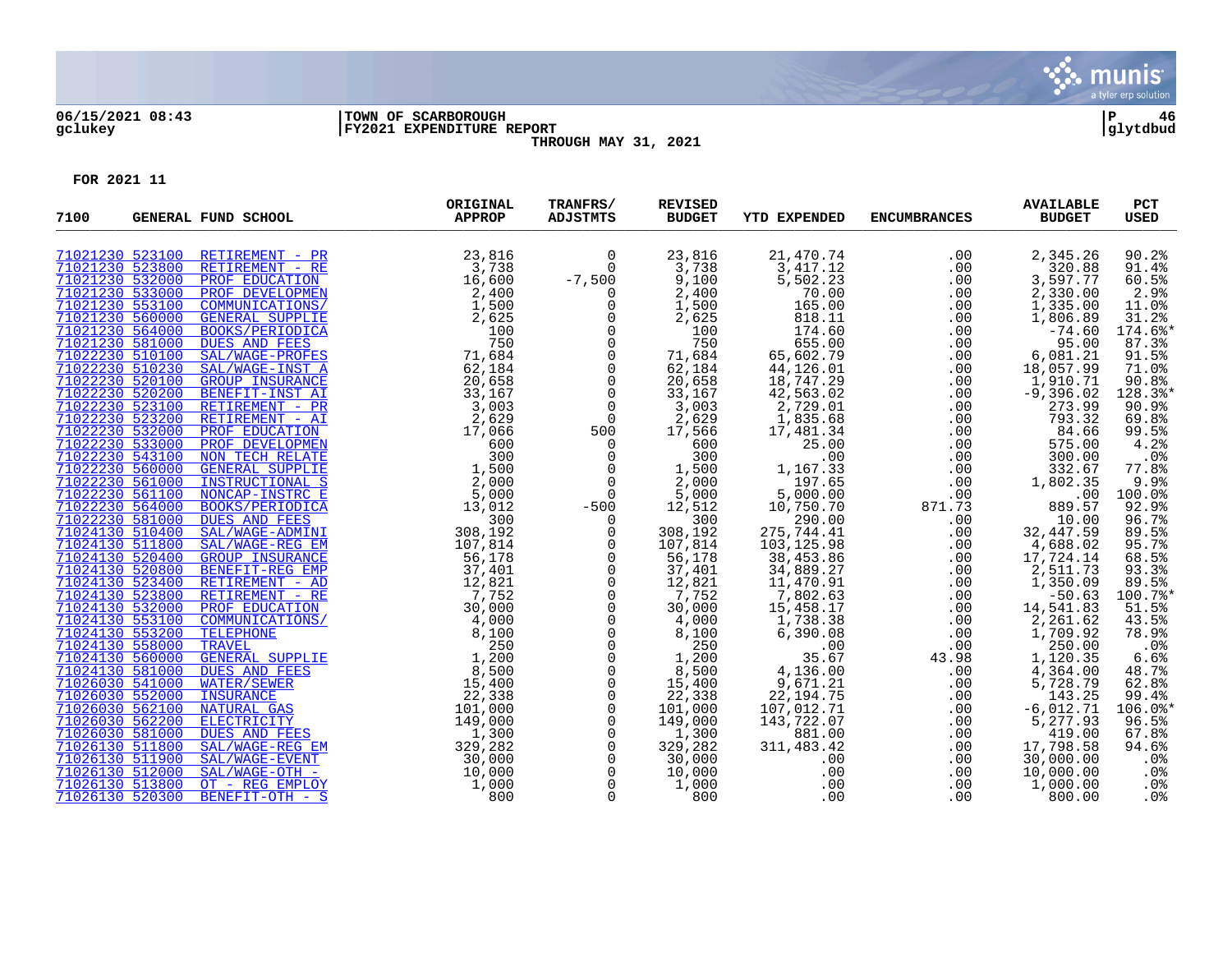

# **06/15/2021 08:43 |TOWN OF SCARBOROUGH |P 47 gclukey |FY2021 EXPENDITURE REPORT |glytdbud THROUGH MAY 31, 2021**



| 7100 |                                                                                                                                                                                                                                                                                                                                                                       | GENERAL FUND SCHOOL                                                                                                                                                                                                                                                                                                                                                                                                                 | ORIGINAL<br><b>APPROP</b>                                                                                                                                                                                                                                                                                                                                                                                                                                 | TRANFRS/<br><b>ADJSTMTS</b>                                                                                                                                                                                                                                                                                                 | <b>REVISED</b><br><b>BUDGET</b>                                                                                                                                                            | YTD EXPENDED                                                                                                                                                                                                                               | <b>ENCUMBRANCES</b>                                                                                                              | <b>AVAILABLE</b><br><b>BUDGET</b>                                                                                                                                                                                                                    | <b>PCT</b><br><b>USED</b>                                                                                                                                                           |
|------|-----------------------------------------------------------------------------------------------------------------------------------------------------------------------------------------------------------------------------------------------------------------------------------------------------------------------------------------------------------------------|-------------------------------------------------------------------------------------------------------------------------------------------------------------------------------------------------------------------------------------------------------------------------------------------------------------------------------------------------------------------------------------------------------------------------------------|-----------------------------------------------------------------------------------------------------------------------------------------------------------------------------------------------------------------------------------------------------------------------------------------------------------------------------------------------------------------------------------------------------------------------------------------------------------|-----------------------------------------------------------------------------------------------------------------------------------------------------------------------------------------------------------------------------------------------------------------------------------------------------------------------------|--------------------------------------------------------------------------------------------------------------------------------------------------------------------------------------------|--------------------------------------------------------------------------------------------------------------------------------------------------------------------------------------------------------------------------------------------|----------------------------------------------------------------------------------------------------------------------------------|------------------------------------------------------------------------------------------------------------------------------------------------------------------------------------------------------------------------------------------------------|-------------------------------------------------------------------------------------------------------------------------------------------------------------------------------------|
|      | 71026130 520800<br>71026130 520900<br>71026130 523800<br>71026130 541000<br>71026130 543100<br>71026130 543900<br>71026130 550000<br>71026130 560000<br>71095027 511800<br>71095027 513800<br>71095027 520800<br>71095027 523800<br>71096027 511800<br>71096027 513800<br>71096027 520800<br>71096027 523800<br>71096027 532000                                       | <b>GROUP INSURANCE</b><br>BENEFIT-OTH - T<br>RETIREMENT - RE<br><b>UTILITIES</b><br>NON TECH RELATE<br>HS AUDITORIUM M<br>OTHER PURCHASE<br><b>GENERAL SUPPLIE</b><br>SAL/WAGE-REG EM<br>OT - REG EMPLOY<br><b>BENEFIT-REG EMP</b><br>RETIREMENT - RE<br>SAL/WAGE-REG EM<br>OT - REG EMPLOY<br><b>BENEFIT-REG EMP</b><br>RETIREMENT - RE<br>PROF EDUCATION                                                                          | 141,913<br>$\begin{bmatrix} 2,400 \\ 1,491 \\ 0 \\ 203,600 \\ 10,000 \\ 1,000 \end{bmatrix}$<br>$\begin{array}{r} 10,000 \\ 11,000 \\ 77,600 \\ 3,000 \\ 5,000 \\ 612 \\ 400 \\ 36,000 \end{array}$<br>$26,000$<br>$4,743$<br>$3,100$<br>60,000                                                                                                                                                                                                           | 0<br>$\mathbf 0$<br>$\mathsf{O}$<br>$\overline{0}$<br>$\overline{0}$<br>$\mathsf{O}$<br>$\overline{0}$<br>$\overline{0}$<br>$\mathsf{O}\xspace$<br>$\mathsf{O}$<br>$\overline{0}$<br>$\mathsf{O}$<br>$\overline{0}$<br>$\overline{0}$<br>$\overline{0}$<br>$\overline{0}$                                                   | 141,913<br>$2,400$<br>1,491<br>$\overline{0}$<br>203,600<br>10,000<br>11,000<br>77,600<br>3,000<br>5,000<br>612<br>400<br>36,000<br>26,000<br>4,743<br>3,100<br>60,000                     | 126,177.41<br>00.<br>1,973.22<br>1,973.22<br>714.00<br>162, 231.47<br>4, 272.99<br>13,476.85<br>49,142.66<br>1,069.48<br>6,600.00                                                                                                          | .00<br>.00<br>.00<br>440.00<br>616.00<br>.00<br>.00<br>.00<br>.00<br>.00<br>.00<br>.00<br>.00<br>.00<br>.00<br>.00               | 15,735.59<br>2,400.00<br>$-482.22$<br>$-714.00$<br>40,928.53<br>5,111.01<br>$-2,476.85$<br>28, 457.34<br>3,000.00<br>5,000.00<br>612.00<br>400.00<br>26,071.02<br>15,905.11<br>2,053.40<br>2,030.52<br>53,400.00                                     | 88.9%<br>$.0\%$<br>132.3%*<br>100.0%*<br>79.9%<br>48.9%<br>122.5%*<br>63.3%<br>.0%<br>.0%<br>.0%<br>.0%<br>27.6%<br>38.8%<br>56.7%<br>34.5%<br>11.0%                                |
|      |                                                                                                                                                                                                                                                                                                                                                                       | TOTAL SCARBOROUGH HIGH SCHOOL 10,780,673                                                                                                                                                                                                                                                                                                                                                                                            |                                                                                                                                                                                                                                                                                                                                                                                                                                                           |                                                                                                                                                                                                                                                                                                                             |                                                                                                                                                                                            | $0$ 10,780,673 9,484,426.50 31,041.01 1,265,205.49                                                                                                                                                                                         |                                                                                                                                  |                                                                                                                                                                                                                                                      | 88.3%                                                                                                                                                                               |
|      | 190 SYSTEM WIDE COST                                                                                                                                                                                                                                                                                                                                                  |                                                                                                                                                                                                                                                                                                                                                                                                                                     |                                                                                                                                                                                                                                                                                                                                                                                                                                                           |                                                                                                                                                                                                                                                                                                                             |                                                                                                                                                                                            |                                                                                                                                                                                                                                            |                                                                                                                                  |                                                                                                                                                                                                                                                      |                                                                                                                                                                                     |
|      | 71002130 510230<br>71002130 512300<br>71002130 520100<br>71002130 520200<br>71002130 520300<br>71002130 523100<br>71002130 523200<br>71002130 532000<br>71002130 533000<br>71002130 553100<br>71002130 558000<br>71002130 560000<br>71002130 564000<br>71002130 573100<br>71002130 581000<br>71002210 510100<br>71002210 510400<br>71002210 511800<br>71002210 515000 | 71002130_510100 SAL/WAGE-PROFES<br>SAL/WAGE-INST A<br>SAL/WAGE-OTH -<br><b>GROUP INSURANCE</b><br><b>BENEFIT-INST AI</b><br>BENEFIT-OTH - S<br>RETIREMENT - PR<br>RETIREMENT - AI<br>PROF EDUCATION<br>PROF DEVELOPMEN<br>COMMUNICATIONS/<br><b>TRAVEL</b><br><b>GENERAL SUPPLIE</b><br><b>BOOKS/PERIODICA</b><br>EQUIPMENT - MAC<br><b>DUES AND FEES</b><br>SAL/WAGE-PROFES<br>SAL/WAGE-ADMINI<br>SAL/WAGE-REG EM<br>STIPENDS PAID | 550,238<br>74,336<br>$16,000$<br>$132,159$<br>$31,456$<br>$\begin{array}{r} 132,159\ 31,456\ 1,200\ 23,649 \end{array}$<br>$\frac{1}{13}$ , 530<br>13, 000<br>13,000<br>$\begin{array}{r} 13\, , 000\ 2\, , 500\ 350\ 1\, , 000\ 9\, , 500\ 200\ 5\, , 000\ 104\, , 913\ 119\, , 442\ 119\, , 442\ 119\, , 442\ 119\, , 442\ 112\ 12\ 13\ 12\ 13\ 14\ 24\ 24\ 24\ 24\ 25\ 26\ 27\ 27\ 28\ 28\ 29\ 29\ 20\ 20\ 20\ 20\ 21$<br>119,442<br>152,538<br>36,000 | $\mathbf 0$<br>0<br>$\mathbf 0$<br>$\begin{matrix} 0 \\ 0 \end{matrix}$<br>0<br>$\mathsf{O}\xspace$<br>$\mathbf 0$<br>$\mathbf 0$<br>$\mathbf 0$<br>$\mathsf{O}$<br>$\mathsf{O}$<br>$\mathsf{O}$<br>$\mathsf{O}$<br>$\mathsf{O}$<br>$\mathsf{O}\xspace$<br>$\mathsf{O}$<br>$\mathsf{O}$<br>$\overline{0}$<br>$\overline{0}$ | 550,238<br>74,336<br>16,000<br>132,159<br>31,456<br>1,200<br>23,649<br>1,530<br>13,000<br>2,500<br>350<br>1,000<br>9,500<br>200<br>5,000<br>500<br>104,913<br>119,442<br>152,538<br>36,000 | 467,495.96<br>70,691.11<br>14,932.50<br>92,078.62<br>18,940.15<br>416.51<br>19,600.47<br>1,532.44<br>8,183.68<br>1,519.40<br>17.21<br>222.36<br>4,703.43<br>72.78<br>166.06<br>250.00<br>30,509.89<br>109,498.62<br>153,369.34<br>3,100.00 | .00<br>.00<br>.00<br>.00<br>.00<br>.00<br>.00<br>.00<br>.00<br>.00<br>323.77<br>136.08<br>.00<br>.00<br>.00<br>.00<br>.00<br>.00 | 82,742.04<br>3,644.89<br>1,067.50<br>40,080.38<br>12,515.85<br>783.49<br>4,048.53<br>$-2.44$<br>.00<br>4,816.32<br>980.60<br>.00<br>332.79<br>777.64<br>4,472.80<br>$-8.86$<br>4,833.94<br>250.00<br>74,403.11<br>9,943.38<br>$-831.34$<br>32,900.00 | 85.0%<br>95.1%<br>93.3%<br>69.7%<br>60.2%<br>34.7%<br>82.9%<br>100.2%*<br>63.0%<br>60.8%<br>4.9%<br>22.2%<br>52.9%<br>104.4%*<br>3.3%<br>50.0%<br>29.1%<br>91.7%<br>100.5%*<br>8.6% |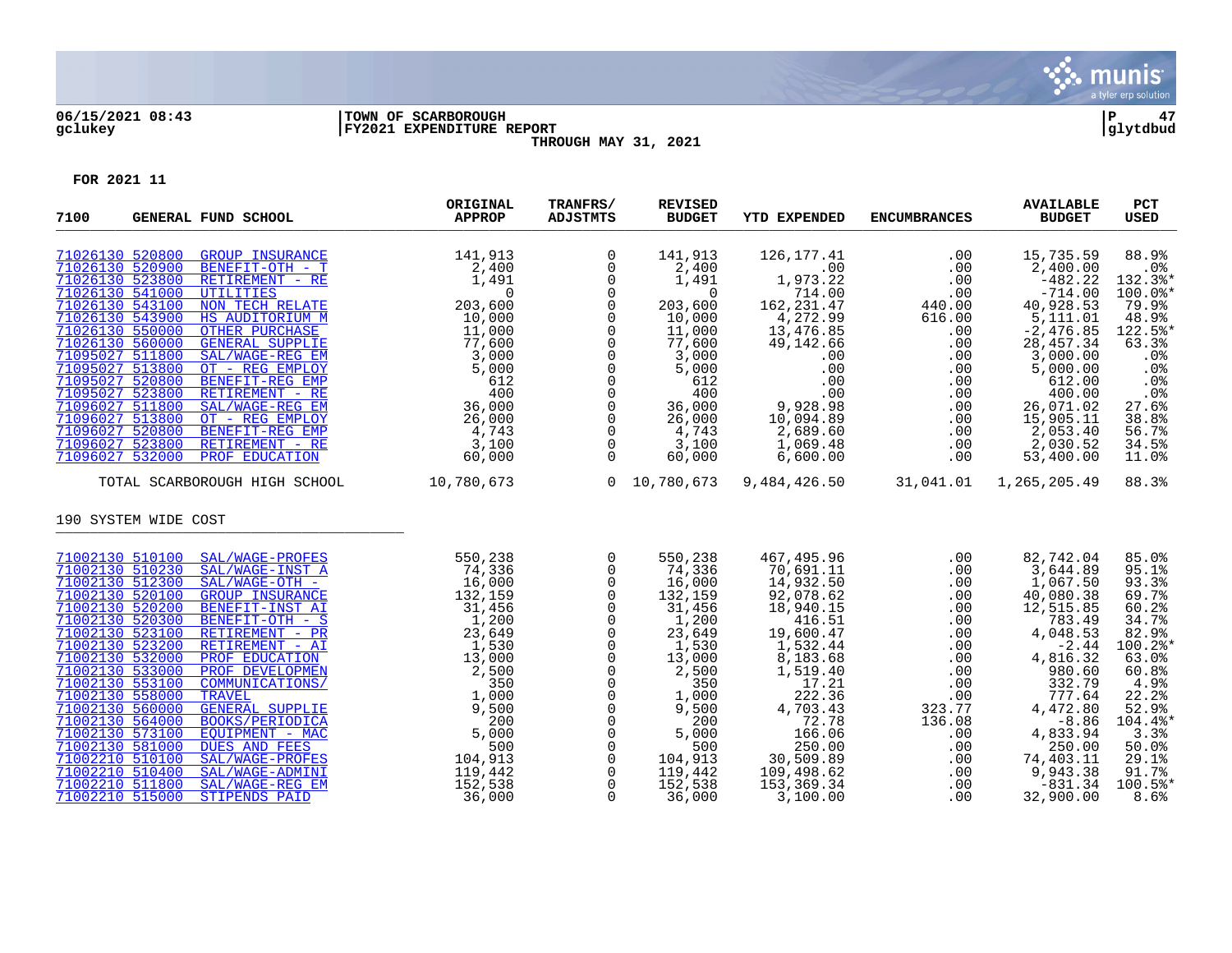

# **06/15/2021 08:43 |TOWN OF SCARBOROUGH |P 48 gclukey |FY2021 EXPENDITURE REPORT |glytdbud THROUGH MAY 31, 2021**



| 7100                               |                                    | GENERAL FUND SCHOOL          | ORIGINAL<br><b>APPROP</b>                                                                                                                                                                                                                      | TRANFRS/<br><b>ADJSTMTS</b>                                                 | <b>REVISED</b><br><b>BUDGET</b>                                                                                     | YTD EXPENDED                                                                                                     | <b>ENCUMBRANCES</b>                                                                                                                                                                                                                                           | <b>AVAILABLE</b><br><b>BUDGET</b>                                                                                                                                                                                                                                                    | PCT<br><b>USED</b> |
|------------------------------------|------------------------------------|------------------------------|------------------------------------------------------------------------------------------------------------------------------------------------------------------------------------------------------------------------------------------------|-----------------------------------------------------------------------------|---------------------------------------------------------------------------------------------------------------------|------------------------------------------------------------------------------------------------------------------|---------------------------------------------------------------------------------------------------------------------------------------------------------------------------------------------------------------------------------------------------------------|--------------------------------------------------------------------------------------------------------------------------------------------------------------------------------------------------------------------------------------------------------------------------------------|--------------------|
|                                    |                                    | 71002210 520000 EMP BENEFITS | LA PUND SCHOOL APPROVEMENT (1,700)<br>SENDEPTIT-SURNAMCE 1,700<br>NETTREMENT – DE 4,685<br>RETTREMENT – DE 4,685<br>RETTREMENT – DE 4,685<br>RETTREMENT – DE 4,686<br>RETTREMENT – DE 4,686<br>CONTRACTED SENDER (1,700)<br>TRAVEL GENERAL SUP |                                                                             |                                                                                                                     | 218.17                                                                                                           | $\begin{array}{cccccccc} 1000&4,051.83&0\\ 000&16,622.19&0\\ 000&5,750.241\\ .000&5,750.241\\ .000&3,415.91&0\\ 000&341.91&308\\ .000&-104.20&-104.12\\ .000&1,700.000&1\\ 000&1,700.000&2\\ 000&0&1,700.000\\ 000&1,700.000&2\\ 119.85&1,044.14&121.00\\ 00$ |                                                                                                                                                                                                                                                                                      | 5.1%               |
|                                    | 71002210 520100                    |                              |                                                                                                                                                                                                                                                |                                                                             | 4,270<br>21,519                                                                                                     | 4,896.81                                                                                                         |                                                                                                                                                                                                                                                               |                                                                                                                                                                                                                                                                                      | 22.8%              |
|                                    | 71002210 520400                    |                              |                                                                                                                                                                                                                                                |                                                                             | 32,082                                                                                                              | 26, 256.81                                                                                                       |                                                                                                                                                                                                                                                               |                                                                                                                                                                                                                                                                                      | 81.8%              |
|                                    | 71002210 520800                    |                              |                                                                                                                                                                                                                                                |                                                                             | 41,186                                                                                                              | 35,435.76                                                                                                        |                                                                                                                                                                                                                                                               |                                                                                                                                                                                                                                                                                      | 86.0%              |
|                                    | 71002210 523100                    |                              |                                                                                                                                                                                                                                                |                                                                             | $\frac{1}{4}, \frac{1}{685}$<br>4.880                                                                               | 1,269.19                                                                                                         |                                                                                                                                                                                                                                                               |                                                                                                                                                                                                                                                                                      | 27.1%              |
|                                    | 71002210 523400                    |                              |                                                                                                                                                                                                                                                |                                                                             | 4,880                                                                                                               | 4,536.09                                                                                                         |                                                                                                                                                                                                                                                               |                                                                                                                                                                                                                                                                                      | 93.0%              |
|                                    | 71002210 523800                    |                              |                                                                                                                                                                                                                                                |                                                                             | 15,376                                                                                                              | 15,480.20                                                                                                        |                                                                                                                                                                                                                                                               |                                                                                                                                                                                                                                                                                      | 100.7%*            |
|                                    | 71002210 532000<br>71002210 533000 |                              |                                                                                                                                                                                                                                                |                                                                             | 200,000                                                                                                             | 207,585.88                                                                                                       |                                                                                                                                                                                                                                                               |                                                                                                                                                                                                                                                                                      | 106.9%*            |
|                                    | 71002210 553200                    |                              |                                                                                                                                                                                                                                                |                                                                             | 74,300<br>900                                                                                                       |                                                                                                                  |                                                                                                                                                                                                                                                               |                                                                                                                                                                                                                                                                                      | 31.1%<br>.0%       |
| 71002210 558000                    |                                    |                              |                                                                                                                                                                                                                                                |                                                                             |                                                                                                                     |                                                                                                                  |                                                                                                                                                                                                                                                               |                                                                                                                                                                                                                                                                                      | .0%                |
| 71002210 560000                    |                                    |                              |                                                                                                                                                                                                                                                |                                                                             |                                                                                                                     |                                                                                                                  |                                                                                                                                                                                                                                                               |                                                                                                                                                                                                                                                                                      | 46.4%              |
| 71002210 561000                    |                                    |                              |                                                                                                                                                                                                                                                | $-8,000$<br>-8,000                                                          | $\begin{array}{r} 900 \\ 1,700 \\ 2,700 \\ 30,000 \end{array}$                                                      |                                                                                                                  |                                                                                                                                                                                                                                                               |                                                                                                                                                                                                                                                                                      | 30.0%              |
|                                    | 71002210 564000                    |                              |                                                                                                                                                                                                                                                | 8,000                                                                       | 144,000                                                                                                             |                                                                                                                  |                                                                                                                                                                                                                                                               |                                                                                                                                                                                                                                                                                      | 96.9%              |
|                                    | 71002210 573100                    |                              |                                                                                                                                                                                                                                                | $\overline{\phantom{0}}$                                                    | 2,000                                                                                                               |                                                                                                                  |                                                                                                                                                                                                                                                               |                                                                                                                                                                                                                                                                                      | .0%                |
|                                    | 71002210 581000                    |                              |                                                                                                                                                                                                                                                |                                                                             | 300                                                                                                                 |                                                                                                                  |                                                                                                                                                                                                                                                               |                                                                                                                                                                                                                                                                                      | 59.7%              |
|                                    | 71002230 510100                    |                              |                                                                                                                                                                                                                                                | $\begin{array}{r} 0 \\ 300 \\ 0 \\ 0 \\ 0 \\ -8,000 \\ -19,105 \end{array}$ | 424,719                                                                                                             | $207,585.88\ 23,093.29\ 0.00\ 0.00\ 833.28\ 8,766.03\ 139,502.49\ 179.00\ 212,911.87$<br>212,911.87<br>28,949.60 |                                                                                                                                                                                                                                                               |                                                                                                                                                                                                                                                                                      | 50.1%              |
|                                    | 71002230 510400                    |                              |                                                                                                                                                                                                                                                |                                                                             | 56,899                                                                                                              |                                                                                                                  |                                                                                                                                                                                                                                                               |                                                                                                                                                                                                                                                                                      | 50.9%              |
|                                    | 71002230 520100                    |                              |                                                                                                                                                                                                                                                |                                                                             | 143,347<br>18,320<br>233,925                                                                                        | $73,039.62$<br>9,012.43<br>209,828.88                                                                            |                                                                                                                                                                                                                                                               |                                                                                                                                                                                                                                                                                      | 51.0%              |
|                                    | 71002230 520400                    |                              |                                                                                                                                                                                                                                                |                                                                             |                                                                                                                     |                                                                                                                  |                                                                                                                                                                                                                                                               |                                                                                                                                                                                                                                                                                      | 49.2%              |
| 71002230 532000<br>71002230 543200 |                                    |                              |                                                                                                                                                                                                                                                |                                                                             | 45,995                                                                                                              | 209,828.88<br>31,748.95                                                                                          |                                                                                                                                                                                                                                                               |                                                                                                                                                                                                                                                                                      | 91.2%<br>80.5%     |
| 71002230 553200                    |                                    |                              |                                                                                                                                                                                                                                                | $-19,105$<br>$\Omega$                                                       | 675                                                                                                                 |                                                                                                                  |                                                                                                                                                                                                                                                               |                                                                                                                                                                                                                                                                                      | 173.8%*            |
|                                    | 71002230 553300                    |                              |                                                                                                                                                                                                                                                | 10,200                                                                      | $\frac{17,700}{2,500}$                                                                                              | $\frac{-1}{1}, \frac{1}{173}.26$<br>16.616.28<br>16,616.28                                                       |                                                                                                                                                                                                                                                               |                                                                                                                                                                                                                                                                                      | 93.9%              |
|                                    | 71002230 560000                    |                              |                                                                                                                                                                                                                                                | $\overline{0}$                                                              |                                                                                                                     |                                                                                                                  |                                                                                                                                                                                                                                                               |                                                                                                                                                                                                                                                                                      | 168.9%*            |
|                                    | 71002230 573400                    |                              |                                                                                                                                                                                                                                                |                                                                             | 128,000                                                                                                             | 127.635.50<br>127,635.50                                                                                         |                                                                                                                                                                                                                                                               |                                                                                                                                                                                                                                                                                      | 99.7%              |
|                                    | 71002310 515000                    |                              |                                                                                                                                                                                                                                                |                                                                             | 10,750                                                                                                              | 10,750.00                                                                                                        |                                                                                                                                                                                                                                                               |                                                                                                                                                                                                                                                                                      | 100.0%             |
|                                    | 71002310 520000                    |                              |                                                                                                                                                                                                                                                |                                                                             |                                                                                                                     | 822.44                                                                                                           |                                                                                                                                                                                                                                                               |                                                                                                                                                                                                                                                                                      | 99.9%              |
| 71002310 533000                    |                                    |                              |                                                                                                                                                                                                                                                |                                                                             |                                                                                                                     | $822.44$<br>2,329.00<br>17,323.13<br>77.10                                                                       |                                                                                                                                                                                                                                                               |                                                                                                                                                                                                                                                                                      | 93.2%              |
| 71002310 552000                    |                                    |                              |                                                                                                                                                                                                                                                |                                                                             |                                                                                                                     |                                                                                                                  |                                                                                                                                                                                                                                                               |                                                                                                                                                                                                                                                                                      | 110.0%*            |
|                                    | 71002310 560000                    |                              |                                                                                                                                                                                                                                                |                                                                             | $\begin{array}{r} 10,823 \\ 823 \\ 2,500 \\ 15,750 \\ 2,000 \\ 6,028 \\ \end{array}$                                | 77.10                                                                                                            |                                                                                                                                                                                                                                                               | $\begin{array}{cc} .00 & -7.364.50\ .00 & .00\ .00 & .56\ .00 & -1.573.13\ .00 & 1.922.90\ .00 & 0.00 & 0.00\ .00 & 0.00 & 0.00\ .00 & 0.00 & 0.00\ .00 & 0.00 & 0.00\ .00 & 0.00 & 0.00\ .00 & 0.00 & 0.00\ .00 & 0.00 & 0.00\ .00 & 0.00 & 0.00\ .00 & 0.00 & 0.00 & 0.00\ .00 & $ | 3.9%               |
|                                    | 71002310 581000                    |                              |                                                                                                                                                                                                                                                |                                                                             |                                                                                                                     | 6,755.00                                                                                                         |                                                                                                                                                                                                                                                               |                                                                                                                                                                                                                                                                                      | 112.1%*            |
|                                    | 71002320 510400                    |                              |                                                                                                                                                                                                                                                |                                                                             | 282,649                                                                                                             | 258,723.07                                                                                                       |                                                                                                                                                                                                                                                               |                                                                                                                                                                                                                                                                                      | 91.5%              |
|                                    | 71002320 511800                    |                              |                                                                                                                                                                                                                                                |                                                                             |                                                                                                                     | 85,251.11                                                                                                        |                                                                                                                                                                                                                                                               |                                                                                                                                                                                                                                                                                      | 97.8%<br>19.1%     |
|                                    | 71002320 515000<br>71002320 520000 |                              |                                                                                                                                                                                                                                                |                                                                             |                                                                                                                     | 2,000.00<br>97.70                                                                                                |                                                                                                                                                                                                                                                               |                                                                                                                                                                                                                                                                                      | 14.2%              |
|                                    | 71002320 520400                    |                              |                                                                                                                                                                                                                                                |                                                                             |                                                                                                                     | 32, 227. 17                                                                                                      |                                                                                                                                                                                                                                                               |                                                                                                                                                                                                                                                                                      | 127.2%*            |
|                                    | 71002320 520800                    |                              |                                                                                                                                                                                                                                                |                                                                             |                                                                                                                     | 28, 145. 33                                                                                                      |                                                                                                                                                                                                                                                               |                                                                                                                                                                                                                                                                                      | 86.2%              |
| 71002320 523400                    |                                    |                              |                                                                                                                                                                                                                                                |                                                                             |                                                                                                                     | 4,864.64                                                                                                         |                                                                                                                                                                                                                                                               |                                                                                                                                                                                                                                                                                      | 90.0%              |
| 71002320 523800                    |                                    |                              |                                                                                                                                                                                                                                                |                                                                             | $\begin{array}{r} 237, 202 \\ 87, 202 \\ 10, 450 \\ 689 \\ 25, 338 \\ 32, 650 \\ 5, 403 \\ 8, 949 \\ 7 \end{array}$ | 8,603.88                                                                                                         |                                                                                                                                                                                                                                                               |                                                                                                                                                                                                                                                                                      | 96.1%              |
| 71002320 525400                    |                                    |                              |                                                                                                                                                                                                                                                |                                                                             |                                                                                                                     | 3,512.00                                                                                                         |                                                                                                                                                                                                                                                               |                                                                                                                                                                                                                                                                                      | 44.8%              |
|                                    | 71002320 532000                    |                              |                                                                                                                                                                                                                                                |                                                                             |                                                                                                                     | 68,184.81                                                                                                        |                                                                                                                                                                                                                                                               |                                                                                                                                                                                                                                                                                      | 84.3%              |
| 71002320 533000                    |                                    |                              |                                                                                                                                                                                                                                                |                                                                             | $7,838$<br>$80,888$<br>$15,750$                                                                                     | 12,298.00                                                                                                        |                                                                                                                                                                                                                                                               |                                                                                                                                                                                                                                                                                      | 78.1%              |
| 71002320 534000                    |                                    |                              |                                                                                                                                                                                                                                                |                                                                             | 15,000                                                                                                              | 4,000.00                                                                                                         |                                                                                                                                                                                                                                                               |                                                                                                                                                                                                                                                                                      | 26.7%              |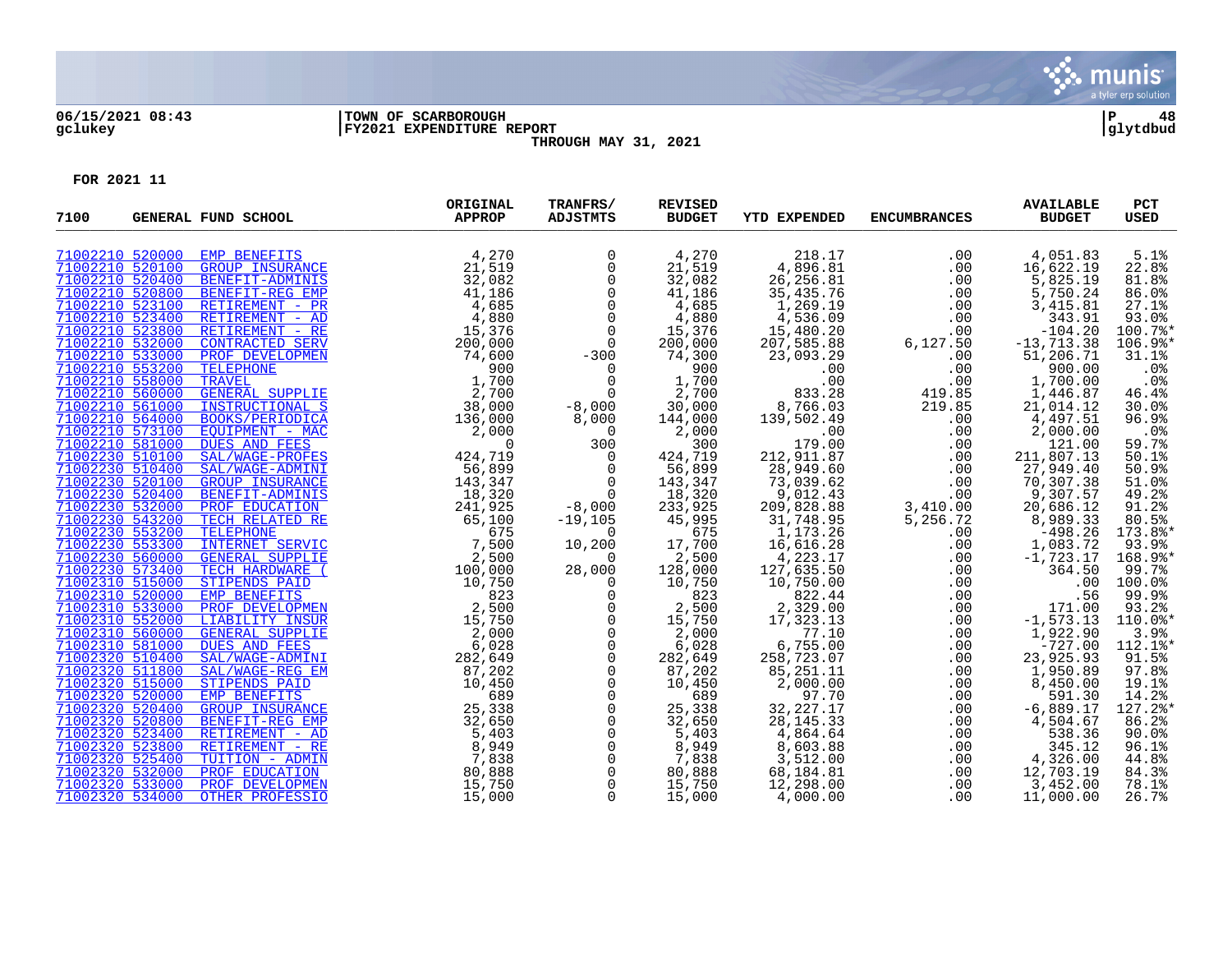

# **06/15/2021 08:43 |TOWN OF SCARBOROUGH |P 49 gclukey |FY2021 EXPENDITURE REPORT |glytdbud THROUGH MAY 31, 2021**



| 7100 |                                    | GENERAL FUND SCHOOL             | ORIGINAL<br><b>APPROP</b>                                                                                                                                                                                                      | TRANFRS/<br>ADJSTMTS | <b>REVISED</b><br><b>BUDGET</b>                                   | YTD EXPENDED                                | <b>ENCUMBRANCES</b>                                                        | <b>AVAILABLE</b><br><b>BUDGET</b> | PCT<br><b>USED</b> |
|------|------------------------------------|---------------------------------|--------------------------------------------------------------------------------------------------------------------------------------------------------------------------------------------------------------------------------|----------------------|-------------------------------------------------------------------|---------------------------------------------|----------------------------------------------------------------------------|-----------------------------------|--------------------|
|      |                                    | 71002320 534500 LEGAL SERVICES  | A FORD SCROUD MERCHAND (1,000 TRIANGLE 1,500 MARCHAND (1,000 TRIANGLE 1,500 COMUNICATIONS (1,000 COMUNICATIONS (1,000 COMUNICATIONS (1,000 COMUNICATIONS (1,000 COMUNICATIONS (1,000 COMUNICATIONS (1,000 COMUNICATIONS (1,000 | $\overline{0}$       | 112,500                                                           | 47,141.60                                   | .00                                                                        | 65,358.40                         | 41.9%              |
|      |                                    | 71002320 543100 NON TECH RELATE |                                                                                                                                                                                                                                |                      |                                                                   | 1,650.00                                    |                                                                            | $-150.00$                         | 110.0%*            |
|      | 71002320 544400                    |                                 |                                                                                                                                                                                                                                |                      | $1,500$<br>6,000                                                  | 2,036.18                                    |                                                                            | 2,832.82                          | 52.8%              |
|      | 71002320 553100                    |                                 |                                                                                                                                                                                                                                |                      | 6,835                                                             | $6,057.41$<br>7,691.22                      |                                                                            | 777.59                            | 88.6%              |
|      | 71002320 553200                    |                                 |                                                                                                                                                                                                                                |                      | $\frac{7}{12}$ , 500<br>12,000                                    |                                             |                                                                            | $-191.22$                         | 102.5%*            |
|      | 71002320 554000                    |                                 |                                                                                                                                                                                                                                |                      |                                                                   | 6,224.72                                    |                                                                            | 5,775.28                          | 51.9%              |
|      | 71002320 558000                    |                                 |                                                                                                                                                                                                                                |                      | $\frac{-7}{9},\frac{400}{000}$                                    | 7,109.56                                    | $\begin{array}{r} .00\ 00\ .00\ .00\ .00\ .00\ .00\ .00\ .00\ \end{array}$ | 290.44                            | 96.1%              |
|      | 71002320 560000<br>71002320 564000 |                                 |                                                                                                                                                                                                                                |                      | $\begin{matrix} 2,000 \\ 10,500 \\ 6,550 \\ 2,0.250 \end{matrix}$ | 5,490.35                                    |                                                                            | 3,509.65<br>216.68                | 61.0%<br>89.2%     |
|      | 71002320 573100                    |                                 |                                                                                                                                                                                                                                |                      |                                                                   | 1,783.32<br>97.52                           |                                                                            | 10,402.48                         | .9%                |
|      | 71002320 581000                    |                                 |                                                                                                                                                                                                                                |                      |                                                                   |                                             |                                                                            | 1,768.31                          | 73.0%              |
|      | 71002500 510400                    |                                 |                                                                                                                                                                                                                                |                      | 108,260                                                           |                                             |                                                                            | 10,084.07                         | 90.7%              |
|      | 71002500 511800                    |                                 |                                                                                                                                                                                                                                |                      | 197,283                                                           | 4,781.69<br>98,175.93<br>170,455.12         |                                                                            | 26,827.88                         | 86.4%              |
|      | 71002500 520400                    |                                 |                                                                                                                                                                                                                                |                      |                                                                   | 31,196.30                                   |                                                                            | 6,816.70                          | 82.1%              |
|      | 71002500 520800                    |                                 |                                                                                                                                                                                                                                |                      |                                                                   | 54,592.47                                   |                                                                            | 16,476.53                         | 76.8%              |
|      | 71002500 523800                    |                                 |                                                                                                                                                                                                                                |                      | $\frac{38,013}{71,069}$<br>$\frac{71,069}{19,926}$                | $17,201.01$<br>00.00<br>591.60              |                                                                            | 2,724.99                          | 86.3%              |
|      | 71002500 533000                    |                                 |                                                                                                                                                                                                                                |                      | 700                                                               |                                             |                                                                            | 700.00                            | .0%                |
|      | 71002500 544400                    |                                 |                                                                                                                                                                                                                                |                      | 5,000                                                             |                                             | .00                                                                        | 4,408.40                          | 11.8%              |
|      | 71002500 558000                    |                                 |                                                                                                                                                                                                                                |                      | 160                                                               | 89.09                                       |                                                                            | 70.91                             | 55.7%              |
|      | 71002500 560000                    |                                 |                                                                                                                                                                                                                                |                      | 5,800                                                             | 89.09<br>4,836.14<br>73,460.84<br>56,080.07 |                                                                            | .00<br>963.86                     | 83.4%              |
|      | 71002579 595000<br>71002700 510400 |                                 |                                                                                                                                                                                                                                |                      | 49,710<br>61,777                                                  |                                             |                                                                            | $-23,750.84$<br>5,696.93          | 147.8%*<br>90.8%   |
|      | 71002700 511800                    |                                 |                                                                                                                                                                                                                                |                      | 687,475                                                           | 500,318.80                                  |                                                                            | 187,156.20                        | 72.8%              |
|      | 71002700 512000                    |                                 |                                                                                                                                                                                                                                |                      | 30,000                                                            | 10,665.52                                   |                                                                            | 19,334.48                         | 35.6%              |
|      | 71002700 520300                    |                                 |                                                                                                                                                                                                                                |                      | 2,300                                                             | 815.90                                      |                                                                            | 1,484.10                          | 35.5%              |
|      | 71002700 520400                    |                                 |                                                                                                                                                                                                                                |                      | 24,981                                                            | 21,679.99                                   |                                                                            | 3,301.01                          | 86.8%              |
|      | 71002700 520800                    |                                 |                                                                                                                                                                                                                                |                      | 363,391                                                           | 259,490.49                                  |                                                                            | 103,900.51                        | 71.4%              |
|      | 71002700 523800                    |                                 |                                                                                                                                                                                                                                |                      | 39,920                                                            | 32,515.12                                   |                                                                            | 7,404.88                          | 81.5%              |
|      | 71002700 533000                    |                                 |                                                                                                                                                                                                                                |                      | $\frac{2}{5}$ , 000<br>5, 300                                     | 636.91                                      |                                                                            | 7,404.88<br>1,363.09<br>1,909.00  | 31.8%              |
|      | 71002700 534000                    |                                 |                                                                                                                                                                                                                                |                      |                                                                   | 3,391.00                                    |                                                                            |                                   | 64.0%              |
|      | 71002700 541000                    |                                 |                                                                                                                                                                                                                                |                      | 630                                                               | 448.56                                      |                                                                            | 181.44                            | 71.2%              |
|      |                                    | 71002700 543100 NON TECH RELATE |                                                                                                                                                                                                                                |                      | 88,000<br>40                                                      | 73,987.20<br>12.89                          |                                                                            | 10,950.30<br>27.11                | 87.6%              |
|      | 71002700 544400<br>71002700 551000 |                                 |                                                                                                                                                                                                                                |                      | 20,000                                                            |                                             |                                                                            | 17,147.91                         | 32.2%<br>14.3%     |
|      | 71002700 552000                    |                                 |                                                                                                                                                                                                                                |                      | 37,800                                                            | 2,852.09<br>42,289.00<br>1,877.15           |                                                                            | $-4,489.00$                       | 111.9%*            |
|      | 71002700 553200                    |                                 |                                                                                                                                                                                                                                |                      | 1,860                                                             |                                             |                                                                            | $-17.15$                          | 100.9%*            |
|      | 71002700 558000                    |                                 |                                                                                                                                                                                                                                |                      | 8,200                                                             |                                             |                                                                            |                                   | 34.0%              |
|      | 71002700 560000                    |                                 |                                                                                                                                                                                                                                |                      | 160,000                                                           | 2,791.37<br>87,078.84                       |                                                                            | 5,408.63<br>72,921.16             | 54.4%              |
|      | 71002700 562200                    |                                 |                                                                                                                                                                                                                                |                      | 4,200                                                             | 2,134.87                                    |                                                                            | 2,065.13                          | 50.8%              |
|      | 71002700 562300                    |                                 |                                                                                                                                                                                                                                |                      | $\frac{4,200}{1,650}$                                             | 2,134.87<br>1,237.35                        |                                                                            | 412.65                            | 75.0%              |
|      | 71002700 562600                    |                                 |                                                                                                                                                                                                                                |                      | 120,000                                                           | 62,727.57                                   |                                                                            | 57, 272.43                        | 52.3%              |
|      | 71002790 511800                    |                                 |                                                                                                                                                                                                                                |                      | 18,000                                                            | 62,72<br>.00                                |                                                                            | 18,000.00                         | .0%                |
|      | 71002790 513800                    |                                 |                                                                                                                                                                                                                                |                      | 2,300                                                             | .00                                         |                                                                            | 2,300.00                          | .0%                |
|      | 71002790 520800                    |                                 |                                                                                                                                                                                                                                |                      | 1,550                                                             | .00                                         |                                                                            | 1,550.00                          | .0%                |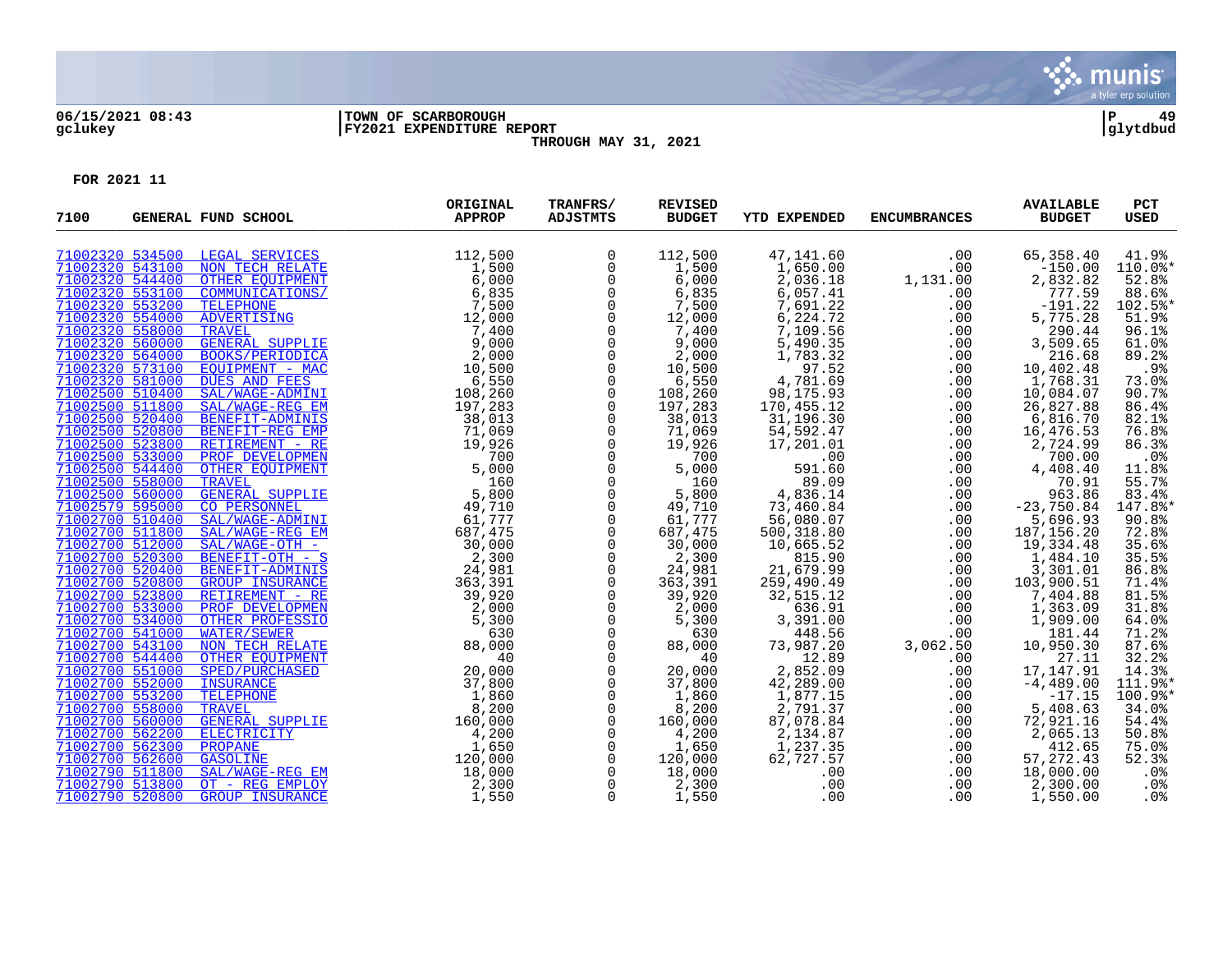

# **06/15/2021 08:43 |TOWN OF SCARBOROUGH |P 50 gclukey |FY2021 EXPENDITURE REPORT |glytdbud THROUGH MAY 31, 2021**



| 71002790 523800<br>$\frac{1,400}{3,393,026}$<br>$\mathbf 0$<br>1,400<br>.00<br>.00<br>1,400.00<br>RETIREMENT - RE<br>.0%<br>3,526,707.22<br>71005000 583100<br>$\mathbf 0$<br>3,393,026<br><b>BOND PRINCIPAL</b><br>.00<br>$-133,681.22$<br>$103.9$ *<br>71005000 583200<br>$\overline{0}$<br>1,617,764.31<br>84.4%<br><b>BOND INTEREST</b><br>1,916,712<br>1,916,712<br>298,947.69<br>.00<br>$\Omega$<br>132,598.07<br>71025090 510400<br>SAL/WAGE-ADMINI<br>145,432<br>145,432<br>.00<br>12,833.93<br>91.2%<br>71025090 511800<br>SAL/WAGE-REG EM<br>59,418<br>$\overline{0}$<br>59,418<br>54,431.09<br>4,986.91<br>91.6%<br>.00<br>$\mathsf{O}$<br>25,942.87<br>71025090 520400<br><b>BENEFIT-ADMINIS</b><br>32,547<br>32,547<br>79.7%<br>.00<br>6,604.13<br>$\mathbf 0$<br>71025090 520800<br><b>GROUP INSURANCE</b><br>20,848<br>20,848<br>18,442.87<br>2,405.13<br>88.5%<br>.00<br>$\mathsf{O}$<br>71025090 523400<br>6,050<br>533.85<br>RETIREMENT - AD<br>6,050<br>5,516.15<br>.00<br>91.2%<br>71025090 534400<br>$\overline{0}$<br>309.50<br>2.1%<br><b>CONTRACTED SERV</b><br>15,000<br>15,000<br>.00<br>14,690.50<br>71026290 510400<br>$\overline{0}$<br>162,450<br>147,468.31<br>14,981.69<br>SAL/WAGE-ADMINI<br>162,450<br>90.8%<br>.00<br>$\mathsf{O}$<br>71026290 511800<br>13,299.56<br>80,504<br>80,504<br>67,204.44<br>SAL/WAGE-REG EM<br>.00<br>83.5%<br>71026290 511820<br>$\mathsf{O}$<br>SAL/WAGE-REG EM<br>128,752<br>128,752<br>81,723.00<br>47,029.00<br>63.5%<br>.00<br>$\mathbf 0$<br>71026290 520000<br>7,649.58<br>1,373.21<br><b>EMP BENEFITS</b><br>13,000<br>13,000<br>3,977.21<br>89.4%<br>$\overline{0}$<br>71026290 520400<br><b>BENEFIT-ADMINIS</b><br>78,400<br>67,769.98<br>86.4%<br>78,400<br>.00<br>10,630.02<br>$\overline{0}$<br>68,933.35<br>71026290 520800<br><b>BENEFIT-REG EMP</b><br>21, 132.65<br>90,066<br>90,066<br>.00<br>76.5%<br>$\mathsf{O}$<br>71026290 523400<br>RETIREMENT - AD<br>16,408<br>16,408<br>14,882.03<br>.00<br>1,525.97<br>90.7%<br>$\mathsf{O}\xspace$<br>71026290 523800<br>RETIREMENT - RE<br>10,352<br>10,352<br>9,589.81<br>762.19<br>92.6%<br>.00<br>$\tilde{1,000}$<br>$\overline{0}$<br>71026290 533000<br>1,000<br>300.00<br>700.00<br>PROF DEVELOPMEN<br>30.0%<br>.00<br>71026290 534000<br>$\overline{0}$<br>1,707.94<br>8.5%<br>OTHER PROFESSIO<br>20,000<br>18,292.06<br>20,000<br>.00<br>71026290 541000<br>$\Omega$<br>510.00<br>$100.0$ *<br><b>UTILITIES</b><br>$\Omega$<br>$\overline{0}$<br>.00<br>$-510.00$<br>13,512.47<br>71026290 543000<br>REPAIR AND MAIN<br>11,500<br>$\mathbf 0$<br>11,500<br>$-2,012.47$<br>117.5%*<br>.00<br>5, 555. 23<br>71026290 543100<br><b>NON TECH RELATE</b><br>41,068.36<br>1,376.41<br>97.1%<br>48,000<br>$\mathbf 0$<br>48,000<br>71026290 543900<br>51,393.94<br>OTHER MAINT AND<br>173,000<br>$-10,200$<br>162,800<br>58,186.34<br>53, 219. 72<br>67.3%<br>71026290 550000<br>OTHER PURCHASE<br>4,000<br>4,000<br>10,617.05<br>$-6,617.05$<br>.00<br>265.4%*<br>$\Omega$<br>$\begin{array}{c} 4\,,000\ 7\,,500\ 250\ 48\,,500\ \end{array}$<br>7,500<br>71026290 553200<br>73.7%<br>$\mathbf 0$<br>5,525.09<br>1,974.91<br><b>TELEPHONE</b><br>.00<br>71026290 558000<br>$\mathbf 0$<br>250<br>.00<br>250.00<br>.0%<br><b>TRAVEL</b><br>.00<br>71026290 560000<br>$\overline{0}$<br>48,500<br>23,919.35<br>14,017.66<br>10,562.99<br><b>GENERAL SUPPLIE</b><br>78.2%<br>5,270.63<br>71026290 562600<br>7,000<br>$\overline{0}$<br>7,000<br><b>GASOLINE</b><br>1,729.37<br>75.3%<br>$.00 \,$<br>71026290 581000<br><b>DUES AND FEES</b><br>2,000<br>$\Omega$<br>792.50<br>1,207.50<br>39.6%<br>2,000<br>.00<br>12, 379, 246<br>895 12,380,141 10,431,700.14<br>TOTAL SYSTEM WIDE COST<br>101,823.71 1,846,617.15<br>85.1%<br>195 K-8<br>257,780<br>$\mathsf{O}$<br>71021125 510100 SAL/WAGE-PROFES<br>257,780<br>230,577.36<br>49,277.17<br>27,202.64<br>89.4%<br>.00<br>71021125 520100<br>60,210<br>60,210<br>10,932.83<br>81.8%<br><b>GROUP INSURANCE</b><br>$\Omega$<br>.00<br>71021125 523100<br>RETIREMENT - PR<br>10,922<br>10,922<br>9,591.66<br>1,330.34<br>87.8%<br>$\overline{0}$<br>.00<br>2,791,916<br>2,533,000.72<br>71023095 510100<br>42,000<br>2,833,916<br>300,915.28<br>SAL/WAGE-PROFES<br>.00<br>89.4%<br>71023095 510200<br>SAL/WAGE-INST A<br>59,787.26<br>10,175.74<br>85.5%<br>69,963<br>69,963<br>.00<br>$\Omega$<br>1,914,363<br>$\mathsf{O}$<br>1,431,730.71<br>71023095 510230<br>SAL/WAGE-INST A<br>1,914,363<br>482,632.29<br>74.8%<br>.00 | 7100 | GENERAL FUND SCHOOL | ORIGINAL<br><b>APPROP</b> | TRANFRS/<br><b>ADJSTMTS</b> | <b>REVISED</b><br><b>BUDGET</b> | YTD EXPENDED | <b>ENCUMBRANCES</b> | <b>AVAILABLE</b><br><b>BUDGET</b> | PCT<br><b>USED</b> |
|-----------------------------------------------------------------------------------------------------------------------------------------------------------------------------------------------------------------------------------------------------------------------------------------------------------------------------------------------------------------------------------------------------------------------------------------------------------------------------------------------------------------------------------------------------------------------------------------------------------------------------------------------------------------------------------------------------------------------------------------------------------------------------------------------------------------------------------------------------------------------------------------------------------------------------------------------------------------------------------------------------------------------------------------------------------------------------------------------------------------------------------------------------------------------------------------------------------------------------------------------------------------------------------------------------------------------------------------------------------------------------------------------------------------------------------------------------------------------------------------------------------------------------------------------------------------------------------------------------------------------------------------------------------------------------------------------------------------------------------------------------------------------------------------------------------------------------------------------------------------------------------------------------------------------------------------------------------------------------------------------------------------------------------------------------------------------------------------------------------------------------------------------------------------------------------------------------------------------------------------------------------------------------------------------------------------------------------------------------------------------------------------------------------------------------------------------------------------------------------------------------------------------------------------------------------------------------------------------------------------------------------------------------------------------------------------------------------------------------------------------------------------------------------------------------------------------------------------------------------------------------------------------------------------------------------------------------------------------------------------------------------------------------------------------------------------------------------------------------------------------------------------------------------------------------------------------------------------------------------------------------------------------------------------------------------------------------------------------------------------------------------------------------------------------------------------------------------------------------------------------------------------------------------------------------------------------------------------------------------------------------------------------------------------------------------------------------------------------------------------------------------------------------------------------------------------------------------------------------------------------------------------------------------------------------------------------------------------------------------------------------------------------------------------------------------------------------------------------------------------------------------------------------------------------------------------------------------------------------------------------------------------------------------------------------------------------------------------------------------------------------------------------------------------------------------------------------------------------------------------------------------|------|---------------------|---------------------------|-----------------------------|---------------------------------|--------------|---------------------|-----------------------------------|--------------------|
|                                                                                                                                                                                                                                                                                                                                                                                                                                                                                                                                                                                                                                                                                                                                                                                                                                                                                                                                                                                                                                                                                                                                                                                                                                                                                                                                                                                                                                                                                                                                                                                                                                                                                                                                                                                                                                                                                                                                                                                                                                                                                                                                                                                                                                                                                                                                                                                                                                                                                                                                                                                                                                                                                                                                                                                                                                                                                                                                                                                                                                                                                                                                                                                                                                                                                                                                                                                                                                                                                                                                                                                                                                                                                                                                                                                                                                                                                                                                                                                                                                                                                                                                                                                                                                                                                                                                                                                                                                                                                                           |      |                     |                           |                             |                                 |              |                     |                                   |                    |
|                                                                                                                                                                                                                                                                                                                                                                                                                                                                                                                                                                                                                                                                                                                                                                                                                                                                                                                                                                                                                                                                                                                                                                                                                                                                                                                                                                                                                                                                                                                                                                                                                                                                                                                                                                                                                                                                                                                                                                                                                                                                                                                                                                                                                                                                                                                                                                                                                                                                                                                                                                                                                                                                                                                                                                                                                                                                                                                                                                                                                                                                                                                                                                                                                                                                                                                                                                                                                                                                                                                                                                                                                                                                                                                                                                                                                                                                                                                                                                                                                                                                                                                                                                                                                                                                                                                                                                                                                                                                                                           |      |                     |                           |                             |                                 |              |                     |                                   |                    |
|                                                                                                                                                                                                                                                                                                                                                                                                                                                                                                                                                                                                                                                                                                                                                                                                                                                                                                                                                                                                                                                                                                                                                                                                                                                                                                                                                                                                                                                                                                                                                                                                                                                                                                                                                                                                                                                                                                                                                                                                                                                                                                                                                                                                                                                                                                                                                                                                                                                                                                                                                                                                                                                                                                                                                                                                                                                                                                                                                                                                                                                                                                                                                                                                                                                                                                                                                                                                                                                                                                                                                                                                                                                                                                                                                                                                                                                                                                                                                                                                                                                                                                                                                                                                                                                                                                                                                                                                                                                                                                           |      |                     |                           |                             |                                 |              |                     |                                   |                    |
|                                                                                                                                                                                                                                                                                                                                                                                                                                                                                                                                                                                                                                                                                                                                                                                                                                                                                                                                                                                                                                                                                                                                                                                                                                                                                                                                                                                                                                                                                                                                                                                                                                                                                                                                                                                                                                                                                                                                                                                                                                                                                                                                                                                                                                                                                                                                                                                                                                                                                                                                                                                                                                                                                                                                                                                                                                                                                                                                                                                                                                                                                                                                                                                                                                                                                                                                                                                                                                                                                                                                                                                                                                                                                                                                                                                                                                                                                                                                                                                                                                                                                                                                                                                                                                                                                                                                                                                                                                                                                                           |      |                     |                           |                             |                                 |              |                     |                                   |                    |
|                                                                                                                                                                                                                                                                                                                                                                                                                                                                                                                                                                                                                                                                                                                                                                                                                                                                                                                                                                                                                                                                                                                                                                                                                                                                                                                                                                                                                                                                                                                                                                                                                                                                                                                                                                                                                                                                                                                                                                                                                                                                                                                                                                                                                                                                                                                                                                                                                                                                                                                                                                                                                                                                                                                                                                                                                                                                                                                                                                                                                                                                                                                                                                                                                                                                                                                                                                                                                                                                                                                                                                                                                                                                                                                                                                                                                                                                                                                                                                                                                                                                                                                                                                                                                                                                                                                                                                                                                                                                                                           |      |                     |                           |                             |                                 |              |                     |                                   |                    |
|                                                                                                                                                                                                                                                                                                                                                                                                                                                                                                                                                                                                                                                                                                                                                                                                                                                                                                                                                                                                                                                                                                                                                                                                                                                                                                                                                                                                                                                                                                                                                                                                                                                                                                                                                                                                                                                                                                                                                                                                                                                                                                                                                                                                                                                                                                                                                                                                                                                                                                                                                                                                                                                                                                                                                                                                                                                                                                                                                                                                                                                                                                                                                                                                                                                                                                                                                                                                                                                                                                                                                                                                                                                                                                                                                                                                                                                                                                                                                                                                                                                                                                                                                                                                                                                                                                                                                                                                                                                                                                           |      |                     |                           |                             |                                 |              |                     |                                   |                    |
|                                                                                                                                                                                                                                                                                                                                                                                                                                                                                                                                                                                                                                                                                                                                                                                                                                                                                                                                                                                                                                                                                                                                                                                                                                                                                                                                                                                                                                                                                                                                                                                                                                                                                                                                                                                                                                                                                                                                                                                                                                                                                                                                                                                                                                                                                                                                                                                                                                                                                                                                                                                                                                                                                                                                                                                                                                                                                                                                                                                                                                                                                                                                                                                                                                                                                                                                                                                                                                                                                                                                                                                                                                                                                                                                                                                                                                                                                                                                                                                                                                                                                                                                                                                                                                                                                                                                                                                                                                                                                                           |      |                     |                           |                             |                                 |              |                     |                                   |                    |
|                                                                                                                                                                                                                                                                                                                                                                                                                                                                                                                                                                                                                                                                                                                                                                                                                                                                                                                                                                                                                                                                                                                                                                                                                                                                                                                                                                                                                                                                                                                                                                                                                                                                                                                                                                                                                                                                                                                                                                                                                                                                                                                                                                                                                                                                                                                                                                                                                                                                                                                                                                                                                                                                                                                                                                                                                                                                                                                                                                                                                                                                                                                                                                                                                                                                                                                                                                                                                                                                                                                                                                                                                                                                                                                                                                                                                                                                                                                                                                                                                                                                                                                                                                                                                                                                                                                                                                                                                                                                                                           |      |                     |                           |                             |                                 |              |                     |                                   |                    |
|                                                                                                                                                                                                                                                                                                                                                                                                                                                                                                                                                                                                                                                                                                                                                                                                                                                                                                                                                                                                                                                                                                                                                                                                                                                                                                                                                                                                                                                                                                                                                                                                                                                                                                                                                                                                                                                                                                                                                                                                                                                                                                                                                                                                                                                                                                                                                                                                                                                                                                                                                                                                                                                                                                                                                                                                                                                                                                                                                                                                                                                                                                                                                                                                                                                                                                                                                                                                                                                                                                                                                                                                                                                                                                                                                                                                                                                                                                                                                                                                                                                                                                                                                                                                                                                                                                                                                                                                                                                                                                           |      |                     |                           |                             |                                 |              |                     |                                   |                    |
|                                                                                                                                                                                                                                                                                                                                                                                                                                                                                                                                                                                                                                                                                                                                                                                                                                                                                                                                                                                                                                                                                                                                                                                                                                                                                                                                                                                                                                                                                                                                                                                                                                                                                                                                                                                                                                                                                                                                                                                                                                                                                                                                                                                                                                                                                                                                                                                                                                                                                                                                                                                                                                                                                                                                                                                                                                                                                                                                                                                                                                                                                                                                                                                                                                                                                                                                                                                                                                                                                                                                                                                                                                                                                                                                                                                                                                                                                                                                                                                                                                                                                                                                                                                                                                                                                                                                                                                                                                                                                                           |      |                     |                           |                             |                                 |              |                     |                                   |                    |
|                                                                                                                                                                                                                                                                                                                                                                                                                                                                                                                                                                                                                                                                                                                                                                                                                                                                                                                                                                                                                                                                                                                                                                                                                                                                                                                                                                                                                                                                                                                                                                                                                                                                                                                                                                                                                                                                                                                                                                                                                                                                                                                                                                                                                                                                                                                                                                                                                                                                                                                                                                                                                                                                                                                                                                                                                                                                                                                                                                                                                                                                                                                                                                                                                                                                                                                                                                                                                                                                                                                                                                                                                                                                                                                                                                                                                                                                                                                                                                                                                                                                                                                                                                                                                                                                                                                                                                                                                                                                                                           |      |                     |                           |                             |                                 |              |                     |                                   |                    |
|                                                                                                                                                                                                                                                                                                                                                                                                                                                                                                                                                                                                                                                                                                                                                                                                                                                                                                                                                                                                                                                                                                                                                                                                                                                                                                                                                                                                                                                                                                                                                                                                                                                                                                                                                                                                                                                                                                                                                                                                                                                                                                                                                                                                                                                                                                                                                                                                                                                                                                                                                                                                                                                                                                                                                                                                                                                                                                                                                                                                                                                                                                                                                                                                                                                                                                                                                                                                                                                                                                                                                                                                                                                                                                                                                                                                                                                                                                                                                                                                                                                                                                                                                                                                                                                                                                                                                                                                                                                                                                           |      |                     |                           |                             |                                 |              |                     |                                   |                    |
|                                                                                                                                                                                                                                                                                                                                                                                                                                                                                                                                                                                                                                                                                                                                                                                                                                                                                                                                                                                                                                                                                                                                                                                                                                                                                                                                                                                                                                                                                                                                                                                                                                                                                                                                                                                                                                                                                                                                                                                                                                                                                                                                                                                                                                                                                                                                                                                                                                                                                                                                                                                                                                                                                                                                                                                                                                                                                                                                                                                                                                                                                                                                                                                                                                                                                                                                                                                                                                                                                                                                                                                                                                                                                                                                                                                                                                                                                                                                                                                                                                                                                                                                                                                                                                                                                                                                                                                                                                                                                                           |      |                     |                           |                             |                                 |              |                     |                                   |                    |
|                                                                                                                                                                                                                                                                                                                                                                                                                                                                                                                                                                                                                                                                                                                                                                                                                                                                                                                                                                                                                                                                                                                                                                                                                                                                                                                                                                                                                                                                                                                                                                                                                                                                                                                                                                                                                                                                                                                                                                                                                                                                                                                                                                                                                                                                                                                                                                                                                                                                                                                                                                                                                                                                                                                                                                                                                                                                                                                                                                                                                                                                                                                                                                                                                                                                                                                                                                                                                                                                                                                                                                                                                                                                                                                                                                                                                                                                                                                                                                                                                                                                                                                                                                                                                                                                                                                                                                                                                                                                                                           |      |                     |                           |                             |                                 |              |                     |                                   |                    |
|                                                                                                                                                                                                                                                                                                                                                                                                                                                                                                                                                                                                                                                                                                                                                                                                                                                                                                                                                                                                                                                                                                                                                                                                                                                                                                                                                                                                                                                                                                                                                                                                                                                                                                                                                                                                                                                                                                                                                                                                                                                                                                                                                                                                                                                                                                                                                                                                                                                                                                                                                                                                                                                                                                                                                                                                                                                                                                                                                                                                                                                                                                                                                                                                                                                                                                                                                                                                                                                                                                                                                                                                                                                                                                                                                                                                                                                                                                                                                                                                                                                                                                                                                                                                                                                                                                                                                                                                                                                                                                           |      |                     |                           |                             |                                 |              |                     |                                   |                    |
|                                                                                                                                                                                                                                                                                                                                                                                                                                                                                                                                                                                                                                                                                                                                                                                                                                                                                                                                                                                                                                                                                                                                                                                                                                                                                                                                                                                                                                                                                                                                                                                                                                                                                                                                                                                                                                                                                                                                                                                                                                                                                                                                                                                                                                                                                                                                                                                                                                                                                                                                                                                                                                                                                                                                                                                                                                                                                                                                                                                                                                                                                                                                                                                                                                                                                                                                                                                                                                                                                                                                                                                                                                                                                                                                                                                                                                                                                                                                                                                                                                                                                                                                                                                                                                                                                                                                                                                                                                                                                                           |      |                     |                           |                             |                                 |              |                     |                                   |                    |
|                                                                                                                                                                                                                                                                                                                                                                                                                                                                                                                                                                                                                                                                                                                                                                                                                                                                                                                                                                                                                                                                                                                                                                                                                                                                                                                                                                                                                                                                                                                                                                                                                                                                                                                                                                                                                                                                                                                                                                                                                                                                                                                                                                                                                                                                                                                                                                                                                                                                                                                                                                                                                                                                                                                                                                                                                                                                                                                                                                                                                                                                                                                                                                                                                                                                                                                                                                                                                                                                                                                                                                                                                                                                                                                                                                                                                                                                                                                                                                                                                                                                                                                                                                                                                                                                                                                                                                                                                                                                                                           |      |                     |                           |                             |                                 |              |                     |                                   |                    |
|                                                                                                                                                                                                                                                                                                                                                                                                                                                                                                                                                                                                                                                                                                                                                                                                                                                                                                                                                                                                                                                                                                                                                                                                                                                                                                                                                                                                                                                                                                                                                                                                                                                                                                                                                                                                                                                                                                                                                                                                                                                                                                                                                                                                                                                                                                                                                                                                                                                                                                                                                                                                                                                                                                                                                                                                                                                                                                                                                                                                                                                                                                                                                                                                                                                                                                                                                                                                                                                                                                                                                                                                                                                                                                                                                                                                                                                                                                                                                                                                                                                                                                                                                                                                                                                                                                                                                                                                                                                                                                           |      |                     |                           |                             |                                 |              |                     |                                   |                    |
|                                                                                                                                                                                                                                                                                                                                                                                                                                                                                                                                                                                                                                                                                                                                                                                                                                                                                                                                                                                                                                                                                                                                                                                                                                                                                                                                                                                                                                                                                                                                                                                                                                                                                                                                                                                                                                                                                                                                                                                                                                                                                                                                                                                                                                                                                                                                                                                                                                                                                                                                                                                                                                                                                                                                                                                                                                                                                                                                                                                                                                                                                                                                                                                                                                                                                                                                                                                                                                                                                                                                                                                                                                                                                                                                                                                                                                                                                                                                                                                                                                                                                                                                                                                                                                                                                                                                                                                                                                                                                                           |      |                     |                           |                             |                                 |              |                     |                                   |                    |
|                                                                                                                                                                                                                                                                                                                                                                                                                                                                                                                                                                                                                                                                                                                                                                                                                                                                                                                                                                                                                                                                                                                                                                                                                                                                                                                                                                                                                                                                                                                                                                                                                                                                                                                                                                                                                                                                                                                                                                                                                                                                                                                                                                                                                                                                                                                                                                                                                                                                                                                                                                                                                                                                                                                                                                                                                                                                                                                                                                                                                                                                                                                                                                                                                                                                                                                                                                                                                                                                                                                                                                                                                                                                                                                                                                                                                                                                                                                                                                                                                                                                                                                                                                                                                                                                                                                                                                                                                                                                                                           |      |                     |                           |                             |                                 |              |                     |                                   |                    |
|                                                                                                                                                                                                                                                                                                                                                                                                                                                                                                                                                                                                                                                                                                                                                                                                                                                                                                                                                                                                                                                                                                                                                                                                                                                                                                                                                                                                                                                                                                                                                                                                                                                                                                                                                                                                                                                                                                                                                                                                                                                                                                                                                                                                                                                                                                                                                                                                                                                                                                                                                                                                                                                                                                                                                                                                                                                                                                                                                                                                                                                                                                                                                                                                                                                                                                                                                                                                                                                                                                                                                                                                                                                                                                                                                                                                                                                                                                                                                                                                                                                                                                                                                                                                                                                                                                                                                                                                                                                                                                           |      |                     |                           |                             |                                 |              |                     |                                   |                    |
|                                                                                                                                                                                                                                                                                                                                                                                                                                                                                                                                                                                                                                                                                                                                                                                                                                                                                                                                                                                                                                                                                                                                                                                                                                                                                                                                                                                                                                                                                                                                                                                                                                                                                                                                                                                                                                                                                                                                                                                                                                                                                                                                                                                                                                                                                                                                                                                                                                                                                                                                                                                                                                                                                                                                                                                                                                                                                                                                                                                                                                                                                                                                                                                                                                                                                                                                                                                                                                                                                                                                                                                                                                                                                                                                                                                                                                                                                                                                                                                                                                                                                                                                                                                                                                                                                                                                                                                                                                                                                                           |      |                     |                           |                             |                                 |              |                     |                                   |                    |
|                                                                                                                                                                                                                                                                                                                                                                                                                                                                                                                                                                                                                                                                                                                                                                                                                                                                                                                                                                                                                                                                                                                                                                                                                                                                                                                                                                                                                                                                                                                                                                                                                                                                                                                                                                                                                                                                                                                                                                                                                                                                                                                                                                                                                                                                                                                                                                                                                                                                                                                                                                                                                                                                                                                                                                                                                                                                                                                                                                                                                                                                                                                                                                                                                                                                                                                                                                                                                                                                                                                                                                                                                                                                                                                                                                                                                                                                                                                                                                                                                                                                                                                                                                                                                                                                                                                                                                                                                                                                                                           |      |                     |                           |                             |                                 |              |                     |                                   |                    |
|                                                                                                                                                                                                                                                                                                                                                                                                                                                                                                                                                                                                                                                                                                                                                                                                                                                                                                                                                                                                                                                                                                                                                                                                                                                                                                                                                                                                                                                                                                                                                                                                                                                                                                                                                                                                                                                                                                                                                                                                                                                                                                                                                                                                                                                                                                                                                                                                                                                                                                                                                                                                                                                                                                                                                                                                                                                                                                                                                                                                                                                                                                                                                                                                                                                                                                                                                                                                                                                                                                                                                                                                                                                                                                                                                                                                                                                                                                                                                                                                                                                                                                                                                                                                                                                                                                                                                                                                                                                                                                           |      |                     |                           |                             |                                 |              |                     |                                   |                    |
|                                                                                                                                                                                                                                                                                                                                                                                                                                                                                                                                                                                                                                                                                                                                                                                                                                                                                                                                                                                                                                                                                                                                                                                                                                                                                                                                                                                                                                                                                                                                                                                                                                                                                                                                                                                                                                                                                                                                                                                                                                                                                                                                                                                                                                                                                                                                                                                                                                                                                                                                                                                                                                                                                                                                                                                                                                                                                                                                                                                                                                                                                                                                                                                                                                                                                                                                                                                                                                                                                                                                                                                                                                                                                                                                                                                                                                                                                                                                                                                                                                                                                                                                                                                                                                                                                                                                                                                                                                                                                                           |      |                     |                           |                             |                                 |              |                     |                                   |                    |
|                                                                                                                                                                                                                                                                                                                                                                                                                                                                                                                                                                                                                                                                                                                                                                                                                                                                                                                                                                                                                                                                                                                                                                                                                                                                                                                                                                                                                                                                                                                                                                                                                                                                                                                                                                                                                                                                                                                                                                                                                                                                                                                                                                                                                                                                                                                                                                                                                                                                                                                                                                                                                                                                                                                                                                                                                                                                                                                                                                                                                                                                                                                                                                                                                                                                                                                                                                                                                                                                                                                                                                                                                                                                                                                                                                                                                                                                                                                                                                                                                                                                                                                                                                                                                                                                                                                                                                                                                                                                                                           |      |                     |                           |                             |                                 |              |                     |                                   |                    |
|                                                                                                                                                                                                                                                                                                                                                                                                                                                                                                                                                                                                                                                                                                                                                                                                                                                                                                                                                                                                                                                                                                                                                                                                                                                                                                                                                                                                                                                                                                                                                                                                                                                                                                                                                                                                                                                                                                                                                                                                                                                                                                                                                                                                                                                                                                                                                                                                                                                                                                                                                                                                                                                                                                                                                                                                                                                                                                                                                                                                                                                                                                                                                                                                                                                                                                                                                                                                                                                                                                                                                                                                                                                                                                                                                                                                                                                                                                                                                                                                                                                                                                                                                                                                                                                                                                                                                                                                                                                                                                           |      |                     |                           |                             |                                 |              |                     |                                   |                    |
|                                                                                                                                                                                                                                                                                                                                                                                                                                                                                                                                                                                                                                                                                                                                                                                                                                                                                                                                                                                                                                                                                                                                                                                                                                                                                                                                                                                                                                                                                                                                                                                                                                                                                                                                                                                                                                                                                                                                                                                                                                                                                                                                                                                                                                                                                                                                                                                                                                                                                                                                                                                                                                                                                                                                                                                                                                                                                                                                                                                                                                                                                                                                                                                                                                                                                                                                                                                                                                                                                                                                                                                                                                                                                                                                                                                                                                                                                                                                                                                                                                                                                                                                                                                                                                                                                                                                                                                                                                                                                                           |      |                     |                           |                             |                                 |              |                     |                                   |                    |
|                                                                                                                                                                                                                                                                                                                                                                                                                                                                                                                                                                                                                                                                                                                                                                                                                                                                                                                                                                                                                                                                                                                                                                                                                                                                                                                                                                                                                                                                                                                                                                                                                                                                                                                                                                                                                                                                                                                                                                                                                                                                                                                                                                                                                                                                                                                                                                                                                                                                                                                                                                                                                                                                                                                                                                                                                                                                                                                                                                                                                                                                                                                                                                                                                                                                                                                                                                                                                                                                                                                                                                                                                                                                                                                                                                                                                                                                                                                                                                                                                                                                                                                                                                                                                                                                                                                                                                                                                                                                                                           |      |                     |                           |                             |                                 |              |                     |                                   |                    |
|                                                                                                                                                                                                                                                                                                                                                                                                                                                                                                                                                                                                                                                                                                                                                                                                                                                                                                                                                                                                                                                                                                                                                                                                                                                                                                                                                                                                                                                                                                                                                                                                                                                                                                                                                                                                                                                                                                                                                                                                                                                                                                                                                                                                                                                                                                                                                                                                                                                                                                                                                                                                                                                                                                                                                                                                                                                                                                                                                                                                                                                                                                                                                                                                                                                                                                                                                                                                                                                                                                                                                                                                                                                                                                                                                                                                                                                                                                                                                                                                                                                                                                                                                                                                                                                                                                                                                                                                                                                                                                           |      |                     |                           |                             |                                 |              |                     |                                   |                    |
|                                                                                                                                                                                                                                                                                                                                                                                                                                                                                                                                                                                                                                                                                                                                                                                                                                                                                                                                                                                                                                                                                                                                                                                                                                                                                                                                                                                                                                                                                                                                                                                                                                                                                                                                                                                                                                                                                                                                                                                                                                                                                                                                                                                                                                                                                                                                                                                                                                                                                                                                                                                                                                                                                                                                                                                                                                                                                                                                                                                                                                                                                                                                                                                                                                                                                                                                                                                                                                                                                                                                                                                                                                                                                                                                                                                                                                                                                                                                                                                                                                                                                                                                                                                                                                                                                                                                                                                                                                                                                                           |      |                     |                           |                             |                                 |              |                     |                                   |                    |
|                                                                                                                                                                                                                                                                                                                                                                                                                                                                                                                                                                                                                                                                                                                                                                                                                                                                                                                                                                                                                                                                                                                                                                                                                                                                                                                                                                                                                                                                                                                                                                                                                                                                                                                                                                                                                                                                                                                                                                                                                                                                                                                                                                                                                                                                                                                                                                                                                                                                                                                                                                                                                                                                                                                                                                                                                                                                                                                                                                                                                                                                                                                                                                                                                                                                                                                                                                                                                                                                                                                                                                                                                                                                                                                                                                                                                                                                                                                                                                                                                                                                                                                                                                                                                                                                                                                                                                                                                                                                                                           |      |                     |                           |                             |                                 |              |                     |                                   |                    |
|                                                                                                                                                                                                                                                                                                                                                                                                                                                                                                                                                                                                                                                                                                                                                                                                                                                                                                                                                                                                                                                                                                                                                                                                                                                                                                                                                                                                                                                                                                                                                                                                                                                                                                                                                                                                                                                                                                                                                                                                                                                                                                                                                                                                                                                                                                                                                                                                                                                                                                                                                                                                                                                                                                                                                                                                                                                                                                                                                                                                                                                                                                                                                                                                                                                                                                                                                                                                                                                                                                                                                                                                                                                                                                                                                                                                                                                                                                                                                                                                                                                                                                                                                                                                                                                                                                                                                                                                                                                                                                           |      |                     |                           |                             |                                 |              |                     |                                   |                    |
|                                                                                                                                                                                                                                                                                                                                                                                                                                                                                                                                                                                                                                                                                                                                                                                                                                                                                                                                                                                                                                                                                                                                                                                                                                                                                                                                                                                                                                                                                                                                                                                                                                                                                                                                                                                                                                                                                                                                                                                                                                                                                                                                                                                                                                                                                                                                                                                                                                                                                                                                                                                                                                                                                                                                                                                                                                                                                                                                                                                                                                                                                                                                                                                                                                                                                                                                                                                                                                                                                                                                                                                                                                                                                                                                                                                                                                                                                                                                                                                                                                                                                                                                                                                                                                                                                                                                                                                                                                                                                                           |      |                     |                           |                             |                                 |              |                     |                                   |                    |
|                                                                                                                                                                                                                                                                                                                                                                                                                                                                                                                                                                                                                                                                                                                                                                                                                                                                                                                                                                                                                                                                                                                                                                                                                                                                                                                                                                                                                                                                                                                                                                                                                                                                                                                                                                                                                                                                                                                                                                                                                                                                                                                                                                                                                                                                                                                                                                                                                                                                                                                                                                                                                                                                                                                                                                                                                                                                                                                                                                                                                                                                                                                                                                                                                                                                                                                                                                                                                                                                                                                                                                                                                                                                                                                                                                                                                                                                                                                                                                                                                                                                                                                                                                                                                                                                                                                                                                                                                                                                                                           |      |                     |                           |                             |                                 |              |                     |                                   |                    |
|                                                                                                                                                                                                                                                                                                                                                                                                                                                                                                                                                                                                                                                                                                                                                                                                                                                                                                                                                                                                                                                                                                                                                                                                                                                                                                                                                                                                                                                                                                                                                                                                                                                                                                                                                                                                                                                                                                                                                                                                                                                                                                                                                                                                                                                                                                                                                                                                                                                                                                                                                                                                                                                                                                                                                                                                                                                                                                                                                                                                                                                                                                                                                                                                                                                                                                                                                                                                                                                                                                                                                                                                                                                                                                                                                                                                                                                                                                                                                                                                                                                                                                                                                                                                                                                                                                                                                                                                                                                                                                           |      |                     |                           |                             |                                 |              |                     |                                   |                    |
| 90,000<br>$\Omega$<br>71023095 512300<br>$SAL/WAGE-OTH$ -<br>11,380.00<br>78,620.00<br>12.6%<br>90,000<br>.00                                                                                                                                                                                                                                                                                                                                                                                                                                                                                                                                                                                                                                                                                                                                                                                                                                                                                                                                                                                                                                                                                                                                                                                                                                                                                                                                                                                                                                                                                                                                                                                                                                                                                                                                                                                                                                                                                                                                                                                                                                                                                                                                                                                                                                                                                                                                                                                                                                                                                                                                                                                                                                                                                                                                                                                                                                                                                                                                                                                                                                                                                                                                                                                                                                                                                                                                                                                                                                                                                                                                                                                                                                                                                                                                                                                                                                                                                                                                                                                                                                                                                                                                                                                                                                                                                                                                                                                             |      |                     |                           |                             |                                 |              |                     |                                   |                    |
| $\overline{0}$<br>6,094<br>71023095 515000<br>STIPENDS PAID<br>6,094<br>6,509.25<br>.00<br>$-415.25$<br>106.8%*                                                                                                                                                                                                                                                                                                                                                                                                                                                                                                                                                                                                                                                                                                                                                                                                                                                                                                                                                                                                                                                                                                                                                                                                                                                                                                                                                                                                                                                                                                                                                                                                                                                                                                                                                                                                                                                                                                                                                                                                                                                                                                                                                                                                                                                                                                                                                                                                                                                                                                                                                                                                                                                                                                                                                                                                                                                                                                                                                                                                                                                                                                                                                                                                                                                                                                                                                                                                                                                                                                                                                                                                                                                                                                                                                                                                                                                                                                                                                                                                                                                                                                                                                                                                                                                                                                                                                                                           |      |                     |                           |                             |                                 |              |                     |                                   |                    |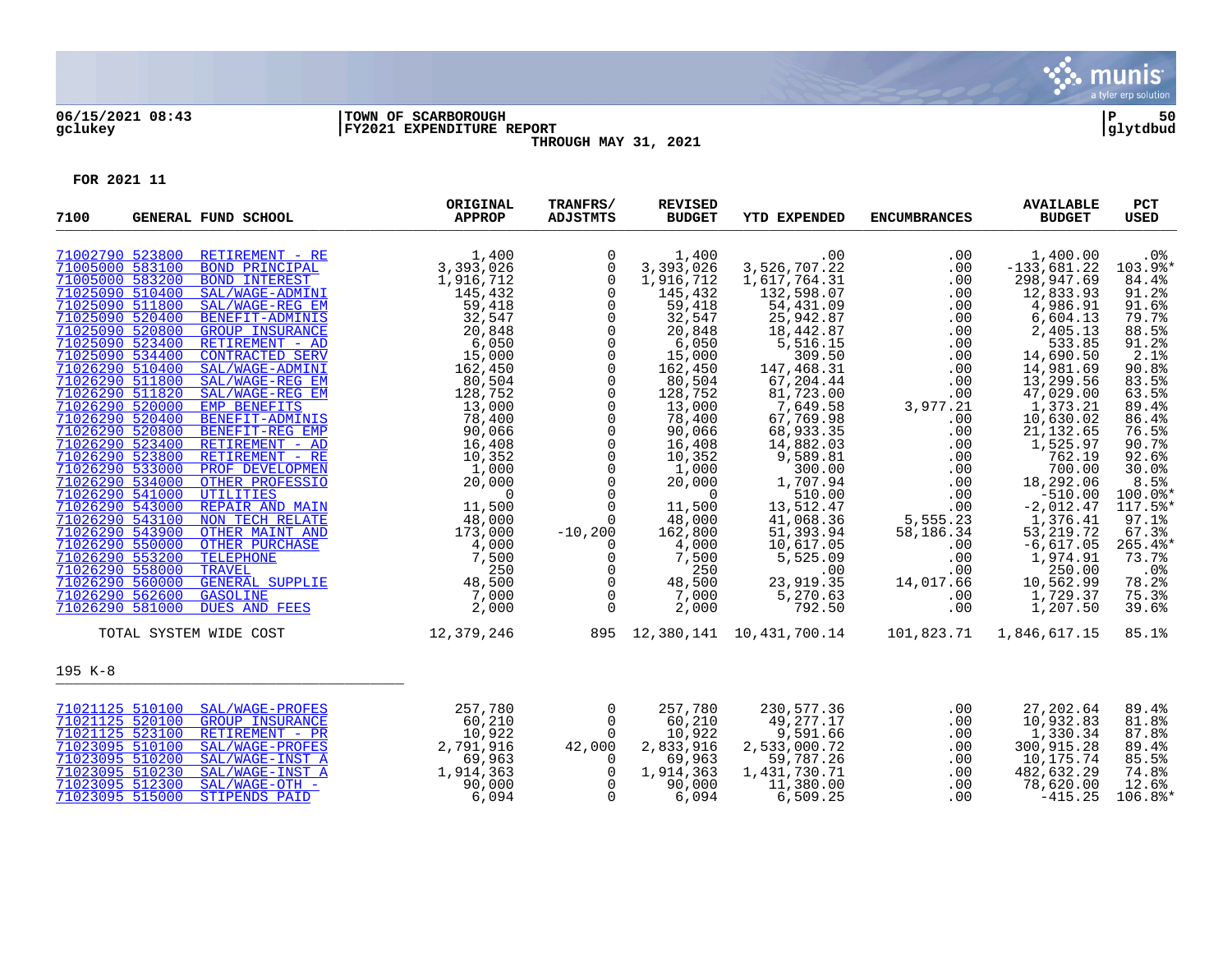

# **06/15/2021 08:43 |TOWN OF SCARBOROUGH |P 51 gclukey |FY2021 EXPENDITURE REPORT |glytdbud THROUGH MAY 31, 2021**



| 7100                               |                 | GENERAL FUND SCHOOL                       | ORIGINAL<br><b>APPROP</b>                                                                                                                                                                                                                                                              | TRANFRS/<br>ADJSTMTS         | <b>REVISED</b><br><b>BUDGET</b> | YTD EXPENDED             | <b>ENCUMBRANCES</b>                                                                                 | <b>AVAILABLE</b><br><b>BUDGET</b> | PCT<br><b>USED</b> |
|------------------------------------|-----------------|-------------------------------------------|----------------------------------------------------------------------------------------------------------------------------------------------------------------------------------------------------------------------------------------------------------------------------------------|------------------------------|---------------------------------|--------------------------|-----------------------------------------------------------------------------------------------------|-----------------------------------|--------------------|
|                                    |                 | 71023095 515200 STIPENDS-- DEPT           | 13,116                                                                                                                                                                                                                                                                                 | 0                            | 13,116                          | 11,926.08                | .00                                                                                                 | 1,189.92                          | 90.9%              |
|                                    | 71023095 520000 | <b>EMP BENEFITS</b>                       | $\begin{array}{r} 13,145 \\ 1,245 \\ 636,844 \\ 751,427 \\ 6,250 \\ 26,622 \\ 117,774 \\ 77 \end{array}$                                                                                                                                                                               | $\Omega$                     | 1,245                           | 1,034.06                 | .00                                                                                                 | 210.94                            | 83.1%              |
| 71023095 520100                    |                 | <b>GROUP INSURANCE</b>                    |                                                                                                                                                                                                                                                                                        | 16,000                       | 652,844                         | 539,845.40               | .00                                                                                                 | 112,998.60                        | 82.7%              |
| 71023095 520200                    |                 | BENEFIT-INST AI                           |                                                                                                                                                                                                                                                                                        | $\Omega$                     | 751,427                         | 584,458.11               | .00                                                                                                 | 166,968.89                        | 77.8%              |
| 71023095 520300                    |                 | BENEFIT-OTH - S                           |                                                                                                                                                                                                                                                                                        | $\mathbf 0$                  | 6,250                           | 629.68                   | .00                                                                                                 | 5,620.32                          | 10.1%              |
| 71023095 521200                    |                 | <b>GROUP HEALTH-IN</b>                    |                                                                                                                                                                                                                                                                                        | $\Omega$                     | 26,622                          | 21,416.16                | .00                                                                                                 | 5,205.84                          | 80.4%              |
| 71023095 523100                    |                 | RETIREMENT - PR                           |                                                                                                                                                                                                                                                                                        | 1,800                        | 119,574                         | 105,576.39               | .00                                                                                                 | 13,997.61                         | 88.3%              |
| 71023095 523200                    |                 | RETIREMENT - AI                           | 77,255<br>$77,255$<br>$45,116$<br>$3,000$<br>$3,000$<br>$3,000$<br>$3,000$<br>$3,000$<br>$3,000$<br>$6,000$<br>$6,000$<br>$7,500$<br>$2,500$<br>$2,500$<br>$2,500$<br>$2,500$<br>$138,000$<br>$2,500$<br>$5,800$<br>$5,800$<br>$25,800$<br>$25,800$<br>$25,800$<br>$25,800$<br>$25,80$ | $\Omega$                     | 77,255                          | 58,942.45                | .00                                                                                                 | 18, 312.55                        | 76.3%              |
| 71023095 525100                    |                 | <b>TUITION REIMBUR</b>                    |                                                                                                                                                                                                                                                                                        | $\mathbf 0$                  | 45,116                          | 24,798.00                | 1,296.00                                                                                            | 19,022.00                         | 57.8%              |
| 71023095 532000<br>71023095 533000 |                 | PROF EDUCATION                            |                                                                                                                                                                                                                                                                                        | 0<br>$\Omega$                | 3,000                           | 5,504.00<br>830.00       | .00                                                                                                 | $-2,504.00$                       | 183.5%*<br>27.7%   |
| 71023095 534400                    |                 | PROF DEVELOPMEN<br><b>CONTRACTED SERV</b> |                                                                                                                                                                                                                                                                                        | $-69,800$                    | 3,000<br>226,600                | 55,060.54                | .00                                                                                                 | 2,170.00<br>171,539.46            | 24.3%              |
| 71023095 553100                    |                 | COMMUNICATIONS/                           |                                                                                                                                                                                                                                                                                        | 0                            | 500                             | 1,210.22                 | .00<br>.00                                                                                          | $-710.22$                         | 242.0%*            |
| 71023095 556000                    |                 | TUITION                                   |                                                                                                                                                                                                                                                                                        | $\mathbf 0$                  | 345,000                         |                          | .00                                                                                                 | 2,660.74                          | 99.2%              |
| 71023095 558000                    |                 | <b>TRAVEL</b>                             |                                                                                                                                                                                                                                                                                        | $\mathbf 0$                  | 6,000                           | 342, 339.26<br>2, 759.77 | .00                                                                                                 | 3,240.23                          | 46.0%              |
| 71023095 560000                    |                 | <b>GENERAL SUPPLIE</b>                    |                                                                                                                                                                                                                                                                                        | 7,500                        | 10,000                          | 4,545.42                 | .00                                                                                                 | 5,454.58                          | 45.5%              |
| 71023095 560100                    |                 | SPED INSTRUCTIO                           |                                                                                                                                                                                                                                                                                        | 2,500                        | 10,000                          | 7,070.32                 | .00                                                                                                 | 2,929.68                          | 70.7%              |
| 71023095 561000                    |                 | INSTRUCTIONAL S                           |                                                                                                                                                                                                                                                                                        | $\Omega$                     | 2,500                           | 4, 145. 48               | .00                                                                                                 | $-1,645.48$                       | 165.8%*            |
| 71028095 510100                    |                 | SAL/WAGE-PROFES                           |                                                                                                                                                                                                                                                                                        | 0                            | 138,000                         | 141,404.64               | .00                                                                                                 | $-3,404.64$                       | 102.5%*            |
| 71028095 520100                    |                 | <b>BENEFIT-PROFESS</b>                    |                                                                                                                                                                                                                                                                                        | $\mathbf 0$                  | 2,200                           | 2,050.44                 | .00                                                                                                 | 149.56                            | 93.2%              |
| 71028095 523100                    |                 | RETIREMENT - PR                           |                                                                                                                                                                                                                                                                                        | $\mathsf 0$                  | 5,800                           | 5,859.61                 | .00                                                                                                 | $-59.61$                          | 101.0%*            |
| 71028095 532000                    |                 | PROF EDUCATION                            |                                                                                                                                                                                                                                                                                        | $\overline{0}$               | 25,000                          | 13,555.00                | .00                                                                                                 | 11,445.00                         | 54.2%              |
| 71028095 561000                    |                 | INSTRUCTIONAL S                           |                                                                                                                                                                                                                                                                                        | $\mathsf{O}$                 | 900                             | 278.59                   | .00                                                                                                 | 621.41                            | 31.0%              |
| 71029005 510100                    |                 | SAL/WAGE-PROFES                           |                                                                                                                                                                                                                                                                                        | $\mathbf 0$                  | 224,532                         | 205,061.35               | .00                                                                                                 | 19,470.65                         | 91.3%              |
| 71029005 520100                    |                 | <b>GROUP INSURANCE</b>                    |                                                                                                                                                                                                                                                                                        | $\mathbf 0$                  | 66,241                          | 60,858.92                | .00                                                                                                 | 5,382.08                          | 91.9%              |
| 71029005 523100                    |                 | RETIREMENT - PR                           |                                                                                                                                                                                                                                                                                        | $\mathbf 0$                  | 9,383                           | 8,530.36                 | .00                                                                                                 | 852.64                            | 90.9%              |
| 71029005 532000                    |                 | PROF EDUCATION                            |                                                                                                                                                                                                                                                                                        | $\mathsf{O}\xspace$          | 500                             | 96.00                    | .00                                                                                                 | 404.00                            | 19.2%              |
| 71029005 533000<br>71029005 553100 |                 | PROF DEVELOPMEN<br>COMMUNICATIONS/        |                                                                                                                                                                                                                                                                                        | $\mathsf{O}$<br>$\mathsf{O}$ | 750<br>500                      | .00<br>2.50              | .00<br>.00                                                                                          | 750.00<br>497.50                  | .0%                |
| 71029005 560000                    |                 | <b>GENERAL SUPPLIE</b>                    |                                                                                                                                                                                                                                                                                        | $\mathsf{O}$                 | 1,500                           | 1,484.92                 |                                                                                                     | $-31.39$                          | .5%<br>102.1%*     |
| 71041005 510100                    |                 | SAL/WAGE-PROFES                           |                                                                                                                                                                                                                                                                                        | $\mathbf 0$                  | 239,059                         | 218,856.65               |                                                                                                     | 20, 202.35                        | 91.5%              |
| 71041005 520100                    |                 | <b>GROUP INSURANCE</b>                    |                                                                                                                                                                                                                                                                                        | $\mathsf{O}$                 | 44,097                          | 40,454.41                |                                                                                                     | 3,642.59                          | 91.7%              |
| 71041005 523100                    |                 | RETIREMENT - PR                           |                                                                                                                                                                                                                                                                                        | $\mathsf{O}\xspace$          | 9,987                           | 9,104.36                 |                                                                                                     | 882.64                            | 91.2%              |
| 71041005 533000                    |                 | PROF DEVELOPMEN                           |                                                                                                                                                                                                                                                                                        | $\overline{0}$               | 750                             | 832.20                   |                                                                                                     | $-82.20$                          | 111.0%*            |
| 71041005 534400                    |                 | <b>CONTRACTED SERV</b>                    |                                                                                                                                                                                                                                                                                        | $\mathbf 0$                  | 1,000                           | 875.00                   |                                                                                                     | 125.00                            | 87.5%              |
| 71041005 560000                    |                 | <b>GENERAL SUPPLIE</b>                    | $\begin{array}{r} 237,097\ 44,097\ 9,987\ 750\ 1,000\ 1,800 \end{array}$                                                                                                                                                                                                               | $\overline{0}$               | 1,800                           | 1,256.82                 | $\begin{array}{r} 46.47 \\ -00 \\ 00 \\ -00 \\ 00 \\ -00 \\ 00 \\ -00 \\ -00 \\ -00 \\ \end{array}$ | 543.18                            | 69.8%              |
|                                    | TOTAL K-8       | 8, 315, 296                               |                                                                                                                                                                                                                                                                                        | $\overline{0}$               | 8,315,296                       |                          | 6,814,507.24 1,342.47                                                                               | 1,499,446.29                      | 82.0%              |
| 199 9-12                           |                 |                                           |                                                                                                                                                                                                                                                                                        |                              |                                 |                          |                                                                                                     |                                   |                    |
|                                    |                 | 71021129 510100 SAL/WAGE-PROFES           | 123,493                                                                                                                                                                                                                                                                                | $\overline{0}$               | 123,493                         | 114,271.92               | .00                                                                                                 | 9,221.08                          | 92.5%              |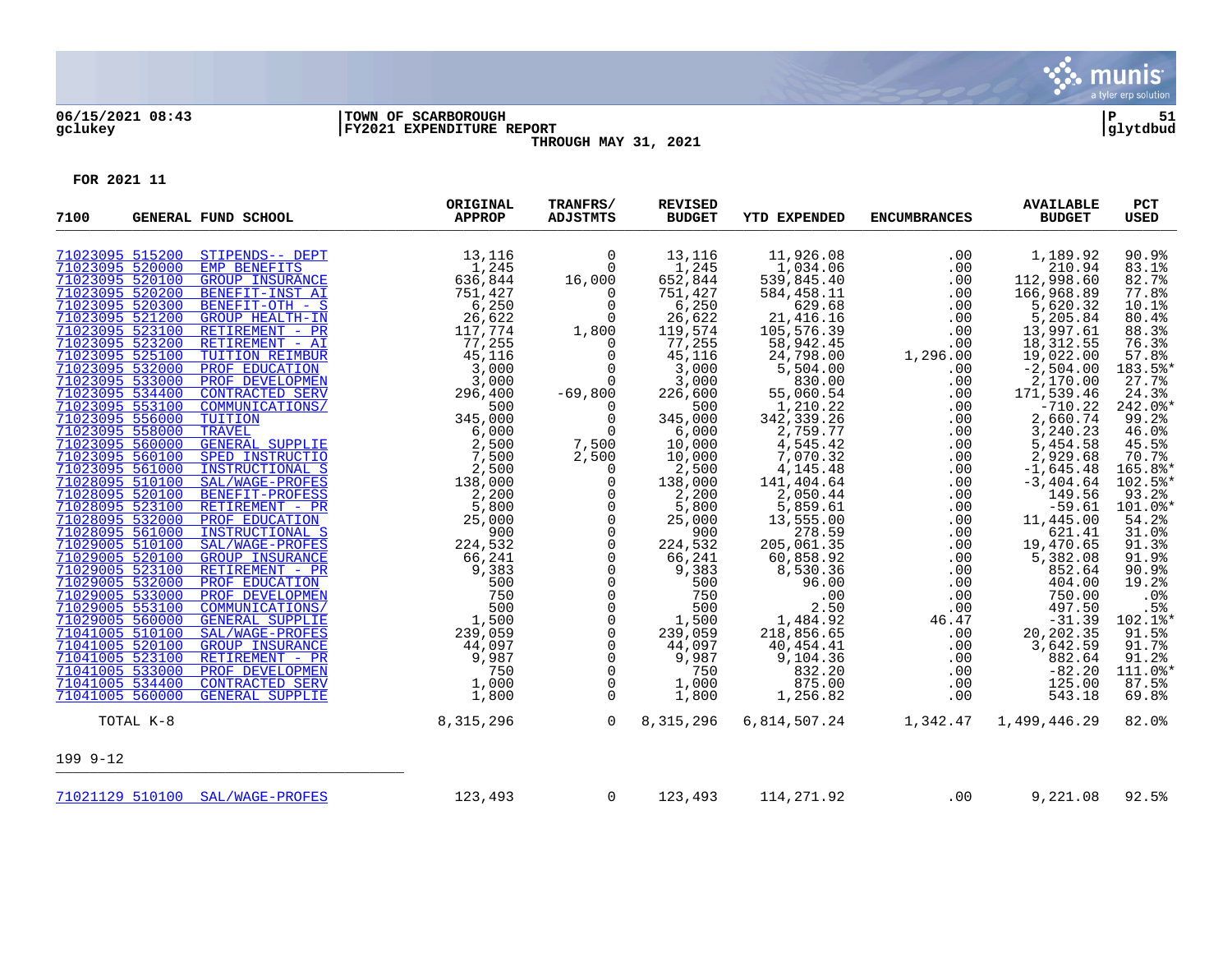

# **06/15/2021 08:43 |TOWN OF SCARBOROUGH |P 52 gclukey |FY2021 EXPENDITURE REPORT |glytdbud THROUGH MAY 31, 2021**



**FOR 2021 11**

| 7100<br>GENERAL FUND SCHOOL                                                                                                                                                                                                                                                                                                                                                                                                                                                                                                                                                                                                                                                                          | ORIGINAL<br><b>APPROP</b>                                                                                                                              | TRANFRS/<br><b>ADJSTMTS</b>     | <b>REVISED</b><br><b>BUDGET</b>                                                                                                                        | <b>YTD EXPENDED</b>                                                                                                                                                                          | <b>ENCUMBRANCES</b>                                                                                                         | <b>AVAILABLE</b><br><b>BUDGET</b>                                                                                                                                                        | <b>PCT</b><br><b>USED</b>                                                                                                                              |
|------------------------------------------------------------------------------------------------------------------------------------------------------------------------------------------------------------------------------------------------------------------------------------------------------------------------------------------------------------------------------------------------------------------------------------------------------------------------------------------------------------------------------------------------------------------------------------------------------------------------------------------------------------------------------------------------------|--------------------------------------------------------------------------------------------------------------------------------------------------------|---------------------------------|--------------------------------------------------------------------------------------------------------------------------------------------------------|----------------------------------------------------------------------------------------------------------------------------------------------------------------------------------------------|-----------------------------------------------------------------------------------------------------------------------------|------------------------------------------------------------------------------------------------------------------------------------------------------------------------------------------|--------------------------------------------------------------------------------------------------------------------------------------------------------|
| 71021129 520100<br>BENEFIT - PROFE<br>71021129 523100<br>RETIREMENT - PR<br>71023099 510100<br>SAL/WAGE-PROFES<br>71023099 510230<br>SAL/WAGE-INST A<br>71023099 520100<br><b>BENEFIT-PROFESS</b><br>71023099 520200<br><b>BENEFIT-INST AI</b><br>71023099 523100<br>RETIREMENT - PR<br>71023099 523200<br>RETIREMENT - AI<br>71029009 510100<br>SAL/WAGE-PROFES<br>71029009 520100<br><b>BENEFIT-PROFESS</b><br>71029009 523100<br>RETIREMENT - PR<br>71029009 532000<br>PROF EDUCATION<br>71029009 533000<br>PROF DEVELOPMEN<br>71029009 560000<br><b>GENERAL SUPPLIE</b><br>71041009 510100<br>SAL/WAGE-PROFES<br>71041009 520100<br><b>BENEFIT-PROFESS</b><br>71041009 523100<br>RETIREMENT - PR | 26,682<br>5,237<br>932,757<br>646,187<br>168,205<br>230,424<br>38,803<br>25,753<br>44,565<br>2,134<br>1,863<br>600<br>250<br>1,000<br>74,175<br>20,709 | $\Omega$                        | 26,682<br>5,237<br>932,757<br>646,187<br>168,205<br>230,424<br>38,803<br>25,753<br>44,565<br>2,134<br>1,863<br>600<br>250<br>1,000<br>74,175<br>20,709 | 24,432.27<br>4,753.33<br>830,011.07<br>456,476.81<br>146,522.70<br>134,376.55<br>34,528.26<br>17,825.84<br>40,622.53<br>689.13<br>1,689.83<br>.00<br>.00<br>193.90<br>67,941.53<br>18,886.92 | .00<br>.00<br>.00<br>.00<br>.00<br>.00<br>.00<br>.00<br>$.00 \,$<br>$.00 \,$<br>.00<br>$.00 \,$<br>.00<br>.00<br>.00<br>.00 | 2,249.73<br>483.67<br>102,745.93<br>189,710.19<br>21,682.30<br>96,047.45<br>4,274.74<br>7,927.16<br>3,942.47<br>1,444.87<br>173.17<br>600.00<br>250.00<br>806.10<br>6,233.47<br>1,822.08 | 91.6%<br>90.8%<br>$89.0$ $%$<br>70.6%<br>87.1%<br>58.3%<br>89.0%<br>69.2%<br>91.2%<br>32.3%<br>90.7%<br>.0%<br>.0%<br>19.4%<br>91.6%<br>91.2%<br>91.1% |
| 71041009 533000<br>PROF DEVELOPMEN<br>71041009 534400<br><b>CONTRACTED SERV</b><br>71041009 560000<br><b>GENERAL SUPPLIE</b><br>TOTAL 9-12                                                                                                                                                                                                                                                                                                                                                                                                                                                                                                                                                           | 3,103<br>250<br>250<br>500                                                                                                                             | 0<br>$\Omega$<br>$\overline{0}$ | 3,103<br>250<br>250<br>500                                                                                                                             | 2,826.38<br>259.00<br>.00<br>204.70                                                                                                                                                          | .00<br>.00<br>.00<br>.00                                                                                                    | 276.62<br>$-9.00$<br>250.00<br>295.30                                                                                                                                                    | 103.6%*<br>.0%<br>40.9%<br>80.8%                                                                                                                       |
| TOTAL SCARBOROUGH SCHOOLS<br>TOTAL GENERAL FUND SCHOOL                                                                                                                                                                                                                                                                                                                                                                                                                                                                                                                                                                                                                                               | 2,346,940<br>53, 311, 243<br>53, 311, 243                                                                                                              | 895<br>895                      | 2,346,940<br>53, 312, 138<br>53, 312, 138                                                                                                              | 1,896,512.67<br>45, 485, 404.61<br>45,485,404.61                                                                                                                                             | $.00 \,$<br>242,413.84<br>242,413.84                                                                                        | 450,427.33<br>7,584,319.55<br>7,584,319.55                                                                                                                                               | 85.8%<br>85.8%                                                                                                                                         |
| TOTAL EXPENSES                                                                                                                                                                                                                                                                                                                                                                                                                                                                                                                                                                                                                                                                                       | 53, 311, 243                                                                                                                                           | 895                             | 53,312,138                                                                                                                                             | 45,485,404.61                                                                                                                                                                                | 242,413.84                                                                                                                  | 7,584,319.55                                                                                                                                                                             |                                                                                                                                                        |

7150 ADULT EDUCATION \_\_\_\_\_\_\_\_\_\_\_\_\_\_\_\_\_\_\_\_\_\_\_\_\_\_\_\_\_\_\_\_\_\_\_\_\_\_\_\_\_

01 SCARBOROUGH SCHOOLS \_\_\_\_\_\_\_\_\_\_\_\_\_\_\_\_\_\_\_\_\_\_\_\_\_\_\_\_\_\_\_\_\_\_\_\_\_\_\_\_\_

140 ADULT \_\_\_\_\_\_\_\_\_\_\_\_\_\_\_\_\_\_\_\_\_\_\_\_\_\_\_\_\_\_\_\_\_\_\_\_\_\_\_\_\_

| 71506000 510100 SAL/WAGE-ADULT |                                 |        |        | 15,151.50 | .00 | $-15, 151.50$ | $100.0$ $*$ |
|--------------------------------|---------------------------------|--------|--------|-----------|-----|---------------|-------------|
| 71506000 510400 SAL/WAGE-ADULT |                                 | 60,000 | 60,000 | 44,012.67 | .00 | 15,987.33     | 73.4%       |
| 71506000 511800 SAL/WAGE-ADULT |                                 | 20,008 | 20,008 | 11,120.73 | .00 | 8,887.27      | 55.6%       |
|                                | 71506000 520100 BENEFIT-ADULT E |        |        | 923.12    | .00 | $-923.12$     | $100.0$ *   |
|                                | 71506000 520400 BENEFIT-ADULT E | 11,622 | 1,622  | 912.62    | .00 | 10,709.38     | 7.9%        |
|                                | 71506000 520800 BENEFIT-ADULT E | 6.670  | 6,670  | ,188.46   | .00 | .481.54       | 17.8%       |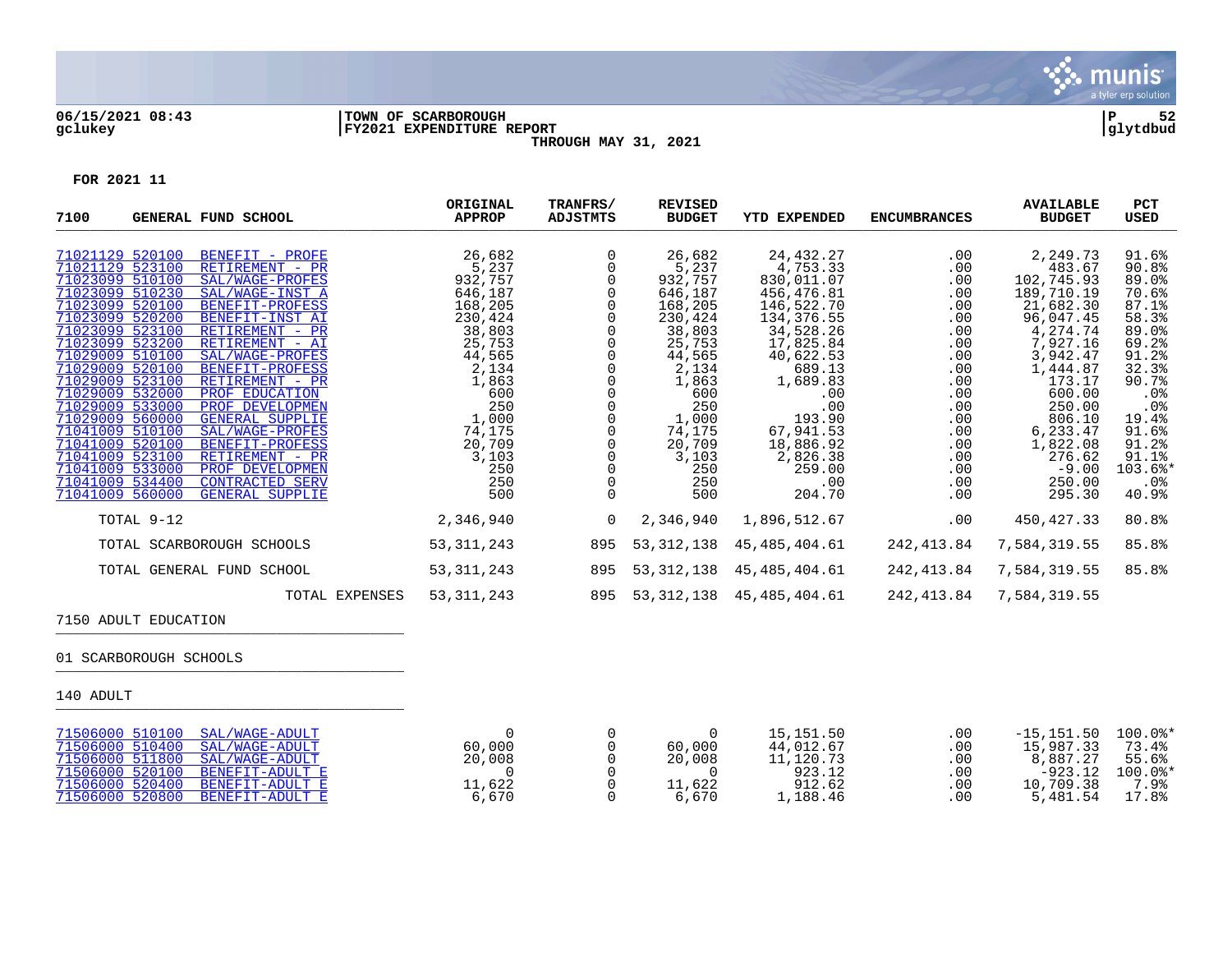

# **06/15/2021 08:43 |TOWN OF SCARBOROUGH |P 53 gclukey |FY2021 EXPENDITURE REPORT |glytdbud THROUGH MAY 31, 2021**



**FOR 2021 11**

| 7150            | <b>ADULT EDUCATION</b>          | ORIGINAL<br><b>APPROP</b> | TRANFRS/<br><b>ADJSTMTS</b> | <b>REVISED</b><br><b>BUDGET</b> | YTD EXPENDED | <b>ENCUMBRANCES</b> | <b>AVAILABLE</b><br><b>BUDGET</b> | PCT<br><b>USED</b> |
|-----------------|---------------------------------|---------------------------|-----------------------------|---------------------------------|--------------|---------------------|-----------------------------------|--------------------|
|                 | 71506000 523400 RETIREMENT - AD | $\Omega$                  | $\Omega$                    | $\Omega$                        | 39.69        | .00                 | $-39.69$                          | $100.0$ *          |
| 71506000 523800 | RETIREMENT - AD                 | 2,021                     | 0                           | 2,021                           | 1,123.21     | .00                 | 897.79                            | 55.6%              |
| 71506000 532000 | PROF EDUCATION                  | 2,000                     |                             | 2,000                           | 523.36       | .00                 | 1,476.64                          | 26.2%              |
| 71506000 533000 | PROF DEVELOPMEN                 | 500                       | $\mathbf 0$                 | 500                             | 80.00        | .00                 | 420.00                            | 16.0%              |
| 71506000 553100 | COMMUNICATIONS/                 | 160                       |                             | 160                             | 105.12       | .00                 | 54.88                             | 65.7%              |
| 71506000 554000 | ADVERTISING                     | 100                       |                             | 100                             | 39.02        | .00                 | 60.98                             | 39.0%              |
| 71506000 555000 | PRINTING AND BI                 | 6,650                     | 0                           | 6,650                           | 5,893.05     | .00                 | 756.95                            | 88.6%              |
| 71506000 558000 | <b>TRAVEL</b>                   | 400                       |                             | 400                             | .00          | .00                 | 400.00                            | .0%                |
| 71506000 560000 | <b>GENERAL SUPPLIE</b>          | 900                       | $\mathbf 0$                 | 900                             | 576.16       | .00                 | 323.84                            | 64.0%              |
| 71506000 573100 | EOUIPMENT - MAC                 | 400                       | $\mathsf{O}\xspace$         | 400                             | .00          | .00                 | 400.00                            | .0%                |
| 71506000 581000 | <b>DUES AND FEES</b>            | 700                       |                             | 700                             | 675.00       | .00                 | 25.00                             | 96.4%              |
| 71506060 510100 | SAL/WAGE-AE TRA                 | 4,000                     | $\mathbf 0$                 | 4,000                           | 90.00        | .00                 | 3,910.00                          | 2.3%               |
| 71506060 520100 | <b>BENEFIT-AE TRAN</b>          | 310                       |                             | 310                             | 1.31         | .00                 | 308.69                            | .4%                |
| 71506060 532000 | PROF EDUCATION                  | 500                       |                             | 500                             | .00          | .00                 | 500.00                            | .0%                |
| 71506200 510100 | SAL/WAGE-AE ENR                 | 3,000                     | 0                           | 3,000                           | 2,722.25     | .00                 | 277.75                            | 90.7%              |
| 71506200 520100 | <b>BENEFITS-AE ENR</b>          | 230                       |                             | 230                             | 96.20        | .00                 | 133.80                            | 41.8%              |
| 71506200 561000 | INSTRUCTIONAL S                 | 50                        | $\Omega$                    | 50                              | 400.00       | .00                 | $-350.00$                         | 800.0%*            |
| 71506200 564000 | TEXTBOOKS - AE                  | $\Omega$                  |                             | $\overline{0}$                  | 40.00        | .00                 | $-40.00$                          | $100.0$ *          |
| 71506300 510100 | SAL/WAGE-AE WOR                 | 35,000                    |                             | 35,000                          | 4,870.00     | .00                 | 30,130.00                         | 13.9%              |
| 71506300 520100 | <b>BENEFITS-AE WOR</b>          | 3,450                     |                             | 3,450                           | 64.24        | .00                 | 3,385.76                          | 1.9%               |
| 71506300 523100 | RETIREMENT - AE                 | $\Omega$                  |                             | $\overline{0}$                  | 184.29       | .00                 | $-184.29$                         | 100.0%*            |
| 71506300 532000 | PROF EDUCATION                  | 3,000                     | $\mathbf 0$                 | 3,000                           | 687.00       | .00                 | 2,313.00<br>200.00                | 22.9%              |
| 71506300 560000 | <b>GENERAL SUPPLIE</b>          | 200                       | 0                           | 200                             | .00          | .00                 |                                   | .0%                |
| 71506300 561000 | <b>INSTR SUPPLIES</b>           | 400                       |                             | 400                             | $\cdot$ 00   | 208.65              | 191.35                            | 52.2%              |
| 71506300 564000 | TEXTBOOKS - AE                  | 4,000                     | $\mathbf 0$                 | 4,000                           | 1,923.58     | .00                 | 2,076.42                          | 48.1%              |
| 71506500 510100 | SAL/WAGE-AE HS                  | 8,000                     |                             | 8,000                           | 6,712.50     | .00                 | 1,287.50                          | 83.9%              |
| 71506500 520100 | <b>BENEFITS-AE HS</b>           | 612                       | $\mathbf 0$                 | 612                             | 415.91       | .00                 | 196.09                            | 68.0%              |
| 71506500 523100 | RETIREMENT-AE H                 | $\overline{0}$            | $\mathbf 0$                 | $\overline{\phantom{0}}$        | 65.52        | $.00 \,$            | $-65.52$                          | 100.0%*            |
| 71506500 532000 | PROF EDUCATION                  | 3,000                     | $\mathbf 0$                 | 3,000                           | 2,800.00     | .00                 | 200.00                            | 93.3%              |
| 71506500 561000 | <b>INSTR SUPPLIES-</b>          | 200                       | $\mathbf 0$                 | 200                             | 120.45       | .00                 | 79.55                             | 60.2%              |
| 71506600 510100 | SAL/WAGE-AE LIT                 | 14,000                    | $\mathsf{O}\xspace$         | 14,000                          | 7,490.00     | .00                 | 6,510.00                          | 53.5%              |
| 71506600 520100 | <b>BENEFITS-AE LIT</b>          | 1,075                     | 0                           | 1,075                           | 573.05       | .00                 | 501.95                            | 53.3%              |
| 71506600 561000 | INSTR SUPPLIES-                 | 400                       | $\mathsf{O}$                | 400                             | .00          | .00                 | 400.00                            | $.0\%$             |
| 71506600 564000 | TEXTBOOKS-AE LI                 | 1,000                     | $\mathsf{O}$                | 1,000                           | 1,178.10     | .00                 | $-178.10$                         | 117.8%*            |
| TOTAL ADULT     |                                 | 194,558                   | $\overline{0}$              | 194,558                         | 112,798.11   | 208.65              | 81,551.24                         | 58.1%              |
|                 | TOTAL SCARBOROUGH SCHOOLS       | 194,558                   | $\overline{0}$              | 194,558                         | 112,798.11   | 208.65              | 81,551.24                         | 58.1%              |
|                 | TOTAL ADULT EDUCATION           | 194,558                   | $\overline{0}$              | 194,558                         | 112,798.11   | 208.65              | 81,551.24                         | 58.1%              |
|                 | TOTAL EXPENSES                  | 194,558                   | $\overline{0}$              | 194,558                         | 112,798.11   | 208.65              | 81,551.24                         |                    |

7205 ESSER FUND \_\_\_\_\_\_\_\_\_\_\_\_\_\_\_\_\_\_\_\_\_\_\_\_\_\_\_\_\_\_\_\_\_\_\_\_\_\_\_\_\_

01 SCARBOROUGH SCHOOLS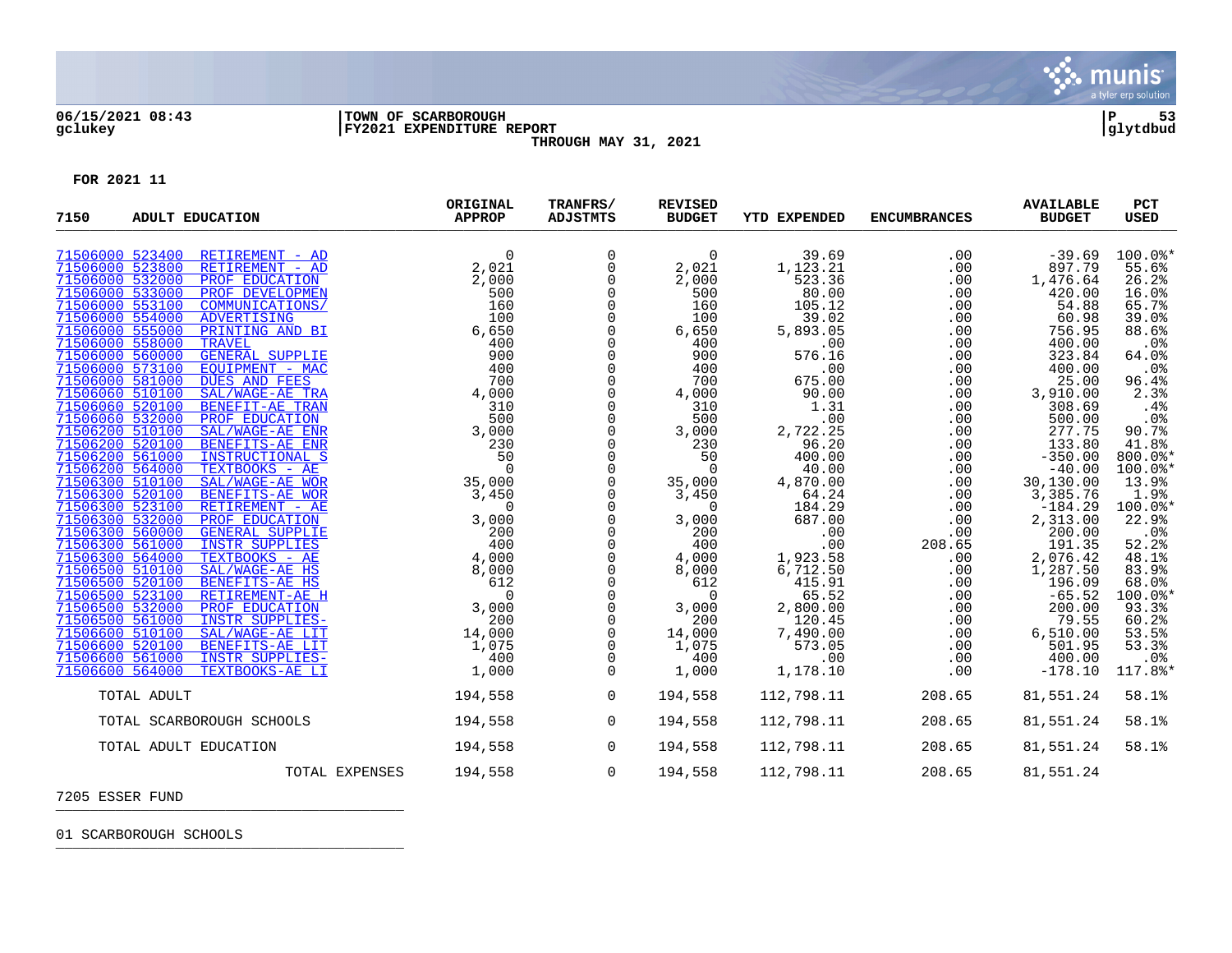

# **06/15/2021 08:43 |TOWN OF SCARBOROUGH |P 54 gclukey |FY2021 EXPENDITURE REPORT |glytdbud THROUGH MAY 31, 2021**



| 7205<br><b>ESSER FUND</b>                                                                                                                                                                                                                                                             | ORIGINAL<br><b>APPROP</b>                            | TRANFRS/<br><b>ADJSTMTS</b>                                                     | <b>REVISED</b><br><b>BUDGET</b>        | <b>YTD EXPENDED</b>                                                                   | <b>ENCUMBRANCES</b>                                               | <b>AVAILABLE</b><br><b>BUDGET</b>                                                                              | <b>PCT</b><br><b>USED</b>                                                                          |
|---------------------------------------------------------------------------------------------------------------------------------------------------------------------------------------------------------------------------------------------------------------------------------------|------------------------------------------------------|---------------------------------------------------------------------------------|----------------------------------------|---------------------------------------------------------------------------------------|-------------------------------------------------------------------|----------------------------------------------------------------------------------------------------------------|----------------------------------------------------------------------------------------------------|
| 130 SCARBOROUGH HIGH SCHOOL                                                                                                                                                                                                                                                           |                                                      |                                                                                 |                                        |                                                                                       |                                                                   |                                                                                                                |                                                                                                    |
| 72505030 512300<br>ESSER HS - SUBS<br>72505030 520300<br><b>ESSER HS BENEFI</b>                                                                                                                                                                                                       | 0<br>$\Omega$                                        | 0<br>$\Omega$                                                                   | 0<br>0                                 | 29,187.20<br>9,797.02                                                                 | .00<br>.00                                                        | $-29,187,20$<br>$-9.797.02$                                                                                    | $100.0$ *<br>$100.0$ *                                                                             |
| TOTAL SCARBOROUGH HIGH SCHOOL                                                                                                                                                                                                                                                         | $\mathbf 0$                                          | $\mathbf 0$                                                                     | 0                                      | 38,984.22                                                                             | .00                                                               | $-38,984.22$                                                                                                   | 100.0%                                                                                             |
| TOTAL SCARBOROUGH SCHOOLS                                                                                                                                                                                                                                                             | $\mathbf 0$                                          | $\mathbf 0$                                                                     | 0                                      | 38,984.22                                                                             | .00                                                               | $-38,984.22$                                                                                                   | 100.0%                                                                                             |
| TOTAL ESSER FUND                                                                                                                                                                                                                                                                      | $\mathbf 0$                                          | $\mathbf 0$                                                                     | 0                                      | 38,984.22                                                                             | .00                                                               | $-38,984.22$                                                                                                   | 100.0%                                                                                             |
| TOTAL EXPENSES                                                                                                                                                                                                                                                                        | $\mathbf 0$                                          | $\Omega$                                                                        | 0                                      | 38,984.22                                                                             | .00                                                               | $-38,984.22$                                                                                                   |                                                                                                    |
| 7206 COVID RELIEF FUND K-12 #1                                                                                                                                                                                                                                                        |                                                      |                                                                                 |                                        |                                                                                       |                                                                   |                                                                                                                |                                                                                                    |
| 01 SCARBOROUGH SCHOOLS                                                                                                                                                                                                                                                                |                                                      |                                                                                 |                                        |                                                                                       |                                                                   |                                                                                                                |                                                                                                    |
| 102 SCARBOROUGH MIDDLE SCHOOL                                                                                                                                                                                                                                                         |                                                      |                                                                                 |                                        |                                                                                       |                                                                   |                                                                                                                |                                                                                                    |
| 72606002 512300<br>SAL/WAGE-OTH -<br>72606002 515000<br>STIPENDS PAID<br>72606002 520000<br><b>EMP BENEFITS</b><br>72606002 520300<br>BENEFIT-OTH - S<br>72606002 560000<br><b>GENERAL SUPPLIE</b><br>72606002 573100<br>EOUIPMENT - MAC                                              | 0<br>$\mathbf 0$<br>0<br>$\Omega$<br>0<br>$\Omega$   | 0<br>$\mathbf 0$<br>$\mathbf 0$<br>$\Omega$<br>$\mathbf 0$<br>$\Omega$          | 0<br>0<br>0<br>0<br>0<br>0             | 82,560.04<br>16,215.00<br>3,896.59<br>19,127.84<br>825.64<br>3,752.39                 | $.00 \,$<br>$.00 \,$<br>$.00 \,$<br>.00<br>.00<br>.00             | $-82,560.04$<br>$-16, 215, 00$<br>$-3,896.59$<br>$-19, 127.84$<br>$-825.64$<br>$-3,752.39$                     | $100.0$ $*$<br>$100.0$ <sup>*</sup><br>$100.0$ *<br>$100.0$ *<br>$100.0$ *<br>$100.0$ *            |
| TOTAL SCARBOROUGH MIDDLE SCHOOL                                                                                                                                                                                                                                                       | 0                                                    | $\mathbf 0$                                                                     | $\Omega$                               | 126,377.50                                                                            | $.00 \,$                                                          | $-126, 377.50$                                                                                                 | 100.0%                                                                                             |
| 103 WENTWORTH INTERMEDIATE SCHOOL                                                                                                                                                                                                                                                     |                                                      |                                                                                 |                                        |                                                                                       |                                                                   |                                                                                                                |                                                                                                    |
| 72606003 512300<br>SAL/WAGE-OTH -<br>72606003 515000<br><b>STIPENDS PAID</b><br>72606003 520000<br><b>EMP BENEFITS</b><br>72606003 520300<br>BENEFIT-OTH - S<br>72606003 560000<br><b>GENERAL SUPPLIE</b><br>72606003 561000<br>INSTRUCTIONAL S<br>72606003 573100<br>EOUIPMENT - MAC | 0<br>$\Omega$<br>0<br>0<br>0<br>$\Omega$<br>$\Omega$ | 0<br>$\mathbf 0$<br>$\Omega$<br>$\mathbf 0$<br>$\Omega$<br>$\Omega$<br>$\Omega$ | 0<br>0<br>0<br>0<br>O<br>0<br>$\Omega$ | 155,082.03<br>14,173.28<br>3,298.93<br>23, 144.55<br>1,950.41<br>3,129.31<br>2,362.50 | $.00 \,$<br>.00<br>.00<br>$.00 \,$<br>.00<br>$.00 \,$<br>$.00 \,$ | $-155,082.03$<br>$-14, 173.28$<br>$-3, 298.93$<br>$-23, 144.55$<br>$-1,950.41$<br>$-3, 129.31$<br>$-2, 362.50$ | $100.0$ *<br>$100.0$ *<br>$100.0$ *<br>$100.0$ *<br>$100.0$ <sup>*</sup><br>$100.0$ *<br>$100.0$ * |
| TOTAL WENTWORTH INTERMEDIATE SCHOOL                                                                                                                                                                                                                                                   | 0                                                    | $\mathbf 0$                                                                     | 0                                      | 203,141.01                                                                            | .00                                                               | $-203, 141.01$                                                                                                 | 100.0%                                                                                             |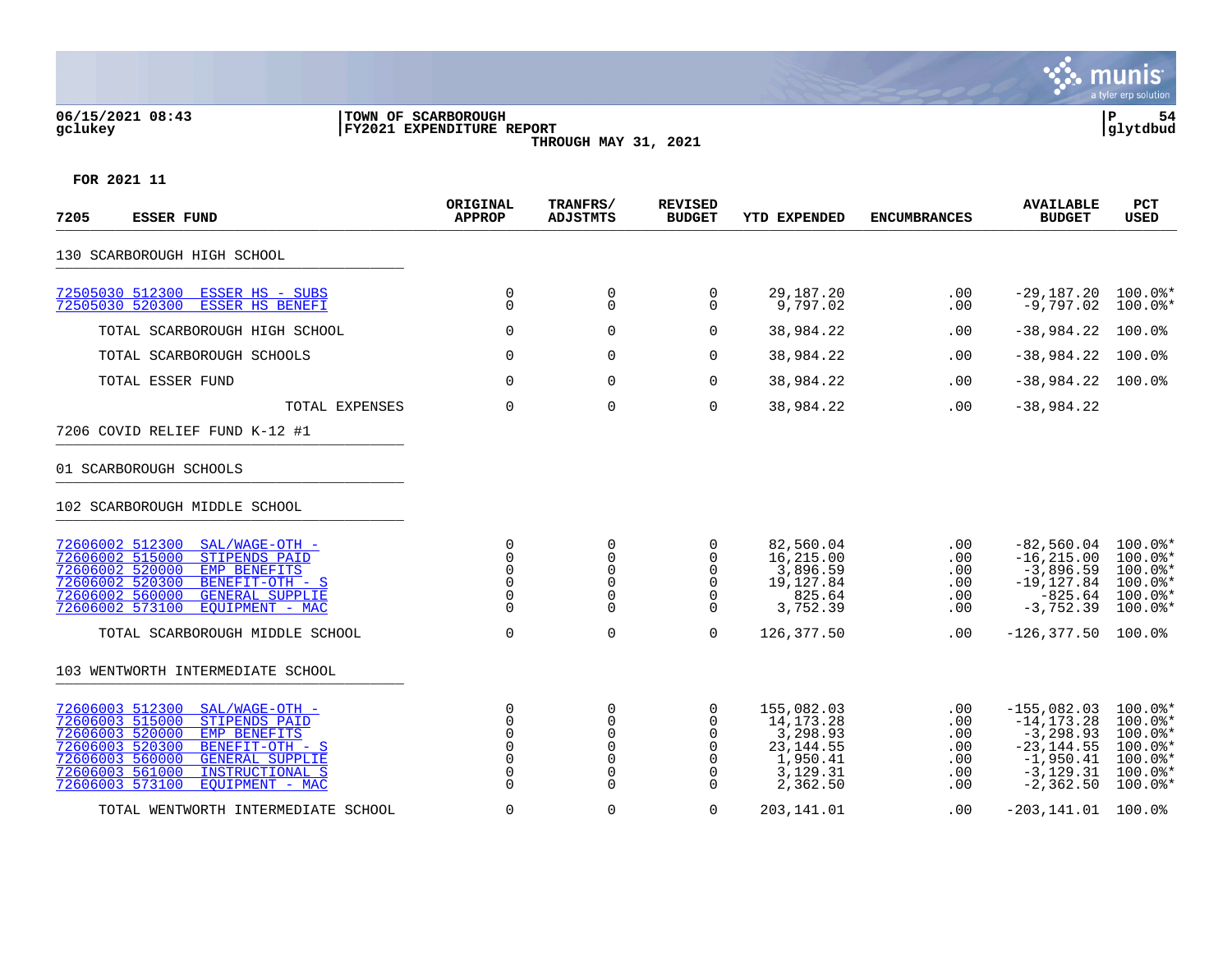

[72606030 512300 SAL/WAGE-OTH -](https://munis.scarborough.me.us/_layouts/15/DashboardMunisV6.3/PassThru.aspx?-E=/QnlP5I3GgyGSq5Pu%2BR/SMaG2%2Bu7%2B0C3lJps6m3BEvudajx3I5xxtJvKXBAaNAc6&) 0 0 0 105,319.17 .00 -105,319.17 100.0%\*

130 SCARBOROUGH HIGH SCHOOL **Example 2014** 

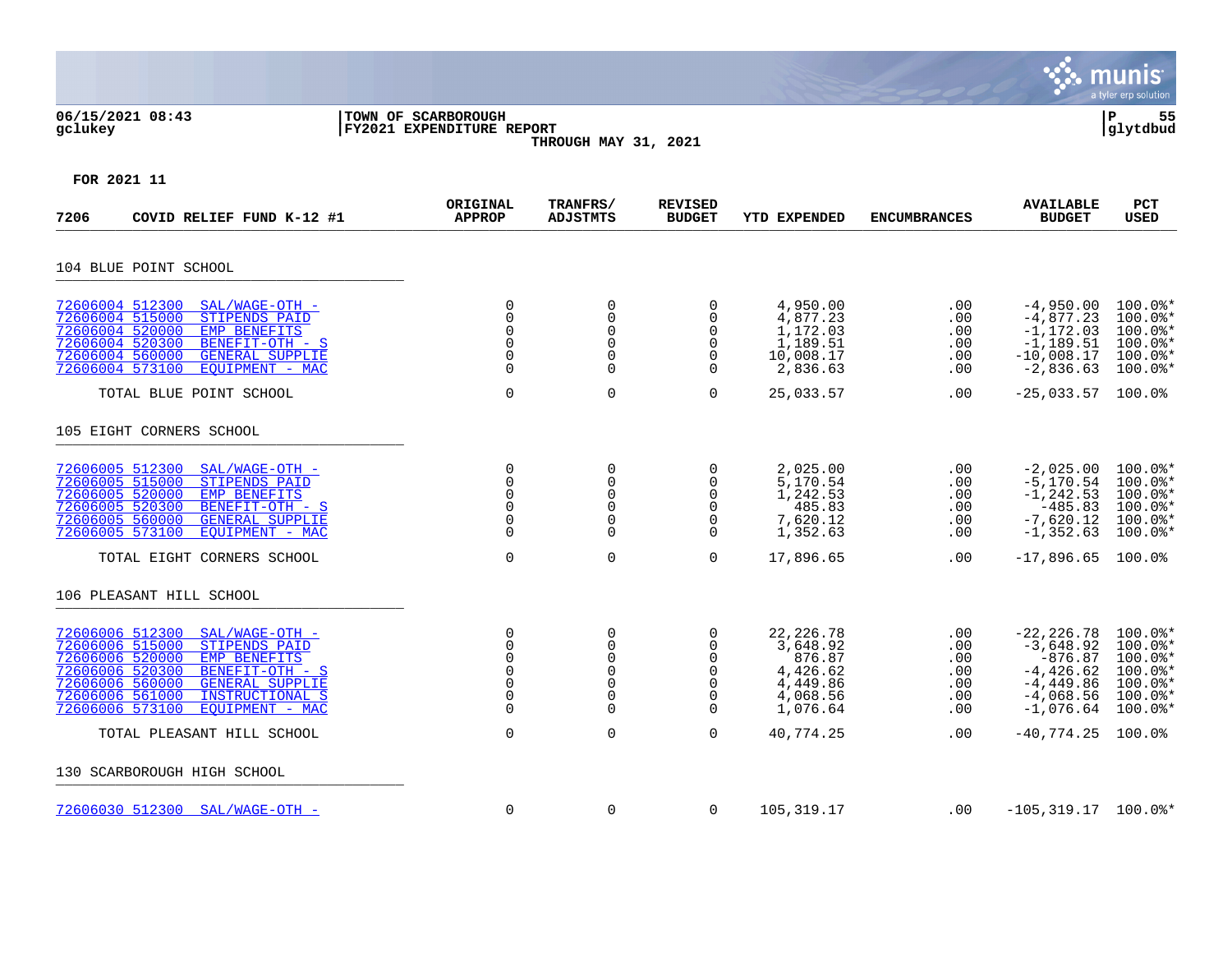

### **06/15/2021 08:43 |TOWN OF SCARBOROUGH |P 56 gclukey |FY2021 EXPENDITURE REPORT |glytdbud THROUGH MAY 31, 2021**



| ORIGINAL<br><b>APPROP</b>                                                                                                                                                                                                                                                                                                                                         | TRANFRS/<br><b>ADJSTMTS</b>                                                                                                                                                                                                                                                                                    | <b>REVISED</b><br><b>BUDGET</b>                                                                                                                                                                                                                                             | <b>YTD EXPENDED</b>                                                                                                                                                                                                                                                                                                           | <b>ENCUMBRANCES</b>                                                                                                                                                            | <b>AVAILABLE</b><br><b>BUDGET</b>                                                                                                                                                                                                                                                                                                                                                         | PCT<br><b>USED</b>                                                                                                                                                                                                                                                                                               |
|-------------------------------------------------------------------------------------------------------------------------------------------------------------------------------------------------------------------------------------------------------------------------------------------------------------------------------------------------------------------|----------------------------------------------------------------------------------------------------------------------------------------------------------------------------------------------------------------------------------------------------------------------------------------------------------------|-----------------------------------------------------------------------------------------------------------------------------------------------------------------------------------------------------------------------------------------------------------------------------|-------------------------------------------------------------------------------------------------------------------------------------------------------------------------------------------------------------------------------------------------------------------------------------------------------------------------------|--------------------------------------------------------------------------------------------------------------------------------------------------------------------------------|-------------------------------------------------------------------------------------------------------------------------------------------------------------------------------------------------------------------------------------------------------------------------------------------------------------------------------------------------------------------------------------------|------------------------------------------------------------------------------------------------------------------------------------------------------------------------------------------------------------------------------------------------------------------------------------------------------------------|
| $\mathbf 0$<br>$\mathbf{0}$<br>$\mathbf 0$<br>$\mathsf 0$<br>$\mathbf 0$<br>$\Omega$<br>$\Omega$                                                                                                                                                                                                                                                                  | 0<br>$\mathbf 0$<br>0<br>$\mathsf{O}\xspace$<br>$\mathsf{O}\xspace$<br>0<br>$\Omega$<br>0                                                                                                                                                                                                                      | 0<br>0<br>$\Omega$<br>$\mathbf 0$<br>$\overline{0}$<br>$\overline{0}$<br>$\Omega$<br>0                                                                                                                                                                                      | 17,651.44<br>4,010.61<br>19,273.49<br>246.56<br>8,783.71<br>315.96<br>383.39<br>13,024.46                                                                                                                                                                                                                                     | .00<br>.00<br>.00<br>.00<br>.00<br>.00<br>.00<br>$.00 \,$                                                                                                                      | $-4,010.61$<br>$-19, 273.49$<br>$-246.56$<br>$-8,783.71$<br>$-315.96$<br>$-383.39$<br>$-13,024.46$                                                                                                                                                                                                                                                                                        | $100.0$ *<br>$100.0$ *<br>$100.0$ *<br>$100.0$ *<br>100.0%*<br>$100.0$ *<br>$100.0$ *<br>$100.0$ *<br>100.0%                                                                                                                                                                                                     |
|                                                                                                                                                                                                                                                                                                                                                                   |                                                                                                                                                                                                                                                                                                                |                                                                                                                                                                                                                                                                             |                                                                                                                                                                                                                                                                                                                               |                                                                                                                                                                                |                                                                                                                                                                                                                                                                                                                                                                                           |                                                                                                                                                                                                                                                                                                                  |
| 0<br>$\mathbf 0$<br>$\mathbf 0$<br>$\mathbf 0$<br>$\Omega$<br>$\Omega$<br>$\Omega$<br>$\Omega$<br>$\Omega$<br>$\Omega$<br>$\mathbf 0$<br>$\mathbf 0$<br>$\Omega$<br>$\mathbf 0$<br>$\mathsf{O}\xspace$<br>$\mathbf 0$<br>$\mathsf{O}\xspace$<br>$\Omega$<br>$\ddot{\mathbf{0}}$<br>$\overline{0}$<br>$\Omega$<br>$\Omega$<br>$\mathbf 0$<br>$\cap$<br>$\mathbf 0$ | 0<br>0<br>$\mathbf 0$<br>0<br>$\mathsf 0$<br>$\mathsf{O}\xspace$<br>$\mathsf 0$<br>$\overline{0}$<br>0<br>$\mathbf 0$<br>$\mathbf 0$<br>$\mathsf 0$<br>$\overline{0}$<br>$\mathsf{O}\xspace$<br>$\ddot{\mathbf{0}}$<br>0<br>0<br>0<br>$_{0}^{0}$<br>$\mathbf 0$<br>$\mathbf 0$<br>0<br>$\Omega$<br>$\mathbf 0$ | 0<br>$\Omega$<br>$\Omega$<br>0<br>$\mathbf 0$<br>$\overline{0}$<br>$\Omega$<br>$\mathbf 0$<br>$\Omega$<br>0<br>0<br>$\Omega$<br>$\mathbf 0$<br>$\Omega$<br>0<br>0<br>$\mathbf 0$<br>0<br>$\mathbf 0$<br>$\Omega$<br>$\Omega$<br>$\Omega$<br>$\overline{0}$<br>$\Omega$<br>0 | 15,895.51<br>3,569.94<br>6,858.42<br>38,086.70<br>14, 152.39<br>2,778.91<br>20,690.83<br>769.00<br>2,524.41<br>70,137.84<br>33,633.12<br>696, 257.47<br>12,979.40<br>39,219.56<br>8,641.26<br>49,057.33<br>130,994.29<br>169,665.04<br>101,287.55<br>2,860.18<br>231.56<br>6,367.56<br>38,023.36<br>22,893.38<br>1,487,575.01 | .00<br>.00<br>.00<br>.00<br>.00<br>.00<br>.00<br>.00<br>.00<br>.00<br>.00<br>.00<br>.00<br>.00<br>.00<br>.00<br>.00<br>$.00 \,$<br>.00<br>.00<br>.00<br>.00<br>$.00 \,$<br>.00 | $-15,895.51$<br>$-3,569.94$<br>$-6,858.42$<br>$-38,086.70$<br>$-14, 152.39$<br>$-2,778.91$<br>$-20,690.83$<br>$-769.00$<br>$-2,524.41$<br>$-70, 137.84$<br>$-33,633.12$<br>$-696, 257.47$<br>$-12,979.40$<br>$-39, 219.56$<br>$-8,641.26$<br>$-49,057.33$<br>$-130,994.29$<br>$-169,665.04$<br>$-101, 287.55$<br>$-2,860.18$<br>$-231.56$<br>$-6, 367.56$<br>$-38,023.36$<br>$-22,893.38$ | $100.0$ *<br>$100.0$ *<br>$100.0$ *<br>$100.0$ *<br>$100.0$ *<br>$100.0$ *<br>$100.0$ *<br>$100.0$ *<br>$100.0$ *<br>$100.0$ *<br>$100.0$ *<br>$100.0$ *<br>$100.0$ *<br>$100.0$ *<br>$100.0$ *<br>$100.0$ *<br>$100.0$ *<br>$100.0$ *<br>100.0%*<br>100.0%*<br>$100.0$ *<br>$100.0$ *<br>$100.0$ *<br>$100.0$ * |
| $\Omega$                                                                                                                                                                                                                                                                                                                                                          | $\mathbf 0$                                                                                                                                                                                                                                                                                                    | $\Omega$                                                                                                                                                                                                                                                                    | 12,863.55                                                                                                                                                                                                                                                                                                                     | .00                                                                                                                                                                            |                                                                                                                                                                                                                                                                                                                                                                                           |                                                                                                                                                                                                                                                                                                                  |
|                                                                                                                                                                                                                                                                                                                                                                   | $\mathbf 0$                                                                                                                                                                                                                                                                                                    | $\mathbf 0$                                                                                                                                                                                                                                                                 | $\Omega$                                                                                                                                                                                                                                                                                                                      | 169,008.79                                                                                                                                                                     | .00                                                                                                                                                                                                                                                                                                                                                                                       | $-17,651.44$<br>$-169,008.79$<br>$.00 -1,487,575.01 100.08$<br>$-12,863.55$ 100.0%*                                                                                                                                                                                                                              |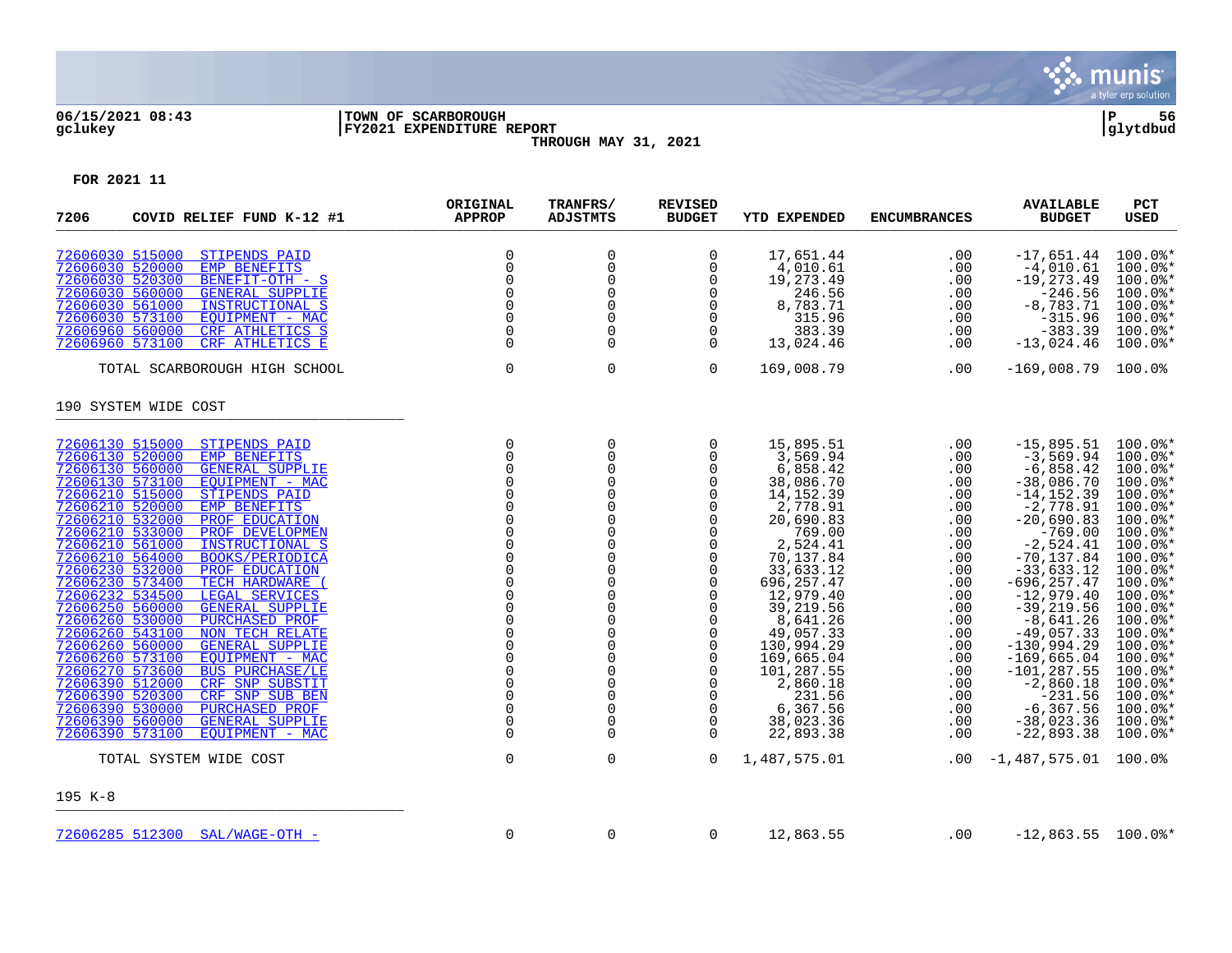

#### **06/15/2021 08:43 |TOWN OF SCARBOROUGH |P 57 gclukey |FY2021 EXPENDITURE REPORT |glytdbud THROUGH MAY 31, 2021**



| 7206<br>COVID RELIEF FUND K-12 #1                                                                                                                                                                                                               | ORIGINAL<br><b>APPROP</b>                              | TRANFRS/<br><b>ADJSTMTS</b>                                          | <b>REVISED</b><br><b>BUDGET</b>                                         | YTD EXPENDED                                                          | <b>ENCUMBRANCES</b>                         | <b>AVAILABLE</b><br><b>BUDGET</b>                                                         | PCT<br><b>USED</b>                                                                    |
|-------------------------------------------------------------------------------------------------------------------------------------------------------------------------------------------------------------------------------------------------|--------------------------------------------------------|----------------------------------------------------------------------|-------------------------------------------------------------------------|-----------------------------------------------------------------------|---------------------------------------------|-------------------------------------------------------------------------------------------|---------------------------------------------------------------------------------------|
| 72606285 515000<br><b>STIPENDS PAID</b><br>72606285 520000<br><b>EMP BENEFITS</b><br>72606285 520300<br>BENEFIT-OTH - S<br>72606285 532000<br>PROF EDUCATION<br>72606285 560000<br><b>GENERAL SUPPLIE</b><br>72606285 561000<br>INSTRUCTIONAL S | 0<br>$\Omega$<br>0<br>$\Omega$<br>$\Omega$<br>$\Omega$ | $\Omega$<br>$\Omega$<br>$\Omega$<br>$\Omega$<br>$\Omega$<br>$\Omega$ | $\Omega$<br>$\Omega$<br>$\Omega$<br>$\Omega$<br>$\mathbf 0$<br>$\Omega$ | 20,896.21<br>4,988.16<br>5,809.51<br>1,728.36<br>2,216.29<br>2,361.14 | .00<br>.00<br>.00<br>.00<br>.00<br>$.00 \,$ | $-20,896.21$<br>$-4,988.16$<br>$-5,809.51$<br>$-1,728.36$<br>$-2, 216.29$<br>$-2, 361.14$ | $100.0$ *<br>$100.0$ *<br>$100.0$ *<br>$100.0$ *<br>$100.0$ <sup>*</sup><br>$100.0$ * |
| TOTAL K-8                                                                                                                                                                                                                                       | 0                                                      | 0                                                                    | 0                                                                       | 50,863.22                                                             | .00                                         | $-50,863.22$                                                                              | 100.0%                                                                                |
| TOTAL SCARBOROUGH SCHOOLS                                                                                                                                                                                                                       | 0                                                      | 0                                                                    | 0                                                                       | 2,120,670.00                                                          | .00                                         | $-2,120,670.00$                                                                           | 100.0%                                                                                |
| TOTAL COVID RELIEF FUND K-12 #1                                                                                                                                                                                                                 | 0                                                      | 0                                                                    | $\Omega$                                                                | 2,120,670.00                                                          | $.00 \,$                                    | $-2,120,670.00$                                                                           | 100.0%                                                                                |
| TOTAL EXPENSES                                                                                                                                                                                                                                  | 0                                                      | $\mathbf 0$                                                          | 0                                                                       | 2,120,670.00                                                          | .00                                         | $-2,120,670.00$                                                                           |                                                                                       |
| 7207 COVID RELIEF FUND ADULT ED                                                                                                                                                                                                                 |                                                        |                                                                      |                                                                         |                                                                       |                                             |                                                                                           |                                                                                       |
| 01 SCARBOROUGH SCHOOLS                                                                                                                                                                                                                          |                                                        |                                                                      |                                                                         |                                                                       |                                             |                                                                                           |                                                                                       |
| 140 ADULT                                                                                                                                                                                                                                       |                                                        |                                                                      |                                                                         |                                                                       |                                             |                                                                                           |                                                                                       |
| 72607230 532000<br>CRF AE CONTR SV<br>72607230 560000<br>CRF AE SUPPLIES<br>72607230 573400<br>CRF AE TECH EOU                                                                                                                                  | 0<br>0<br>$\Omega$                                     | 0<br>0<br>$\Omega$                                                   | $\Omega$<br>$\Omega$<br>$\Omega$                                        | 99.11<br>1,895.56<br>6,580.06                                         | .00<br>.00<br>.00                           | $-99.11$<br>$-1,895.56$<br>$-6,580.06$                                                    | 100.0%*<br>$100.0$ <sup>*</sup><br>$100.0$ *                                          |
| TOTAL ADULT                                                                                                                                                                                                                                     | 0                                                      | 0                                                                    | 0                                                                       | 8,574.73                                                              | .00                                         | $-8,574.73$                                                                               | $100.0$ %                                                                             |
| TOTAL SCARBOROUGH SCHOOLS                                                                                                                                                                                                                       | 0                                                      | $\mathbf 0$                                                          | 0                                                                       | 8,574.73                                                              | .00                                         | $-8,574.73$                                                                               | $100.0$ $^{\circ}$                                                                    |
| TOTAL COVID RELIEF FUND ADULT ED                                                                                                                                                                                                                | 0                                                      | 0                                                                    | 0                                                                       | 8,574.73                                                              | .00                                         | $-8,574.73$ 100.0%                                                                        |                                                                                       |
| TOTAL EXPENSES                                                                                                                                                                                                                                  | $\mathbf 0$                                            | $\mathbf 0$                                                          | 0                                                                       | 8,574.73                                                              | .00                                         | $-8,574.73$                                                                               |                                                                                       |
| 7209 COVID RELIEF FUND K-12 #2                                                                                                                                                                                                                  |                                                        |                                                                      |                                                                         |                                                                       |                                             |                                                                                           |                                                                                       |
| 01 SCARBOROUGH SCHOOLS                                                                                                                                                                                                                          |                                                        |                                                                      |                                                                         |                                                                       |                                             |                                                                                           |                                                                                       |
| 102 SCARBOROUGH MIDDLE SCHOOL                                                                                                                                                                                                                   |                                                        |                                                                      |                                                                         |                                                                       |                                             |                                                                                           |                                                                                       |
| 72909002 512300 SAL/WAGE-OTH -                                                                                                                                                                                                                  | $\mathbf 0$                                            | $\mathbf 0$                                                          | 0                                                                       | 53,469.63                                                             | .00                                         | $-53,469.63$ 100.0%*                                                                      |                                                                                       |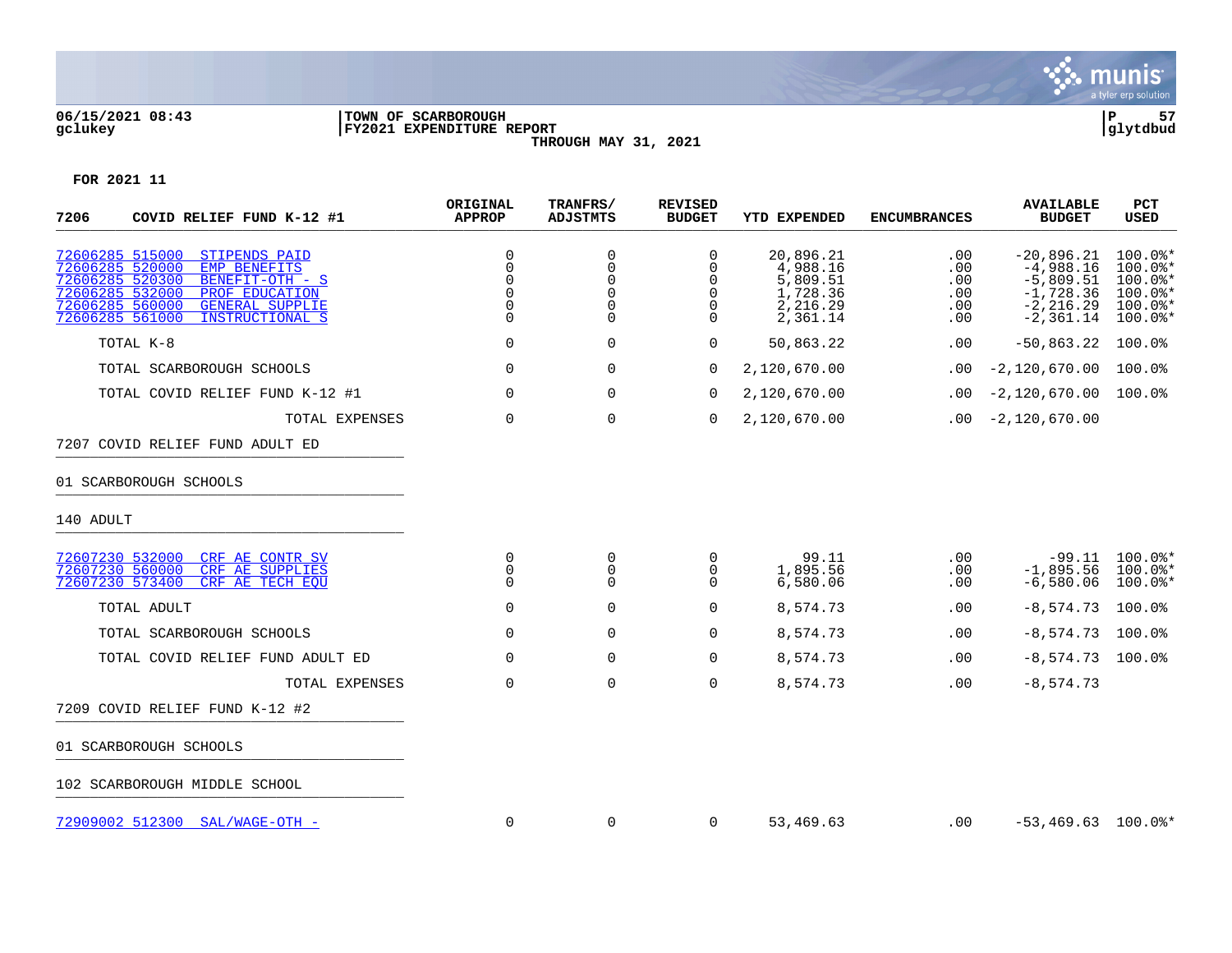

# **06/15/2021 08:43 |TOWN OF SCARBOROUGH |P 58 gclukey |FY2021 EXPENDITURE REPORT |glytdbud THROUGH MAY 31, 2021**



| 7209<br>COVID RELIEF FUND K-12 #2                                         | <b>ORIGINAL</b><br><b>APPROP</b> | TRANFRS/<br><b>ADJSTMTS</b> | <b>REVISED</b><br><b>BUDGET</b> | <b>YTD EXPENDED</b>   | <b>ENCUMBRANCES</b> | <b>AVAILABLE</b><br><b>BUDGET</b>    | PCT<br><b>USED</b>       |
|---------------------------------------------------------------------------|----------------------------------|-----------------------------|---------------------------------|-----------------------|---------------------|--------------------------------------|--------------------------|
| 72909002 520300<br>BENEFIT-OTH - S                                        | 0                                | 0                           | 0                               | 10,733.31             | .00                 | $-10, 733.31$ $100.0$ <sup>*</sup>   |                          |
| TOTAL SCARBOROUGH MIDDLE SCHOOL                                           | 0                                | 0                           | 0                               | 64,202.94             | .00                 | $-64, 202.94$ 100.0%                 |                          |
| 103 WENTWORTH INTERMEDIATE SCHOOL                                         |                                  |                             |                                 |                       |                     |                                      |                          |
| 72909003 512300<br>$SAL/WAGE-OTH$ -<br>72909003 520300<br>BENEFIT-OTH - S | 0<br>$\Omega$                    | $\mathbf 0$<br>$\Omega$     | 0<br>0                          | 58,283.54<br>8,637.63 | .00<br>.00          | $-58, 283.54$ 100.0%*<br>$-8,637.63$ | $100.0$ *                |
| TOTAL WENTWORTH INTERMEDIATE SCHOOL                                       | 0                                | $\mathbf 0$                 | $\Omega$                        | 66,921.17             | .00                 | $-66,921.17$                         | 100.0%                   |
| 104 BLUE POINT SCHOOL                                                     |                                  |                             |                                 |                       |                     |                                      |                          |
| 72909004 512300<br>SAL/WAGE-OTH -<br>72909004 520300<br>BENEFIT-OTH - S   | 0<br>$\Omega$                    | 0<br>$\Omega$               | 0<br>$\Omega$                   | 300.00<br>72.09       | .00<br>.00          | $-300.00$<br>$-72.09$                | $100.0$ *<br>$100.0$ $*$ |
| TOTAL BLUE POINT SCHOOL                                                   | $\Omega$                         | $\Omega$                    | $\Omega$                        | 372.09                | .00                 | $-372.09$                            | 100.0%                   |
| 106 PLEASANT HILL SCHOOL                                                  |                                  |                             |                                 |                       |                     |                                      |                          |
| 72909006 512300<br>$SAL/WAGE-OTH$ -<br>72909006 520300<br>BENEFIT-OTH - S | $\Omega$<br>$\Omega$             | 0<br>0                      | 0<br>0                          | 10,125.00<br>2,433.05 | $.00 \,$<br>.00     | $-10, 125.00$<br>$-2,433.05$         | $100.0$ *<br>$100.0$ $*$ |
| TOTAL PLEASANT HILL SCHOOL                                                | $\Omega$                         | $\Omega$                    | $\Omega$                        | 12,558.05             | .00                 | $-12,558.05$                         | 100.0%                   |
| 130 SCARBOROUGH HIGH SCHOOL                                               |                                  |                             |                                 |                       |                     |                                      |                          |
| 72909030 512300<br>$SAL/WAGE-OTH$ -<br>72909030 520300<br>BENEFIT-OTH - S | 0<br>$\Omega$                    | 0<br>$\Omega$               | 0<br>$\Omega$                   | 26,050.00<br>2,263.12 | .00<br>.00          | $-26,050.00$ 100.0%*<br>$-2, 263.12$ | $100.0$ *                |
| TOTAL SCARBOROUGH HIGH SCHOOL                                             | $\Omega$                         | $\Omega$                    | $\Omega$                        | 28, 313. 12           | .00.                | $-28,313.12$ 100.0%                  |                          |
| 190 SYSTEM WIDE COST                                                      |                                  |                             |                                 |                       |                     |                                      |                          |
| 72909130 515000 STIPENDS PAID                                             | 0                                | $\Omega$                    | $\Omega$                        | 3,904.83              | .00                 | $-3,904.83$ 100.0%*                  |                          |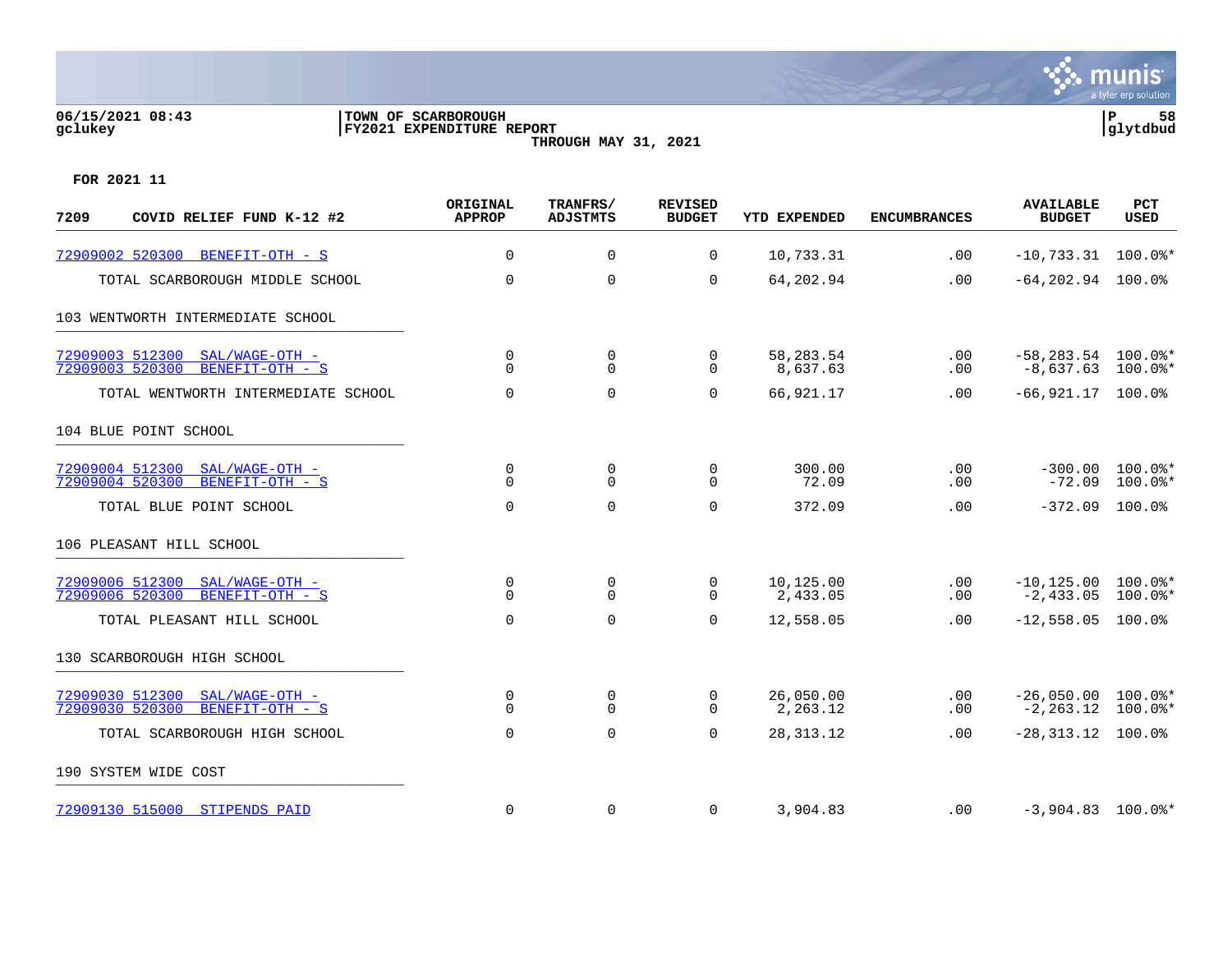

#### **06/15/2021 08:43 |TOWN OF SCARBOROUGH |P 59 gclukey |FY2021 EXPENDITURE REPORT |glytdbud THROUGH MAY 31, 2021**



| 7209<br>COVID RELIEF FUND K-12 #2                                                                                                                                                                                                    | ORIGINAL<br><b>APPROP</b>                                                 | TRANFRS/<br><b>ADJSTMTS</b>                            | <b>REVISED</b><br><b>BUDGET</b>                                  | <b>YTD EXPENDED</b>                                                         | <b>ENCUMBRANCES</b>                                       | <b>AVAILABLE</b><br><b>BUDGET</b>                                                               | PCT<br><b>USED</b>                                                                  |
|--------------------------------------------------------------------------------------------------------------------------------------------------------------------------------------------------------------------------------------|---------------------------------------------------------------------------|--------------------------------------------------------|------------------------------------------------------------------|-----------------------------------------------------------------------------|-----------------------------------------------------------|-------------------------------------------------------------------------------------------------|-------------------------------------------------------------------------------------|
| 72909130 520000<br><b>EMP BENEFITS</b><br>72909230 573400<br>CRF2 TECH EOUIP<br>72909250 560000<br>CRF2 EMP HEALTH<br>72909260 543100<br>CRF2 FACILITIES<br>72909260 560000<br>CRF2 FACILITIES<br>72909260 573100<br>CRF2 FACILITIES | $\mathbf 0$<br>$\mathbf 0$<br>0<br>$\mathbf 0$<br>$\mathbf 0$<br>$\Omega$ | $\Omega$<br>$\Omega$<br>0<br>$\Omega$<br>0<br>$\Omega$ | $\Omega$<br>$\Omega$<br>$\mathbf 0$<br>$\Omega$<br>0<br>$\Omega$ | 1,352.92<br>795,242.50<br>69,503.48<br>384,029.79<br>1,751.28<br>665,663.05 | .00<br>.00<br>.00<br>43, 171. 20<br>$.00 \,$<br>73,427.30 | $-1,352.92$<br>$-795, 242.50$<br>$-69,503.48$<br>$-427, 200.99$<br>$-1,751.28$<br>$-739,090.35$ | $100.0$ *<br>$100.0$ <sup>*</sup><br>$100.0$ *<br>100.0%*<br>$100.0$ *<br>$100.0$ * |
| TOTAL SYSTEM WIDE COST                                                                                                                                                                                                               | 0                                                                         | 0                                                      | 0                                                                | 1,921,447.85                                                                |                                                           | $116,598.50 -2,038,046.35$                                                                      | $100.0$ $^{\circ}$                                                                  |
| TOTAL SCARBOROUGH SCHOOLS                                                                                                                                                                                                            | $\mathbf 0$                                                               | 0                                                      | $\Omega$                                                         | 2,093,815.22                                                                |                                                           | $116, 598.50 -2, 210, 413.72$                                                                   | 100.0%                                                                              |
| TOTAL COVID RELIEF FUND K-12 #2                                                                                                                                                                                                      | $\Omega$                                                                  | 0                                                      | $\Omega$                                                         | 2,093,815.22                                                                |                                                           | $116,598.50 -2,210,413.72$                                                                      | $100.0\%$                                                                           |
| TOTAL EXPENSES<br>7211 SCARBORO EDUCATION FOUNDATION                                                                                                                                                                                 | 0                                                                         | $\mathbf 0$                                            | $\Omega$                                                         | 2,093,815.22                                                                |                                                           | $116,598.50 -2,210,413.72$                                                                      |                                                                                     |
| 01 SCARBOROUGH SCHOOLS                                                                                                                                                                                                               |                                                                           |                                                        |                                                                  |                                                                             |                                                           |                                                                                                 |                                                                                     |
| 190 SYSTEM WIDE COST                                                                                                                                                                                                                 |                                                                           |                                                        |                                                                  |                                                                             |                                                           |                                                                                                 |                                                                                     |
| 72113731 589000 07293 SEF - WS W<br>72113731 589000 07294 SEF - MS B<br>72113731 589000 07298 SEF-WS BON<br>72113731 589000 07299 SEF - MS I                                                                                         | 0<br>$\mathbf 0$<br>$\Omega$<br>$\Omega$                                  | 0<br>0<br>$\Omega$<br>0                                | 0<br>$\mathbf 0$<br>$\Omega$<br>$\Omega$                         | 1,058.27<br>4.60<br>960.03<br>1,476.76                                      | .00<br>.00<br>.00<br>688.57                               | $-1,058.27$<br>$-4.60$<br>$-960.03$<br>$-2, 165.33$                                             | $100.0$ $*$<br>$100.0$ *<br>100.0%*<br>$100.0$ *                                    |
| TOTAL SYSTEM WIDE COST                                                                                                                                                                                                               | $\Omega$                                                                  | 0                                                      | 0                                                                | 3,499.66                                                                    | 688.57                                                    | $-4,188.23$                                                                                     | 100.0%                                                                              |
| TOTAL SCARBOROUGH SCHOOLS                                                                                                                                                                                                            | $\Omega$                                                                  | $\mathbf 0$                                            | $\mathbf 0$                                                      | 3,499.66                                                                    | 688.57                                                    | $-4, 188.23$                                                                                    | 100.0%                                                                              |
| TOTAL SCARBORO EDUCATION FOUNDATION                                                                                                                                                                                                  | 0                                                                         | 0                                                      | 0                                                                | 3,499.66                                                                    | 688.57                                                    | $-4, 188.23$ 100.0%                                                                             |                                                                                     |
| TOTAL EXPENSES                                                                                                                                                                                                                       | $\Omega$                                                                  | 0                                                      | 0                                                                | 3,499.66                                                                    | 688.57                                                    | $-4,188.23$                                                                                     |                                                                                     |
| 7212 LOCAL GRANTS & DONATIONS                                                                                                                                                                                                        |                                                                           |                                                        |                                                                  |                                                                             |                                                           |                                                                                                 |                                                                                     |
| 01 SCARBOROUGH SCHOOLS                                                                                                                                                                                                               |                                                                           |                                                        |                                                                  |                                                                             |                                                           |                                                                                                 |                                                                                     |
| 190 SYSTEM WIDE COST                                                                                                                                                                                                                 |                                                                           |                                                        |                                                                  |                                                                             |                                                           |                                                                                                 |                                                                                     |
| 72123732 589000 07303 COMM THANK                                                                                                                                                                                                     | 0                                                                         | 0                                                      | $\Omega$                                                         | 6,625.66                                                                    | .00                                                       | $-6,625.66$ 100.0%*                                                                             |                                                                                     |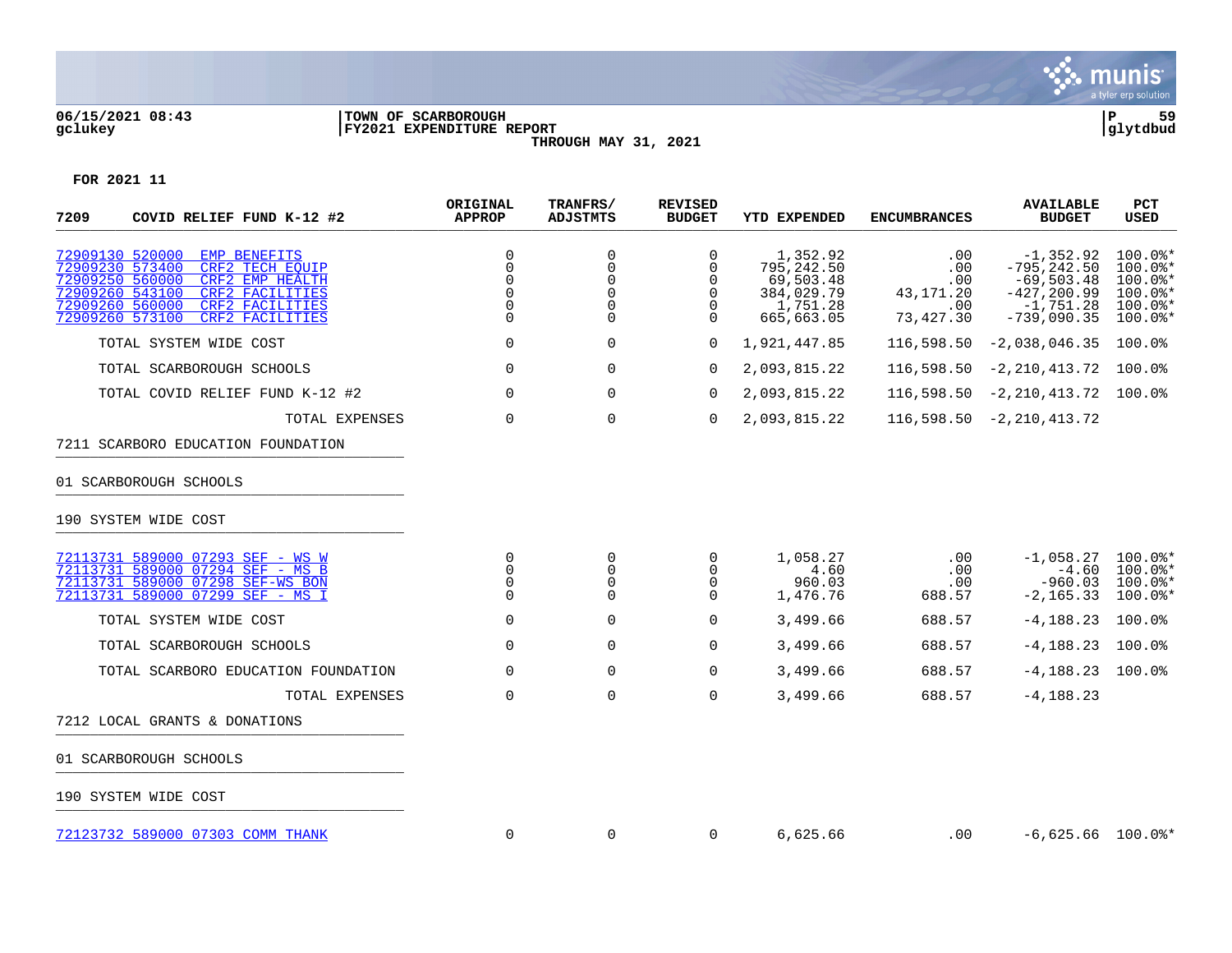

# **06/15/2021 08:43 |TOWN OF SCARBOROUGH |P 60 gclukey |FY2021 EXPENDITURE REPORT |glytdbud THROUGH MAY 31, 2021**



| 7212<br>LOCAL GRANTS & DONATIONS                                         | ORIGINAL<br><b>APPROP</b> | TRANFRS/<br><b>ADJSTMTS</b> | <b>REVISED</b><br><b>BUDGET</b> | <b>YTD EXPENDED</b> | <b>ENCUMBRANCES</b> | <b>AVAILABLE</b><br><b>BUDGET</b> | PCT<br><b>USED</b>       |
|--------------------------------------------------------------------------|---------------------------|-----------------------------|---------------------------------|---------------------|---------------------|-----------------------------------|--------------------------|
| 72123732 589000 07312 AMER HEART                                         | 0                         | 0                           | 0                               | 3,000.00            | .00                 | $-3,000.00$                       | $100.0$ *                |
| TOTAL SYSTEM WIDE COST                                                   | $\mathbf 0$               | 0                           | 0                               | 9,625.66            | .00                 | $-9,625.66$                       | 100.0%                   |
| TOTAL SCARBOROUGH SCHOOLS                                                | 0                         | 0                           | 0                               | 9,625.66            | .00                 | $-9,625.66$                       | $100.0$ $^{\circ}$       |
| TOTAL LOCAL GRANTS & DONATIONS                                           | $\Omega$                  | 0                           | $\Omega$                        | 9,625.66            | .00                 | $-9,625.66$                       | 100.0%                   |
| TOTAL EXPENSES                                                           | 0                         | 0                           | 0                               | 9,625.66            | .00                 | $-9,625.66$                       |                          |
| 7213 CC ADMIN RECERTIFICATION                                            |                           |                             |                                 |                     |                     |                                   |                          |
| 01 SCARBOROUGH SCHOOLS                                                   |                           |                             |                                 |                     |                     |                                   |                          |
| 190 SYSTEM WIDE COST                                                     |                           |                             |                                 |                     |                     |                                   |                          |
| SAL/WAGE-OTHERS<br>72133733 511900<br>72133733 520900<br>BENEFIT-OTH - T | 0<br>$\Omega$             | 0<br>0                      | 0<br>$\Omega$                   | 4,177.50<br>60.57   | .00<br>.00          | $-4, 177.50$<br>$-60.57$          | $100.0$ $*$<br>$100.0$ * |
| TOTAL SYSTEM WIDE COST                                                   | 0                         | 0                           | 0                               | 4,238.07            | .00                 | $-4,238.07$                       | 100.0%                   |
| TOTAL SCARBOROUGH SCHOOLS                                                | $\mathbf 0$               | 0                           | 0                               | 4,238.07            | .00                 | $-4, 238.07$                      | 100.0%                   |
| TOTAL CC ADMIN RECERTIFICATION                                           | $\Omega$                  | 0                           | 0                               | 4,238.07            | .00                 | $-4, 238.07$ 100.0%               |                          |
| TOTAL EXPENSES                                                           | $\mathbf 0$               | $\mathbf 0$                 | $\mathbf 0$                     | 4,238.07            | .00                 | $-4, 238.07$                      |                          |
| 7214 TECH MAINTENANCE                                                    |                           |                             |                                 |                     |                     |                                   |                          |
| 01 SCARBOROUGH SCHOOLS                                                   |                           |                             |                                 |                     |                     |                                   |                          |
| 190 SYSTEM WIDE COST                                                     |                           |                             |                                 |                     |                     |                                   |                          |
| 72142230 573400 TECH MTCE FEE P                                          | $\mathbf 0$               | 0                           | $\Omega$                        | 150,698.77          | .00                 | $-150,698.77$ 100.0%*             |                          |
| TOTAL SYSTEM WIDE COST                                                   | $\mathbf 0$               | 0                           | 0                               | 150,698.77          | .00                 | $-150,698.77$                     | 100.0%                   |
| TOTAL SCARBOROUGH SCHOOLS                                                | $\mathbf 0$               | $\mathbf 0$                 | 0                               | 150,698.77          | .00                 | $-150,698.77$                     | 100.0%                   |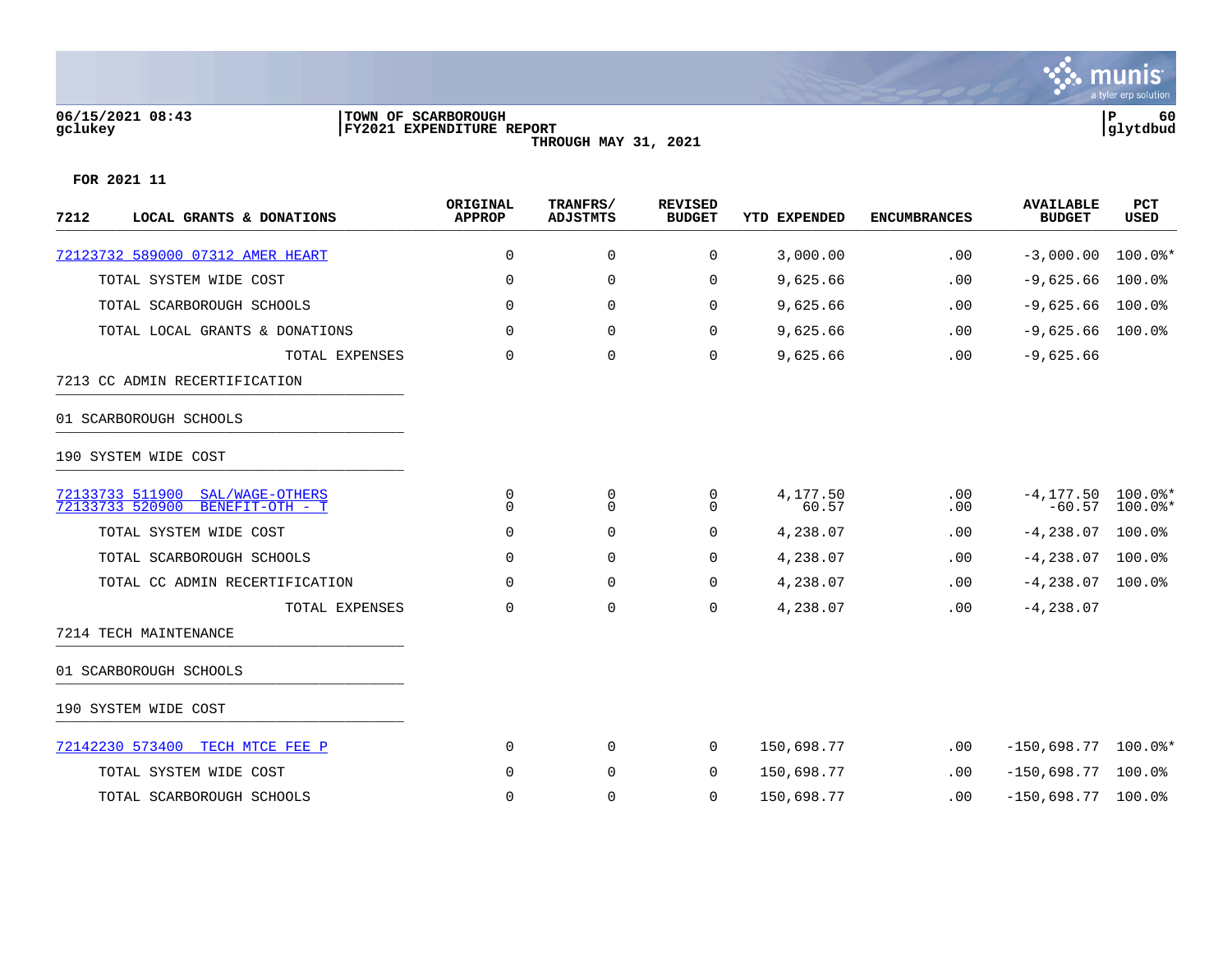#### **06/15/2021 08:43 |TOWN OF SCARBOROUGH |P 61 gclukey |FY2021 EXPENDITURE REPORT |glytdbud THROUGH MAY 31, 2021**



| 7214<br>TECH MAINTENANCE                                                                                                                                                                                                                | ORIGINAL<br><b>APPROP</b>                             | TRANFRS/<br><b>ADJSTMTS</b>                                  | <b>REVISED</b><br><b>BUDGET</b>                                     | <b>YTD EXPENDED</b>                                                  | <b>ENCUMBRANCES</b>                    | <b>AVAILABLE</b><br><b>BUDGET</b>                                                        | <b>PCT</b><br>USED                                                                  |
|-----------------------------------------------------------------------------------------------------------------------------------------------------------------------------------------------------------------------------------------|-------------------------------------------------------|--------------------------------------------------------------|---------------------------------------------------------------------|----------------------------------------------------------------------|----------------------------------------|------------------------------------------------------------------------------------------|-------------------------------------------------------------------------------------|
| TOTAL TECH MAINTENANCE                                                                                                                                                                                                                  | $\mathbf 0$                                           | $\mathbf 0$                                                  | 0                                                                   | 150,698.77                                                           | .00                                    | $-150,698.77$                                                                            | 100.0%                                                                              |
| TOTAL EXPENSES                                                                                                                                                                                                                          | $\mathbf 0$                                           | $\mathbf 0$                                                  | $\mathbf 0$                                                         | 150,698.77                                                           | .00                                    | $-150,698.77$                                                                            |                                                                                     |
| 7216 SCH NUTRITION SPECIAL PROGRAMS                                                                                                                                                                                                     |                                                       |                                                              |                                                                     |                                                                      |                                        |                                                                                          |                                                                                     |
| 01 SCARBOROUGH SCHOOLS                                                                                                                                                                                                                  |                                                       |                                                              |                                                                     |                                                                      |                                        |                                                                                          |                                                                                     |
| 190 SYSTEM WIDE COST                                                                                                                                                                                                                    |                                                       |                                                              |                                                                     |                                                                      |                                        |                                                                                          |                                                                                     |
| 72163090 563000<br><b>SCH NUTR SPECIA</b><br>72163090 563100<br>SN SPECIAL - NO                                                                                                                                                         | 0<br>$\Omega$                                         | 0<br>$\Omega$                                                | 0<br>$\Omega$                                                       | 19,859.61<br>303.78                                                  | .00<br>.00                             | $-19,859.61$ 100.0%*<br>$-303.78$                                                        | $100.0$ *                                                                           |
| TOTAL SYSTEM WIDE COST                                                                                                                                                                                                                  | $\Omega$                                              | $\mathbf 0$                                                  | 0                                                                   | 20,163.39                                                            | .00                                    | $-20, 163.39$                                                                            | 100.0%                                                                              |
| TOTAL SCARBOROUGH SCHOOLS                                                                                                                                                                                                               | 0                                                     | $\mathbf 0$                                                  | 0                                                                   | 20,163.39                                                            | .00                                    | $-20, 163.39$                                                                            | 100.0%                                                                              |
| TOTAL SCH NUTRITION SPECIAL PROGRAMS                                                                                                                                                                                                    | 0                                                     | 0                                                            | 0                                                                   | 20,163.39                                                            | .00                                    | $-20, 163.39$                                                                            | 100.0%                                                                              |
| TOTAL EXPENSES                                                                                                                                                                                                                          | 0                                                     | $\mathbf 0$                                                  | 0                                                                   | 20,163.39                                                            | .00                                    | $-20, 163.39$                                                                            |                                                                                     |
| 7230 TITLE IA                                                                                                                                                                                                                           |                                                       |                                                              |                                                                     |                                                                      |                                        |                                                                                          |                                                                                     |
| 01 SCARBOROUGH SCHOOLS                                                                                                                                                                                                                  |                                                       |                                                              |                                                                     |                                                                      |                                        |                                                                                          |                                                                                     |
| 195 K-8                                                                                                                                                                                                                                 |                                                       |                                                              |                                                                     |                                                                      |                                        |                                                                                          |                                                                                     |
| 72222235 510100<br>SAL/WAGE-PROFES<br>72222235 510230<br>SAL/WAGE-INST A<br>72222235 520100<br><b>GROUP INSURANCE</b><br>72222235 520200<br>BENEFIT-INST AI<br>72222235 523100<br>RETIREMENT - PR<br>72222235 523200<br>RETIREMENT - AI | 0<br>$\mathbf 0$<br>0<br>$\mathbf 0$<br>0<br>$\Omega$ | 0<br>$\Omega$<br>$\mathbf 0$<br>$\mathbf 0$<br>0<br>$\Omega$ | 0<br>$\Omega$<br>$\mathbf 0$<br>$\Omega$<br>$\mathbf 0$<br>$\Omega$ | 68,503.46<br>6,385.70<br>10,195.79<br>92.59<br>14,599.03<br>1,177.73 | .00<br>.00<br>.00<br>.00<br>.00<br>.00 | $-68,503.46$<br>$-6,385.70$<br>$-10, 195.79$<br>$-92.59$<br>$-14,599.03$<br>$-1, 177.73$ | 100.0%*<br>$100.0$ $*$<br>100.0%*<br>$100.0$ *<br>$100.0$ <sup>*</sup><br>$100.0$ * |
| TOTAL K-8                                                                                                                                                                                                                               | $\Omega$                                              | $\mathbf 0$                                                  | $\Omega$                                                            | 100,954.30                                                           | .00                                    | $-100, 954.30$                                                                           | 100.0%                                                                              |
| TOTAL SCARBOROUGH SCHOOLS                                                                                                                                                                                                               | 0                                                     | 0                                                            | 0                                                                   | 100,954.30                                                           | .00                                    | $-100, 954.30$                                                                           | 100.0%                                                                              |
| TOTAL TITLE IA                                                                                                                                                                                                                          | 0                                                     | 0                                                            | $\Omega$                                                            | 100,954.30                                                           | .00                                    | $-100,954.30$                                                                            | $100.0$ %                                                                           |
| TOTAL EXPENSES                                                                                                                                                                                                                          | $\mathbf 0$                                           | $\Omega$                                                     | $\Omega$                                                            | 100,954.30                                                           | .00                                    | $-100, 954.30$                                                                           |                                                                                     |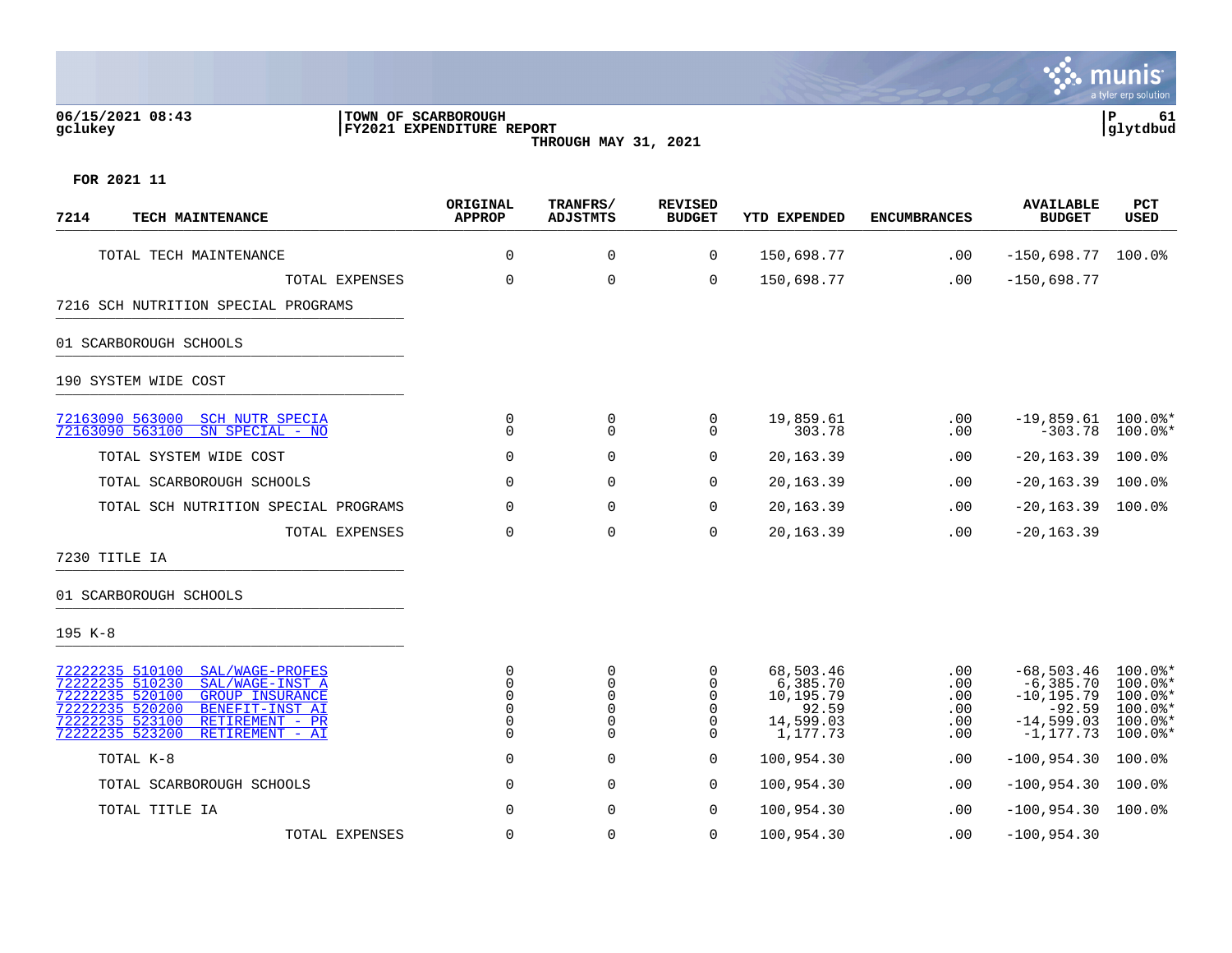|                                                                                                                                                                                                                                                                                                                                                                                                                                                                                                                                |                                                                                    |                                                                                           |                                                                                                  |                                                                                                                                                                   |                                                                                                   |                                                                                                                                                                                                               | munis<br>a tyler erp solution                                                                                                                                   |
|--------------------------------------------------------------------------------------------------------------------------------------------------------------------------------------------------------------------------------------------------------------------------------------------------------------------------------------------------------------------------------------------------------------------------------------------------------------------------------------------------------------------------------|------------------------------------------------------------------------------------|-------------------------------------------------------------------------------------------|--------------------------------------------------------------------------------------------------|-------------------------------------------------------------------------------------------------------------------------------------------------------------------|---------------------------------------------------------------------------------------------------|---------------------------------------------------------------------------------------------------------------------------------------------------------------------------------------------------------------|-----------------------------------------------------------------------------------------------------------------------------------------------------------------|
| 06/15/2021 08:43<br>gclukey                                                                                                                                                                                                                                                                                                                                                                                                                                                                                                    | TOWN OF SCARBOROUGH<br><b>FY2021 EXPENDITURE REPORT</b>                            | THROUGH MAY 31, 2021                                                                      |                                                                                                  |                                                                                                                                                                   |                                                                                                   |                                                                                                                                                                                                               | ΙP<br>62<br>glytdbud                                                                                                                                            |
| FOR 2021 11                                                                                                                                                                                                                                                                                                                                                                                                                                                                                                                    |                                                                                    |                                                                                           |                                                                                                  |                                                                                                                                                                   |                                                                                                   |                                                                                                                                                                                                               |                                                                                                                                                                 |
| 7247<br>LOCAL ENTITLEMENT                                                                                                                                                                                                                                                                                                                                                                                                                                                                                                      | ORIGINAL<br><b>APPROP</b>                                                          | <b>TRANFRS/</b><br><b>ADJSTMTS</b>                                                        | <b>REVISED</b><br><b>BUDGET</b>                                                                  | <b>YTD EXPENDED</b>                                                                                                                                               | <b>ENCUMBRANCES</b>                                                                               | <b>AVAILABLE</b><br><b>BUDGET</b>                                                                                                                                                                             | <b>PCT</b><br><b>USED</b>                                                                                                                                       |
| 7247 LOCAL ENTITLEMENT                                                                                                                                                                                                                                                                                                                                                                                                                                                                                                         |                                                                                    |                                                                                           |                                                                                                  |                                                                                                                                                                   |                                                                                                   |                                                                                                                                                                                                               |                                                                                                                                                                 |
| 01 SCARBOROUGH SCHOOLS                                                                                                                                                                                                                                                                                                                                                                                                                                                                                                         |                                                                                    |                                                                                           |                                                                                                  |                                                                                                                                                                   |                                                                                                   |                                                                                                                                                                                                               |                                                                                                                                                                 |
| 190 SYSTEM WIDE COST                                                                                                                                                                                                                                                                                                                                                                                                                                                                                                           |                                                                                    |                                                                                           |                                                                                                  |                                                                                                                                                                   |                                                                                                   |                                                                                                                                                                                                               |                                                                                                                                                                 |
| 72157290 510400<br>SAL/WAGE-ADMINI<br>72157290 520400<br><b>BENEFIT-ADMINIS</b><br>72157290 523400<br>RETIREMENT - AD<br>72157290 532000<br>PROF EDUCATION<br>72157290 560000<br><b>GENERAL SUPPLIE</b><br>72157290 561000<br>INSTRUCTIONAL S<br>72472110 561000<br>LE SOC WORK INS<br>72472190 561000<br>LE OT INST SUPP<br>72472190 573100<br>LE OT EOUIPMENT                                                                                                                                                                | 0<br>0<br>$\Omega$<br>0<br>0<br>0<br>0<br>0<br>0                                   | 0<br>0<br>$\Omega$<br>0<br>0<br>0<br>$\Omega$<br>0<br>0                                   | 0<br>0<br>$\Omega$<br>0<br>0<br>0<br>$\Omega$<br>0<br>0                                          | 65,815.59<br>18,391.74<br>14,036.31<br>9,103.53<br>7,270.67<br>8,000.36<br>253.45<br>1,017.32<br>2,268.00                                                         | .00<br>$.00 \,$<br>.00<br>.00<br>.00<br>.00<br>.00<br>.00<br>$.00 \,$                             | $-65,815.59$<br>$-18,391.74$<br>$-14,036.31$<br>$-9, 103.53$<br>$-7, 270.67$<br>$-8,000.36$<br>$-253.45$<br>$-1,017.32$<br>$-2, 268.00$                                                                       | $100.0$ *<br>$100.0$ *<br>$100.0$ *<br>100.0%*<br>$100.0$ *<br>$100.0$ *<br>$100.0$ *<br>$100.0$ *<br>$100.0$ *                                                 |
| TOTAL SYSTEM WIDE COST                                                                                                                                                                                                                                                                                                                                                                                                                                                                                                         | 0                                                                                  | 0                                                                                         | $\mathbf 0$                                                                                      | 126, 156.97                                                                                                                                                       | .00                                                                                               | $-126, 156.97$ 100.0%                                                                                                                                                                                         |                                                                                                                                                                 |
| $195 K-8$                                                                                                                                                                                                                                                                                                                                                                                                                                                                                                                      |                                                                                    |                                                                                           |                                                                                                  |                                                                                                                                                                   |                                                                                                   |                                                                                                                                                                                                               |                                                                                                                                                                 |
| 72471100 510100<br>SAL/WAGE-PROFES<br>72471100 510230<br>SAL/WAGE-INST A<br>72471100 520100<br><b>GROUP INSURANCE</b><br>72471100 520200<br>BENEFIT-INST AI<br>72471100 523100<br>RETIREMENT - PR<br>72471100 523200<br>RETIREMENT - AI<br>72471100 533000<br>PROF DEVELOPMEN<br>72471100 560000<br><b>GENERAL SUPPLIE</b><br>72472140 510100<br>SAL/WAGE-PROFES<br>72472140 520100<br><b>GROUP INSURANCE</b><br>72472140 523100<br>RETIREMENT - PR<br>72472150 560000<br>LE AUDIOLOGY SU<br>72472150 561000<br>LE SPEECH INST | 0<br>0<br>0<br>0<br>0<br>0<br>0<br>$\Omega$<br>0<br>0<br>0<br>$\Omega$<br>$\Omega$ | 0<br>0<br>$\Omega$<br>0<br>0<br>0<br>0<br>$\Omega$<br>0<br>0<br>0<br>$\Omega$<br>$\Omega$ | 0<br>$\Omega$<br>$\Omega$<br>0<br>0<br>0<br>$\Omega$<br>$\Omega$<br>0<br>0<br>0<br>$\Omega$<br>0 | 102,147.04<br>90,456.19<br>31,456.40<br>41,636.67<br>22,503.24<br>2,729.96<br>8,742.00<br>24,700.01<br>57,235.98<br>2,296.02<br>11,801.76<br>5,851.70<br>1,752.08 | .00<br>$.00 \,$<br>.00<br>.00<br>.00<br>.00<br>99.00<br>911.70<br>.00<br>.00<br>.00<br>.00<br>.00 | $-102, 147.04$<br>$-90, 456.19$<br>$-31, 456.40$<br>$-41,636.67$<br>$-22,503.24$<br>$-2,729.96$<br>$-8,841.00$<br>$-25,611.71$<br>$-57, 235.98$<br>$-2, 296.02$<br>$-11,801.76$<br>$-5,851.70$<br>$-1,752.08$ | $100.0$ *<br>100.0%*<br>$100.0$ *<br>100.0%*<br>100.0%*<br>100.0%*<br>$100.0$ $*$<br>$100.0$ *<br>$100.0$ *<br>$100.0$ *<br>$100.0$ *<br>$100.0$ *<br>$100.0$ * |
| TOTAL K-8                                                                                                                                                                                                                                                                                                                                                                                                                                                                                                                      | $\Omega$                                                                           | 0                                                                                         | 0                                                                                                | 403,309.05                                                                                                                                                        | 1,010.70                                                                                          | $-404, 319.75$                                                                                                                                                                                                | 100.0%                                                                                                                                                          |
| TOTAL SCARBOROUGH SCHOOLS                                                                                                                                                                                                                                                                                                                                                                                                                                                                                                      | 0                                                                                  | 0                                                                                         | 0                                                                                                | 529,466.02                                                                                                                                                        | 1,010.70                                                                                          | $-530, 476.72$                                                                                                                                                                                                | $100.0$ $^{\circ}$                                                                                                                                              |
| TOTAL LOCAL ENTITLEMENT                                                                                                                                                                                                                                                                                                                                                                                                                                                                                                        | 0                                                                                  | 0                                                                                         | $\Omega$                                                                                         | 529,466.02                                                                                                                                                        | 1,010.70                                                                                          | $-530, 476.72$                                                                                                                                                                                                | $100.0$ %                                                                                                                                                       |
| TOTAL EXPENSES                                                                                                                                                                                                                                                                                                                                                                                                                                                                                                                 | 0                                                                                  | 0                                                                                         | 0                                                                                                | 529,466.02                                                                                                                                                        | 1,010.70                                                                                          | $-530, 476.72$                                                                                                                                                                                                |                                                                                                                                                                 |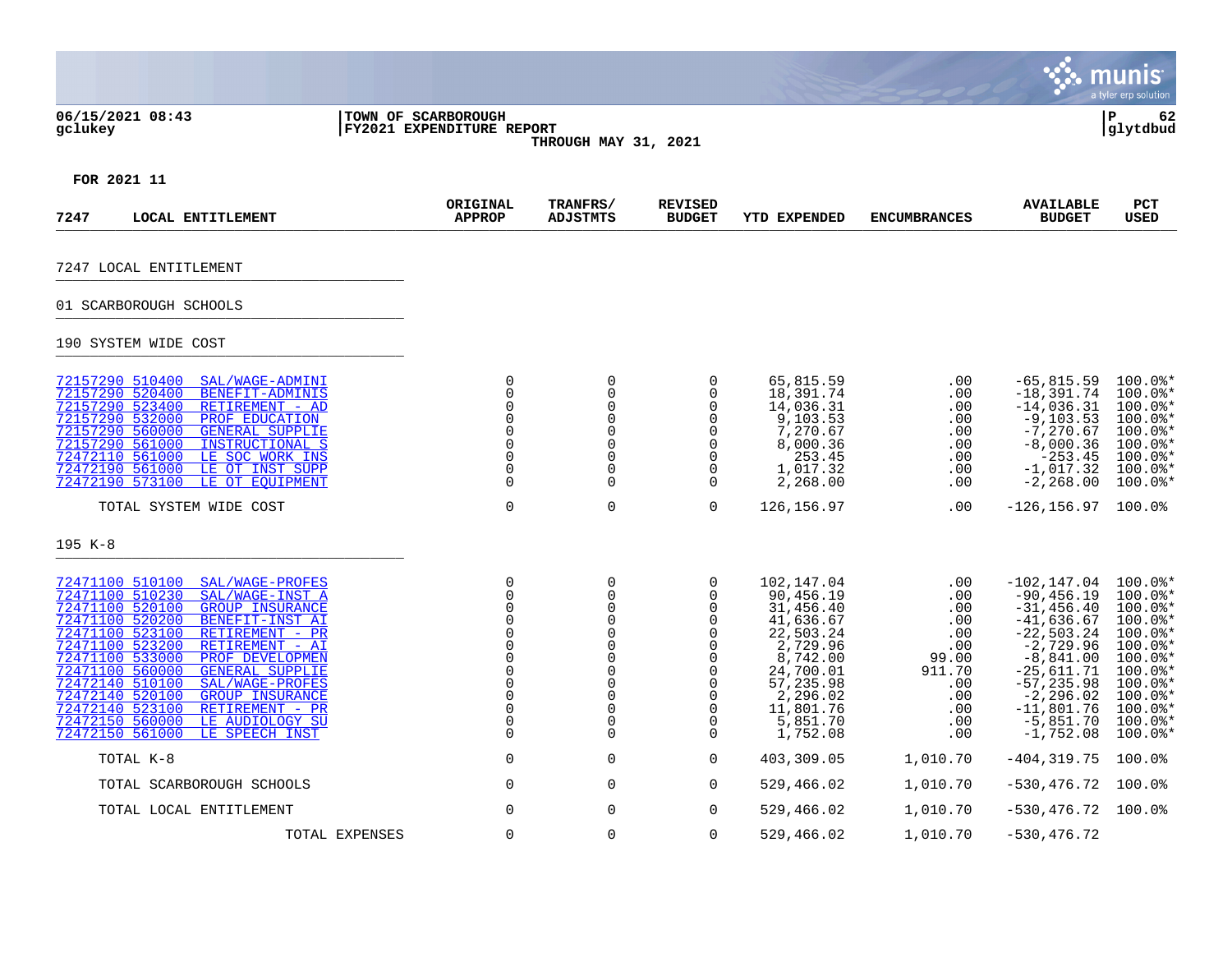|                                                                                 |                                                                          |                            |                                 |                      |                     |                                    | mu<br>INIS<br>a tyler erp solution |
|---------------------------------------------------------------------------------|--------------------------------------------------------------------------|----------------------------|---------------------------------|----------------------|---------------------|------------------------------------|------------------------------------|
| 06/15/2021 08:43<br>gclukey                                                     | TOWN OF SCARBOROUGH<br>FY2021 EXPENDITURE REPORT<br>THROUGH MAY 31, 2021 |                            |                                 |                      |                     |                                    |                                    |
| FOR 2021 11                                                                     |                                                                          |                            |                                 |                      |                     |                                    |                                    |
| 7251<br>PRE-SCHOOL LOCAL ENTITLEMENT                                            | ORIGINAL<br><b>APPROP</b>                                                | TRANFRS/<br>ADJSTMTS       | <b>REVISED</b><br><b>BUDGET</b> | YTD EXPENDED         | <b>ENCUMBRANCES</b> | <b>AVAILABLE</b><br><b>BUDGET</b>  | PCT<br>USED                        |
| 7251 PRE-SCHOOL LOCAL ENTITLEMENT                                               |                                                                          |                            |                                 |                      |                     |                                    |                                    |
| 01 SCARBOROUGH SCHOOLS                                                          |                                                                          |                            |                                 |                      |                     |                                    |                                    |
| $195 K-8$                                                                       |                                                                          |                            |                                 |                      |                     |                                    |                                    |
| 72512150 510230<br>SAL/WAGE-INST A<br>72512150 520200<br><b>BENEFIT-INST AI</b> | $\mathbf 0$<br>$\Omega$                                                  | 0<br>$\Omega$              | 0<br>$\Omega$                   | 5,575.67<br>3,991.66 | .00<br>.00          | $-5,575.67$ 100.0%*<br>$-3,991.66$ | 100.0%*                            |
| TOTAL K-8                                                                       | $\mathbf 0$                                                              | $\mathbf 0$                | 0                               | 9,567.33             | .00                 | $-9,567.33$ 100.0%                 |                                    |
| TOTAL SCARBOROUGH SCHOOLS                                                       | 0                                                                        | $\mathbf 0$                | 0                               | 9,567.33             | .00                 | $-9,567.33$                        | $100.0$ %                          |
| TOTAL PRE-SCHOOL LOCAL ENTITLEMENT                                              | $\mathbf 0$                                                              | $\mathbf 0$                | 0                               | 9,567.33             | .00                 | $-9,567.33$ 100.0%                 |                                    |
| TOTAL EXPENSES                                                                  | $\mathbf 0$                                                              | $\mathbf 0$                | 0                               | 9,567.33             | .00                 | $-9,567.33$                        |                                    |
| 7263 TITLE IVA                                                                  |                                                                          |                            |                                 |                      |                     |                                    |                                    |
| 01 SCARBOROUGH SCHOOLS                                                          |                                                                          |                            |                                 |                      |                     |                                    |                                    |
| 195 K-8                                                                         |                                                                          |                            |                                 |                      |                     |                                    |                                    |
| 72632675 533000<br>PROF DEVELOPMEN<br>72632675 564000<br>BOOKS/PERIODICA        | $\mathbf 0$<br>$\mathbf 0$                                               | $\mathbf 0$<br>$\mathbf 0$ | $\mathbf 0$<br>$\Omega$         | 8,825.00<br>3,552.00 | .00<br>.00          | $-8,825.00$ 100.0%*<br>$-3,552.00$ | $100.0$ $*$                        |
| TOTAL K-8                                                                       | $\mathbf 0$                                                              | $\mathbf 0$                | 0                               | 12,377.00            | .00                 | $-12,377.00$                       | $100.0\%$                          |
| TOTAL SCARBOROUGH SCHOOLS                                                       | $\mathbf 0$                                                              | $\mathbf 0$                | 0                               | 12,377.00            | .00                 | $-12,377.00$                       | $100.0$ %                          |
| TOTAL TITLE IVA                                                                 | 0                                                                        | $\mathbf 0$                | 0                               | 12,377.00            | .00                 | $-12,377.00$ 100.0%                |                                    |
| TOTAL EXPENSES                                                                  | $\mathbf 0$                                                              | $\mathbf 0$                | 0                               | 12,377.00            | .00                 | $-12, 377.00$                      |                                    |
| 7269 TITLE IIA                                                                  |                                                                          |                            |                                 |                      |                     |                                    |                                    |
|                                                                                 |                                                                          |                            |                                 |                      |                     |                                    |                                    |

 $\bullet$ 

01 SCARBOROUGH SCHOOLS \_\_\_\_\_\_\_\_\_\_\_\_\_\_\_\_\_\_\_\_\_\_\_\_\_\_\_\_\_\_\_\_\_\_\_\_\_\_\_\_\_

195 K-8 \_\_\_\_\_\_\_\_\_\_\_\_\_\_\_\_\_\_\_\_\_\_\_\_\_\_\_\_\_\_\_\_\_\_\_\_\_\_\_\_\_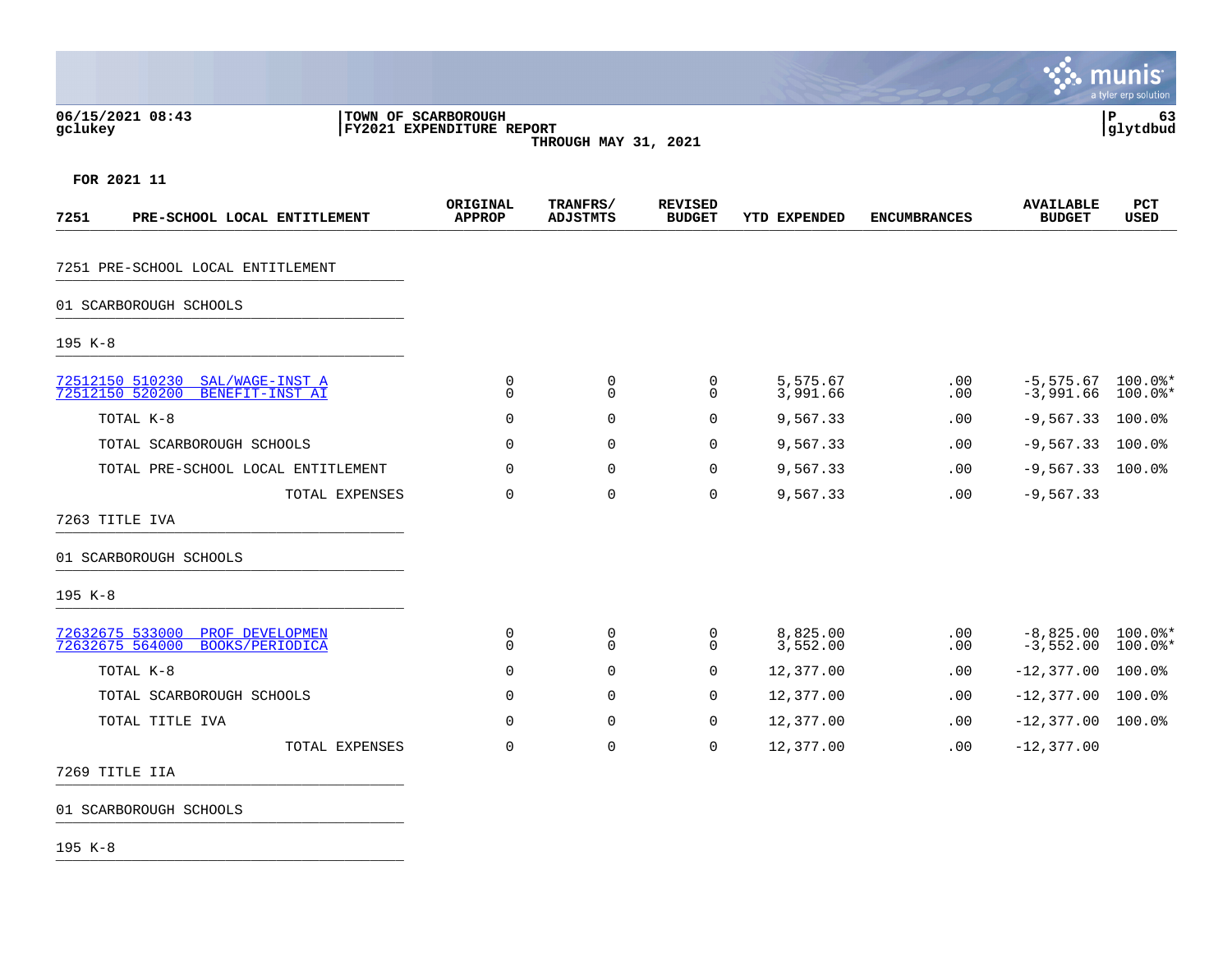

# **06/15/2021 08:43 |TOWN OF SCARBOROUGH |P 64 gclukey |FY2021 EXPENDITURE REPORT |glytdbud THROUGH MAY 31, 2021**



| 7269<br>TITLE IIA                                                                                                                                           | ORIGINAL<br><b>APPROP</b>                   | TRANFRS/<br><b>ADJSTMTS</b> | <b>REVISED</b><br><b>BUDGET</b>          | YTD EXPENDED                                     | <b>ENCUMBRANCES</b>      | <b>AVAILABLE</b><br><b>BUDGET</b>                         | PCT<br><b>USED</b>                          |
|-------------------------------------------------------------------------------------------------------------------------------------------------------------|---------------------------------------------|-----------------------------|------------------------------------------|--------------------------------------------------|--------------------------|-----------------------------------------------------------|---------------------------------------------|
| 72692235 510100<br>SAL/WAGE-PROFES<br>72692235 520100<br><b>GROUP INSURANCE</b><br>72692235 523100<br>RETIREMENT - PR<br>72692235 533000<br>PROF DEVELOPMEN | $\mathbf 0$<br>$\mathbf 0$<br>0<br>$\Omega$ | 0<br>0<br>0<br>0            | $\Omega$<br>$\mathbf 0$<br>0<br>$\Omega$ | 41,321.34<br>12,307.58<br>10,129.42<br>$-825.00$ | .00<br>.00<br>.00<br>.00 | $-41, 321.34$<br>$-12, 307.58$<br>$-10, 129.42$<br>825.00 | $100.0$ *<br>$100.0$ *<br>100.0%*<br>100.0% |
| TOTAL K-8                                                                                                                                                   | $\Omega$                                    | $\mathbf 0$                 | 0                                        | 62,933.34                                        | .00                      | $-62,933.34$                                              | 100.0%                                      |
| TOTAL SCARBOROUGH SCHOOLS                                                                                                                                   | 0                                           | 0                           | $\mathbf 0$                              | 62,933.34                                        | .00                      | $-62,933.34$                                              | $100.0$ $^{\circ}$                          |
| TOTAL TITLE IIA                                                                                                                                             | 0                                           | $\mathbf 0$                 | 0                                        | 62,933.34                                        | .00                      | $-62,933.34$ 100.0%                                       |                                             |
| TOTAL EXPENSES                                                                                                                                              | 0                                           | $\mathbf 0$                 | 0                                        | 62,933.34                                        | .00                      | $-62,933.34$                                              |                                             |
| 7300 MAJOR SCHOOL CAPITAL PROJ                                                                                                                              |                                             |                             |                                          |                                                  |                          |                                                           |                                             |
| 01 SCARBOROUGH SCHOOLS                                                                                                                                      |                                             |                             |                                          |                                                  |                          |                                                           |                                             |
| 190 SYSTEM WIDE COST                                                                                                                                        |                                             |                             |                                          |                                                  |                          |                                                           |                                             |
| 73001798 570000 04151 LONG RANGE                                                                                                                            | 100,000                                     | $\overline{0}$              | 100,000                                  | .00                                              | .00                      | 100,000.00                                                | $.0\%$                                      |
| TOTAL SYSTEM WIDE COST                                                                                                                                      | 100,000                                     | 0                           | 100,000                                  | .00                                              | .00                      | 100,000.00                                                | .0%                                         |
| TOTAL SCARBOROUGH SCHOOLS                                                                                                                                   | 100,000                                     | 0                           | 100,000                                  | .00                                              | .00                      | 100,000.00                                                | .0%                                         |
| TOTAL MAJOR SCHOOL CAPITAL PROJ                                                                                                                             | 100,000                                     | 0                           | 100,000                                  | .00                                              | .00                      | 100,000.00                                                | .0%                                         |
| TOTAL EXPENSES                                                                                                                                              | 100,000                                     | 0                           | 100,000                                  | .00                                              | .00                      | 100,000.00                                                |                                             |
| 7400 MINOR SCHL CAPITAL PROJ                                                                                                                                |                                             |                             |                                          |                                                  |                          |                                                           |                                             |
| 01 SCARBOROUGH SCHOOLS                                                                                                                                      |                                             |                             |                                          |                                                  |                          |                                                           |                                             |
| 103 WENTWORTH INTERMEDIATE SCHOOL                                                                                                                           |                                             |                             |                                          |                                                  |                          |                                                           |                                             |
| 74001739 570000 04151 DW PLUMBIN<br>74001772 570000 WI INTERIOR FIN                                                                                         | 0<br>$\mathbf 0$                            | 0<br>$\Omega$               | 0<br>$\Omega$                            | 1,990.00<br>.00                                  | .00<br>.00               | $-1,990.00$<br>.00                                        | $100.0$ *<br>$.0\%$                         |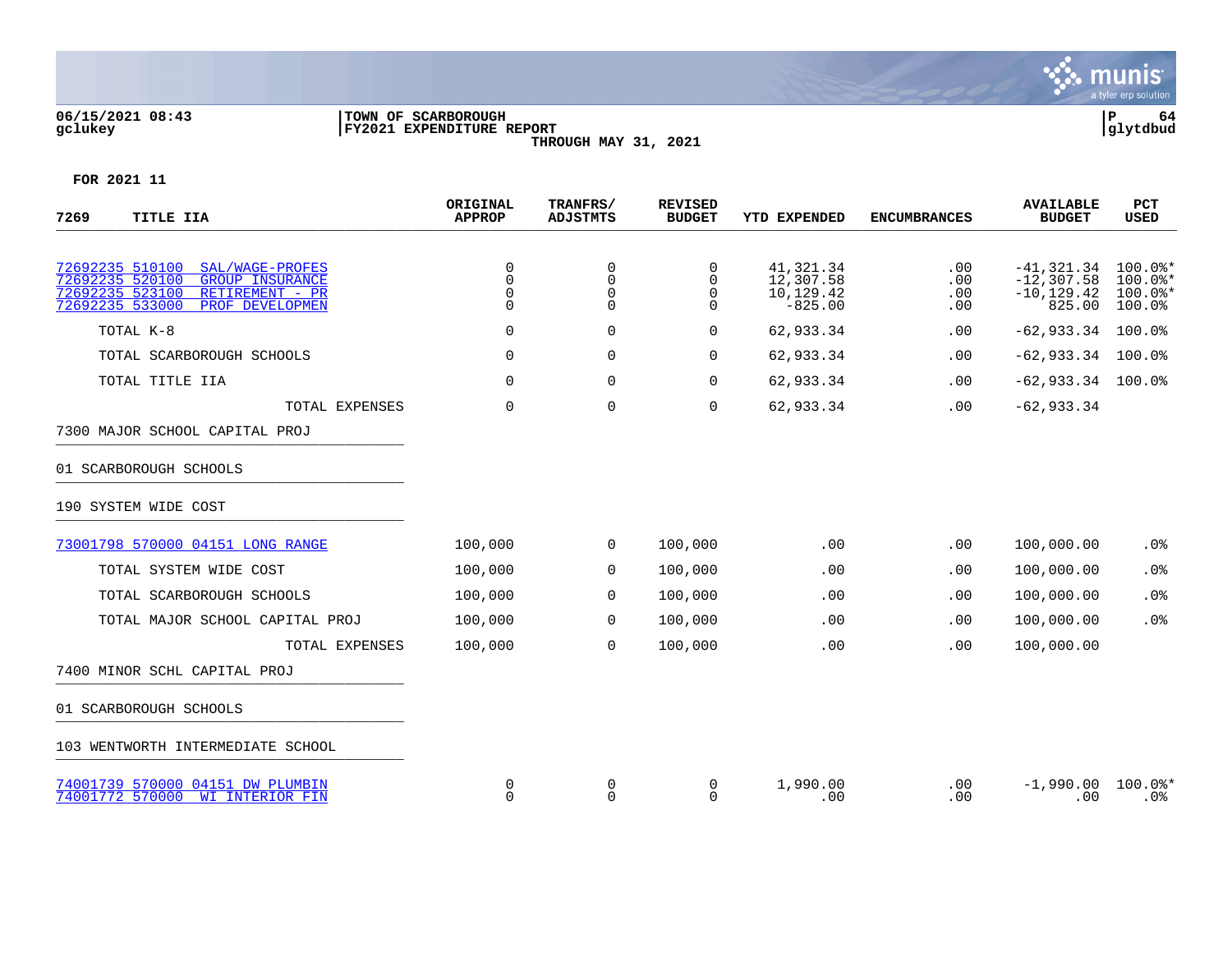#### **06/15/2021 08:43 |TOWN OF SCARBOROUGH |P 65 gclukey |FY2021 EXPENDITURE REPORT |glytdbud THROUGH MAY 31, 2021**



| 7400<br>MINOR SCHL CAPITAL PROJ                                                                                                                                                                                                                                                                                                         | ORIGINAL<br>APPROP                                                                     | TRANFRS/<br><b>ADJSTMTS</b>                                                                              | <b>REVISED</b><br><b>BUDGET</b>                                                                                   | <b>YTD EXPENDED</b>                                                                                            | <b>ENCUMBRANCES</b>                                                           | <b>AVAILABLE</b><br><b>BUDGET</b>                                                                                    | PCT<br><b>USED</b>                                                                     |
|-----------------------------------------------------------------------------------------------------------------------------------------------------------------------------------------------------------------------------------------------------------------------------------------------------------------------------------------|----------------------------------------------------------------------------------------|----------------------------------------------------------------------------------------------------------|-------------------------------------------------------------------------------------------------------------------|----------------------------------------------------------------------------------------------------------------|-------------------------------------------------------------------------------|----------------------------------------------------------------------------------------------------------------------|----------------------------------------------------------------------------------------|
| 74001772 570000 04150 INTERIOR F                                                                                                                                                                                                                                                                                                        | 75,000                                                                                 | $\overline{0}$                                                                                           | 75,000                                                                                                            | 22,153.50                                                                                                      | .00                                                                           | 52,846.50                                                                                                            | 29.5%                                                                                  |
| TOTAL WENTWORTH INTERMEDIATE SCHOOL                                                                                                                                                                                                                                                                                                     | 75,000                                                                                 | $\overline{0}$                                                                                           | 75,000                                                                                                            | 24,143.50                                                                                                      | .00                                                                           | 50,856.50                                                                                                            | 32.2%                                                                                  |
| 105 EIGHT CORNERS SCHOOL                                                                                                                                                                                                                                                                                                                |                                                                                        |                                                                                                          |                                                                                                                   |                                                                                                                |                                                                               |                                                                                                                      |                                                                                        |
| 74001748 570000 04150 EC MODULAR                                                                                                                                                                                                                                                                                                        | 69,646                                                                                 | $\overline{0}$                                                                                           | 69,646                                                                                                            | 69,970.58                                                                                                      | .00                                                                           |                                                                                                                      | $-324.58$ 100.5%*                                                                      |
| TOTAL EIGHT CORNERS SCHOOL                                                                                                                                                                                                                                                                                                              | 69,646                                                                                 | $\overline{0}$                                                                                           | 69,646                                                                                                            | 69,970.58                                                                                                      | .00                                                                           | $-324.58$ 100.5%                                                                                                     |                                                                                        |
| 106 PLEASANT HILL SCHOOL                                                                                                                                                                                                                                                                                                                |                                                                                        |                                                                                                          |                                                                                                                   |                                                                                                                |                                                                               |                                                                                                                      |                                                                                        |
| 74001729 570000 04150 PH MODULAR                                                                                                                                                                                                                                                                                                        | 223,336                                                                                | $\overline{0}$                                                                                           | 223,336                                                                                                           | 172,729.60                                                                                                     | .00                                                                           | 50,606.40                                                                                                            | 77.3%                                                                                  |
| TOTAL PLEASANT HILL SCHOOL                                                                                                                                                                                                                                                                                                              | 223,336                                                                                | $\overline{0}$                                                                                           | 223,336                                                                                                           | 172,729.60                                                                                                     | .00                                                                           | 50,606.40                                                                                                            | 77.3%                                                                                  |
| 130 SCARBOROUGH HIGH SCHOOL                                                                                                                                                                                                                                                                                                             |                                                                                        |                                                                                                          |                                                                                                                   |                                                                                                                |                                                                               |                                                                                                                      |                                                                                        |
| 74001808 570000 CIP - HS SCI LA                                                                                                                                                                                                                                                                                                         | $\mathbf 0$                                                                            | $\mathbf 0$                                                                                              | $\Omega$                                                                                                          | 6,492.00                                                                                                       | .00                                                                           | $-6,492.00$ 100.0%*                                                                                                  |                                                                                        |
| TOTAL SCARBOROUGH HIGH SCHOOL                                                                                                                                                                                                                                                                                                           | $\mathbf 0$                                                                            | $\mathbf 0$                                                                                              | $\Omega$                                                                                                          | 6,492.00                                                                                                       | .00                                                                           | $-6,492.00$ 100.0%                                                                                                   |                                                                                        |
| 190 SYSTEM WIDE COST                                                                                                                                                                                                                                                                                                                    |                                                                                        |                                                                                                          |                                                                                                                   |                                                                                                                |                                                                               |                                                                                                                      |                                                                                        |
| 74001712 573600 CIP BUS PURCHAS<br>74001784 573100 04151 TECH REPLA<br>74001787 570000<br>SEC SYSTM UPGRA<br>74001791 570000<br>DW FLOORING PRO<br>DW MOVABLE EQUI<br>74001792 573100<br>74001792 573100 04150 MOVEABLE E<br>74001792 573100 04151 MOVEABLE E<br>74001799 573100<br>NEW TECH EOUIPM<br>74001799 573100 04150 NEW TECH E | 255,000<br>148,255<br>0<br>$\mathbf 0$<br>$\Omega$<br>100,000<br>59,160<br>0<br>89,215 | $\mathbf 0$<br>$\overline{0}$<br>0<br>$\mathbf 0$<br>$\mathbf 0$<br>0<br>$\mathbf 0$<br>$\mathbf 0$<br>0 | 255,000<br>148,255<br>$\Omega$<br>$\Omega$<br>$\Omega$<br>100,000<br>59,160<br>$\overline{\phantom{0}}$<br>89,215 | 229,000.00<br>148,255.00<br>19,847.66<br>1,592.16<br>.00<br>45,712.21<br>37, 361. 33<br>26,000.00<br>83,667.88 | .00<br>.00<br>.00<br>.00<br>.00<br>43, 141. 25<br>.00<br>3,051.10<br>$.00 \,$ | 26,000.00<br>$.00 \ \rm$<br>$-19,847.66$<br>$-1,592.16$<br>.00<br>11,146.54<br>21,798.67<br>$-29,051.10$<br>5,547.12 | 89.8%<br>100.0%<br>$100.0$ *<br>100.0%*<br>.0%<br>88.9%<br>63.2%<br>$100.0$ *<br>93.8% |
| 74001799 573100 04151 NEW TECH E<br>74001805 570000<br><b>DW PAVEMENT MAI</b><br>74176800 573100<br>DW HVAC/MECHANI                                                                                                                                                                                                                     | 11,600<br>$\Omega$<br>$\Omega$                                                         | 0<br>$\Omega$<br>$\Omega$                                                                                | 11,600<br>$\Omega$<br>$\Omega$                                                                                    | 11,574.26<br>650.00<br>.00.                                                                                    | .00<br>$.00 \ \rm$<br>174,885.00                                              | 25.74<br>$-650.00$<br>$-174,885.00$                                                                                  | 99.8%<br>$100.0$ *<br>$100.0$ *                                                        |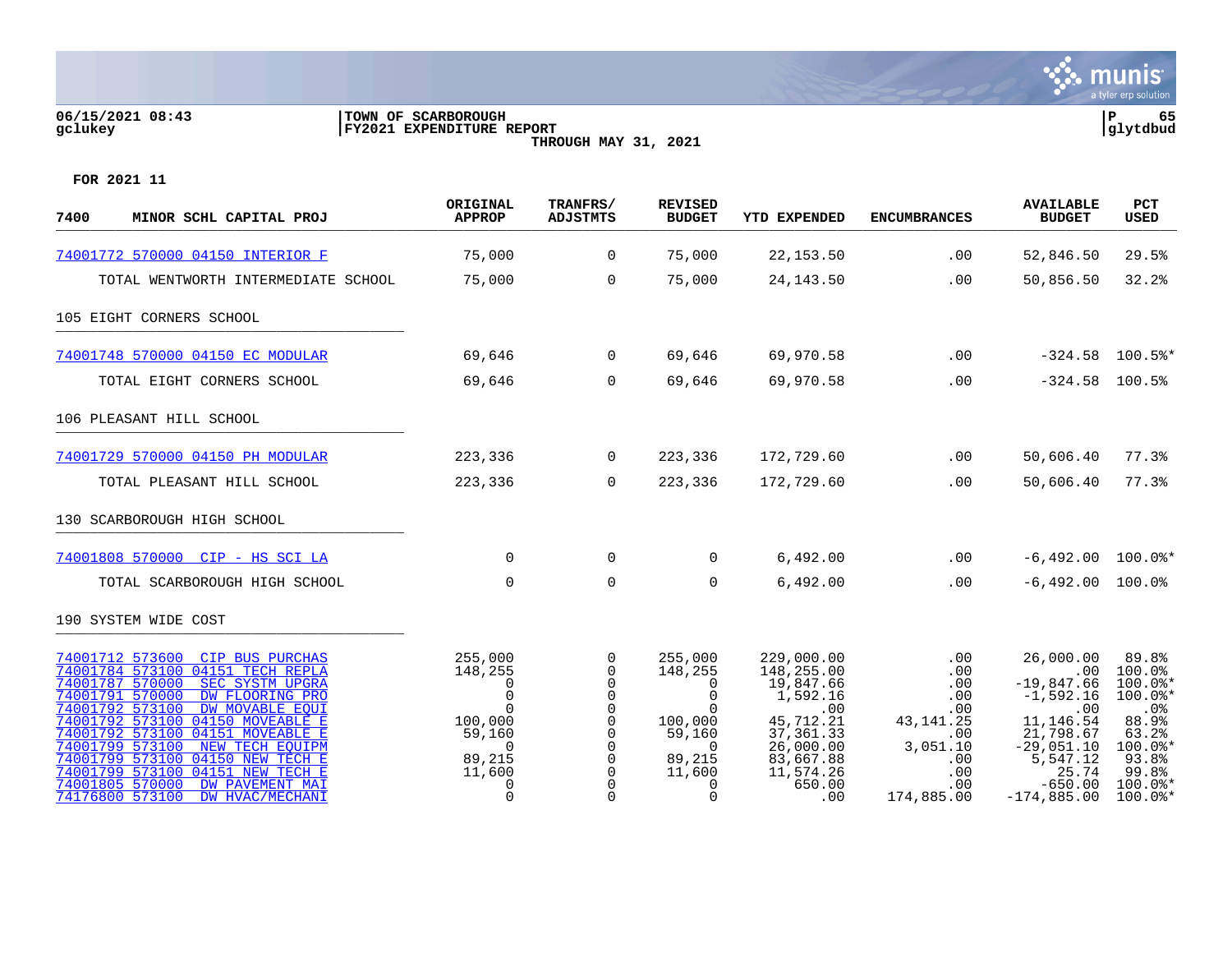

#### **06/15/2021 08:43 |TOWN OF SCARBOROUGH |P 66 gclukey |FY2021 EXPENDITURE REPORT |glytdbud THROUGH MAY 31, 2021**



# **FOR 2021 11**

| 7400<br>MINOR SCHL CAPITAL PROJ                                                                            | ORIGINAL<br><b>APPROP</b>   | TRANFRS/<br>ADJSTMTS | <b>REVISED</b><br><b>BUDGET</b> | <b>EXPENDED</b><br>YTD              | <b>ENCUMBRANCES</b> | <b>AVAILABLE</b><br><b>BUDGET</b> | PCT<br>USED              |
|------------------------------------------------------------------------------------------------------------|-----------------------------|----------------------|---------------------------------|-------------------------------------|---------------------|-----------------------------------|--------------------------|
| 74176800 573100 04150 HVAC SYSTE<br>74176800 573100 04151 HVAC SYSTE<br>74176900 573100<br>FACILITIES SUPP | 558,000<br>75,000<br>49,000 | U                    | 558,000<br>75,000<br>49,000     | 189,280.41<br>75,000.00<br>5,836.38 | .00<br>.00<br>.00   | 368,719.59<br>.00<br>43, 163. 62  | 33.9%<br>100.0%<br>11.9% |
| TOTAL SYSTEM WIDE COST                                                                                     | 1,345,230                   | $\overline{0}$       | 1,345,230                       | 873,777.29                          | 221,077.35          | 250,375.36                        | 81.4%                    |
| TOTAL SCARBOROUGH SCHOOLS                                                                                  | 1,713,212                   | 0                    | 1,713,212                       | 1,147,112.97                        | 221,077.35          | 345,021.68                        | 79.9%                    |
| SCHL<br>CAPITAL PROJ<br>TOTAL MINOR                                                                        | 1,713,212                   | $\Omega$             | 1,713,212                       | 1.147.112.97                        | 221,077.35          | 345,021.68                        | 79.9%                    |
| TOTAL EXPENSES                                                                                             | 1,713,212                   | 0                    | 1,713,212                       | 1,147,112.97                        | 221,077.35          | 345,021.68                        |                          |

# 7600 NUTRITION PROGRAM SCHOOL **Example 2010**

# 01 SCARBOROUGH SCHOOLS \_\_\_\_\_\_\_\_\_\_\_\_\_\_\_\_\_\_\_\_\_\_\_\_\_\_\_\_\_\_\_\_\_\_\_\_\_\_\_\_\_

190 SYSTEM WIDE COST \_\_\_\_\_\_\_\_\_\_\_\_\_\_\_\_\_\_\_\_\_\_\_\_\_\_\_\_\_\_\_\_\_\_\_\_\_\_\_\_\_

| 76013090 510400<br>SAL/WAGE-ADMINI        | 59,485    |                | 59,485    | 29,597.33              | $.00 \,$    | 29,887.67      | 49.8%                |
|-------------------------------------------|-----------|----------------|-----------|------------------------|-------------|----------------|----------------------|
| 76013090 511800<br>SAL/WAGE-REG EM        | 595,155   |                | 595,155   | 511,988.81             | $.00 \,$    | 83,166.19      | 86.0%                |
| 76013090 512000<br>$SAL/WAGE-OTH$ -       | 9,000     |                | 9,000     | 749.33                 | $.00 \,$    | 8,250.67       | 8.3%                 |
| 76013090 520300<br>BENEFIT-OTH - S        | 690       |                | 690       | 57.32                  | $.00 \,$    | 632.68         | 8.3%                 |
| 76013090 520400<br>BENEFIT-ADMINIS        | 14,878    |                | 14,878    | 7,417.37               | $.00 \,$    | 7,460.63       | 49.9%                |
| 76013090 520800<br>BENEFIT-REG EMP        | 423,180   |                | 423,180   | 355,798.54             | .00         | 67,381.46      | 84.1%                |
| 76013090 523800<br>RETIREMENT - RE        | 32,967    |                | 32,967    | 28,483.96              | $.00 \,$    | 4,483.04       | 86.4%                |
| 76013090 532000<br>PROF EDUCATION         | 8,000     |                | 8,000     | 10,137.22              | $.00 \,$    | $-2,137.22$    | 126.7%*              |
| 76013090 533000<br>PROF DEVELOPMEN        | 500       |                | 500       | 306.00                 | $.00 \,$    | 194.00         | 61.2%                |
| 76013090 543100<br>NON TECH RELATE        | 10,000    |                | 10,000    | 8,913.20               | 642.30      | 444.50         | 95.6%                |
| 76013090 553100<br>COMMUNICATIONS/        | 250       |                | 250       | 150.00                 | $.00 \,$    | 100.00         | 60.0%                |
| 76013090 553200<br><b>TELEPHONE</b>       |           |                |           | 397.44                 | $.00 \,$    | $-397.44$      | $100.0$ *            |
| 76013090 558000<br>TRAVEL                 | 500       |                | 500       | 72.00                  | .00         | 428.00         | 14.4%                |
| 76013090 560000<br><b>GENERAL SUPPLIE</b> | 200       |                | 200       | 1,036.64               | $.00 \,$    | $-836.64$      | $518.3$ *            |
| 76013090 563000<br>FOOD                   | 560,000   |                | 560,000   | 145,399.61             | 337, 268.57 | 77,331.82      | 86.2%                |
| 76013090 563001<br>SUMMER FOOD SUP        | 7,500     |                | 7,500     | 11,482.54              | $.00 \,$    | $-3,982.54$    | $153.1$ <sup>*</sup> |
| 76013090 563030<br>HS FOOD                |           |                |           | 101,301.60             | $.00 \,$    | $-101, 301.60$ | $100.0$ *            |
| 76013090 563100<br>NON FOOD SUPPLI        | 49,000    |                | 49,000    | 15,607.75              | 34,502.55   | $-1, 110.30$   | $102.3$ *            |
| 76013090 563130<br>HS NON FOOD SUP        |           |                |           | 8,203.42               | $.00 \,$    | $-8, 203, 42$  | $100.0$ *            |
| 76013090 573100<br>EOUIPMENT - MAC        | 5,000     |                | 5,000     | .00                    | $.00 \,$    | 5,000.00       | $.0\%$               |
| 76013090 581000<br><b>DUES AND FEES</b>   | 800       |                | 800       | 700.00                 | $.00 \ \rm$ | 100.00         | 87.5%                |
| TOTAL SYSTEM WIDE COST                    | 1,777,105 | $\mathbf 0$    | 1,777,105 | 1,237,800.08           | 372,413.42  | 166,891.50     | 90.6%                |
| TOTAL SCARBOROUGH SCHOOLS                 | 1,777,105 | $\overline{0}$ |           | 1,777,105 1,237,800.08 | 372,413.42  | 166,891.50     | 90.6%                |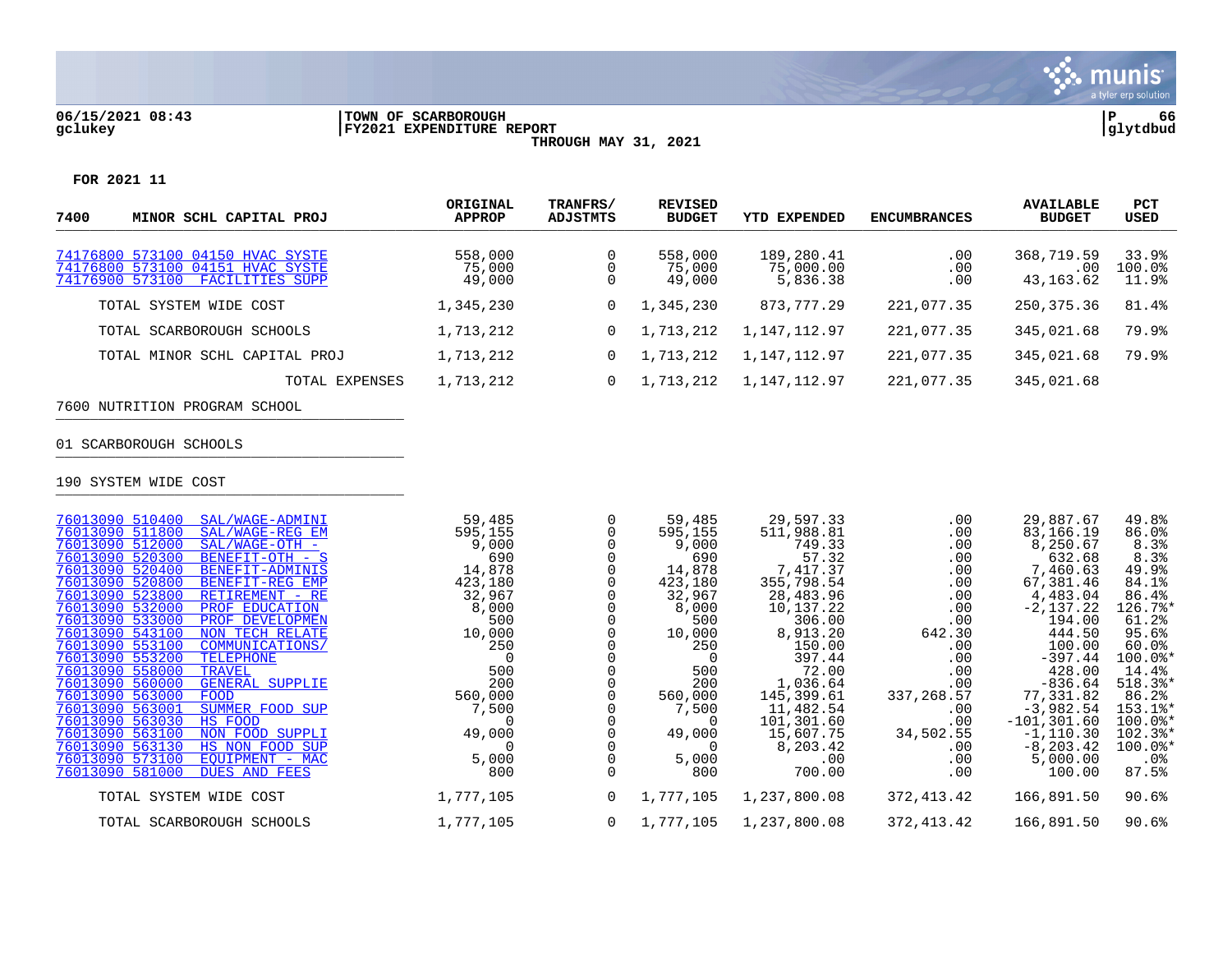#### **06/15/2021 08:43 |TOWN OF SCARBOROUGH |P 67 gclukey |FY2021 EXPENDITURE REPORT |glytdbud THROUGH MAY 31, 2021**



**FOR 2021 11**

| 7600<br>NUTRITION PROGRAM SCHOOL                                         | ORIGINAL<br><b>APPROP</b> | TRANFRS/<br><b>ADJSTMTS</b> | <b>REVISED</b><br><b>BUDGET</b> | <b>YTD EXPENDED</b>               | <b>ENCUMBRANCES</b>                | <b>AVAILABLE</b><br><b>BUDGET</b> | PCT<br>USED            |
|--------------------------------------------------------------------------|---------------------------|-----------------------------|---------------------------------|-----------------------------------|------------------------------------|-----------------------------------|------------------------|
| TOTAL NUTRITION PROGRAM SCHOOL                                           | 1,777,105                 | $\mathbf{0}$                | 1,777,105                       | 1,237,800.08                      | 372, 413.42                        | 166,891.50                        | 90.6%                  |
| TOTAL EXPENSES                                                           | 1,777,105                 | $\mathbf{0}$                | 1,777,105                       | 1,237,800.08                      | 372, 413.42                        | 166,891.50                        |                        |
| 7800 TRUST/SCHOLARSHIP SCHOOL                                            |                           |                             |                                 |                                   |                                    |                                   |                        |
| 01 SCARBOROUGH SCHOOLS                                                   |                           |                             |                                 |                                   |                                    |                                   |                        |
| 190 SYSTEM WIDE COST                                                     |                           |                             |                                 |                                   |                                    |                                   |                        |
| 78003715 589000<br>EDITH WARGA TRU<br>78003726 589000<br>VIRGINIA JACKSO | 0<br>0                    | 0<br>$\mathbf 0$            | 0<br>0                          | 2,500.00<br>1,500.00              | .00<br>.00                         | $-2,500.00$<br>$-1,500.00$        | $100.0$ *<br>$100.0$ * |
| TOTAL SYSTEM WIDE COST                                                   | 0                         | $\mathbf 0$                 | 0                               | 4,000.00                          | .00                                | $-4,000.00$                       | 100.0%                 |
| TOTAL SCARBOROUGH SCHOOLS                                                | 0                         | 0                           | 0                               | 4,000.00                          | .00                                | $-4,000.00$                       | $100.0$ %              |
| TOTAL TRUST/SCHOLARSHIP SCHOOL                                           | 0                         | $\mathbf 0$                 | 0                               | 4,000.00                          | .00                                | $-4,000.00$                       | 100.0%                 |
| TOTAL EXPENSES                                                           | 0                         | $\mathbf 0$                 | 0                               | 4,000.00                          | .00                                | $-4,000.00$                       |                        |
| GRAND TOTAL                                                              | 101,113,543               |                             |                                 | 64,155 101,177,698 146,400,847.13 | 1,802,820.81 -47,025,969.99 146.5% |                                   |                        |
|                                                                          |                           |                             |                                 |                                   |                                    |                                   |                        |

\*\* END OF REPORT - Generated by Gina Clukey \*\*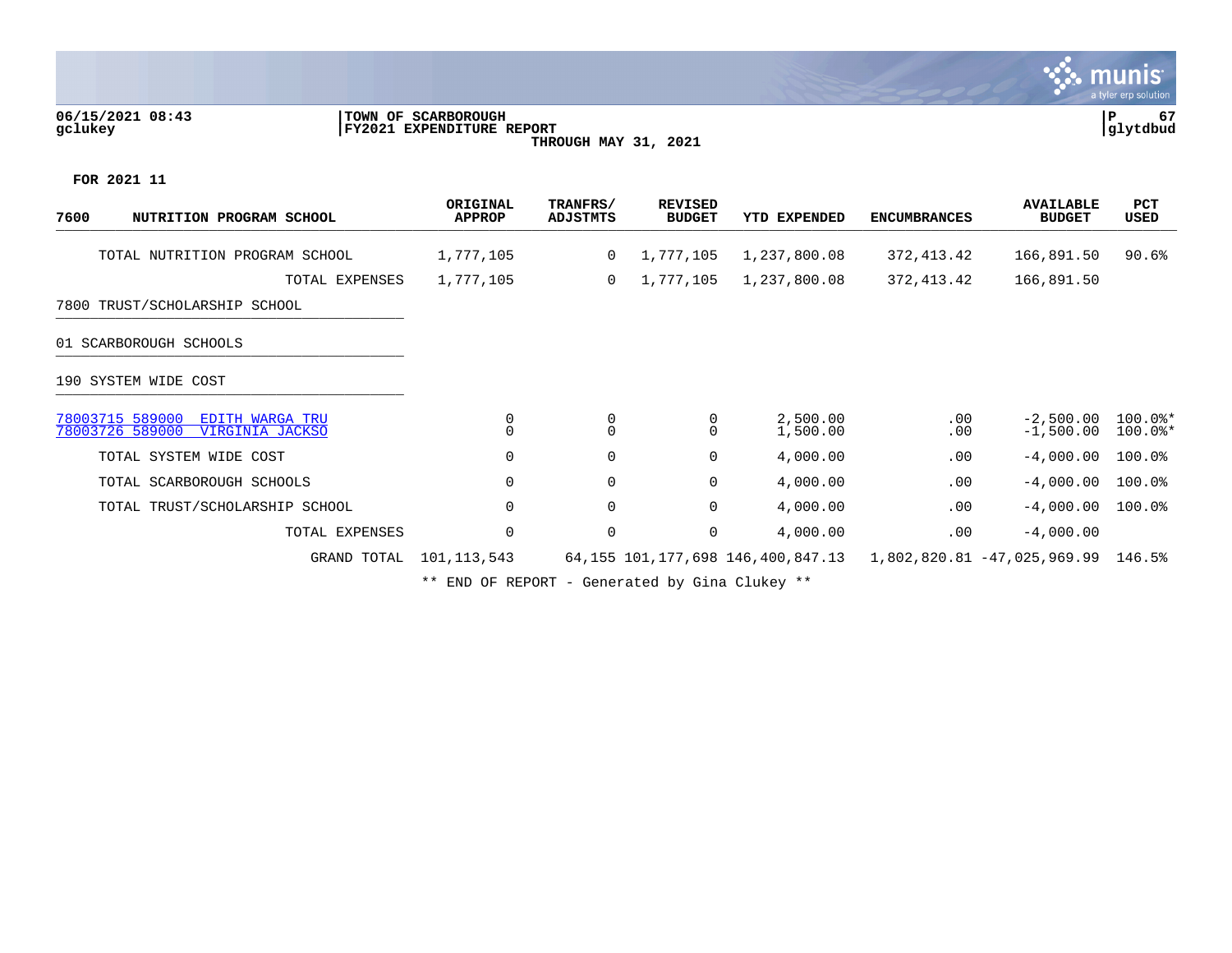

Year To Date Revenue Report - May 2021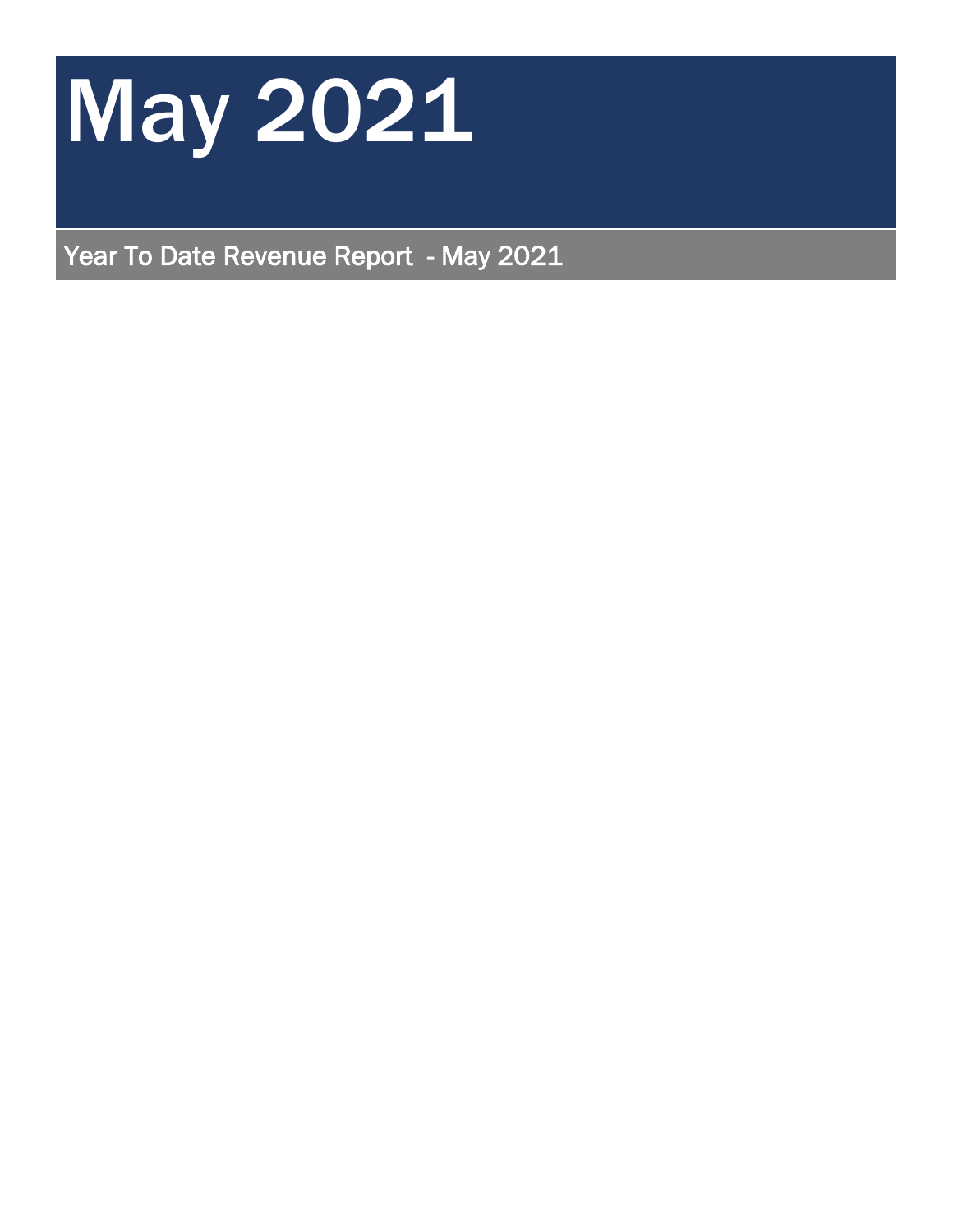|                                                                                                                                                                                                                                                                                                                                                                                                                                                                                                                                                                                                                                                                                                                                                                                                                                                                                                                                                                                                                                                                                                                                                                                                                                                                                                                                                                                                      |                                                                                                                                                                                                                                                                                                                                       |                                                                                                                                                                                                                                                                                                                                                                                                                                                                                                                                 |                                                                                                                                                                                                                                                                                                                                                |                                                                                                                                                                                                                                                                                                                                                                                                             |                                                                                                                                                                                                                                                                                                                                                                                                                                                   | $\sim$ munis<br>a tyler erp solution                                                                                                                                                                                                                                                                                                                                                                          |
|------------------------------------------------------------------------------------------------------------------------------------------------------------------------------------------------------------------------------------------------------------------------------------------------------------------------------------------------------------------------------------------------------------------------------------------------------------------------------------------------------------------------------------------------------------------------------------------------------------------------------------------------------------------------------------------------------------------------------------------------------------------------------------------------------------------------------------------------------------------------------------------------------------------------------------------------------------------------------------------------------------------------------------------------------------------------------------------------------------------------------------------------------------------------------------------------------------------------------------------------------------------------------------------------------------------------------------------------------------------------------------------------------|---------------------------------------------------------------------------------------------------------------------------------------------------------------------------------------------------------------------------------------------------------------------------------------------------------------------------------------|---------------------------------------------------------------------------------------------------------------------------------------------------------------------------------------------------------------------------------------------------------------------------------------------------------------------------------------------------------------------------------------------------------------------------------------------------------------------------------------------------------------------------------|------------------------------------------------------------------------------------------------------------------------------------------------------------------------------------------------------------------------------------------------------------------------------------------------------------------------------------------------|-------------------------------------------------------------------------------------------------------------------------------------------------------------------------------------------------------------------------------------------------------------------------------------------------------------------------------------------------------------------------------------------------------------|---------------------------------------------------------------------------------------------------------------------------------------------------------------------------------------------------------------------------------------------------------------------------------------------------------------------------------------------------------------------------------------------------------------------------------------------------|---------------------------------------------------------------------------------------------------------------------------------------------------------------------------------------------------------------------------------------------------------------------------------------------------------------------------------------------------------------------------------------------------------------|
| 06/15/2021 08:31<br>gclukey                                                                                                                                                                                                                                                                                                                                                                                                                                                                                                                                                                                                                                                                                                                                                                                                                                                                                                                                                                                                                                                                                                                                                                                                                                                                                                                                                                          | TOWN OF SCARBOROUGH<br><b>FY2021 REVENUE REPORT</b>                                                                                                                                                                                                                                                                                   | THROUGH MAY 31, 2021                                                                                                                                                                                                                                                                                                                                                                                                                                                                                                            |                                                                                                                                                                                                                                                                                                                                                |                                                                                                                                                                                                                                                                                                                                                                                                             |                                                                                                                                                                                                                                                                                                                                                                                                                                                   | lР<br>glytdbud                                                                                                                                                                                                                                                                                                                                                                                                |
| FOR 2021 11                                                                                                                                                                                                                                                                                                                                                                                                                                                                                                                                                                                                                                                                                                                                                                                                                                                                                                                                                                                                                                                                                                                                                                                                                                                                                                                                                                                          | ORIGINAL<br><b>ESTIM REV</b>                                                                                                                                                                                                                                                                                                          | <b>ESTIM REV</b><br><b>ADJSTMTS</b>                                                                                                                                                                                                                                                                                                                                                                                                                                                                                             | <b>REVISED</b><br>EST REV                                                                                                                                                                                                                                                                                                                      | ACTUAL YTD<br><b>REVENUE</b>                                                                                                                                                                                                                                                                                                                                                                                | <b>REMAINING</b><br><b>REVENUE</b>                                                                                                                                                                                                                                                                                                                                                                                                                | PCT<br><b>COLL</b>                                                                                                                                                                                                                                                                                                                                                                                            |
| 1100 GENERAL FUND                                                                                                                                                                                                                                                                                                                                                                                                                                                                                                                                                                                                                                                                                                                                                                                                                                                                                                                                                                                                                                                                                                                                                                                                                                                                                                                                                                                    |                                                                                                                                                                                                                                                                                                                                       |                                                                                                                                                                                                                                                                                                                                                                                                                                                                                                                                 |                                                                                                                                                                                                                                                                                                                                                |                                                                                                                                                                                                                                                                                                                                                                                                             |                                                                                                                                                                                                                                                                                                                                                                                                                                                   |                                                                                                                                                                                                                                                                                                                                                                                                               |
| 256 EXECUTIVE                                                                                                                                                                                                                                                                                                                                                                                                                                                                                                                                                                                                                                                                                                                                                                                                                                                                                                                                                                                                                                                                                                                                                                                                                                                                                                                                                                                        |                                                                                                                                                                                                                                                                                                                                       |                                                                                                                                                                                                                                                                                                                                                                                                                                                                                                                                 |                                                                                                                                                                                                                                                                                                                                                |                                                                                                                                                                                                                                                                                                                                                                                                             |                                                                                                                                                                                                                                                                                                                                                                                                                                                   |                                                                                                                                                                                                                                                                                                                                                                                                               |
| 05655200 034080<br>CS MUNICPL BLDG<br>05655500 039000<br>WORKER'S COMP I<br>05655500 039001<br>MISC INSURANCE<br>05659200 032100<br>CLAM LICENSES<br>05659200 032120<br>05659200 032131<br>MOORING PERMIT<br><b>AMUSEMENT PERMI</b><br>05659200 032132<br><b>JUNKYARD LICENS</b><br>05659200 032133<br>05659200 032134<br>MOBILE HOME PAR<br><b>MASSAGE THERAPY</b><br>05659200 032135<br>COIN OPERATED G<br>05659200 032136<br><b>WASTE HAULERS L</b><br>05659200 032137<br>INNKEEPERS LICE<br>05659200 032138<br><b>FOOD HANDLERS/E</b><br>05659200 032139<br><b>MARIJUANA BUSIN</b><br>05659210 032100<br>05659210 032101<br>CLAM LICENSES<br>DOG LICENSE-TOW<br>05659210 032103<br><b>HORSE BEACH PER</b><br>05659210 032105<br>MARRIAGE LICENS<br>05659210 032110<br>BURIAL PERMITS<br>05659210 032111<br><b>INTERMENT (GRAV</b><br>05659210 032120<br>MOORING PERMIT<br>05659210 032199<br>MISC PERMITS &<br>05659300 034141<br>T CLERK/VOTER L<br>05659300 034143<br>CERTIFIED COPIE<br>05659300 034144<br>NOTARY FEES<br>CS OH UTILITY/M<br>05659300 039003<br><b>ACCRUED SICK/VA</b><br>05659600 036200<br>RENTAL INCOME<br>05659630 036200<br>RENTAL INCOME<br>05659670 036200<br>PS CELL TOWER R<br>05660800 036005<br>MUNICIPAL BLDG<br>05681470 036000<br>CEMETERY CARE M<br>05693900 039210<br>SALE OF TOWN PR<br>05698000 033710<br>FUND BALANCE AP<br>TOTAL EXECUTIVE<br>257 FINANCE | 400<br>20,000<br>35,000<br>9,200<br>2,500<br>1,500<br>530<br>300<br>600<br>3,300<br>4,000<br>3,500<br>30,000<br>60,000<br>10,000<br>15,000<br>1,000<br>4,200<br>9,000<br>2,000<br>7,500<br>4,500<br>250<br>35,000<br>1,500<br>20,000<br>325,000<br>53,391<br>60,528<br>25,000<br>0<br>$\mathbf 0$<br>$\Omega$<br>400,000<br>1,144,699 | $\overline{0}$<br>0<br>$\overline{0}$<br>$\overline{0}$<br>$\mathbf 0$<br>0<br>$\mathbf 0$<br>$\overline{0}$<br>0<br>$\mathbf 0$<br>$\mathbf 0$<br>$\mathbf 0$<br>$\overline{0}$<br>$\overline{0}$<br>$\overline{0}$<br>0<br>$\mathbf 0$<br>$\mathsf{O}$<br>$\overline{0}$<br>$\overline{0}$<br>$\overline{0}$<br>$\mathsf{O}$<br>$\overline{0}$<br>$\mathsf{O}$<br>$\overline{0}$<br>$\mathsf{O}$<br>0<br>$\mathbf 0$<br>$\mathsf{O}$<br>$\overline{0}$<br>$\overline{0}$<br>$\overline{0}$<br>0<br>$\Omega$<br>$\overline{0}$ | 400<br>20,000<br>35,000<br>9,200<br>2,500<br>1,500<br>530<br>300<br>600<br>3,300<br>4,000<br>3,500<br>30,000<br>60,000<br>10,000<br>15,000<br>1,000<br>4,200<br>9,000<br>2,000<br>7,500<br>4,500<br>250<br>35,000<br>1,500<br>20,000<br>325,000<br>53,391<br>60,528<br>25,000<br>$\overline{0}$<br>$\overline{0}$<br>0<br>400,000<br>1,144,699 | .00<br>57,762.10<br>77,068.00<br>9,200.00<br>2,350.00<br>1,764.00<br>540.00<br>302.50<br>580.00<br>.00<br>3,600.00<br>2,222.00<br>7,700.00<br>68,300.00<br>11,005.00<br>5,873.00<br>470.00<br>3,852.00<br>2,716.00<br>$3,425.00$<br>6,750.00<br>2,231.08<br>320.58<br>31,648.20<br>1,395.00<br>15,285.59<br>.00<br>.00<br>62,326.32<br>$\overline{00}$<br>763.95<br>9,740.00<br>100.00<br>.00<br>389,290.32 | 400.00<br>$-37,762.10$<br>$-42,068.00$<br>.00<br>150.00<br>$-264.00$<br>$-10.00$<br>$-2.50$<br>20.00<br>3,300.00<br>400.00<br>$1,278.00$<br>$22,300.00$<br>$-8,300.00$<br>$-1,005.00$<br>9,127.00<br>530.00<br>348.00<br>6,284.00<br>$-1,425.00$<br>750.00<br>$2, 268.92$<br>-70.58<br>3,351.80<br>105.00<br>4,714.41<br>325,000.00<br>53,391.00<br>$-1,798.32$<br>25,000.00<br>$-763.95$<br>$-9,740.00$<br>$-100.00$<br>400,000.00<br>755,408.68 | $.0$ %*<br>288.8%*<br>$220.2$ *<br>$100.0$ *<br>$94.0$ %*<br>$117.6$ $*$<br>101.9%*<br>100.8%*<br>$96.7$ $*$<br>$.0$ %*<br>$90.0$ *<br>63.5%<br>25.7%<br>113.8%*<br>110.1%*<br>$39.2$ *<br>$47.0$ %*<br>91.7%<br>$30.2$ %*<br>171.3%*<br>$90.0$ *<br>49.6%*<br>128.2%*<br>$90.4$ $*$<br>$93.0$ *<br>76.4%*<br>$.0$ %*<br>$.0$ %*<br>103.0%*<br>$.0$ %*<br>$100.0$ *<br>100.0%*<br>100.0%*<br>$.0$ %*<br>34.0% |
|                                                                                                                                                                                                                                                                                                                                                                                                                                                                                                                                                                                                                                                                                                                                                                                                                                                                                                                                                                                                                                                                                                                                                                                                                                                                                                                                                                                                      |                                                                                                                                                                                                                                                                                                                                       |                                                                                                                                                                                                                                                                                                                                                                                                                                                                                                                                 |                                                                                                                                                                                                                                                                                                                                                |                                                                                                                                                                                                                                                                                                                                                                                                             |                                                                                                                                                                                                                                                                                                                                                                                                                                                   |                                                                                                                                                                                                                                                                                                                                                                                                               |
| 05756100 034370 SUPPLY/SALARY R                                                                                                                                                                                                                                                                                                                                                                                                                                                                                                                                                                                                                                                                                                                                                                                                                                                                                                                                                                                                                                                                                                                                                                                                                                                                                                                                                                      | 1,400                                                                                                                                                                                                                                                                                                                                 | $\overline{0}$                                                                                                                                                                                                                                                                                                                                                                                                                                                                                                                  | 1,400                                                                                                                                                                                                                                                                                                                                          | .00                                                                                                                                                                                                                                                                                                                                                                                                         | 1,400.00                                                                                                                                                                                                                                                                                                                                                                                                                                          | $.0$ %*                                                                                                                                                                                                                                                                                                                                                                                                       |

and the contract of the contract of the contract of the contract of the contract of the contract of the contract of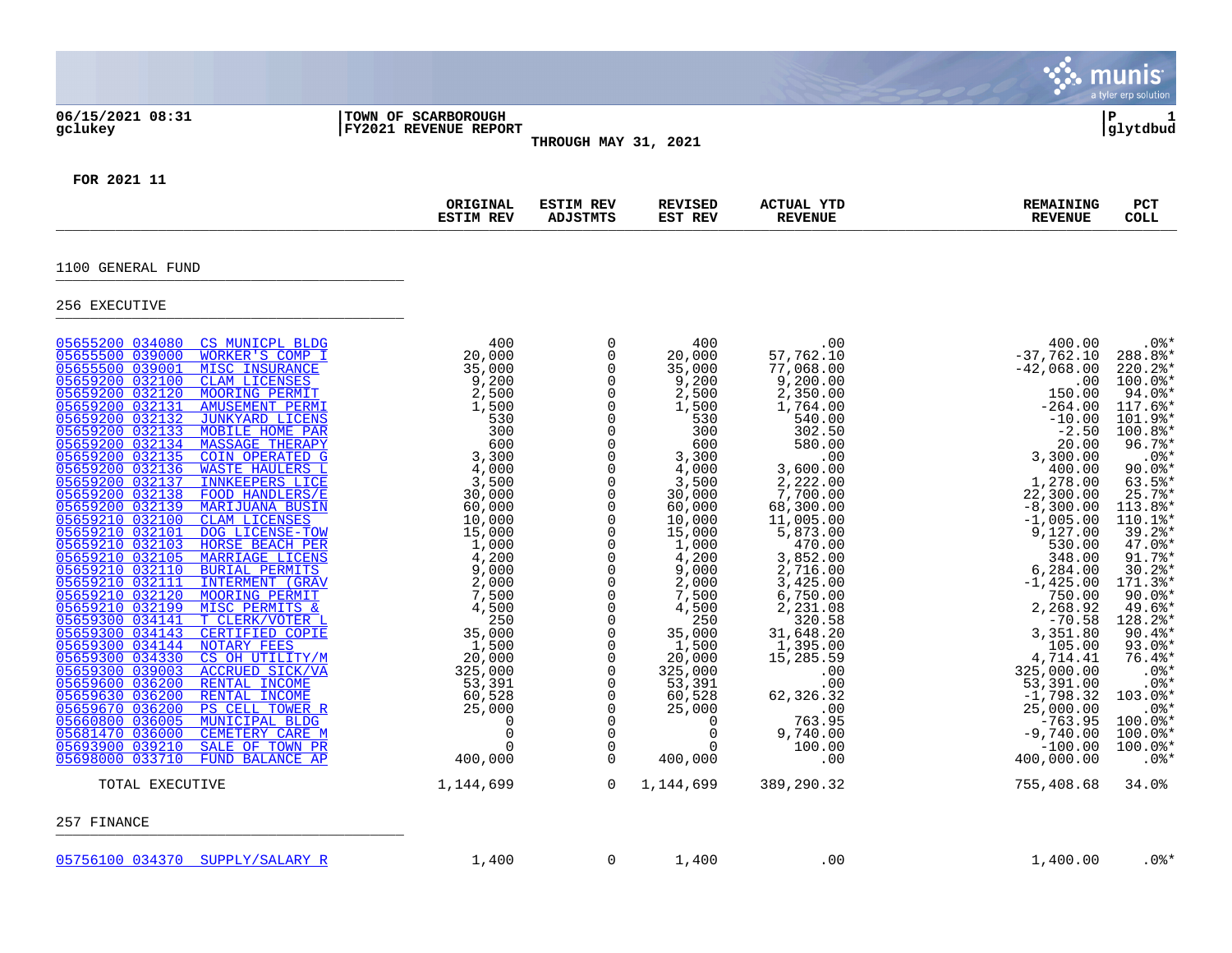

# **06/15/2021 08:31 |TOWN OF SCARBOROUGH |P 2 gclukey |FY2021 REVENUE REPORT |glytdbud**

**THROUGH MAY 31, 2021**

|                                                                                                                                                                                                                                                                                                                                                                                                                                                                                                                                                                                                                                                                                                                                                                                                                                                                                                                                                                      | ORIGINAL<br><b>ESTIM REV</b>                                                                                                                                                                                                                         | <b>ESTIM REV</b><br>ADJSTMTS                                                                                                                                                                                                                                                                                 | <b>REVISED</b><br>EST REV                                                                                                                                                                                                                   | <b>ACTUAL YTD</b><br><b>REVENUE</b>                                                                                                                                                                                                                                                                                       | <b>REMAINING</b><br><b>REVENUE</b>                                                                                                                                                                                                                                                                                      | PCT<br>COLL                                                                                                                                                                                                                                                                                |
|----------------------------------------------------------------------------------------------------------------------------------------------------------------------------------------------------------------------------------------------------------------------------------------------------------------------------------------------------------------------------------------------------------------------------------------------------------------------------------------------------------------------------------------------------------------------------------------------------------------------------------------------------------------------------------------------------------------------------------------------------------------------------------------------------------------------------------------------------------------------------------------------------------------------------------------------------------------------|------------------------------------------------------------------------------------------------------------------------------------------------------------------------------------------------------------------------------------------------------|--------------------------------------------------------------------------------------------------------------------------------------------------------------------------------------------------------------------------------------------------------------------------------------------------------------|---------------------------------------------------------------------------------------------------------------------------------------------------------------------------------------------------------------------------------------------|---------------------------------------------------------------------------------------------------------------------------------------------------------------------------------------------------------------------------------------------------------------------------------------------------------------------------|-------------------------------------------------------------------------------------------------------------------------------------------------------------------------------------------------------------------------------------------------------------------------------------------------------------------------|--------------------------------------------------------------------------------------------------------------------------------------------------------------------------------------------------------------------------------------------------------------------------------------------|
| 05759010 031100<br>REAL PROPERTY T<br>05759010 031104<br>RESD SR CITIZN<br>05759010 031105<br><b>CURRENT YEAR AB</b><br>05759010 031106<br>PRIOR YEAR ABAT<br>05759010 031140<br>SUPPLEMENTAL TA<br>05759020 031120<br><b>BOAT EXCISE TAX</b><br><b>EXCISE TAXES</b><br>05759020 031130<br>05759050 031900<br>TAX INTEREST RE<br>05759050 031910<br>LIEN FEE REVENU<br>05759200 032102<br>HUNTING & FISHI<br>05759300 033560<br><b>STATE SNOWMOBIL</b><br>05759300 034000<br>TOWN FEE ALL TE<br>05759300 034010<br>TOWN FEE BOAT R<br>05759300 034011<br>LAKE RIVER PROT<br>05759300 034020<br>TOWN FEE LICENS<br>05759300 034030<br>TOWN FEE SNOWMO<br>05759300 034140<br><b>MAP SALES COPIE</b><br>05759300 034223<br>MISC COLLECTION<br>05759300 036000<br><b>MISCELLANEOUS R</b><br>05759300 036005<br>CREDIT CARD REB<br>05759410 031941<br>SPE'L ROAD ASSE<br>05759500 036100<br><b>INTEREST ON INV</b><br>05794010 033910<br>OAKHILL PROFESS<br>TOTAL FINANCE | 21,340,911<br>$-263,000$<br>0<br>$\Omega$<br>$\Omega$<br>30,000<br>6,000,000<br>97,500<br>$\Omega$<br>1,100<br>2,900<br>300<br>1,150<br>$\Omega$<br>62,000<br>465<br>150<br>$\Omega$<br>4,000<br>5,000<br>$\Omega$<br>100,000<br>8,700<br>27,392,576 | $\Omega$<br>0<br>$\Omega$<br>$\mathbf 0$<br>$\mathbf 0$<br>$\mathbf 0$<br>$\mathbf 0$<br>$\Omega$<br>$\mathbf 0$<br>$\mathbf 0$<br>$\mathbf 0$<br>$\mathbf 0$<br>0<br>$\mathbf 0$<br>$\Omega$<br>$\overline{0}$<br>$\Omega$<br>$\mathsf 0$<br>$\mathbf 0$<br>$\mathbf 0$<br>$\Omega$<br>$\Omega$<br>$\Omega$ | 21,340,911<br>$-263,000$<br>$\cap$<br>30,000<br>6,000,000<br>97,500<br>$\bigcirc$<br>1,100<br>2,900<br>300<br>1,150<br>$\bigcirc$<br>62,000<br>465<br>150<br>$\overline{0}$<br>4,000<br>5,000<br>$\Omega$<br>100,000<br>8,700<br>27,392,576 | 21,340,911.72<br>$-271,833.19$<br>$-128, 160.08$<br>$-252, 415.61$<br>46,617.19<br>28, 143.60<br>6,460,467.69<br>36,987.22<br>418.32<br>765.25<br>2,859.84<br>236.00<br>1,045.00<br>1.00<br>82,071.00<br>466.00<br>85.00<br>$-287.00$<br>3,609.72<br>6,192.44<br>4,693.91<br>6,071,168.37<br>4,391.88<br>33, 438, 435. 27 | $-.42$<br>8,833.19<br>128,160.08<br>252,415.61<br>$-46,617.19$<br>1,856.40<br>$-460, 467.69$<br>60,512.78<br>$-418.32$<br>334.75<br>40.16<br>64.00<br>105.00<br>$-1.00$<br>$-20,071.00$<br>$-1.00$<br>65.00<br>287.00<br>390.28<br>$-1,192.44$<br>$-4,693.91$<br>$-5,971,168.376071.2$ *<br>4,308.12<br>$-6,045,858.97$ | 100.0%*<br>103.4%<br>100.0%<br>100.0%<br>$100.0$ *<br>$93.8$ *<br>107.7%*<br>$37.9$ <sup>*</sup><br>$100.0$ *<br>$69.6$ $*$<br>$98.6$ *<br>78.7%*<br>$90.9$ *<br>$100.0$ *<br>132.4%*<br>$100.2$ $*$<br>$56.7$ *<br>100.0%<br>$90.2$ %*<br>123.8%*<br>$100.0$ $\ast$<br>$50.5$ *<br>122.1% |
| 258 TECHNOLOGY & INFORMATN SERV.                                                                                                                                                                                                                                                                                                                                                                                                                                                                                                                                                                                                                                                                                                                                                                                                                                                                                                                                     |                                                                                                                                                                                                                                                      |                                                                                                                                                                                                                                                                                                              |                                                                                                                                                                                                                                             |                                                                                                                                                                                                                                                                                                                           |                                                                                                                                                                                                                                                                                                                         |                                                                                                                                                                                                                                                                                            |
| 05859300 034330<br>OOB DISPATCH NE<br>05859300 034370<br>SALARY/BENEFIT<br>TOTAL TECHNOLOGY & INFORMATN SERV.                                                                                                                                                                                                                                                                                                                                                                                                                                                                                                                                                                                                                                                                                                                                                                                                                                                        | 11,000<br>662,145<br>673,145                                                                                                                                                                                                                         | 0<br>$\Omega$<br>$\Omega$                                                                                                                                                                                                                                                                                    | 11,000<br>662,145<br>673,145                                                                                                                                                                                                                | .00<br>323, 913.52<br>323, 913.52                                                                                                                                                                                                                                                                                         | 11,000.00<br>338, 231.48<br>349,231.48                                                                                                                                                                                                                                                                                  | $.0$ %*<br>48.9%*<br>48.1%                                                                                                                                                                                                                                                                 |
| 259 PLANNING                                                                                                                                                                                                                                                                                                                                                                                                                                                                                                                                                                                                                                                                                                                                                                                                                                                                                                                                                         |                                                                                                                                                                                                                                                      |                                                                                                                                                                                                                                                                                                              |                                                                                                                                                                                                                                             |                                                                                                                                                                                                                                                                                                                           |                                                                                                                                                                                                                                                                                                                         |                                                                                                                                                                                                                                                                                            |
| 05959200 032151<br>PLUMBING PERMIT<br>05959200 032152<br><b>BUILDING PERMIT</b><br>05959200 032153<br>ELECTRICAL PERM<br>05959200 032154<br>CONTRACT ZONING<br>05959210 032121<br>CAMPGROUND OCCU                                                                                                                                                                                                                                                                                                                                                                                                                                                                                                                                                                                                                                                                                                                                                                    | 45,000<br>500,000<br>70,000<br>$\Omega$<br>1,750                                                                                                                                                                                                     | 0<br>$\Omega$<br>$\Omega$<br>$\Omega$                                                                                                                                                                                                                                                                        | 45,000<br>500,000<br>70,000<br>$\bigcap$<br>1,750                                                                                                                                                                                           | 41,782.50<br>624,450.24<br>89,587.10<br>1,250.00<br>.00                                                                                                                                                                                                                                                                   | 3,217.50<br>$-124, 450.24$ 124.9%*<br>$-19,587.10$<br>$-1, 250.00$<br>1,750.00                                                                                                                                                                                                                                          | $92.9$ <sup>*</sup><br>$128.0$ $*$<br>$100.0$ *<br>$.0$ %*                                                                                                                                                                                                                                 |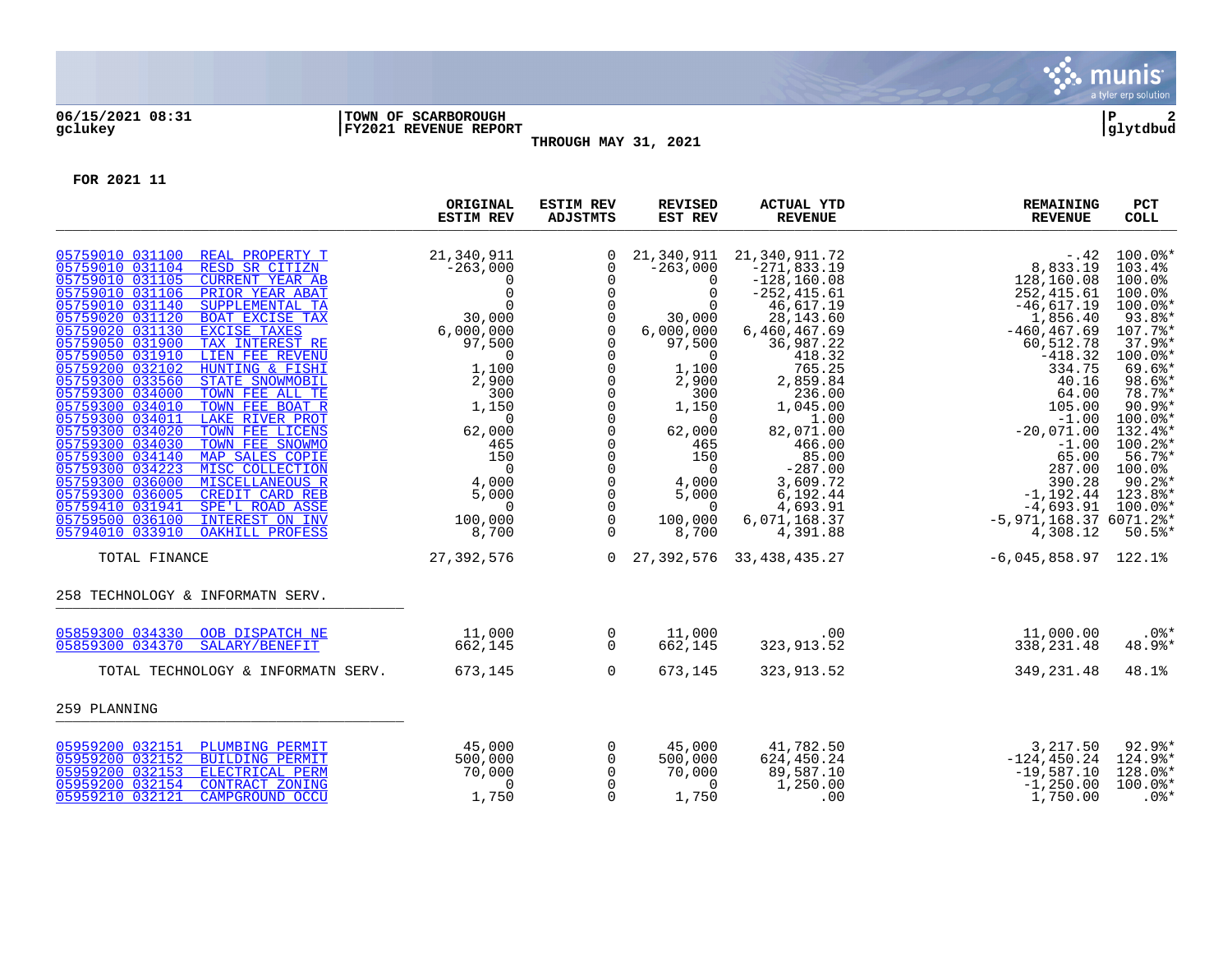

# **06/15/2021 08:31 |TOWN OF SCARBOROUGH |P 3 gclukey |FY2021 REVENUE REPORT |glytdbud**

**THROUGH MAY 31, 2021**

|                                                                                                                                                                                                                                                                                                                                                                                                                                                                                                                                                                                                                                                                                                                         | ORIGINAL<br><b>ESTIM REV</b>                                                                                                                                                 | <b>ESTIM REV</b><br><b>ADJSTMTS</b>                                                                                                                                                                  | <b>REVISED</b><br>EST REV                                                                                                                                                    | <b>ACTUAL YTD</b><br><b>REVENUE</b>                                                                                                                                                          | <b>REMAINING</b><br><b>REVENUE</b>                                                                                                                                                                                                  | PCT<br><b>COLL</b>                                                                                                                                                                                                           |
|-------------------------------------------------------------------------------------------------------------------------------------------------------------------------------------------------------------------------------------------------------------------------------------------------------------------------------------------------------------------------------------------------------------------------------------------------------------------------------------------------------------------------------------------------------------------------------------------------------------------------------------------------------------------------------------------------------------------------|------------------------------------------------------------------------------------------------------------------------------------------------------------------------------|------------------------------------------------------------------------------------------------------------------------------------------------------------------------------------------------------|------------------------------------------------------------------------------------------------------------------------------------------------------------------------------|----------------------------------------------------------------------------------------------------------------------------------------------------------------------------------------------|-------------------------------------------------------------------------------------------------------------------------------------------------------------------------------------------------------------------------------------|------------------------------------------------------------------------------------------------------------------------------------------------------------------------------------------------------------------------------|
| 05959210 032150<br>FLOOD HAZARD DE<br>05959300 034120<br><b>ORDINANCES FEES</b><br>05959300 034130<br>ZONING AND APPE<br>05959300 034150<br><b>SUBDIVISION FEE</b><br>05959300 034170<br>SITE PLAN REVIE<br>05959300 034171<br>PRIVATE ROAD RE<br>05959300 034172<br>PL BOARD ADVERT<br>05959300 034180<br>SUBDIVISION INS<br>05959300 034180 84008 CABELA'S S<br>05959300 034180 84011 EBP ANIMAL<br>05959300 034180 84022 CENTERVALE<br>05959300 034180 84043 JDR TRUST<br>05959300 034180 84082 PIPER SHOR<br>05959300 034180 84102 HOSPICE OF<br>05959300 034180 84120 SAWGRASS S<br>05959300 034180 84125 ROCK CHURC<br>05959300 034370<br>PLANNING SUSTAI                                                         | 300<br>1,200<br>7,000<br>25,000<br>20,000<br>300<br>1,000<br>30,000<br>$\Omega$<br>0<br>0<br>$\mathbf 0$<br>$\mathbf 0$<br>$\Omega$<br>$\Omega$<br>$\Omega$<br>12,253        | 0<br>0<br>0<br>$\mathbf 0$<br>$\mathbf 0$<br>$\mathsf 0$<br>$\mathbf 0$<br>0<br>$\mathbf 0$<br>$\mathbf 0$<br>$\mathbf 0$<br>$\mathbf 0$<br>$\mathbf 0$<br>$\mathsf 0$<br>$\mathbf 0$<br>$\mathbf 0$ | 300<br>1,200<br>7,000<br>25,000<br>20,000<br>300<br>1,000<br>30,000<br>$\Omega$<br>0<br>$\Omega$<br>0<br>0<br>$\Omega$<br>$\Omega$<br>$\Omega$<br>12,253                     | 950.00<br>613.35<br>6, 250.00<br>1,800.00<br>41,900.00<br>300.00<br>.00<br>26, 278.39<br>1,161.78<br>4,237.60<br>5,971.34<br>4,359.90<br>2,169.29<br>6,711.66<br>1,500.00<br>3,550.37<br>.00 | $-650.00$<br>586.65<br>750.00<br>23,200.00<br>$-21,900.00$<br>.00<br>1,000.00<br>3,721.61<br>$-1,161.78$<br>$-4, 237.60$<br>$-5,971.34$<br>$-4, 359.90$<br>$-2, 169.29$<br>$-6,711.66$<br>$-1,500.00$<br>$-3,550.37$<br>12,253.00   | 316.7%<br>$51.1$ %*<br>89.3%<br>$7.2$ $\ast$<br>209.5%*<br>$100.0$ *<br>$.0$ %*<br>$87.6$ *<br>$100.0$ *<br>$100.0$ *<br>$100.0$ *<br>$100.0$ *<br>$100.0$ *<br>$100.0$ $*$<br>$100.0$ *<br>$100.0$ *<br>$.0$ %*             |
| 05975100 035400<br>ORDINANCE VIOLA<br>TOTAL PLANNING                                                                                                                                                                                                                                                                                                                                                                                                                                                                                                                                                                                                                                                                    | 12,000<br>725,803                                                                                                                                                            | $\Omega$<br>$\overline{0}$                                                                                                                                                                           | 12,000<br>725,803                                                                                                                                                            | 7,281.50<br>872,105.02                                                                                                                                                                       | 4,718.50<br>$-146,302.02$                                                                                                                                                                                                           | $60.7$ %*<br>120.2%                                                                                                                                                                                                          |
| 262 COMMUNITY SERVICES                                                                                                                                                                                                                                                                                                                                                                                                                                                                                                                                                                                                                                                                                                  |                                                                                                                                                                              |                                                                                                                                                                                                      |                                                                                                                                                                              |                                                                                                                                                                                              |                                                                                                                                                                                                                                     |                                                                                                                                                                                                                              |
| 06255200 036000<br><b>COMM SERV MISC</b><br>06259200 031180<br><b>CABLE FRANCHISE</b><br>06259300 034090<br>GAWRON/LIBRARY<br>06259300 034142<br>PASSPORT PROCES<br>06259300 034701<br><b>CS DRAGON FLIES</b><br>06259300 034702<br>CS COMMUNITY PR<br>06259300 034705<br>CS SKI PROGRAM<br>06259300 034706<br>CS BASKETBALL P<br>06259300 034707<br>CS SOCCER PROGR<br>06259300 034708<br>CS FEB VACATION<br>06259300 034709<br>CS YOUTH PROGRA<br>06259300 034711<br>CS CHILD CARE R<br>06259300 034712<br>CS CABLE TV REV<br>06259300 034713<br>CS COMM PRG FIE<br>06259300 034730<br>CS-PARKING LOT<br>06259300 036450 69020 CS SPEC EV<br>06259300 039210<br>CS SALE OF PROP<br>06259320 034740<br>ATHLETIC FIELD/ | 400<br>219,000<br>13,000<br>20,000<br>4,000<br>24,000<br>33,000<br>20,000<br>50,000<br>3,000<br>100,000<br>930,000<br>500<br>6,000<br>380,000<br>15,000<br>$\Omega$<br>3,500 | 0<br>0<br>0<br>$\mathbf 0$<br>0<br>$\mathbf 0$<br>$\mathbf 0$<br>$\mathbf 0$<br>$\mathbf 0$<br>0<br>0<br>0<br>$\mathbf 0$<br>$\mathbf 0$<br>$\mathbf 0$<br>$\Omega$<br>$\mathbf 0$<br>$\overline{0}$ | 400<br>219,000<br>13,000<br>20,000<br>4,000<br>24,000<br>33,000<br>20,000<br>50,000<br>3,000<br>100,000<br>930,000<br>500<br>6,000<br>380,000<br>15,000<br>$\Omega$<br>3,500 | 1,957.00<br>229,665.27<br>8,200.00<br>10,347.15<br>.00<br>120.00<br>.00<br>.00<br>20,139.97<br>.00<br>54,752.00<br>157,707.02<br>.00<br>.00<br>354, 362.88<br>.00<br>250.00<br>.00           | $-1,557.00$<br>$-10,665.27$<br>4,800.00<br>9,652.85<br>4,000.00<br>23,880.00<br>33,000.00<br>20,000.00<br>29,860.03<br>3,000.00<br>45,248.00<br>772,292.98<br>500.00<br>6,000.00<br>25,637.12<br>15,000.00<br>$-250.00$<br>3,500.00 | 489.3%*<br>$104.9$ <sup>*</sup><br>$63.1$ $*$<br>$51.7$ %*<br>$.0$ %*<br>$.5$ <sup>*</sup><br>$.0$ %*<br>$.0$ %*<br>40.3%*<br>$.0$ %*<br>54.8%*<br>$17.0$ %*<br>$.0$ %*<br>$.0$ %*<br>93.3%<br>$.0$ %*<br>100.0%*<br>$.0$ %* |
| 06259320 034755<br>FIELD USE FEES                                                                                                                                                                                                                                                                                                                                                                                                                                                                                                                                                                                                                                                                                       | 25,000                                                                                                                                                                       | $\mathbf 0$                                                                                                                                                                                          | 25,000                                                                                                                                                                       | 7,580.00                                                                                                                                                                                     | 17,420.00                                                                                                                                                                                                                           | 30.3%                                                                                                                                                                                                                        |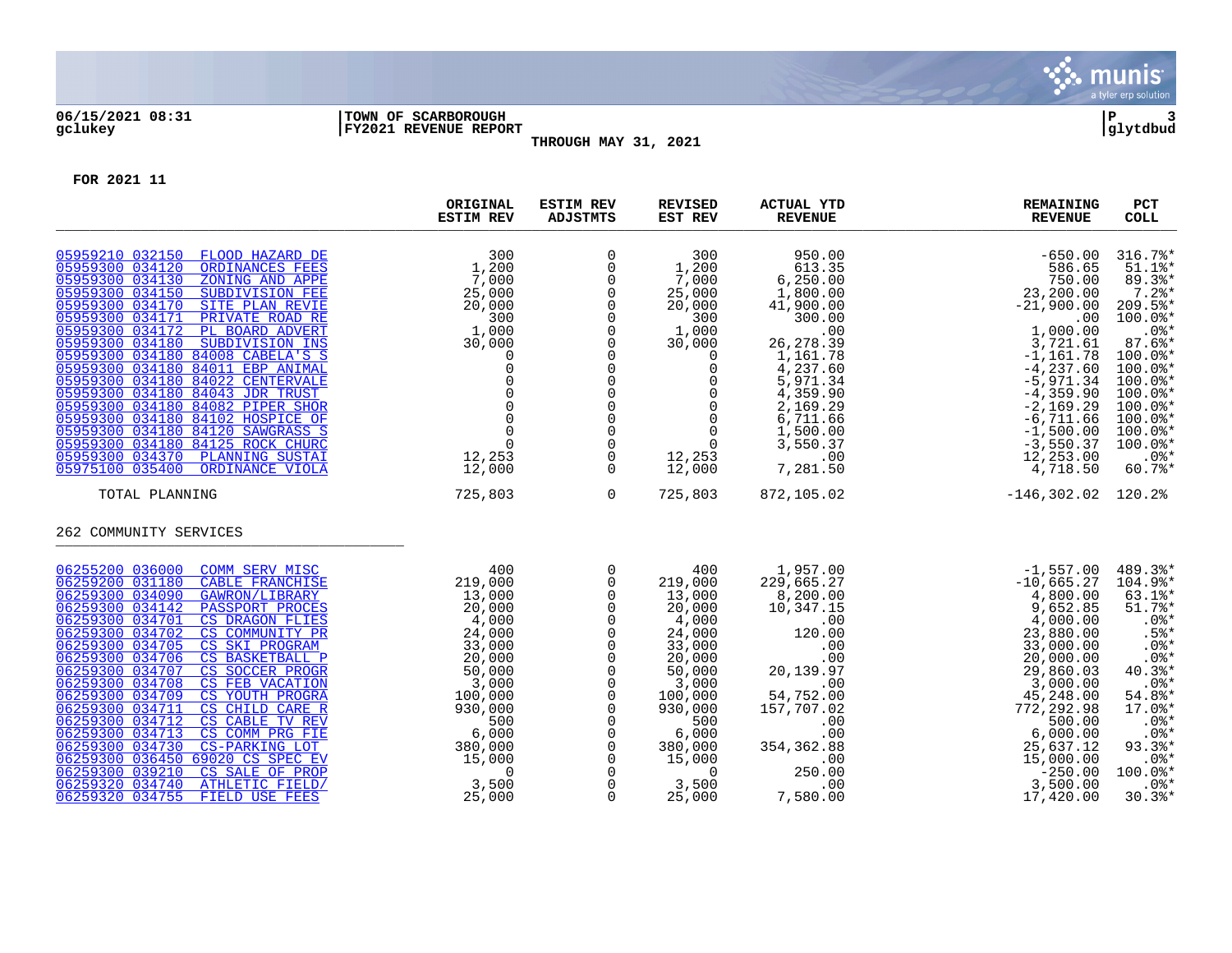

# **06/15/2021 08:31 |TOWN OF SCARBOROUGH |P 4 gclukey |FY2021 REVENUE REPORT |glytdbud**

**THROUGH MAY 31, 2021**

|                                                                                                                                                                                                                                                                                                                                                                        | ORIGINAL<br><b>ESTIM REV</b>                                                          | <b>ESTIM REV</b><br><b>ADJSTMTS</b>                                                     | <b>REVISED</b><br>EST REV                                                             | <b>ACTUAL YTD</b><br><b>REVENUE</b>                                                               | <b>REMAINING</b><br><b>REVENUE</b>                                                                          | PCT<br><b>COLL</b>                                                                                     |
|------------------------------------------------------------------------------------------------------------------------------------------------------------------------------------------------------------------------------------------------------------------------------------------------------------------------------------------------------------------------|---------------------------------------------------------------------------------------|-----------------------------------------------------------------------------------------|---------------------------------------------------------------------------------------|---------------------------------------------------------------------------------------------------|-------------------------------------------------------------------------------------------------------------|--------------------------------------------------------------------------------------------------------|
| 06259320 034760<br>OH FIELD LIGHTI<br>06259350 034740<br>CS-HURD PARK CO<br>06259360 034703<br>CS ADULT RECREA<br>06259360 034704<br><b>CS SUMMER PROGR</b><br>06260420 034700<br><b>CS SENIORS PROG</b><br>06260420 034713<br>SENIOR'S FIELD<br>06260420 034714<br>SENIOR'S FOOD R<br>06260480 034711<br>CS CHILD CARE H<br>06286100 039320<br><b>HIGGINS BEACH L</b> | 2,600<br>6,000<br>5,000<br>300,000<br>1,500<br>30,000<br>9,500<br>$\Omega$<br>5,000   | $\Omega$<br>$\Omega$<br>$\Omega$<br>0<br>$\Omega$<br>0<br>$\mathbf 0$<br>0<br>$\Omega$  | 2,600<br>6,000<br>5,000<br>300,000<br>1,500<br>30,000<br>9,500<br>$\Omega$<br>5,000   | 297.50<br>.00<br>$-30.00$<br>194,532.00<br>.00<br>$-213.00$<br>8,481.00<br>242,088.25<br>5,000.00 | 2,302.50<br>6,000.00<br>5,030.00<br>105,468.00<br>1,500.00<br>30,213.00<br>1,019.00<br>$-242,088.25$<br>.00 | $11.4$ %*<br>$.0$ %*<br>$-.6$ %*<br>64.8%*<br>$.0$ %*<br>$-0.7$ %*<br>$89.3$ *<br>100.0%*<br>$100.0$ * |
| TOTAL COMMUNITY SERVICES                                                                                                                                                                                                                                                                                                                                               | 2,206,000                                                                             | $\Omega$                                                                                | 2,206,000                                                                             | 1,295,237.04                                                                                      | 910,762.96                                                                                                  | 58.7%                                                                                                  |
| 266 PUBLIC HEALTH & WELFARE                                                                                                                                                                                                                                                                                                                                            |                                                                                       |                                                                                         |                                                                                       |                                                                                                   |                                                                                                             |                                                                                                        |
| 06666160 036000 WELFARE MISC RE                                                                                                                                                                                                                                                                                                                                        | $\mathbf 0$                                                                           | 0                                                                                       | 0                                                                                     | 4,096.63                                                                                          | $-4.096.63$ 100.0 $*$                                                                                       |                                                                                                        |
| TOTAL PUBLIC HEALTH & WELFARE                                                                                                                                                                                                                                                                                                                                          | $\Omega$                                                                              | $\Omega$                                                                                | $\Omega$                                                                              | 4,096.63                                                                                          | $-4,096.63$ 100.0%                                                                                          |                                                                                                        |
| 271 FIRE SERVICES                                                                                                                                                                                                                                                                                                                                                      |                                                                                       |                                                                                         |                                                                                       |                                                                                                   |                                                                                                             |                                                                                                        |
| 07159300 034181<br><b>INSPECTIONS FEE</b><br>07159300 034220<br><b>RESCUE REVENUES</b><br>07159300 034260<br>DEPT RUN REPORT<br>07159300 034373<br><b>ENGINE 5 FUEL R</b><br>07159300 039002<br>FIRE DEPT HAZ M<br>07159300 039210<br>SALE OF TOWN PR<br>07159390 034210<br>SPEC'L DUTY SER<br>07159600 036200<br>14 SACO ST RENT                                      | 125,000<br>1,250,000<br>1,000<br>2,500<br>10,000<br>$\overline{0}$<br>7,500<br>12,000 | 0<br>0<br>$\Omega$<br>$\mathbf 0$<br>$\mathbf 0$<br>$\mathbf 0$<br>$\Omega$<br>$\Omega$ | 125,000<br>1,250,000<br>1,000<br>2,500<br>10,000<br>$\overline{0}$<br>7,500<br>12,000 | 149,008.71<br>625,000.02<br>618.00<br>1,878.93<br>6, 535.00<br>3,325.00<br>1,344.00<br>2,600.00   | $-24,008.71$<br>624,999.98<br>382.00<br>621.07<br>3,465.00<br>$-3,325.00$<br>6, 156.00<br>9,400.00          | 119.2%*<br>$50.0$ *<br>61.8%*<br>$75.2$ *<br>$65.4$ *<br>100.0%*<br>$17.9$ <sup>*</sup><br>$21.7$ %*   |
| TOTAL FIRE SERVICES                                                                                                                                                                                                                                                                                                                                                    | 1,408,000                                                                             | $\Omega$                                                                                | 1,408,000                                                                             | 790,309.66                                                                                        | 617,690.34                                                                                                  | 56.1%                                                                                                  |
| 272 POLICE SERVICES                                                                                                                                                                                                                                                                                                                                                    |                                                                                       |                                                                                         |                                                                                       |                                                                                                   |                                                                                                             |                                                                                                        |
| 07259200 032160<br><b>WEAPONS PERMITS</b><br>07259300 034203<br>PD POSTAGE REIM<br>07259300 034210<br>SPECIAL POLICE<br>07259300 034214<br>PD PROUTS NECK<br>07259300 034215<br><b>PSAP BILLING</b>                                                                                                                                                                    | 500<br>$\Omega$<br>81,000<br>600<br>26,566                                            | 0<br>$\Omega$<br>$\mathbf 0$<br>$\Omega$<br>$\Omega$                                    | 500<br>$\overline{0}$<br>81,000<br>600<br>26,566                                      | 580.00<br>63.60<br>37,979.87<br>2,284.07<br>26,566.00                                             | $-80.00$<br>$-63.60$<br>43,020.13<br>$-1,684.07$<br>.00                                                     | $116.0$ <sup>*</sup><br>$100.0$ *<br>46.9%*<br>380.7%*<br>$100.0$ *                                    |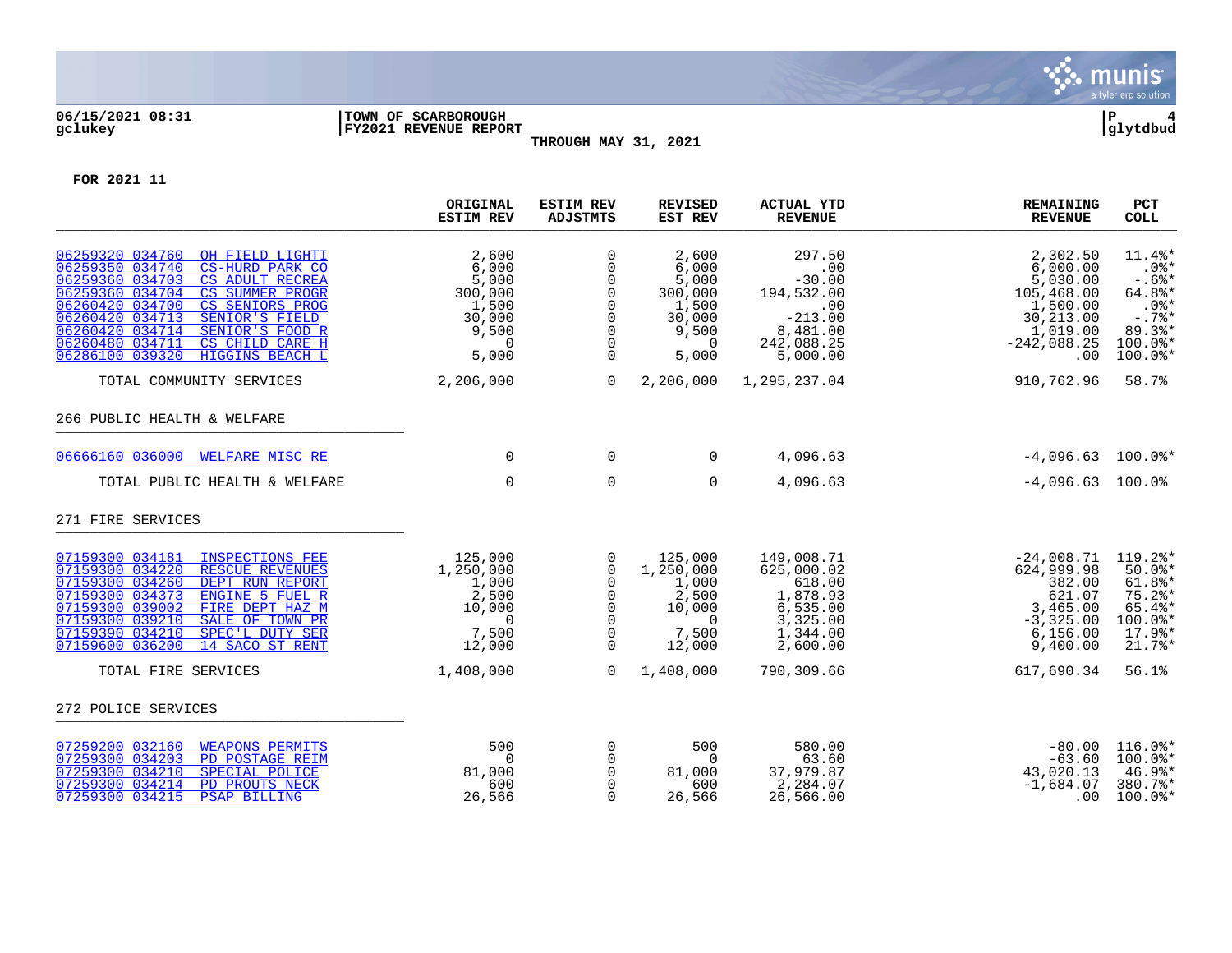

# **06/15/2021 08:31 |TOWN OF SCARBOROUGH |P 5 gclukey |FY2021 REVENUE REPORT |glytdbud**

**THROUGH MAY 31, 2021**

| 07259300 034230<br>0<br>2,695.37<br>179.7%*<br>POLICE COURT TI<br>1,500<br>1,500<br>$-1, 195.37$<br>07259300 034233<br>$\mathbf 0$<br>2,500<br>POLYGRAPH TESTI<br>2,500<br>1,375.00<br>1,125.00<br>$55.0$ $*$<br>07259300 034235<br>SOR (SEX OFFEND<br>0<br>5.00<br>$100.0$ *<br>0<br>$\overline{0}$<br>$-5.00$<br>07259300 034240<br>$\mathbf 0$<br>$86.0$ %*<br>MRO & PIER FEES<br>15,000<br>15,000<br>12,900.00<br>2,100.00<br>07259300 034250<br>F/P SPECIAL DUT<br>$\Omega$<br>1,000<br>1,665.00<br>166.5%*<br>1,000<br>$-665.00$<br>07259300 034322<br><b>ALARM MONITORIN</b><br>5,500<br>$\mathbf 0$<br>5,500<br>$-8,791.67$<br>259.8%*<br>14,291.67<br>07259300 034370<br>$\overline{0}$<br><b>SALARY REIMBURS</b><br>34,000<br>$-34,000$<br>.00<br>.00<br>.0%<br>11,560.42<br>89.1%*<br>07259300 034370 72020 PD MDEA TF<br>106,145<br>94,584.58<br>106,145<br>0<br>07259300 034370 77095 CAPE ELIZA<br>6,023.67<br>100.0%*<br>6,024<br>$\Omega$<br>6,024<br>.33<br>$-327.50$<br>34,000<br>34, 327.50<br>101.0%*<br>07259300 034370 77097 WESTBROOK<br>34,000<br>0<br>23, 269. 27<br>07259300 034374 HIDTA SECRETARI<br>33,326<br>10,056.73<br>$69.8$ *<br>33,326<br>$\Omega$<br>07259300 034375 77097 WESTBROOK<br>$\mathbf 0$<br>$\mathbf 0$<br>2,150.00<br>$-2,150.00$<br>$100.0$ *<br>$\mathbf 0$<br>77,482<br>07259300 034376<br>0<br>77,482<br>58.9%*<br>PROUTS NECK SAL<br>45,641.08<br>31,840.92<br>07259300 034377<br>$\mathbf 0$<br>PD OOB PERSONNE<br>370,699<br>339,807.49<br>91.7%*<br>370,699<br>30,891.51<br>07259300 034720<br>0<br><b>BOAT LAUNCHING</b><br>5,895.00<br>5,105.00<br>$53.6$ *<br>11,000<br>11,000<br>$\mathbf 0$<br>07259300 034730<br>PD HIGGINS BEAC<br>40,000<br>40,000<br>32,012.85<br>7,987.15<br>$20.0$ *<br>$\mathsf{O}$<br>07259300 036000<br>MISCELLANEOUS R<br>6,744.50<br>5,255.50<br>$56.2$ *<br>12,000<br>12,000<br>07259300 036000 85025 PD ASSET F<br>$\mathbf 0$<br>$.0$ %*<br>20,000<br>20,000<br>20,000.00<br>.00<br>$\mathsf{O}\xspace$<br>07259300 036450<br>PD MISC DONATIO<br>5,995.00<br>$\mathbf 0$<br>$-5,995.00$<br>$100.0$ *<br>0<br>$\mathsf{O}\xspace$<br>$\Omega$<br>07259300 036452<br><b>PD MARLEA REVEN</b><br>$\Omega$<br>20.00<br>$100.0$ *<br>$-20.00$<br>07259300 039210<br>$\mathbf 0$<br>SALE OF TOWN PR<br>30,000<br>41,650.00<br>$-11,650.00$<br>138.8%*<br>30,000<br>07259330 034370<br>$\mathbf 0$<br>HIDTA OT REIMBU<br>17,187<br>10,126.34<br>7,060.66<br>58.9%*<br>17,187<br>$\mathbf 0$<br>07259350 036000<br>COMM RES/DARE M<br>$\Omega$<br>$100.0$ *<br>$\Omega$<br>130.00<br>$-130.00$<br>$\mathsf 0$<br>07275100 035100<br>PARKING VIOLATI<br>45,000<br>45,000<br>62,003.00<br>137.8%*<br>$-17,003.00$<br>$\mathbf 0$<br>07275100 035101<br><b>FALSE ALARM VIO</b><br>30,000<br>30,000<br>29,500.00<br>500.00<br>$98.3$ $*$<br>$\mathsf 0$<br>07275100 035102<br>700<br>700<br>270.00<br>$61.4$ %*<br>DOG AT LARGE RE<br>430.00<br>07275100 035201<br><b>FIREWORKS VIOLA</b><br>$\Omega$<br>$\Omega$<br>200.00<br>$-200.00$<br>$100.0$ *<br>$\Omega$<br>TOTAL POLICE SERVICES<br>967,729<br>$\Omega$<br>967,729<br>816,890.16<br>150,838.84<br>84.4%<br>281 PUBLIC WORKS<br>08159200 032170 EXCAVATING LICE<br>2,600<br>0<br>2,250.00<br>2,600<br>350.00<br>$86.5$ %*<br>$\mathbf 0$<br>08159200 032171<br>STREET OPENING<br>5,000<br>5,000<br>$-1,000.00$<br>120.0%*<br>6,000.00 |
|-------------------------------------------------------------------------------------------------------------------------------------------------------------------------------------------------------------------------------------------------------------------------------------------------------------------------------------------------------------------------------------------------------------------------------------------------------------------------------------------------------------------------------------------------------------------------------------------------------------------------------------------------------------------------------------------------------------------------------------------------------------------------------------------------------------------------------------------------------------------------------------------------------------------------------------------------------------------------------------------------------------------------------------------------------------------------------------------------------------------------------------------------------------------------------------------------------------------------------------------------------------------------------------------------------------------------------------------------------------------------------------------------------------------------------------------------------------------------------------------------------------------------------------------------------------------------------------------------------------------------------------------------------------------------------------------------------------------------------------------------------------------------------------------------------------------------------------------------------------------------------------------------------------------------------------------------------------------------------------------------------------------------------------------------------------------------------------------------------------------------------------------------------------------------------------------------------------------------------------------------------------------------------------------------------------------------------------------------------------------------------------------------------------------------------------------------------------------------------------------------------------------------------------------------------------------------------------------------------------------------------------------------------------------------------------------------------------------------------------------------------------------------------------------------------------------------------------------------------------------------------------------------------------------------------------------------------------------------------------------------------------------------------------------------------------------------------------------------------------------------------------------------------------------------------------------------------------------------------------------------------------------------------------------------------------------------------------------------------------------------------|
|                                                                                                                                                                                                                                                                                                                                                                                                                                                                                                                                                                                                                                                                                                                                                                                                                                                                                                                                                                                                                                                                                                                                                                                                                                                                                                                                                                                                                                                                                                                                                                                                                                                                                                                                                                                                                                                                                                                                                                                                                                                                                                                                                                                                                                                                                                                                                                                                                                                                                                                                                                                                                                                                                                                                                                                                                                                                                                                                                                                                                                                                                                                                                                                                                                                                                                                                                                               |
|                                                                                                                                                                                                                                                                                                                                                                                                                                                                                                                                                                                                                                                                                                                                                                                                                                                                                                                                                                                                                                                                                                                                                                                                                                                                                                                                                                                                                                                                                                                                                                                                                                                                                                                                                                                                                                                                                                                                                                                                                                                                                                                                                                                                                                                                                                                                                                                                                                                                                                                                                                                                                                                                                                                                                                                                                                                                                                                                                                                                                                                                                                                                                                                                                                                                                                                                                                               |
|                                                                                                                                                                                                                                                                                                                                                                                                                                                                                                                                                                                                                                                                                                                                                                                                                                                                                                                                                                                                                                                                                                                                                                                                                                                                                                                                                                                                                                                                                                                                                                                                                                                                                                                                                                                                                                                                                                                                                                                                                                                                                                                                                                                                                                                                                                                                                                                                                                                                                                                                                                                                                                                                                                                                                                                                                                                                                                                                                                                                                                                                                                                                                                                                                                                                                                                                                                               |
|                                                                                                                                                                                                                                                                                                                                                                                                                                                                                                                                                                                                                                                                                                                                                                                                                                                                                                                                                                                                                                                                                                                                                                                                                                                                                                                                                                                                                                                                                                                                                                                                                                                                                                                                                                                                                                                                                                                                                                                                                                                                                                                                                                                                                                                                                                                                                                                                                                                                                                                                                                                                                                                                                                                                                                                                                                                                                                                                                                                                                                                                                                                                                                                                                                                                                                                                                                               |
|                                                                                                                                                                                                                                                                                                                                                                                                                                                                                                                                                                                                                                                                                                                                                                                                                                                                                                                                                                                                                                                                                                                                                                                                                                                                                                                                                                                                                                                                                                                                                                                                                                                                                                                                                                                                                                                                                                                                                                                                                                                                                                                                                                                                                                                                                                                                                                                                                                                                                                                                                                                                                                                                                                                                                                                                                                                                                                                                                                                                                                                                                                                                                                                                                                                                                                                                                                               |
|                                                                                                                                                                                                                                                                                                                                                                                                                                                                                                                                                                                                                                                                                                                                                                                                                                                                                                                                                                                                                                                                                                                                                                                                                                                                                                                                                                                                                                                                                                                                                                                                                                                                                                                                                                                                                                                                                                                                                                                                                                                                                                                                                                                                                                                                                                                                                                                                                                                                                                                                                                                                                                                                                                                                                                                                                                                                                                                                                                                                                                                                                                                                                                                                                                                                                                                                                                               |
|                                                                                                                                                                                                                                                                                                                                                                                                                                                                                                                                                                                                                                                                                                                                                                                                                                                                                                                                                                                                                                                                                                                                                                                                                                                                                                                                                                                                                                                                                                                                                                                                                                                                                                                                                                                                                                                                                                                                                                                                                                                                                                                                                                                                                                                                                                                                                                                                                                                                                                                                                                                                                                                                                                                                                                                                                                                                                                                                                                                                                                                                                                                                                                                                                                                                                                                                                                               |
|                                                                                                                                                                                                                                                                                                                                                                                                                                                                                                                                                                                                                                                                                                                                                                                                                                                                                                                                                                                                                                                                                                                                                                                                                                                                                                                                                                                                                                                                                                                                                                                                                                                                                                                                                                                                                                                                                                                                                                                                                                                                                                                                                                                                                                                                                                                                                                                                                                                                                                                                                                                                                                                                                                                                                                                                                                                                                                                                                                                                                                                                                                                                                                                                                                                                                                                                                                               |
|                                                                                                                                                                                                                                                                                                                                                                                                                                                                                                                                                                                                                                                                                                                                                                                                                                                                                                                                                                                                                                                                                                                                                                                                                                                                                                                                                                                                                                                                                                                                                                                                                                                                                                                                                                                                                                                                                                                                                                                                                                                                                                                                                                                                                                                                                                                                                                                                                                                                                                                                                                                                                                                                                                                                                                                                                                                                                                                                                                                                                                                                                                                                                                                                                                                                                                                                                                               |
|                                                                                                                                                                                                                                                                                                                                                                                                                                                                                                                                                                                                                                                                                                                                                                                                                                                                                                                                                                                                                                                                                                                                                                                                                                                                                                                                                                                                                                                                                                                                                                                                                                                                                                                                                                                                                                                                                                                                                                                                                                                                                                                                                                                                                                                                                                                                                                                                                                                                                                                                                                                                                                                                                                                                                                                                                                                                                                                                                                                                                                                                                                                                                                                                                                                                                                                                                                               |
|                                                                                                                                                                                                                                                                                                                                                                                                                                                                                                                                                                                                                                                                                                                                                                                                                                                                                                                                                                                                                                                                                                                                                                                                                                                                                                                                                                                                                                                                                                                                                                                                                                                                                                                                                                                                                                                                                                                                                                                                                                                                                                                                                                                                                                                                                                                                                                                                                                                                                                                                                                                                                                                                                                                                                                                                                                                                                                                                                                                                                                                                                                                                                                                                                                                                                                                                                                               |
|                                                                                                                                                                                                                                                                                                                                                                                                                                                                                                                                                                                                                                                                                                                                                                                                                                                                                                                                                                                                                                                                                                                                                                                                                                                                                                                                                                                                                                                                                                                                                                                                                                                                                                                                                                                                                                                                                                                                                                                                                                                                                                                                                                                                                                                                                                                                                                                                                                                                                                                                                                                                                                                                                                                                                                                                                                                                                                                                                                                                                                                                                                                                                                                                                                                                                                                                                                               |
|                                                                                                                                                                                                                                                                                                                                                                                                                                                                                                                                                                                                                                                                                                                                                                                                                                                                                                                                                                                                                                                                                                                                                                                                                                                                                                                                                                                                                                                                                                                                                                                                                                                                                                                                                                                                                                                                                                                                                                                                                                                                                                                                                                                                                                                                                                                                                                                                                                                                                                                                                                                                                                                                                                                                                                                                                                                                                                                                                                                                                                                                                                                                                                                                                                                                                                                                                                               |
|                                                                                                                                                                                                                                                                                                                                                                                                                                                                                                                                                                                                                                                                                                                                                                                                                                                                                                                                                                                                                                                                                                                                                                                                                                                                                                                                                                                                                                                                                                                                                                                                                                                                                                                                                                                                                                                                                                                                                                                                                                                                                                                                                                                                                                                                                                                                                                                                                                                                                                                                                                                                                                                                                                                                                                                                                                                                                                                                                                                                                                                                                                                                                                                                                                                                                                                                                                               |
|                                                                                                                                                                                                                                                                                                                                                                                                                                                                                                                                                                                                                                                                                                                                                                                                                                                                                                                                                                                                                                                                                                                                                                                                                                                                                                                                                                                                                                                                                                                                                                                                                                                                                                                                                                                                                                                                                                                                                                                                                                                                                                                                                                                                                                                                                                                                                                                                                                                                                                                                                                                                                                                                                                                                                                                                                                                                                                                                                                                                                                                                                                                                                                                                                                                                                                                                                                               |
|                                                                                                                                                                                                                                                                                                                                                                                                                                                                                                                                                                                                                                                                                                                                                                                                                                                                                                                                                                                                                                                                                                                                                                                                                                                                                                                                                                                                                                                                                                                                                                                                                                                                                                                                                                                                                                                                                                                                                                                                                                                                                                                                                                                                                                                                                                                                                                                                                                                                                                                                                                                                                                                                                                                                                                                                                                                                                                                                                                                                                                                                                                                                                                                                                                                                                                                                                                               |
|                                                                                                                                                                                                                                                                                                                                                                                                                                                                                                                                                                                                                                                                                                                                                                                                                                                                                                                                                                                                                                                                                                                                                                                                                                                                                                                                                                                                                                                                                                                                                                                                                                                                                                                                                                                                                                                                                                                                                                                                                                                                                                                                                                                                                                                                                                                                                                                                                                                                                                                                                                                                                                                                                                                                                                                                                                                                                                                                                                                                                                                                                                                                                                                                                                                                                                                                                                               |
|                                                                                                                                                                                                                                                                                                                                                                                                                                                                                                                                                                                                                                                                                                                                                                                                                                                                                                                                                                                                                                                                                                                                                                                                                                                                                                                                                                                                                                                                                                                                                                                                                                                                                                                                                                                                                                                                                                                                                                                                                                                                                                                                                                                                                                                                                                                                                                                                                                                                                                                                                                                                                                                                                                                                                                                                                                                                                                                                                                                                                                                                                                                                                                                                                                                                                                                                                                               |
|                                                                                                                                                                                                                                                                                                                                                                                                                                                                                                                                                                                                                                                                                                                                                                                                                                                                                                                                                                                                                                                                                                                                                                                                                                                                                                                                                                                                                                                                                                                                                                                                                                                                                                                                                                                                                                                                                                                                                                                                                                                                                                                                                                                                                                                                                                                                                                                                                                                                                                                                                                                                                                                                                                                                                                                                                                                                                                                                                                                                                                                                                                                                                                                                                                                                                                                                                                               |
|                                                                                                                                                                                                                                                                                                                                                                                                                                                                                                                                                                                                                                                                                                                                                                                                                                                                                                                                                                                                                                                                                                                                                                                                                                                                                                                                                                                                                                                                                                                                                                                                                                                                                                                                                                                                                                                                                                                                                                                                                                                                                                                                                                                                                                                                                                                                                                                                                                                                                                                                                                                                                                                                                                                                                                                                                                                                                                                                                                                                                                                                                                                                                                                                                                                                                                                                                                               |
|                                                                                                                                                                                                                                                                                                                                                                                                                                                                                                                                                                                                                                                                                                                                                                                                                                                                                                                                                                                                                                                                                                                                                                                                                                                                                                                                                                                                                                                                                                                                                                                                                                                                                                                                                                                                                                                                                                                                                                                                                                                                                                                                                                                                                                                                                                                                                                                                                                                                                                                                                                                                                                                                                                                                                                                                                                                                                                                                                                                                                                                                                                                                                                                                                                                                                                                                                                               |
|                                                                                                                                                                                                                                                                                                                                                                                                                                                                                                                                                                                                                                                                                                                                                                                                                                                                                                                                                                                                                                                                                                                                                                                                                                                                                                                                                                                                                                                                                                                                                                                                                                                                                                                                                                                                                                                                                                                                                                                                                                                                                                                                                                                                                                                                                                                                                                                                                                                                                                                                                                                                                                                                                                                                                                                                                                                                                                                                                                                                                                                                                                                                                                                                                                                                                                                                                                               |
|                                                                                                                                                                                                                                                                                                                                                                                                                                                                                                                                                                                                                                                                                                                                                                                                                                                                                                                                                                                                                                                                                                                                                                                                                                                                                                                                                                                                                                                                                                                                                                                                                                                                                                                                                                                                                                                                                                                                                                                                                                                                                                                                                                                                                                                                                                                                                                                                                                                                                                                                                                                                                                                                                                                                                                                                                                                                                                                                                                                                                                                                                                                                                                                                                                                                                                                                                                               |
|                                                                                                                                                                                                                                                                                                                                                                                                                                                                                                                                                                                                                                                                                                                                                                                                                                                                                                                                                                                                                                                                                                                                                                                                                                                                                                                                                                                                                                                                                                                                                                                                                                                                                                                                                                                                                                                                                                                                                                                                                                                                                                                                                                                                                                                                                                                                                                                                                                                                                                                                                                                                                                                                                                                                                                                                                                                                                                                                                                                                                                                                                                                                                                                                                                                                                                                                                                               |
|                                                                                                                                                                                                                                                                                                                                                                                                                                                                                                                                                                                                                                                                                                                                                                                                                                                                                                                                                                                                                                                                                                                                                                                                                                                                                                                                                                                                                                                                                                                                                                                                                                                                                                                                                                                                                                                                                                                                                                                                                                                                                                                                                                                                                                                                                                                                                                                                                                                                                                                                                                                                                                                                                                                                                                                                                                                                                                                                                                                                                                                                                                                                                                                                                                                                                                                                                                               |
|                                                                                                                                                                                                                                                                                                                                                                                                                                                                                                                                                                                                                                                                                                                                                                                                                                                                                                                                                                                                                                                                                                                                                                                                                                                                                                                                                                                                                                                                                                                                                                                                                                                                                                                                                                                                                                                                                                                                                                                                                                                                                                                                                                                                                                                                                                                                                                                                                                                                                                                                                                                                                                                                                                                                                                                                                                                                                                                                                                                                                                                                                                                                                                                                                                                                                                                                                                               |
|                                                                                                                                                                                                                                                                                                                                                                                                                                                                                                                                                                                                                                                                                                                                                                                                                                                                                                                                                                                                                                                                                                                                                                                                                                                                                                                                                                                                                                                                                                                                                                                                                                                                                                                                                                                                                                                                                                                                                                                                                                                                                                                                                                                                                                                                                                                                                                                                                                                                                                                                                                                                                                                                                                                                                                                                                                                                                                                                                                                                                                                                                                                                                                                                                                                                                                                                                                               |
|                                                                                                                                                                                                                                                                                                                                                                                                                                                                                                                                                                                                                                                                                                                                                                                                                                                                                                                                                                                                                                                                                                                                                                                                                                                                                                                                                                                                                                                                                                                                                                                                                                                                                                                                                                                                                                                                                                                                                                                                                                                                                                                                                                                                                                                                                                                                                                                                                                                                                                                                                                                                                                                                                                                                                                                                                                                                                                                                                                                                                                                                                                                                                                                                                                                                                                                                                                               |
|                                                                                                                                                                                                                                                                                                                                                                                                                                                                                                                                                                                                                                                                                                                                                                                                                                                                                                                                                                                                                                                                                                                                                                                                                                                                                                                                                                                                                                                                                                                                                                                                                                                                                                                                                                                                                                                                                                                                                                                                                                                                                                                                                                                                                                                                                                                                                                                                                                                                                                                                                                                                                                                                                                                                                                                                                                                                                                                                                                                                                                                                                                                                                                                                                                                                                                                                                                               |
|                                                                                                                                                                                                                                                                                                                                                                                                                                                                                                                                                                                                                                                                                                                                                                                                                                                                                                                                                                                                                                                                                                                                                                                                                                                                                                                                                                                                                                                                                                                                                                                                                                                                                                                                                                                                                                                                                                                                                                                                                                                                                                                                                                                                                                                                                                                                                                                                                                                                                                                                                                                                                                                                                                                                                                                                                                                                                                                                                                                                                                                                                                                                                                                                                                                                                                                                                                               |
|                                                                                                                                                                                                                                                                                                                                                                                                                                                                                                                                                                                                                                                                                                                                                                                                                                                                                                                                                                                                                                                                                                                                                                                                                                                                                                                                                                                                                                                                                                                                                                                                                                                                                                                                                                                                                                                                                                                                                                                                                                                                                                                                                                                                                                                                                                                                                                                                                                                                                                                                                                                                                                                                                                                                                                                                                                                                                                                                                                                                                                                                                                                                                                                                                                                                                                                                                                               |
| 08159300 034305<br><b>BUILDING PERMIT</b><br>1,000<br>0<br>1,000<br>200.00<br>800.00<br>$20.0$ *                                                                                                                                                                                                                                                                                                                                                                                                                                                                                                                                                                                                                                                                                                                                                                                                                                                                                                                                                                                                                                                                                                                                                                                                                                                                                                                                                                                                                                                                                                                                                                                                                                                                                                                                                                                                                                                                                                                                                                                                                                                                                                                                                                                                                                                                                                                                                                                                                                                                                                                                                                                                                                                                                                                                                                                                                                                                                                                                                                                                                                                                                                                                                                                                                                                                              |
| $\mathbf 0$<br>08159300 034310<br><b>LONGTERM MAINTE</b><br>2,352.00<br>2,648.00<br>$47.0$ <sup>*</sup><br>5,000<br>5,000                                                                                                                                                                                                                                                                                                                                                                                                                                                                                                                                                                                                                                                                                                                                                                                                                                                                                                                                                                                                                                                                                                                                                                                                                                                                                                                                                                                                                                                                                                                                                                                                                                                                                                                                                                                                                                                                                                                                                                                                                                                                                                                                                                                                                                                                                                                                                                                                                                                                                                                                                                                                                                                                                                                                                                                                                                                                                                                                                                                                                                                                                                                                                                                                                                                     |
| 2,300<br>1,902.13<br>08159300 034370 77090 SALARY REI<br>2,300<br>$\mathbf 0$<br>$82.7$ %*<br>397.87                                                                                                                                                                                                                                                                                                                                                                                                                                                                                                                                                                                                                                                                                                                                                                                                                                                                                                                                                                                                                                                                                                                                                                                                                                                                                                                                                                                                                                                                                                                                                                                                                                                                                                                                                                                                                                                                                                                                                                                                                                                                                                                                                                                                                                                                                                                                                                                                                                                                                                                                                                                                                                                                                                                                                                                                                                                                                                                                                                                                                                                                                                                                                                                                                                                                          |
| 08159300 034370 77091 SALARY REI<br>$\mathbf 0$<br>330.13<br>250<br>250<br>$-80.13$<br>132.1%*<br>08159300 034370 77092 SALARY REI<br>$\mathbf 0$                                                                                                                                                                                                                                                                                                                                                                                                                                                                                                                                                                                                                                                                                                                                                                                                                                                                                                                                                                                                                                                                                                                                                                                                                                                                                                                                                                                                                                                                                                                                                                                                                                                                                                                                                                                                                                                                                                                                                                                                                                                                                                                                                                                                                                                                                                                                                                                                                                                                                                                                                                                                                                                                                                                                                                                                                                                                                                                                                                                                                                                                                                                                                                                                                             |
| 12,000<br>93.62<br>$99.2$ *<br>12,000<br>11,906.38<br>08159300 034370 77093 SALARY REI<br>181.9%*                                                                                                                                                                                                                                                                                                                                                                                                                                                                                                                                                                                                                                                                                                                                                                                                                                                                                                                                                                                                                                                                                                                                                                                                                                                                                                                                                                                                                                                                                                                                                                                                                                                                                                                                                                                                                                                                                                                                                                                                                                                                                                                                                                                                                                                                                                                                                                                                                                                                                                                                                                                                                                                                                                                                                                                                                                                                                                                                                                                                                                                                                                                                                                                                                                                                             |
| $\mathsf 0$<br>1,500<br>1,500<br>2,728.00<br>$-1,228.00$<br>$\mathbf 0$<br>08159300 034370 77094 SALARY REI<br>19,000<br>19,000<br>15,492.76<br>3,507.24<br>81.5%*                                                                                                                                                                                                                                                                                                                                                                                                                                                                                                                                                                                                                                                                                                                                                                                                                                                                                                                                                                                                                                                                                                                                                                                                                                                                                                                                                                                                                                                                                                                                                                                                                                                                                                                                                                                                                                                                                                                                                                                                                                                                                                                                                                                                                                                                                                                                                                                                                                                                                                                                                                                                                                                                                                                                                                                                                                                                                                                                                                                                                                                                                                                                                                                                            |
| $\mathbf 0$<br>08159300 034370 77096 SALARY REI<br>19,000<br>19,000<br>3,055.00<br>15,945.00<br>$16.1$ <sup>*</sup>                                                                                                                                                                                                                                                                                                                                                                                                                                                                                                                                                                                                                                                                                                                                                                                                                                                                                                                                                                                                                                                                                                                                                                                                                                                                                                                                                                                                                                                                                                                                                                                                                                                                                                                                                                                                                                                                                                                                                                                                                                                                                                                                                                                                                                                                                                                                                                                                                                                                                                                                                                                                                                                                                                                                                                                                                                                                                                                                                                                                                                                                                                                                                                                                                                                           |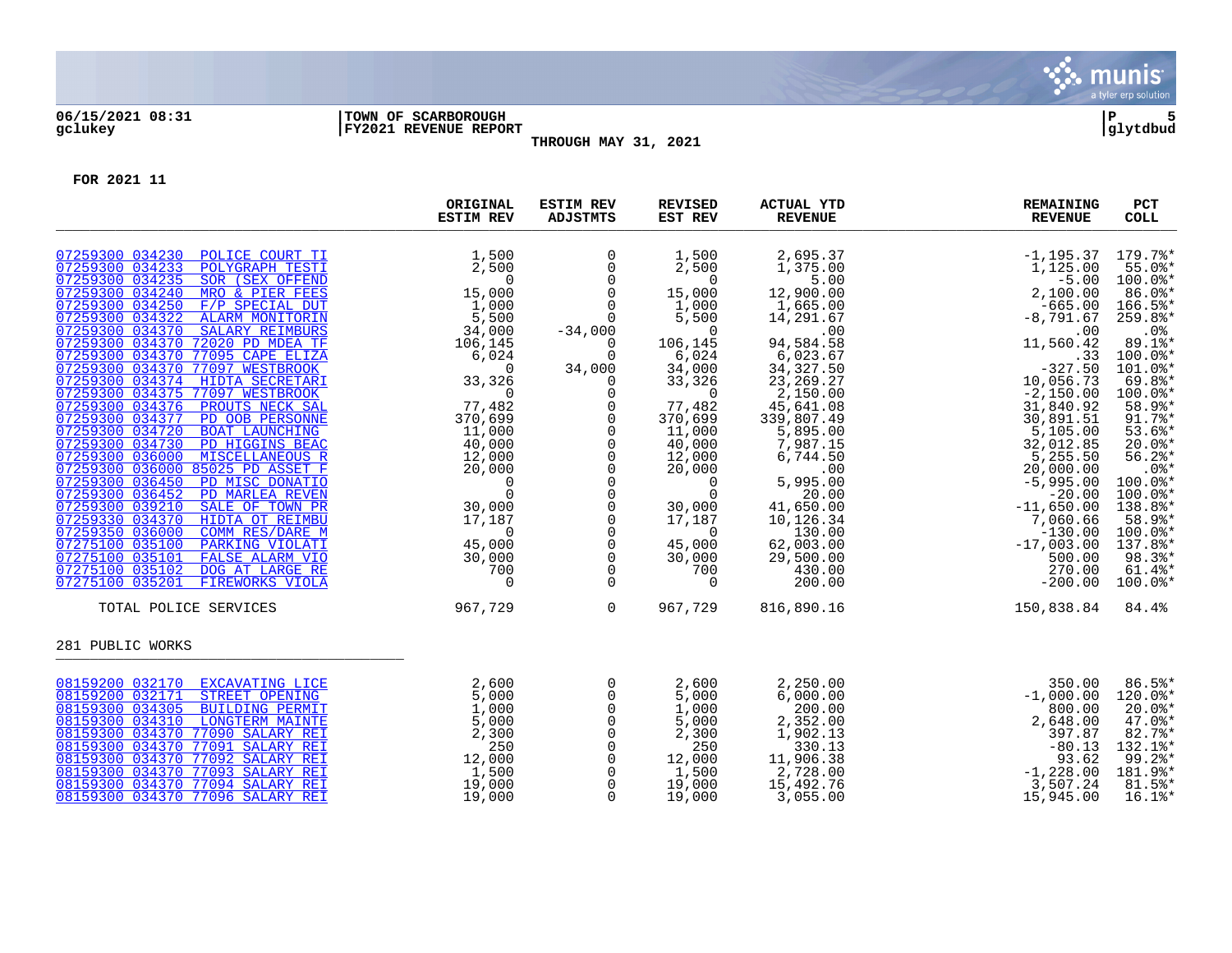

# **06/15/2021 08:31 |TOWN OF SCARBOROUGH |P 6 gclukey |FY2021 REVENUE REPORT |glytdbud**

**THROUGH MAY 31, 2021**

|                                                                      | ORIGINAL<br><b>ESTIM REV</b>                                                                                                                                                                                                                                        | <b>ESTIM REV</b><br><b>ADJSTMTS</b> | <b>REVISED</b><br>EST REV | <b>ACTUAL YTD</b><br><b>REVENUE</b> | <b>REMAINING</b><br><b>REVENUE</b> | PCT<br><b>COLL</b>    |
|----------------------------------------------------------------------|---------------------------------------------------------------------------------------------------------------------------------------------------------------------------------------------------------------------------------------------------------------------|-------------------------------------|---------------------------|-------------------------------------|------------------------------------|-----------------------|
|                                                                      |                                                                                                                                                                                                                                                                     |                                     |                           |                                     |                                    |                       |
| 08159300 034370 77100 SALARY REI                                     | 16,000<br>$16,000$<br>$4,000$<br>$10,000$<br>$2,500$<br>$14,000$<br>$5,000$<br>$15,000$<br>$12,000$<br>$12,000$<br>$8,000$<br>$8,000$<br>$9,000$<br>$9,000$<br>$64,000$<br>$64,000$<br>$65,000$<br>$65,000$<br>$92,000$<br>$2,500$<br>$2,500$<br>$2,500$<br>$2,500$ | 0                                   | 16,000                    | 3,658.25                            | 12,341.75                          | 22.9%*                |
| 08159300 034373 77090 VEH FUEL R                                     |                                                                                                                                                                                                                                                                     | $\mathsf{O}$                        | 4,000                     | 3,021.73                            | 978.27                             | $75.5$ %*             |
| 08159300 034373 77091 VEH FUEL R                                     |                                                                                                                                                                                                                                                                     | $\mathsf{O}$                        | 10,000                    | 9,808.01                            | 191.99                             | 98.1%*                |
| 08159300 034375 77090 VEH MAINT                                      |                                                                                                                                                                                                                                                                     | $\overline{0}$                      | 2,500                     | 1,800.81                            | 699.19                             | $72.0$ *              |
| 08159300 034375 77091 VEH MAINT                                      |                                                                                                                                                                                                                                                                     | $\mathsf{O}$                        | 100                       | 16.88                               | 83.12                              | 16.9%*                |
| 08159300 034375 77092 VEH MAINT                                      |                                                                                                                                                                                                                                                                     | $\mathsf{O}\xspace$                 | 14,000                    | 17,424.53                           | $-3,424.53$                        | 124.5%*               |
| 08159300 034375 77093 VEHICLE MA                                     |                                                                                                                                                                                                                                                                     | $\ddot{\mathbf{0}}$                 | 5,000                     | $1,671.74$<br>$14.560.70$           | 3,328.26                           | $33.4$ *              |
| 08159300 034375 77094 VEH MAINT                                      |                                                                                                                                                                                                                                                                     | 0<br>0<br>0<br>0                    | 15,000                    | 14,560.79                           | 439.21                             | $97.1$ <sup>*</sup>   |
| 08159300 034375 77096 VEHICLE MA                                     |                                                                                                                                                                                                                                                                     |                                     | 12,000                    | 5,572.54                            | 6,427.46                           | 46.4%*                |
| 08159300 034375 77100 VEHICLE MA                                     |                                                                                                                                                                                                                                                                     |                                     | 13,000                    | 2,483.93                            | 10,516.07                          | $19.1$ %*             |
| 08159300 036000 MISCELLANEOUS R                                      |                                                                                                                                                                                                                                                                     |                                     | 8,000                     | 348.00                              | 7,652.00                           | $4.4$ % *             |
| 08159300 039210<br><b>PW - SALE OF TO</b>                            |                                                                                                                                                                                                                                                                     |                                     | 55,000                    | 41,593.00                           | 13,407.00                          | $75.6$ *              |
| 08159390 036000 MISC RECYCING R                                      |                                                                                                                                                                                                                                                                     | $\overline{0}$                      | 2,400                     | 353.00                              | 2,047.00                           | 14.7%*                |
| 08198000 034370 69007 SALARY REI                                     |                                                                                                                                                                                                                                                                     | 0                                   | 45,000                    | 13,604.63                           | 31,395.37                          | $30.2$ $*$            |
| 08198000 034370 77030 SALARY REI                                     |                                                                                                                                                                                                                                                                     | $\mathsf{O}\xspace$                 | 9,000                     | 6,178.39                            | 2,821.61                           | 68.6%*                |
| 08198000 034370 77040 SALARY REI                                     |                                                                                                                                                                                                                                                                     | $\ddot{\mathbf{0}}$                 | 64,000                    | 50,524.27                           | 13,475.73                          | 78.9%*                |
| 08198000 034370 77050 SALARY REI                                     |                                                                                                                                                                                                                                                                     | $\overline{0}$                      | 65,000                    | 53,078.14                           | 11,921.86                          | 81.7%*                |
| 08198000 034370 77060 SALARY REI                                     |                                                                                                                                                                                                                                                                     |                                     | 900                       | 704.38                              | 195.62                             | 78.3%*                |
| 08198000 034370 77070 SALARY REI                                     |                                                                                                                                                                                                                                                                     | $\overline{0}$                      | 155,000                   | 148, 141. 22                        | 6,858.78                           | $95.6$ *              |
| 08198000 034370 77080 SALARY REI                                     |                                                                                                                                                                                                                                                                     |                                     | 92,000                    | 71,106.88                           | 20,893.12                          | $77.3$ $*$            |
| 08198000 034371 77070 PW PROPANE                                     | $\begin{array}{r} 22,500 \\ 2,500 \\ 30,000 \\ 2,500 \\ 2,000 \\ 12,000 \\ 16,720 \\ 37,030 \\ 58,000 \end{array}$<br>$2,500$<br>$30,500$                                                                                                                           | $\mathsf{O}$<br>$\overline{0}$      | 2,500                     | 481.86                              | 2,018.14                           | $19.3$ $*$            |
| 08198000 034371 77080 SCHOOL PRO<br>08198000 034373 77005 VEH FUEL R |                                                                                                                                                                                                                                                                     | $\mathsf{O}$                        | 30,000                    | 549.45<br>521.40                    | 29,450.55                          | $1.8$ %*              |
| 08198000 034373 77010 VEH FUEL R                                     |                                                                                                                                                                                                                                                                     |                                     | 2,500                     |                                     | 1,978.60                           | 20.9%*                |
| 08198000 034373 77020 VEH FUEL R                                     |                                                                                                                                                                                                                                                                     | $\overline{0}$                      | 2,000                     | $442.48$<br>7,148.14                | 1,557.52<br>4,851.86               | $22.1$ %*<br>$59.6$ * |
| 08198000 034373 77030 VEH FUEL R                                     |                                                                                                                                                                                                                                                                     |                                     | 12,000<br>16,720          | 12,373.91                           | 4,346.09                           | $74.0$ <sup>*</sup>   |
| 08198000 034373 77040 VEH FUEL R                                     |                                                                                                                                                                                                                                                                     | $\overline{0}$<br>$0$               | 37,030                    | 28,906.55                           | 8,123.45                           | 78.1%*                |
| 08198000 034373 77050 VEH FUEL R                                     |                                                                                                                                                                                                                                                                     |                                     | 58,000                    | 47,010.16                           | 10,989.84                          | 81.1%*                |
| 08198000 034373 77060 VEH FUEL R                                     |                                                                                                                                                                                                                                                                     | $\overline{0}$<br>0                 | 2,000                     | 2,064.39                            | $-64.39$                           | 103.2%*               |
| 08198000 034373 77070 VEH FUEL R                                     |                                                                                                                                                                                                                                                                     | $\mathsf{O}$                        | 80,000                    | 63,409.33                           | 16,590.67                          | $79.3$ $*$            |
| 08198000 034373 77075 VEH FUEL R                                     |                                                                                                                                                                                                                                                                     | $\mathsf 0$                         | 1,500                     | 4,730.14                            | $-3, 230.14$                       | $315.3$ *             |
| 08198000 034373 77080 VEH FUEL R                                     |                                                                                                                                                                                                                                                                     | $\mathsf{O}$                        | 80,000                    | 62,178.12                           | 17,821.88                          | $77.7$ <sup>*</sup>   |
| 08198000 034373 77085 VEH FUEL R                                     |                                                                                                                                                                                                                                                                     |                                     | 6,500                     | 5,270.63                            | 1,229.37                           | $81.1$ %*             |
| 08198000 034375 77005 VEH MAINT                                      |                                                                                                                                                                                                                                                                     | $\overline{0}$<br>0                 | 2,000                     | 1,125.58                            | 874.42                             | $56.3$ $*$            |
| 08198000 034375 77010 VEH MAINT                                      |                                                                                                                                                                                                                                                                     |                                     | 3,000                     | 586.34                              | 2,413.66                           | $19.5$ *              |
| 08198000 034375 77020 VEH MAINT                                      |                                                                                                                                                                                                                                                                     | $\overline{0}$<br>0                 | 30,000                    | 22,902.81                           | 7,097.19                           | $76.3$ $*$            |
| 08198000 034375 77030 VEH MAINT                                      |                                                                                                                                                                                                                                                                     | $\mathsf 0$                         | 7,500                     | 6, 235.85                           | 1,264.15                           | 83.1%*                |
| 08198000 034375 77040 VEH MAINT                                      |                                                                                                                                                                                                                                                                     | $\overline{0}$                      | 80,000                    | 46,823.91                           | 33,176.09                          | 58.5%*                |
| 08198000 034375 77050 VEH MAINT                                      |                                                                                                                                                                                                                                                                     | 0                                   | 42,000                    | 39,437.27                           | 2,562.73                           | 93.9%*                |
| 08198000 034375 77060 VEH MAINT                                      | $37,030$<br>$58,000$<br>$80,000$<br>$1,500$<br>$6,500$<br>$6,500$<br>$2,000$<br>$6,500$<br>$2,000$<br>$30,000$<br>$30,000$<br>$7,500$<br>$80,000$<br>$42,000$<br>$42,000$<br>$42,000$<br>$185,000$<br>$3,000$                                                       | $\mathsf{O}$                        | 450                       | 280.14                              | 169.86                             | $62.3$ $*$            |
| 08198000 034375 77070 VEH MAINT                                      |                                                                                                                                                                                                                                                                     | $\mathsf{O}$                        | 185,000                   | 174,130.71                          | 10,869.29                          | 94.1%*                |
| 08198000 034375 77075 VEH MAINT                                      | 3,000                                                                                                                                                                                                                                                               |                                     | 3,000                     | 10,291.96                           | $-7,291.96$                        | 343.1%*               |
| 08198000 034375 77080 VEH MAINT                                      | 160,000                                                                                                                                                                                                                                                             | $\overline{0}$                      | 160,000                   | 89,459.56                           | 70,540.44                          | $55.9$ %*             |
| 08198000 034375 77085 VEH MAINT                                      | 15,000                                                                                                                                                                                                                                                              | $\mathbf 0$                         | 15,000                    | 16,749.52                           | $-1,749.52$                        | 111.7%*               |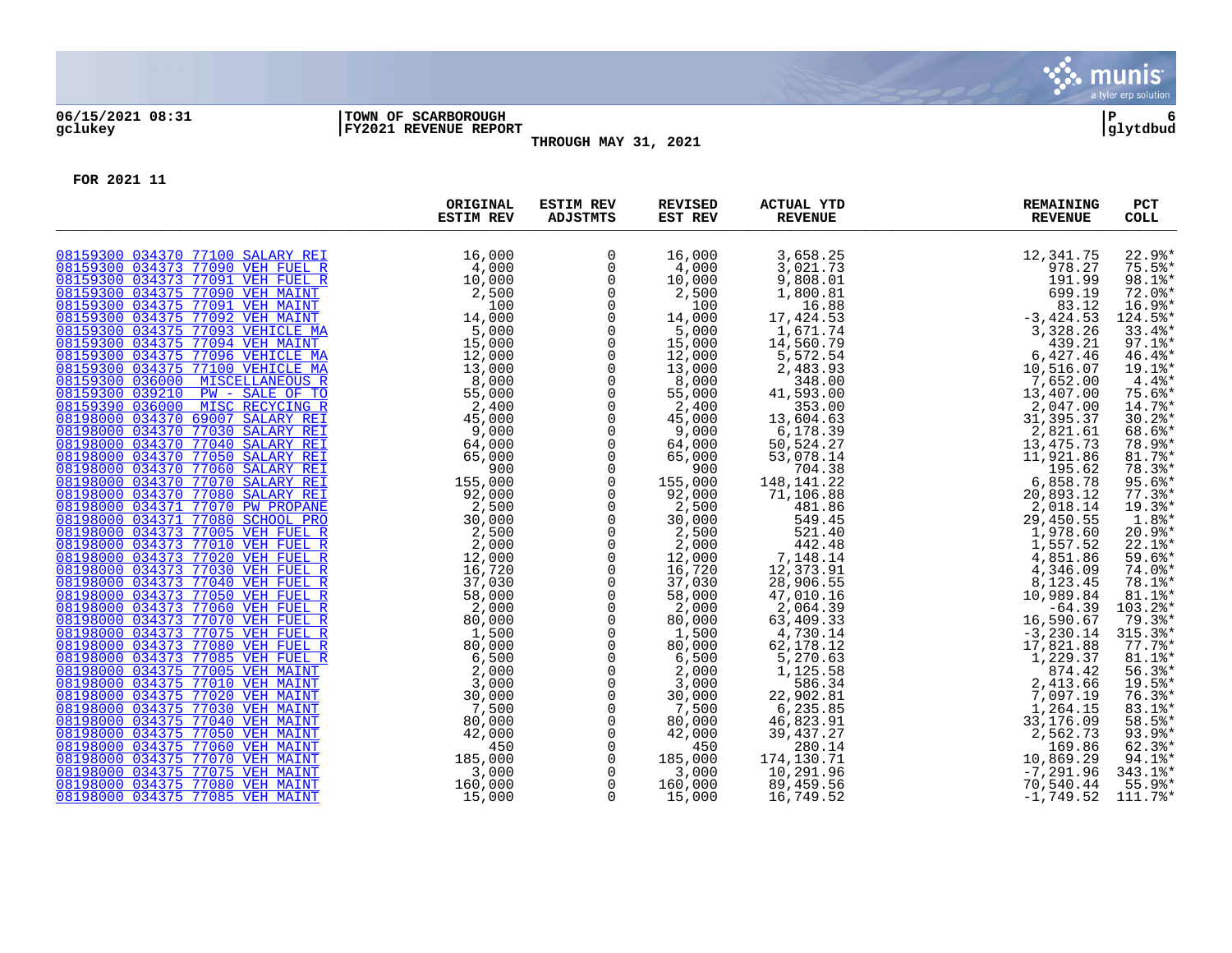|                                                                                                                                                                                                                                                                                                                                                                                                                                                                                  |                                                     |                                                                                                                             |                                                                                                                     |                                                                                                                                           |                                                                                                                                                      |                                                                                                                                                                     | munis<br>a tyler erp solution                                                                                                           |
|----------------------------------------------------------------------------------------------------------------------------------------------------------------------------------------------------------------------------------------------------------------------------------------------------------------------------------------------------------------------------------------------------------------------------------------------------------------------------------|-----------------------------------------------------|-----------------------------------------------------------------------------------------------------------------------------|---------------------------------------------------------------------------------------------------------------------|-------------------------------------------------------------------------------------------------------------------------------------------|------------------------------------------------------------------------------------------------------------------------------------------------------|---------------------------------------------------------------------------------------------------------------------------------------------------------------------|-----------------------------------------------------------------------------------------------------------------------------------------|
| 06/15/2021 08:31<br>gclukey                                                                                                                                                                                                                                                                                                                                                                                                                                                      | TOWN OF SCARBOROUGH<br><b>FY2021 REVENUE REPORT</b> |                                                                                                                             |                                                                                                                     |                                                                                                                                           |                                                                                                                                                      |                                                                                                                                                                     | l P<br>glytdbud                                                                                                                         |
|                                                                                                                                                                                                                                                                                                                                                                                                                                                                                  |                                                     |                                                                                                                             | THROUGH MAY 31, 2021                                                                                                |                                                                                                                                           |                                                                                                                                                      |                                                                                                                                                                     |                                                                                                                                         |
| FOR 2021 11                                                                                                                                                                                                                                                                                                                                                                                                                                                                      |                                                     |                                                                                                                             |                                                                                                                     |                                                                                                                                           |                                                                                                                                                      |                                                                                                                                                                     |                                                                                                                                         |
|                                                                                                                                                                                                                                                                                                                                                                                                                                                                                  |                                                     | ORIGINAL<br><b>ESTIM REV</b>                                                                                                | <b>ESTIM REV</b><br><b>ADJSTMTS</b>                                                                                 | <b>REVISED</b><br>EST REV                                                                                                                 | <b>ACTUAL YTD</b><br><b>REVENUE</b>                                                                                                                  | <b>REMAINING</b><br><b>REVENUE</b>                                                                                                                                  | <b>PCT</b><br><b>COLL</b>                                                                                                               |
| TOTAL PUBLIC WORKS                                                                                                                                                                                                                                                                                                                                                                                                                                                               |                                                     | 1,514,250                                                                                                                   | $\overline{0}$                                                                                                      |                                                                                                                                           | 1,514,250 1,134,977.73                                                                                                                               | 379, 272. 27                                                                                                                                                        | 75.0%                                                                                                                                   |
| 285 DEBT                                                                                                                                                                                                                                                                                                                                                                                                                                                                         |                                                     |                                                                                                                             |                                                                                                                     |                                                                                                                                           |                                                                                                                                                      |                                                                                                                                                                     |                                                                                                                                         |
| 08586000 039310 GENERL OBLIGATI<br>08586000 039322 85052 DUNSTAN TR<br>08586000 039322 85054 HAIGIS IMP<br>08586000 039331<br>USE/REFUNDED BO                                                                                                                                                                                                                                                                                                                                    |                                                     | 1,530,000<br>116,434<br>32,386<br>303,791                                                                                   | 0<br>0<br>$\mathbf 0$<br>$\Omega$                                                                                   | 116,434<br>32,386<br>303,791                                                                                                              | 1,530,000 42,315,000.00<br>.00<br>.00<br>.00                                                                                                         | $-40,785,000.00$ 2765.7%*<br>116,434.00<br>32,386.00<br>303,791.00                                                                                                  | $.0$ %*<br>$.0$ %*<br>$.0$ %*                                                                                                           |
| TOTAL DEBT                                                                                                                                                                                                                                                                                                                                                                                                                                                                       |                                                     | 1,982,611                                                                                                                   | $\overline{0}$                                                                                                      |                                                                                                                                           | 1,982,611 42,315,000.00                                                                                                                              | $-40,332,389.00 2134.38$                                                                                                                                            |                                                                                                                                         |
| 291 INTERGOVERNMENTAL                                                                                                                                                                                                                                                                                                                                                                                                                                                            |                                                     |                                                                                                                             |                                                                                                                     |                                                                                                                                           |                                                                                                                                                      |                                                                                                                                                                     |                                                                                                                                         |
| 09193010 033180<br>FEDERAL FEMA RE<br>09193010 033190<br>FEDERAL HIDTA T<br>09193500 033400<br>LRAP PRGRM-LOCA<br>09193500 033500<br><b>STATE MUNICIPAL</b><br>09193500 033510<br>STATE PARK SHAR<br>09193500 033520<br>STATE VETERANS<br>09193500 033540<br>STATE MEMA REIM<br>09193500 033550<br>STATE GENERAL A<br>09193500 033570<br><b>STATE MAINE TRE</b><br>09194000 033525<br>STATE HOMESTEAD<br>09194000 033526<br>ME BUSINESS EOU<br>09194000 033900<br>ecomaine PILOT |                                                     | $\Omega$<br>242,500<br>331,444<br>1,397,937<br>2,300<br>17,000<br>- 0<br>48,125<br>23,000<br>1,335,625<br>604,130<br>71,450 | 0<br>$\mathbf 0$<br>$\mathbf 0$<br>$\Omega$<br>$\Omega$<br>0<br>0<br>$\mathbf 0$<br>0<br>$\mathbf 0$<br>$\mathbf 0$ | 0<br>242,500<br>331,444<br>1,397,937<br>2,300<br>17,000<br>$\overline{\phantom{0}}$<br>48,125<br>23,000<br>1,335,625<br>604,130<br>71,450 | 36,581.41<br>195, 311.34<br>309,920.00<br>1,595,677.04<br>2,436.43<br>.00<br>12,193.80<br>45,975.79<br>$.00 \,$<br>1,000,666.00<br>604,540.00<br>.00 | $-36,581.41$<br>47,188.66<br>21,524.00<br>$-197,740.04$<br>$-136.43$<br>17,000.00<br>$-12, 193.80$<br>2,149.21<br>23,000.00<br>334,959.12<br>$-409.67$<br>71,450.00 | 100.0%*<br>$80.5$ $*$<br>$93.5$ *<br>114.1%*<br>105.9%*<br>$.0$ %*<br>$100.0$ *<br>95.5%<br>$.0$ %*<br>$74.9$ $*$<br>100.1%*<br>$.0$ %* |
| TOTAL INTERGOVERNMENTAL                                                                                                                                                                                                                                                                                                                                                                                                                                                          |                                                     | 4,073,511                                                                                                                   | $\overline{0}$                                                                                                      | 4,073,511                                                                                                                                 | 3,803,301.81                                                                                                                                         | 270,209.64                                                                                                                                                          | 93.4%                                                                                                                                   |
| 297 OTHER                                                                                                                                                                                                                                                                                                                                                                                                                                                                        |                                                     |                                                                                                                             |                                                                                                                     |                                                                                                                                           |                                                                                                                                                      |                                                                                                                                                                     |                                                                                                                                         |
| 09798000 039104 SCHOOL IMPACT F<br>09798000 039105 HAIGIS PARKWAY<br>09798000 039110 85011 UNEMP COMP                                                                                                                                                                                                                                                                                                                                                                            |                                                     | 579,100<br>370,000<br>113,000                                                                                               | 0<br>0<br>$\Omega$                                                                                                  | 579,100<br>370,000<br>113,000                                                                                                             | 579,100.00<br>.00<br>.00                                                                                                                             | .00<br>370,000.00<br>113,000.00                                                                                                                                     | $100.0$ *<br>$.0$ %*<br>$.0$ %*                                                                                                         |
| TOTAL OTHER                                                                                                                                                                                                                                                                                                                                                                                                                                                                      |                                                     | 1,062,100                                                                                                                   | $\mathbf 0$                                                                                                         | 1,062,100                                                                                                                                 | 579,100.00                                                                                                                                           | 483,000.00                                                                                                                                                          | 54.5%                                                                                                                                   |
| TOTAL GENERAL FUND                                                                                                                                                                                                                                                                                                                                                                                                                                                               |                                                     | 43,150,425                                                                                                                  | $\overline{0}$                                                                                                      | 43,150,425                                                                                                                                | 85,762,657.16                                                                                                                                        | $-42,612,232.41$ 198.8%                                                                                                                                             |                                                                                                                                         |
|                                                                                                                                                                                                                                                                                                                                                                                                                                                                                  | TOTAL REVENUES                                      | 43, 150, 425                                                                                                                | $\mathbf 0$                                                                                                         | 43,150,425                                                                                                                                | 85,762,657.16                                                                                                                                        | $-42,612,232.41$                                                                                                                                                    |                                                                                                                                         |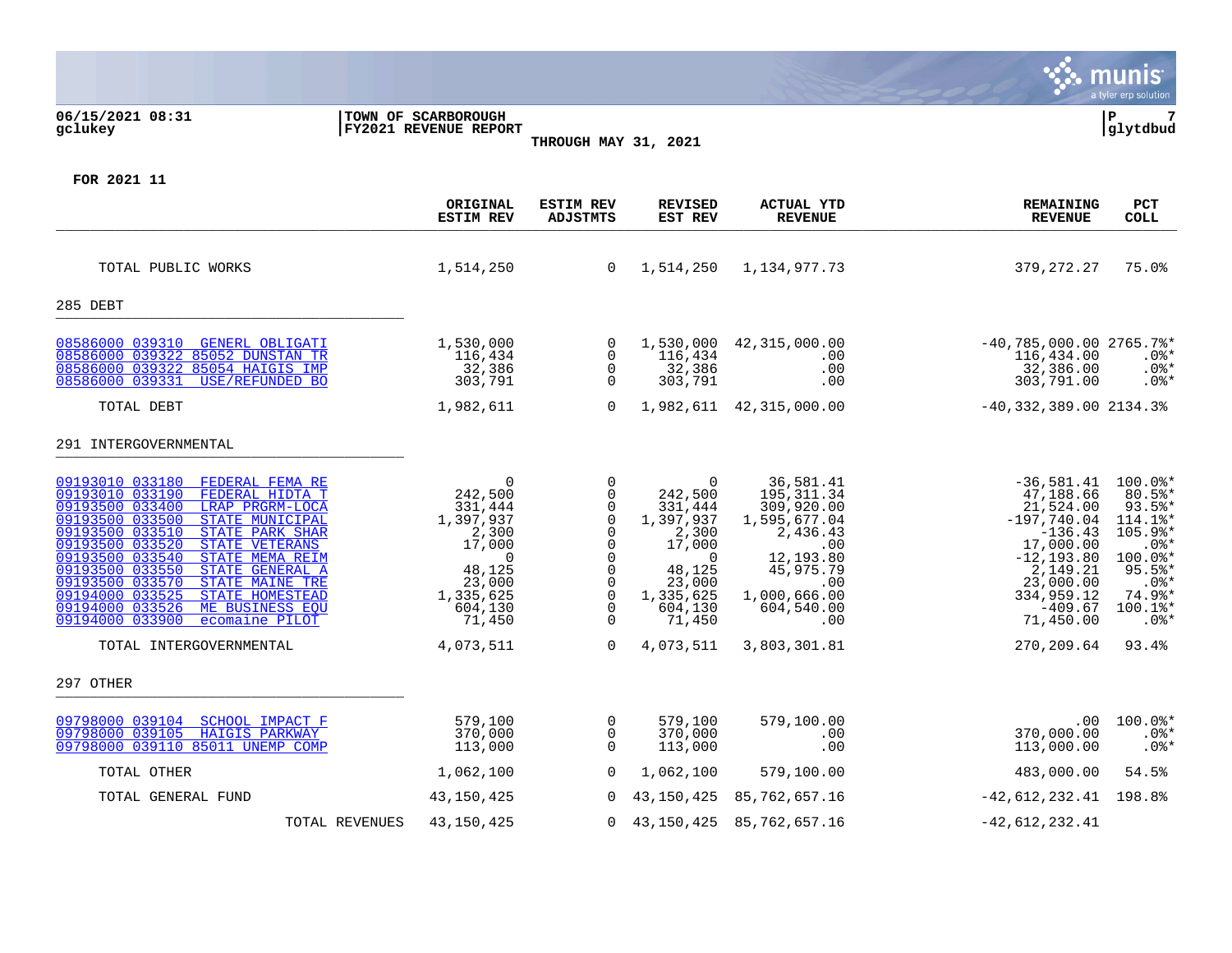|                                                                                                                                                                                                                                                                                                                                                                                                                                                                                                                                                                                                                                                                                                                           |                                                                                                                                                                                                                                                                  |                                                                                                                                                                                                                                                                                         |                                                                                                                                                                                                                                     |                                                                                                                                                                                                                                      |                                                                                                                                                                                                                                                                                                         | munis<br>a tyler erp solution                                                                                                                                                                                                                                      |
|---------------------------------------------------------------------------------------------------------------------------------------------------------------------------------------------------------------------------------------------------------------------------------------------------------------------------------------------------------------------------------------------------------------------------------------------------------------------------------------------------------------------------------------------------------------------------------------------------------------------------------------------------------------------------------------------------------------------------|------------------------------------------------------------------------------------------------------------------------------------------------------------------------------------------------------------------------------------------------------------------|-----------------------------------------------------------------------------------------------------------------------------------------------------------------------------------------------------------------------------------------------------------------------------------------|-------------------------------------------------------------------------------------------------------------------------------------------------------------------------------------------------------------------------------------|--------------------------------------------------------------------------------------------------------------------------------------------------------------------------------------------------------------------------------------|---------------------------------------------------------------------------------------------------------------------------------------------------------------------------------------------------------------------------------------------------------------------------------------------------------|--------------------------------------------------------------------------------------------------------------------------------------------------------------------------------------------------------------------------------------------------------------------|
| 06/15/2021 08:31<br>gclukey                                                                                                                                                                                                                                                                                                                                                                                                                                                                                                                                                                                                                                                                                               | TOWN OF SCARBOROUGH<br><b>FY2021 REVENUE REPORT</b>                                                                                                                                                                                                              | THROUGH MAY 31, 2021                                                                                                                                                                                                                                                                    |                                                                                                                                                                                                                                     |                                                                                                                                                                                                                                      |                                                                                                                                                                                                                                                                                                         | l P<br>8<br> glytdbud                                                                                                                                                                                                                                              |
| FOR 2021 11                                                                                                                                                                                                                                                                                                                                                                                                                                                                                                                                                                                                                                                                                                               |                                                                                                                                                                                                                                                                  |                                                                                                                                                                                                                                                                                         |                                                                                                                                                                                                                                     |                                                                                                                                                                                                                                      |                                                                                                                                                                                                                                                                                                         |                                                                                                                                                                                                                                                                    |
|                                                                                                                                                                                                                                                                                                                                                                                                                                                                                                                                                                                                                                                                                                                           | ORIGINAL<br><b>ESTIM REV</b>                                                                                                                                                                                                                                     | <b>ESTIM REV</b><br><b>ADJSTMTS</b>                                                                                                                                                                                                                                                     | <b>REVISED</b><br>EST REV                                                                                                                                                                                                           | <b>ACTUAL YTD</b><br><b>REVENUE</b>                                                                                                                                                                                                  | <b>REMAINING</b><br><b>REVENUE</b>                                                                                                                                                                                                                                                                      | <b>PCT</b><br><b>COLL</b>                                                                                                                                                                                                                                          |
| 1200 SPECIAL REVENUE FUND                                                                                                                                                                                                                                                                                                                                                                                                                                                                                                                                                                                                                                                                                                 |                                                                                                                                                                                                                                                                  |                                                                                                                                                                                                                                                                                         |                                                                                                                                                                                                                                     |                                                                                                                                                                                                                                      |                                                                                                                                                                                                                                                                                                         |                                                                                                                                                                                                                                                                    |
| 256 EXECUTIVE                                                                                                                                                                                                                                                                                                                                                                                                                                                                                                                                                                                                                                                                                                             |                                                                                                                                                                                                                                                                  |                                                                                                                                                                                                                                                                                         |                                                                                                                                                                                                                                     |                                                                                                                                                                                                                                      |                                                                                                                                                                                                                                                                                                         |                                                                                                                                                                                                                                                                    |
| 12565930 033702 79103 MMA WELLNE<br>12565930 039210 85033 SALE OF 29<br>12565950 036100 85033 294 US RTE<br>12569350 033350 79108 COVID AWAR<br>12569454 033701 79109 TC-CTR F/T                                                                                                                                                                                                                                                                                                                                                                                                                                                                                                                                          | $\mathbf 0$<br>$\mathbf 0$<br>0<br>0<br>0                                                                                                                                                                                                                        | $\mathbf 0$<br>$\Omega$<br>$\mathbf 0$<br>0<br>$\mathbf 0$                                                                                                                                                                                                                              | $\Omega$<br>$\Omega$<br>$\Omega$<br>$\Omega$                                                                                                                                                                                        | 5,258.44<br>1,393,096.61<br>9,939.67<br>149,439.60<br>18,174.00                                                                                                                                                                      | $-5, 258.44$<br>$-1,393,096.61$<br>$-9,939.67$<br>$-149, 439.60$<br>$-18, 174.00$                                                                                                                                                                                                                       | $100.0$ *<br>$100.0$ *<br>$100.0$ *<br>$100.0$ *<br>$100.0$ *                                                                                                                                                                                                      |
| TOTAL EXECUTIVE                                                                                                                                                                                                                                                                                                                                                                                                                                                                                                                                                                                                                                                                                                           | $\mathbf 0$                                                                                                                                                                                                                                                      | $\mathbf 0$                                                                                                                                                                                                                                                                             | $\Omega$                                                                                                                                                                                                                            | 1,575,908.32                                                                                                                                                                                                                         | $-1,575,908.32$ 100.0%                                                                                                                                                                                                                                                                                  |                                                                                                                                                                                                                                                                    |
| 257 FINANCE                                                                                                                                                                                                                                                                                                                                                                                                                                                                                                                                                                                                                                                                                                               |                                                                                                                                                                                                                                                                  |                                                                                                                                                                                                                                                                                         |                                                                                                                                                                                                                                     |                                                                                                                                                                                                                                      |                                                                                                                                                                                                                                                                                                         |                                                                                                                                                                                                                                                                    |
| 12575930 036000 85031 NEX TIF MI<br>12575930 036000 85037 BESSEY COM<br>12575930 036000 85044 FOUNDATION<br>12575930 036000 85304 CROSSROADS<br>12575930 036000 85305 3% DOWNTOW<br>12575940 036000 88405 HAIGIS OVE<br>12575941 036000 85048 AFFORDBL H<br>12575941 036004 85048 50% TO TOW<br>12575950 036100 85011 UNEMP COMP<br>12575950 036100 85031 NEX TIF IN<br>12575950 036100 85032 HAIGIS TIF<br>12575950 036100 85037 BESSEY COM<br>12575950 036100 85047 PROPERTY R<br>12575950 036100 85049 LAND ACQUI<br>12575950 036100 85304 CROSSROADS<br>12575950 036100 85305 3% DOWNTOW<br>12575950 036100 85306 HRA-DEDUCT<br>12575950 036100 85307 HRA-CREDIT<br>12575951 036100 85048 AFFORDABLE<br>TOTAL FINANCE | 0<br>$\mathbf 0$<br>$\mathbf 0$<br>$\mathbf 0$<br>0<br>$\mathbf 0$<br>0<br>$\mathbf 0$<br>$\mathbf 0$<br>$\mathbf 0$<br>$\mathbf 0$<br>0<br>$\mathbf 0$<br>$\mathbf 0$<br>$\mathbf 0$<br>$\mathbf 0$<br>$\mathbf 0$<br>$\mathbf 0$<br>$\mathbf 0$<br>$\mathbf 0$ | $\Omega$<br>0<br>$\Omega$<br>$\mathbf 0$<br>$\mathbf 0$<br>$\mathbf 0$<br>$\mathbf 0$<br>$\overline{0}$<br>$\mathbf 0$<br>$\mathbf 0$<br>$\mathbf 0$<br>$\mathbf 0$<br>$\overline{0}$<br>0<br>$\overline{0}$<br>$\mathbf 0$<br>$\mathbf 0$<br>$\mathbf 0$<br>$\mathbf 0$<br>$\mathbf 0$ | $\Omega$<br>$\Omega$<br>$\Omega$<br>$\mathbf 0$<br>0<br>$\Omega$<br>$\Omega$<br>$\mathbf 0$<br>$\Omega$<br>$\mathbf 0$<br>$\mathbf 0$<br>$\mathbf 0$<br>0<br>$\mathbf 0$<br>$\mathbf 0$<br>$\Omega$<br>0<br>$\mathbf 0$<br>$\Omega$ | 686,947.05<br>86,369.29<br>58,003.04<br>106,360.09<br>19,386.33<br>$-63, 312.48$<br>270,333.69<br>20,333.68<br>1,218.09<br>.87<br>294.97<br>.05<br>15.96<br>137.62<br>249.25<br>77.08<br>383.14<br>86.22<br>3,285.07<br>1,190,169.01 | $-686, 947.05$<br>$-86, 369.29$<br>$-58,003.04$<br>$-106, 360.09$<br>$-19,386.33$<br>63, 312.48<br>$-270, 333.69$<br>$-20, 333.68$<br>$-1,218.09$<br>$-.87$<br>$-294.97$<br>$-.05$<br>$-15.96$<br>$-137.62$<br>$-249.25$<br>$-77.08$<br>$-383.14$<br>$-86.22$<br>$-3, 285.07$<br>$-1,190,169.01$ 100.0% | $100.0$ $*$<br>$100.0$ $*$<br>$100.0$ $*$<br>$100.0$ $*$<br>$100.0$ *<br>100.0%<br>$100.0$ *<br>$100.0$ *<br>$100.0$ $*$<br>$100.0$ *<br>$100.0$ $*$<br>$100.0$ *<br>$100.0$ *<br>$100.0$ *<br>$100.0$ *<br>$100.0$ $*$<br>$100.0$ $*$<br>$100.0$ $*$<br>$100.0$ * |
| 259 PLANNING                                                                                                                                                                                                                                                                                                                                                                                                                                                                                                                                                                                                                                                                                                              |                                                                                                                                                                                                                                                                  |                                                                                                                                                                                                                                                                                         |                                                                                                                                                                                                                                     |                                                                                                                                                                                                                                      |                                                                                                                                                                                                                                                                                                         |                                                                                                                                                                                                                                                                    |
| 12595700 036000 85026 MISC REV M                                                                                                                                                                                                                                                                                                                                                                                                                                                                                                                                                                                                                                                                                          | 0                                                                                                                                                                                                                                                                | $\mathbf 0$                                                                                                                                                                                                                                                                             | 0                                                                                                                                                                                                                                   | 25,000.00                                                                                                                                                                                                                            | $-25,000.00$ 100.0%*                                                                                                                                                                                                                                                                                    |                                                                                                                                                                                                                                                                    |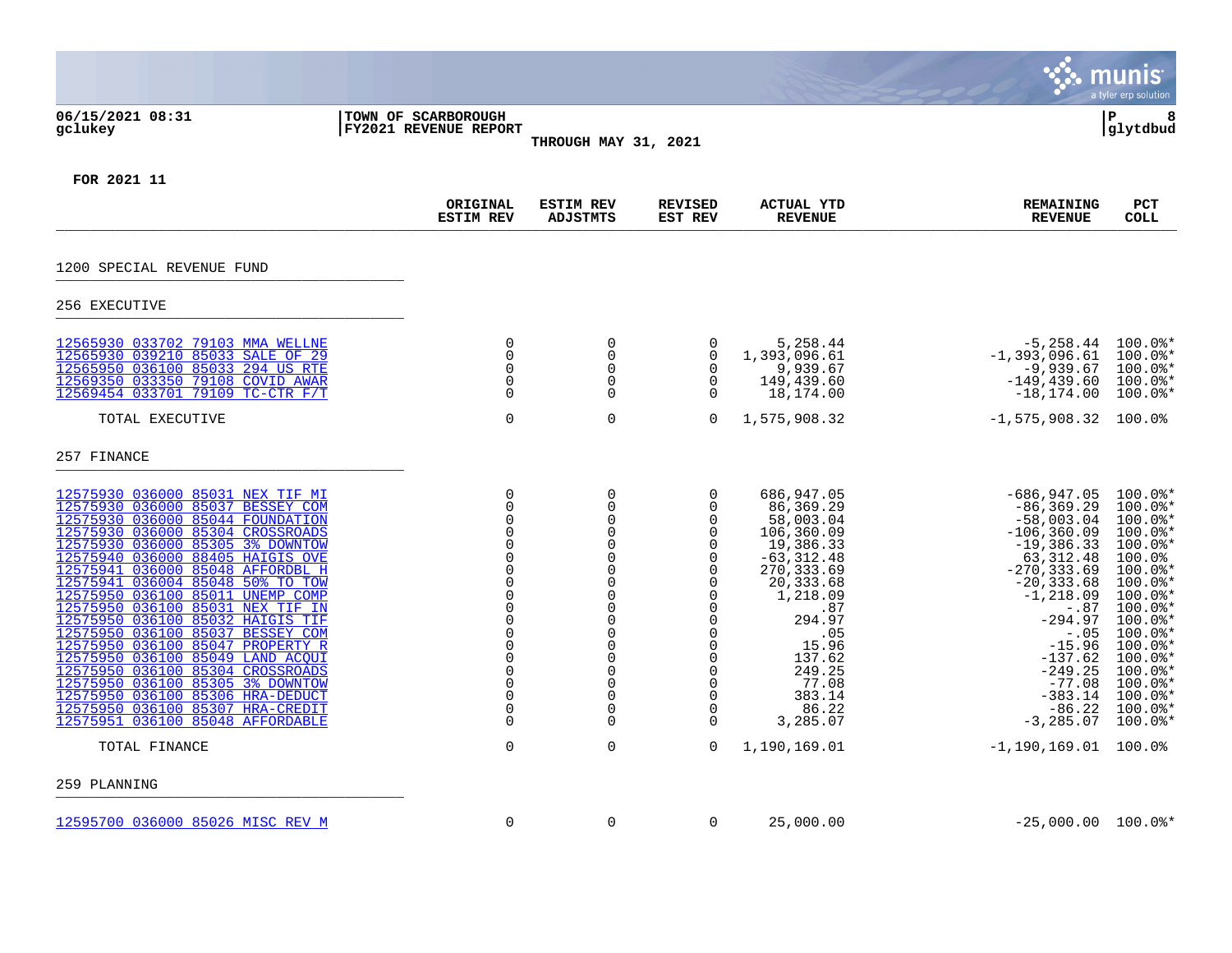

## **06/15/2021 08:31 |TOWN OF SCARBOROUGH |P 9 gclukey |FY2021 REVENUE REPORT |glytdbud THROUGH MAY 31, 2021**

|                                                                                                                                                                               | ORIGINAL<br><b>ESTIM REV</b>                                           | <b>ESTIM REV</b><br><b>ADJSTMTS</b>                              | <b>REVISED</b><br>EST REV                                                       | <b>ACTUAL YTD</b><br><b>REVENUE</b>                     | <b>REMAINING</b><br><b>REVENUE</b>                                       | PCT<br><b>COLL</b>                                        |
|-------------------------------------------------------------------------------------------------------------------------------------------------------------------------------|------------------------------------------------------------------------|------------------------------------------------------------------|---------------------------------------------------------------------------------|---------------------------------------------------------|--------------------------------------------------------------------------|-----------------------------------------------------------|
| 12595700 036100 85026 INVEST INT<br>12595920 036400 85105 BLACK PT C<br>12595940 035500 85001 DIST#1 PAY                                                                      | 0<br>$_{0}^{0}$                                                        | 0<br>0<br>$\mathsf{O}\xspace$                                    | $\mathbf 0$<br>$\mathbf 0$<br>$\Omega$                                          | 363.19<br>102,130.00<br>7,382.67                        | $-363.19$<br>$-102, 130.00$<br>$-7,382.67$                               | 100.0%*<br>100.0%*<br>$100.0$ *                           |
| 12595940 035500 85002 DIST#2 PAY<br>12595940 035500 85003 DIST#3 PAY<br>12595940 035500 85005 DIST#5 PAY<br>12595940 035500 85051 SCHOOL DEV                                  | $\overline{0}$<br>$\Omega$<br>$\Omega$                                 | $\overline{0}$<br>$\begin{matrix} 0 \\ 0 \\ 0 \\ 0 \end{matrix}$ | $\Omega$                                                                        | 17,023.59<br>59,487.45<br>9,026.71<br>540,880.00        | $-17,023.59$<br>$-59,487.45$<br>$-9,026.71$<br>$-540,880.00$             | $100.0$ *<br>$100.0$ *<br>$100.0$ *<br>$100.0$ *          |
| 12595940 035500 85052 DUNSTN CRN<br>12595940 035500 85053 OAK HILL T<br>12595940 035500 85054 HAIGIS MIT<br>12595940 036100 85003 DIST#3 INV                                  | $\overline{0}$<br>$\ddot{\mathbf{0}}$                                  |                                                                  | 0<br>$\mathbf 0$                                                                | 96,830.26<br>59,802.79<br>64,530.25<br>5,361.47         | $-96,830.26$<br>$-59,802.79$<br>$-64, 530.25$<br>$-5, 361.47$            | 100.0%*<br>100.0%*<br>100.0%*<br>100.0%*                  |
| 12595940 036100 85005 DIST#5 INV<br>12595940 036100 85050 INTRST PG<br>12595940 036100 85051 SCH DEVEL<br>12595940 036100 85052 DUNSTAN CO<br>12595940 036100 85053 OH IMPACT | $\overline{0}$<br>$\ddot{\mathbf{0}}$<br>$\Omega$                      | 0000                                                             | $\mathbf 0$<br>$\mathbf 0$<br>$\mathbf 0$<br>$\mathsf{O}\xspace$<br>$\mathbf 0$ | 10,722.61<br>465.57<br>7,544.41<br>1,354.56<br>2,512.66 | $-10, 722.61$<br>$-465.57$<br>$-7,544.41$<br>$-1, 354.56$<br>$-2,512.66$ | 100.0%*<br>$100.0$ *<br>100.0%*<br>$100.0$ *<br>$100.0$ * |
| 12595940 036100 85054 HAIGIS PRK<br>12595940 036100 86040 TWO ROD RD<br>12595940 036100 86042 SAND EXTRA<br>12595940 036100 86045 HIGHLAND L                                  | $\overline{0}$<br>$\mathsf{O}\xspace$                                  | $\begin{matrix} 0 \\ 0 \\ 0 \\ 0 \end{matrix}$                   | $\mathbf 0$<br>$\Omega$<br>$\mathbf 0$<br>$\mathbf 0$                           | 2,385.69<br>44.90<br>40.04<br>8.01                      | $-2, 385.69$<br>$-44.90$<br>$-40.04$<br>$-8.01$                          | $100.0$ <sup>*</sup><br>$100.0$ *<br>100.0%*<br>$100.0$ * |
| 12595940 036100 86048 ENTERPRISE<br>12595940 036100 86080 NE EXPEDIT<br>12595940 036100 86099 FISHERMANS<br>12595940 036100 86102 WALGREENS                                   | $\mathbf{0}$<br>$_0^0$<br>$\begin{smallmatrix} 0\\0 \end{smallmatrix}$ | 000000                                                           | $\mathbf 0$<br>$\mathbf 0$<br>$\mathbf 0$<br>$\overline{0}$                     | 68.72<br>51.75<br>6.44<br>311.63                        | $-68.72$<br>$-51.75$<br>$-6.44$<br>$-311.63$                             | $100.0$ *<br>$100.0$ *<br>$100.0$ *<br>$100.0$ *          |
| 12595940 036100 86104 MOOSE EXPA<br>12595950 036100 85010 PROUTS LAN<br>12595950 036100 85016 PAYNE RD I                                                                      | $\mathsf{O}\xspace$<br>$\Omega$                                        | $\Omega$                                                         | $\Omega$<br>$\mathbf 0$<br>$\Omega$                                             | 13.85<br>174.63<br>496.63                               | $-13.85$<br>$-174.63$<br>$-496.63$                                       | $100.0$ $*$<br>$100.0$ $*$<br>$100.0$ $*$                 |
| TOTAL PLANNING<br>261 SENIOR PROGRAMS                                                                                                                                         | $\Omega$                                                               | $\mathbf 0$                                                      | $\Omega$                                                                        | 1,014,020.48                                            | $-1,014,020.48$ 100.0%                                                   |                                                           |
| 12615950 036100 85029 CS SR RAFF                                                                                                                                              | $\mathbf 0$                                                            | $\mathsf{O}$                                                     | $\mathbf 0$                                                                     | 66.99                                                   |                                                                          | $-66.99$ 100.0%*                                          |
| TOTAL SENIOR PROGRAMS                                                                                                                                                         | $\mathbf 0$                                                            | $\mathbf 0$                                                      | $\mathbf 0$                                                                     | 66.99                                                   |                                                                          | $-66.99$ 100.0%                                           |
| 262 COMMUNITY SERVICES                                                                                                                                                        |                                                                        |                                                                  |                                                                                 |                                                         |                                                                          |                                                           |
| 12625900 034756 85024 OH FIELD C<br>12625930 034765 85021 CS SPONSOR                                                                                                          | 0<br>$\Omega$                                                          | $\mathbf 0$<br>$\Omega$                                          | 0<br>$\Omega$                                                                   | 1,522.50<br>2,000.00                                    | $-1,522.50$ 100.0%*<br>$-2,000.00$                                       | $100.0$ $*$                                               |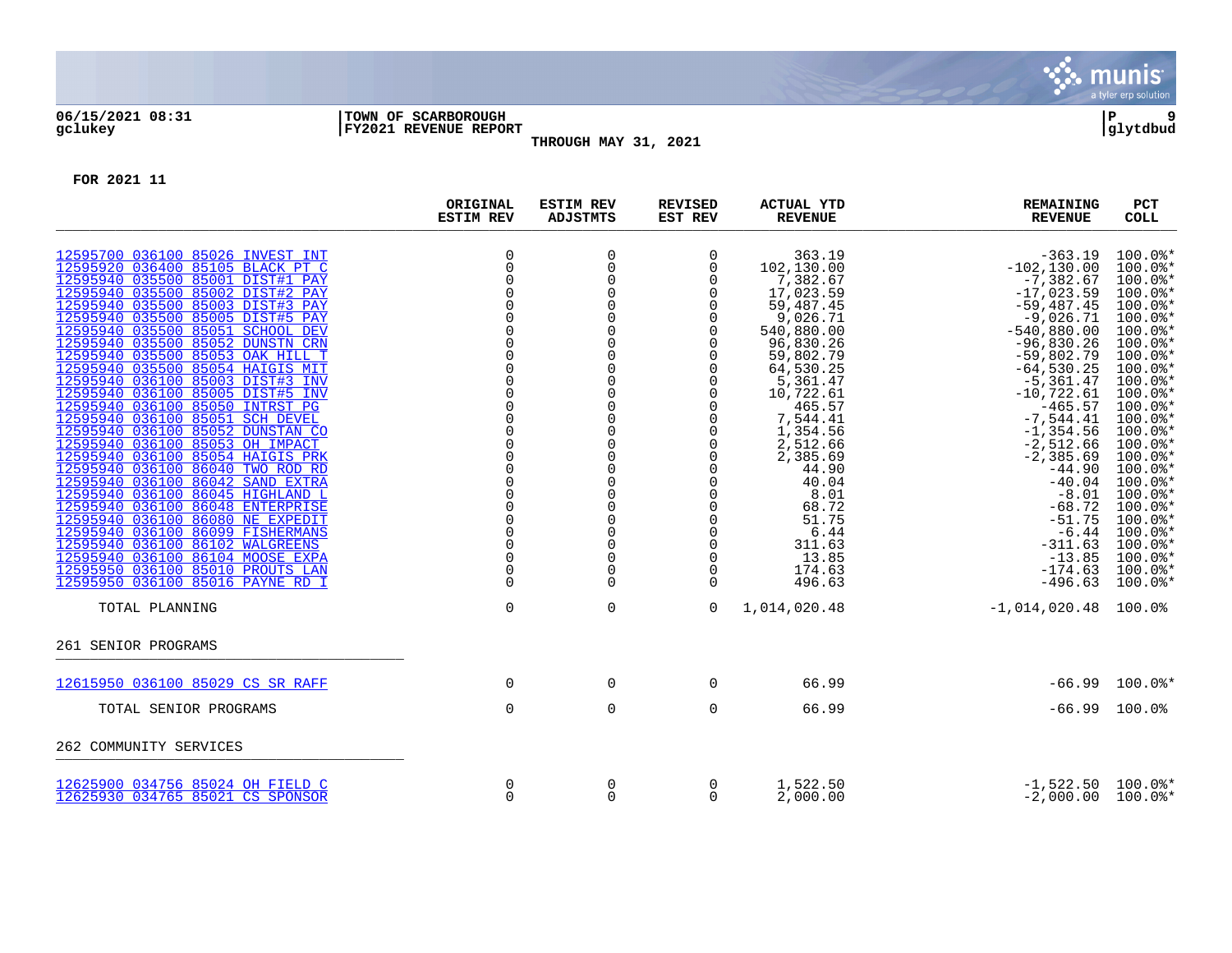

# **06/15/2021 08:31 |TOWN OF SCARBOROUGH |P 10 gclukey |FY2021 REVENUE REPORT |glytdbud**

**THROUGH MAY 31, 2021**



|                                                                                                                                                                                                                                                                                                                                                                                                                                                                                                                                                                                                                                                                                                                                                                                                                                                                                                                                                                                                                                                                                                                                                                                                                                                                                                                                                                                                                                                                                                                                                                                                                                                                                                            | ORIGINAL<br><b>ESTIM REV</b>                                                                                    | <b>ESTIM REV</b><br><b>ADJSTMTS</b>                                                                                                  | <b>REVISED</b><br>EST REV                                                                                                                                     | <b>ACTUAL YTD</b><br><b>REVENUE</b>                                                                                  | <b>REMAINING</b><br><b>REVENUE</b>                                                                                                                          | PCT<br><b>COLL</b>                                                                                                    |
|------------------------------------------------------------------------------------------------------------------------------------------------------------------------------------------------------------------------------------------------------------------------------------------------------------------------------------------------------------------------------------------------------------------------------------------------------------------------------------------------------------------------------------------------------------------------------------------------------------------------------------------------------------------------------------------------------------------------------------------------------------------------------------------------------------------------------------------------------------------------------------------------------------------------------------------------------------------------------------------------------------------------------------------------------------------------------------------------------------------------------------------------------------------------------------------------------------------------------------------------------------------------------------------------------------------------------------------------------------------------------------------------------------------------------------------------------------------------------------------------------------------------------------------------------------------------------------------------------------------------------------------------------------------------------------------------------------|-----------------------------------------------------------------------------------------------------------------|--------------------------------------------------------------------------------------------------------------------------------------|---------------------------------------------------------------------------------------------------------------------------------------------------------------|----------------------------------------------------------------------------------------------------------------------|-------------------------------------------------------------------------------------------------------------------------------------------------------------|-----------------------------------------------------------------------------------------------------------------------|
| $\mathbf 0$<br>12625930 036000 88173 EASTERN TR<br>0<br>0<br>$_{\rm 0}^{\rm 0}$<br>$\mathsf 0$<br>12625930 036100 69020 CS SPEC EV<br>0<br>$\mathsf{O}$<br>12625930 036100 85021 CS SPONSR<br>0<br>$\mathsf{O}\xspace$<br>$\mathbf 0$<br>12625930 036450 69020 CS SPEC'L<br>0<br>$\ddot{\mathbf{0}}$<br>$\mathbf 0$<br>12625950 036100 78007 HUNNEWELL<br>0<br>$\overline{0}$<br>$\mathbf 0$<br>12625950 036100 85014 BEACHES IN<br>0<br>$\overline{0}$<br>$\mathsf 0$<br>12625950 036100 85024 TURF FIELD<br>$\Omega$<br>$\mathbf 0$<br>12625950 036100 85027 SEAVEY LAN<br>$\mathbf 0$<br>$\begin{smallmatrix} 0\\0 \end{smallmatrix}$<br>$\mathsf{O}$<br>$\mathbf 0$<br>12625950 036100 85028 CC FUND RA<br>$\mathbf 0$<br>$\Omega$<br>12625950 036100 85038 CS SCHOLAR<br>$\Omega$<br>$\mathbf 0$<br>12625950 036100 88173 CS EASTRN<br>0<br>$\mathbf 0$<br>$\mathbf 0$<br>0<br>TOTAL COMMUNITY SERVICES<br>$\mathbf 0$<br>0<br>$\Omega$<br>$\mathbf 0$<br>0<br>$\Omega$<br>$\overline{0}$<br>$\Omega$<br>0<br>$\overline{0}$<br>$\mathsf 0$<br>0<br>$\mathsf{O}$<br>$\mathbf 0$<br>$\overline{0}$<br>$0$<br>$\mathsf 0$<br>$\mathbf 0$<br>$\mathsf{O}$<br>$\mathbf 0$<br>$\mathsf 0$<br>$\mathbf 0$<br>0<br>$\Omega$<br>$\mathbf 0$<br>$\mathbf 0$<br>$\Omega$<br>$\mathbf 0$<br>$\Omega$<br>TOTAL FIRE SERVICES<br>$\mathbf 0$<br>$\mathbf 0$<br>0<br>$\mathbf 0$<br>0<br>0<br>$\mathbf{0}$<br>$\mathbf 0$<br>$\Omega$<br>$\mathbf 0$<br>$\mathbf 0$<br>0<br>$\mathbf 0$<br>$\mathbf 0$<br>$\Omega$<br>$_{\rm 0}^{\rm 0}$<br>0<br>$\mathbf 0$<br>$\mathbf 0$<br>$\Omega$<br>$\mathsf{O}\xspace$<br>$\mathsf 0$<br>0<br>$\Omega$<br>$\mathbf 0$<br>$\Omega$<br>$\mathbf 0$<br>$\mathbf 0$<br>$\Omega$ | 121,475.00<br>606.87<br>168.58<br>825.00<br>142.86<br>1,092.64<br>772.87<br>15.01<br>14.42<br>33.91<br>3,904.25 | $-121,475.00$<br>$-606.87$<br>$-168.58$<br>$-825.00$<br>$-142.86$<br>$-1,092.64$<br>$-772.87$<br>$-15.01$<br>$-14.42$<br>$-3,904.25$ | $100.0$ *<br>$100.0$ *<br>$100.0$ *<br>$100.0$ *<br>$100.0$ $*$<br>$100.0$ $\ast$<br>$100.0$ *<br>$100.0$ *<br>$100.0$ $*$<br>$-33.91$ 100.0%*<br>$100.0$ $*$ |                                                                                                                      |                                                                                                                                                             |                                                                                                                       |
|                                                                                                                                                                                                                                                                                                                                                                                                                                                                                                                                                                                                                                                                                                                                                                                                                                                                                                                                                                                                                                                                                                                                                                                                                                                                                                                                                                                                                                                                                                                                                                                                                                                                                                            |                                                                                                                 |                                                                                                                                      |                                                                                                                                                               | 132,573.91                                                                                                           | $-132,573.91$                                                                                                                                               | 100.0%                                                                                                                |
| 271 FIRE SERVICES                                                                                                                                                                                                                                                                                                                                                                                                                                                                                                                                                                                                                                                                                                                                                                                                                                                                                                                                                                                                                                                                                                                                                                                                                                                                                                                                                                                                                                                                                                                                                                                                                                                                                          |                                                                                                                 |                                                                                                                                      |                                                                                                                                                               |                                                                                                                      |                                                                                                                                                             |                                                                                                                       |
| 12715950 036100 85012 FIRE DEPT<br>12715950 036100 85013 RESCUE EOU<br>12717100 034220 85013 COMSTAR RE<br>12717100 034221 85013 TOWN COLLE<br>12717100 034222 85013 RESCUE UNC<br>12717100 034223 85013 OTHER RESC<br>12717100 034224 85013 COMSTAR WR<br>12719390 033701 79305 PSAFETY HO<br>12719450 036000 85012 FIRE EOUIP                                                                                                                                                                                                                                                                                                                                                                                                                                                                                                                                                                                                                                                                                                                                                                                                                                                                                                                                                                                                                                                                                                                                                                                                                                                                                                                                                                            |                                                                                                                 |                                                                                                                                      |                                                                                                                                                               | 194.84<br>718.31<br>1,577,445.85<br>21,681.49<br>$-710, 871.39$<br>2,715.31<br>$-314,946.54$<br>4,633.00<br>7,130.00 | $-718.31$<br>$-1,577,445.85$<br>$-21,681.49$<br>710,871.39<br>$-2,715.31$<br>314,946.54<br>$-4,633.00$<br>$-7,130.00$                                       | $-194.84$ 100.0%*<br>$100.0$ $*$<br>$100.0$ *<br>$100.0$ *<br>100.0%<br>$100.0$ *<br>100.0%<br>$100.0$ *<br>$100.0$ * |
|                                                                                                                                                                                                                                                                                                                                                                                                                                                                                                                                                                                                                                                                                                                                                                                                                                                                                                                                                                                                                                                                                                                                                                                                                                                                                                                                                                                                                                                                                                                                                                                                                                                                                                            |                                                                                                                 |                                                                                                                                      |                                                                                                                                                               | 588,700.87                                                                                                           | $-588,700.87$ 100.0%                                                                                                                                        |                                                                                                                       |
| 272 POLICE SERVICES                                                                                                                                                                                                                                                                                                                                                                                                                                                                                                                                                                                                                                                                                                                                                                                                                                                                                                                                                                                                                                                                                                                                                                                                                                                                                                                                                                                                                                                                                                                                                                                                                                                                                        |                                                                                                                 |                                                                                                                                      |                                                                                                                                                               |                                                                                                                      |                                                                                                                                                             |                                                                                                                       |
| 12725950 036000 85018 CELLULAR T<br>12725950 036000 85025 PD ASSET F<br>12725950 036100 85018 TOWER INVE<br>12725950 036100 85025 PD ASSET F<br>12725950 036100 85035 PD TRIAD I<br>12725950 036100 85045 WATERFRONT<br>12727210 036450 85301 PD OPERATN<br>12729301 033100 79445 PD OUI GRA<br>12729301 033100 79446 PD 2014 SP<br>12729301 033100 79447 2014 SEATB                                                                                                                                                                                                                                                                                                                                                                                                                                                                                                                                                                                                                                                                                                                                                                                                                                                                                                                                                                                                                                                                                                                                                                                                                                                                                                                                       |                                                                                                                 |                                                                                                                                      |                                                                                                                                                               | 53,391.05<br>4,940.96<br>249.28<br>1,360.07<br>6.44<br>118.15<br>1,082.00<br>10,505.61<br>15,534.06<br>5,978.67      | $-53,391.05$ 100.0%*<br>$-4,940.96$ 100.0%*<br>$-249.28$<br>$-1,360.07$<br>$-6.44$<br>$-118.15$<br>$-1,082.00$<br>$-10,505.61$<br>$-15,534.06$<br>-5,978.67 | $100.0$ *<br>$100.0$ *<br>$100.0$ *<br>$100.0$ $*$<br>$100.0$ *<br>$100.0$ *<br>$100.0$ *<br>$100.0$ *                |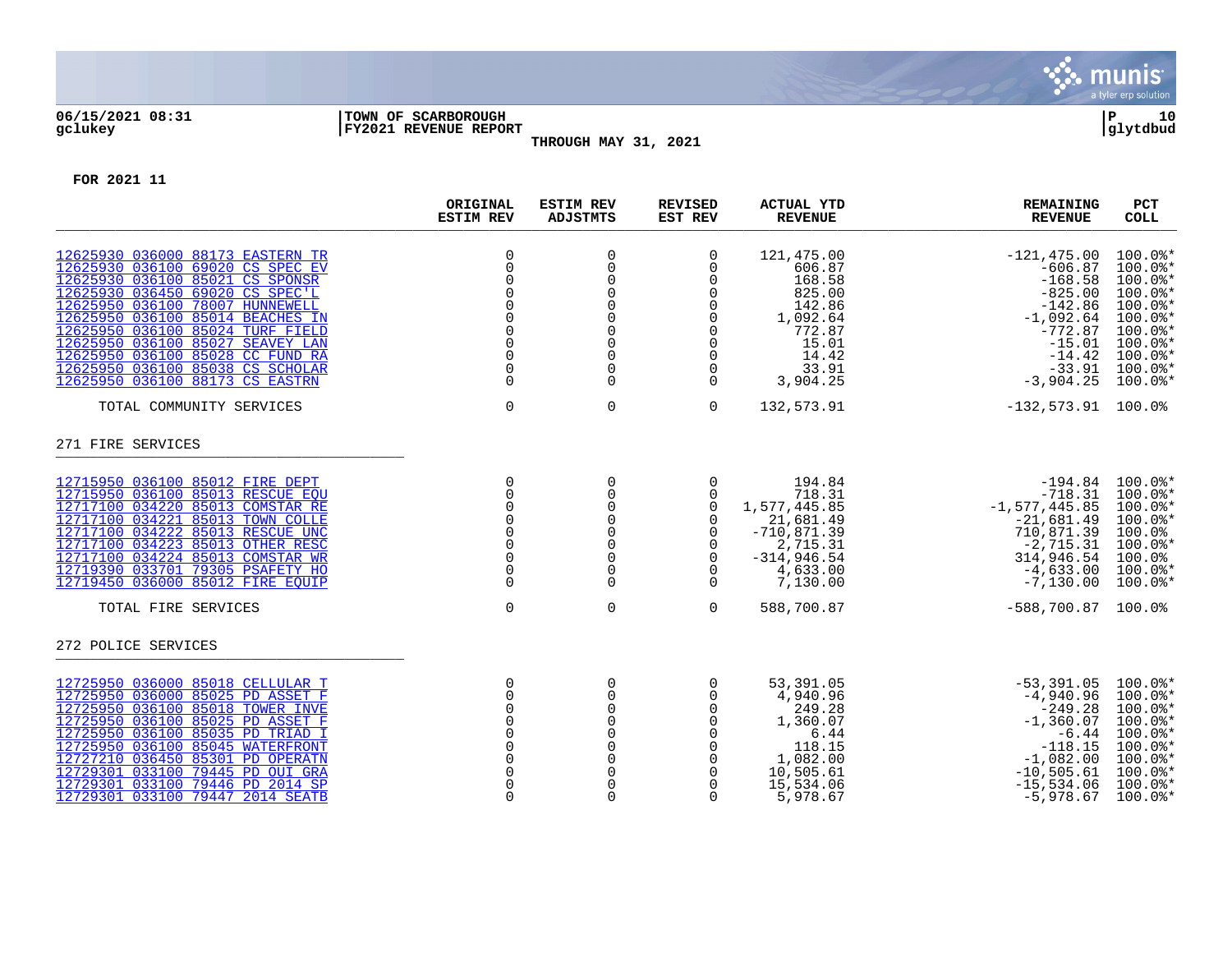

## **06/15/2021 08:31 |TOWN OF SCARBOROUGH |P 11 gclukey |FY2021 REVENUE REPORT |glytdbud THROUGH MAY 31, 2021**

|                                                                                                                                                                                                                                                                                              | ORIGINAL<br><b>ESTIM REV</b>                                                                          | <b>ESTIM REV</b><br><b>ADJSTMTS</b>                                    | <b>REVISED</b><br>EST REV                                                                | <b>ACTUAL YTD</b><br><b>REVENUE</b>                                                          | <b>REMAINING</b><br><b>REVENUE</b>                                                                                      | <b>PCT</b><br><b>COLL</b>                                                                                 |
|----------------------------------------------------------------------------------------------------------------------------------------------------------------------------------------------------------------------------------------------------------------------------------------------|-------------------------------------------------------------------------------------------------------|------------------------------------------------------------------------|------------------------------------------------------------------------------------------|----------------------------------------------------------------------------------------------|-------------------------------------------------------------------------------------------------------------------------|-----------------------------------------------------------------------------------------------------------|
| 12729301 033100 79449 PD STOP VA<br>12729301 033100 79450 PD 2021 PE<br>12729350 033350 79400 PD DISTRAC<br>12729350 033350 79402 BULLETPROO<br>12729350 033350 79412 PD 2020 DR<br>12729350 033350 79419 2009 UNDER<br>12729350 033350 79425 PD 2009 BY<br>12729350 033350 79448 PD SUBSTAN | $\mathbf 0$<br>$\mathbf 0$<br>$\pmb{0}$<br>$\mathbf 0$<br>$\mathbf 0$<br>$\mathbf 0$<br>0<br>$\Omega$ | 0<br>$\mathbf 0$<br>0<br>$\mathbf 0$<br>0<br>$\Omega$<br>0<br>$\Omega$ | $\Omega$<br>$\Omega$<br>$\Omega$<br>$\Omega$<br>$\Omega$<br>$\Omega$<br>$\mathbf 0$<br>0 | 11,256.99<br>2,528.64<br>29,303.06<br>450.00<br>1,398.00<br>221.91<br>4,535.79<br>158,218.19 | $-11, 256.99$<br>$-2,528.64$<br>$-29, 303.06$<br>$-450.00$<br>$-1,398.00$<br>$-221.91$<br>$-4,535.79$<br>$-158, 218.19$ | 100.0%*<br>$100.0$ *<br>$100.0$ *<br>$100.0$ <sup>*</sup><br>100.0%*<br>$100.0$ *<br>100.0%*<br>$100.0$ * |
| TOTAL POLICE SERVICES                                                                                                                                                                                                                                                                        | $\mathbf 0$                                                                                           | $\mathbf 0$                                                            | 0                                                                                        | 301,078.87                                                                                   | $-301,078.87$                                                                                                           | 100.0%                                                                                                    |
| 297 OTHER                                                                                                                                                                                                                                                                                    |                                                                                                       |                                                                        |                                                                                          |                                                                                              |                                                                                                                         |                                                                                                           |
| 12975930 039400 TRANSFERS IN                                                                                                                                                                                                                                                                 | $\mathbf 0$                                                                                           | 0                                                                      | $\overline{0}$                                                                           | 310,605.47                                                                                   | $-310,605.47$ 100.0%*                                                                                                   |                                                                                                           |
| TOTAL OTHER                                                                                                                                                                                                                                                                                  | 0                                                                                                     | 0                                                                      | 0                                                                                        | 310,605.47                                                                                   | $-310,605.47$ 100.0%                                                                                                    |                                                                                                           |
| TOTAL SPECIAL REVENUE FUND                                                                                                                                                                                                                                                                   | $\Omega$                                                                                              | $\mathbf 0$                                                            | $\Omega$                                                                                 | 5, 113, 123. 92                                                                              | $-5, 113, 123.92$ 100.0%                                                                                                |                                                                                                           |
| TOTAL REVENUES                                                                                                                                                                                                                                                                               | $\mathbf 0$                                                                                           | $\mathbf 0$                                                            | $\Omega$                                                                                 | 5, 113, 123. 92                                                                              | $-5, 113, 123.92$                                                                                                       |                                                                                                           |
| 1300 CAPITAL PROJECTS FUND                                                                                                                                                                                                                                                                   |                                                                                                       |                                                                        |                                                                                          |                                                                                              |                                                                                                                         |                                                                                                           |
| 257 FINANCE                                                                                                                                                                                                                                                                                  |                                                                                                       |                                                                        |                                                                                          |                                                                                              |                                                                                                                         |                                                                                                           |
| 13575950 036100 87022 2.755M F13<br>13575950 036100 87023 18.190M F1<br>13575950 036100 87025 7.040M F13                                                                                                                                                                                     | 0<br>$\mathbf 0$<br>$\mathbf 0$                                                                       | 0<br>$\mathbf 0$<br>$\mathbf 0$                                        | 0<br>$\Omega$<br>$\mathbf 0$                                                             | 5.81<br>5.35<br>48.78                                                                        | $-5.81$<br>$-5.35$<br>$-48.78$                                                                                          | $100.0$ *<br>$100.0$ $*$<br>$100.0$ *                                                                     |
| TOTAL FINANCE                                                                                                                                                                                                                                                                                | $\mathbf 0$                                                                                           | $\mathbf 0$                                                            | 0                                                                                        | 59.94                                                                                        |                                                                                                                         | $-59.94$ 100.0%                                                                                           |
| 295 CAPITAL PROJECTS                                                                                                                                                                                                                                                                         |                                                                                                       |                                                                        |                                                                                          |                                                                                              |                                                                                                                         |                                                                                                           |
| 13955700 036100 91402 REDBROOK (<br>13955700 038001 91402 REDBROOK                                                                                                                                                                                                                           | $\mathbf 0$<br>0                                                                                      | 0<br>0                                                                 | 0<br>0                                                                                   | 608.96<br>53,700.00                                                                          | -608.96<br>$-53,700.00$                                                                                                 | $100.0$ $*$<br>$100.0$ $*$                                                                                |
| TOTAL CAPITAL PROJECTS                                                                                                                                                                                                                                                                       | $\mathbf 0$                                                                                           | 0                                                                      | 0                                                                                        | 54,308.96                                                                                    | $-54,308.96$                                                                                                            | 100.0%                                                                                                    |
| TOTAL CAPITAL PROJECTS FUND                                                                                                                                                                                                                                                                  | $\mathbf 0$                                                                                           | $\mathbf 0$                                                            | $\Omega$                                                                                 | 54,368.90                                                                                    | $-54,368.90$ 100.0%                                                                                                     |                                                                                                           |
| TOTAL REVENUES                                                                                                                                                                                                                                                                               | $\mathbf 0$                                                                                           | $\Omega$                                                               | 0                                                                                        | 54,368.90                                                                                    | $-54, 368.90$                                                                                                           |                                                                                                           |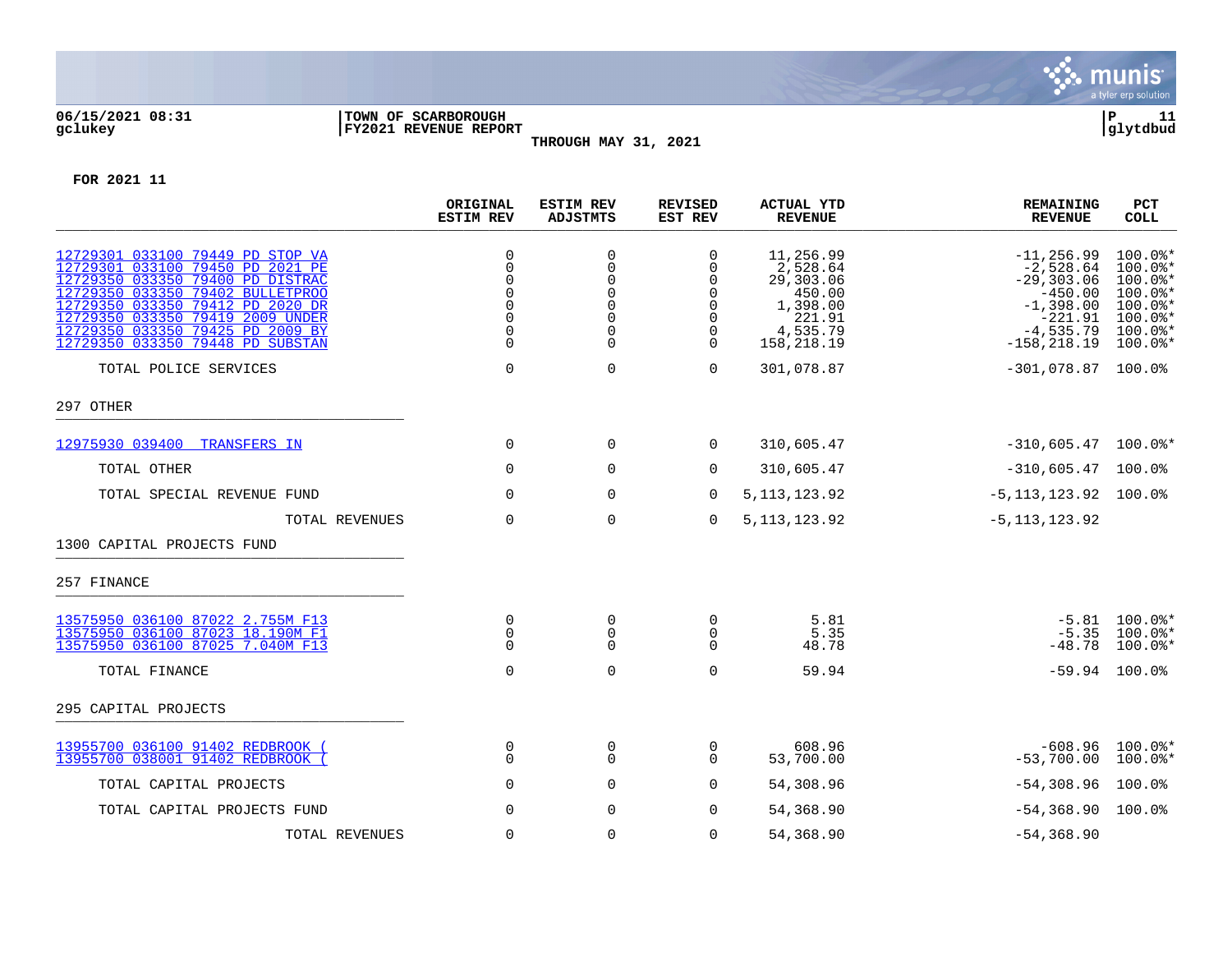|                                                                                                          |                                                     |                                     |                                     |                                     |                                      | munis<br>a tyler erp solution         |
|----------------------------------------------------------------------------------------------------------|-----------------------------------------------------|-------------------------------------|-------------------------------------|-------------------------------------|--------------------------------------|---------------------------------------|
| 06/15/2021 08:31<br>gclukey                                                                              | TOWN OF SCARBOROUGH<br><b>FY2021 REVENUE REPORT</b> | THROUGH MAY 31, 2021                |                                     |                                     |                                      | lР<br>12<br>glytdbud                  |
| FOR 2021 11                                                                                              |                                                     |                                     |                                     |                                     |                                      |                                       |
|                                                                                                          | ORIGINAL<br><b>ESTIM REV</b>                        | <b>ESTIM REV</b><br><b>ADJSTMTS</b> | <b>REVISED</b><br>EST REV           | <b>ACTUAL YTD</b><br><b>REVENUE</b> | <b>REMAINING</b><br><b>REVENUE</b>   | PCT<br><b>COLL</b>                    |
| 1310 MYR CAPTIAL PROJECTS FUND                                                                           |                                                     |                                     |                                     |                                     |                                      |                                       |
| 257 FINANCE                                                                                              |                                                     |                                     |                                     |                                     |                                      |                                       |
| 31575950 036100 87022 2.755M F13<br>31575950 036100 87024 7.380M F13                                     | $\Omega$<br>$\mathbf 0$                             | $\mathbf 0$<br>$\mathbf 0$          | $\Omega$<br>$\Omega$                | 3.14<br>183.20                      | $-183.20$                            | $-3.14$ 100.0%*<br>$100.0$ $*$        |
| TOTAL FINANCE                                                                                            | $\mathbf 0$                                         | $\mathbf 0$                         | $\mathbf 0$                         | 186.34                              | $-186.34$ 100.0%                     |                                       |
| 285 DEBT                                                                                                 |                                                     |                                     |                                     |                                     |                                      |                                       |
| 31858600 039310  BOND PROCEED RE                                                                         | 867,000                                             | 0                                   | 867,000                             | .00                                 | 867,000.00                           | $.0$ %*                               |
| TOTAL DEBT                                                                                               | 867,000                                             | 0                                   | 867,000                             | .00                                 | 867,000.00                           | .0 <sub>8</sub>                       |
| 297 OTHER                                                                                                |                                                     |                                     |                                     |                                     |                                      |                                       |
| 31975930 039400 TRANSFERS IN                                                                             | 0                                                   | $\mathbf 0$                         | $\Omega$                            | 2, 221, 416.17                      | $-2, 221, 416.17$ 100.0%*            |                                       |
| TOTAL OTHER                                                                                              | $\mathbf 0$                                         | $\mathbf 0$                         | 0                                   | 2, 221, 416.17                      | $-2, 221, 416.17$ 100.0%             |                                       |
| TOTAL MYR CAPTIAL PROJECTS FUND                                                                          | 867,000                                             | $\mathbf 0$                         | 867,000                             | 2,221,602.51                        | $-1, 354, 602.51$ 256.2%             |                                       |
| TOTAL REVENUES                                                                                           | 867,000                                             | $\mathbf 0$                         | 867,000                             | 2, 221, 602.51                      | $-1, 354, 602.51$                    |                                       |
| 1500 PERMANENT FUND                                                                                      |                                                     |                                     |                                     |                                     |                                      |                                       |
| 281 PUBLIC WORKS                                                                                         |                                                     |                                     |                                     |                                     |                                      |                                       |
| 15818140 036100 78001 SMC INVEST<br>15818140 036100 78002 DUNSTAN IN<br>15818140 036100 78003 M TUCKER I | $\mathbf 0$<br>$\mathbf 0$<br>0                     | $\mathbf 0$<br>$\mathbf 0$<br>0     | $\mathbf 0$<br>$\Omega$<br>$\Omega$ | 1,615.98<br>165.58<br>20.25         | $-1,615.98$<br>$-165.58$<br>$-20.25$ | 100.0%*<br>$100.0$ $*$<br>$100.0$ $*$ |
| TOTAL PUBLIC WORKS                                                                                       | 0                                                   | $\mathbf 0$                         | 0                                   | 1,801.81                            | $-1,801.81$ 100.0%                   |                                       |
| TOTAL PERMANENT FUND                                                                                     | $\Omega$                                            | $\mathbf 0$                         | 0                                   | 1,801.81                            | $-1,801.81$ 100.0%                   |                                       |
| TOTAL REVENUES                                                                                           | $\mathbf 0$                                         | $\Omega$                            | $\Omega$                            | 1,801.81                            | $-1,801.81$                          |                                       |

and the control of the control of the control of the control of the control of the control of the control of the

**Contract Contract Contract Contract Contract Contract Contract Contract Contract Contract Contract Contract Contract Contract Contract Contract Contract Contract Contract Contract Contract Contract Contract Contract Contr**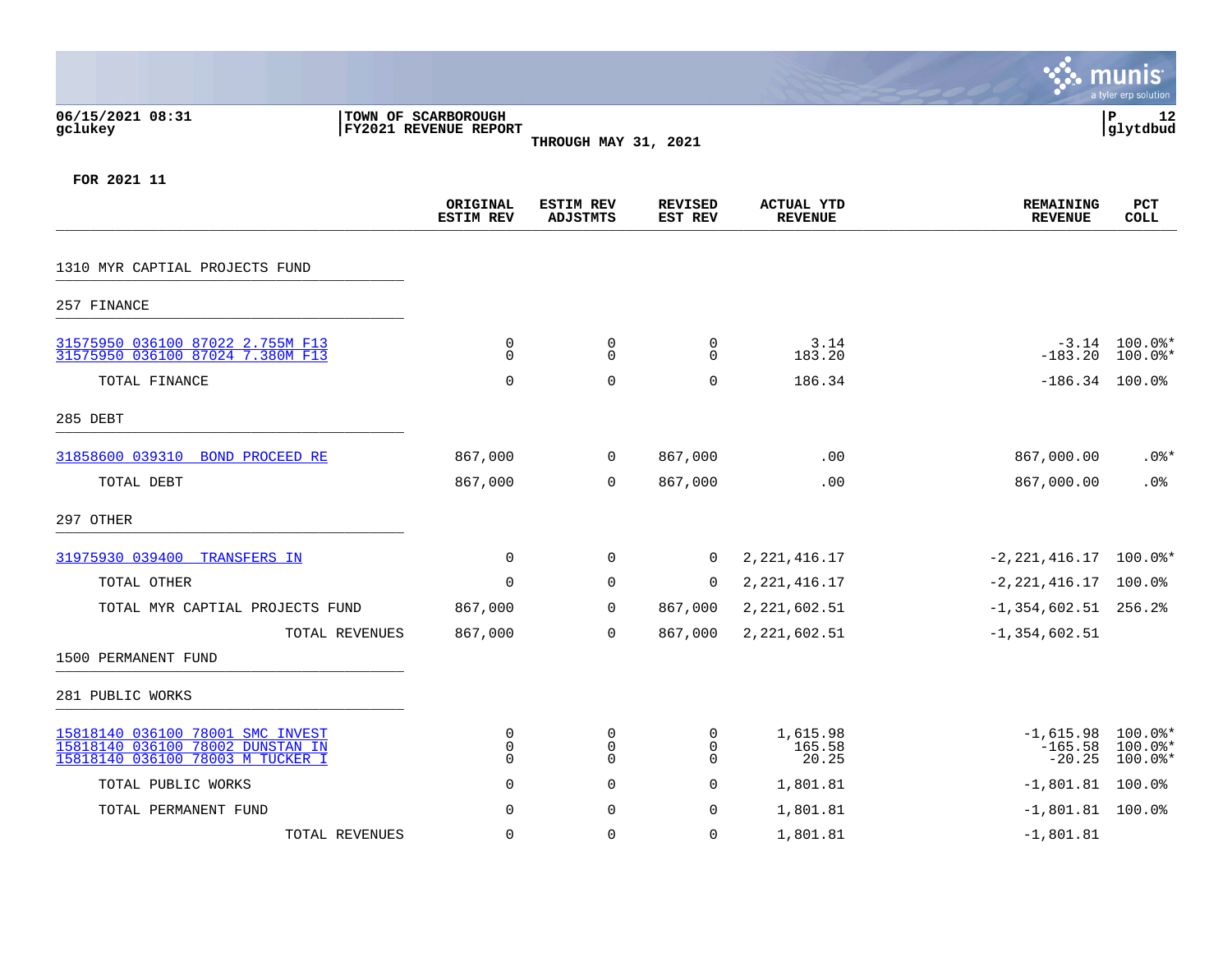|                                                                                                                                                                                                                                                                                                                                                                                                                                                                                                                                                                                                                 |                                                                                                                                                                                |                                                                                                                                                                                                                                  |                                                                                                                                                                                            |                                                                                                                                                                                |                                                                                                                                                                                                       | munis<br>a tyler erp solution                                                                                                                                                                                |
|-----------------------------------------------------------------------------------------------------------------------------------------------------------------------------------------------------------------------------------------------------------------------------------------------------------------------------------------------------------------------------------------------------------------------------------------------------------------------------------------------------------------------------------------------------------------------------------------------------------------|--------------------------------------------------------------------------------------------------------------------------------------------------------------------------------|----------------------------------------------------------------------------------------------------------------------------------------------------------------------------------------------------------------------------------|--------------------------------------------------------------------------------------------------------------------------------------------------------------------------------------------|--------------------------------------------------------------------------------------------------------------------------------------------------------------------------------|-------------------------------------------------------------------------------------------------------------------------------------------------------------------------------------------------------|--------------------------------------------------------------------------------------------------------------------------------------------------------------------------------------------------------------|
| 06/15/2021 08:31<br>gclukey                                                                                                                                                                                                                                                                                                                                                                                                                                                                                                                                                                                     | TOWN OF SCARBOROUGH<br><b>FY2021 REVENUE REPORT</b>                                                                                                                            | THROUGH MAY 31, 2021                                                                                                                                                                                                             |                                                                                                                                                                                            |                                                                                                                                                                                |                                                                                                                                                                                                       | l P<br>13<br>glytdbud                                                                                                                                                                                        |
| FOR 2021 11                                                                                                                                                                                                                                                                                                                                                                                                                                                                                                                                                                                                     | ORIGINAL<br><b>ESTIM REV</b>                                                                                                                                                   | ESTIM REV<br><b>ADJSTMTS</b>                                                                                                                                                                                                     | <b>REVISED</b><br>EST REV                                                                                                                                                                  | <b>ACTUAL YTD</b><br><b>REVENUE</b>                                                                                                                                            | <b>REMAINING</b><br><b>REVENUE</b>                                                                                                                                                                    | PCT<br><b>COLL</b>                                                                                                                                                                                           |
| 7100 GENERAL FUND SCHOOL                                                                                                                                                                                                                                                                                                                                                                                                                                                                                                                                                                                        |                                                                                                                                                                                |                                                                                                                                                                                                                                  |                                                                                                                                                                                            |                                                                                                                                                                                |                                                                                                                                                                                                       |                                                                                                                                                                                                              |
| 000 UNDEFINED                                                                                                                                                                                                                                                                                                                                                                                                                                                                                                                                                                                                   |                                                                                                                                                                                |                                                                                                                                                                                                                                  |                                                                                                                                                                                            |                                                                                                                                                                                |                                                                                                                                                                                                       |                                                                                                                                                                                                              |
| 7100 412110 AD VALOREM LOCAL<br>7100 412120<br>AD VALOREM LOCAL DE<br>7100 412130<br>ADDTL LOCAL ALLOCAT<br>7100 414400<br>TRANS FEES-COMM SVC<br>7100 417020<br>SECND CO/EXTRA ACTI<br>7100 418000<br>COMMUNITY SVS ACTV<br>7100 419000<br>OTH REV-LOCAL SRCS-<br>7100 419010<br>WH CUSTODIAL FEES<br>7100 419020<br>FACILITY CUSTODIAL<br>7100 419100<br><b>WINSLOW HOMER RENTA</b><br>7100 419110<br>FACILITY RENTALS<br>7100 431110<br><b>STATE SOURCES</b><br>7100 431210<br>STATE AGENCY-SPEC E<br>7100 431230<br>STATE AGENCY-SPEC S<br>7100 450000<br>FUND BALANCE APPROP<br>7100 453050<br>SALE OF BUS | 31,900,585<br>5,309,738<br>10,985,033<br>25,000<br>140,000<br>35,000<br>70,000<br>5,000<br>10,000<br>5,000<br>10,000<br>4,035,887<br>80,000<br>$\Omega$<br>700,000<br>$\Omega$ | 0<br>0<br>$\mathbf 0$<br>$\overline{0}$<br>$\mathbf 0$<br>$\Omega$<br>$\overline{0}$<br>$\overline{0}$<br>$\overline{0}$<br>$\overline{0}$<br>0<br>$\overline{0}$<br>$\mathbf 0$<br>$\overline{0}$<br>$\overline{0}$<br>$\Omega$ | 31,900,585<br>5,309,738<br>10,985,033<br>25,000<br>140,000<br>35,000<br>70,000<br>5,000<br>10,000<br>5,000<br>10,000<br>4,035,887<br>80,000<br>$\overline{0}$<br>700,000<br>$\overline{0}$ | 31,900,585.00<br>5,309,738.00<br>10,985,033.00<br>.00<br>113,089.61<br>.00<br>58,442.88<br>.00<br>.00<br>.00<br>.00<br>3,707,449.55<br>5,316.47<br>7,416.57<br>.00<br>6,740.00 | .00<br>$.00 \,$<br>.00<br>25,000.00<br>26,910.39<br>35,000.00<br>11,557.12<br>5,000.00<br>10,000.00<br>5,000.00<br>10,000.00<br>328, 437. 45<br>74,683.53<br>$-7,416.57$<br>700,000.00<br>$-6,740.00$ | $100.0$ *<br>$100.0$ *<br>$100.0$ *<br>$.0$ %*<br>80.8%*<br>$.0$ %*<br>$83.5$ $*$<br>.0 <sup>8</sup><br>$.0$ %*<br>$.0$ %*<br>$.0$ %*<br>$91.9$ <sup>*</sup><br>$6.6$ $*$<br>$100.0$ *<br>$.0$ %*<br>100.0%* |
| TOTAL UNDEFINED                                                                                                                                                                                                                                                                                                                                                                                                                                                                                                                                                                                                 | 53, 311, 243                                                                                                                                                                   | 0                                                                                                                                                                                                                                |                                                                                                                                                                                            | 53, 311, 243 52, 093, 811.08                                                                                                                                                   | 1,217,431.92                                                                                                                                                                                          | 97.7%                                                                                                                                                                                                        |
| TOTAL GENERAL FUND SCHOOL<br>TOTAL REVENUES<br>7150 ADULT EDUCATION                                                                                                                                                                                                                                                                                                                                                                                                                                                                                                                                             | 53, 311, 243<br>53, 311, 243                                                                                                                                                   | $\mathbf 0$                                                                                                                                                                                                                      |                                                                                                                                                                                            | 53, 311, 243 52, 093, 811.08<br>0 53, 311, 243 52, 093, 811.08                                                                                                                 | 1,217,431.92<br>1,217,431.92                                                                                                                                                                          | 97.7%                                                                                                                                                                                                        |
| 140 ADULT                                                                                                                                                                                                                                                                                                                                                                                                                                                                                                                                                                                                       |                                                                                                                                                                                |                                                                                                                                                                                                                                  |                                                                                                                                                                                            |                                                                                                                                                                                |                                                                                                                                                                                                       |                                                                                                                                                                                                              |
| 71506000 412140<br>AD VALOREM ADUL<br>71506000 413170<br>INDIV TUITION -<br>71506000 413190<br><b>ADULT ED WORKFO</b><br>71506000 413590<br><b>ADULT ED ACADEM</b><br>71506000 413700<br>DRIVER EDUCATIO<br>71506000 432400<br><b>ADULT ED STATE</b><br>71506000 432490<br><b>ADULT ED COLLEG</b><br>71506000 450000<br>FUND BALANCE AP                                                                                                                                                                                                                                                                         | 91,370<br>15,000<br>34,518<br>5,500<br>2,500<br>39,143<br>4,000<br>2,527                                                                                                       | 0<br>0<br>$\mathbf 0$<br>$\overline{0}$<br>$\Omega$<br>$\mathbf 0$<br>$\Omega$<br>$\Omega$                                                                                                                                       | 91,370<br>15,000<br>34,518<br>5,500<br>2,500<br>39,143<br>4,000<br>2,527                                                                                                                   | 91,370.00<br>5,053.17<br>10,717.00<br>150.00<br>.00<br>38,178.95<br>.00<br>.00                                                                                                 | .00<br>9,946.83<br>23,801.00<br>5,350.00<br>2,500.00<br>964.05<br>4,000.00<br>2,527.00                                                                                                                | 100.0%*<br>33.7%<br>$31.0$ %*<br>$2.7$ %*<br>$.0$ %*<br>$97.5$ *<br>$.0$ %*<br>$.0$ %*                                                                                                                       |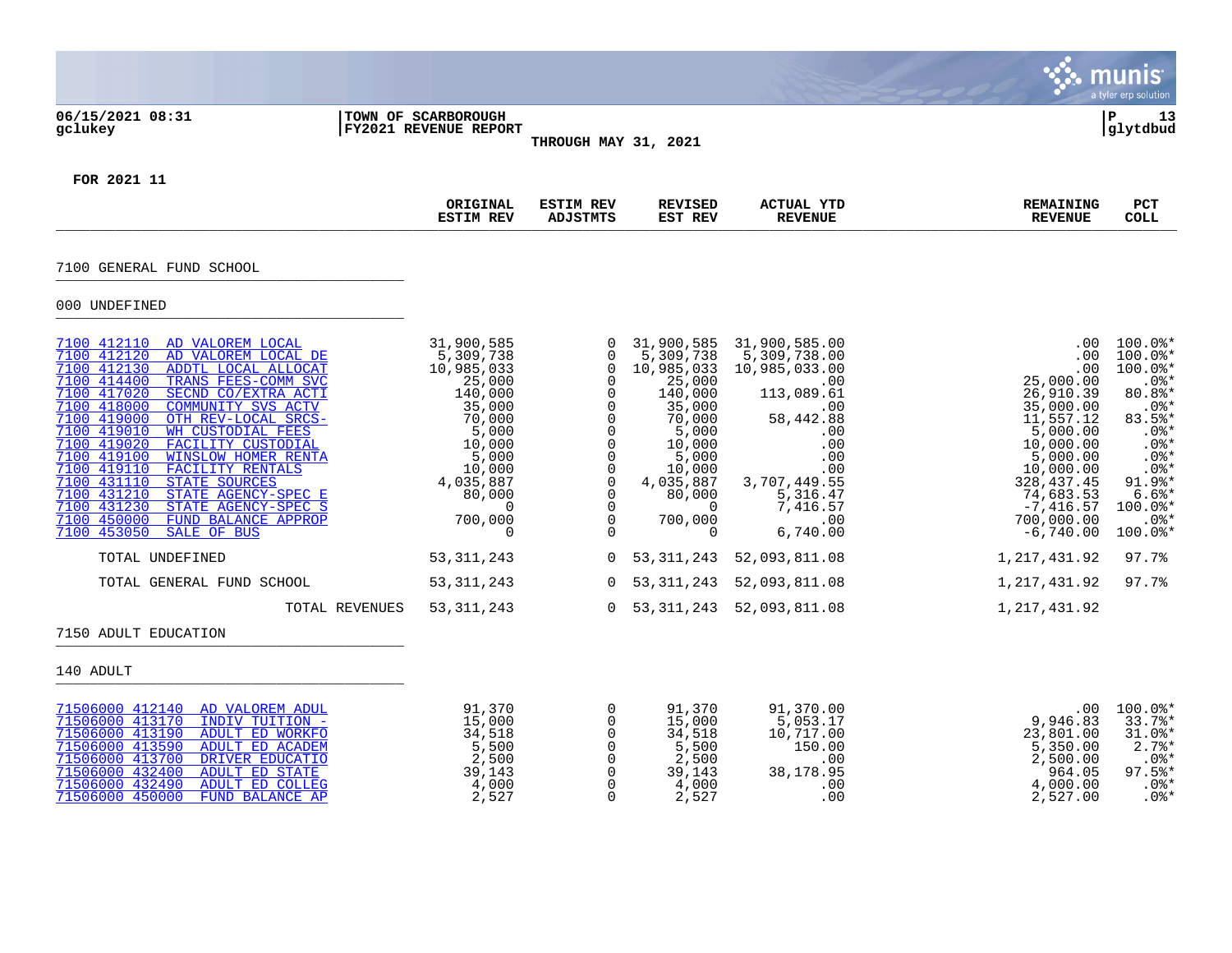

### **06/15/2021 08:31 |TOWN OF SCARBOROUGH |P 14 gclukey |FY2021 REVENUE REPORT |glytdbud THROUGH MAY 31, 2021**

|                                  | ORIGINAL<br><b>ESTIM REV</b> | <b>ESTIM REV</b><br><b>ADJSTMTS</b> | <b>REVISED</b><br>EST REV | <b>ACTUAL YTD</b><br><b>REVENUE</b> | REMAINING<br><b>REVENUE</b> | PCT<br><b>COLL</b> |
|----------------------------------|------------------------------|-------------------------------------|---------------------------|-------------------------------------|-----------------------------|--------------------|
| 71506000 452080 TRANSFER FROM O  | $\mathbf 0$                  | 0                                   | 0                         | 6,641.00                            | $-6,641.00$                 | $100.0$ *          |
| TOTAL ADULT                      | 194,558                      | 0                                   | 194,558                   | 152,110.12                          | 42,447.88                   | 78.2%              |
| TOTAL ADULT EDUCATION            | 194,558                      | $\mathbf 0$                         | 194,558                   | 152,110.12                          | 42, 447.88                  | 78.2%              |
| TOTAL REVENUES                   | 194,558                      | $\mathbf 0$                         | 194,558                   | 152,110.12                          | 42, 447.88                  |                    |
| 7206 COVID RELIEF FUND K-12 #1   |                              |                                     |                           |                                     |                             |                    |
| 190 SYSTEM WIDE COST             |                              |                                     |                           |                                     |                             |                    |
| 72606232 445420 CRF1 REVENUES    | $\mathbf 0$                  | 0                                   | 0                         | 1,973,754.89                        | $-1,973,754.89$ 100.0%*     |                    |
| TOTAL SYSTEM WIDE COST           | 0                            | 0                                   | $\Omega$                  | 1,973,754.89                        | $-1,973,754.89$ 100.0%      |                    |
| TOTAL COVID RELIEF FUND K-12 #1  | 0                            | 0                                   | 0                         | 1,973,754.89                        | $-1,973,754.89$ 100.0%      |                    |
| TOTAL REVENUES                   | 0                            | 0                                   | $\Omega$                  | 1,973,754.89                        | $-1,973,754.89$             |                    |
| 7207 COVID RELIEF FUND ADULT ED  |                              |                                     |                           |                                     |                             |                    |
| 140 ADULT                        |                              |                                     |                           |                                     |                             |                    |
| 72607230 445420 CRF ADULT ED GR  | 0                            | 0                                   | 0                         | 8,574.73                            | $-8,574.73$ 100.0%*         |                    |
| TOTAL ADULT                      | 0                            | 0                                   | 0                         | 8,574.73                            | $-8,574.73$ 100.0%          |                    |
| TOTAL COVID RELIEF FUND ADULT ED | 0                            | 0                                   | 0                         | 8,574.73                            | $-8,574.73$ 100.0%          |                    |
| TOTAL REVENUES                   | 0                            | $\mathbf 0$                         | $\Omega$                  | 8,574.73                            | $-8,574.73$                 |                    |
| 7209 COVID RELIEF FUND K-12 #2   |                              |                                     |                           |                                     |                             |                    |
| 190 SYSTEM WIDE COST             |                              |                                     |                           |                                     |                             |                    |
| 72909232 445420 CRF2 REVENUES    | 0                            | 0                                   | $\Omega$                  | 1,832,725.62                        | $-1,832,725.62$ 100.0%*     |                    |
| TOTAL SYSTEM WIDE COST           | 0                            | $\mathbf 0$                         | 0                         | 1,832,725.62                        | $-1,832,725.62$ 100.0%      |                    |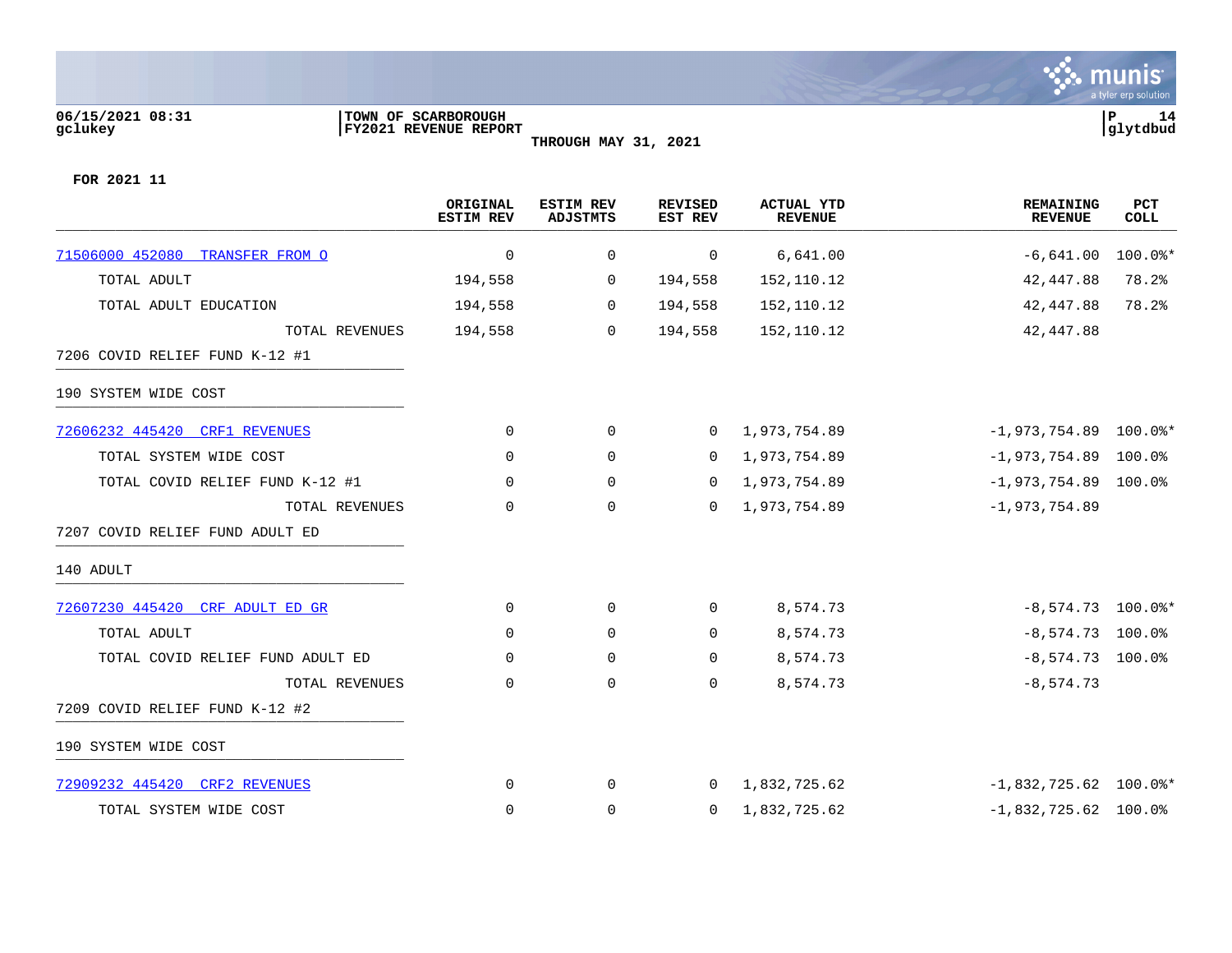# **06/15/2021 08:31 |TOWN OF SCARBOROUGH |P 15 gclukey |FY2021 REVENUE REPORT |glytdbud**

**THROUGH MAY 31, 2021**



. munis<sup>.</sup>

**Barba** 

|                                     | ORIGINAL<br><b>ESTIM REV</b> | ESTIM REV<br><b>ADJSTMTS</b> | <b>REVISED</b><br>EST REV | ACTUAL YTD<br><b>REVENUE</b> | <b>REMAINING</b><br><b>REVENUE</b> | PCT<br><b>COLL</b> |
|-------------------------------------|------------------------------|------------------------------|---------------------------|------------------------------|------------------------------------|--------------------|
| TOTAL COVID RELIEF FUND K-12 #2     | $\mathbf 0$                  | $\mathbf 0$                  | 0                         | 1,832,725.62                 | $-1,832,725.62$ 100.0%             |                    |
| TOTAL REVENUES                      | 0                            | $\mathbf 0$                  | $\Omega$                  | 1,832,725.62                 | $-1,832,725.62$                    |                    |
| 7211 SCARBORO EDUCATION FOUNDATION  |                              |                              |                           |                              |                                    |                    |
| 190 SYSTEM WIDE COST                |                              |                              |                           |                              |                                    |                    |
| 72113731 419210 SCARBORO EDUCAT     | $\Omega$                     | $\mathbf{0}$                 | $\Omega$                  | 6,905.00                     | $-6,905.00$ 100.0%*                |                    |
| TOTAL SYSTEM WIDE COST              | 0                            | 0                            | 0                         | 6,905.00                     | $-6,905.00$ 100.0%                 |                    |
| TOTAL SCARBORO EDUCATION FOUNDATION | 0                            | $\mathbf 0$                  | $\Omega$                  | 6,905.00                     | $-6,905.00$ 100.0%                 |                    |
| TOTAL REVENUES                      | 0                            | $\mathbf 0$                  | $\Omega$                  | 6,905.00                     | $-6,905.00$                        |                    |
| 7212 LOCAL GRANTS & DONATIONS       |                              |                              |                           |                              |                                    |                    |
| 190 SYSTEM WIDE COST                |                              |                              |                           |                              |                                    |                    |
| 72123732 419210 LOCAL GRANTS &      | 0                            | $\mathbf 0$                  | $\Omega$                  | 10,344.86                    | $-10,344.86$ 100.0%*               |                    |
| TOTAL SYSTEM WIDE COST              | $\Omega$                     | $\mathbf 0$                  | $\Omega$                  | 10,344.86                    | $-10,344.86$ 100.0%                |                    |
| TOTAL LOCAL GRANTS & DONATIONS      | $\Omega$                     | $\mathbf 0$                  | $\Omega$                  | 10,344.86                    | $-10,344.86$ 100.0%                |                    |
| TOTAL REVENUES                      | 0                            | $\mathbf 0$                  | $\Omega$                  | 10,344.86                    | $-10, 344.86$                      |                    |
| 7213 CC ADMIN RECERTIFICATION       |                              |                              |                           |                              |                                    |                    |
| 190 SYSTEM WIDE COST                |                              |                              |                           |                              |                                    |                    |
| 72133733 419000 CC ADMIN CERTIF     | 0                            | 0                            | $\Omega$                  | 8,500.00                     | $-8,500.00$ 100.0%*                |                    |
| TOTAL SYSTEM WIDE COST              | $\Omega$                     | $\mathbf 0$                  | $\Omega$                  | 8,500.00                     | $-8,500.00$ 100.0%                 |                    |
| TOTAL CC ADMIN RECERTIFICATION      | $\Omega$                     | $\mathbf 0$                  | $\Omega$                  | 8,500.00                     | $-8,500.00$ 100.0%                 |                    |
| TOTAL REVENUES                      | 0                            | 0                            | 0                         | 8,500.00                     | $-8,500.00$                        |                    |
| 7216 SCH NUTRITION SPECIAL PROGRAMS |                              |                              |                           |                              |                                    |                    |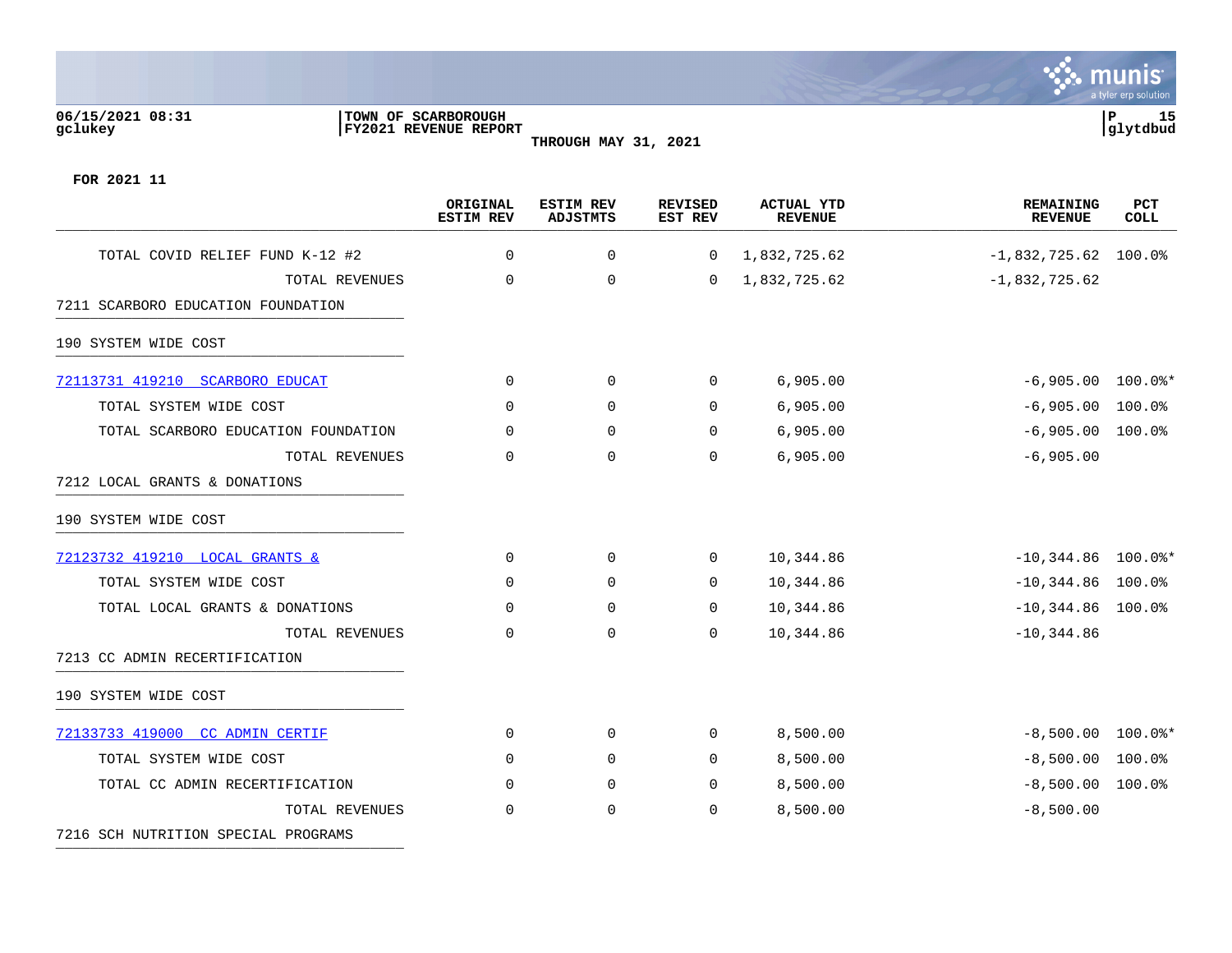## **06/15/2021 08:31 |TOWN OF SCARBOROUGH |P 16 gclukey |FY2021 REVENUE REPORT |glytdbud THROUGH MAY 31, 2021**



|                                      | ORIGINAL<br><b>ESTIM REV</b> | <b>ESTIM REV</b><br><b>ADJSTMTS</b> | <b>REVISED</b><br>EST REV | <b>ACTUAL YTD</b><br><b>REVENUE</b> | <b>REMAINING</b><br><b>REVENUE</b> | PCT<br><b>COLL</b> |
|--------------------------------------|------------------------------|-------------------------------------|---------------------------|-------------------------------------|------------------------------------|--------------------|
| 190 SYSTEM WIDE COST                 |                              |                                     |                           |                                     |                                    |                    |
| 72163090 419200 SCH NUTR SPECIA      | 0                            | 0                                   | $\overline{0}$            | 19,923.53                           | $-19,923.53$ 100.0%*               |                    |
| TOTAL SYSTEM WIDE COST               | 0                            | 0                                   | $\Omega$                  | 19,923.53                           | $-19,923.53$ 100.0%                |                    |
| TOTAL SCH NUTRITION SPECIAL PROGRAMS | 0                            | 0                                   | $\Omega$                  | 19,923.53                           | $-19,923.53$ 100.0%                |                    |
| TOTAL REVENUES                       | 0                            | $\mathbf 0$                         | 0                         | 19,923.53                           | $-19,923.53$                       |                    |
| 7230 TITLE IA                        |                              |                                     |                           |                                     |                                    |                    |
| 195 K-8                              |                              |                                     |                           |                                     |                                    |                    |
| 72222235 445170 TITLEI-ACCOUNTA      | 0                            | 0                                   | $\overline{0}$            | 63,483.68                           | $-63,483.68$ 100.0%*               |                    |
| TOTAL K-8                            | 0                            | $\mathbf 0$                         | $\Omega$                  | 63,483.68                           | $-63,483.68$ 100.0%                |                    |
| TOTAL TITLE IA                       | 0                            | $\mathbf 0$                         | 0                         | 63,483.68                           | $-63,483.68$ 100.0%                |                    |
| TOTAL REVENUES                       | 0                            | $\mathbf 0$                         | $\Omega$                  | 63,483.68                           | $-63, 483.68$                      |                    |
| 7247 LOCAL ENTITLEMENT               |                              |                                     |                           |                                     |                                    |                    |
| 195 K-8                              |                              |                                     |                           |                                     |                                    |                    |
| 72471100 445620 IDEA PART ID         | 0                            | 0                                   | $\overline{0}$            | 95,693.24                           | $-95,693.24$ 100.0%*               |                    |
| TOTAL K-8                            | 0                            | 0                                   | $\mathbf 0$               | 95,693.24                           | $-95,693.24$ 100.0%                |                    |
| TOTAL LOCAL ENTITLEMENT              | 0                            | 0                                   | $\mathbf 0$               | 95,693.24                           | $-95,693.24$ 100.0%                |                    |
| TOTAL REVENUES                       | 0                            | $\mathbf 0$                         | $\mathbf 0$               | 95,693.24                           | $-95,693.24$                       |                    |
| 7263 TITLE IVA                       |                              |                                     |                           |                                     |                                    |                    |
| 195 K-8                              |                              |                                     |                           |                                     |                                    |                    |
| 72632675 445730 TITLE IVA HIGHE      | 0                            | 0                                   | $\mathbf{0}$              | 12,377.00                           | $-12,377.00$ 100.0%*               |                    |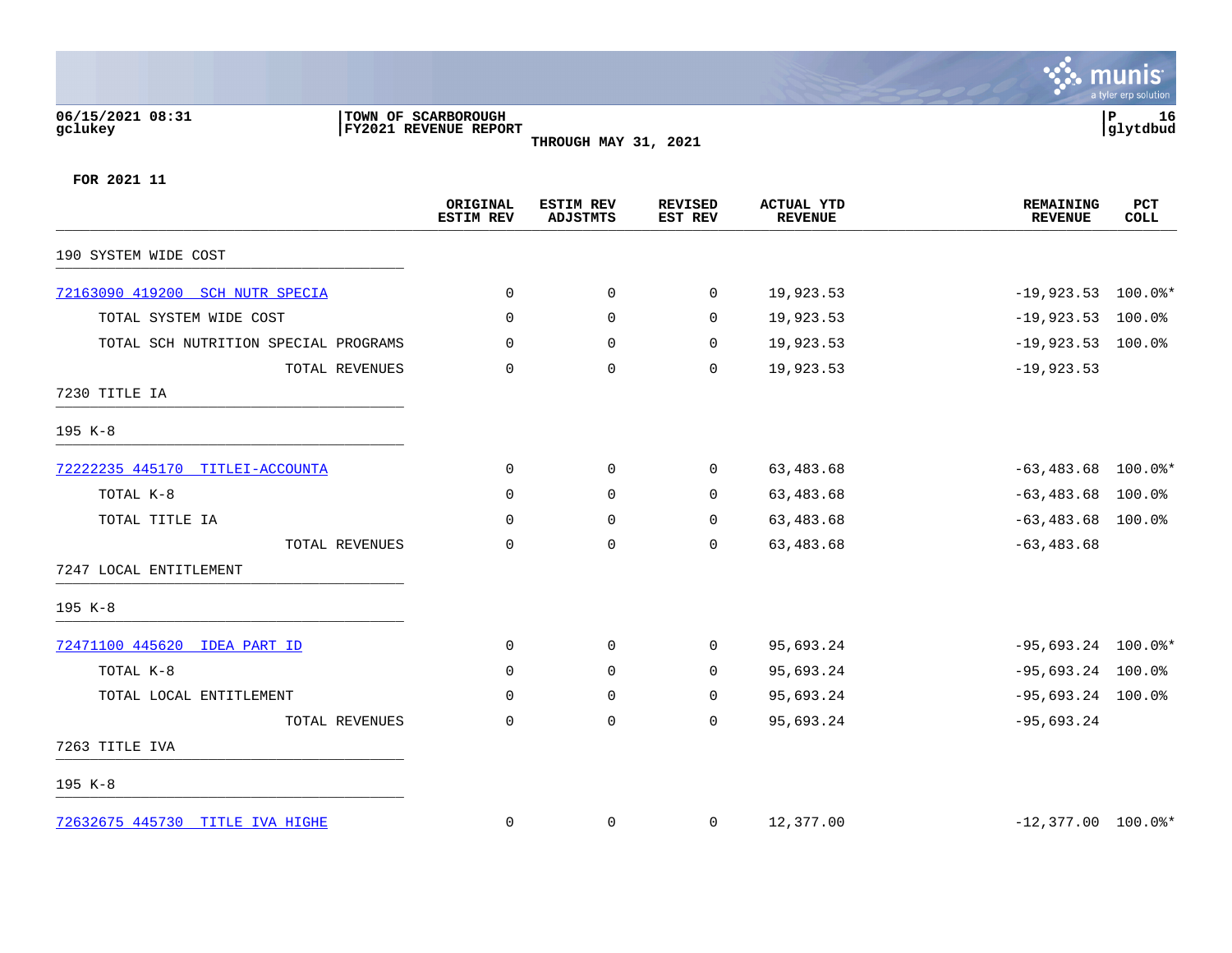

## **06/15/2021 08:31 |TOWN OF SCARBOROUGH |P 17 gclukey |FY2021 REVENUE REPORT |glytdbud THROUGH MAY 31, 2021**



|                                                                     | ORIGINAL<br><b>ESTIM REV</b> | <b>ESTIM REV</b><br><b>ADJSTMTS</b> | <b>REVISED</b><br>EST REV | <b>ACTUAL YTD</b><br><b>REVENUE</b> | <b>REMAINING</b><br><b>REVENUE</b> | PCT<br><b>COLL</b>   |
|---------------------------------------------------------------------|------------------------------|-------------------------------------|---------------------------|-------------------------------------|------------------------------------|----------------------|
|                                                                     |                              |                                     |                           |                                     |                                    |                      |
| TOTAL K-8                                                           | $\mathbf 0$                  | $\mathbf 0$                         | 0                         | 12,377.00                           | $-12,377.00$ 100.0%                |                      |
| TOTAL TITLE IVA                                                     | 0                            | $\mathbf 0$                         | $\mathbf 0$               | 12,377.00                           | $-12,377.00$ 100.0%                |                      |
| TOTAL REVENUES                                                      | $\mathbf 0$                  | $\mathbf 0$                         | $\mathbf 0$               | 12,377.00                           | $-12, 377.00$                      |                      |
| 7269 TITLE IIA                                                      |                              |                                     |                           |                                     |                                    |                      |
| 195 K-8                                                             |                              |                                     |                           |                                     |                                    |                      |
| 72692235 445200 IMPROVE TEACH O                                     | 0                            | $\mathbf 0$                         | 0                         | 19,066.65                           | $-19,066.65$ 100.0%*               |                      |
| TOTAL K-8                                                           | $\Omega$                     | $\mathbf 0$                         | 0                         | 19,066.65                           | $-19,066.65$ 100.0%                |                      |
| TOTAL TITLE IIA                                                     | $\Omega$                     | $\mathbf 0$                         | 0                         | 19,066.65                           | $-19,066.65$ 100.0%                |                      |
| TOTAL REVENUES                                                      | $\mathbf 0$                  | $\mathbf 0$                         | $\mathbf 0$               | 19,066.65                           | $-19,066.65$                       |                      |
| 7300 MAJOR SCHOOL CAPITAL PROJ                                      |                              |                                     |                           |                                     |                                    |                      |
| 190 SYSTEM WIDE COST                                                |                              |                                     |                           |                                     |                                    |                      |
| 73000090 412000 AD VALOREM TAXE<br>73001510 415100 87025 7.040M F73 | 100,000<br>$\Omega$          | 0<br>$\Omega$                       | 100,000<br>$\Omega$       | 100,000.00<br>4.40                  | $.00 \,$<br>$-4.40$                | 100.0%*<br>$100.0$ * |
| TOTAL SYSTEM WIDE COST                                              | 100,000                      | 0                                   | 100,000                   | 100,004.40                          | $-4.40$                            | 100.0%               |
| TOTAL MAJOR SCHOOL CAPITAL PROJ                                     | 100,000                      | 0                                   | 100,000                   | 100,004.40                          | $-4.40$                            | 100.0%               |
| TOTAL REVENUES                                                      | 100,000                      | $\mathbf 0$                         | 100,000                   | 100,004.40                          | $-4.40$                            |                      |
| 7400 MINOR SCHL CAPITAL PROJ                                        |                              |                                     |                           |                                     |                                    |                      |
| 190 SYSTEM WIDE COST                                                |                              |                                     |                           |                                     |                                    |                      |
| 74000090 412000 AD VALOREM TAXE<br>74000090 451000 ISSUANCE BONDS   | 319,015<br>1,394,197         | 0<br>$\overline{0}$                 | 319,015<br>1,394,197      | 319,015.00<br>.00                   | .00<br>1,394,197.00                | $100.0$ *<br>$.0$ %* |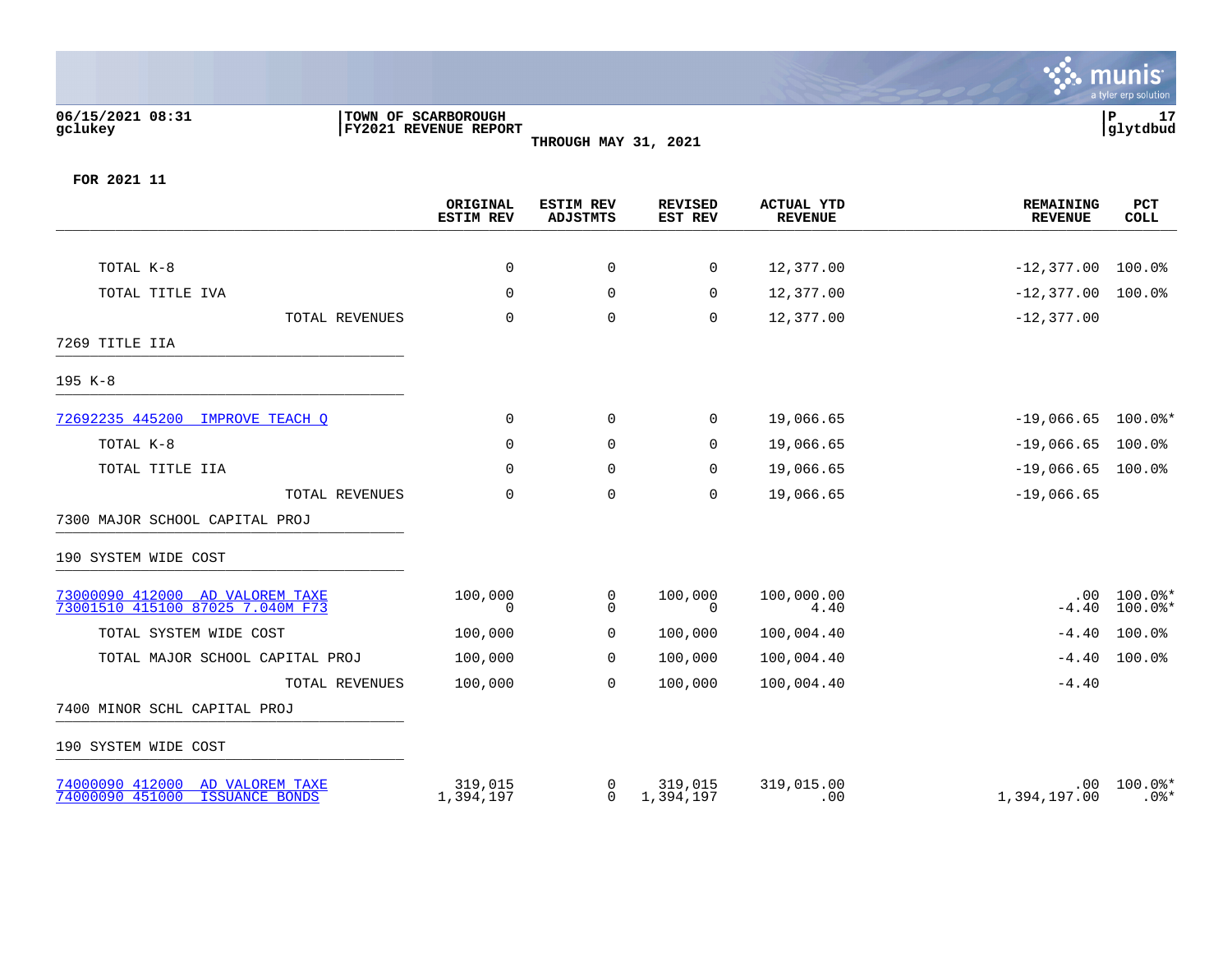

# **06/15/2021 08:31 |TOWN OF SCARBOROUGH |P 18 gclukey |FY2021 REVENUE REPORT |glytdbud**

**THROUGH MAY 31, 2021**



**FOR 2021 11**

| <b>ESTIM REV</b>     | <b>ESTIM REV</b><br><b>ADJSTMTS</b>                   | <b>REVISED</b><br>EST REV | <b>ACTUAL YTD</b><br><b>REVENUE</b> | <b>REMAINING</b><br><b>REVENUE</b> | <b>PCT</b><br><b>COLL</b> |
|----------------------|-------------------------------------------------------|---------------------------|-------------------------------------|------------------------------------|---------------------------|
| $\Omega$<br>$\Omega$ | $\mathbf 0$<br>$\mathbf 0$                            | $\Omega$<br>$\Omega$      | 1.81<br>289.96                      | $-1.81$<br>$-289.96$               | $100.0$ *<br>$100.0$ *    |
| 1,713,212            | 0                                                     | 1,713,212                 | 319,306.77                          | 1,393,905.23                       | 18.6%                     |
| 1,713,212            | $\mathbf 0$                                           | 1,713,212                 | 319,306.77                          | 1,393,905.23                       | 18.6%                     |
| 1,713,212            | $\Omega$                                              | 1,713,212                 | 319,306.77                          | 1,393,905.23                       |                           |
|                      |                                                       |                           |                                     |                                    |                           |
|                      |                                                       |                           |                                     |                                    |                           |
| 280,000<br>15,000    | 0<br>$\Omega$                                         | 280,000<br>15,000         | 205.75<br>.00                       | 279,794.25<br>15,000.00            | $.1$ $*$<br>$.0$ %*       |
| 295,000              | $\mathbf 0$                                           | 295,000                   | 205.75                              | 294,794.25                         | .1%                       |
|                      |                                                       |                           |                                     |                                    |                           |
| 220,000<br>10,000    | 0<br>$\mathbf 0$                                      | 220,000<br>10,000         | 596.45<br>.00                       | 219,403.55<br>10,000.00            | $.3$ $*$<br>$.0$ %*       |
| 230,000              | $\Omega$                                              | 230,000                   | 596.45                              | 229,403.55                         | .3%                       |
|                      |                                                       |                           |                                     |                                    |                           |
| 50,000               | $\overline{0}$                                        | 50,000                    | 16.00                               | 49,984.00                          | $.0$ %*                   |
| 50,000               | $\mathbf 0$                                           | 50,000                    | 16.00                               | 49,984.00                          | .0%                       |
|                      |                                                       |                           |                                     |                                    |                           |
| 50,000               | $\overline{0}$                                        | 50,000                    | 153.10                              | 49,846.90                          | $.3$ $*$                  |
| 50,000               | $\Omega$                                              | 50,000                    | 153.10                              | 49,846.90                          | .3%                       |
|                      | TOTAL REVENUES<br>TOTAL WENTWORTH INTERMEDIATE SCHOOL |                           |                                     |                                    |                           |

106 PLEASANT HILL SCHOOL **Example 2014**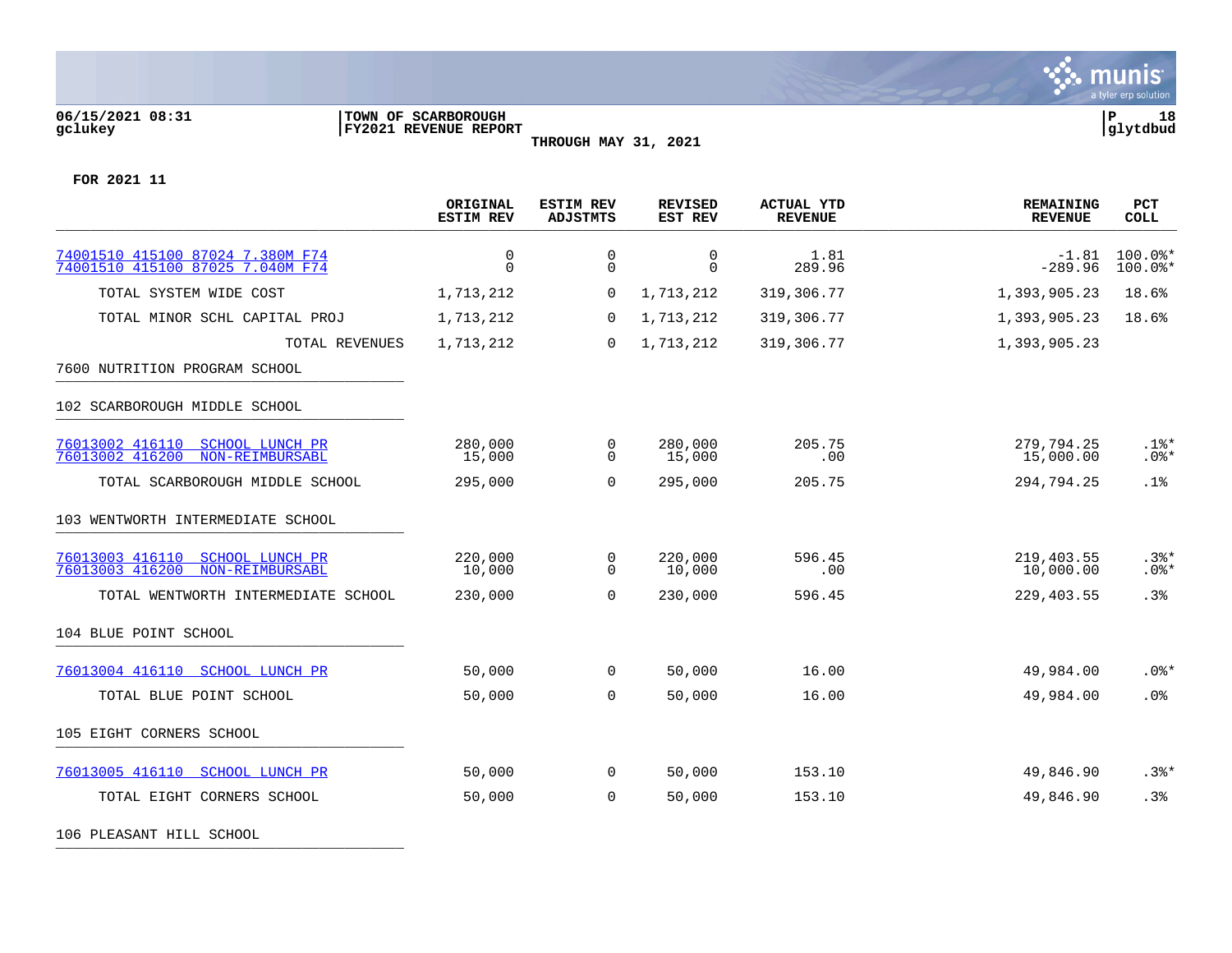### **06/15/2021 08:31 |TOWN OF SCARBOROUGH |P 19 gclukey |FY2021 REVENUE REPORT |glytdbud THROUGH MAY 31, 2021**



|                                                                                                                                                                                                                                                                                                                                                                                    | ORIGINAL<br><b>ESTIM REV</b>                                                              | <b>ESTIM REV</b><br>ADJSTMTS                                                                     | <b>REVISED</b><br>EST REV                                                                 | ACTUAL YTD<br><b>REVENUE</b>                                                              | <b>REMAINING</b><br><b>REVENUE</b>                                                                                         | <b>PCT</b><br><b>COLL</b>                                                                   |
|------------------------------------------------------------------------------------------------------------------------------------------------------------------------------------------------------------------------------------------------------------------------------------------------------------------------------------------------------------------------------------|-------------------------------------------------------------------------------------------|--------------------------------------------------------------------------------------------------|-------------------------------------------------------------------------------------------|-------------------------------------------------------------------------------------------|----------------------------------------------------------------------------------------------------------------------------|---------------------------------------------------------------------------------------------|
|                                                                                                                                                                                                                                                                                                                                                                                    |                                                                                           |                                                                                                  |                                                                                           |                                                                                           |                                                                                                                            |                                                                                             |
| 76013006 416110 SCHOOL LUNCH PR                                                                                                                                                                                                                                                                                                                                                    | 50,000                                                                                    | $\overline{0}$                                                                                   | 50,000                                                                                    | 145.00                                                                                    | 49,855.00                                                                                                                  | $.3$ <sup>*</sup>                                                                           |
| TOTAL PLEASANT HILL SCHOOL                                                                                                                                                                                                                                                                                                                                                         | 50,000                                                                                    | $\overline{0}$                                                                                   | 50,000                                                                                    | 145.00                                                                                    | 49,855.00                                                                                                                  | .3%                                                                                         |
| 130 SCARBOROUGH HIGH SCHOOL                                                                                                                                                                                                                                                                                                                                                        |                                                                                           |                                                                                                  |                                                                                           |                                                                                           |                                                                                                                            |                                                                                             |
| 76013030 416110 SCHOOL LUNCH PR<br>76013030 416200<br>NON-REIMBURSABL                                                                                                                                                                                                                                                                                                              | 511,622<br>75,000                                                                         | $\mathbf 0$<br>$\mathbf 0$                                                                       | 511,622<br>75,000                                                                         | $-604.36$<br>.00                                                                          | 512,226.36<br>75,000.00                                                                                                    | $-.1$ 8*<br>$.0$ %*                                                                         |
| TOTAL SCARBOROUGH HIGH SCHOOL                                                                                                                                                                                                                                                                                                                                                      | 586,622                                                                                   | $\overline{0}$                                                                                   | 586,622                                                                                   | $-604.36$                                                                                 | 587,226.36                                                                                                                 | $-.1$ %                                                                                     |
| 190 SYSTEM WIDE COST                                                                                                                                                                                                                                                                                                                                                               |                                                                                           |                                                                                                  |                                                                                           |                                                                                           |                                                                                                                            |                                                                                             |
| 76013090 411110 AD VALOREM TAXE<br>SUMMER FOOD PRO<br>76013090 416500<br>76013090 419000<br><b>DONATIONS &amp; GRA</b><br>76013090 419900<br>MISCELLANEOUS<br>76013090 432500<br><b>SCHOOL MEAL REI</b><br>76013090 443800<br>SUMMER LUNCH -<br>76013090 445510<br><b>SCHOOL LUNCH-RE</b><br>76013090 445520<br><b>SCHOOL LUNCH-RE</b><br>76013090 445540<br><b>SCHOOL BRKFAST</b> | 200,000<br>15,000<br>$\Omega$<br>65,483<br>18,000<br>5,000<br>72,000<br>110,000<br>30,000 | 0<br>$\Omega$<br>$\Omega$<br>$\mathbf 0$<br>$\Omega$<br>$\mathbf 0$<br>$\Omega$<br>0<br>$\Omega$ | 200,000<br>15,000<br>$\Omega$<br>65,483<br>18,000<br>5,000<br>72,000<br>110,000<br>30,000 | 200,000.00<br>.00<br>8,718.64<br>1,735.00<br>10,714.13<br>424,789.82<br>.00<br>.00<br>.00 | .00<br>15,000.00<br>$-8,718.64$<br>63,748.00<br>7,285.87<br>$-419,789.82$ 8495.8%*<br>72,000.00<br>110,000.00<br>30,000.00 | $100.0$ *<br>$.0$ %*<br>$100.0$ *<br>$2.6$ $*$<br>$59.5$ *<br>$.0$ %*<br>$.0$ %*<br>$.0$ %* |
| TOTAL SYSTEM WIDE COST                                                                                                                                                                                                                                                                                                                                                             | 515,483                                                                                   | $\mathbf 0$                                                                                      | 515,483                                                                                   | 645,957.59                                                                                | $-130, 474.59$                                                                                                             | 125.3%                                                                                      |
| TOTAL NUTRITION PROGRAM SCHOOL                                                                                                                                                                                                                                                                                                                                                     | 1,777,105                                                                                 | $\Omega$                                                                                         | 1,777,105                                                                                 | 646,469.53                                                                                | 1,130,635.47                                                                                                               | 36.4%                                                                                       |
| TOTAL REVENUES                                                                                                                                                                                                                                                                                                                                                                     | 1,777,105                                                                                 | $\Omega$                                                                                         | 1,777,105                                                                                 | 646,469.53                                                                                | 1,130,635.47                                                                                                               |                                                                                             |
| 7800 TRUST/SCHOLARSHIP SCHOOL                                                                                                                                                                                                                                                                                                                                                      |                                                                                           |                                                                                                  |                                                                                           |                                                                                           |                                                                                                                            |                                                                                             |
| 000 UNDEFINED                                                                                                                                                                                                                                                                                                                                                                      |                                                                                           |                                                                                                  |                                                                                           |                                                                                           |                                                                                                                            |                                                                                             |
| 78001510 415100 03710 E CHADDON<br>78001510 415100 03711 SD HOWARD<br>78001510 415100 03712 BERTHA LIB<br>78001510 415100 03713 KATHY PEAR                                                                                                                                                                                                                                         | 0<br>0<br>$\Omega$<br>$\Omega$                                                            | 0<br>$\mathbf 0$<br>$\Omega$<br>$\Omega$                                                         | 0<br>0<br>$\Omega$<br>$\Omega$                                                            | 2.18<br>15.88<br>74.39<br>20.61                                                           | $-15.88$<br>$-74.39$<br>$-20.61$                                                                                           | $-2.18$ 100.0%*<br>100.0%*<br>$100.0$ *<br>$100.0$ $*$                                      |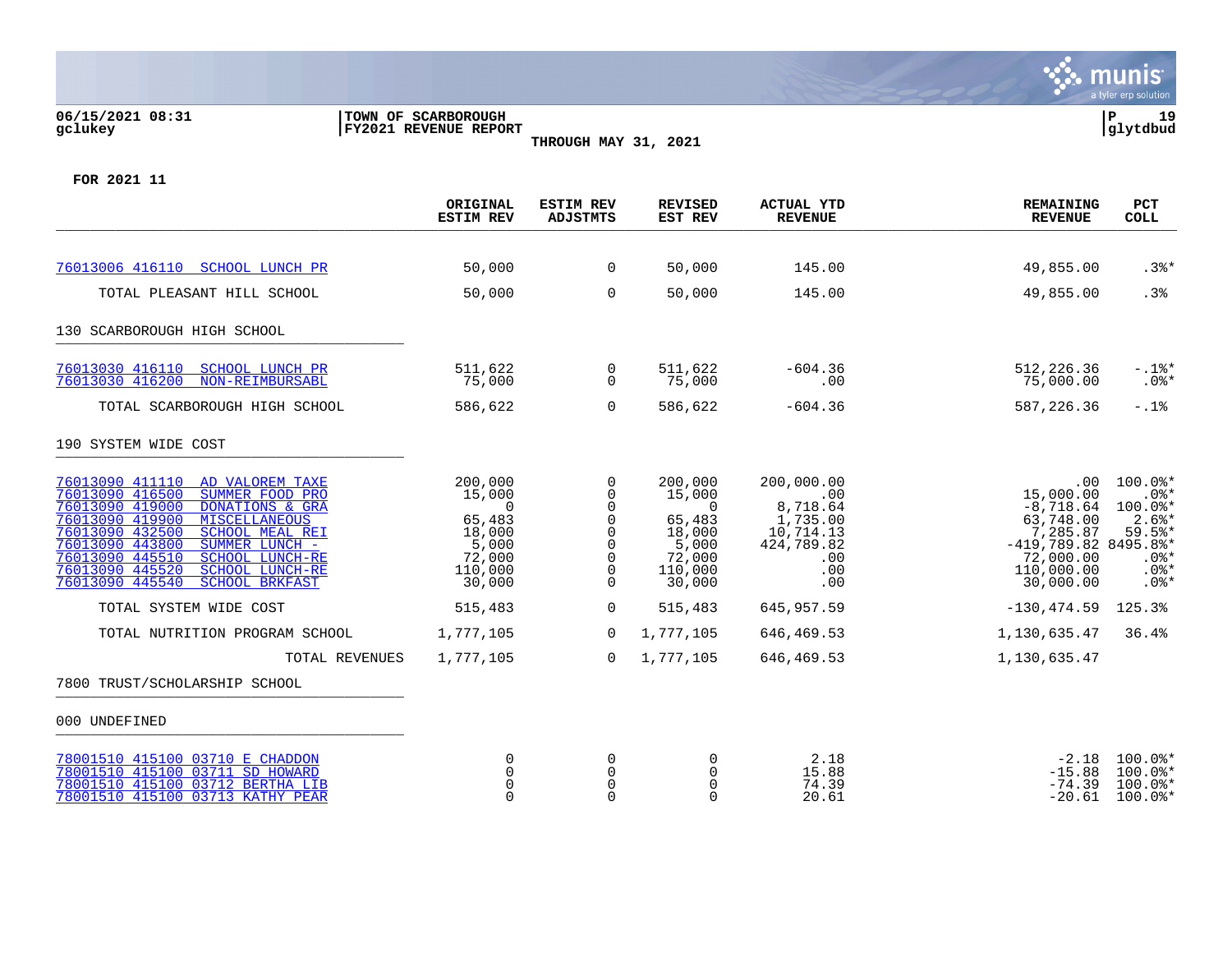

### **06/15/2021 08:31 |TOWN OF SCARBOROUGH |P 20 gclukey |FY2021 REVENUE REPORT |glytdbud THROUGH MAY 31, 2021**



**FOR 2021 11**

|                                                                                                                                              | ORIGINAL<br><b>ESTIM REV</b>                                                                                                                                                                                                            | <b>ESTIM REV</b><br>ADJSTMTS | REVISED<br>EST REV | <b>ACTUAL YTD</b><br><b>REVENUE</b> | <b>REMAINING</b><br>REVENUE             | PCT<br>COLL                                                       |
|----------------------------------------------------------------------------------------------------------------------------------------------|-----------------------------------------------------------------------------------------------------------------------------------------------------------------------------------------------------------------------------------------|------------------------------|--------------------|-------------------------------------|-----------------------------------------|-------------------------------------------------------------------|
| 78001510 415100 03714 SHIRLEY GR<br>78001510 415100 03715 EDITH WARG                                                                         |                                                                                                                                                                                                                                         |                              |                    | 7.00<br>622.91                      | $-7.00$<br>$-622.91$                    | $100.0$ $*$<br>$100.0$ *                                          |
| 78001510 415100 03716 MARY PEDER<br>78001510 415100 03717 ROY NELSON<br>78001510 415100 03718 PACKY MCFA                                     |                                                                                                                                                                                                                                         |                              |                    | 613.80<br>.08<br>1.25               | $-613.80$<br>$-.08$<br>$-1.25$          | $100.0$ <sup>*</sup><br>$100.0$ $*$<br>$100.0$ $*$                |
| 78001510 415100 03719 ACADEMIC D<br>78001510 415100 03725 D TRANCHEM<br>78001510 415100 03726 VIRGINIA J<br>78001510 415100 03727 CLASS OF 1 |                                                                                                                                                                                                                                         |                              |                    | 8.59<br>7.65<br>62.48<br>2.40       | $-8.59$<br>$-7.65$<br>-62.48<br>$-2.40$ | $100.0$ <sup>*</sup><br>$100.0$ $*$<br>$100.0$ $*$<br>$100.0$ $*$ |
| TOTAL UNDEFINED                                                                                                                              | 0                                                                                                                                                                                                                                       | 0                            | 0                  | 1,439.22                            | $-1,439.22$ 100.0%                      |                                                                   |
| TOTAL TRUST/SCHOLARSHIP SCHOOL                                                                                                               | $\mathbf 0$                                                                                                                                                                                                                             | $\mathbf 0$                  | 0                  | 1,439.22                            | $-1,439.22$ 100.0%                      |                                                                   |
| TOTAL REVENUES                                                                                                                               | $\mathbf 0$                                                                                                                                                                                                                             | $\mathbf 0$                  | 0                  | 1,439.22                            | $-1,439.22$                             |                                                                   |
| GRAND TOTAL                                                                                                                                  | 101,113,543                                                                                                                                                                                                                             |                              |                    | 0 101, 113, 543 150, 518, 044. 62   | $-49,404,501.87$ 148.9%                 |                                                                   |
|                                                                                                                                              | $\mathcal{L}(\mathbf{r})$ and the set of the set of the set of the set of the set of the set of the set of the set of the set of the set of the set of the set of the set of the set of the set of the set of the set of the set of the |                              |                    |                                     |                                         |                                                                   |

\*\* END OF REPORT - Generated by Gina Clukey \*\*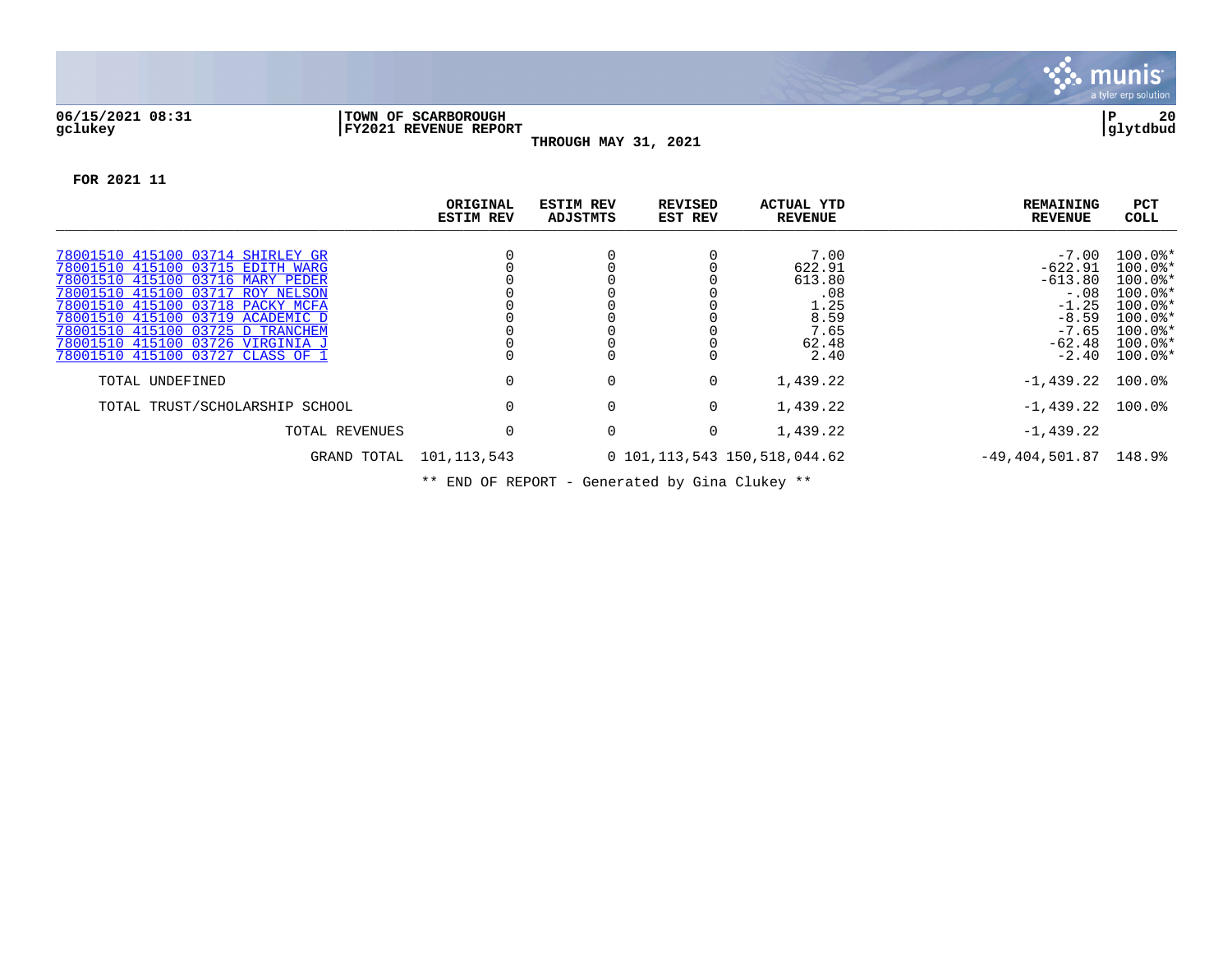

Year To Date Trial Balance Report - May 2021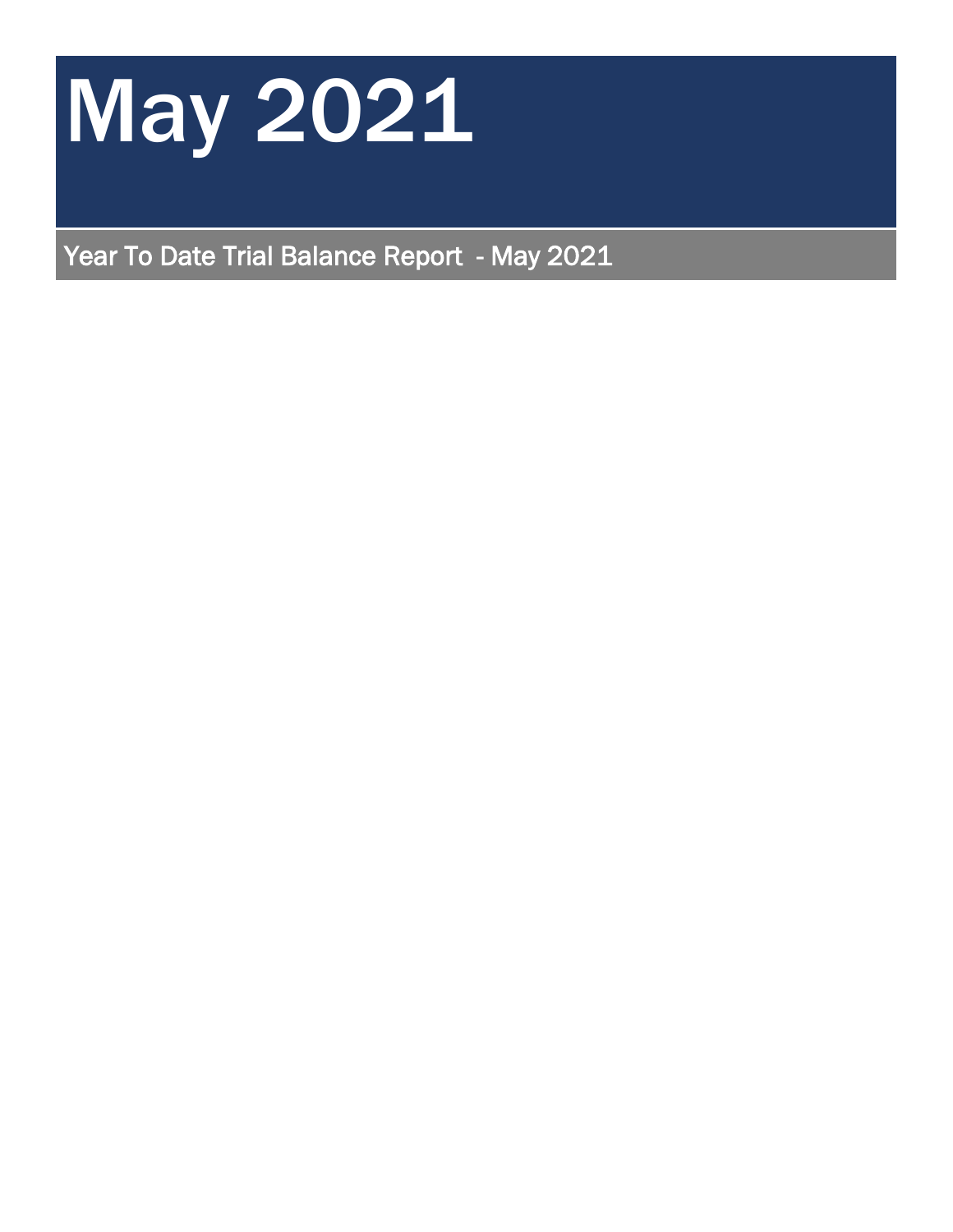

**gclukey |ACCOUNT SUMMARY TRIAL BALANCE FOR FY21/JUL TO MAY |glatrbal FUND** 

| <b>ACCOUNT</b><br><b>ACCOUNT NAME</b>                                       | <b>BEG. BALANCE</b> | <b>ORG</b><br>DEBITS    | <b>CREDITS</b>    | NET CHANGE        | <b>END BALANCE</b> |
|-----------------------------------------------------------------------------|---------------------|-------------------------|-------------------|-------------------|--------------------|
| 1100-00-000-00000-0000-0000-00-010001-                                      |                     | 0011                    |                   |                   |                    |
| CASH-CONTROL<br>1100-00-000-00000-0000-0000-00-010100-                      | .00                 | 55, 155, 867.34<br>0011 | 48,086,107.43     | 7,069,759.91      | 7,069,759.91       |
| CASH<br>1100-00-000-00000-0000-0000-00-010110-                              | $-3,876,257.17$     | 206,078,060.70          | 211, 276, 982. 75 | $-5, 198, 922.05$ | $-9,075,179.22$    |
| PETTY CASH                                                                  | 4,127.65            | 0011<br>2,900.00        | 2,900.00          | .00               | 4,127.65           |
| 1100-00-000-00000-0000-0000-00-010120-<br>KEY BANK EFT ACCOUNT GF           | 153, 418. 41        | 0011<br>34,004,383.32   | 34,062,989.54     | $-58,606.22$      | 94,812.19          |
| 1100-00-000-00000-0000-0000-00-010121-<br>JPMCHASE ONLINE PAYMN ACCT GF     | 35,846.06           | 0011<br>3, 274, 526.44  | 2,650,164.12      | 624,362.32        | 660,208.38         |
| 1100-00-000-00000-0000-0000-00-010130-<br>KATAHDIN TRUST                    | 513,082.90          | 0011<br>989.74          | .00               | 989.74            | 514,072.64         |
| 1100-00-000-00000-0000-0000-00-010131-<br>BANGOR SAVINGS ICS INVESTMT       | .00                 | 0011<br>550,961.46      | .00               | 550,961.46        | 550,961.46         |
| 1100-00-000-00000-0000-0000-00-010379-                                      |                     | 0011                    |                   |                   |                    |
| BANGOR SAVINGS CASH MGMT GF<br>1100-00-000-00000-0000-0000-00-010379-87017- | 488,072.78          | 6,445,883.30<br>0011    | 4,088,150.00      | 2,357,733.30      | 2,845,806.08       |
| BANGOR SAVINGS MMF GF<br>1100-00-000-00000-0000-0000-00-010380-             | 550, 273.67         | 486.34<br>0011          | 550,760.01        | $-550, 273.67$    | .00                |
| TD BANK INVESTMENT<br>1100-00-000-00000-0000-0000-00-010381-                | 588,600.61          | 4,800,804.75<br>0011    | 4,800,000.00      | 804.75            | 589,405.36         |
| BANGOR SAVINGS INVESTMENTS<br>1100-00-000-00000-0000-0000-00-010383-        | 1,062,918.53        | .00<br>0011             | 448,000.00        | $-448,000.00$     | 614, 918.53        |
| NET INCR (DECR) IN FAIR VALUE                                               | 18,571.08           | .00<br>0011             | .00               | .00               | 18,571.08          |
| 1100-00-000-00000-0000-0000-00-010384-<br>FIRST NATIONAL BANK               | 366, 253.94         | 1,372.74                | .00               | 1,372.74          | 367,626.68         |
| 1100-00-000-00000-0000-0000-00-010385-<br>FIDELITY INVESTMENTS GENL FUND    | 3,268,800.21        | 0011<br>20,000,689.74   | 13,000,000.00     | 7,000,689.74      | 10,269,489.95      |
| 1100-00-000-00000-0000-0000-00-010386-<br>PEOPLE'S UNITED INVESTMENT        | .00                 | 0011<br>.00             | 68,035.00         | $-68,035.00$      | $-68,035.00$       |
| 1100-00-000-00000-0000-0000-00-010389-<br>CITIZEN'S BANK INVESTMENT         | 5,996.67            | 0011<br>4.77            | .00               | 4.77              | 6,001.44           |
| 1100-00-000-00000-0000-0000-00-010392-87022-<br>2.755m BOND KEY BANK GF     | 1,249.42            | 0011<br>.10             | $.00 \,$          | .10               | 1,249.52           |
| 1100-00-000-00000-0000-0000-00-010392-87023-                                |                     | 0011                    |                   |                   |                    |
| 18.190M BOND PEOPLES UNITED<br>1100-00-000-00000-0000-0000-00-010392-87024- | 185, 173.86         | 4,497,911.71<br>0011    | 4,200,000.00      | 297,911.71        | 483,085.57         |
| 7.380M BOND TD BANK<br>1100-00-000-00000-0000-0000-00-010392-87025-         | 1,403,967.64        | 16,757,899.45<br>0011   | 16,450,000.00     | 307,899.45        | 1,711,867.09       |
| 7.040M BOND PEOPLES UNITED<br>1100-00-000-00000-0000-0000-00-010392-87026-  | 7,649,822.77        | 322,054.19<br>0011      | 4,200,000.00      | $-3,877,945.81$   | 3,771,876.96       |
| 42.315M BOND                                                                | .00                 | 48, 355, 252. 25        | 48, 301, 652. 25  | 53,600.00         | 53,600.00          |
| 1100-00-000-00000-0000-0000-00-010393-87023-<br>18.190M BOND PEOPLES UNITED | 46,244.95           | 0011<br>64.61           | 5,728.00          | $-5,663.39$       | 40,581.56          |
| 1100-00-000-00000-0000-0000-00-010393-87025-<br>7.040M GF BOND              | 17,512.49           | 0011<br>25.21           | .00               | 25.21             | 17,537.70          |
| 1100-00-000-00000-0000-0000-00-010700-<br>PROPERTY TAXES RECEIVABLE CURR    | $-2, 283.84$        | 0011<br>111,703,721.36  | 118,842,211.50    | $-7,138,490.14$   | $-7, 140, 773.98$  |
| 1100-00-000-00000-0000-0000-00-010809-<br>1997 98 TAXES REC DELINOUENT      | 358.00              | 0011<br>.00             | .00               | .00               | 358.00             |
| 1100-00-000-00000-0000-0000-00-010810-<br>1998 99 TAXES REC DELINOUENT      | 920.00              | 0011<br>.00             | .00               | .00               | 920.00             |
| 1100-00-000-00000-0000-0000-00-010811-                                      |                     | 0011                    |                   |                   |                    |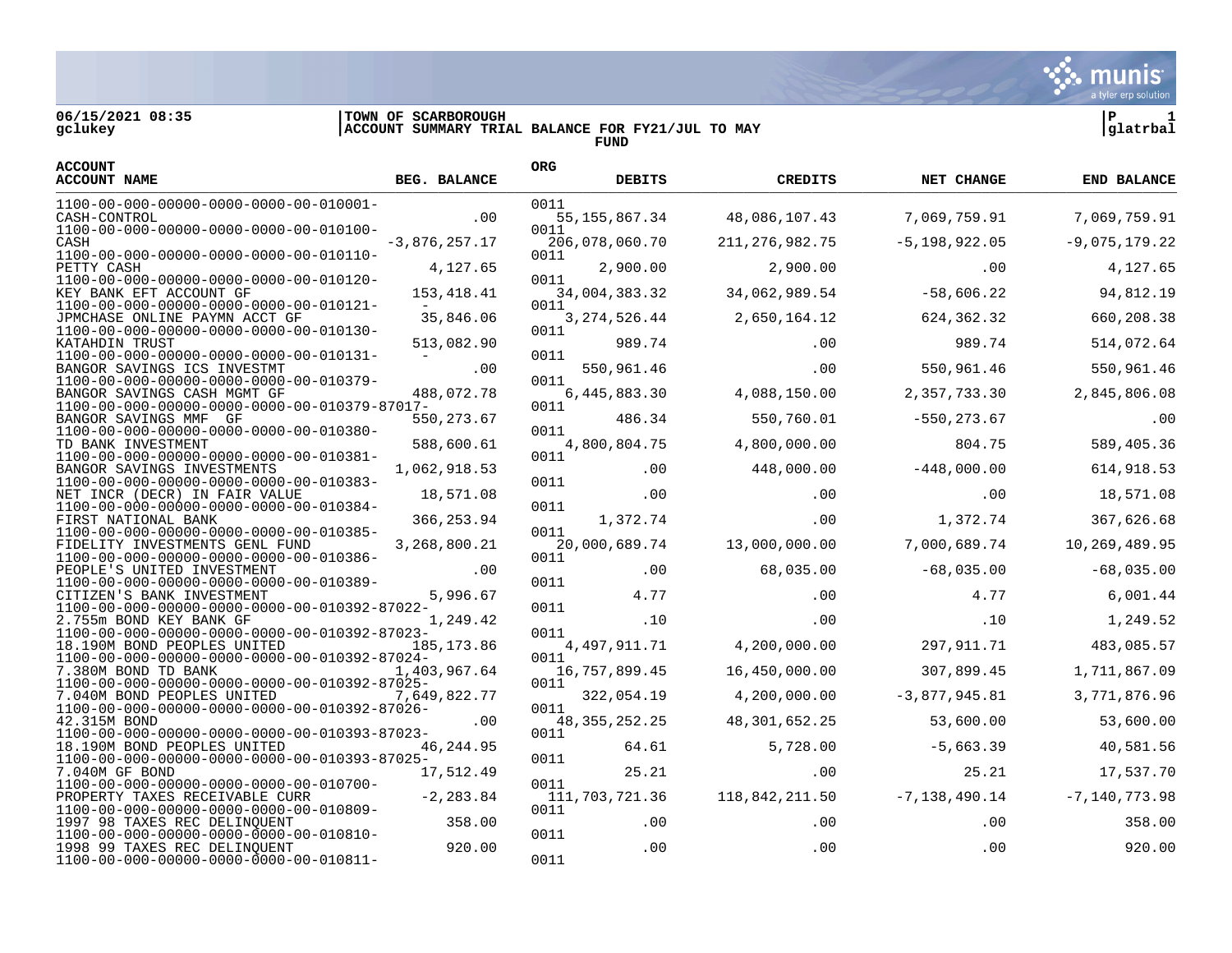

**gclukey |ACCOUNT SUMMARY TRIAL BALANCE FOR FY21/JUL TO MAY |glatrbal FUND** 



| <b>ACCOUNT</b><br><b>ACCOUNT NAME</b>                                                         | <b>BEG. BALANCE</b> | ORG  | <b>DEBITS</b> | <b>CREDITS</b> | NET CHANGE    | <b>END BALANCE</b> |
|-----------------------------------------------------------------------------------------------|---------------------|------|---------------|----------------|---------------|--------------------|
| 1999 2000 TAXES REC DELINONT                                                                  | 960.00              |      | .00           | .00            | .00           | 960.00             |
| 1100-00-000-00000-0000-0000-00-010812-<br>2000 2001 TAXES REC DELINONT                        | 980.00              | 0011 | .00           | .00            | .00           | 980.00             |
| $1100 - 00 - 000 - 00000 - 0000 - 0000 - 00 - 010813 -$                                       |                     | 0011 |               |                |               |                    |
| 2001 2002 TAXES REC DELINONT<br>$1100 - 00 - 000 - 00000 - 0000 - 0000 - 00 - 010814 -$       | 765.00              | 0011 | .00           | .00            | .00           | 765.00             |
| 2002 2003 TAXES REC DELINQUENT                                                                | 785.00              |      | .00           | .00            | .00           | 785.00             |
| 1100-00-000-00000-0000-0000-00-010815-<br>2003 2004 TAXES REC DELINQUENT                      | 823.00              | 0011 | .00           | .00            | .00           | 823.00             |
| $1100 - 00 - 000 - 00000 - 0000 - 0000 - 00 - 010816 -$                                       |                     | 0011 |               |                |               |                    |
| 2004 2005 TAXES REC DELINQUENT<br>$1100 - 00 - 000 - 00000 - 0000 - 0000 - 00 - 010817 -$     | 1,300.50            | 0011 | .00           | .00            | .00           | 1,300.50           |
| 2005 2006 TAXES REC DELINOUENT                                                                | 847.50              |      | .00           | .00            | .00           | 847.50             |
| $1100 - 00 - 000 - 00000 - 0000 - 0000 - 00 - 010818 -$<br>2006-2007 TAXES REC DELINQUENT     | 861.00              | 0011 | .00           | .00            | .00           | 861.00             |
| 1100-00-000-00000-0000-0000-00-010819-                                                        |                     | 0011 |               |                |               |                    |
| 2007 2008 TAXES REC DELINONT<br>$1100 - 00 - 000 - 00000 - 0000 - 0000 - 00 - 010820 -$       | 6,957.08            | 0011 | 202.96        | 206.30         | $-3.34$       | 6,953.74           |
| 2008 2009 TAXES REC DELINQUENT                                                                | 6,605.96            |      | .00           | .00            | .00           | 6,605.96           |
| 1100-00-000-00000-0000-0000-00-010821-<br>2009 2010 TAXES REC DELINQUENT                      | 14,850.14           | 0011 | .00           | .00            | .00           | 14,850.14          |
| 1100-00-000-00000-0000-0000-00-010822-                                                        |                     | 0011 |               |                |               |                    |
| 2010 2011 TAXES REC DELINQUENT                                                                | 8,900.37            |      | .00           | .00            | .00           | 8,900.37           |
| 1100-00-000-00000-0000-0000-00-010823-<br>2011 2012 TAXES REC DELINOUENT                      | 8,386.11            | 0011 | .00           | 66.38          | $-66.38$      | 8,319.73           |
| $1100 - 00 - 000 - 00000 - 0000 - 0000 - 00 - 010824 -$                                       |                     | 0011 |               |                |               |                    |
| 2012 2013 TAXES REC DELINQUENT<br>1100-00-000-00000-0000-0000-00-010825-                      | 10,203.54           | 0011 | .00           | .00            | .00           | 10,203.54          |
| 2013 2014 TAXES REC DELINQUENT                                                                | 11,587.05           |      | .00           | .00            | .00           | 11,587.05          |
| 1100-00-000-00000-0000-0000-00-010826-                                                        | 9,858.02            | 0011 | .00           | 279.35         | $-279.35$     | 9,578.67           |
| 2014 2015 TAXES REC DELINOUENT<br>1100-00-000-00000-0000-0000-00-010827-                      |                     | 0011 |               |                |               |                    |
| 2015 2016 TAXES REC DELINQUENT                                                                | 11,983.76           |      | .00           | 286.57         | $-286.57$     | 11,697.19          |
| 1100-00-000-00000-0000-0000-00-010828-<br>2016 2017 TAXES REC DELINOUENT                      | 14,210.23           | 0011 | .00           | 282.24         | $-282.24$     | 13,927.99          |
| 1100-00-000-00000-0000-0000-00-010829-                                                        |                     | 0011 |               |                |               |                    |
| 2017 2018 TAXES REC DELINQUENT                                                                | 27, 228.69          |      | .00           | 1,180.42       | $-1,180.42$   | 26,048.27          |
| $1100 - 00 - 000 - 00000 - 0000 - 0000 - 00 - 010830 -$<br>2018 2019 TAXES REC DELINQUENT     | 33, 164.59          | 0011 | .00           | 2,470.50       | $-2,470.50$   | 30,694.09          |
| 1100-00-000-00000-0000-0000-00-010831-                                                        |                     | 0011 |               |                |               |                    |
| 2019 2020 TAX REC DELINQNT<br>$1100 - 00 - 000 - 00000 - 0000 - 0000 - 00 - 010900 -$         | 62,849.96           | 0011 | 1,667,442.52  | 1,690,643.51   | $-23, 200.99$ | 39,648.97          |
| INTEREST/PENALTIES REC-TAXES                                                                  | $-8,836.04$         |      | .00           | $.00 \,$       | .00           | $-8,836.04$        |
| $1100 - 00 - 000 - 00000 - 0000 - 0000 - 00 - 010901 -$                                       |                     | 0011 |               |                |               |                    |
| 2012 DELINQUENT NOTICE FEES<br>$1100-00-000-00000-0000-0000-00-010901-2013$ -                 | 9.76                | 0011 | .00           | .00            | .00           | 9.76               |
| 2013 DELINQUENT NOTICE FEES                                                                   | 93.55               |      | .00           | .00            | .00           | 93.55              |
| $1100 - 00 - 000 - 00000 - 0000 - 0000 - 00 - 010901 - 2014 -$<br>2014 DELINQUENT NOTICE FEES | 122.89              | 0011 | .00           | .00            | .00           | 122.89             |
| $1100 - 00 - 000 - 00000 - 0000 - 0000 - 00 - 010901 - 2015$ -                                |                     | 0011 |               |                |               |                    |
| 2015 DELINQUENT NOTICE FEES                                                                   | 9,979.26            | 0011 | .00           | .00            | .00           | 9,979.26           |
| $1100 - 00 - 000 - 00000 - 0000 - 0000 - 00 - 010901 - 2016$ -<br>2016 DELINQUENT NOTICE FEES | $-9, 231.04$        |      | .00           | 198.32         | $-198.32$     | $-9,429.36$        |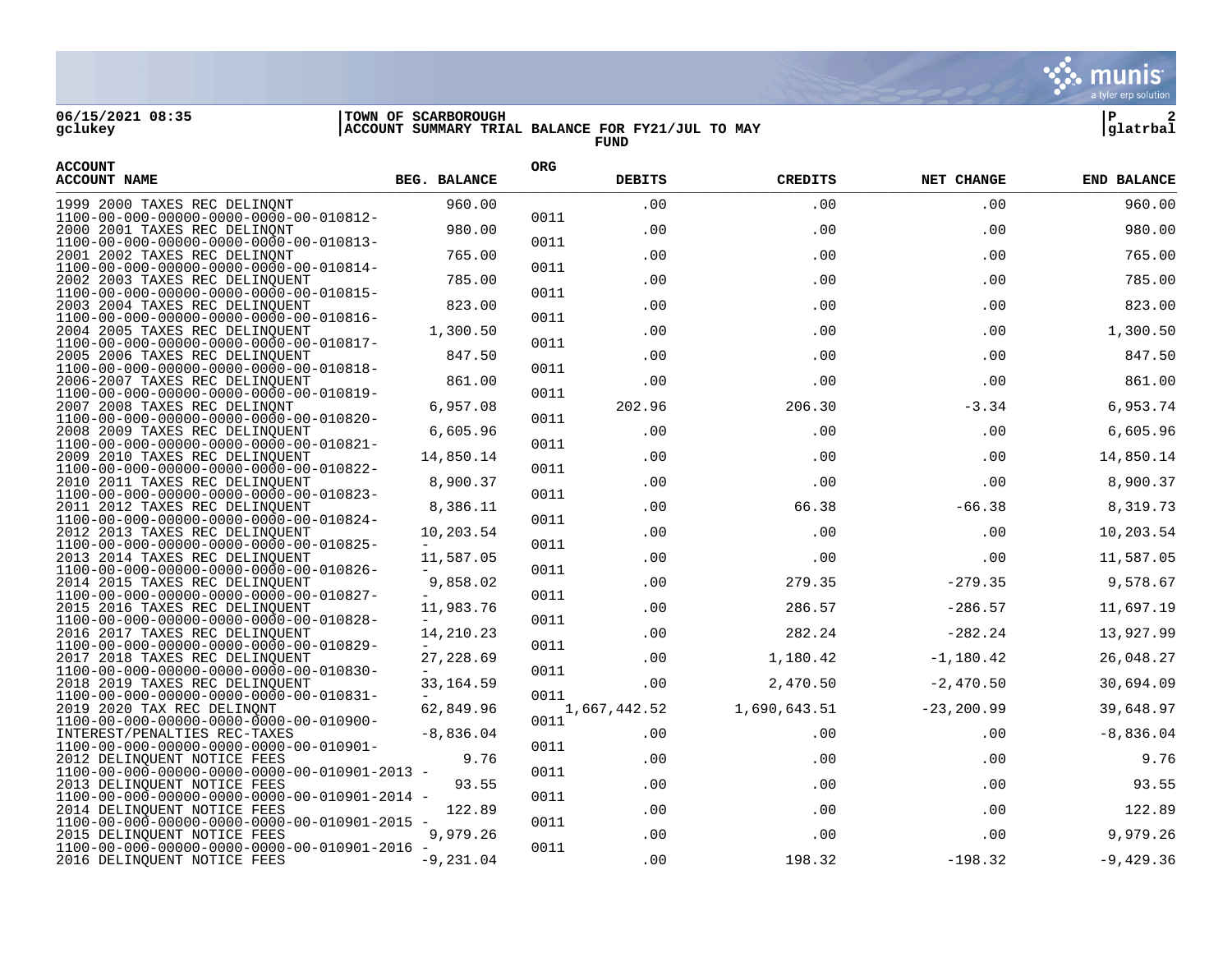

**gclukey |ACCOUNT SUMMARY TRIAL BALANCE FOR FY21/JUL TO MAY |glatrbal FUND** 

| <b>ACCOUNT</b><br><b>ACCOUNT NAME</b><br><b>BEG. BALANCE</b>                                            | <b>ORG</b>  | <b>DEBITS</b>    | <b>CREDITS</b>  | NET CHANGE     | <b>END BALANCE</b> |
|---------------------------------------------------------------------------------------------------------|-------------|------------------|-----------------|----------------|--------------------|
| $1100 - 00 - 000 - 00000 - 0000 - 0000 - 00 - 010901 - 2017$ -                                          | 0011        |                  | 201.27          | $-81.16$       |                    |
| DELINOUENT NOTICE FEES<br>260.09<br>$1100 - 00 - 000 - 00000 - 0000 - 0000 - 00 - 010901 - 2018$ -      | 0011        | 120.11           |                 |                | 178.93             |
| $-23,074.27$<br>DELINOUENT NOTICE FEES                                                                  |             | 38.72            | 277.11          | $-238.39$      | $-23, 312.66$      |
| $1100 - 00 - 000 - 00000 - 0000 - 0000 - 00 - 010901 - 2019 -$<br>DELINOUENT NOTICE FEES<br>29,348.06   | 0011        | 3.43             | 4,547.89        | $-4,544.46$    | 24,803.60          |
| $1100 - 00 - 000 - 00000 - 0000 - 0000 - 00 - 010901 - 2020 -$<br>DELINOUENT NOTICE FEES<br>25,365.36   | 0011        | 1,399.78         | 19,893.56       | $-18, 493.78$  | 6,871.58           |
| 1100-00-000-00000-0000-0000-00-011126-                                                                  | 0011        |                  |                 |                | 44.60              |
| 44.60<br>2011 2012 TAX LIENS<br>$1100 - 00 - 000 - 00000 - 0000 - 0000 - 00 - 011127 -$                 | 0011        | .00              | .00             | .00            |                    |
| 149.73<br>2012 2013 TAX LIENS                                                                           |             | .00              | .00             | .00            | 149.73             |
| 1100-00-000-00000-0000-0000-00-011128-<br>279.16<br>2013 2014 TAX LIENS                                 | 0011        | .00              | .00             | .00            | 279.16             |
| 1100-00-000-00000-0000-0000-00-011129-                                                                  | 0011        |                  |                 |                |                    |
| 2014 2015 TAX LIENS<br>2,463.51<br>$1100 - 00 - 000 - 00000 - 0000 - 0000 - 00 - 011130 -$              | 0011        | .00              | 1,148.30        | $-1, 148.30$   | 1,315.21           |
| 2015 2016 TAX LIENS<br>4,164.38<br>$1100 - 00 - 000 - 00000 - 0000 - 0000 - 00 - 011131 -$              | 0011        | .00              | 2,512.48        | $-2,512.48$    | 1,651.90           |
| 4,495.82<br>2016 2017 TAX LIENS                                                                         |             | .00              | 3, 133. 12      | $-3, 133.12$   | 1,362.70           |
| 1100-00-000-00000-0000-0000-00-011132-<br>10,109.50<br>2017 2018 TAX LIENS                              | 0011        | .00              | 7,355.89        | $-7, 355.89$   | 2,753.61           |
| 1100-00-000-00000-0000-0000-00-011133-                                                                  | 0011        |                  |                 |                |                    |
| 2018 2019 TAX LIENS<br>122,753.23<br>$1100 - 00 - 000 - 00000 - 0000 - 0000 - 00 - 011134 -$            | 0011        | 9,557.09         | 114,232.43      | $-104,675.34$  | 18,077.89          |
| 2019 2020 TAX LIENS<br>746,801.81<br>1100-00-000-00000-0000-0000-00-011500-                             | 0011        | 68, 737, 297. 74 | 69, 282, 745.40 | $-545, 447.66$ | 201, 354.15        |
| 500,327.89<br>ACCOUNTS RECEIVABLES                                                                      |             | 105.00           | 500,432.89      | $-500, 327.89$ | .00                |
| $1100 - 00 - 000 - 00000 - 0000 - 0000 - 00 - 011503 -$<br>329,827.30<br>COMSTAR WRO RESCUE GB/NRA      | 0011        | 2,606.54         | 332,890.87      | $-330, 284.33$ | $-457.03$          |
| $1100 - 00 - 000 - 00000 - 0000 - 0000 - 00 - 011504 -$                                                 | 0011        |                  |                 |                |                    |
| 97, 217.74<br>CRANBERRY PINES ACCTS REC<br>1100-00-000-00000-0000-0000-00-011505-                       | 0011        | .00              | 29,294.00       | $-29, 294.00$  | 67,923.74          |
| 100,220.25<br>GENRL BILLING ACCTS RECEIVABLE                                                            |             | 387,068.83       | 397, 238.53     | $-10, 169.70$  | 90,050.55          |
| $1100 - 00 - 000 - 00000 - 0000 - 0000 - 00 - 011505 - 77005 -$<br>15,993.24<br>PLANNING GEN BILL'G A/R | 0011        | 273,633.41       | 239,185.10      | 34,448.31      | 50, 441.55         |
| $1100 - 00 - 000 - 00000 - 0000 - 0000 - 00 - 011510 -$                                                 | 0011        |                  |                 |                |                    |
| 30, 203. 27<br>ACCOUNTS REC. HIDTA OWES TOWN<br>1100-00-000-00000-0000-0000-00-011572-                  | 0011        | 234,713.63       | 273,909.70      | $-39, 196.07$  | $-8,992.80$        |
| 67,402.87<br>POLICE ACCOUNTS RECEIVABLE                                                                 |             | 295, 296.82      | 320,407.46      | $-25, 110.64$  | 42,292.23          |
| $1100 - 00 - 000 - 00000 - 0000 - 0000 - 00 - 012100 -$<br>RESCUE RECEIVABLES CURRENT YR                | 0011<br>.00 | 1,759,786.01     | 1,572,674.03    | 187, 111.98    | 187, 111.98        |
| 1100-00-000-00000-0000-0000-00-012105-<br>ALLOWANCE FOR BAD DEBTS<br>$-448,975.55$                      | 0011        | .00              | .00             | .00            | $-448,975.55$      |
| $1100 - 00 - 000 - 00000 - 0000 - 0000 - 00 - 012301 -$                                                 | 0011        |                  |                 |                |                    |
| PRIOR YR WRITEOFF RESC COLLCT<br>$1100 - 00 - 000 - 00000 - 0000 - 0000 - 00 - 012314 -$                | .00<br>0011 | 837.45           | 27,185.92       | $-26, 348.47$  | $-26, 348.47$      |
| 2011-2012 RESCUE ACCOUNTS REC                                                                           | .00         | 127.98           | .00             | 127.98         | 127.98             |
| $1100 - 00 - 000 - 00000 - 0000 - 0000 - 00 - 012318 -$<br>377.67<br>2016-2017 RESCUE ACCOUNTS REC      | 0011        | 1,961.56         | 2,339.23        | $-377.67$      | .00                |
| 1100-00-000-00000-0000-0000-00-012319-                                                                  | 0011        |                  |                 |                |                    |
| 2017-2018 RESCUE ACCOUNT REC<br>983.74<br>1100-00-000-00000-0000-0000-00-012320-                        | 0011        | 248.66           | 1,232.40        | $-983.74$      | .00                |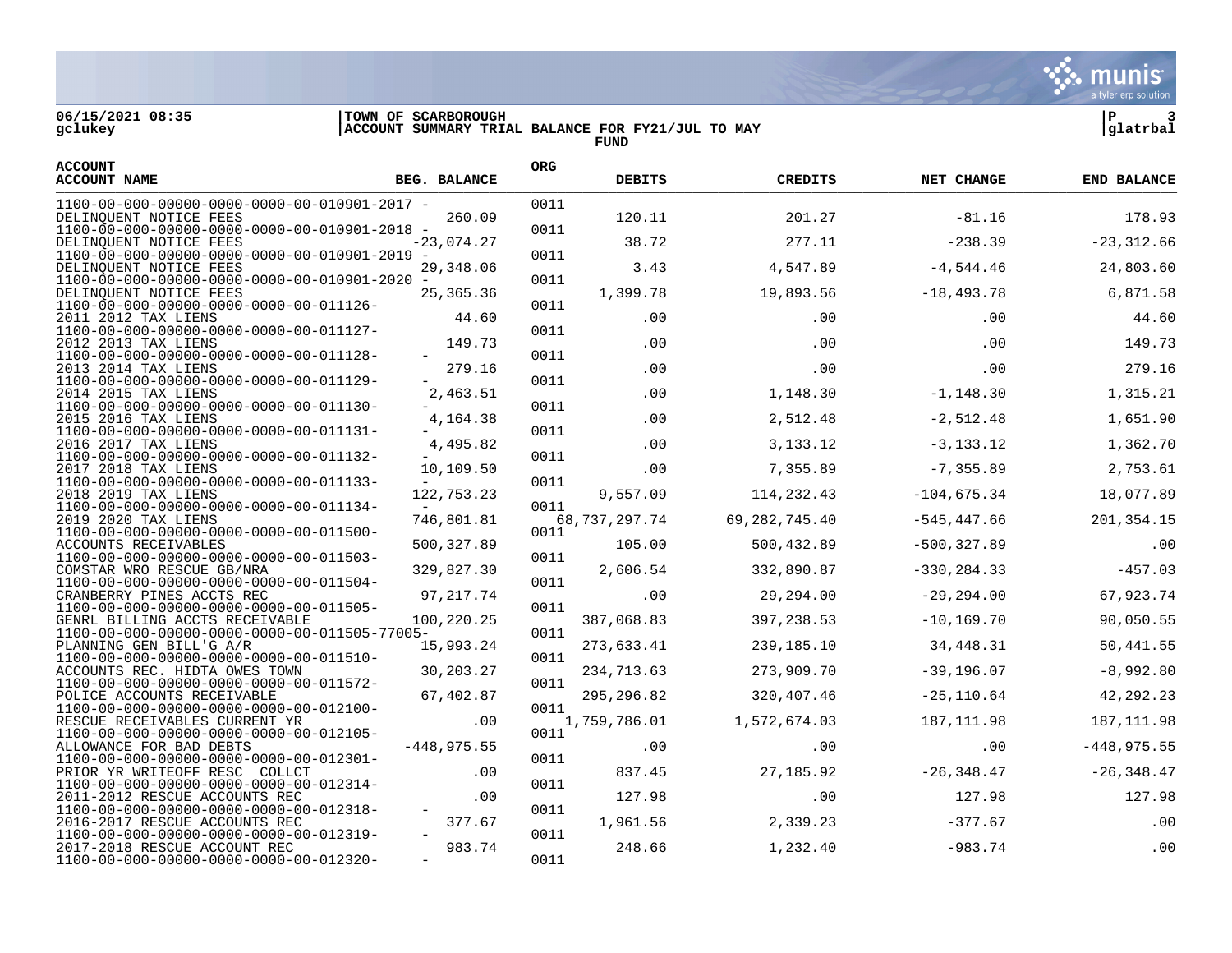**06/15/2021 08:35 |TOWN OF SCARBOROUGH |P 4 ACCOUNT SUMMARY TRIAL BALANCE FOR FY21/JUL TO MAY FUND** 



a tyler erp solutior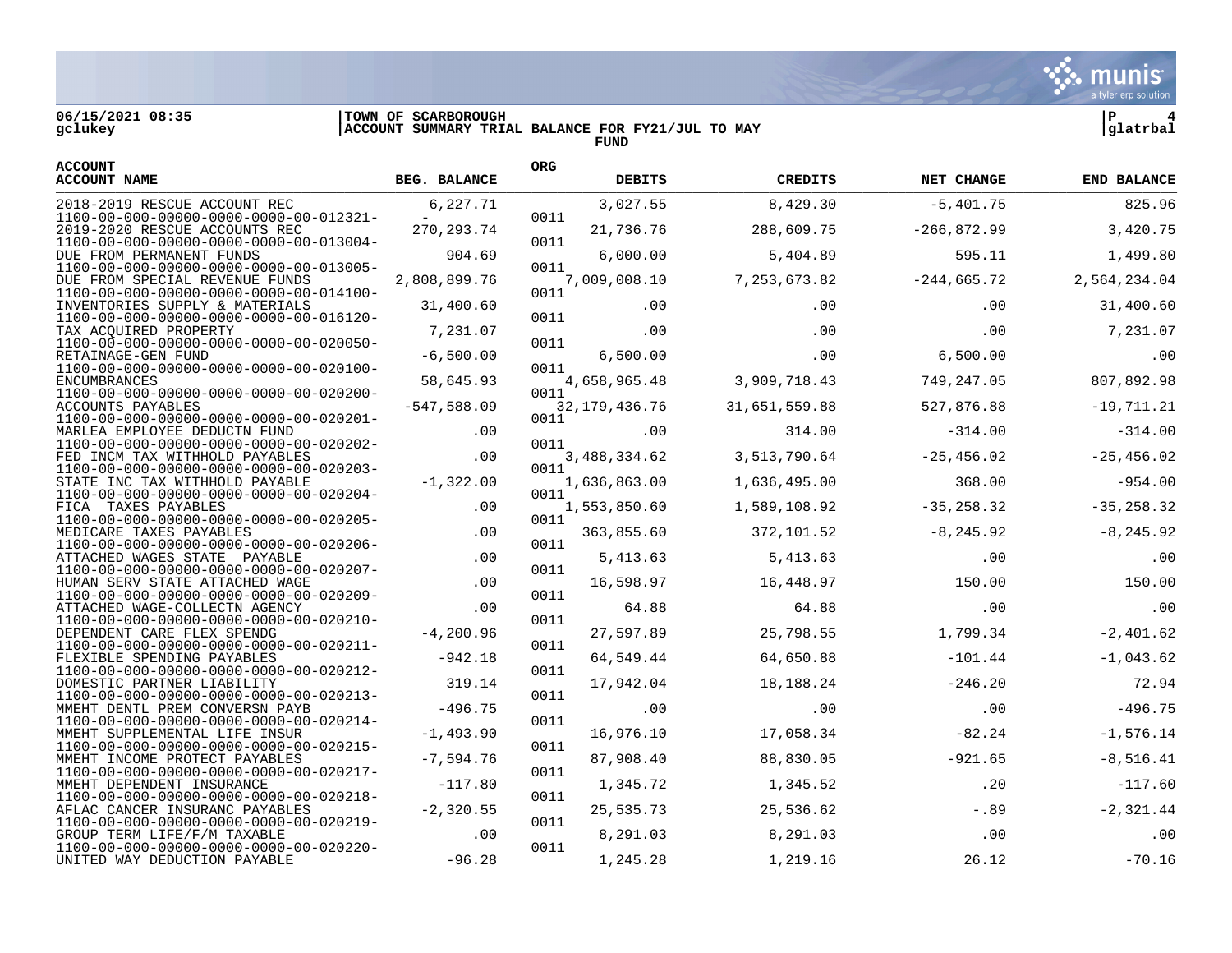

**gclukey |ACCOUNT SUMMARY TRIAL BALANCE FOR FY21/JUL TO MAY |glatrbal FUND** 

| <b>ACCOUNT</b><br><b>ACCOUNT NAME</b>                                                                                                   | <b>BEG. BALANCE</b> | <b>ORG</b>   | <b>DEBITS</b>          | <b>CREDITS</b>         | NET CHANGE    | <b>END BALANCE</b> |
|-----------------------------------------------------------------------------------------------------------------------------------------|---------------------|--------------|------------------------|------------------------|---------------|--------------------|
| 1100-00-000-00000-0000-0000-00-020221-<br>PARAMEDICS ASSOCIATION DUES                                                                   | $-1,188.00$         | 0011         | 14,157.00              | 14,267.00              | $-110.00$     | $-1, 298.00$       |
| 1100-00-000-00000-0000-0000-00-020222-<br>P SAFETY DISPATCH ASSOC DUES                                                                  | $-676.00$           | 0011         | 8,840.00               | 8,944.00               | $-104.00$     | $-780.00$          |
| 1100-00-000-00000-0000-0000-00-020223-<br>POLICE UNION DUES PAYABLES                                                                    | $-1, 280.00$        | 0011         | 18,032.00              | 18,600.00              | $-568.00$     | $-1,848.00$        |
| 1100-00-000-00000-0000-0000-00-020224-<br>MMEHT HEALTH INSUR WITHHOLD<br>1100-00-000-00000-0000-0000-00-020226-                         | $-208,884.09$       | 0011<br>0011 | 2,369,836.54           | 2,383,066.56           | $-13, 230.02$ | $-222, 114.11$     |
| TOWNHALL EMPLOYEE CLUB PAYABLE<br>$1100 - 00 - 000 - 00000 - 0000 - 0000 - 00 - 020227 -$                                               | $-6,000.04$         | 0011         | 332.70                 | 6,065.75               | $-5,733.05$   | $-11,733.09$       |
| LD-1021 PD/FD RETIRE INSURANCE<br>1100-00-000-00000-0000-0000-00-020229-                                                                | .00                 | 0011         | 13,646.64              | 14,939.92              | $-1, 293.28$  | $-1, 293.28$       |
| ICMA RHS EMPLYEE CONTRIB PAYBL<br>$1100 - 00 - 000 - 00000 - 0000 - 0000 - 00 - 020230 -$                                               | $-9,461.38$         | 0011         | 282,506.28             | 273,044.90             | 9,461.38      | .00                |
| ICMA LOAN REPAYMENT PAYABLES<br>$1100 - 00 - 000 - 00000 - 0000 - 0000 - 00 - 020231 -$                                                 | .00                 | 0011         | 135, 212.47            | 135, 212.47            | .00           | .00                |
| ICMA 457 EMPLYER CONTRIB PAYBL<br>1100-00-000-00000-0000-0000-00-020232-                                                                | .00                 | 0011         | 285, 359.07            | 285, 359.07            | .00           | .00                |
| ICMA 457 EMPLYEE CONTRIB PAYBL<br>$1100 - 00 - 000 - 00000 - 0000 - 0000 - 00 - 020233 -$                                               | .00                 | 0011         | 474,737.56             | 474,737.56             | .00           | .00                |
| ICMA 401A EMPEE PENSION PAYBLE<br>$1100 - 00 - 000 - 00000 - 0000 - 0000 - 00 - 020234 -$<br>ICMA ROTH IRA                              | .00<br>.00          | 0011         | 533,853.43<br>4,611.00 | 533,853.43<br>4,611.00 | .00<br>.00    | .00<br>.00         |
| 1100-00-000-00000-0000-0000-00-020235-<br>MEPERS-147 PLD-PENSION PAYABLE                                                                | $-97,625.97$        | 0011         | 1,384,440.08           | 1,410,571.02           | $-26, 130.94$ | $-123,756.91$      |
| $1100 - 00 - 000 - 00000 - 0000 - 0000 - 00 - 020274 -$<br>MISCELLANEOUS DEDUCTION                                                      | $-172.00$           | 0011         | 850.01                 | 100.76                 | 749.25        | 577.25             |
| 1100-00-000-00000-0000-0000-00-020280-<br>VENDING MACHINE REVENUES                                                                      | $-248.63$           | 0011         | .00                    | .00.                   | .00           | $-248.63$          |
| $1100 - 00 - 000 - 00000 - 0000 - 0000 - 00 - 020309 -$<br>FICA TRANSFER ACCOUNT                                                        | .00                 | 0011         | 1,699.22               | 1,699.22               | .00           | .00                |
| $1100 - 00 - 000 - 00000 - 0000 - 0000 - 00 - 020310 -$<br>MEDICARE TRANSFER                                                            | .00                 | 0011         | 412.55                 | 412.55                 | .00           | .00                |
| $1100 - 00 - 000 - 00000 - 0000 - 0000 - 00 - 020313 -$<br>MMEHT DENTAL INSUR WITHHOLD                                                  | $-13, 311.80$       | 0011         | 150, 126.36            | 150,363.64             | $-237.28$     | $-13,549.08$       |
| $1100 - 00 - 000 - 00000 - 0000 - 0000 - 00 - 020320 -$<br>MMEHT VISION CARE<br>$1100 - 00 - 000 - 00000 - 0000 - 0000 - 00 - 020321 -$ | $-906.90$           | 0011<br>0011 | 10,176.93              | 10,232.57              | $-55.64$      | $-962.54$          |
| WORK-SHARE LOANS/REPAYMT<br>$1100 - 00 - 000 - 00000 - 0000 - 0000 - 00 - 020323 -$                                                     | 23,678.50           | 0011         | 8,320.00               | 23,571.50              | $-15, 251.50$ | 8,427.00           |
| MMEHT LIFE NO MED<br>$1100 - 00 - 000 - 00000 - 0000 - 0000 - 00 - 020330 -$                                                            | $-234.45$           | 0011         | 2,699.70               | 2,729.70               | $-30.00$      | $-264.45$          |
| JP LONGTERM DISABILITY INSUR<br>$1100 - 00 - 000 - 00000 - 0000 - 0000 - 00 - 020400 -$                                                 | .00                 | 0011         | 54,511.62              | 49,915.51              | 4,596.11      | 4,596.11           |
| DEPT IN-OUT ACCOUNT<br>$1100 - 00 - 000 - 00000 - 0000 - 0000 - 00 - 020402 -$                                                          | $-537.61$           | 0011         | .00                    | .00                    | .00           | $-537.61$          |
| FD COFFEE CLUB<br>$1100 - 00 - 000 - 00000 - 0000 - 0000 - 00 - 020410 -$                                                               | .00                 | 0011         | 2,272.00               | 2,520.00               | $-248.00$     | $-248.00$          |
| CS SENIOR PROGRAM WITHHOLDINGS<br>$1100 - 00 - 000 - 00000 - 0000 - 0000 - 00 - 020411 -$                                               | $-92.50$            | 0011         | .00                    | .00                    | .00           | $-92.50$           |
| PD OUTSIDE MARLEA DONATIONS<br>$1100 - 00 - 000 - 00000 - 0000 - 0000 - 00 - 020650 -$                                                  | .00                 | 0011         | .00                    | 100.00                 | $-100.00$     | $-100.00$          |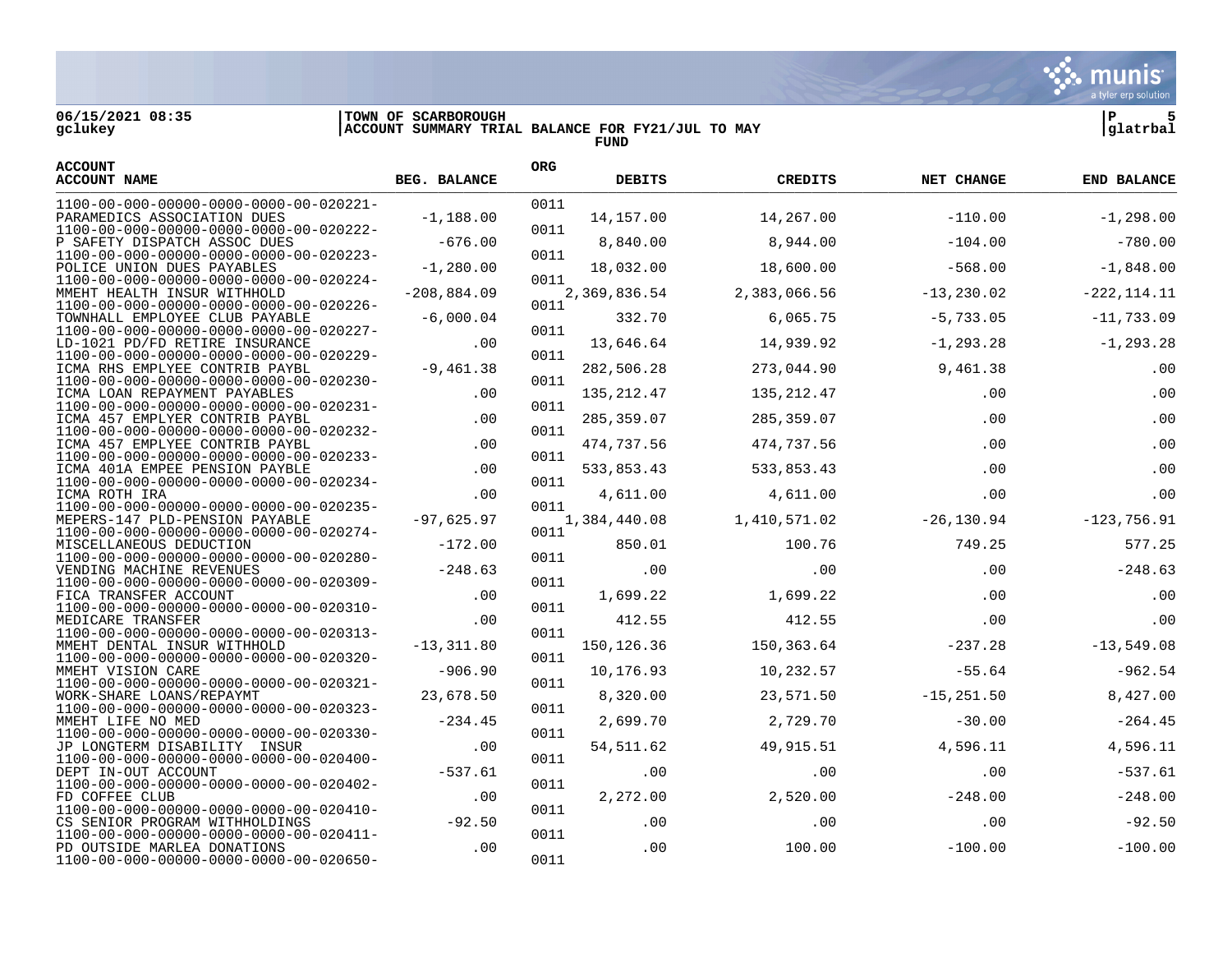**06/15/2021 08:35 |TOWN OF SCARBOROUGH |P 6 ACCOUNT SUMMARY TRIAL BALANCE FOR FY21/JUL TO MAY FUND** 



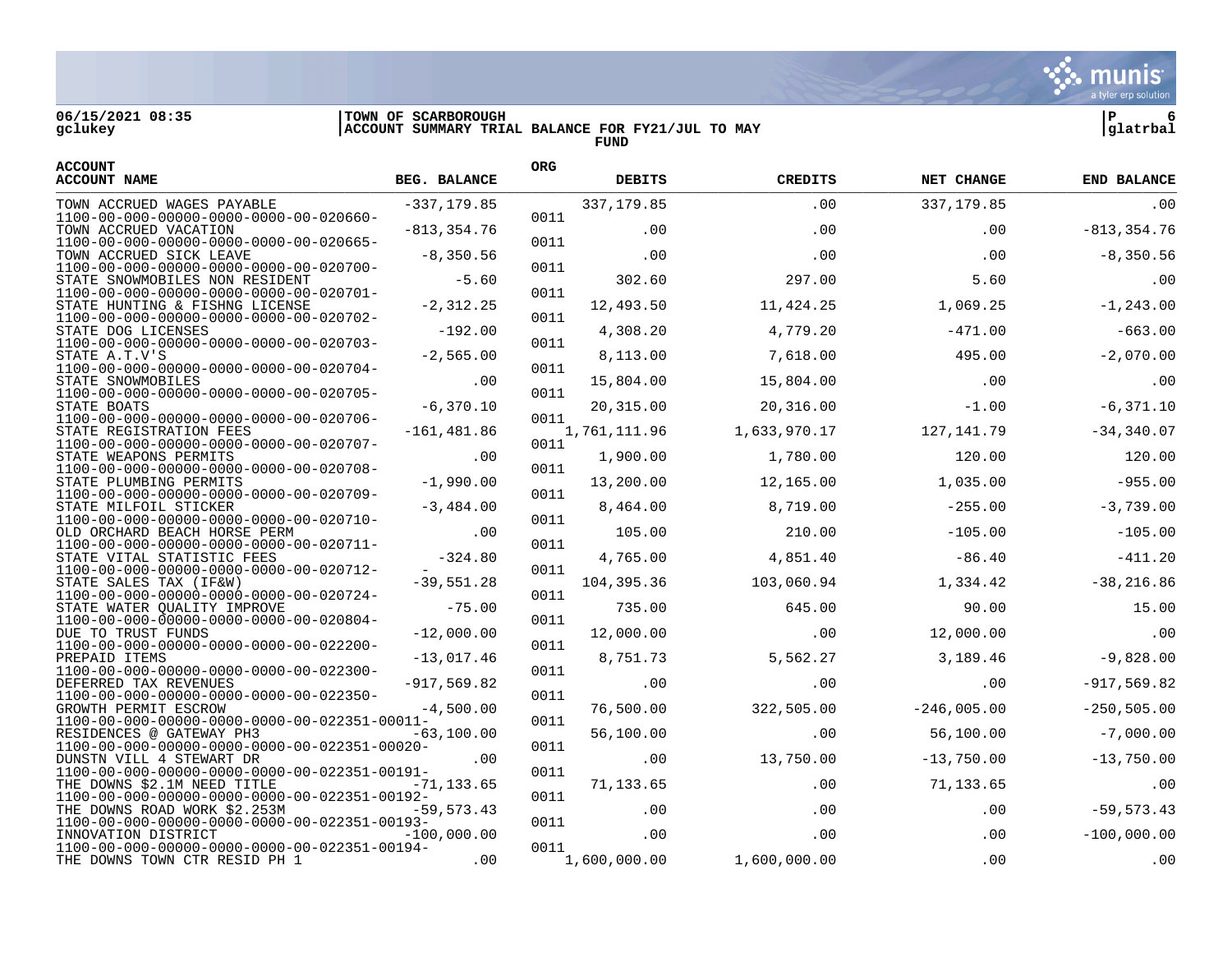

**gclukey |ACCOUNT SUMMARY TRIAL BALANCE FOR FY21/JUL TO MAY |glatrbal FUND** 



| <b>ACCOUNT</b><br><b>BEG. BALANCE</b><br><b>ACCOUNT NAME</b>                                                     | <b>ORG</b> | <b>DEBITS</b> | <b>CREDITS</b> | NET CHANGE    | <b>END BALANCE</b> |
|------------------------------------------------------------------------------------------------------------------|------------|---------------|----------------|---------------|--------------------|
| 1100-00-000-00000-0000-0000-00-022351-84102-                                                                     | 0011       |               |                |               |                    |
| HOSPICE OF SOUTHERN ME<br>.00                                                                                    |            | .00           | 8,130.00       | $-8,130.00$   | $-8,130.00$        |
| 1100-00-000-00000-0000-0000-00-022351-84123-<br>LEIGHTON FARMS PH 2 PG<br>.00                                    | 0011       | .00           | 27,895.00      | $-27,895.00$  | $-27,895.00$       |
| $1100 - 00 - 000 - 00000 - 0000 - 0000 - 00 - 022351 - 84140 -$                                                  | 0011       |               |                |               |                    |
| - THEBERGE SUBDIV PG<br>-1100-00-0000-00000-0000-0000-00-022351-84144-<br>$-2,500.00$                            |            | .00           | .00            | $.00 \,$      | $-2,500.00$        |
|                                                                                                                  | 0011       |               |                |               |                    |
| BURNHAM VILLAGE PHASE 2 BLD#4<br>$-19,920.00$<br>$1100 - 00 - 000 - 00000 - 0000 - 0000 - 00 - 022351 - 84146 -$ | 0011       | .00           | .00            | .00           | $-19,920.00$       |
| LOT 107 SCAR GALLERY PH I PG<br>$-36,900.00$                                                                     |            | 36,900.00     | .00            | 36,900.00     | .00                |
| 1100-00-000-00000-0000-0000-00-022351-84150-                                                                     | 0011       |               |                |               |                    |
| BURNHAM VILLAGE E&S MEASURES<br>$-18,000.00$                                                                     |            | .00           | .00            | .00           | $-18,000.00$       |
| 1100-00-000-00000-0000-0000-00-022351-84164-<br>SOUTH VILLAGE BLDG #1<br>$-37,100.00$                            | 0011       | 32,600.00     | .00            | 32,600.00     | $-4,500.00$        |
| $1100 - 00 - 000 - 00000 - 0000 - 0000 - 00 - 022351 - 84167 -$                                                  | 0011       |               |                |               |                    |
| OAK HILL PLAZA PG<br>.00                                                                                         |            | .00           | 3,950.00       | $-3,950.00$   | $-3,950.00$        |
| 1100-00-000-00000-0000-0000-00-022351-84178-                                                                     | 0011       |               |                |               |                    |
| DUNSTAN CROSS'G PH 3<br>$-25,949.75$<br>$1100 - 00 - 000 - 00000 - 0000 - 0000 - 00 - 022351 - 84181 -$          | 0011       | 25,949.75     | .00            | 25,949.75     | .00                |
| YELLOW BIRCH PG<br>$-77,683.50$                                                                                  |            | .00           | $.00 \ \rm$    | $.00 \,$      | $-77,683.50$       |
| $1100 - 00 - 000 - 00000 - 0000 - 0000 - 00 - 022351 - 84185 -$                                                  | 0011       |               |                |               |                    |
| HELDENBRAND SUBDIVISION<br>$-1,500.00$                                                                           |            | .00           | .00            | $.00 \,$      | $-1,500.00$        |
| $1100 - 00 - 000 - 00000 - 0000 - 0000 - 00 - 022351 - 84186 -$<br>ME LIFE RETIRE (PIPER SHORES) -20,000.00      | 0011       | .00           | .00            | .00           | $-20,000.00$       |
| $1100 - 00 - 000 - 00000 - 0000 - 0000 - 00 - 022351 - 84190 -$                                                  | 0011       |               |                |               |                    |
| BESSEY CROSSING/BESSEY 2<br>.00                                                                                  |            | .00           | 35,330.00      | $-35, 330.00$ | $-35, 330.00$      |
| $1100-00-000-00000-0000-0000-00-022351-84191-$<br>TRILLIUM SUBDIVISION                                           | 0011       |               |                |               |                    |
| TRILLIUM SUBDIVISION<br>$-1,000.00$<br>1100-00-000-00000-0000-0000-00-022351-84199-                              | 0011       | .00           | .00            | .00           | $-1,000.00$        |
| TABLE & TAP RESTAURANT<br>$-13,450.00$                                                                           |            | .00           | .00            | $.00 \,$      | $-13, 450.00$      |
| $1100 - 00 - 000 - 00000 - 0000 - 0000 - 00 - 022351 - 84200 -$                                                  | 0011       |               |                |               |                    |
| EASTERN VILLAGE PH 3<br>$-110, 343.65$                                                                           |            | 33, 373.00    | .00            | 33,373.00     | $-76,970.65$       |
| $1100 - 00 - 000 - 00000 - 0000 - 0000 - 00 - 022351 - 84201 -$<br>EASTERN VILLAGE PH #4<br>$-25,645.36$         | 0011       | .00           | .00            | .00           | $-25,645.36$       |
| 1100-00-000-00000-0000-0000-00-022351-84208-                                                                     | 0011       |               |                |               |                    |
| DUNSTAN VILLG H1 TO H4<br>$-36,000.00$                                                                           |            | .00           | .00            | .00           | $-36,000.00$       |
| 1100-00-000-00000-0000-0000-00-022351-84209-                                                                     | 0011       |               |                |               |                    |
| EASTERN VILLAGE PHASE V<br>$-63, 292.87$<br>1100-00-000-00000-0000-0000-00-022351-84210-                         | 0011       | 19,776.64     | .00            | 19,776.64     | $-43,516.23$       |
| MITCHELL HILL ESTATES PG<br>$-1,000.00$                                                                          |            | .00           | .00            | $.00 \,$      | $-1,000.00$        |
| $1100 - 00 - 000 - 00000 - 0000 - 0000 - 00 - 022351 - 84213 -$                                                  | 0011       |               |                |               |                    |
| MITCHELL HILL LOT 3<br>$-1,000.00$                                                                               |            | .00           | .00            | .00           | $-1,000.00$        |
| $1100-00-000-00000-0000-0000-00-022351-84214- \text{MITCHELL HILL LOT 1 & 2} \qquad \qquad -2$<br>$-2,000.00$    | 0011       | .00           | .00            | .00           | $-2,000.00$        |
| 1100-00-000-00000-0000-0000-00-022351-84215-                                                                     | 0011       |               |                |               |                    |
| PEACEFULL ACRES SUBDIV PG<br>.00                                                                                 |            | .00           | 51,100.00      | $-51,100.00$  | $-51,100.00$       |
| 1100-00-000-00000-0000-0000-00-022351-84219-                                                                     | 0011       |               |                |               |                    |
| SCAR FAMILY CHIROPRACTIC<br>$-3,000.00$<br>$1100 - 00 - 000 - 00000 - 0000 - 0000 - 00 - 022351 - 84220 -$       | 0011       | .00           | .00            | .00           | $-3,000.00$        |
| S GALLERY OUTPARCEL<br>$-15,702.85$                                                                              |            | .00           | .00            | $.00 \,$      | $-15,702.85$       |
| $1100 - 00 - 000 - 00000 - 0000 - 0000 - 00 - 022351 - 84223 -$                                                  | 0011       |               |                |               |                    |
| $-5,750.00$<br>CABINETS TO GO PG                                                                                 |            | 5,750.00      | .00            | 5,750.00      | .00                |
| 1100-00-000-00000-0000-0000-00-022351-84233-                                                                     | 0011       |               |                |               |                    |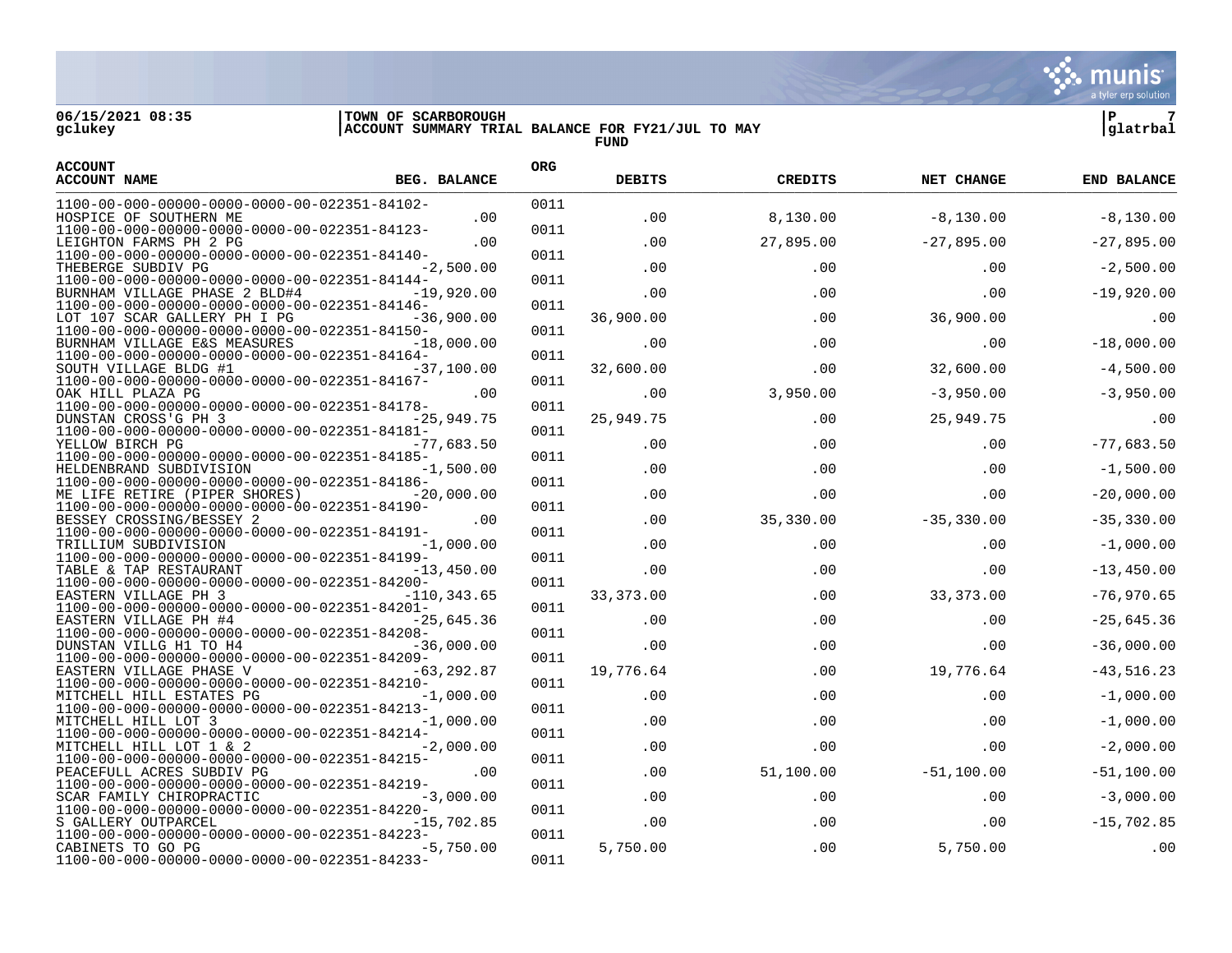**06/15/2021 08:35 |TOWN OF SCARBOROUGH |P 8 ACCOUNT SUMMARY TRIAL BALANCE FOR FY21/JUL TO MAY FUND** 

| <b>ACCOUNT</b><br><b>ACCOUNT NAME</b>                                                                                                    | <b>BEG. BALANCE</b>   | <b>ORG</b>   | <b>DEBITS</b>    | <b>CREDITS</b>        | NET CHANGE          | <b>END BALANCE</b> |
|------------------------------------------------------------------------------------------------------------------------------------------|-----------------------|--------------|------------------|-----------------------|---------------------|--------------------|
| SCOREBUILDERS PG                                                                                                                         | .00                   |              | 500.00           | 1,700.00              | $-1, 200.00$        | $-1, 200.00$       |
| 1100-00-000-00000-0000-0000-00-022351-84239-<br>LOT 2, MILL COMMONS DEV PG                                                               | $-21,576.30$          | 0011         | 21,576.30        | .00                   | 21,576.30           | .00                |
| 1100-00-000-00000-0000-0000-00-022351-84246-<br>HOLBROOK FARM SUBDIV. PG                                                                 | .00                   | 0011         | 34,080.33        | 45,094.50             | $-11,014.17$        | $-11,014.17$       |
| 1100-00-000-00000-0000-0000-00-022351-84247-<br>SCOTTOW HILL SUBDIV PG                                                                   | .00                   | 0011         | 9,365.00         | 11,365.00             | $-2,000.00$         | $-2,000.00$        |
| 1100-00-000-00000-0000-0000-00-022351-84277-<br>BALLANTYNE DEV - EASTERN TRAIL                                                           | .00                   | 0011         | .00              | 40,000.00             | $-40,000.00$        | $-40,000.00$       |
| $1100 - 00 - 000 - 00000 - 0000 - 0000 - 00 - 022351 - 86109 -$<br>MITCHELL HILL/MARTELL SUBDIV                                          | $-57, 234.70$         | 0011<br>0011 | .00              | .00                   | .00                 | $-57, 234.70$      |
| 1100-00-000-00000-0000-0000-00-022351-86112-<br>EASTERN VILLAGE PH 2A<br>$1100 - 00 - 000 - 00000 - 0000 - 0000 - 00 - 022351 - 86115 -$ | $-15, 495, 00$        | 0011         | .00              | .00                   | .00                 | $-15, 495.00$      |
| KENNEBAGO SUBDIVISION<br>1100-00-000-00000-0000-0000-00-022351-86123-                                                                    | $-5,000.00$           | 0011         | .00              | .00                   | .00                 | $-5,000.00$        |
| SAWGRASS SUBDIVISION PG<br>1100-00-000-00000-0000-0000-00-022352-                                                                        | $-5,000,00$           | 0011         | .00              | .00                   | .00                 | $-5,000.00$        |
| PROJECT GRACE FUEL DONATIONS<br>1100-00-000-00000-0000-0000-00-022355-84155-                                                             | $-709.16$             | 0011         | .00              | 138.00                | $-138.00$           | $-847.16$          |
| ALERE SCARBOROUGH<br>1100-00-000-00000-0000-0000-00-022355-84156-                                                                        | 255.00                | 0011         | .00              | .00                   | .00                 | 255.00             |
| ABCO RENTAL<br>1100-00-000-00000-0000-0000-00-022355-84159-                                                                              | $-255.00$             | 0011         | .00              | .00                   | .00                 | $-255.00$          |
| <b>DUNSTAN VILLAGE</b><br>$1100 - 00 - 000 - 00000 - 0000 - 0000 - 00 - 022355 - 84160 -$                                                | 4,426.54              | 0011         | 2,126.70         | 6,553.24              | $-4,426.54$         | .00                |
| 4 SOUTHGATE<br>1100-00-000-00000-0000-0000-00-022355-84162-                                                                              | $-440.00$             | 0011         | .00              | .00                   | .00                 | $-440.00$          |
| NEW ROAD SUBDIVISION<br>$1100 - 00 - 000 - 00000 - 0000 - 0000 - 00 - 022355 - 84163 -$                                                  | $-1,661.64$           | 0011         | .00              | .00                   | .00                 | $-1,661.64$        |
| BEI CAPELLI<br>$1100 - 00 - 000 - 00000 - 0000 - 0000 - 00 - 022355 - 84164 -$                                                           | $-277.89$             | 0011         | .00              | .00                   | .00                 | $-277.89$          |
| SOUTH VILLAGE<br>$1100 - 00 - 000 - 00000 - 0000 - 0000 - 00 - 022355 - 84165 -$                                                         | $-434.64$             | 0011         | .00              | .00                   | .00                 | $-434.64$          |
| THE GARAGE BBQ<br>1100-00-000-00000-0000-0000-00-022355-84167-                                                                           | $-1.043.85$           | 0011         | .00              | .00                   | .00                 | $-1,043.85$        |
| OAK HILL PLAZA<br>1100-00-000-00000-0000-0000-00-022355-84168-<br>THE RESIDENCE AT GATEWAY                                               | 1,326.51              | 0011         | 3,452.58         | 1,208.67<br>17,519.92 | 2,243.91            | 3,570.42<br>255.25 |
| $1100 - 00 - 000 - 00000 - 0000 - 0000 - 00 - 022355 - 84172 -$<br>93 RUNNING HILL RD                                                    | 6,367.24<br>$-500.00$ | 0011         | 11,407.93<br>.00 | .00                   | $-6, 111.99$<br>.00 | $-500.00$          |
| 1100-00-000-00000-0000-0000-00-022355-84176-<br>FOLEY FITNESS                                                                            | .00                   | 0011         | 675.83           | 675.83                | .00                 | .00                |
| $1100 - 00 - 000 - 00000 - 0000 - 0000 - 00 - 022355 - 84177 -$<br>108 MUSSEY RD                                                         | 4,120.64              | 0011         | .00              | .00                   | .00                 | 4,120.64           |
| $1100 - 00 - 000 - 00000 - 0000 - 0000 - 00 - 022355 - 84181 -$<br>YELLOW BIRCH ESTATES                                                  | 9,642.76              | 0011         | .00              | .00                   | .00                 | 9,642.76           |
| 1100-00-000-00000-0000-0000-00-022355-84190-<br>BESSEY COMMONS II                                                                        | .00                   | 0011         | 6,254.76         | 5,701.41              | 553.35              | 553.35             |
| 1100-00-000-00000-0000-0000-00-022355-84193-<br>TUCKER BROOK SUBDIVISION                                                                 | 9,084.03              | 0011         | 287.50           | .00                   | 287.50              | 9,371.53           |
| 1100-00-000-00000-0000-0000-00-022355-84195-<br>CROSSROADS H/SCARB DOWNS                                                                 | 8,043.38              | 0011         | 61,249.59        | 59,741.23             | 1,508.36            | 9,551.74           |

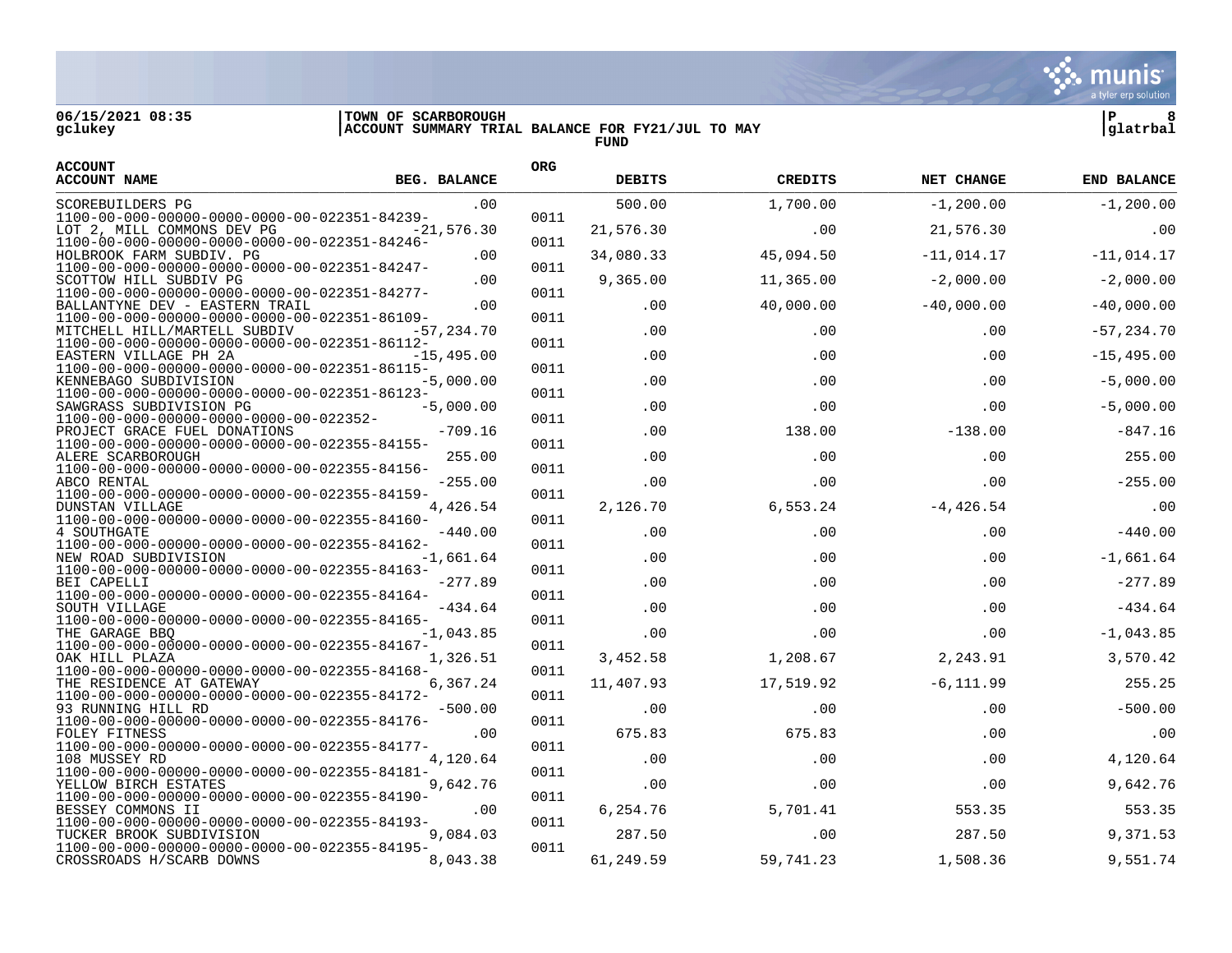

**gclukey |ACCOUNT SUMMARY TRIAL BALANCE FOR FY21/JUL TO MAY |glatrbal FUND** 



| <b>ACCOUNT</b><br><b>ACCOUNT NAME</b><br>BEG. BALANCE                                                      | <b>ORG</b> | <b>DEBITS</b> | <b>CREDITS</b> | <b>NET CHANGE</b> | <b>END BALANCE</b> |
|------------------------------------------------------------------------------------------------------------|------------|---------------|----------------|-------------------|--------------------|
| $1100 - 00 - 000 - 00000 - 0000 - 0000 - 00 - 022355 - 84196 -$                                            | 0011       |               |                |                   |                    |
| OLD BLUE POINT RD CROSSING<br>1,768.19                                                                     |            | .00           | .00            | .00               | 1,768.19           |
| $1100 - 00 - 000 - 00000 - 0000 - 0000 - 00 - 022355 - 84197 -$<br>VERIZON WIRELESS BLACK PT RD $1,436.27$ | 0011       | 3,192.57      | 4,926.93       | $-1,734.36$       | $-298.09$          |
| $1100 - 00 - 000 - 00000 - 0000 - 0000 - 00 - 022355 - 84198 -$                                            | 0011       |               |                |                   |                    |
| BLUEBIRD SELF STORAGE<br>.00<br>$1100 - 00 - 000 - 00000 - 0000 - 0000 - 00 - 022355 - 84202 -$            | 0011       | 2,301.07      | 1,660.28       | 640.79            | 640.79             |
| 1,401.15<br>PORTLAND VOLVO                                                                                 |            | 6,732.89      | 7,781.63       | $-1,048.74$       | 352.41             |
| $1100 - 00 - 000 - 00000 - 0000 - 0000 - 00 - 022355 - 84204 -$<br>168.46<br>RIDGEWOOD FARM                | 0011       | 5,381.66      | 3,826.14       | 1,555.52          | 1,723.98           |
| $1100 - 00 - 000 - 00000 - 0000 - 0000 - 00 - 022355 - 84209 -$                                            | 0011       |               |                |                   |                    |
| EASTERN VILLAGE PHASE 5<br>$-13,760.10$<br>1100-00-000-00000-0000-0000-00-022355-84212-                    | 0011       | .00           | .00            | .00               | $-13,760.10$       |
| PATRIOT ACURA<br>530.00                                                                                    |            | 1,261.49      | 1,791.49       | $-530.00$         | .00                |
| $1100 - 00 - 000 - 00000 - 0000 - 0000 - 00 - 022355 - 84215 -$<br>.00<br>PEACEFUL ACRES SUBDIVISION       | 0011       | .00           | 1,533.00       | $-1,533.00$       | $-1,533.00$        |
| $1100 - 00 - 000 - 00000 - 0000 - 0000 - 00 - 022355 - 84222 -$                                            | 0011       |               |                |                   |                    |
| MAINE MEDICAL CENTER<br>3,552.17<br>1100-00-000-00000-0000-0000-00-022355-84223-                           | 0011       | 7,686.10      | 10,687.32      | $-3,001.22$       | 550.95             |
| .00<br>CABINETS TO GO                                                                                      |            | 326.66        | 326.66         | .00               | .00                |
| $1100 - 00 - 000 - 00000 - 0000 - 0000 - 00 - 022355 - 84224 -$<br>$-302.50$                               | 0011       | .00           |                |                   |                    |
| HAIGIS PARKWAY DEVELOPMENT<br>1100-00-000-00000-0000-0000-00-022355-84225-                                 | 0011       |               | .00            | .00               | $-302.50$          |
| BAYLEY SUBDIVISION<br>302.50                                                                               |            | .00           | .00            | $.00\,$           | 302.50             |
| 1100-00-000-00000-0000-0000-00-022355-84226-                                                               | 0011       |               |                |                   |                    |
| 2,513.93<br>AROMA JOE'S<br>1100-00-000-00000-0000-0000-00-022355-84227-                                    | 0011       | 5,617.03      | 8,130.96       | $-2,513.93$       | .00                |
| COTTAGES AT SAWYER<br>727.44                                                                               |            | 7,336.51      | 29,923.97      | $-22,587.46$      | $-21,860.02$       |
| $1100 - 00 - 000 - 00000 - 0000 - 0000 - 00 - 022355 - 84228 -$                                            | 0011       |               |                |                   |                    |
| NORTH VILLAGE<br>940.00<br>1100-00-000-00000-0000-0000-00-022355-84229-                                    | 0011       | 1,035.81      | 23,642.06      | $-22,606.25$      | $-21,666.25$       |
| MOORING AT THE DOWNS<br>635.97                                                                             |            | .00           | $\sim$ 00      | $.00 \,$          | 635.97             |
| 1100-00-000-00000-0000-0000-00-022355-84231-                                                               | 0011       |               |                |                   |                    |
| .00<br>NXGEN FITNESS CENTER<br>1100-00-000-00000-0000-0000-00-022355-84232-                                | 0011       | 4,831.24      | 4,831.24       | .00               | .00                |
| DUNSTAN SUBSTATION<br>.00                                                                                  |            | 7,741.58      | 4,988.18       | 2,753.40          | 2,753.40           |
| 1100-00-000-00000-0000-0000-00-022355-84233-                                                               | 0011       |               |                |                   |                    |
| 173.36<br>SCOREBUILDERS<br>1100-00-000-00000-0000-0000-00-022355-84234-                                    | 0011       | 345.00        | 518.36         | $-173.36$         | .00                |
| INNOVATION DISTRICT THE DOWNS<br>$-19,968.82$                                                              |            | 11,469.60     | 830.00         | 10,639.60         | $-9,329.22$        |
| 1100-00-000-00000-0000-0000-00-022355-84236-<br>AV TECHNIK LLC<br>173.36                                   | 0011       | 345.00        | 518.36         | $-173.36$         | .00                |
| 1100-00-000-00000-0000-0000-00-022355-84237-                                                               | 0011       |               |                |                   |                    |
| SCARBOROUGH CROSSING<br>.00                                                                                |            | 493.45        | .00            | 493.45            | 493.45             |
| $1100 - 00 - 000 - 00000 - 0000 - 0000 - 00 - 022355 - 84238 -$                                            | 0011       |               |                |                   |                    |
| ZOOM DRAIN<br>1,742.67<br>$1100 - 00 - 000 - 00000 - 0000 - 0000 - 00 - 022355 - 84240 -$                  | 0011       | 3,178.54      | 4,921.21       | $-1,742.67$       | .00                |
| PAYNE ROAD CROSSING<br>1,964.07                                                                            |            | 580.89        | 2,544.96       | $-1,964.07$       | .00                |
| $1100 - 00 - 000 - 00000 - 0000 - 0000 - 00 - 022355 - 84241 -$                                            | 0011       |               |                |                   |                    |
| 280.00<br><b>MINT SALON</b>                                                                                | 0011       | 3,939.98      | 3,194.65       | 745.33            | 1,025.33           |
| 1100-00-000-00000-0000-0000-00-022355-84242-<br>480.00<br>THE BOROUGH                                      |            | 491.64        | 971.64         | $-480.00$         | .00                |
| 1100-00-000-00000-0000-0000-00-022355-84243-                                                               | 0011       |               |                |                   |                    |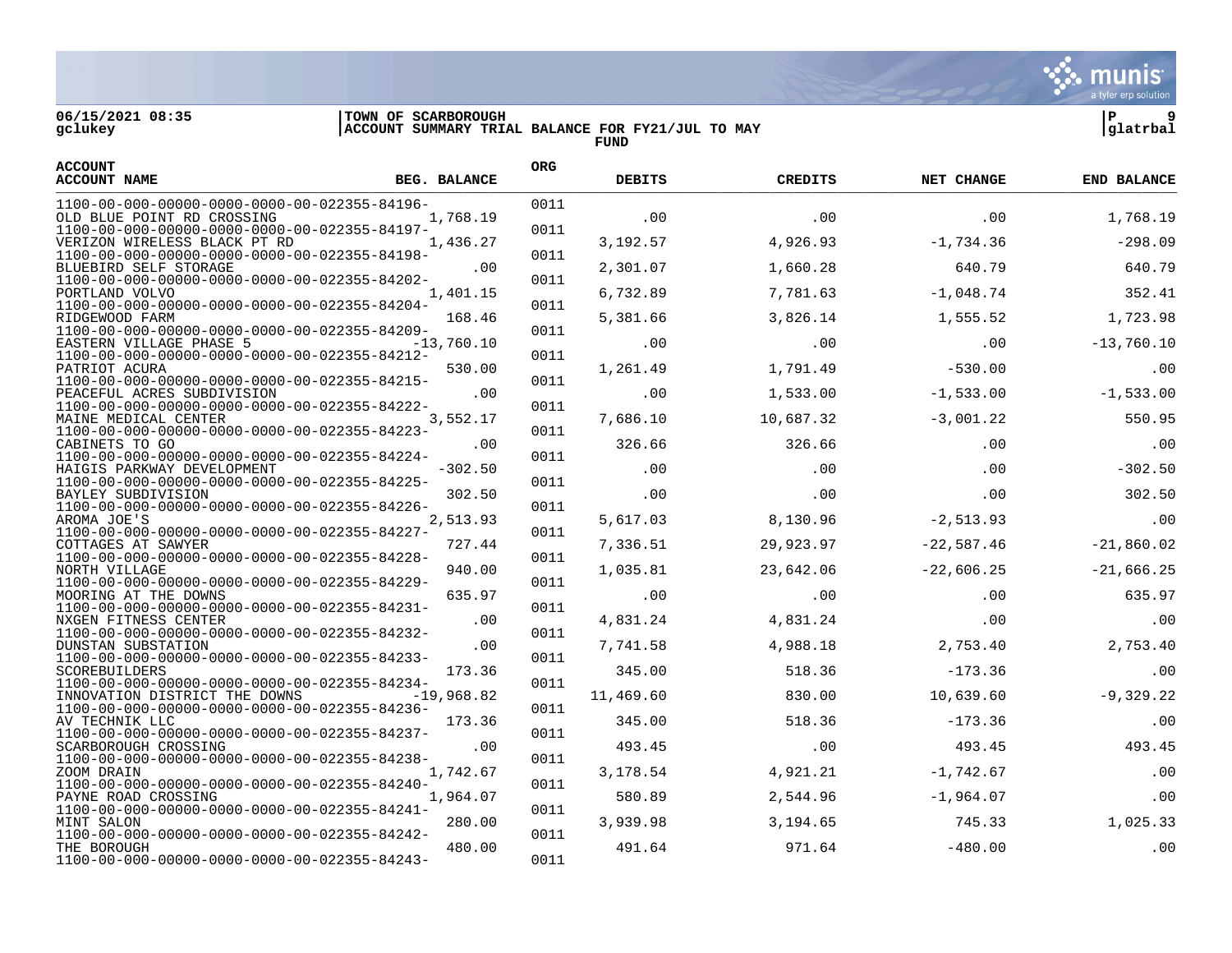**06/15/2021 08:35 |TOWN OF SCARBOROUGH |P 10**  $|$  ACCOUNT SUMMARY TRIAL BALANCE FOR FY21/JUL TO MAY **FUND** 



munis a tyler erp solutior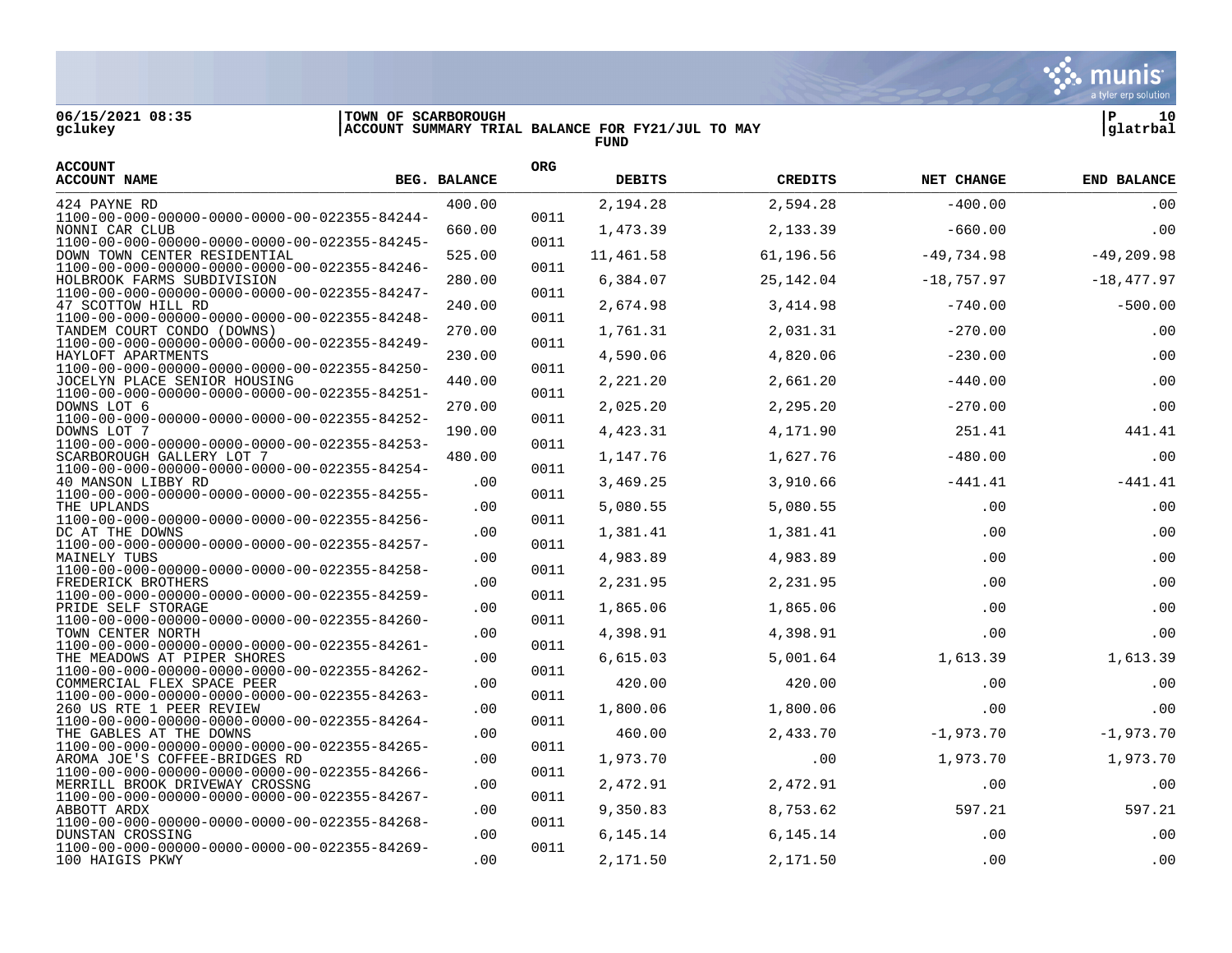

**gclukey |ACCOUNT SUMMARY TRIAL BALANCE FOR FY21/JUL TO MAY |glatrbal FUND** 

| <b>ACCOUNT</b><br><b>ACCOUNT NAME</b>                                                                               | <b>BEG. BALANCE</b> | <b>ORG</b>   | <b>DEBITS</b>    | <b>CREDITS</b>   | NET CHANGE         | <b>END BALANCE</b> |
|---------------------------------------------------------------------------------------------------------------------|---------------------|--------------|------------------|------------------|--------------------|--------------------|
| $1100 - 00 - 000 - 00000 - 0000 - 0000 - 00 - 022355 - 84270 -$<br>PROUTS NECK SEAWALL REPLACE                      | .00                 | 0011         | 5,961.67         | 5,343.41         | 618.26             | 618.26             |
| 1100-00-000-00000-0000-0000-00-022355-84271-<br>MEADOWS WOODS                                                       | .00                 | 0011         | 2,546.69         | 2,546.69         | .00                | .00                |
| 1100-00-000-00000-0000-0000-00-022355-84272-<br>PINECREST EXPANSION<br>1100-00-000-00000-0000-0000-00-022355-84273- | .00                 | 0011<br>0011 | 1,665.66         | 1,143.93         | 521.73             | 521.73             |
| FIREHOUSE VILLAGE REDEVELOPMNT                                                                                      | .00                 |              | 1,891.58         | 1,352.00         | 539.58             | 539.58             |
| 1100-00-000-00000-0000-0000-00-022355-84274-<br>CROWN LIFT                                                          | .00                 | 0011         | 1,818.49         | 850.00           | 968.49             | 968.49             |
| 1100-00-000-00000-0000-0000-00-022355-84275-<br>CARRIAGE WALK                                                       | .00                 | 0011         | 270.00           | 270.00           | .00                | .00                |
| 1100-00-000-00000-0000-0000-00-022355-84276-<br>SURE EXPRESS FACILITY                                               | .00                 | 0011         | 500.00           | 500.00           | .00                | .00                |
| $1100 - 00 - 000 - 00000 - 0000 - 0000 - 00 - 022355 - 84278 -$<br>DPR, LLC                                         | .00                 | 0011         | 1,470.03         | 1,470.03         | .00                | .00                |
| $1100 - 00 - 000 - 00000 - 0000 - 0000 - 00 - 022355 - 84279 -$<br>LANDRY/FRENCH                                    | .00                 | 0011         | 2,207.28         | 2,207.28         | .00                | .00                |
| 1100-00-000-00000-0000-0000-00-022355-84280-                                                                        |                     | 0011         |                  |                  |                    |                    |
| TOWNHOUSES @ FRONTRUNNER PARK<br>1100-00-000-00000-0000-0000-00-022355-84281-                                       | .00                 | 0011         | 350.88           | 350.88           | .00                | .00                |
| <b>BARRENS SOLAR</b>                                                                                                | .00                 |              | 1,011.33         | 1,011.33         | .00                | .00                |
| 1100-00-000-00000-0000-0000-00-022355-84282-<br>PRATT ABBOTT                                                        | .00                 | 0011         | 230.00           | 230.00           | .00                | .00                |
| 1100-00-000-00000-0000-0000-00-023000-<br>TAXES COLLECTED IN ADVANCE                                                | $-68, 367.45$       | 0011         | 347,036.31       | 332,624.35       | 14,411.96          | $-53,955.49$       |
| 1100-00-000-00000-0000-0000-00-024020-<br>FUND BALANCE UNRESTRICTD                                                  | $-7,760,608.24$     | 0011         | .00              | .00              | .00                | $-7,760,608.24$    |
| 1100-00-000-00000-0000-0000-00-024100-                                                                              |                     | 0011         |                  |                  |                    |                    |
| RESTRICTED FUND BALANCE<br>$1100 - 00 - 000 - 00000 - 0000 - 0000 - 00 - 024300 -$                                  | $-2,930,433.76$     | 0011         | .00              | .00              | .00                | $-2,930,433.76$    |
| CARRYFORWARD BALANCES RESERVED<br>1100-00-000-00000-0000-0000-00-024310-                                            | $-2,557,020.07$     | 0011         | .00              | .00              | .00                | $-2,557,020.07$    |
| BUDGETARY FUND BAL UNRESRVD                                                                                         | .00                 |              | 58,645.93        | 1,525.09         | 57,120.84          | 57,120.84          |
| 1100-00-000-00000-0000-0000-00-024400-<br>RESERVE FOR ENCUMBRANCES                                                  | $-58,645.93$        | 0011         | 3,909,718.43     | 4,658,965.48     | $-749, 247.05$     | $-807,892.98$      |
| $1100 - 00 - 000 - 00000 - 0000 - 0000 - 00 - 025310 -$<br>FUEL INVENTORY RESERVE                                   | $-31,400.60$        | 0011         | .00              | .00              | .00                | $-31,400.60$       |
| 1100-00-000-00000-0000-0000-00-030000-<br>ESTIMATED REVENUES                                                        | .00                 | 0011         | 43, 150, 424. 75 | .00              | 43, 150, 424. 75   | 43, 150, 424. 75   |
| 1100-00-000-00000-0000-0000-00-030010-<br><b>ACTUAL REVENUES</b>                                                    | .00                 | 0011         | 49,751,247.41    | 135, 513, 904.57 | $-85,762,657.16$   | $-85, 762, 657.16$ |
| $1100 - 00 - 000 - 00000 - 0000 - 0000 - 00 - 040000 -$<br>APPROPRIATIONS                                           |                     | 0011         | 1,525.09         | 43,209,070.68    | $-43, 207, 545.59$ |                    |
| 1100-00-000-00000-0000-0000-00-040010-                                                                              | .00                 | 0011         |                  |                  |                    | $-43, 207, 545.59$ |
| <b>ACTUAL EXPENDITURES</b>                                                                                          | .00                 |              | 86,761,997.65    | 608,261.09       | 86, 153, 736.56    | 86, 153, 736.56    |
| TOTALS FOR FUND 1100<br>GENERAL FUND                                                                                | .00                 |              | 830, 876, 977.48 | 830, 876, 977.48 | .00                | .00                |
| 1200-00-000-00000-0000-0000-00-010100-<br>CASH                                                                      | 305, 473. 47        | 1200         | .00              | .00              | .00                | 305, 473. 47       |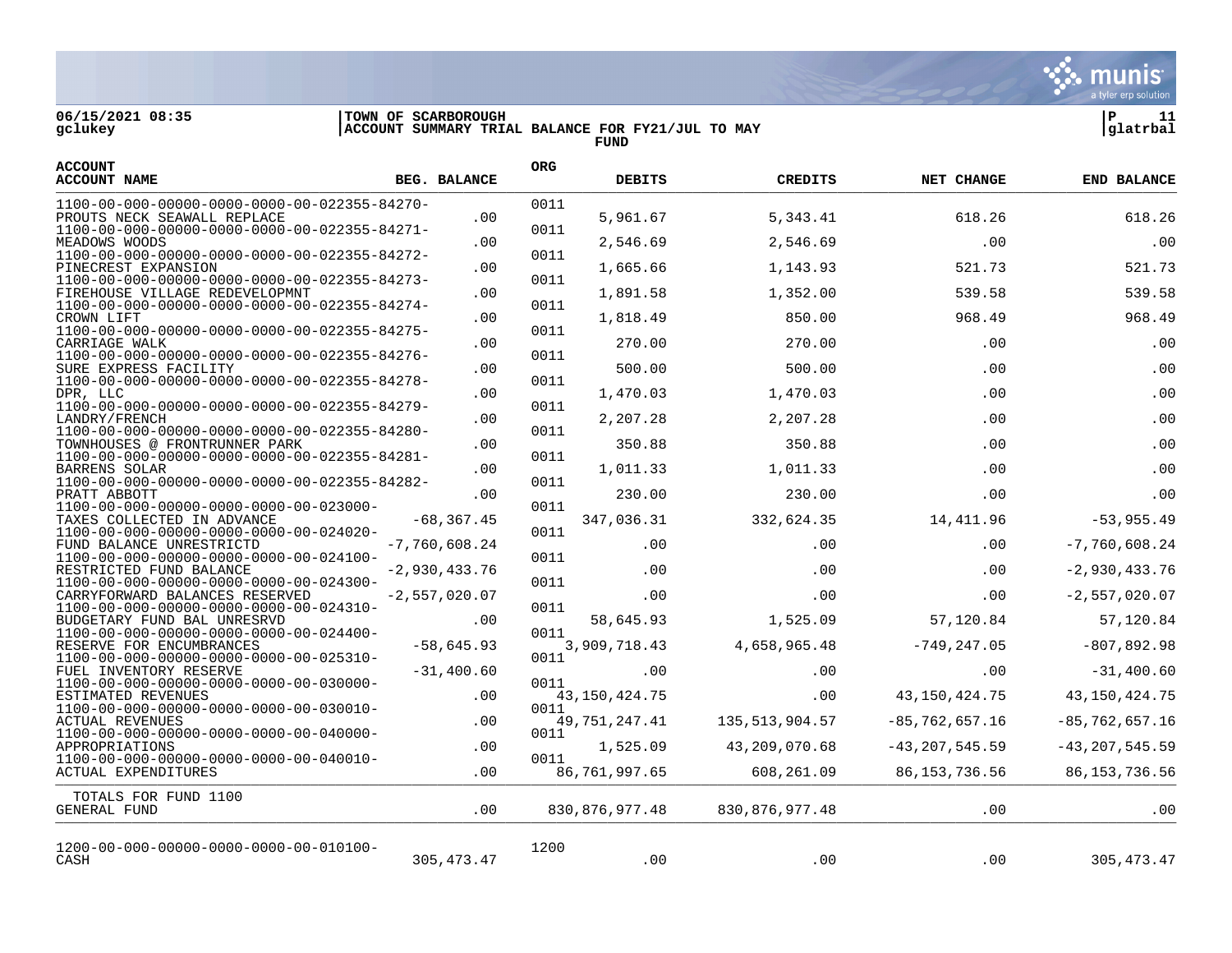

**gclukey |ACCOUNT SUMMARY TRIAL BALANCE FOR FY21/JUL TO MAY |glatrbal FUND** 



| <b>ACCOUNT</b><br><b>ACCOUNT NAME</b>                                                                                                        | <b>BEG. BALANCE</b> | <b>ORG</b>   | <b>DEBITS</b> | <b>CREDITS</b> | NET CHANGE    | <b>END BALANCE</b> |
|----------------------------------------------------------------------------------------------------------------------------------------------|---------------------|--------------|---------------|----------------|---------------|--------------------|
| 1200-00-000-00000-0000-0000-00-010150-85306-                                                                                                 |                     | 1200         |               |                |               |                    |
| HRA - DEDUCTIBLE PLAN RESERVE<br>1200-00-000-00000-0000-0000-00-010150-85307-                                                                | 58,546.34           | 1200         | 425.82        | 42.68          | 383.14        | 58,929.48          |
| HRA - CREDIT PLAN RESERVE<br>1200-00-000-00000-0000-0000-00-010320-85051-                                                                    | 13,175.50           | 1200         | 95.82         | 9.60           | 86.22         | 13,261.72          |
| SCHOOL IMPACT DEVELOPMENT FEES                                                                                                               | 1,070,700.82        |              | 533,440.81    | 579,936.40     | $-46, 495.59$ | 1,024,205.23       |
| 1200-00-000-00000-0000-0000-00-010320-85052-<br>DUNSTAN CORNER ROADWAY                                                                       | 154,495.65          | 1200         | 100,289.01    | 5,137.57       | 95, 151.44    | 249,647.09         |
| 1200-00-000-00000-0000-0000-00-010320-85053-<br>OAK HILL TRAFFIC IMPACT                                                                      | 357,689.56          | 1200         | 40,218.56     | 278.88         | 39,939.68     | 397,629.24         |
| 1200-00-000-00000-0000-0000-00-010320-85054-<br>HAIGIS PARKWAY MITIGATN FEE                                                                  | 328,188.10          | 1200         | 64,799.74     | 259.80         | 64,539.94     | 392,728.04         |
| $1200 - 00 - 000 - 00000 - 0000 - 0000 - 00 - 010321 - 85003 -$                                                                              |                     | 1200         |               |                |               |                    |
| PAYNE RD DISTRICT 3<br>$1200 - 00 - 000 - 00000 - 0000 - 0000 - 00 - 010323 - 85005 -$                                                       | 784,843.60          | 1200         | 72,426.28     | 590.66         | 71,835.62     | 856,679.22         |
| PAYNE RD DISTRICT 5                                                                                                                          | 1,051,971.80        |              | 119,870.27    | 95,573.81      | 24,296.46     | 1,076,268.26       |
| 1200-00-000-00000-0000-0000-00-010330-85016-<br>PAYNE RD IMPROVEMENTS                                                                        | 75,833.26           | 1200         | 551.91        | 55.28          | 496.63        | 76,329.89          |
| $1200 - 00 - 000 - 00000 - 0000 - 0000 - 00 - 010330 - 85026 -$<br>MULTI-MODAL INFRASTRUCTURE                                                | 55,459.06           | 1200         | 403.62        | 40.43          | 363.19        | 55,822.25          |
| $1200 - 00 - 000 - 00000 - 0000 - 0000 - 00 - 010331 - 85010 -$                                                                              |                     | 1200         |               |                |               |                    |
| PROUTS LANDING CONSERVATION                                                                                                                  | 26,663.36           |              | 194.07        | 19.44          | 174.63        | 26,837.99          |
| 1200-00-000-00000-0000-0000-00-010331-85027-<br>SEAVEY LAND'G PROP IMPROVE                                                                   | 2,293.28            | 1200         | 16.68         | 1.67           | 15.01         | 2,308.29           |
| 1200-00-000-00000-0000-0000-00-010332-85011-<br>UNEMPLOYMENT COMPENSATION                                                                    | 185,998.95          | 1200         | 1,353.68      | 135.59         | 1,218.09      | 187, 217.04        |
| 1200-00-000-00000-0000-0000-00-010335-78007-                                                                                                 |                     | 1200         |               |                |               |                    |
| HUNNEWELL HOUSE<br>1200-00-000-00000-0000-0000-00-010336-85014-                                                                              | 21,817.72           | 1200         | 2,818.76      | 15.90          | 2,802.86      | 24,620.58          |
| HURD PARK/FERRY BEACH                                                                                                                        | 167,540.28          |              | 1,214.77      | 3,661.63       | $-2,446.86$   | 165,093.42         |
| $1200 - 00 - 000 - 00000 - 0000 - 0000 - 00 - 010340 - 85018 -$<br>COMMUNICATION TOWER - P SAFETY                                            | 18,194.86           | 1200         | 44,721.88     | 22.91          | 44,698.97     | 62,893.83          |
| $1200 - 00 - 000 - 00000 - 0000 - 0000 - 00 - 010340 - 85025 -$<br>ASSET FORFEITURE ACCT POLICE                                              | 208,888.15          | 1200         | 14,805.54     | 9,149.70       | 5,655.84      | 214,543.99         |
| 1200-00-000-00000-0000-0000-00-010340-85035-                                                                                                 |                     | 1200         |               |                |               |                    |
| PD TRIAD<br>$1200 - 00 - 000 - 00000 - 0000 - 0000 - 00 - 010341 - 85012 -$                                                                  | 985.68              | 1200         | 7.16          | .72            | 6.44          | 992.12             |
| FIRE DEPT EOUIPMENT                                                                                                                          | 27,060.50           |              | 6,746.10      | 21.26          | 6,724.84      | 33,785.34          |
| $1200 - 00 - 000 - 00000 - 0000 - 0000 - 00 - 010342 - 85013 -$<br>RESCUE EQUIPMENT RESERVE ACCT                                             | 93,823.02           | 1200         | 1,680,545.66  | 1,742,703.50   | $-62, 157.84$ | 31,665.18          |
| 1200-00-000-00000-0000-0000-00-010345-85031-<br>NEX TIF - HAIGIS PARKWAY                                                                     | 133.05              | 1200         | 686,948.02    | 686, 947.15    | .87           | 133.92             |
| 1200-00-000-00000-0000-0000-00-010345-85032-                                                                                                 |                     | 1200         |               |                |               |                    |
| HAIGIS PARKWAY TOWN TIF<br>1200-00-000-00000-0000-0000-00-010345-85037-                                                                      | 45,040.65           | 1200         | 327.80        | 32.83          | 294.97        | 45, 335.62         |
| BESSEY COMMONS TIF<br>1200-00-000-00000-0000-0000-00-010345-85044-                                                                           | 8.20                | 1200         | 86, 369. 35   | 86,369.30      | .05           | 8.25               |
| FOUNDATION CENTER LLC CEA                                                                                                                    | 1.01                |              | 58,003.04     | 58,003.04      | .00           | 1.01               |
| 1200-00-000-00000-0000-0000-00-010345-85304-<br>CROSSROADS HOLDINGS CEA                                                                      | 32, 242. 15         | 1200         | 134,934.63    | 166,464.86     | $-31, 530.23$ | 711.92             |
| 1200-00-000-00000-0000-0000-00-010345-85305-<br>3% DOWNTOWN TIF TOWN PROJ<br>$1200 - 00 - 000 - 00000 - 0000 - 0000 - 00 - 010347 - 69020 -$ | 4,794.27            | 1200<br>1200 | 19,466.90     | 3.49           | 19,463.41     | 24, 257.68         |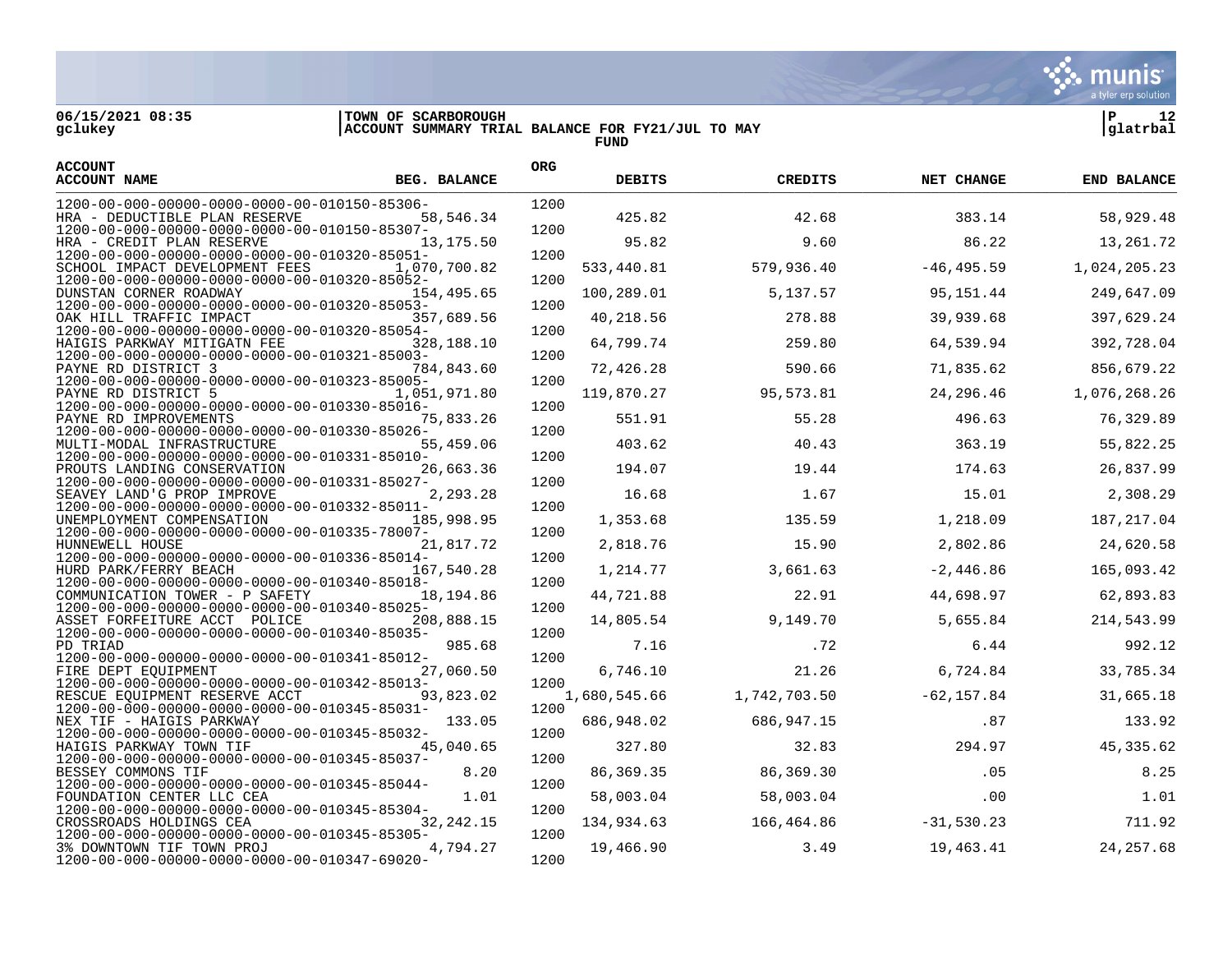**06/15/2021 08:35 |TOWN OF SCARBOROUGH |P 13 ACCOUNT SUMMARY TRIAL BALANCE FOR FY21/JUL TO MAY FUND** 

| <b>ACCOUNT</b><br><b>ACCOUNT NAME</b>                                                                                    | <b>BEG. BALANCE</b> | ORG          | <b>DEBITS</b> | <b>CREDITS</b> | NET CHANGE     | <b>END BALANCE</b> |
|--------------------------------------------------------------------------------------------------------------------------|---------------------|--------------|---------------|----------------|----------------|--------------------|
| CS ACCTS SPECIAL EVENTS                                                                                                  | 95,011.95           |              | 1,476.65      | 15, 164.95     | $-13,688.30$   | 81, 323.65         |
| $1200 - 00 - 000 - 00000 - 0000 - 0000 - 00 - 010347 - 85021 -$<br>CS ACCTS SPONSOR A TREE                               | 25,684.25           | 1200<br>1200 | 5,647.30      | 6,938.72       | $-1, 291.42$   | 24, 392.83         |
| 1200-00-000-00000-0000-0000-00-010347-85024-<br>TURF FIELD REPLACEMENT                                                   | 119,443.47          | 1200         | 2,382.44      | 10,658.07      | $-8, 275.63$   | 111,167.84         |
| 1200-00-000-00000-0000-0000-00-010347-85028-<br>CC FUND RAISER DONATIONS<br>1200-00-000-00000-0000-0000-00-010347-85029- | 2,202.16            | 1200         | 16.03         | 1.61           | 14.42          | 2,216.58           |
| CS SENIOR RAFFLES<br>1200-00-000-00000-0000-0000-00-010347-85038-                                                        | 10,224.65           | 1200         | 102.44        | 7.45           | 94.99          | 10,319.64          |
| CS SCHOLARSHIPS<br>1200-00-000-00000-0000-0000-00-010347-85045-                                                          | 5,236.66            | 1200         | 332.73        | 491.47         | $-158.74$      | 5,077.92           |
| WORKING WATERFRONT RESERVE<br>$1200 - 00 - 000 - 00000 - 0000 - 0000 - 00 - 010349 - 85048 -$                            | 18,723.28           | 1200         | 131.80        | 3,553.15       | $-3,421.35$    | 15,301.93          |
| AFFORDABLE HOUSING INITIATIVE<br>$1200 - 00 - 000 - 00000 - 0000 - 0000 - 00 - 010350 - 85049 -$                         | 487,116.72          | 1200         | 60, 358.42    | 28,717.14      | 31,641.28      | 518,758.00         |
| LAND ACOUISITION FUND<br>1200-00-000-00000-0000-0000-00-010377-85033-                                                    | 21,012.21           | 1200         | 152.94        | 15.32          | 137.62         | 21, 149.83         |
| 294 US RTE ONE<br>1200-00-000-00000-0000-0000-00-010378-88173-                                                           | 694,360.58          | 1200         | 3,740,179.95  | 4, 239, 954.37 | $-499,774.42$  | 194,586.16         |
| CS EASTERN TRAIL CLOSE THE GAP<br>$1200 - 00 - 000 - 00000 - 0000 - 0000 - 00 - 010381 -$                                | 606,789.95          | 1200         | 125,821.59    | 240,208.32     | $-114, 386.73$ | 492, 403.22        |
| CD INVESTMENT BANGOR SAVINGS<br>$1200 - 00 - 000 - 00000 - 0000 - 0000 - 00 - 010383 -$                                  | 255,404.33          | 1200         | .00           | 100,000.00     | $-100,000.00$  | 155,404.33         |
| NET INCR (DECR) IN FAIR VALUE<br>$1200 - 00 - 000 - 00000 - 0000 - 0000 - 00 - 010462 - 86040 -$                         | 87, 243.34          | 1200         | .00           | .00            | .00            | 87, 243.34         |
| TWO ROD RD TOWER SITE<br>$1200 - 00 - 000 - 00000 - 0000 - 0000 - 00 - 010465 - 85050 -$                                 | 6,855.31            | 1200         | 49.90         | 5.00           | 44.90          | 6,900.21           |
| PERFORMANCE GUARANTY PROJ<br>1200-00-000-00000-0000-0000-00-010465-86042-                                                | 72,924.62           | 1200         | 518.73        | 4,140.66       | $-3,621.93$    | 69,302.69          |
| CARTER BROOK SUB-SAND EXTRACTN<br>1200-00-000-00000-0000-0000-00-010465-86045-                                           | 6,111.92            | 1200         | 44.50         | 4.46           | 40.04          | 6,151.96           |
| HIGHLANDS LOT 14 PERF GUARNTEE<br>$1200 - 00 - 000 - 00000 - 0000 - 0000 - 00 - 010465 - 86048 -$                        | 1,221.13            | 1200         | 8.90          | .89            | 8.01           | 1,229.14           |
| ENTERPRISE PARK PH 2<br>$1200 - 00 - 000 - 00000 - 0000 - 0000 - 00 - 010465 - 86080 -$                                  | 10,526.86           | 1200         | 76.39         | 7.67           | 68.72          | 10,595.58          |
| NE EXPEDITN PAVEMNT MARKGS<br>1200-00-000-00000-0000-0000-00-010465-86099-                                               | 7,901.14            | 1200         | 57.51         | 5.76           | 51.75          | 7,952.89           |
| FISHERMAN'S COVE<br>$1200 - 00 - 000 - 00000 - 0000 - 0000 - 00 - 010465 - 86102 -$                                      | 983.28              | 1200         | 7.16          | .72            | 6.44           | 989.72             |
| WALGREEN SIGNAGE/SITE IMPR<br>1200-00-000-00000-0000-0000-00-010465-86104-                                               | 47,581.65           | 1200         | 346.32        | 34.69          | 311.63         | 47,893.28          |
| LOYAL ORDER OF MOOSE<br>1200-00-000-00000-0000-0000-00-010715-85047-                                                     | 2,115.09            | 1200         | 15.39         | 1.54           | 13.85          | 2,128.94           |
| TAX RELIEF RESERVE<br>1200-00-000-00000-0000-0000-00-011500-                                                             | 2,439.66            | 1200         | 17.74         | 1.78           | 15.96          | 2,455.62           |
| ACCOUNTS RECEIVABLES<br>1200-00-000-00000-0000-0000-00-011505-                                                           | 37, 179. 42         | 1200         | .00           | 37, 179. 42    | $-37, 179.42$  | .00                |
| GENRL BILLING ACCTS RECEIVABLE                                                                                           | 24,720.66           |              | 285.82        | 25, 243.92     | $-24,958.10$   | $-237.44$          |
| 1200-00-000-00000-0000-0000-00-011515-<br>HAIGIS ASSESSMENT RECEIVABLES                                                  | 642,184.05          | 1200         | .00           | 285,512.48     | $-285, 512.48$ | 356,671.57         |
| 1200-00-000-00000-0000-0000-00-011517-<br>COMM SERV, ACCTS RECEIVABLES                                                   | 103.96              | 1200         | 9.817.00      | 6.798.00       | 3.019.00       | 3.122.96           |

COMM SERV. ACCTS RECEIVABLES 103.96 9,817.00 6,798.00 3,019.00 3,122.96

. munis<sup>.</sup> a tyler erp solution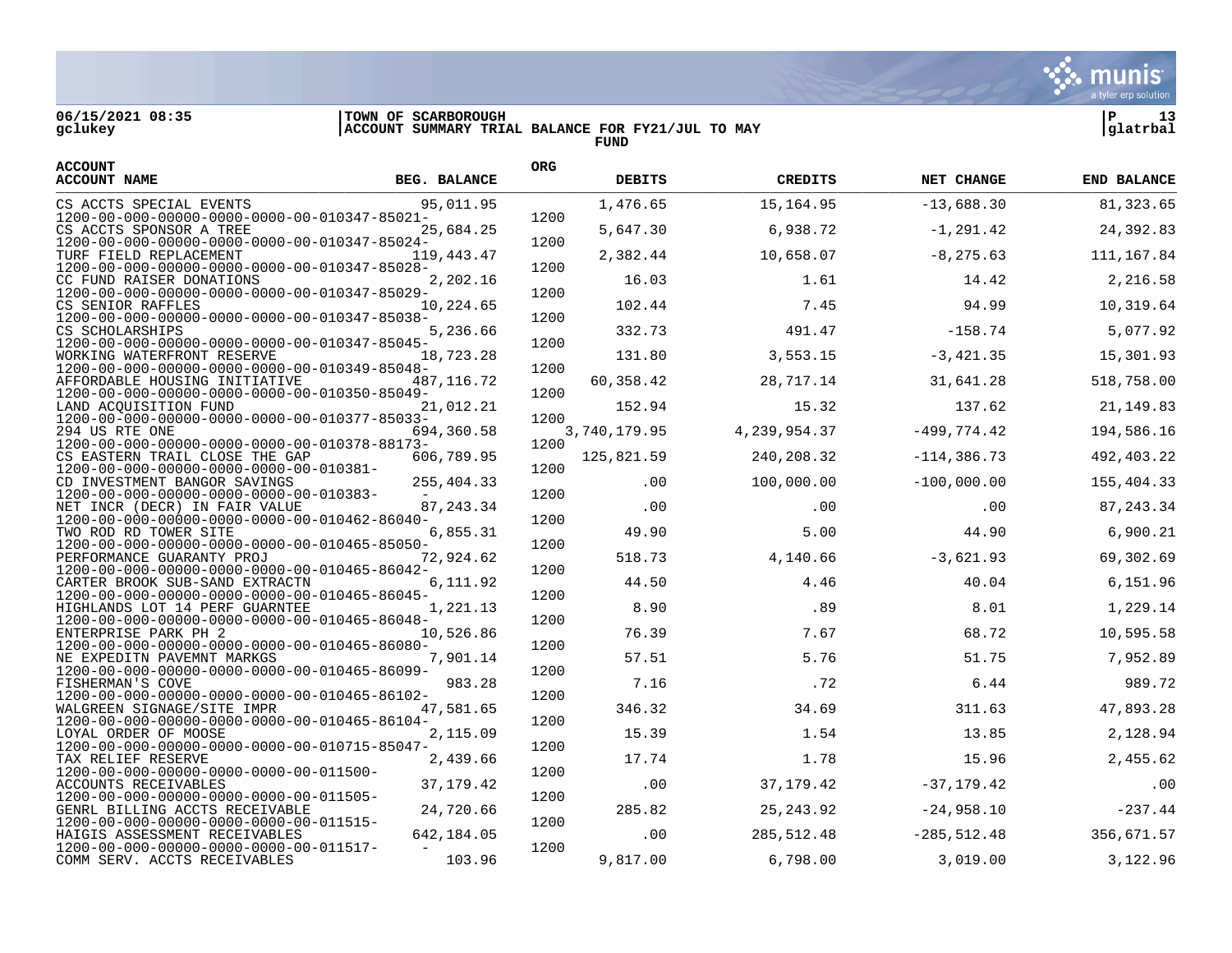

| gclukey | ACCOUNT SUMMARY TRIAL BALANCE FOR FY21/JUL TO MAY | qlatrbal |
|---------|---------------------------------------------------|----------|
|         | <b>FUNI</b>                                       |          |

| <b>ACCOUNT</b><br><b>ACCOUNT NAME</b>                                                             | <b>BEG. BALANCE</b> | ORG  | <b>DEBITS</b>  | CREDITS       | <b>NET CHANGE</b> | <b>END BALANCE</b> |
|---------------------------------------------------------------------------------------------------|---------------------|------|----------------|---------------|-------------------|--------------------|
| $1200 - 00 - 000 - 00000 - 0000 - 0000 - 00 - 013000 -$<br>DUE FROM OTHER FUNDS                   | $-3,046,145.62$     | 1200 | 7,590,366.33   |               |                   | $-2,464,787.38$    |
| $1200 - 00 - 000 - 00000 - 0000 - 0000 - 00 - 020050 -$                                           |                     | 1200 |                | 7,009,008.09  | 581,358.24        |                    |
| RETAINAGE-SPEC REV FUNDS<br>1200-00-000-00000-0000-0000-00-020100-                                | $-3, 121.53$        | 1200 | .00            | .00           | .00               | $-3, 121.53$       |
| <b>ENCUMBRANCES</b>                                                                               | .00                 |      | 78,077.82      | 37,561.02     | 40,516.80         | 40,516.80          |
| $1200 - 00 - 000 - 00000 - 0000 - 0000 - 00 - 020200 -$<br>ACCOUNTS PAYABLES                      | $-8,752,47$         | 1200 | 1,795,132.70   | 1,786,380.23  | 8,752.47          | .00                |
| $1200 - 00 - 000 - 00000 - 0000 - 0000 - 00 - 020404 - 85013 -$<br>NATIONAL RECOVERY FEE A/P      | $-38,047.75$        | 1200 | 39,546.55      | 285.82        | 39,260.73         | 1,212.98           |
| $1200 - 00 - 000 - 00000 - 0000 - 0000 - 00 - 020721 - 85001 -$<br>DUE STATE-PAYNE RD DISTRICT #1 | $-76, 451.79$       | 1200 | .00            | .00           | .00               | $-76, 451.79$      |
| $1200 - 00 - 000 - 00000 - 0000 - 0000 - 00 - 020722 - 85002 -$<br>DUE STATE-PAYNE RD DISTRICT #2 | $-223, 345.77$      | 1200 | .00            | $.00 \,$      | .00               | $-223, 345.77$     |
| $1200 - 00 - 000 - 00000 - 0000 - 0000 - 00 - 020800 -$<br>DUE TO OTHER FUNDS                     | $-334, 182.61$      | 1200 | 9,577.19       | .00           | 9,577.19          | $-324,605.42$      |
| $1200 - 00 - 000 - 00000 - 0000 - 0000 - 00 - 024020 -$                                           |                     | 1200 |                |               |                   |                    |
| FUND BALANCE UNRESTRICTD<br>$1200 - 00 - 000 - 00000 - 0000 - 0000 - 00 - 024400 -$               | $-4,010,933.00$     | 1200 | .00            | .00           | .00               | $-4,010,933.00$    |
| RESERVE FOR ENCUMBRANCES<br>$1200 - 00 - 000 - 00000 - 0000 - 0000 - 00 - 025310 -$               | .00                 | 1200 | 37,561.02      | 78,077.82     | $-40,516.80$      | $-40,516.80$       |
| DESIGNATED FUND BALANCE                                                                           | $-642, 184.05$      |      | .00            | $.00 \,$      | $.00 \,$          | $-642, 184.05$     |
| $1200 - 00 - 000 - 00000 - 0000 - 0000 - 00 - 030010 -$<br><b>ACTUAL REVENUES</b>                 | .00                 | 1200 | 403,698.27     | 5,516,822.19  | $-5, 113, 123.92$ | $-5, 113, 123.92$  |
| $1200 - 00 - 000 - 00000 - 0000 - 0000 - 00 - 040010 -$<br>ACTUAL EXPENDITURES                    | .00                 | 1200 | 5, 395, 407.46 | 99,950.04     | 5, 295, 457. 42   | 5,295,457.42       |
| TOTALS FOR FUND 1200                                                                              |                     |      |                |               |                   |                    |
| SPECIAL REVENUE FUND                                                                              | .00                 |      | 22,968,210.87  | 22,968,210.87 | .00               | .00                |
| $1300 - 00 - 000 - 00000 - 0000 - 0000 - 00 - 010001 -$                                           |                     | 1300 |                |               |                   |                    |
| CASH-CONTROL<br>$1300 - 00 - 000 - 00000 - 0000 - 0000 - 00 - 010100 -$                           | .00                 | 1300 | 596,910.04     | 552,079.20    | 44,830.84         | 44,830.84          |
| CASH<br>1300-00-000-00000-0000-0000-00-010160-91402-                                              | $-135,864.49$       | 1300 | 347,092.52     | 483,450.71    | $-136, 358.19$    | $-272, 222.68$     |
| REDBROOK (CFUP) WATERSHED<br>$1300 - 00 - 000 - 00000 - 0000 - 0000 - 00 - 010383 -$              | 80,586.32           | 1300 | 54, 367. 71    | 58.75         | 54,308.96         | 134,895.28         |
| NET INCR (DECR) IN FAIR VALUE                                                                     | 964.91              |      | .00            | .00           | .00               | 964.91             |
| 1300-00-000-00000-0000-0000-00-010393-87022-<br>2.755M F1300 BOND KEY BANK                        | 69,983.20           | 1300 | 5.81           | .00           | 5.81              | 69,989.01          |
| 1300-00-000-00000-0000-0000-00-010393-87023-<br>18.190M BOND PEOPLES UNITED                       | 3,719.98            | 1300 | 5.35           | .00           | 5.35              | 3,725.33           |
| 1300-00-000-00000-0000-0000-00-010393-87025-<br>7.040M BOND PEOPLES UNITED                        | 58,911.96           | 1300 | 48.78          | 53,342.93     | $-53, 294.15$     | 5,617.81           |
| $1300 - 00 - 000 - 00000 - 0000 - 0000 - 00 - 013000 -$<br>DUE FROM OTHER FUNDS                   | 259,324.85          | 1300 | .00            | 341, 273.32   | $-341, 273.32$    | $-81,948.47$       |
| $1300 - 00 - 000 - 00000 - 0000 - 0000 - 00 - 020100 -$<br><b>ENCUMBRANCES</b>                    | .00                 | 1300 | 44,678.88      | 44,678.88     | .00               | .00                |
| $1300 - 00 - 000 - 00000 - 0000 - 0000 - 00 - 020200 -$                                           |                     | 1300 |                |               |                   |                    |
| ACCOUNTS PAYABLES<br>1300-00-000-00000-0000-0000-00-024020-                                       | $-4,908.25$         | 1300 | 492,560.00     | 487,651.75    | 4,908.25          | .00                |
| FUND BALANCE UNRESTRICTD                                                                          | $-332,718.48$       |      | .00            | .00           | .00               | $-332,718.48$      |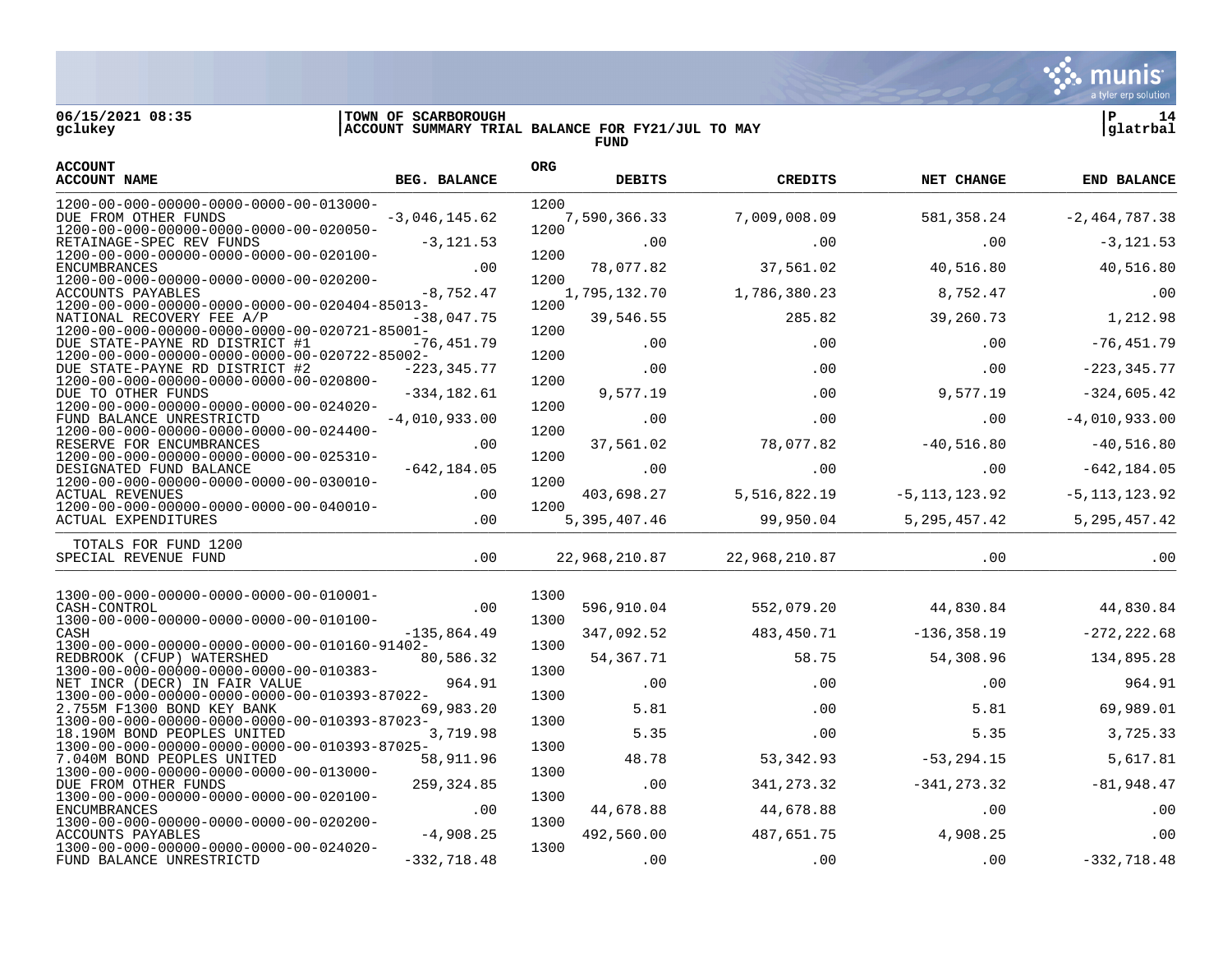**Soften MUNIS** 

 $06/15/2021$  08:35<br>gclukey

| <b>ITOWN OF SCARBOROUGH</b><br>ACCOUNT SUMMARY TRIAL BALANCE FOR FY21/JUL TO MAY |      |  |  | qlatrbal |  |
|----------------------------------------------------------------------------------|------|--|--|----------|--|
|                                                                                  | FUND |  |  |          |  |

| <b>ACCOUNT</b><br><b>ACCOUNT NAME</b>                                               | <b>BEG. BALANCE</b> | <b>ORG</b> | <b>DEBITS</b>  | <b>CREDITS</b> | <b>NET CHANGE</b> | <b>END BALANCE</b> |
|-------------------------------------------------------------------------------------|---------------------|------------|----------------|----------------|-------------------|--------------------|
| $1300 - 00 - 000 - 00000 - 0000 - 0000 - 00 - 024400 -$<br>RESERVE FOR ENCUMBRANCES | .00                 | 1300       | 44,678.88      | 44,678.88      | .00               | .00                |
| $1300 - 00 - 000 - 00000 - 0000 - 0000 - 00 - 030010 -$                             |                     | 1300       |                |                |                   |                    |
| <b>ACTUAL REVENUES</b><br>$1300 - 00 - 000 - 00000 - 0000 - 0000 - 00 - 040010 -$   | .00                 | 1300       | 58.75          | 54,427.65      | $-54,368.90$      | $-54, 368.90$      |
| ACTUAL EXPENDITURES                                                                 | .00                 |            | 482,042.75     | 807.40         | 481,235.35        | 481, 235.35        |
| TOTALS FOR FUND 1300<br>CAPITAL PROJECTS FUND                                       | .00                 |            | 2,062,449.47   | 2,062,449.47   | $.00 \,$          | .00                |
| $1310 - 00 - 000 - 00000 - 0000 - 0000 - 00 - 010001 -$                             |                     | 1310       |                |                |                   |                    |
| CASH-CONTROL                                                                        | .00                 |            | 1,969,948.64   | 2,196,307.81   | $-226, 359.17$    | $-226, 359.17$     |
| $1310 - 00 - 000 - 00000 - 0000 - 0000 - 00 - 010100 -$<br>CASH                     | $-821, 237.28$      | 1310       | 2, 226, 412.55 | 1,936,606.41   | 289,806.14        | $-531, 431.14$     |
| 1310-00-000-00000-0000-0000-00-010393-87022-                                        |                     | 1310       |                |                |                   |                    |
| 2.755M F1310 BOND KEY BANK                                                          | 37,600.79           |            | 3.14           | .00            | 3.14              | 37,603.93          |
| $1310-00-000-00000-0000-0000-00-010393-87023-$<br>18.190M BOND PEOPLES UNITED       | 291,504.02          | 1310       | .00            | 291,504.02     | $-291,504.02$     | .00                |
| $1310-00-000-00000-0000-0000-00-010393-87024-$                                      |                     | 1310       |                |                |                   |                    |
| 7.380M BOND TD BANK<br>$1310 - 00 - 000 - 00000 - 0000 - 0000 - 00 - 013000 -$      | 156,386.09          | 1310       | 183.20         | 52,443.68      | $-52, 260.48$     | 104, 125.61        |
| DUE FROM OTHER FUNDS                                                                | 2,498.19            |            | .00            | 4,996.38       | $-4,996.38$       | $-2,498.19$        |
| 1310-00-000-00000-0000-0000-00-020050-88259-                                        |                     | 1310       |                |                |                   |                    |
| RETAINAGE PSAFETY BUILDING<br>1310-00-000-00000-0000-0000-00-020050-88312-          | $-639, 225.59$      | 1310       | 639,225.59     | .00.           | 639,225.59        | .00                |
| RETAINAGE - LED STREET LIGHTS                                                       | $-35,980.52$        |            | 35,980.52      | .00            | 35,980.52         | .00                |
| $1310-00-000-00000-0000-0000-00-020050-88364-$<br>RETAINAGE FY18 GORHAM RD          | $-146,036.87$       | 1310       | 146,036.87     | .00            | 146,036.87        | .00                |
| 1310-00-000-00000-0000-0000-00-020100-                                              |                     | 1310       |                |                |                   |                    |
| <b>ENCUMBRANCES</b><br>1310-00-000-00000-0000-0000-00-020200-                       | 6,139.36            | 1310       | 68,955.00      | 75,094.36      | $-6, 139.36$      | .00                |
| ACCOUNTS PAYABLES                                                                   | $-367, 935.98$      |            | 2,196,307.81   | 1,828,371.83   | 367,935.98        | .00                |
| 1310-00-000-00000-0000-0000-00-024020-                                              |                     | 1310       |                |                |                   |                    |
| FUND BALANCE UNRESTRICTD<br>1310-00-000-00000-0000-0000-00-024310-                  | 1,522,427.15        | 1310       | .00            | .00            | $.00 \,$          | 1,522,427.15       |
| BUDGETARY FUND BALANCE UNRSRVD                                                      | .00                 |            | 6,139.36       | $.00 \,$       | 6,139.36          | 6,139.36           |
| 1310-00-000-00000-0000-0000-00-024400-<br>RESERVE FOR ENCUMBRANCES                  | $-6, 139.36$        | 1310       | 75,094.36      | 68,955.00      | 6,139.36          | .00                |
| 1310-00-000-00000-0000-0000-00-030000-                                              |                     | 1310       |                |                |                   |                    |
| ESTIMATED REVENUES                                                                  | .00                 |            | 867,000.00     | .00.           | 867,000.00        | 867,000.00         |
| 1310-00-000-00000-0000-0000-00-030010-<br><b>ACTUAL REVENUES</b>                    | .00                 | 1310       | .00            | 2, 221, 602.51 | $-2, 221, 602.51$ | $-2, 221, 602.51$  |
| $1310 - 00 - 000 - 00000 - 0000 - 0000 - 00 - 040000 -$                             |                     | 1310       |                |                |                   |                    |
| APPROPRIATIONS<br>$1310 - 00 - 000 - 00000 - 0000 - 0000 - 00 - 040010 -$           | .00                 | 1310       | .00            | 873,139.36     | $-873, 139.36$    | $-873, 139.36$     |
| ACTUAL EXPENDITURES                                                                 | .00                 |            | 1,317,734.32   | $.00 \,$       | 1,317,734.32      | 1,317,734.32       |
| TOTALS FOR FUND 1310<br>MYR CAPTIAL PROJECTS FUND                                   | .00                 |            | 9,549,021.36   | 9,549,021.36   | .00               | .00                |
|                                                                                     |                     |            |                |                |                   |                    |

1500-00-000-00000-0000-0000-00-010302-78003- 1500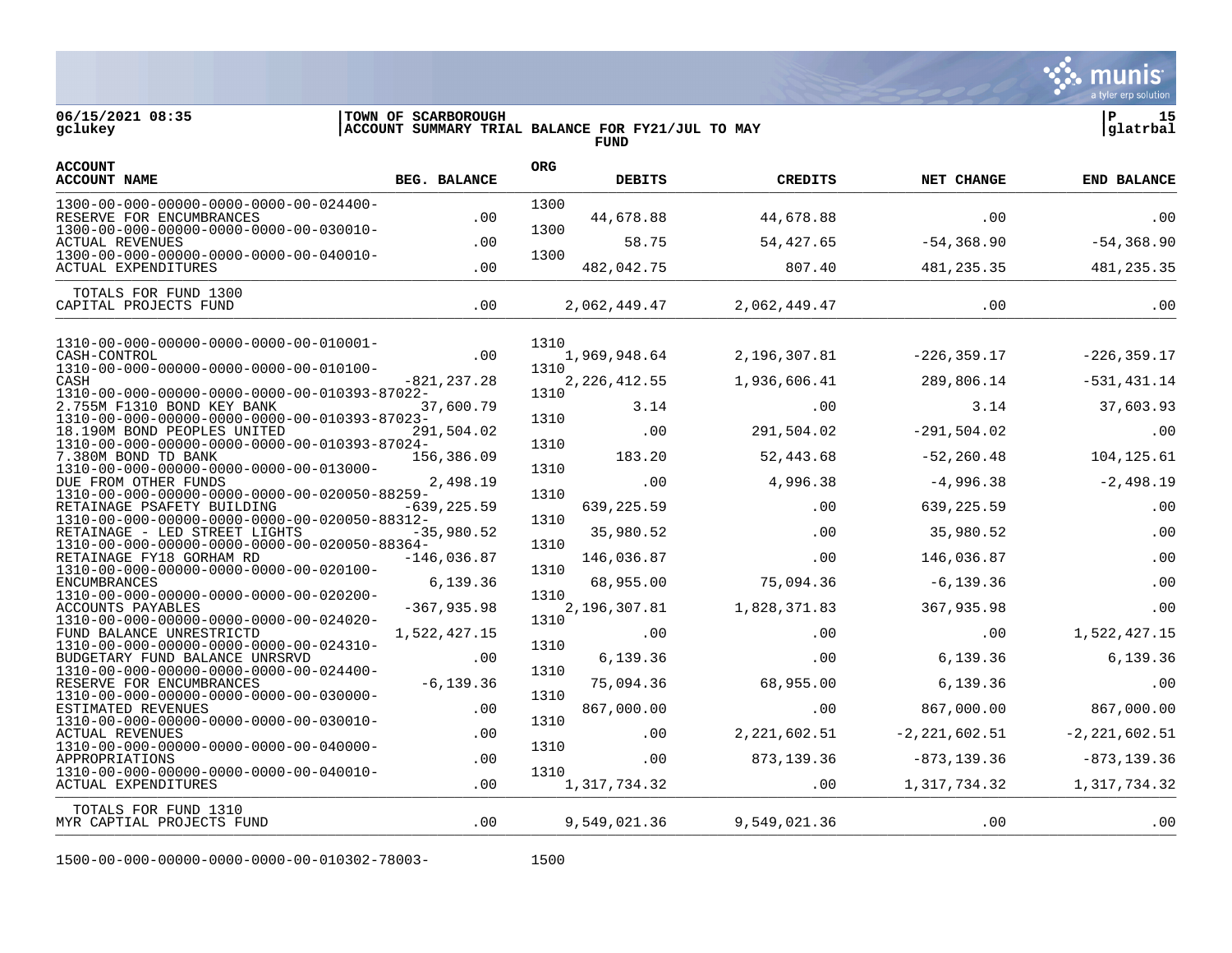$06/15/2021$  08:35<br>gclukey

|                                                                                  | $\mathbf{v}$ : munis<br>a tyler erp solution |
|----------------------------------------------------------------------------------|----------------------------------------------|
| TOWN OF SCARBOROUGH<br>ACCOUNT SUMMARY TRIAL BALANCE FOR FY21/JUL TO MAY<br>FUND | 16<br> glatrbal                              |



| <b>ACCOUNT</b><br><b>ACCOUNT NAME</b>                                                                                                                                                                                                                                                                                                                                                                                                                                   | <b>BEG. BALANCE</b>                                                                                        | <b>ORG</b>                                   | <b>DEBITS</b>                          | <b>CREDITS</b>                         | NET CHANGE                             | END BALANCE                                                                                                |
|-------------------------------------------------------------------------------------------------------------------------------------------------------------------------------------------------------------------------------------------------------------------------------------------------------------------------------------------------------------------------------------------------------------------------------------------------------------------------|------------------------------------------------------------------------------------------------------------|----------------------------------------------|----------------------------------------|----------------------------------------|----------------------------------------|------------------------------------------------------------------------------------------------------------|
| MARY TUCKER SAVINGS                                                                                                                                                                                                                                                                                                                                                                                                                                                     | 3,098.90                                                                                                   |                                              | 22.51                                  | 2.26                                   | 20.25                                  | 3, 119. 15                                                                                                 |
| 1500-00-000-00000-0000-0000-00-010333-78001-<br>SCARBOROUGH MEMORIAL CEMETERY                                                                                                                                                                                                                                                                                                                                                                                           | 241,882.68                                                                                                 | 1500                                         | 13,792.31                              | 176.33                                 | 13,615.98                              | 255,498.66                                                                                                 |
| 1500-00-000-00000-0000-0000-00-010334-78002-<br>DUNSTAN CEMETERY                                                                                                                                                                                                                                                                                                                                                                                                        | 25,730.12                                                                                                  | 1500                                         | 184.34                                 | 923.45                                 | $-739.11$                              | 24,991.01                                                                                                  |
| 1500-00-000-00000-0000-0000-00-010383-<br>NET INCR (DECR) IN FAIR VALUE                                                                                                                                                                                                                                                                                                                                                                                                 | 3,241.40                                                                                                   | 1500                                         | .00                                    | .00                                    | .00                                    | 3,241.40                                                                                                   |
| 1500-00-000-00000-0000-0000-00-013000-<br>DUE FROM OTHER FUNDS                                                                                                                                                                                                                                                                                                                                                                                                          | 12,000.00                                                                                                  | 1500                                         | .00                                    | 12,000.00                              | $-12,000.00$                           | .00                                                                                                        |
| 1500-00-000-00000-0000-0000-00-020800-<br>DUE TO OTHER FUNDS                                                                                                                                                                                                                                                                                                                                                                                                            | $-904.69$                                                                                                  | 1500                                         | 904.69                                 | .00                                    | 904.69                                 | .00                                                                                                        |
| 1500-00-000-00000-0000-0000-00-024000-<br>FUND BALANCE PRINCIPAL                                                                                                                                                                                                                                                                                                                                                                                                        | $-179,987.69$                                                                                              | 1500                                         | .00                                    | .00                                    | .00                                    | $-179,987.69$                                                                                              |
| 1500-00-000-00000-0000-0000-00-024010-<br>FUND BALANCE UNEXP INCM                                                                                                                                                                                                                                                                                                                                                                                                       | $-105,060.72$                                                                                              | 1500                                         | .00                                    | .00                                    | .00                                    | $-105,060.72$                                                                                              |
| 1500-00-000-00000-0000-0000-00-030010-<br><b>ACTUAL REVENUES</b>                                                                                                                                                                                                                                                                                                                                                                                                        | .00                                                                                                        | 1500                                         | 197.35                                 | 1,999.16                               | $-1,801.81$                            | $-1,801.81$                                                                                                |
| TOTALS FOR FUND 1500<br>PERMANENT FUND                                                                                                                                                                                                                                                                                                                                                                                                                                  | .00                                                                                                        |                                              | 15,101.20                              | 15,101.20                              | .00                                    | .00                                                                                                        |
| $4000 - 00 - 000 - 00000 - 0000 - 0000 - 00 - 017010 -$<br>AMT T/B PROV F/DEBT RET<br>4000-00-000-00000-0000-0000-00-017020-<br>AMT T/B PROVIDED F/ACCUM SICK<br>$4000 - 00 - 000 - 00000 - 0000 - 0000 - 00 - 020660 -$<br>TOWN ACCRUED VACATION<br>4000-00-000-00000-0000-0000-00-020665-<br>TOWN ACCRUED SICK LEAVE<br>4000-00-000-00000-0000-0000-00-022500-<br>BONDS PAYABLE<br>$4000 - 00 - 000 - 00000 - 0000 - 0000 - 00 - 024100 -$<br>RESTRICTED FUND BALANCE | 102,130,000.00<br>1,419,464.58<br>$-813, 354.76$<br>$-1,419,464.58$<br>$-102, 130, 000.00$<br>813, 354. 76 | 4000<br>4000<br>4000<br>4000<br>4000<br>4000 | .00<br>.00<br>.00<br>.00<br>.00<br>.00 | .00<br>.00<br>.00<br>.00<br>.00<br>.00 | .00<br>.00<br>.00<br>.00<br>.00<br>.00 | 102,130,000.00<br>1,419,464.58<br>$-813, 354.76$<br>$-1,419,464.58$<br>$-102, 130, 000.00$<br>813, 354. 76 |
| TOTALS FOR FUND 4000<br>LONG TERM DEBT                                                                                                                                                                                                                                                                                                                                                                                                                                  | .00                                                                                                        |                                              | .00                                    | .00                                    | .00                                    | .00                                                                                                        |
| 5000-00-000-00000-0000-0000-00-016100-<br>LAND TOWN<br>5000-00-000-00000-0000-0000-00-016200-                                                                                                                                                                                                                                                                                                                                                                           | 7,043,996.00                                                                                               | 5000<br>5000                                 | .00                                    | .00                                    | .00                                    | 7,043,996.00                                                                                               |
| ROADS-INFRASTRUCTURE<br>5000-00-000-00000-0000-0000-00-016201-                                                                                                                                                                                                                                                                                                                                                                                                          | 56, 919, 903. 28                                                                                           | 5000                                         | .00                                    | .00                                    | .00.                                   | 56,919,903.28                                                                                              |
| TRAFFIC SIGNALS-INFRASTRUCTURE<br>5000-00-000-00000-0000-0000-00-016202-                                                                                                                                                                                                                                                                                                                                                                                                | 1,965,161.00                                                                                               | 5000                                         | .00                                    | .00                                    | .00                                    | 1,965,161.00                                                                                               |
| CATCHBASINS-INFRASTRUCTURE<br>5000-00-000-00000-0000-0000-00-016203-                                                                                                                                                                                                                                                                                                                                                                                                    | 3,814,001.35                                                                                               | 5000                                         | .00                                    | .00                                    | .00                                    | 3,814,001.35                                                                                               |
| CULVETS-INFRASTRUCTURE<br>5000-00-000-00000-0000-0000-00-016210-                                                                                                                                                                                                                                                                                                                                                                                                        | 2,837,199.00                                                                                               | 5000                                         | .00                                    | .00                                    | .00                                    | 2,837,199.00                                                                                               |
| ACCUM DEPRECIATN INFRASTRUCTRE<br>5000-00-000-00000-0000-0000-00-016300-                                                                                                                                                                                                                                                                                                                                                                                                | $-16,648,035.11$                                                                                           | 5000                                         | .00                                    | .00                                    | .00                                    | $-16,648,035.11$                                                                                           |
| BUILDINGS TOWN                                                                                                                                                                                                                                                                                                                                                                                                                                                          | 38, 473, 924.44                                                                                            |                                              | .00                                    | .00                                    | .00                                    | 38, 473, 924.44                                                                                            |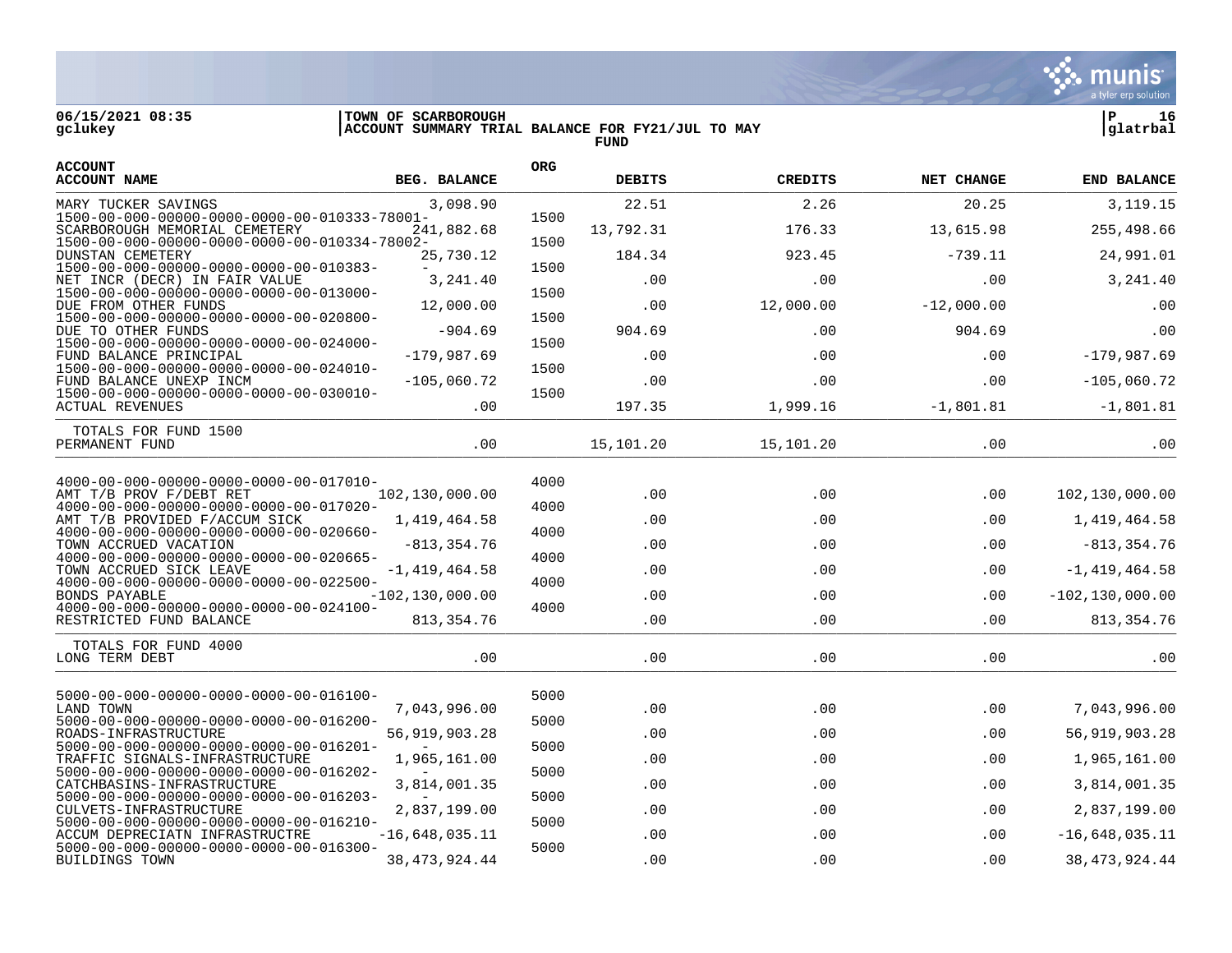

**gclukey |ACCOUNT SUMMARY TRIAL BALANCE FOR FY21/JUL TO MAY |glatrbal FUND** 



| <b>ACCOUNT</b><br><b>ACCOUNT NAME</b>                                                     | <b>BEG. BALANCE</b> | <b>ORG</b> | <b>DEBITS</b> | <b>CREDITS</b> | NET CHANGE | <b>END BALANCE</b> |
|-------------------------------------------------------------------------------------------|---------------------|------------|---------------|----------------|------------|--------------------|
| 5000-00-000-00000-0000-0000-00-016310-                                                    |                     | 5000       |               |                |            |                    |
| ACCUM DEPRECIATION OF BUILDNGS<br>$5000 - 00 - 000 - 00000 - 0000 - 0000 - 00 - 016410 -$ | $-5,039,604.13$     | 5000       | .00           | .00            | .00        | $-5,039,604.13$    |
| ACCUM DEPRECIATION VEHICLES                                                               | $-8, 258, 386.78$   |            | .00           | .00            | $.00 \,$   | $-8, 258, 386.78$  |
| $5000 - 00 - 000 - 00000 - 0000 - 0000 - 00 - 016500 -$                                   |                     | 5000       |               |                |            |                    |
| VEHICLES COMMUNITY SERVICES<br>5000-00-000-00000-0000-0000-00-016501-                     | 376,935.00          | 5000       | .00           | .00            | .00        | 376,935.00         |
| VEHICLES POLICE<br>5000-00-000-00000-0000-0000-00-016502-                                 | 992,360.00          | 5000       | .00           | .00            | .00        | 992,360.00         |
| VEHICLES FIRE DEPT                                                                        | 5,673,785.00        |            | .00           | .00            | .00        | 5,673,785.00       |
| $5000 - 00 - 000 - 00000 - 0000 - 0000 - 00 - 016503 -$                                   |                     | 5000       |               |                |            |                    |
| VEHICLES PUBLIC WORKS<br>5000-00-000-00000-0000-0000-00-016505-                           | 5,511,001.00        | 5000       | .00           | .00            | .00        | 5,511,001.00       |
| VEHICLES PLANNING                                                                         | 60,999.00           |            | .00           | .00            | .00        | 60,999.00          |
| 5000-00-000-00000-0000-0000-00-016507-<br>VEHICLES MIS DEPARTMENT                         | 58,219.00           | 5000       | .00           | .00            | .00        | 58,219.00          |
| 5000-00-000-00000-0000-0000-00-016508-                                                    |                     | 5000       |               |                |            |                    |
| MACHINERY COMMUNITY SERVICES                                                              | 414,599.00          |            | .00           | .00            | .00        | 414,599.00         |
| $5000 - 00 - 000 - 00000 - 0000 - 0000 - 00 - 016510 -$<br>ACCUM DEPRECTN MACHNRY & EOUIP | $-4, 208, 338.16$   | 5000       | .00           | .00            | .00        | $-4, 208, 338.16$  |
| $5000 - 00 - 000 - 00000 - 0000 - 0000 - 00 - 016523 -$                                   |                     | 5000       |               |                |            |                    |
| F&F EOUIP PUBLIC WORKS<br>5000-00-000-00000-0000-0000-00-016525-                          | 20,454.00           | 5000       | .00           | .00            | .00        | 20,454.00          |
| F&F EOUIP TOWN HALL                                                                       | 386,401.00          |            | .00           | .00            | .00        | 386,401.00         |
| $5000 - 00 - 000 - 00000 - 0000 - 0000 - 00 - 016541 -$<br>EOUIPMENT POLICE DEPT          | 341,324.00          | 5000       | .00           | .00            | .00        | 341,324.00         |
| 5000-00-000-00000-0000-0000-00-016542-                                                    |                     | 5000       |               |                |            |                    |
| EOUIPMENT FIRE DEPT<br>5000-00-000-00000-0000-0000-00-016543-                             | 890, 413.00         | 5000       | .00           | .00            | .00        | 890, 413.00        |
| EQUIPMENT PUBLIC WORKS DEPT                                                               | 2,260,096.00        |            | .00           | .00            | .00        | 2,260,096.00       |
| 5000-00-000-00000-0000-0000-00-016545-                                                    |                     | 5000       |               |                |            |                    |
| EOUIPMENT CABLE TV<br>5000-00-000-00000-0000-0000-00-016548-                              | 66,046.00           | 5000       | .00           | .00            | .00        | 66,046.00          |
| TOWNWIDE COMPUTER EOUIPMENT                                                               | 1,437,867.00        |            | .00           | .00            | .00        | 1,437,867.00       |
| 5000-00-000-00000-0000-0000-00-016549-<br>COMMUNICATN SYSTM PUBLC SAFETY                  | 157,965.00          | 5000       | .00           | .00            | .00        | 157,965.00         |
| $5000 - 00 - 000 - 00000 - 0000 - 0000 - 00 - 016550 -$                                   |                     | 5000       |               |                |            |                    |
| ASSESSMENT RECORDS<br>5000-00-000-00000-0000-0000-00-016561-                              | 85,000.00           | 5000       | .00           | .00            | .00        | 85,000.00          |
| RADIOS POLICE DEPT                                                                        | 36,798.00           |            | .00           | .00            | .00        | 36,798.00          |
| $5000 - 00 - 000 - 00000 - 0000 - 0000 - 00 - 016567 -$                                   |                     | 5000       | .00           | .00            | .00        | 36,100.00          |
| RADIOS EMERGENCY MANAGEMENT<br>5000-00-000-00000-0000-0000-00-016610-                     | 36,100.00           | 5000       |               |                |            |                    |
| CONSTRUCTION IN PROGRESS TOWN                                                             | 2,735,235.62        |            | .00           | .00            | .00        | 2,735,235.62       |
| 5000-00-000-00000-0000-0000-00-024020-<br>FUND BALANCE UNRESTRICTD                        | 39, 404, 626.35     | 5000       | .00           | .00            | .00        | 39, 404, 626.35    |
| $5000 - 00 - 000 - 00000 - 0000 - 0000 - 00 - 026100 -$                                   |                     | 5000       |               |                |            |                    |
| INVEST IN GEN FIXED ASST                                                                  | $-137,846,044.86$   |            | .00           | .00            | .00        | $-137,846,044.86$  |
| TOTALS FOR FUND 5000                                                                      |                     |            |               |                |            |                    |
| FIXED ASSETS                                                                              | .00                 |            | .00           | .00            | .00        | .00                |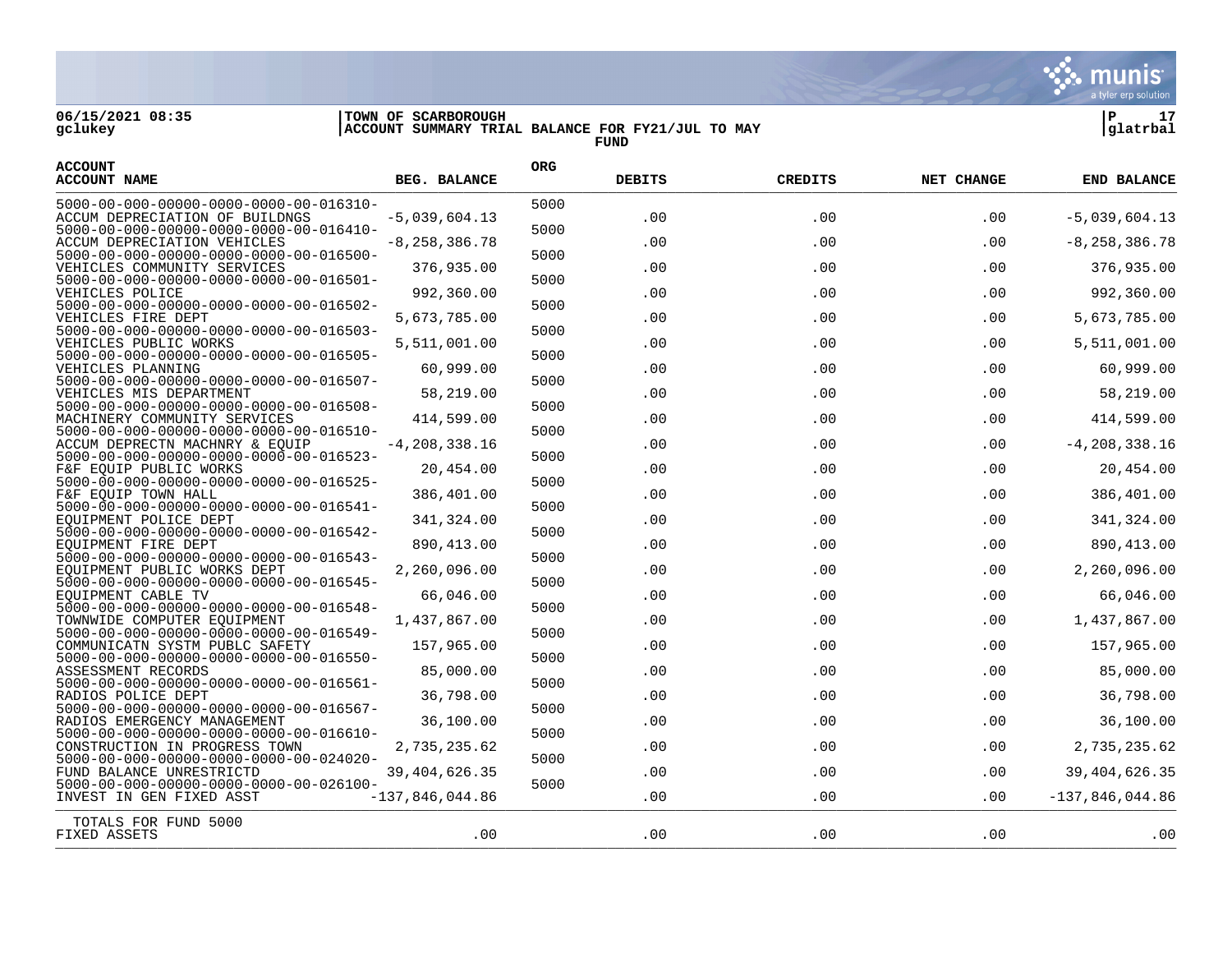

**gclukey |ACCOUNT SUMMARY TRIAL BALANCE FOR FY21/JUL TO MAY |glatrbal FUND** 



| <b>ACCOUNT</b><br><b>ACCOUNT NAME</b>                                                     | <b>BEG. BALANCE</b> | <b>ORG</b> | <b>DEBITS</b>   | <b>CREDITS</b>  | NET CHANGE      | <b>END BALANCE</b> |
|-------------------------------------------------------------------------------------------|---------------------|------------|-----------------|-----------------|-----------------|--------------------|
| $7100 - 00 - 000 - 00000 - 0000 - 0000 - 00 - 010001 -$<br>CASH-CONTROL                   | .00                 | 7100       | 37,701,496.01   | 44,796,675.54   | $-7,095,179.53$ | $-7,095,179.53$    |
| $7100 - 00 - 000 - 00000 - 0000 - 0000 - 00 - 010100 -$<br>CASH                           | 6,728,652.32        | 7100       | 40,162,796.00   | 34,716,514.25   | 5,446,281.75    | 12, 174, 934.07    |
| 7100-00-000-00000-0000-0000-00-010700-                                                    |                     | 7100       |                 |                 |                 |                    |
| PROPERTY TAXES RECEIVABLE CURR<br>7100-00-000-00000-0000-0000-00-011500-                  | .00                 | 7100       | 48, 195, 356.00 | 40,162,796.00   | 8,032,560.00    | 8,032,560.00       |
| ACCOUNTS RECEIVABLE<br>$7100 - 00 - 000 - 00000 - 0000 - 0000 - 00 - 020100 -$            | 62,044.16           | 7100       | $.00 \,$        | 62,044.16       | $-62,044.16$    | .00                |
| <b>ENCUMBRANCES</b>                                                                       | 895.00              |            | 1,620,748.13    | 1,379,229.29    | 241,518.84      | 242, 413.84        |
| 7100-00-000-00000-0000-0000-00-020200-<br>ACCOUNTS PAYABLES                               | $-650, 229.47$      | 7100       | 22, 249, 998.65 | 22, 411, 480.73 | $-161, 482.08$  | $-811, 711.55$     |
| $7100 - 00 - 000 - 00000 - 0000 - 0000 - 00 - 020204 -$<br>FICA TAXES PAYABLES            | .00                 | 7100       | 479,327.96      | 479,327.96      | $.00 \,$        | .00                |
| $7100 - 00 - 000 - 00000 - 0000 - 0000 - 00 - 020205 -$<br>MEDICARE TAXES PAYABLES        | .00                 | 7100       | 809, 369.62     | 809,369.62      | .00             | .00                |
| $7100 - 00 - 000 - 00000 - 0000 - 0000 - 00 - 020206 -$<br>ATTACHED WAGES STATE PAYABLE   | .00                 | 7100       | 10,578.29       | 10,578.29       | .00             | .00                |
| $7100 - 00 - 000 - 00000 - 0000 - 0000 - 00 - 020218 -$<br>AFLAC CANCER INSURANC PAYABLES | 600.32              | 7100       | 72.58           | $.00 \,$        | 72.58           | 672.90             |
| $7100 - 00 - 000 - 00000 - 0000 - 0000 - 00 - 020220 -$                                   |                     | 7100       |                 |                 |                 |                    |
| UNITED WAY DEDUCTION PAYABLE<br>$7100 - 00 - 000 - 00000 - 0000 - 0000 - 00 - 020237 -$   | .00                 | 7100       | 815.00          | 815.00          | .00             | .00                |
| MSRS PENSION TEACHERS PAYABLE                                                             | $-5,412.37$         |            | 2,733,775.04    | 2,989,731.48    | $-255, 956.44$  | $-261, 368.81$     |
| 7100-00-000-00000-0000-0000-00-020238-<br>MEPERS PENSION PLD 147 PAYABLS                  | $-2,305.94$         | 7100       | 260, 456. 34    | 286,548.32      | $-26,091.98$    | $-28, 397.92$      |
| $7100 - 00 - 000 - 00000 - 0000 - 0000 - 00 - 020239 -$<br>MSRS REIMBURSABLE BY EMPLOYEE  | $-232.20$           | 7100       | .00             | .00             | $.00 \,$        | $-232.20$          |
| $7100 - 00 - 000 - 00000 - 0000 - 0000 - 00 - 020240 -$<br>MSRS TEACHERS INS WITHH PAY    | $-6,350.71$         | 7100       | 34,641.96       | 37,329.44       | $-2,687.48$     | $-9,038.19$        |
| $7100 - 00 - 000 - 00000 - 0000 - 0000 - 00 - 020241 -$                                   |                     | 7100       |                 |                 |                 |                    |
| DELTA DENTAL EMPLOYEE PAYBLE<br>$7100 - 00 - 000 - 00000 - 0000 - 0000 - 00 - 020242 -$   | 6,082.79            | 7100       | 408, 243. 44    | 387,848.62      | 20,394.82       | 26, 477.61         |
| SEA DUES PAYABLE<br>$7100 - 00 - 000 - 00000 - 0000 - 0000 - 00 - 020243 -$               | $-18.53$            | 7100       | 26,362.55       | 26,362.55       | .00             | $-18.53$           |
| MSMA LIFE INSURANCE                                                                       | $-618.08$           |            | 9,161.68        | 9,085.85        | 75.83           | $-542.25$          |
| $7100 - 00 - 000 - 00000 - 0000 - 0000 - 00 - 020244 -$<br>ANTHEM INSURANCE PREM PAYABLE  | $-48,858.63$        | 7100       | 7,905,181.39    | 7,198,288.26    | 706,893.13      | 658,034.50         |
| $7100 - 00 - 000 - 00000 - 0000 - 0000 - 00 - 020245 -$<br>LINCOLN LIFE (UNUM)            | .00                 | 7100       | 91,244.72       | 91,244.72       | .00             | .00                |
| $7100 - 00 - 000 - 00000 - 0000 - 0000 - 00 - 020246 -$                                   |                     | 7100       |                 |                 |                 |                    |
| SEA SUPPORT DUES PAYABLE<br>$7100 - 00 - 000 - 00000 - 0000 - 0000 - 00 - 020247 -$       | .00                 | 7100       | 161,002.38      | 161,002.38      | $.00 \,$        | .00                |
| <b>EOUITABLE</b>                                                                          | $-425.00$           |            | .00             | .00             | .00             | $-425.00$          |
| 7100-00-000-00000-0000-0000-00-020249-<br>HORACE MANN DISABILITY INSUR                    | .00                 | 7100       | 3,247.82        | 3,247.82        | $.00 \,$        | .00                |
| $7100 - 00 - 000 - 00000 - 0000 - 0000 - 00 - 020250 -$<br>METROPOLITAN                   | .00                 | 7100       | 57,467.50       | 57,467.50       | .00             | .00                |
| 7100-00-000-00000-0000-0000-00-020251-                                                    |                     | 7100       |                 |                 |                 |                    |
| GREAT AMERICAN<br>$7100 - 00 - 000 - 00000 - 0000 - 0000 - 00 - 020252 -$                 | $-50.00$            | 7100       | .00             | .00             | .00             | $-50.00$           |
| AXA EOUITABLE<br>7100-00-000-00000-0000-0000-00-020255-                                   | .00                 | 7100       | 7,590.00        | 7,590.00        | .00             | .00                |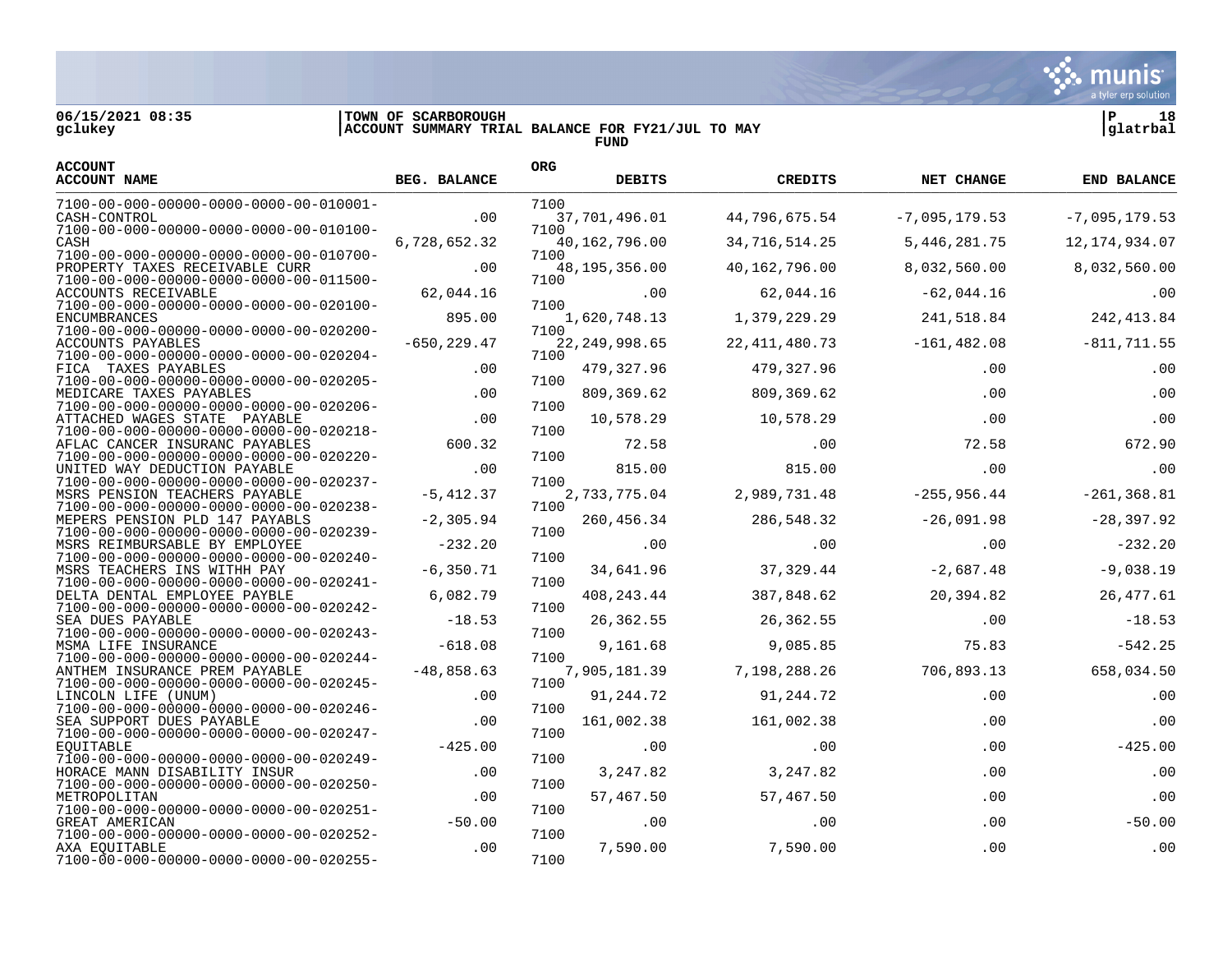**06/15/2021 08:35 |TOWN OF SCARBOROUGH |P 19**

**gclukey |ACCOUNT SUMMARY TRIAL BALANCE FOR FY21/JUL TO MAY |glatrbal FUND** 

| <b>ACCOUNT</b><br><b>ACCOUNT NAME</b>                                                     | <b>BEG. BALANCE</b> | <b>ORG</b>   | <b>DEBITS</b>   | <b>CREDITS</b> | NET CHANGE      | <b>END BALANCE</b> |
|-------------------------------------------------------------------------------------------|---------------------|--------------|-----------------|----------------|-----------------|--------------------|
| VANGUARD                                                                                  | .00                 |              | 294, 445. 76    | 294,445.76     | .00             | .00                |
| $7100 - 00 - 000 - 00000 - 0000 - 0000 - 00 - 020256 -$<br>FIDELITY                       | .00                 | 7100         | 142, 263.30     | 141,449.90     | 813.40          | 813.40             |
| $7100 - 00 - 000 - 00000 - 0000 - 0000 - 00 - 020257 -$                                   |                     | 7100         |                 |                |                 |                    |
| VALIC                                                                                     | .00                 |              | 27,560.00       | 27,560.00      | .00             | .00                |
| $7100 - 00 - 000 - 00000 - 0000 - 0000 - 00 - 020258 -$<br>OPPENHEIMER SHAREHOLDER        | .00                 | 7100         | 20,260.76       | 20,260.76      | .00             | .00                |
| $7100 - 00 - 000 - 00000 - 0000 - 0000 - 00 - 020259 -$<br>AMERICAN FUNDS                 | .00                 | 7100<br>7100 | 93, 312.00      | 93, 312.00     | .00             | .00                |
| $7100 - 00 - 000 - 00000 - 0000 - 0000 - 00 - 020260 -$<br>ALLIED INTERSTATE              | .00                 |              | 3,000.00        | 3,000.00       | .00             | .00                |
| $7100 - 00 - 000 - 00000 - 0000 - 0000 - 00 - 020261 -$                                   |                     | 7100         |                 |                |                 |                    |
| ING/AETNA LIFE INSURANCE<br>$7100 - 00 - 000 - 00000 - 0000 - 0000 - 00 - 020264 -$       | $-106.25$           | 7100         | .00             | .00            | .00             | $-106.25$          |
| HORACE MANN LIFE                                                                          | .00                 |              | 274, 287.94     | 274, 287.94    | .00             | .00                |
| $7100 - 00 - 000 - 00000 - 0000 - 0000 - 00 - 020265 -$<br>AMERICAN EXPRESS FINC IDS      | $-500.00$           | 7100         | 64,430.16       | 64,430.16      | .00             | $-500.00$          |
| $7100 - 00 - 000 - 00000 - 0000 - 0000 - 00 - 020266 -$                                   |                     | 7100         |                 |                |                 |                    |
| LINCOLN NATIONAL LIFE UNUM                                                                | .00                 |              | 10,625.00       | 10,625.00      | .00             | .00                |
| $7100 - 00 - 000 - 00000 - 0000 - 0000 - 00 - 020268 -$<br>HORACE MANN AUTO               | .00                 | 7100         | 111,225.92      | 111,225.92     | .00             | .00                |
| $7100 - 00 - 000 - 00000 - 0000 - 0000 - 00 - 020270 -$<br>PAYROLL BALANCING ACCOUNT      | $-2,525.46$         | 7100         | .00             | .00            | $.00 \,$        | $-2,525.46$        |
| $7100 - 00 - 000 - 00000 - 0000 - 0000 - 00 - 020271 -$<br>PRIMERICA FINANCIAL SERVICES   | .00                 | 7100         | 3,500.00        | 3,500.00       | .00             | .00                |
| $7100 - 00 - 000 - 00000 - 0000 - 0000 - 00 - 020274 -$                                   |                     | 7100         |                 |                |                 |                    |
| MISCELLANEOUS DEDUCTION                                                                   | $-22.00$            |              | .00             | 900.00         | $-900.00$       | $-922.00$          |
| 7100-00-000-00000-0000-0000-00-020275-                                                    |                     | 7100         |                 |                |                 |                    |
| FLEX PLAN WITHHELD<br>$7100 - 00 - 000 - 00000 - 0000 - 0000 - 00 - 020276 -$             | $-18,899.81$        | 7100         | 134,751.87      | 126,263.84     | 8,488.03        | $-10, 411.78$      |
| HRSUP ADMIN FEE - FLEX PLAN                                                               | 807.66              |              | 3,357.90        | 3,705.62       | $-347.72$       | 459.94             |
| $7100 - 00 - 000 - 00000 - 0000 - 0000 - 00 - 020277 -$                                   |                     | 7100         |                 |                |                 |                    |
| PRINCIPAL LIFE INSURANCE                                                                  | 1,137.68            |              | 1,809.36        | 1,449.04       | 360.32          | 1,498.00           |
| $7100 - 00 - 000 - 00000 - 0000 - 0000 - 00 - 020600 -$                                   |                     | 7100         |                 |                |                 |                    |
| <b>ACCRUED SALARIES</b><br>$7100 - 00 - 000 - 00000 - 0000 - 0000 - 00 - 020605 -$        | $-4, 126, 788.58$   | 7100         | .00             | .00            | $.00 \,$        | $-4, 126, 788.58$  |
| <b>ACCRUED WAGES</b>                                                                      | $-393,600.58$       |              | .00             | .00            | $.00 \,$        | $-393,600.58$      |
| $7100 - 00 - 000 - 00000 - 0000 - 0000 - 00 - 020610 -$                                   |                     | 7100         |                 |                |                 |                    |
| ACCRUED VACATION PAY                                                                      | $-118,826.23$       |              | .00             | .00            | .00             | $-118,826.23$      |
| 7100-00-000-00000-0000-0000-00-020615-<br>ACCRUED SICK LEAVE                              | $-83, 166.60$       | 7100         | .00             | .00            | $.00 \,$        | $-83, 166.60$      |
| $7100 - 00 - 000 - 00000 - 0000 - 0000 - 00 - 022200 -$<br>PREPAID ITEMS                  | 2,844.00            | 7100         | .00             | 2,844.00       | $-2,844.00$     | .00                |
| 7100-00-000-00000-0000-0000-00-024020-                                                    |                     | 7100         |                 |                |                 |                    |
| FUND BALANCE UNRESTRICTD<br>$7100 - 00 - 000 - 00000 - 0000 - 0000 - 00 - 024310 -$       | $-643, 232.49$      | 7100         | .00             | .00            | .00             | $-643, 232.49$     |
| BUDGETARY FUND BALANCE UNRSRVD<br>$7100 - 00 - 000 - 00000 - 0000 - 0000 - 00 - 024400 -$ | .00                 | 7100         | 895.00          | .00            | 895.00          | 895.00             |
| RESERVE FOR ENCUMBRANCES                                                                  | $-895.00$           |              | 1,379,229.29    | 1,620,748.13   | $-241,518.84$   | $-242, 413.84$     |
| $7100 - 00 - 000 - 00000 - 0000 - 0000 - 00 - 025310 -$                                   |                     | 7100         |                 |                |                 |                    |
| DESIGNATED FUND BALANCE                                                                   | $-700,000.00$       |              | .00             | .00            | .00             | $-700,000.00$      |
| $7100 - 00 - 000 - 00000 - 0000 - 0000 - 00 - 030000 -$<br>ESTIMATED REVENUES             | .00                 | 7100         | 53, 311, 243.00 | .00            | 53, 311, 243.00 | 53, 311, 243.00    |

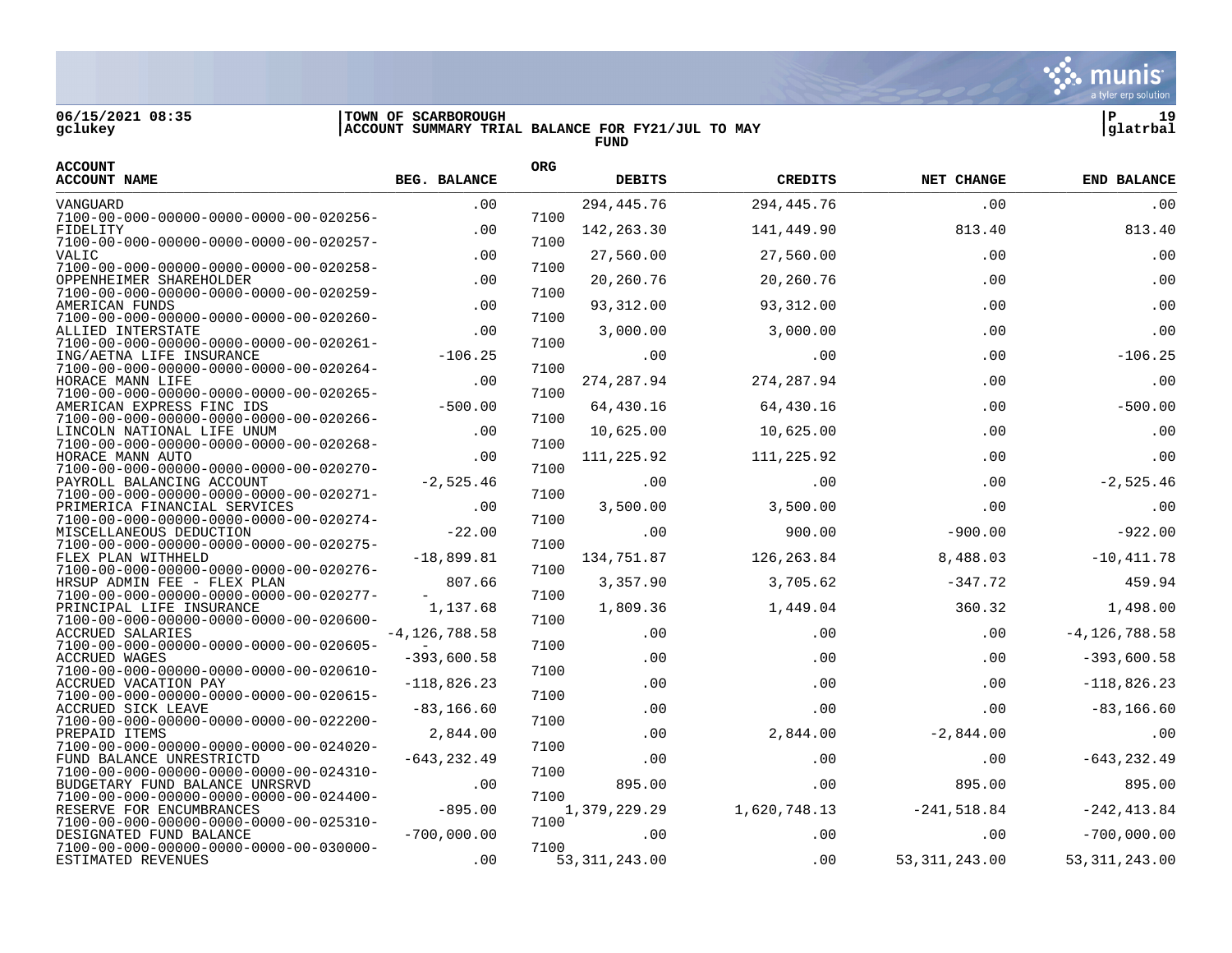$06/15/2021$  08:35<br>gclukey

|                                                                                  | $\mathcal{C}$ : munis<br>a tyler erp solution |
|----------------------------------------------------------------------------------|-----------------------------------------------|
| TOWN OF SCARBOROUGH<br>ACCOUNT SUMMARY TRIAL BALANCE FOR FY21/JUL TO MAY<br>FUND | 20<br> glatrbal                               |

| <b>ACCOUNT</b><br><b>ACCOUNT NAME</b>                                                                                                                                                                                                                                                                                                                                                                                                                                                                                                                                                                                                                                                                                                                                                                                                                                                                                                                                                              | <b>BEG. BALANCE</b>                                                                                 | <b>ORG</b>                                                                                   | <b>DEBITS</b>                                                                                                                         | <b>CREDITS</b>                                                                                                                             | <b>NET CHANGE</b>                                                                                                                                           | <b>END BALANCE</b>                                                                                                                                            |
|----------------------------------------------------------------------------------------------------------------------------------------------------------------------------------------------------------------------------------------------------------------------------------------------------------------------------------------------------------------------------------------------------------------------------------------------------------------------------------------------------------------------------------------------------------------------------------------------------------------------------------------------------------------------------------------------------------------------------------------------------------------------------------------------------------------------------------------------------------------------------------------------------------------------------------------------------------------------------------------------------|-----------------------------------------------------------------------------------------------------|----------------------------------------------------------------------------------------------|---------------------------------------------------------------------------------------------------------------------------------------|--------------------------------------------------------------------------------------------------------------------------------------------|-------------------------------------------------------------------------------------------------------------------------------------------------------------|---------------------------------------------------------------------------------------------------------------------------------------------------------------|
| $7100 - 00 - 000 - 00000 - 0000 - 0000 - 00 - 030010 -$<br><b>ACTUAL REVENUES</b><br>$7100 - 00 - 000 - 00000 - 0000 - 0000 - 00 - 040000 -$<br>APPROPRIATIONS<br>$7100 - 00 - 000 - 00000 - 0000 - 0000 - 00 - 040010 -$<br><b>ACTUAL EXPENDITURES</b>                                                                                                                                                                                                                                                                                                                                                                                                                                                                                                                                                                                                                                                                                                                                            | .00<br>.00                                                                                          | 7100<br>7100<br>7100                                                                         | 20,661.71<br>.00<br>45,781,650.48                                                                                                     | 52, 114, 472. 79<br>53, 312, 138.00<br>296, 245.87                                                                                         | $-52,093,811.08$<br>$-53, 312, 138.00$<br>45, 485, 404.61                                                                                                   | $-52,093,811.08$<br>$-53, 312, 138.00$<br>45, 485, 404.61                                                                                                     |
| TOTALS FOR FUND 7100<br>GENERAL FUND SCHOOL                                                                                                                                                                                                                                                                                                                                                                                                                                                                                                                                                                                                                                                                                                                                                                                                                                                                                                                                                        | .00<br>.00                                                                                          |                                                                                              | 264,607,442.51                                                                                                                        | 264,607,442.51                                                                                                                             | .00                                                                                                                                                         | .00                                                                                                                                                           |
| $7150 - 00 - 000 - 00000 - 0000 - 0000 - 00 - 010001 -$<br>CASH-CONTROL<br>$7150 - 00 - 000 - 00000 - 0000 - 0000 - 00 - 010100 -$<br>CASH<br>$7150 - 00 - 000 - 00000 - 0000 - 0000 - 00 - 010700 -$<br>CURRENT YEAR PROPERTY TAXES<br>7150-00-000-00000-0000-0000-00-011500-<br>ACCOUNTS RECEIVABLES<br>$7150 - 00 - 000 - 00000 - 0000 - 0000 - 00 - 020100 -$<br><b>ENCUMBRANCES</b><br>$7150 - 00 - 000 - 00000 - 0000 - 0000 - 00 - 020200 -$<br>ACCOUNTS PAYABLES<br>$7150 - 00 - 000 - 00000 - 0000 - 0000 - 00 - 024020 -$<br>FUND BALANCE UNRESTRICTD<br>$7150 - 00 - 000 - 00000 - 0000 - 0000 - 00 - 024400 -$<br>RESERVE FOR ENCUMBRANCES<br>$7150 - 00 - 000 - 00000 - 0000 - 0000 - 00 - 030000 -$<br>ESTIMATED REVENUES<br>$7150 - 00 - 000 - 00000 - 0000 - 0000 - 00 - 030010 -$<br><b>ACTUAL REVENUES</b><br>$7150 - 00 - 000 - 00000 - 0000 - 0000 - 00 - 040000 -$<br>APPROPRIATIONS<br>$7150 - 00 - 000 - 00000 - 0000 - 0000 - 00 - 040010 -$<br><b>ACTUAL EXPENDITURES</b> | .00<br>3,148.00<br>.00<br>2,206.53<br>.00<br>.00<br>$-5, 354.53$<br>.00<br>.00<br>.00<br>.00<br>.00 | 7150<br>7150<br>7150<br>7150<br>7150<br>7150<br>7150<br>7150<br>7150<br>7150<br>7150<br>7150 | 122,741.06<br>120,735.08<br>91,370.00<br>.00<br>4,009.98<br>16,631.01<br>.00<br>3,801.33<br>194,558.00<br>106.99<br>.00<br>112,926.72 | 141,846.78<br>59,558.81<br>91,370.00<br>2,206.53<br>3,801.33<br>17,183.02<br>.00<br>4,009.98<br>.00<br>152, 217.11<br>194,558.00<br>128.61 | $-19, 105.72$<br>61,176.27<br>.00<br>$-2, 206.53$<br>208.65<br>$-552.01$<br>.00<br>$-208.65$<br>194,558.00<br>$-152, 110.12$<br>$-194,558.00$<br>112,798.11 | $-19, 105.72$<br>64, 324. 27<br>.00<br>.00<br>208.65<br>$-552.01$<br>$-5, 354.53$<br>$-208.65$<br>194,558.00<br>$-152, 110.12$<br>$-194,558.00$<br>112,798.11 |
| TOTALS FOR FUND 7150<br>ADULT EDUCATION                                                                                                                                                                                                                                                                                                                                                                                                                                                                                                                                                                                                                                                                                                                                                                                                                                                                                                                                                            | .00                                                                                                 |                                                                                              | 666,880.17                                                                                                                            | 666,880.17                                                                                                                                 | .00                                                                                                                                                         | .00                                                                                                                                                           |
| $7205 - 00 - 000 - 00000 - 0000 - 0000 - 00 - 010001 -$<br>CASH-CONTROL<br>$7205 - 00 - 000 - 00000 - 0000 - 0000 - 00 - 010100 -$<br>CASH<br>$7205 - 00 - 000 - 00000 - 0000 - 0000 - 00 - 020200 -$<br>ACCOUNTS PAYABLES<br>$7205 - 00 - 000 - 00000 - 0000 - 0000 - 00 - 040010 -$<br><b>ACTUAL EXPENDITURES</b>                                                                                                                                                                                                                                                                                                                                                                                                                                                                                                                                                                                                                                                                                | .00<br>.00<br>$.00 \,$<br>.00                                                                       | 7205<br>7205<br>7205<br>7205                                                                 | 22,839.24<br>.00<br>4,301.04<br>38,984.22                                                                                             | 38,782.24<br>22,839.24<br>4,503.02<br>.00                                                                                                  | $-15,943.00$<br>$-22,839.24$<br>$-201.98$<br>38,984.22                                                                                                      | $-15,943.00$<br>$-22,839.24$<br>$-201.98$<br>38,984.22                                                                                                        |
| TOTALS FOR FUND 7205<br>ESSER FUND                                                                                                                                                                                                                                                                                                                                                                                                                                                                                                                                                                                                                                                                                                                                                                                                                                                                                                                                                                 | .00                                                                                                 |                                                                                              | 66,124.50                                                                                                                             | 66,124.50                                                                                                                                  | .00                                                                                                                                                         | .00                                                                                                                                                           |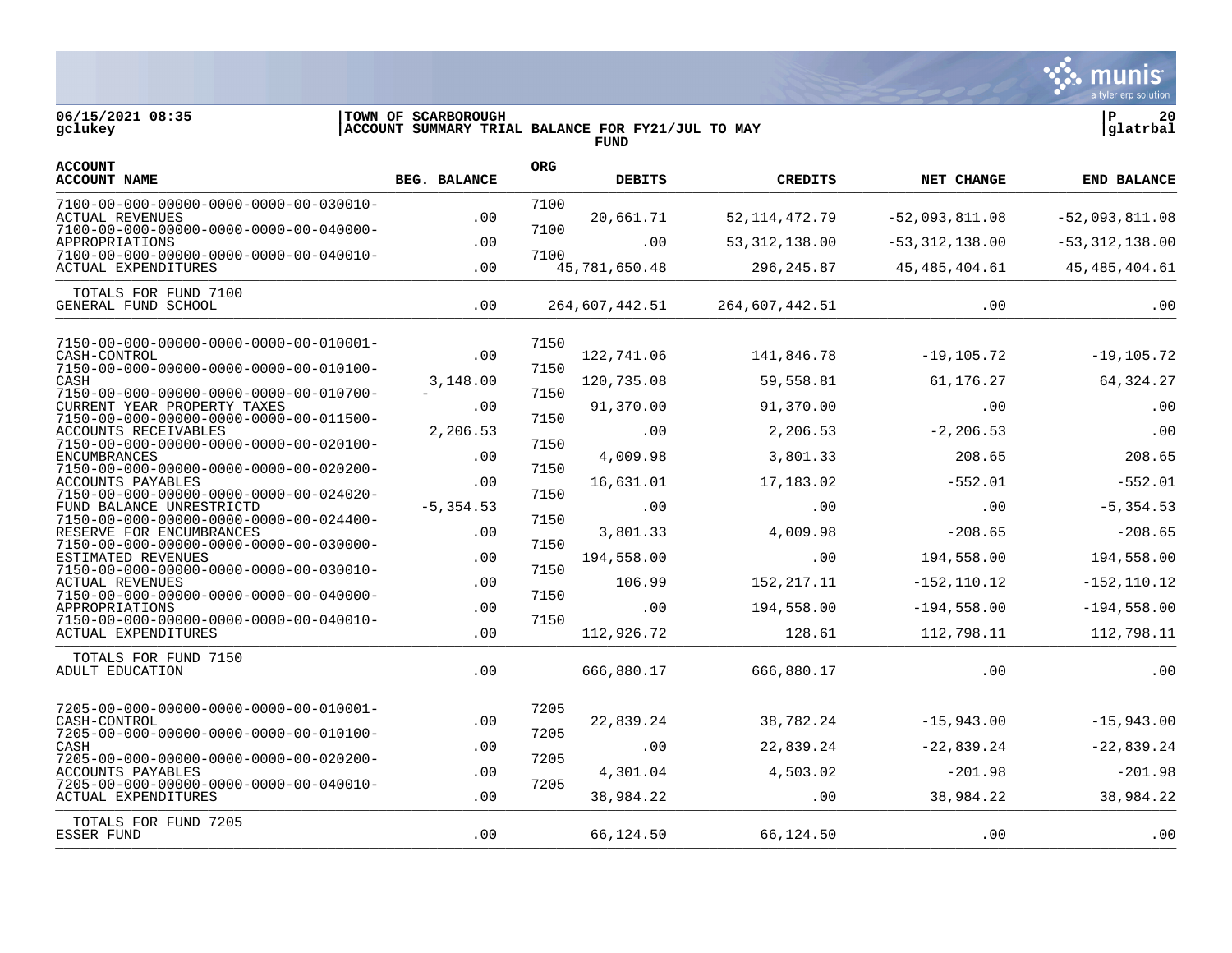

**06/15/2021 08:35 |TOWN OF SCARBOROUGH |P 21**

| gclukey | ACCOUNT SUMMARY TRIAL BALANCE FOR FY21/JUL TO MAY | qlatrbal |
|---------|---------------------------------------------------|----------|
|         | <b>FUNI</b>                                       |          |

| <b>ACCOUNT</b><br><b>ACCOUNT NAME</b>                                               | <b>BEG. BALANCE</b> | <b>ORG</b><br><b>DEBITS</b> | <b>CREDITS</b>  | <b>NET CHANGE</b> | <b>END BALANCE</b> |
|-------------------------------------------------------------------------------------|---------------------|-----------------------------|-----------------|-------------------|--------------------|
| 7206-00-000-00000-0000-0000-00-010001-<br>CASH-CONTROL                              | .00                 | 7206<br>3,572,182.66        | 3, 198, 424.92  | 373,757.74        | 373, 757. 74       |
| $7206 - 00 - 000 - 00000 - 0000 - 0000 - 00 - 010100 -$<br>CASH                     | .00                 | 7206<br>1,042,051.49        | 1,562,724.34    | $-520,672.85$     | $-520,672.85$      |
| 7206-00-000-00000-0000-0000-00-020100-                                              |                     | 7206                        |                 |                   |                    |
| <b>ENCUMBRANCES</b><br>7206-00-000-00000-0000-0000-00-020200-                       | .00                 | 1,735,953.30<br>7206        | 1,735,953.30    | .00               | .00                |
| ACCOUNTS PAYABLES<br>7206-00-000-00000-0000-0000-00-024400-                         | .00                 | 1,360,259.58<br>7206        | 1,360,259.58    | .00               | .00                |
| RESERVE FOR ENCUMBRANCES                                                            | .00                 | 1,735,953.30                | 1,735,953.30    | .00               | .00                |
| 7206-00-000-00000-0000-0000-00-030010-<br><b>ACTUAL REVENUES</b>                    | .00                 | 7206<br>.00                 | 1,973,754.89    | $-1,973,754.89$   | $-1,973,754.89$    |
| 7206-00-000-00000-0000-0000-00-040010-<br><b>ACTUAL EXPENDITURES</b>                | .00                 | 7206<br>2, 154, 970.93      | 34,300.93       | 2,120,670.00      | 2,120,670.00       |
| TOTALS FOR FUND 7206<br>COVID RELIEF FUND K-12 #1                                   | .00                 | 11,601,371.26               | 11,601,371.26   | .00               | .00                |
| 7207-00-000-00000-0000-0000-00-010001-                                              |                     | 7207                        |                 |                   |                    |
| CASH-CONTROL<br>7207-00-000-00000-0000-0000-00-010100-                              | .00.                | 15,275.90<br>7207           | 15,275.90       | .00               | .00                |
| CASH                                                                                | .00                 | 6,701.17<br>7207            | 6,701.17        | .00               | .00                |
| 7207-00-000-00000-0000-0000-00-020100-<br><b>ENCUMBRANCES</b>                       | .00                 | 1,873.56                    | 1,873.56        | .00               | .00                |
| 7207-00-000-00000-0000-0000-00-020200-<br><b>ACCOUNTS PAYABLES</b>                  | .00                 | 7207<br>2,822.62            | 2,822.62        | .00               | .00                |
| $7207 - 00 - 000 - 00000 - 0000 - 0000 - 00 - 024400 -$<br>RESERVE FOR ENCUMBRANCES | .00                 | 7207<br>1,873.56            | 1,873.56        | .00               | .00                |
| $7207 - 00 - 000 - 00000 - 0000 - 0000 - 00 - 030010 -$                             |                     | 7207                        |                 |                   |                    |
| <b>ACTUAL REVENUES</b><br>7207-00-000-00000-0000-0000-00-040010-                    | .00                 | .00<br>7207                 | 8,574.73        | $-8, 574.73$      | $-8,574.73$        |
| ACTUAL EXPENDITURES                                                                 | .00                 | 8,574.73                    | .00             | 8,574.73          | 8,574.73           |
| TOTALS FOR FUND 7207<br>COVID RELIEF FUND ADULT ED                                  | .00                 | 37, 121.54                  | 37, 121.54      | .00               | .00                |
|                                                                                     |                     |                             |                 |                   |                    |
| 7209-00-000-00000-0000-0000-00-010001-<br>CASH-CONTROL                              | .00                 | 7209<br>3, 175, 644. 64     | 3,015,639.03    | 160,005.61        | 160,005.61         |
| 7209-00-000-00000-0000-0000-00-010100-<br>CASH                                      | $.00 \,$            | 7209<br>930,838.07          | 1,335,463.13    | $-404, 625.06$    | $-404,625.06$      |
| 7209-00-000-00000-0000-0000-00-020100-<br><b>ENCUMBRANCES</b>                       | .00                 | 7209<br>1, 473, 475. 73     | 1,356,877.23    | 116,598.50        | 116,598.50         |
| 7209-00-000-00000-0000-0000-00-020200-                                              |                     | 7209                        |                 |                   |                    |
| ACCOUNTS PAYABLES<br>7209-00-000-00000-0000-0000-00-024400-                         | .00                 | 1,911,259.42<br>7209        | 1,927,729.57    | $-16,470.15$      | $-16, 470.15$      |
| RESERVE FOR ENCUMBRANCES<br>7209-00-000-00000-0000-0000-00-030010-                  | .00                 | 1,356,877.23<br>7209        | 1, 473, 475. 73 | $-116,598.50$     | $-116,598.50$      |
| <b>ACTUAL REVENUES</b>                                                              | .00                 | .00                         | 1,832,725.62    | $-1,832,725.62$   | $-1,832,725.62$    |
| 7209-00-000-00000-0000-0000-00-040010-<br>ACTUAL EXPENDITURES                       | .00.                | 7209<br>2,106,119.11        | 12,303.89       | 2,093,815.22      | 2,093,815.22       |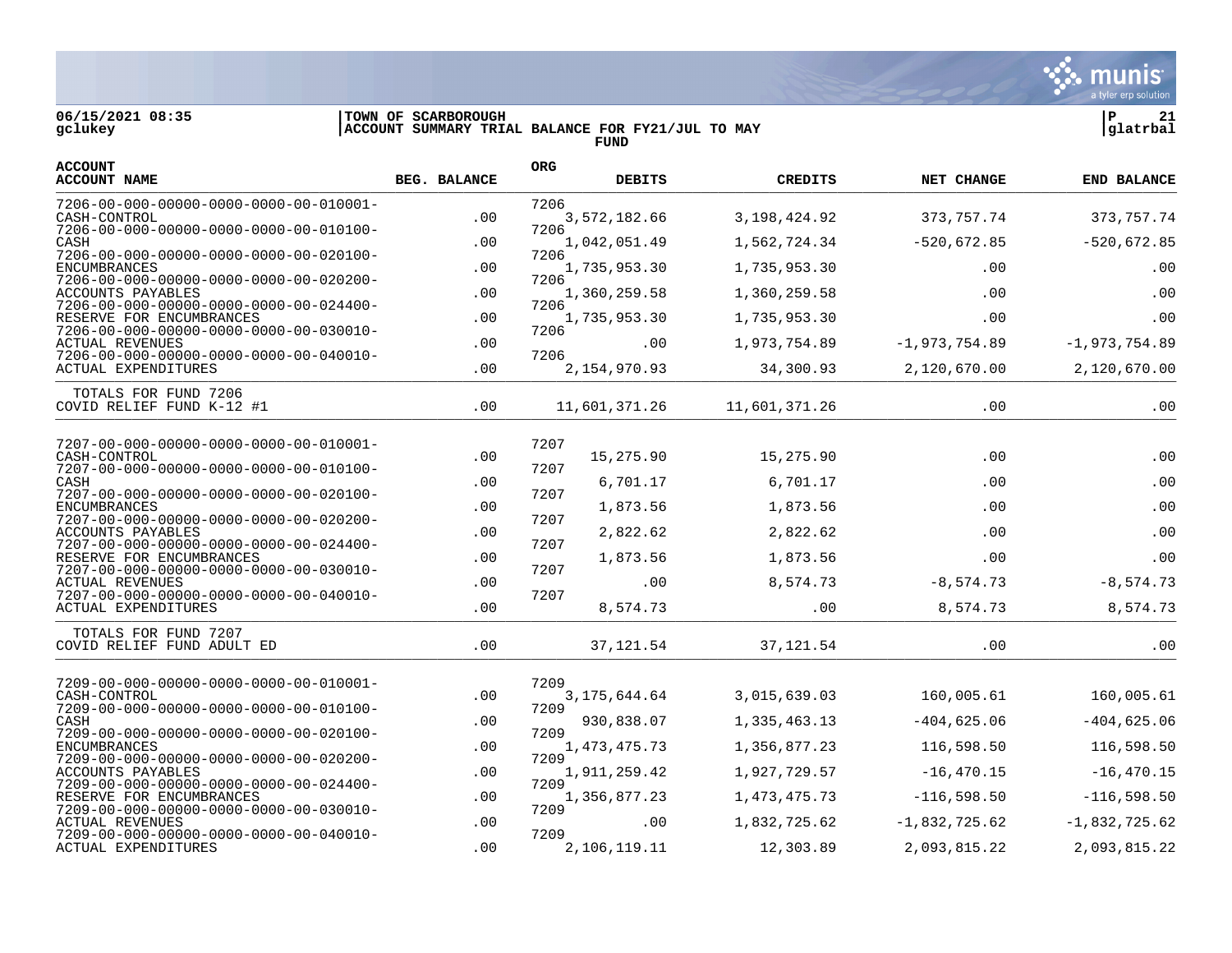**∵∴** munis a tyler erp solution

# **06/15/2021 08:35 |TOWN OF SCARBOROUGH |P 22 gclukey |ACCOUNT SUMMARY TRIAL BALANCE FOR FY21/JUL TO MAY |glatrbal FUND**

| <b>ACCOUNT</b><br><b>ACCOUNT NAME</b>                                                                                                                                                                                                                                                                                                                                                                                                                                                                                                                                                              | <b>BEG. BALANCE</b>                                                             | <b>ORG</b>                                                           | <b>DEBITS</b>                                                                                | <b>CREDITS</b>                                                                                    | NET CHANGE                                                                                                | <b>END BALANCE</b>                                                                                       |
|----------------------------------------------------------------------------------------------------------------------------------------------------------------------------------------------------------------------------------------------------------------------------------------------------------------------------------------------------------------------------------------------------------------------------------------------------------------------------------------------------------------------------------------------------------------------------------------------------|---------------------------------------------------------------------------------|----------------------------------------------------------------------|----------------------------------------------------------------------------------------------|---------------------------------------------------------------------------------------------------|-----------------------------------------------------------------------------------------------------------|----------------------------------------------------------------------------------------------------------|
| TOTALS FOR FUND 7209<br>COVID RELIEF FUND K-12 #2                                                                                                                                                                                                                                                                                                                                                                                                                                                                                                                                                  | .00                                                                             |                                                                      | 10,954,214.20                                                                                | 10,954,214.20                                                                                     | .00                                                                                                       | .00                                                                                                      |
| 7210-01-190-00000-0000-0000-00-010100-<br>CASH<br>7210-01-190-00000-0000-0000-00-024020-<br>FUND BALANCE UNRESTRICTD                                                                                                                                                                                                                                                                                                                                                                                                                                                                               | 136,743.45<br>$-136, 743.45$                                                    | 7210<br>7210                                                         | .00<br>.00                                                                                   | .00<br>.00                                                                                        | .00<br>.00                                                                                                | 136,743.45<br>$-136, 743.45$                                                                             |
| TOTALS FOR FUND 7210<br>LOUIS & TINA FINEBERG TRUST                                                                                                                                                                                                                                                                                                                                                                                                                                                                                                                                                | .00                                                                             |                                                                      | .00                                                                                          | .00                                                                                               | .00                                                                                                       | .00                                                                                                      |
| 7211-01-190-00000-0000-0000-00-010001-<br>CASH-CONTROL<br>7211-01-190-00000-0000-0000-00-010100-<br>CASH<br>7211-01-190-00000-0000-0000-00-011500-<br>ACCOUNTS RECEIVABLES<br>7211-01-190-00000-0000-0000-00-020100-<br><b>ENCUMBRANCES</b><br>7211-01-190-00000-0000-0000-00-020200-<br>ACCOUNTS PAYABLES<br>7211-01-190-00000-0000-0000-00-024020-<br>FUND BALANCE UNRESTRICTD<br>7211-01-190-00000-0000-0000-00-024400-<br>RESERVE FOR ENCUMBRANCES<br>7211-01-190-00000-0000-0000-00-030010-<br><b>ACTUAL REVENUES</b><br>7211-01-190-00000-0000-0000-00-040010-<br><b>ACTUAL EXPENDITURES</b> | .00<br>1,292.28<br>27,465.78<br>.00<br>.00<br>$-28,758.06$<br>.00<br>.00<br>.00 | 7211<br>7211<br>7211<br>7211<br>7211<br>7211<br>7211<br>7211<br>7211 | 35, 391.50<br>34,188.89<br>.00<br>2,165.33<br>3,769.66<br>.00<br>1,476.76<br>.00<br>3,634.66 | 37,823.55<br>885.72<br>27,465.78<br>1,476.76<br>3,769.66<br>.00<br>2,165.33<br>6,905.00<br>135.00 | $-2,432.05$<br>33,303.17<br>$-27, 465.78$<br>688.57<br>.00<br>.00<br>$-688.57$<br>$-6,905.00$<br>3,499.66 | $-2,432.05$<br>34,595.45<br>.00<br>688.57<br>.00<br>$-28,758.06$<br>$-688.57$<br>$-6,905.00$<br>3,499.66 |
| TOTALS FOR FUND 7211<br>SCARBORO EDUCATION FOUNDATION                                                                                                                                                                                                                                                                                                                                                                                                                                                                                                                                              | .00                                                                             |                                                                      | 80,626.80                                                                                    | 80,626.80                                                                                         | .00                                                                                                       | .00                                                                                                      |
| 7212-01-190-00000-0000-0000-00-010001-<br>CASH-CONTROL<br>7212-01-190-00000-0000-0000-00-010100-<br>CASH<br>7212-01-190-00000-0000-0000-00-020100-<br><b>ENCUMBRANCES</b><br>7212-01-190-00000-0000-0000-00-020200-<br>ACCOUNTS PAYABLES<br>7212-01-190-00000-0000-0000-00-024020-<br>FUND BALANCE UNRESTRICTD<br>7212-01-190-00000-0000-0000-00-024400-<br>RESERVE FOR ENCUMBRANCES<br>7212-01-190-00000-0000-0000-00-030010-<br><b>ACTUAL REVENUES</b>                                                                                                                                           | .00<br>30,291.59<br>.00<br>.00<br>$-30, 291.59$<br>.00<br>.00                   | 7212<br>7212<br>7212<br>7212<br>7212<br>7212<br>7212                 | 15,644.64<br>5,268.98<br>1,000.00<br>5,631.51<br>.00<br>1,000.00<br>.00                      | 14,894.64<br>5,299.78<br>1,000.00<br>5,631.51<br>.00<br>1,000.00<br>10,344.86                     | 750.00<br>$-30.80$<br>.00<br>.00<br>.00<br>.00<br>$-10,344.86$                                            | 750.00<br>30,260.79<br>.00<br>.00<br>$-30, 291.59$<br>.00<br>$-10, 344.86$                               |
| 7212-01-190-00000-0000-0000-00-040010-<br><b>ACTUAL EXPENDITURES</b>                                                                                                                                                                                                                                                                                                                                                                                                                                                                                                                               | .00                                                                             | 7212                                                                 | 9,823.41                                                                                     | 197.75                                                                                            | 9,625.66                                                                                                  | 9,625.66                                                                                                 |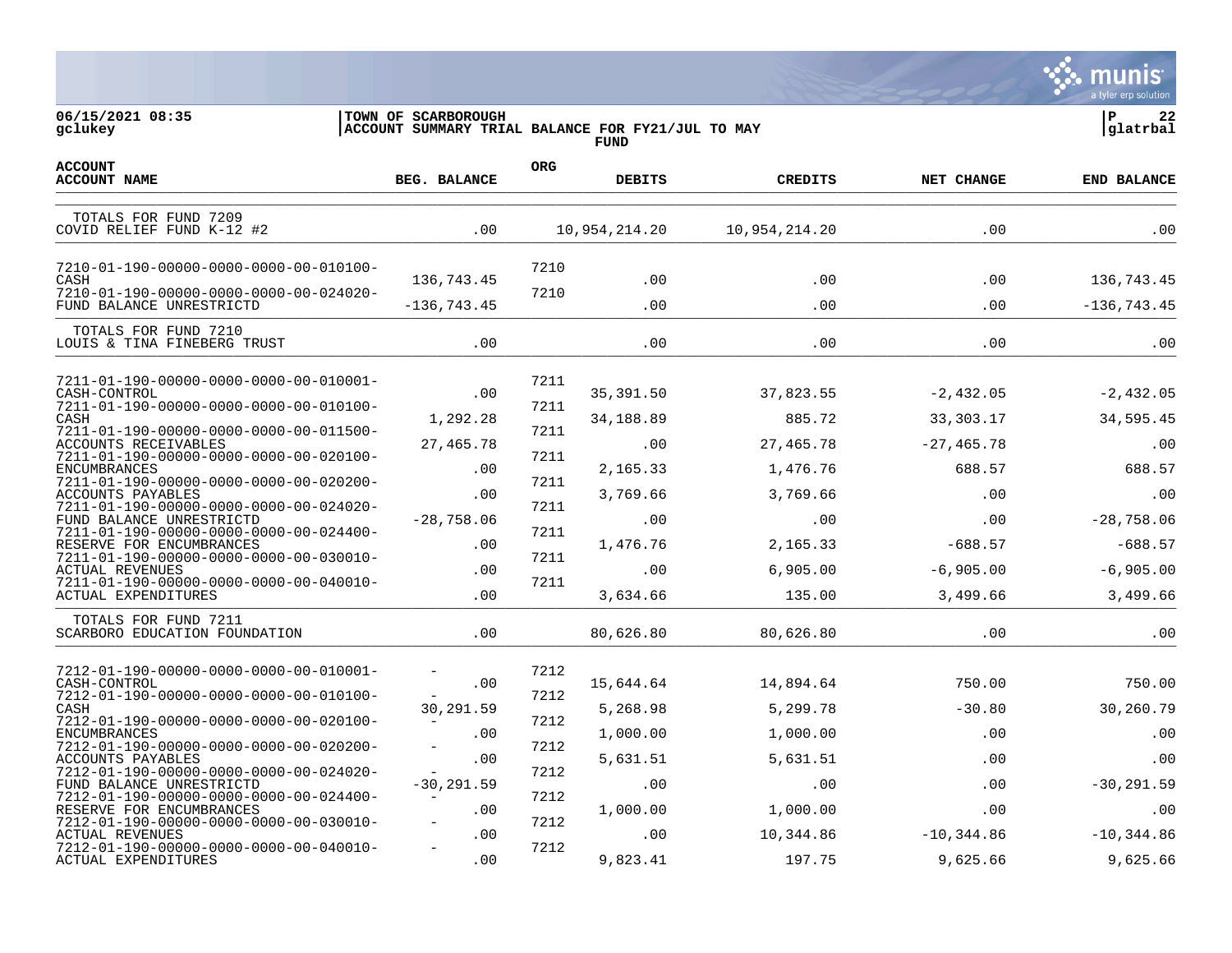∵ munis a tyler erp solution

**gclukey |ACCOUNT SUMMARY TRIAL BALANCE FOR FY21/JUL TO MAY |glatrbal**

# **06/15/2021 08:35 |TOWN OF SCARBOROUGH |P 23**

|                                                                                                                                                                                                                                                                                                                                                                                                                                                                                             |                                                                 |                                                      | <b>FUND</b>                                                                              |                                                                                        |                                                                          |                                                                                  |  |
|---------------------------------------------------------------------------------------------------------------------------------------------------------------------------------------------------------------------------------------------------------------------------------------------------------------------------------------------------------------------------------------------------------------------------------------------------------------------------------------------|-----------------------------------------------------------------|------------------------------------------------------|------------------------------------------------------------------------------------------|----------------------------------------------------------------------------------------|--------------------------------------------------------------------------|----------------------------------------------------------------------------------|--|
| <b>ACCOUNT</b><br><b>ACCOUNT NAME</b>                                                                                                                                                                                                                                                                                                                                                                                                                                                       | <b>BEG. BALANCE</b>                                             | <b>ORG</b>                                           | <b>DEBITS</b>                                                                            | <b>CREDITS</b>                                                                         | NET CHANGE                                                               | <b>END BALANCE</b>                                                               |  |
| TOTALS FOR FUND 7212<br>LOCAL GRANTS & DONATIONS                                                                                                                                                                                                                                                                                                                                                                                                                                            | .00                                                             |                                                      | 38, 368.54                                                                               | 38,368.54                                                                              | .00                                                                      | .00                                                                              |  |
| 7213-01-190-00000-0000-0000-00-010001-<br>CASH-CONTROL<br>7213-01-190-00000-0000-0000-00-010100-<br>CASH<br>7213-01-190-00000-0000-0000-00-020200-<br>ACCOUNTS PAYABLES<br>7213-01-190-00000-0000-0000-00-024020-<br>FUND BALANCE UNRESTRICTD<br>$7213 - 01 - 190 - 00000 - 0000 - 0000 - 00 - 030010 -$<br><b>ACTUAL REVENUES</b><br>7213-01-190-00000-0000-0000-00-040010-<br>ACTUAL EXPENDITURES                                                                                         | .00<br>607.24<br>$-281.62$<br>$-325.62$<br>.00<br>.00           | 7213<br>7213<br>7213<br>7213<br>7213<br>7213         | 13,019.69<br>8,500.00<br>281.62<br>.00<br>.00<br>4,238.07                                | 13,019.69<br>4,519.69<br>.00<br>.00<br>8,500.00<br>.00                                 | .00<br>3,980.31<br>281.62<br>.00<br>$-8,500.00$<br>4,238.07              | .00<br>4,587.55<br>.00<br>$-325.62$<br>$-8,500.00$<br>4,238.07                   |  |
| TOTALS FOR FUND 7213<br>CC ADMIN RECERTIFICATION                                                                                                                                                                                                                                                                                                                                                                                                                                            | .00                                                             |                                                      | 26,039.38                                                                                | 26,039.38                                                                              | .00                                                                      | .00                                                                              |  |
| 7214-01-190-00000-0000-0000-00-010001-<br>CASH-CONTROL<br>7214-01-190-00000-0000-0000-00-010100-<br>CASH<br>7214-01-190-00000-0000-0000-00-020100-<br><b>ENCUMBRANCES</b><br>7214-01-190-00000-0000-0000-00-020200-<br><b>ACCOUNTS PAYABLES</b><br>7214-01-190-00000-0000-0000-00-024020-<br>FUND BALANCE UNRESTRICTD<br>7214-01-190-00000-0000-0000-00-024400-<br>RESERVE FOR ENCUMBRANCES<br>7214-01-190-00000-0000-0000-00-040010-<br><b>ACTUAL EXPENDITURES</b><br>TOTALS FOR FUND 7214 | .00<br>215,417.65<br>.00<br>.00<br>$-215, 417.65$<br>.00<br>.00 | 7214<br>7214<br>7214<br>7214<br>7214<br>7214<br>7214 | 63, 258. 74<br>3,391.90<br>154, 223.83<br>154,090.67<br>.00<br>154, 223.83<br>154,090.67 | 157,482.57<br>59,866.84<br>154, 223.83<br>154,090.67<br>.00<br>154, 223.83<br>3,391.90 | $-94, 223.83$<br>$-56, 474.94$<br>.00<br>.00<br>.00<br>.00<br>150,698.77 | $-94, 223.83$<br>158,942.71<br>.00<br>.00<br>$-215, 417.65$<br>.00<br>150,698.77 |  |
| TECH MAINTENANCE<br>7216-01-190-00000-0000-0000-00-010001-                                                                                                                                                                                                                                                                                                                                                                                                                                  | .00                                                             | 7216                                                 | 683, 279.64                                                                              | 683, 279.64                                                                            | .00                                                                      | .00                                                                              |  |
| CASH-CONTROL<br>7216-01-190-00000-0000-0000-00-010100-<br>CASH<br>7216-01-190-00000-0000-0000-00-011500-<br>ACCOUNTS RECEIVABLES                                                                                                                                                                                                                                                                                                                                                            | .00<br>7,708.27<br>50.00                                        | 7216<br>7216                                         | 24,918.56<br>3,452.58<br>.00                                                             | 23,322.51<br>4,945.03<br>50.00                                                         | 1,596.05<br>$-1,492.45$<br>$-50.00$                                      | 1,596.05<br>6,215.82<br>.00                                                      |  |
| 7216-01-190-00000-0000-0000-00-020200-<br>ACCOUNTS PAYABLES<br>7216-01-190-00000-0000-0000-00-024020-<br>FUND BALANCE UNRESTRICTD                                                                                                                                                                                                                                                                                                                                                           | .00<br>$-7,758.27$                                              | 7216<br>7216                                         | 19,869.93<br>.00                                                                         | 20,163.39<br>.00                                                                       | $-293.46$<br>.00                                                         | $-293.46$<br>$-7,758.27$                                                         |  |
| 7216-01-190-00000-0000-0000-00-030010-<br><b>ACTUAL REVENUES</b>                                                                                                                                                                                                                                                                                                                                                                                                                            | .00                                                             | 7216                                                 | .00                                                                                      | 19,923.53                                                                              | $-19,923.53$                                                             | $-19,923.53$                                                                     |  |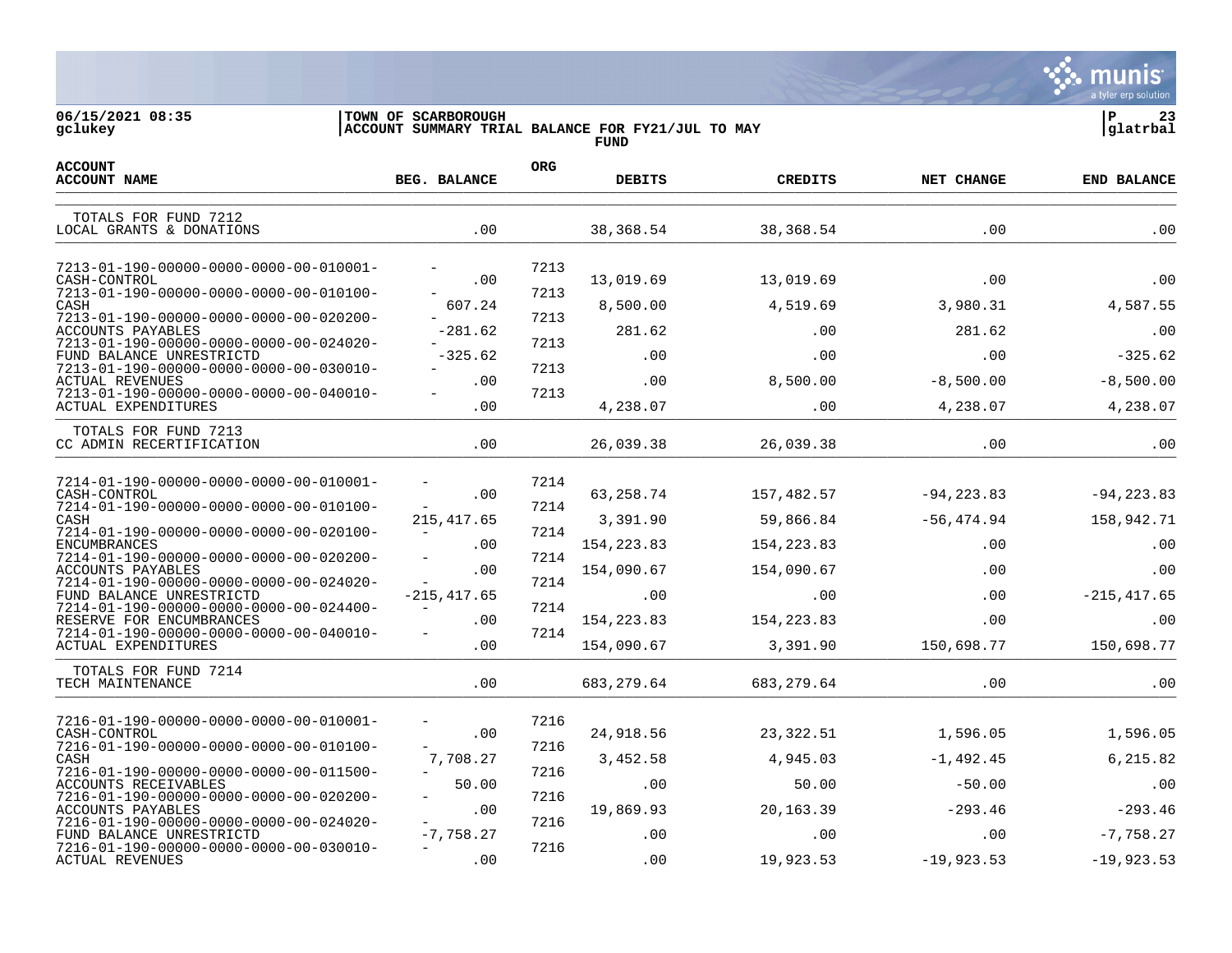

TOTALS FOR FUND 7216 SCH NUTRITION SPECIAL PROGRAMS . 00 .00 68.404.46 68.404.46 . 00 .00 .00 .00  $-00,401,100$   $-00,401,40$   $-00,401,40$   $-00,401,40$ 7223-00-000-00000-0000-0000-00-010100- 7223 CASH 3,083.45 .00 .00 .00 3,083.45 7223-00-000-00000-0000-0000-00-024020- 7223 FUND BALANCE UNRESTRICTD  $-3.083.45$  .00 .00 .00 .00 -3,083.45 \_\_\_\_\_\_\_\_\_\_\_\_\_\_\_\_\_\_\_\_\_\_\_\_\_\_\_\_\_\_\_\_\_\_\_\_\_\_\_\_\_\_\_\_\_\_\_\_\_\_\_\_\_\_\_\_\_\_\_\_\_\_\_\_\_\_\_\_\_\_\_\_\_\_\_\_\_\_\_\_\_\_\_\_\_\_\_\_\_\_\_\_\_\_\_\_\_\_\_\_\_\_\_\_\_\_\_\_\_\_\_\_\_\_\_\_\_\_\_\_\_\_\_\_\_\_\_\_\_\_\_\_ TOTALS FOR FUND 7223 PROFICIENCY-BASED GRAD GRANT .00 .00 .00 .00 .00 \_\_\_\_\_\_\_\_\_\_\_\_\_\_\_\_\_\_\_\_\_\_\_\_\_\_\_\_\_\_\_\_\_\_\_\_\_\_\_\_\_\_\_\_\_\_\_\_\_\_\_\_\_\_\_\_\_\_\_\_\_\_\_\_\_\_\_\_\_\_\_\_\_\_\_\_\_\_\_\_\_\_\_\_\_\_\_\_\_\_\_\_\_\_\_\_\_\_\_\_\_\_\_\_\_\_\_\_\_\_\_\_\_\_\_\_\_\_\_\_\_\_\_\_\_\_\_\_\_\_\_\_ 7230-00-000-00000-0000-0000-00-010001- 7230 CASH-CONTROL .00 149,787.11 134,392.12 15,394.99 15,394.99 7230-00-000-00000-0000-0000-00-010100- 7230 CASH -31,249.77 30,376.36 51,729.14 -21,352.78 -52,602.55 7230-00-000-00000-0000-0000-00-011500- 7230 ACCOUNTS RECEIVABLES 32,699.66 .00 32,699.66 -32,699.66 .00 7230-00-000-00000-0000-0000-00-020200-<br>ACCOUNTS PAYABLES - 72300-020200-ACCOUNTS PAYABLES -1,449.89 -1,449.89 13,847.37 12,660.54 1,186.83 -263.06 7230-00-000-00000-0000-0000-00-030010- 7230 ACTUAL REVENUES .00 .00 63,483.68 -63,483.68 -63,483.68 7230-00-000-00000-0000-0000-00-040010- 7230 ACTUAL EXPENDITURES .00 .00 102,828.93 1,874.63 100,954.30 100,954.30 100,954.30  $\frac{1}{102,020.95}$   $\frac{1}{100,951.50}$   $\frac{1}{100,951.50}$   $\frac{1}{100,951.50}$ TOTALS FOR FUND 7230<br>TITLE IA TITLE IA .00 296,839.77 296,839.77 .00 .00  $\frac{250,039.17}{250,039.17}$  .00 7233-00-000-00000-0000-0000-00-010100- - 7233 CASH 587.64 .00 .00 .00 587.64 7233-00-000-00000-0000-0000-00-024020- - 7233 FUND BALANCE UNRESTRICTD  $-587.64$  .00 .00 .00 .00 -587.64 POND DALANCE ONLESSINICID TOTALS FOR FUND 7233<br>PEPG STATE GRANT PEPG STATE GRANT .00 .00 .00 .00 .00 \_\_\_\_\_\_\_\_\_\_\_\_\_\_\_\_\_\_\_\_\_\_\_\_\_\_\_\_\_\_\_\_\_\_\_\_\_\_\_\_\_\_\_\_\_\_\_\_\_\_\_\_\_\_\_\_\_\_\_\_\_\_\_\_\_\_\_\_\_\_\_\_\_\_\_\_\_\_\_\_\_\_\_\_\_\_\_\_\_\_\_\_\_\_\_\_\_\_\_\_\_\_\_\_\_\_\_\_\_\_\_\_\_\_\_\_\_\_\_\_\_\_\_\_\_\_\_\_\_\_\_\_ 7247-00-000-00000-0000-0000-00-010001- 7247 CASH-CONTROL .00 918,994.14 919,194.02 -199.88 -199.88 7247-00-000-00000-0000-0000-00-010100- 7247 410 ,083.76 -312 ,818.67 290 ,154 .95 410 ,083.76 -119 ,928.81 -432 ,747 .48 7247-00-000-00000-0000-0000-00-011500- 7247 ACCOUNTS RECEIVABLES 378,020.31 .00 378,020.31 -378,020.31 .00 7247-00-000-00000-0000-0000-00-020100- 7247

ENCUMBRANCES .00 33,550.63 32,539.93 1,010.70 1,010.70

ACCOUNTS PAYABLES -13,050.88 133,535.18 121,306.81 12,228.37 -822.51

7247-00-000-00000-0000-0000-00-020200- 7247

7247-00-000-00000-0000-0000-00-020600- - 7247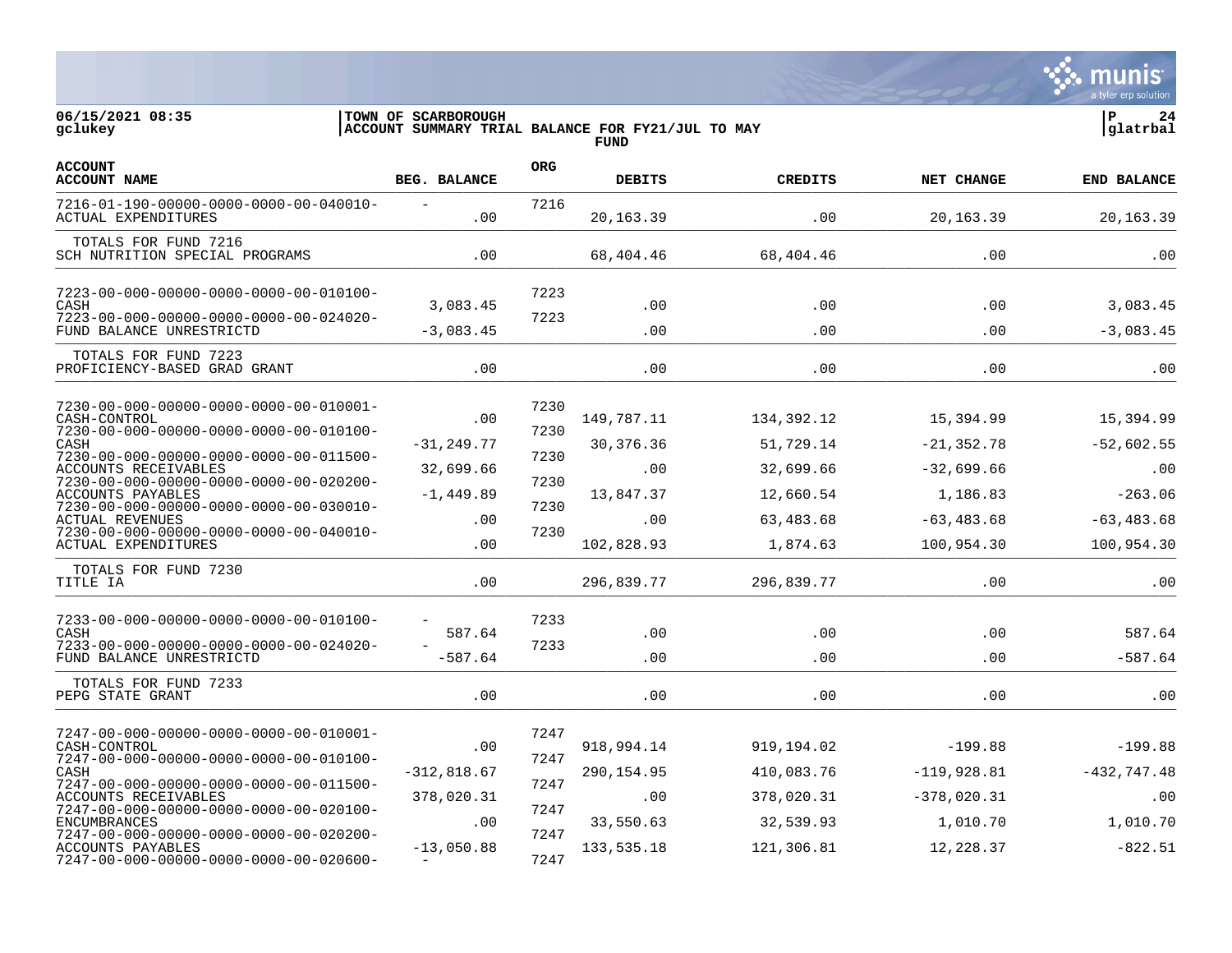**∵∴** munis a tyler erp solution

7269-00-000-00000-0000-0000-00-020600- - 7269

7269-00-000-00000-0000-0000-00-030010- 7269

| 06/15/2021 08:35<br>gclukey                                                                                                        | TOWN OF SCARBOROUGH<br>ACCOUNT SUMMARY TRIAL BALANCE FOR FY21/JUL TO MAY<br>FUND |              |               |                |               |                    |
|------------------------------------------------------------------------------------------------------------------------------------|----------------------------------------------------------------------------------|--------------|---------------|----------------|---------------|--------------------|
| <b>ACCOUNT</b><br><b>ACCOUNT NAME</b>                                                                                              | <b>BEG. BALANCE</b>                                                              | <b>ORG</b>   | <b>DEBITS</b> | <b>CREDITS</b> | NET CHANGE    | <b>END BALANCE</b> |
| SCHOOL ACCRUED SALARIES                                                                                                            | $-52, 150.76$                                                                    | 7247         | 52, 147.85    | .00            | 52, 147.85    | $-2.91$            |
| $7247 - 00 - 000 - 00000 - 0000 - 0000 - 00 - 024400 -$<br>RESERVE FOR ENCUMBRANCES<br>7247-00-000-00000-0000-0000-00-030010-      | .00                                                                              | 7247         | 32,539.93     | 33,550.63      | $-1,010.70$   | $-1,010.70$        |
| <b>ACTUAL REVENUES</b>                                                                                                             | .00                                                                              |              | .00           | 95,693.24      | $-95,693.24$  | $-95,693.24$       |
| $7247 - 00 - 000 - 00000 - 0000 - 0000 - 00 - 040010 -$<br>ACTUAL EXPENDITURES                                                     | .00                                                                              | 7247         | 616,810.70    | 87, 344.68     | 529,466.02    | 529,466.02         |
| TOTALS FOR FUND 7247<br>LOCAL ENTITLEMENT                                                                                          | .00                                                                              |              | 2,077,733.38  | 2,077,733.38   | .00           | .00                |
| 7251-01-195-00000-0000-0000-00-010001-<br>CASH-CONTROL                                                                             | .00                                                                              | 7251         | .00           | 9,567.33       | $-9,567.33$   | $-9,567.33$        |
| 7251-01-195-00000-0000-0000-00-040010-<br>ACTUAL EXPENDITURES                                                                      | .00                                                                              | 7251         | 9,567.33      | .00.           | 9,567.33      | 9,567.33           |
| TOTALS FOR FUND 7251<br>PRE-SCHOOL LOCAL ENTITLEMENT                                                                               | .00                                                                              |              | 9,567.33      | 9,567.33       | .00           | .00                |
| $7263 - 00 - 000 - 00000 - 0000 - 0000 - 00 - 010001 -$<br>CASH-CONTROL<br>$7263 - 00 - 000 - 00000 - 0000 - 0000 - 00 - 010100 -$ | .00                                                                              | 7263<br>7263 | 31,254.00     | 31,254.00      | .00           | .00                |
| CASH                                                                                                                               | $-6,500.00$                                                                      |              | 18,877.00     | 12,377.00      | 6,500.00      | .00                |
| 7263-00-000-00000-0000-0000-00-011500-<br><b>ACCOUNTS RECEIVABLES</b>                                                              | 6,500.00                                                                         | 7263         | .00           | 6,500.00       | $-6,500.00$   | .00                |
| $7263 - 00 - 000 - 00000 - 0000 - 0000 - 00 - 020100 -$<br><b>ENCUMBRANCES</b>                                                     | .00                                                                              | 7263         | 1,541.40      | 1,541.40       | .00           | .00                |
| $7263 - 00 - 000 - 00000 - 0000 - 0000 - 00 - 020200 -$<br>ACCOUNTS PAYABLES                                                       | .00                                                                              | 7263         | 12,377.00     | 12,377.00      | .00           | .00                |
| $7263 - 00 - 000 - 00000 - 0000 - 0000 - 00 - 024400 -$<br>RESERVE FOR ENCUMBRANCES                                                | .00                                                                              | 7263         | 1,541.40      | 1,541.40       | .00           | .00                |
| $7263 - 00 - 000 - 00000 - 0000 - 0000 - 00 - 030010 -$<br><b>ACTUAL REVENUES</b>                                                  | .00.                                                                             | 7263         | .00           | 12,377.00      | $-12, 377.00$ | $-12, 377.00$      |
| $7263 - 00 - 000 - 00000 - 0000 - 0000 - 00 - 040010 -$<br><b>ACTUAL EXPENDITURES</b>                                              | .00                                                                              | 7263         | 12,377.00     | .00            | 12,377.00     | 12,377.00          |
| TOTALS FOR FUND 7263<br>TITLE IVA                                                                                                  | .00                                                                              |              | 77,967.80     | 77,967.80      | .00           | .00                |
| $7269 - 00 - 000 - 00000 - 0000 - 0000 - 00 - 010001 -$<br>CASH-CONTROL<br>$7269 - 00 - 000 - 00000 - 0000 - 0000 - 00 - 010100 -$ | .00                                                                              | 7269<br>7269 | 100,450.46    | 97,055.46      | 3,395.00      | 3,395.00           |
| CASH                                                                                                                               | $-24, 404.87$                                                                    |              | 22,681.36     | 45, 379. 32    | $-22,697.96$  | $-47, 102.83$      |
| $7269 - 00 - 000 - 00000 - 0000 - 0000 - 00 - 011500 -$<br>ACCOUNTS RECEIVABLES                                                    | 35,179.49                                                                        | 7269         | .00           | 35, 179. 49    | $-35, 179.49$ | .00                |
| 7269-00-000-00000-0000-0000-00-020200-<br>ACCOUNTS PAYABLES                                                                        | $-762.29$                                                                        | 7269         | 9.013.85      | 8.410.42       | 603.43        | $-158.86$          |

ACCOUNTS PAYABLES -762.29 9,013.85 8,410.42 603.43 -158.86

SCHOOL ACCRUED SALARIES -10,012.33 10,012.33 .00 10,012.33 .00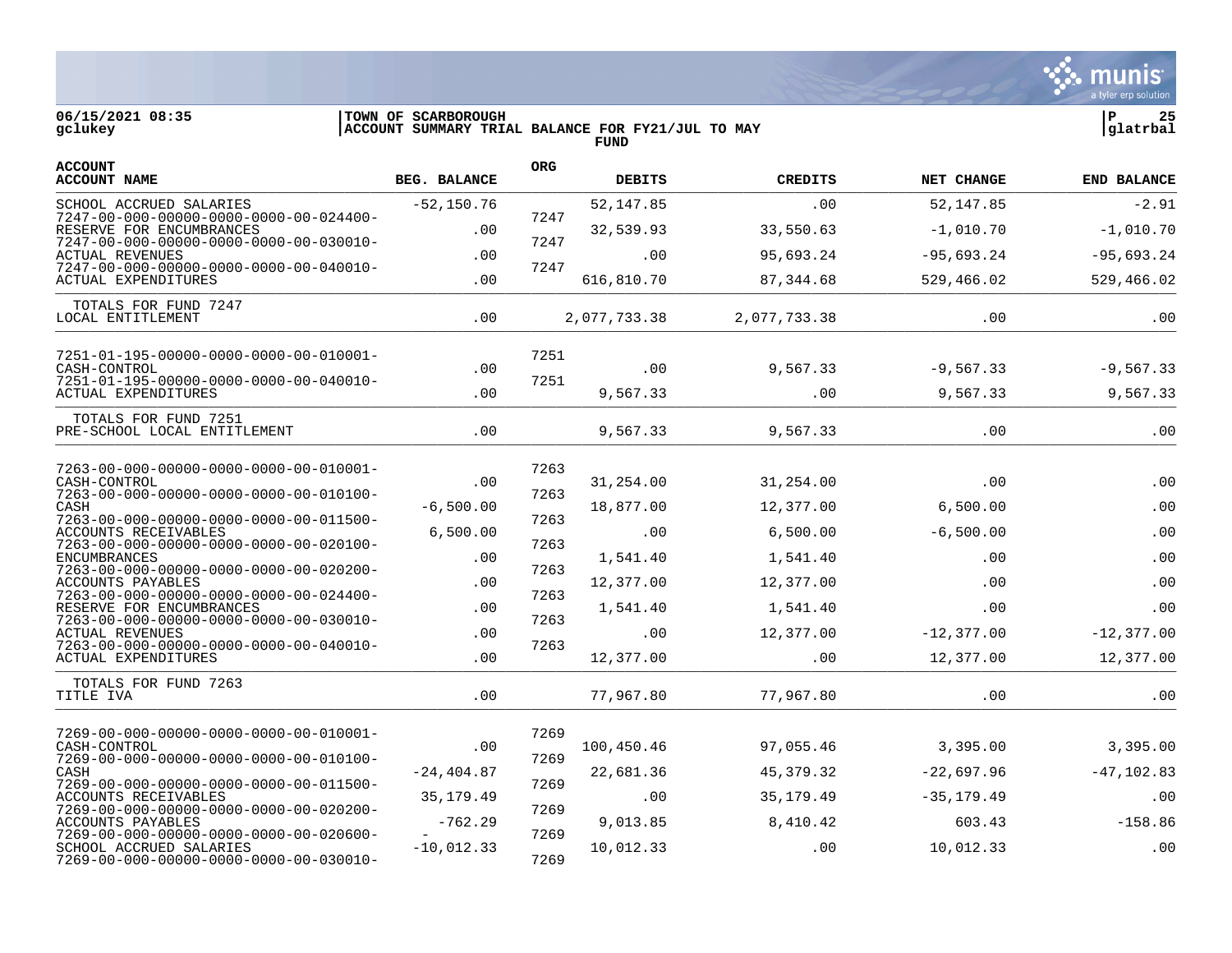**06/15/2021 08:35 |TOWN OF SCARBOROUGH |P 26**  $|$  ACCOUNT SUMMARY TRIAL BALANCE FOR FY21/JUL TO MAY **FUND ACCOUNT ORG ACCOUNT NAME BEG. BALANCE DEBITS CREDITS NET CHANGE END BALANCE** ACCOONT NAME ACTUAL REVENUES .00 .00 19,066.65 -19,066.65 -19,066.65 7269-00-000-00000-0000-0000-00-040010- 7269 ACTUAL EXPENDITURES 62.933.34 62.933.34 62.933.34 62.933.34 62.933.34 62.933.34 62.933.34 62.933.34  $\frac{10}{10,001.33}$   $\frac{02}{10,001.33}$   $\frac{02}{10,001.33}$   $\frac{02}{10,001.33}$   $\frac{02}{10,001.33}$ TOTALS FOR FUND 7269<br>TITLE IIA TITLE IIA .00 215,928.67 215,928.67 .00 .00  $\frac{211,920.07}{213,920.07}$  .00 7300-00-000-00000-0000-0000-00-010100- 7300 CASH 3,180.51 100,000.00 .00 100,000.00 103,180.51 7300-00-000-00000-0000-0000-00-010393-87025- 7300 7.040M BOND PEOPLES UNITED 3,057.98 4.40 00 4.40 3,062.38<br>7300-00-000-00000-0000-0000-00-010700- 7300 00 4.40 7300-00-000-00000-0000-0000-00-010700- 7300 PROPERTY TAXES RECEIVABLE CURR .00 100,000.00 100,000.00 .00 .00 7300-00-000-00000-0000-0000-00-024020- 7300 FUND BALANCE UNRESTRICTD -6,238.49 .00 .00 .00 -6,238.49 7300-00-000-00000-0000-0000-00-030000- 7300 ESTIMATED REVENUES .00 100,000.00 .00 100,000.00 100,000.00 7300-00-000-00000-0000-0000-00-030010- 7300 ACTUAL REVENUES .00 .00 100,004.40 -100,004.40 -100,004.40 7300-00-000-00000-0000-0000-00-040000- 7300 APPROPRIATIONS .00 .00 100,000.00 -100,000.00 -100,000.00  $\frac{100,000.000}{100,000.000}$   $\frac{100,000.000}{100,000.000}$ TOTALS FOR FUND 7300 MAJOR SCHOOL CAPITAL PROJ .00 300,004.40 300,004.40 .00 .00  $\frac{100}{100}, \frac{100}{100}, \frac{100}{100}, \frac{100}{100}, \frac{100}{100}, \frac{100}{100}, \frac{100}{100}, \frac{100}{100}, \frac{100}{100}, \frac{100}{100}, \frac{100}{100}, \frac{100}{100}, \frac{100}{100}, \frac{100}{100}, \frac{100}{100}, \frac{100}{100}, \frac{100}{100}, \frac{100}{100}, \frac{100}{100}, \frac{100}{100},$ 7400-00-000-00000-0000-0000-00-010001- 7400 CASH-CONTROL .00 1,344,318.73 1,310,033.53 34,285.20 34,285.20 7400-00-000-00000-0000-0000-00-010100- 7400 CASH -331,392.55 326,627.11 971,981.90 -645,354.79 -976,747.34 7400-00-000-00000-0000-0000-00-010393-87024- 7400 7.380M BOND TD BANK 2,666.71 1.81 2,668.52 -2,666.71 .00 7400-00-000-00000-0000-0000-00-010393-87025- 7400 7.040M BOND PEOPLES UNITED 354,888.89 289.96 262,201.09 -261,911.13 92,977.76 7400-00-000-00000-0000-0000-00-010700- 7400 CURRENT YEAR PROPERTY TAXES .00 319,015.00 319,015.00 .00 .00 7400-00-000-00000-0000-0000-00-013000- 7400 DUE FROM OTHER FUNDS 309,605.42 .00 .00 .00 309,605.42 7400-00-000-00000-0000-0000-00-020100- 7400 ENCUMBRANCES .00 1,362,250.99 1,141,173.64 221,077.35 221,077.35 7400-00-000-00000-0000-0000-00-020200-<br>ACCOUNTS PAYABLES -47,841.23 1,301,703.38 ACCOUNTS PAYABLES -47,841.23 -47,841.23 1,301,703.38 1,253,862.15 47,841.23 .00<br>7400-00-000-00000-0000-0000-00-024020- 7400 7400-00-000-00000-0000-0000-00-024020- 7400 FUND BALANCE UNRESTRICTD  $-287,927.24$ <br>7400-00-0000-00000-0000-0000-00-024400-<br>7400 7400-00-000-00000-0000-0000-00-024400- 7400 RESERVE FOR ENCUMBRANCES ...  $00 \qquad 1,141,173.64$ <br>7400-00-000-0000-0000-0000-0000-00-030000-<br>7400 7400-00-000-00000-0000-0000-00-030000- 7400 ESTIMATED REVENUES .00 1,713,212.00 .00 1,713,212.00 .00 1,713,212.00 1,713,212.00 1,713,212.00<br>7400-00-000-00000-0000-0000-0000-00-030010- 7400 7400-00-000-00000-0000-0000-00-030010- 7400 ACTUAL REVENUES .00 .00 319,306.77 -319,306.77 -319,306.77

7400-00-000-00000-0000-0000-00-040000- 7400 APPROPRIATIONS .00 .00 1,713,212.00 -1,713,212.00 -1,713,212.00

# tyler erp solutior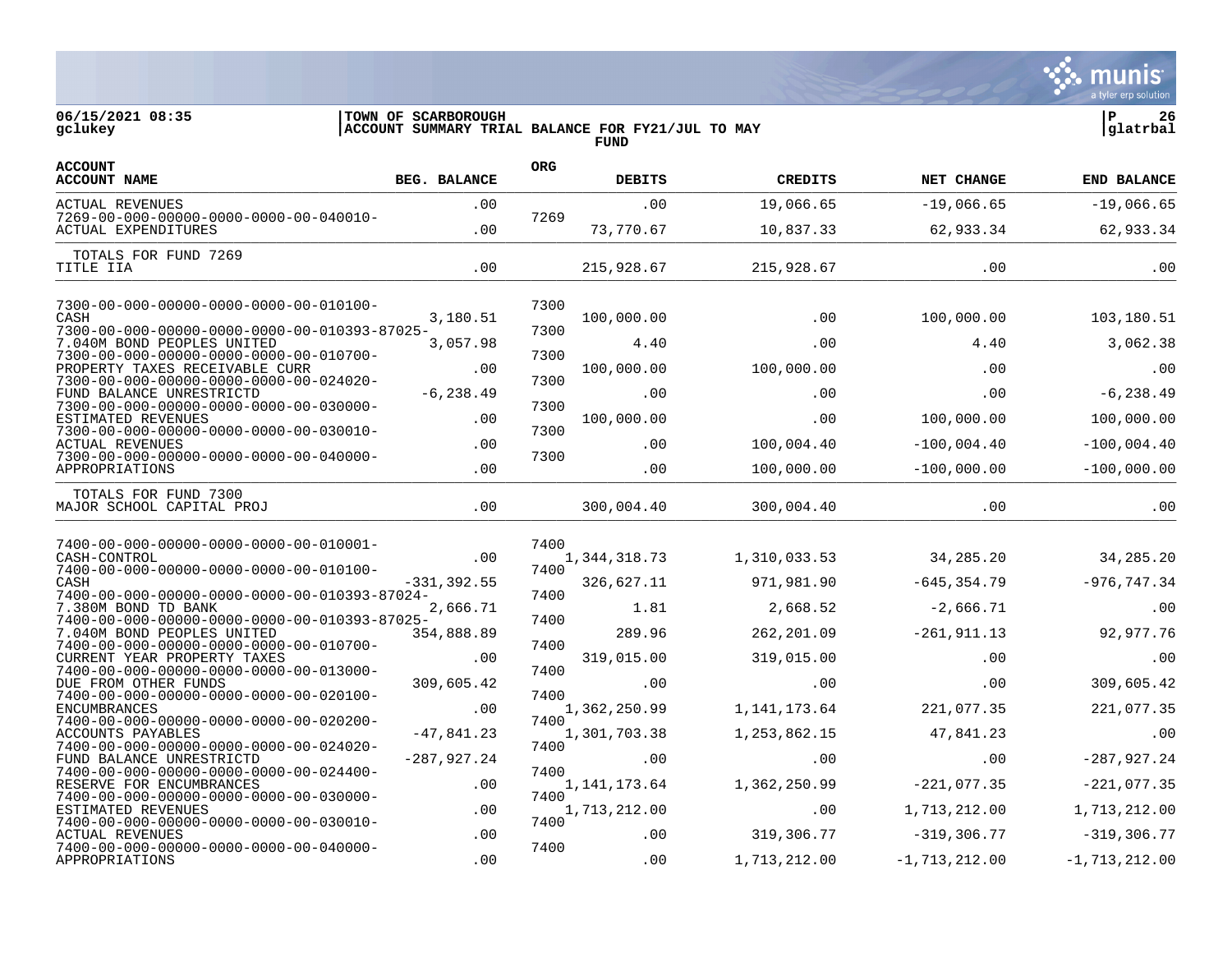**∵∴** munis a tyler erp solution

**06/15/2021 08:35 |TOWN OF SCARBOROUGH |P 27 gclukey |ACCOUNT SUMMARY TRIAL BALANCE FOR FY21/JUL TO MAY |glatrbal**

|                                                                                                                                                                             |                         |              | <b>FUND</b>                     |                            |                                   |                                   |
|-----------------------------------------------------------------------------------------------------------------------------------------------------------------------------|-------------------------|--------------|---------------------------------|----------------------------|-----------------------------------|-----------------------------------|
| <b>ACCOUNT</b><br><b>ACCOUNT NAME</b>                                                                                                                                       | <b>BEG. BALANCE</b>     | <b>ORG</b>   | <b>DEBITS</b>                   | CREDITS                    | NET CHANGE                        | <b>END BALANCE</b>                |
| $7400 - 00 - 000 - 00000 - 0000 - 0000 - 00 - 040010 -$<br><b>ACTUAL EXPENDITURES</b>                                                                                       | .00                     | 7400         | 1,250,372.69                    | 103,259.72                 | 1,147,112.97                      | 1,147,112.97                      |
| TOTALS FOR FUND 7400<br>MINOR SCHL CAPITAL PROJ                                                                                                                             | .00                     |              | 8,758,965.31                    | 8,758,965.31               | .00                               | .00                               |
| 7600-00-000-00000-0000-0000-00-010001-<br>CASH-CONTROL<br>7600-00-000-00000-0000-0000-00-010100-<br>CASH                                                                    | .00<br>$-60,788.75$     | 7600<br>7600 | 1,061,356.94<br>252,141.90      | 1,302,121.77<br>561,947.46 | $-240,764.83$<br>$-309, 805.56$   | $-240,764.83$<br>$-370,594.31$    |
| 7600-00-000-00000-0000-0000-00-010700-<br>CURRENT YEAR PROPERTY TAXES<br>7600-00-000-00000-0000-0000-00-011500-                                                             | .00                     | 7600<br>7600 | 200,000.00                      | 200,000.00                 | .00                               | .00                               |
| ACCOUNTS RECEIVABLES<br>7600-00-000-00000-0000-0000-00-014100-<br>INVENTORIES SUPPLY & MATERIALS                                                                            | 37,203.12<br>55,865.44  | 7600         | .00<br>.00                      | 37,203.12<br>.00           | $-37, 203.12$<br>.00              | .00<br>55,865.44                  |
| 7600-00-000-00000-0000-0000-00-020100-<br><b>ENCUMBRANCES</b><br>7600-00-000-00000-0000-0000-00-020200-<br>ACCOUNTS PAYABLES                                                | .00<br>$-15, 193.03$    | 7600<br>7600 | 529,300.00<br>425,033.85        | 156,886.58<br>423,783.39   | 372,413.42<br>1,250.46            | 372, 413.42<br>$-13,942.57$       |
| 7600-00-000-00000-0000-0000-00-020238-<br>MEPERS PENSION PLD 147 PAYABLE<br>7600-00-000-00000-0000-0000-00-024020-<br>FUND BALANCE UNRESTRICTD                              | 4,506.22<br>34, 272. 44 | 7600<br>7600 | 45,833.86<br>.00                | 50,641.36<br>.00           | $-4,807.50$<br>$.00 \,$           | $-301.28$<br>34, 272.44           |
| 7600-00-000-00000-0000-0000-00-024400-<br>RESERVE FOR ENCUMBRANCES<br>7600-00-000-00000-0000-0000-00-025310-                                                                | .00                     | 7600<br>7600 | 156,886.58                      | 529,300.00                 | $-372, 413.42$                    | $-372, 413.42$                    |
| DESIGNATED FUND BALANCE<br>$7600 - 00 - 000 - 00000 - 0000 - 0000 - 00 - 030000 -$<br>ESTIMATED REVENUES<br>7600-00-000-00000-0000-0000-00-030010-                          | $-55,865.44$<br>.00     | 7600<br>7600 | .00<br>1,777,105.00             | .00<br>.00                 | .00<br>1,777,105.00               | $-55,865.44$<br>1,777,105.00      |
| <b>ACTUAL REVENUES</b><br>7600-00-000-00000-0000-0000-00-040000-<br>APPROPRIATIONS<br>7600-00-000-00000-0000-0000-00-040010-                                                | .00<br>.00              | 7600<br>7600 | 2,339.76<br>.00                 | 648,809.29<br>1,777,105.00 | $-646, 469.53$<br>$-1,777,105.00$ | $-646, 469.53$<br>$-1,777,105.00$ |
| ACTUAL EXPENDITURES<br>TOTALS FOR FUND 7600<br>NUTRITION PROGRAM SCHOOL                                                                                                     | .00<br>.00              |              | 1, 251, 197. 15<br>5,701,195.04 | 13,397.07<br>5,701,195.04  | 1,237,800.08<br>.00               | 1,237,800.08<br>.00               |
| 7800-00-000-00000-0000-0000-00-010300-03710-<br>E CHADDON SCHOLARSHIP                                                                                                       | 334.06                  | 7800         | 2.42                            | .24                        | 2.18                              | 336.24                            |
| 7800-00-000-00000-0000-0000-00-010300-03711-<br>S DWIGHT HOWARD SCHOLARSHP<br>$7800 - 00 - 000 - 00000 - 0000 - 0000 - 00 - 010300 - 03712 -$<br>BERTA LIBBY-LARY SCHOLRSHP | 2,430.22<br>11,391.49   | 7800<br>7800 | 17.65<br>82.69                  | 1.77<br>8.30               | 15.88<br>74.39                    | 2,446.10<br>11,465.88             |
| 7800-00-000-00000-0000-0000-00-010300-03713-<br>KATHY PEARSON SCHOLARSHP<br>7800-00-000-00000-0000-0000-00-010300-03714-                                                    | 3,154.51                | 7800<br>7800 | 22.91                           | 2.30                       | 20.61                             | 3,175.12                          |
| SHIRLEY GROVER SHLRSHP<br>7800-00-000-00000-0000-0000-00-010300-03715-                                                                                                      | 1,071.29                | 7800         | 7.78                            | .78                        | 7.00                              | 1,078.29                          |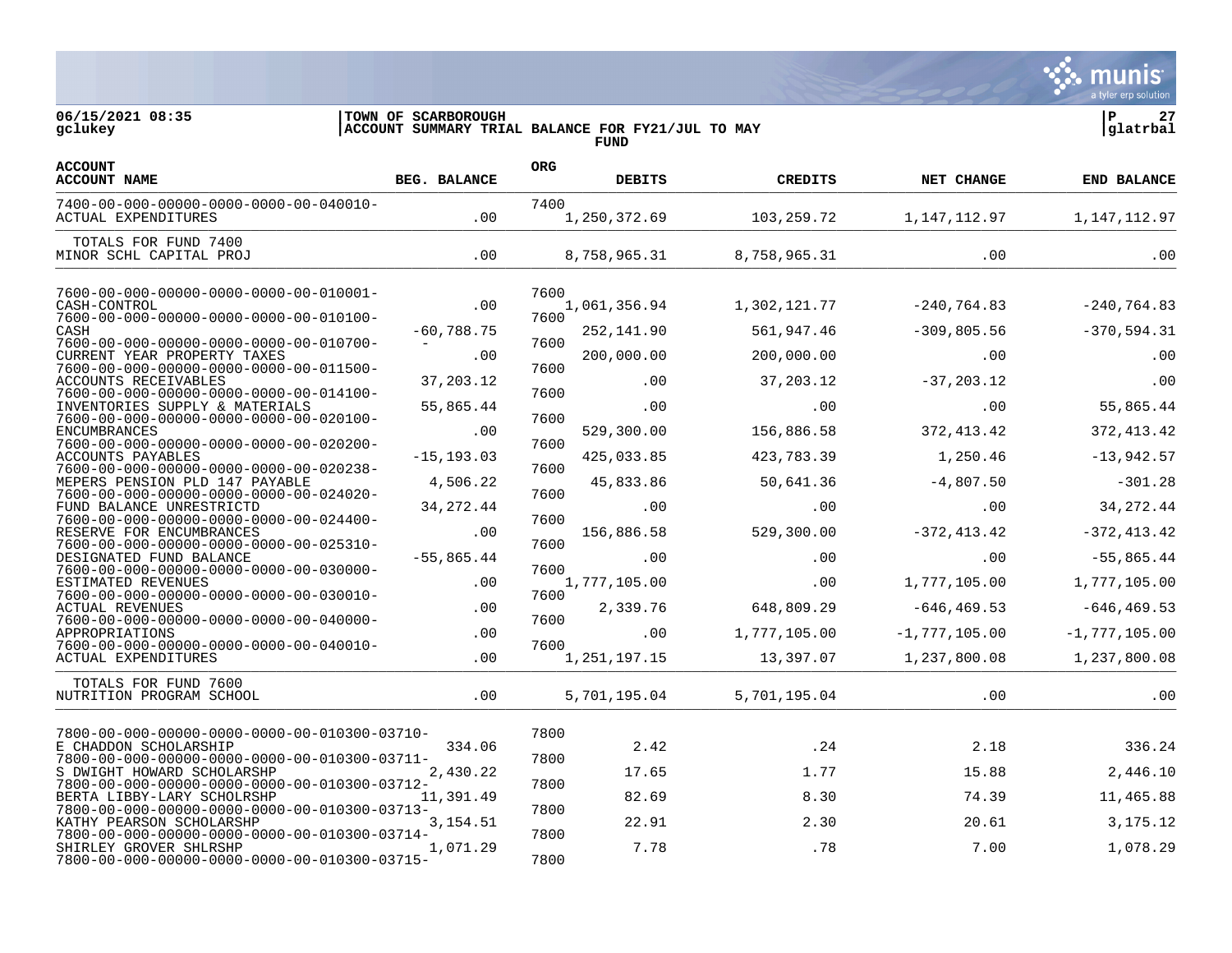**06/15/2021 08:35 |TOWN OF SCARBOROUGH |P 28 gclukey |ACCOUNT SUMMARY TRIAL BALANCE FOR FY21/JUL TO MAY |glatrbal FUND** 

| <b>ACCOUNT</b><br><b>ACCOUNT NAME</b>                                                     | <b>BEG. BALANCE</b> | <b>ORG</b> | <b>DEBITS</b> | <b>CREDITS</b> | NET CHANGE   | <b>END BALANCE</b> |
|-------------------------------------------------------------------------------------------|---------------------|------------|---------------|----------------|--------------|--------------------|
| EDITH WARGA SCHOLARSHIP                                                                   | 96,995.70           |            | 693.62        | 4,570.71       | $-3,877.09$  | 93, 118.61         |
| 7800-00-000-00000-0000-0000-00-010300-03716-<br>MARY PEDERSON SCHLRSHIP                   | 93,875.59           | 7800       | 682.23        | 68.43          | 613.80       | 94,489.39          |
| 7800-00-000-00000-0000-0000-00-010300-03717-<br>ROY NELSON SCHOLARSHIP                    | 12.37               | 7800       | .09           | .01            | .08          | 12.45              |
| 7800-00-000-00000-0000-0000-00-010300-03718-                                              |                     | 7800       |               |                |              |                    |
| PACKY MCFARLAND SCHOLRSHP<br>7800-00-000-00000-0000-0000-00-010300-03719-                 | 192.49              | 7800       | 1.39          | .14            | 1.25         | 193.74             |
| ACADEMIC DECATHALON<br>7800-00-000-00000-0000-0000-00-010300-03725-                       | 1,314.52            | 7800       | 9.55          | .96            | 8.59         | 1,323.11           |
| DANIEL TRANCHEMONTAGNE                                                                    | 1,169.86            |            | 8.50          | .85            | 7.65         | 1,177.51           |
| 7800-00-000-00000-0000-0000-00-010300-03726-<br>VIRGINIA JACKSON SCHLRSHP                 | 9,555.75            | 7800       | 69.45         | 6.97           | 62.48        | 9,618.23           |
| 7800-00-000-00000-0000-0000-00-010300-03727-<br>1976 CLASS REUNION SCHLRSHP               | 366.85              | 7800       | 2.67          | .27            | 2.40         | 369.25             |
| $7800 - 00 - 000 - 00000 - 0000 - 0000 - 00 - 010383 -$<br>NET INCR (DECR) IN FAIR VALUE  | 2,656.56            | 7800       | .00           | .00            | .00          | 2,656.56           |
| 7800-00-000-00000-0000-0000-00-020200-                                                    |                     | 7800       |               |                |              |                    |
| ACCOUNTS PAYABLES<br>$7800 - 00 - 000 - 00000 - 0000 - 0000 - 00 - 020800 -$              | $-2,000.00$         | 7800       | 6,000.00      | 4,000.00       | 2,000.00     | .00                |
| DUE TO OTHER FUNDS                                                                        | .00                 |            | 4,500.00      | 6,000.00       | $-1,500.00$  | $-1,500.00$        |
| 7800-00-000-00000-0000-0000-00-024000-<br>NONSPENDABLE PRINCIPAL FBAL                     | $-199, 105.52$      | 7800       | .00           | .00            | .00          | $-199, 105.52$     |
| 7800-00-000-00000-0000-0000-00-024010-<br>FUND BALANCE EXPENDABLE INCOME                  | $-23, 415.74$       | 7800       | .00           | .00            | .00          | $-23, 415.74$      |
| $7800 - 00 - 000 - 00000 - 0000 - 0000 - 00 - 030010 -$<br><b>ACTUAL REVENUES</b>         |                     | 7800       | 161.73        | 1,600.95       | $-1, 439.22$ | $-1, 439.22$       |
| 7800-00-000-00000-0000-0000-00-040010-                                                    | .00                 | 7800       |               |                |              |                    |
| ACTUAL EXPENDITURES                                                                       | .00                 |            | 4,000.00      | .00            | 4,000.00     | 4,000.00           |
| TOTALS FOR FUND 7800<br>TRUST/SCHOLARSHIP SCHOOL                                          | .00                 |            | 16,262.68     | 16,262.68      | .00          | .00                |
| 7900-00-000-00000-0000-0000-00-016110-                                                    |                     | 7900       |               |                |              |                    |
| LAND SCHOOL                                                                               | 38,926.00           |            | .00           | .00            | .00          | 38,926.00          |
| 7900-00-000-00000-0000-0000-00-016305-<br>BUILDINGS SCHOOL                                | 86,777,917.00       | 7900       | .00           | .00            | .00          | 86,777,917.00      |
| 7900-00-000-00000-0000-0000-00-016310-                                                    |                     | 7900       |               |                |              |                    |
| ACCUM DEPRECIATION OF BUILDNGS<br>7900-00-000-00000-0000-0000-00-016410-                  | $-21,675,583.83$    | 7900       | .00           | .00            | .00          | $-21,675,583.83$   |
| ACCUM DEPRECIATION VEHICLES<br>7900-00-000-00000-0000-0000-00-016504-                     | $-1,834,768.15$     | 7900       | .00           | .00            | .00          | $-1,834,768.15$    |
| VEHICLES SCHOOL                                                                           | 3,407,255.00        |            | .00           | .00            | .00          | 3,407,255.00       |
| 7900-00-000-00000-0000-0000-00-016510-<br>ACCUM DEPRECTN MACHNRY & EOUIP                  | $-1,561,164.22$     | 7900       | .00           | .00            | $.00 \,$     | $-1, 561, 164.22$  |
| $7900 - 00 - 000 - 00000 - 0000 - 0000 - 00 - 016524 -$                                   |                     | 7900       |               |                |              |                    |
| F&F EQUIP SCHOOL DEPT<br>7900-00-000-00000-0000-0000-00-016600-                           | 2,252,988.00        | 7900       | .00           | .00            | .00          | 2,252,988.00       |
| CONSTRUCTION IN PROGRSS SCHOOL<br>$7900 - 00 - 000 - 00000 - 0000 - 0000 - 00 - 024020 -$ | 630,520.03          | 7900       | .00           | .00            | .00          | 630,520.03         |
| FUND BALANCE UNRESTRICTD<br>7900-00-000-00000-0000-0000-00-026100-                        | 28, 357, 601.35     | 7900       | .00           | .00            | .00          | 28, 357, 601.35    |